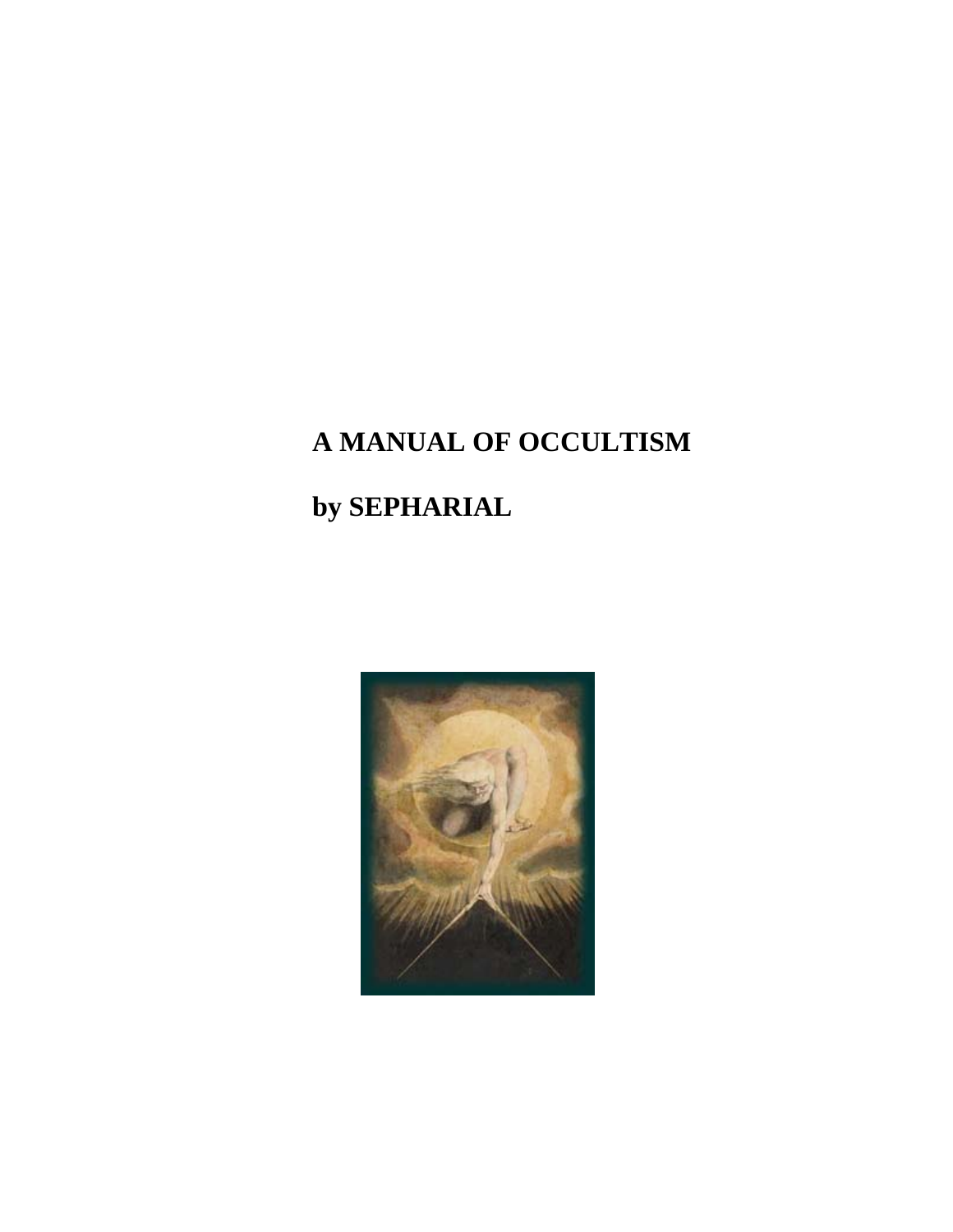#### **A Manual of Occultism by Sepharial**

#### **Part I**

#### **The Occult Sciences**

The Volitional Faculty - The Will and Imagination - Adeptship - Astrology - Kabalism - Talismans - Numerology - Palmistry - Hypnotism, Etc., Etc.

#### Introduction

|              |                            | <b>Astrology - Section I</b>   |
|--------------|----------------------------|--------------------------------|
| I            | The Alphabet, etc.         |                                |
| $\mathbf{I}$ | The Aspects                |                                |
| III          | The Signs                  |                                |
| IV           | The Houses.                |                                |
|              |                            | <b>Astrology - Section II</b>  |
| $\mathbf I$  | Making a Horoscope         |                                |
| $\mathbf{I}$ | Foreign Horoscopes         |                                |
|              |                            | <b>Astrology - Section III</b> |
| $\mathbf I$  | <b>Personal Appearance</b> |                                |
| $\mathbf{I}$ | The Constitution           |                                |
| $\mathbf{I}$ | Health                     |                                |
| IV           | Character                  |                                |
| V            | Accidents                  |                                |
| VI           | The Fortunes               |                                |
| <b>VII</b>   | The Position               |                                |
| <b>VIII</b>  | The Occupation             |                                |
| IX           | Marriage                   |                                |
| X            | Progeny                    |                                |
| XI           | Travelling                 |                                |
| XII          | <b>Friends and Enemies</b> |                                |
| <b>XIII</b>  | Kinds of Death             |                                |

Astrology - Section IV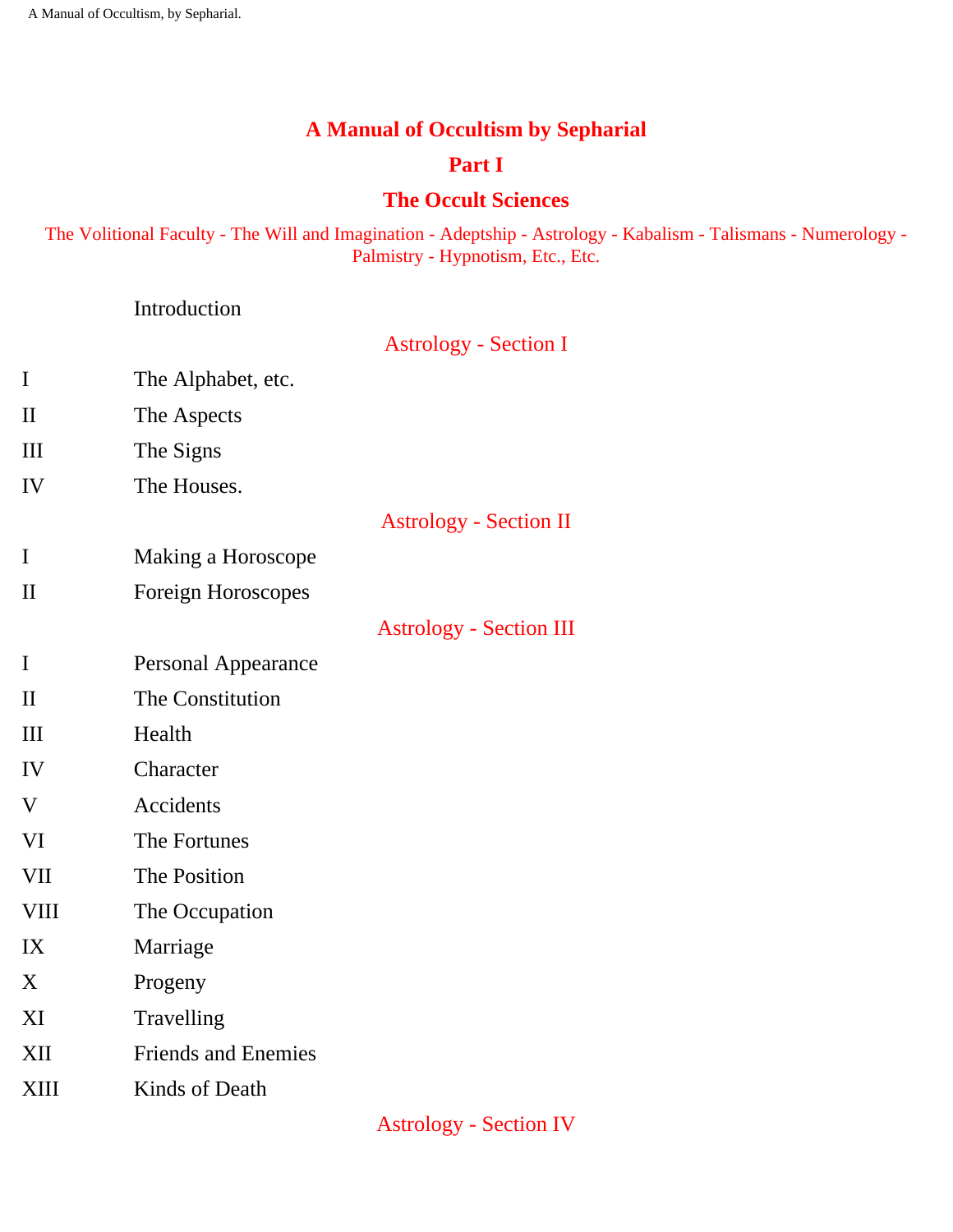A Manual of Occultism, by Sepharial.

| I                         | The Measure of Time          |                          |
|---------------------------|------------------------------|--------------------------|
| $\mathbf{I}$              | <b>Example of Directions</b> |                          |
| Ш                         | <b>Secondary Directions</b>  |                          |
| IV                        | Transits and Eclipses, etc.  |                          |
| $\boldsymbol{\mathrm{V}}$ | <b>Mundane Astrology</b>     |                          |
| VI                        | <b>Other Methods</b>         |                          |
|                           |                              | Palmistry                |
| I                         | <b>Types of Hands</b>        |                          |
| $\mathbf{I}$              | <b>Mounts or Cushions</b>    |                          |
| Ш                         | The Phalanges                |                          |
| IV                        | The Lines                    |                          |
| $\boldsymbol{\mathrm{V}}$ | <b>Nine Prinipal Lines</b>   |                          |
| VI                        | <b>Incidental Marks</b>      |                          |
|                           |                              | <b>Thaumaturgic Arts</b> |
| I                         | The Kabala                   |                          |
| $\mathbf{I}$              | The Calculatory Art          |                          |
| Ш                         | Of Evil Spirits              |                          |
| IV                        | Man's Spiritual Freedom      |                          |
| V                         | On Talismans                 |                          |
| VI                        | Numerology                   |                          |
|                           |                              |                          |

Hypnotism and Mesmerism

#### **Part II**

#### **The Occult Arts**

On the Art of Divination and the use of the Automatic Faculty - The Subconcious Intelligence - Clairvoyance, Psychometry, Dreams, Etc. To Which is Appended an Essay on Alchemy.

- I Divination
- II The Tarot
- III Cartomancy
- IV Various Methods
- V Crystal Gazing
- VI Preliminaries and Practice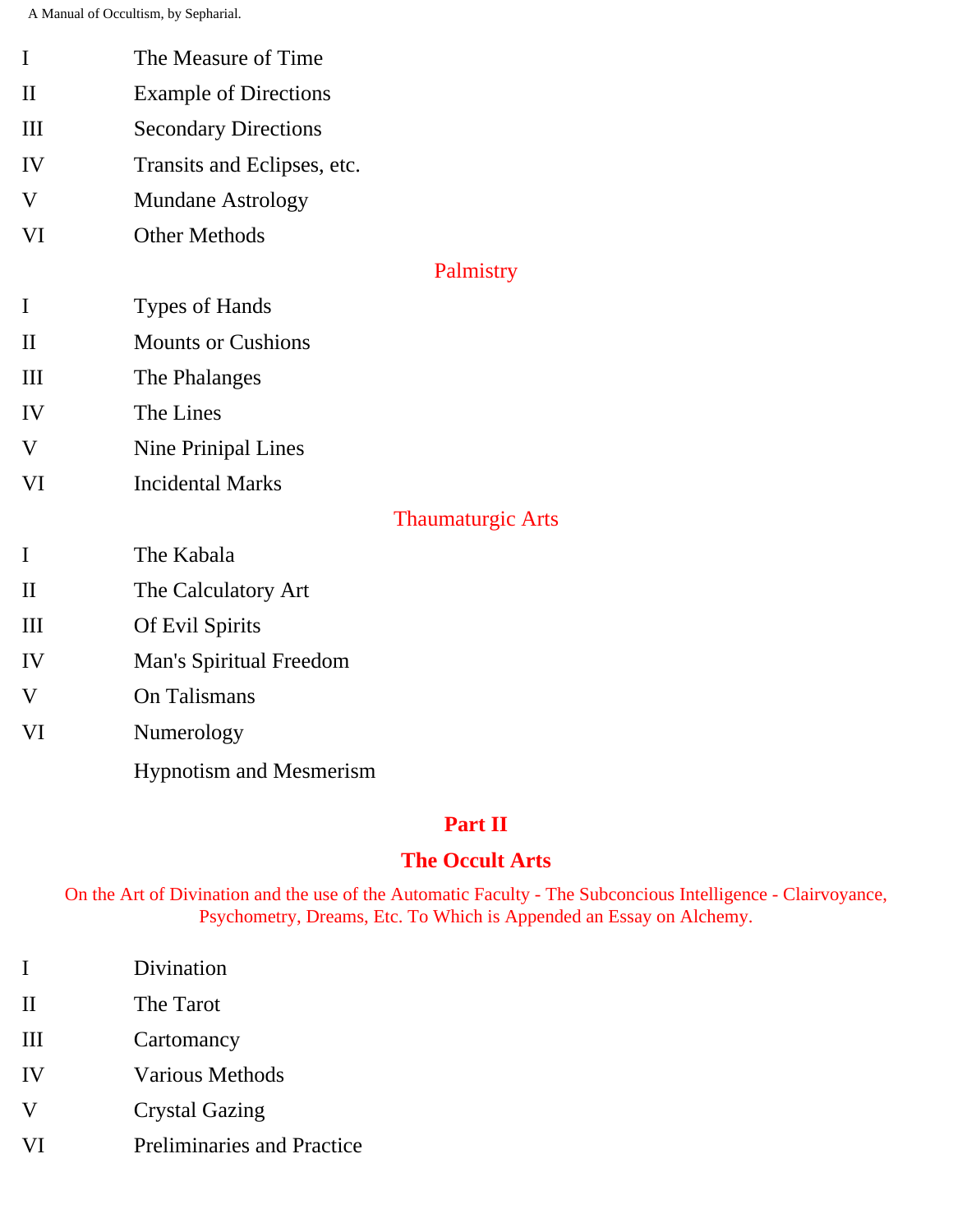A Manual of Occultism, by Sepharial.

| VII  | Visions and Interpretations    |
|------|--------------------------------|
| VIII | Some Experiences               |
| IX   | Geomancy                       |
| X    | Casting and Judging the Figure |
| ХI   | Symbols in the Twelve Houses   |
| XII  | Psychometry                    |
| XIII | Dreams                         |
| XIIV | Sortileges                     |
|      | Alchemy                        |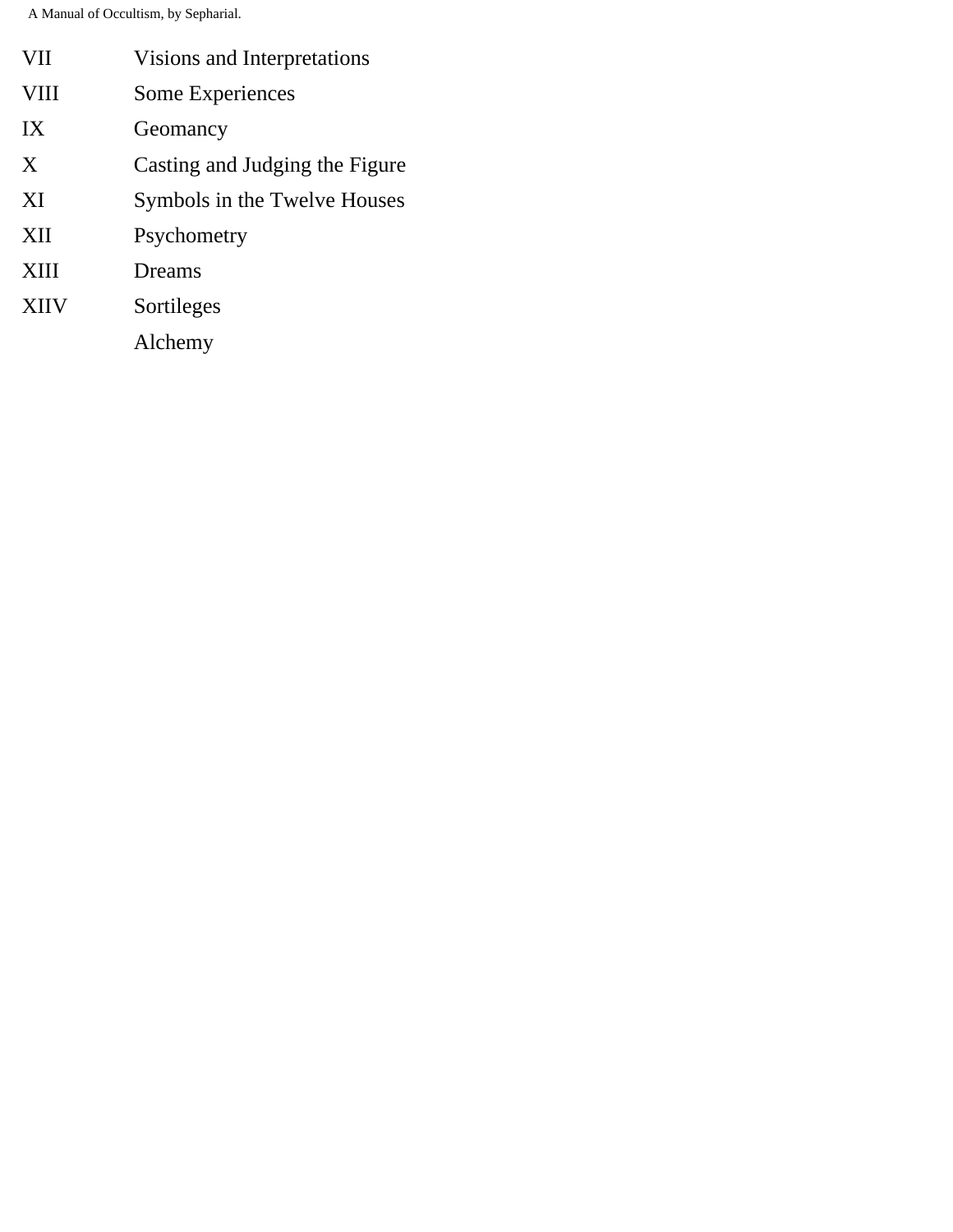"Sorcery has been called Magic: but *Magic is Wisdom,* and there is no wisdom in Sorcery" PARACELSUS.

#### INTRODUCTION

IT is not my intention in these pages to attempt an exposition of the deeper arcana in connection with the various subjects treated of; but rather to place before the lay reader a number of methods by means of which he will be able to demonstrate to his own satisfaction, and that of others, that there is a deep substratum of truth in what is usually called "Occultism," and that the occult arts are sure and definite means of exploring them.

The ancient Hermetic philosophers were well aware of a certain subtile correspondence or analogy existing between the superior and inferior worlds, the world of causation and that of effects. They traced a connection between the noumenal and the phenomenal, between the mind of man and his bodily condition, between the spiritual and the natural. They affirmed all this in a trite axiom: *As above, so below.* This philosophy extended to concrete observations, and became a science which they embodied in the Doctrine of Correspondences. The hieroglyphic writings of the Chinese, Egyptians and Assyrians are the outcome of this science, portions of which are current in our own thought and language. Thus when we speak of commerce, the merchant and the market, we are going back to traditional knowledge which associated the "winged messenger" of the gods with the ship in full sail; the word *merx* (trade) being at the root of the name Mercury, and the symbol  $\overline{P}$  the hieroglyph for all that the name imports. We call the Sun "he" and the Moon "she," tracing unconsciously a subtile correspondence between the day and the active male function in nature, and between the night and the passive female function. We speak of jovial men and infer their connection with the planet Jupiter; and all our destructive and hurtful ideas are embodied in such words as "to mar," "martial," "murder," etc., linking them to their source in the root *marna* (to strike), because the destructive element in nature is represented in our system by the planet Mars.

This Doctrine of Correspondences is at the root of all occult interpretation. It is our human presentation of the Universal Law which binds the Microcosm to the Macrocosm as an effect to its antecedent cause. The mystic, the poet and the creative artist are all unconscious interpreters of this universal law. They have in some degree the universal sense by which their souls are rendered responsive to the pulsations of Nature's own heartbeat. The sybil, the diviner and the seer are in even closer touch with the Great Life, while they have less conscious enjoyment of that intimacy. Others there are who reach to the heart of things by a clear and conscious intellection, understanding what they see, analyzing and interpreting what they feel. These are the Occultists, the true masters of the secret knowledge. Here it is perhaps necessary to mark the distinction which exists between occultism and mediumism, between the voluntary conscious effort of the trained intellect and the automatic functioning of the natural "sensitive," in their respective relations to the occult world.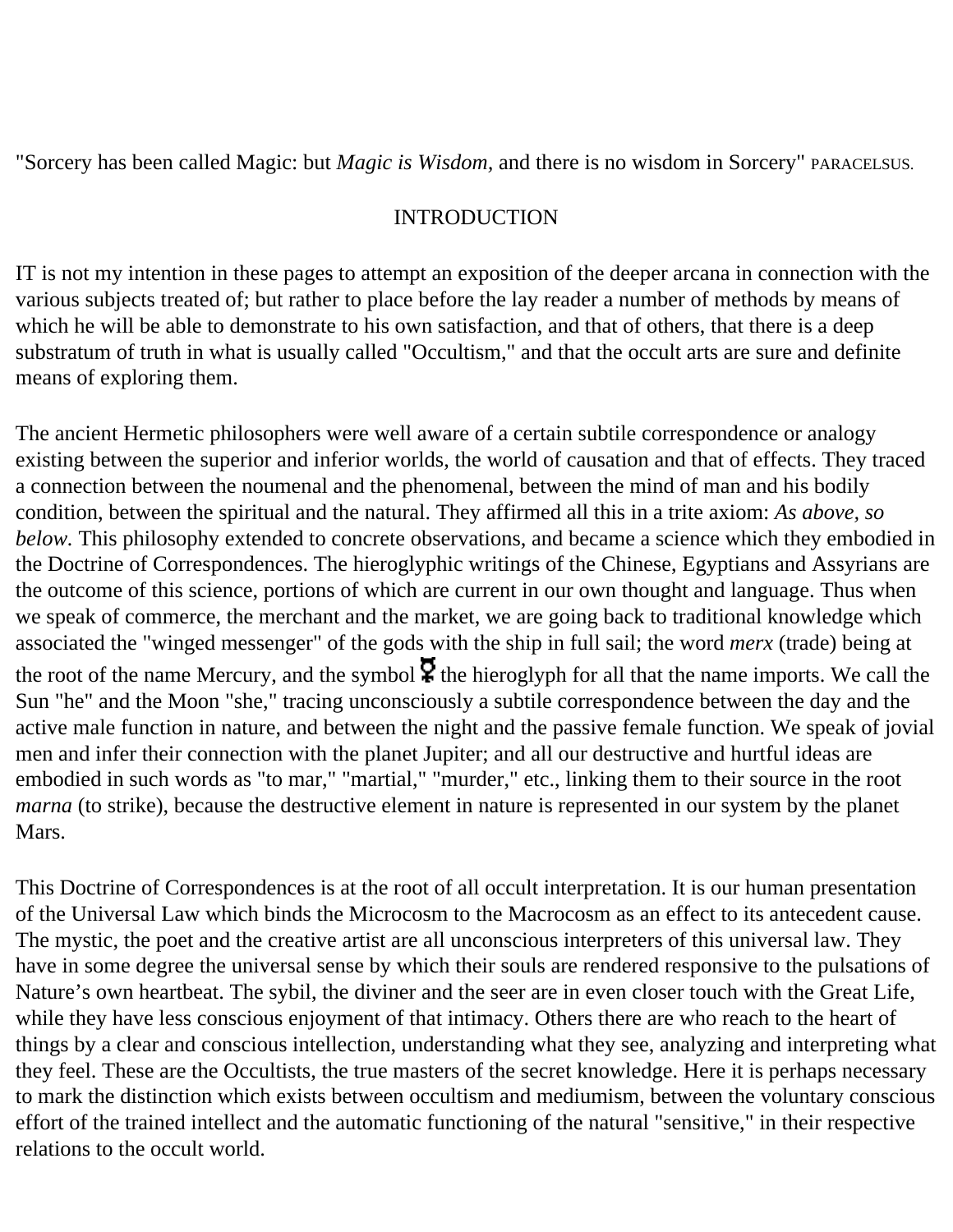The Occultist is one who intelligently and continuously applies himself to the understanding of the hidden forces in nature and to the laws of the interior world, to the end that he may consciously cooperate with nature and the spiritual intelligences in the production of effects of service to himself and to his fellow-beings. This entails upon him a close study of the mystery and power of sound, number, colour, form; the psychological laws underlying all expression of faculty; the laws of sympathy and antipathy; the law of vibration; of spiritual and natural affinity; the law of periodicity, of cosmic energy, planetary action; occult correspondences, etc. To these labours he must bring a natural gift of understanding, an unusual degree of patience and devotion, and a keen perception of natural facts. The Medium, or natural sensitive, is one who holds himself in negative relations to the interior worlds, and submits himself to the operation of influences proceeding from things and persons, as well as to that of discarnate intelligences. The medium cultivates an unusual degree of responsiveness to environment and to the emanations (atomic, magnetic or psychic) and suggestions of other persons. The phenomena developed by this process of mediumism include *automatism* (temporary loss of control over the motor nerves), as in the phenomena of involuntary speech and automatic writing; *hypercesthesia,* as in the function of clairvoyance, clairaudience, psychometry, etc.; *trance,* with its attendant phenomena of unconscious cerebration, obsession, and a variety of physical effects of a supernormal character. In its highest manifestation, following upon the "crucifying of the flesh," the subjugation of the passions, and a process of intense religious aspiration, mediumism is frequently followed by spiritual revelation and spontaneous prophecy. "But this sort cometh not but by fasting and prayer."

The various forms of divination to which recourse is had in so-called occult circles rest largely upon the exercise of a faculty which is compounded of occultism and mediumism. They are seen to employ the automatic faculty in conjunction with an empirical knowledge of certain occult methods of interpretation.

The following pages are intended to place the lay reader in possession of some of the principal methods of the occultists and mediums; and although nothing of a purely esoteric nature is divulged, it will nevertheless be found that everything necessary to an initial understanding and practice of the various occult arts is included in this work. It is within the author's purpose to place so much information at the disposal of the student as will effectually debar him from any excuse of ignorance concerning the psychic powers latent in man and the verity of the occult sciences. it is within the power of everybody to be convinced, and to convince others, while he who perseveres to the point of perfection in the exercise of his faculty may justly be dignified by the name of Adept. The Magi of ancient times were astrologers, diviners and prophets all, and he who would aspire to their high degree must pursue their methods and live their life. They have committed to us the following maxims, which are still preserved in the schools—

#### KNOW - WILL - DARE - KEEP SILENT;

and to the rule of life they enjoin -

#### RIGHT THOUGHT - RIGHT FEELING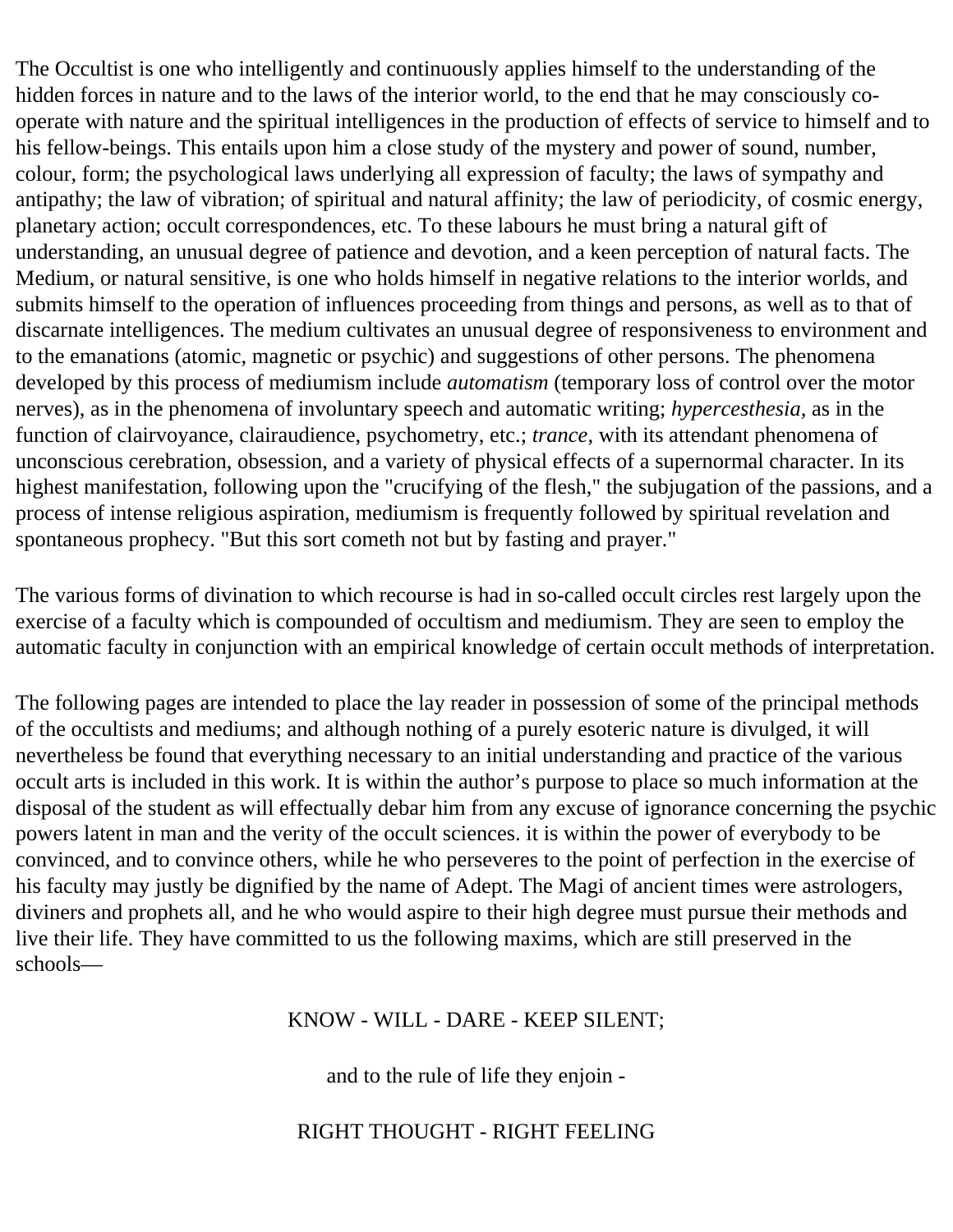#### RIGHT SPEECH - RIGHT ACTION

#### RIGHT LIVING.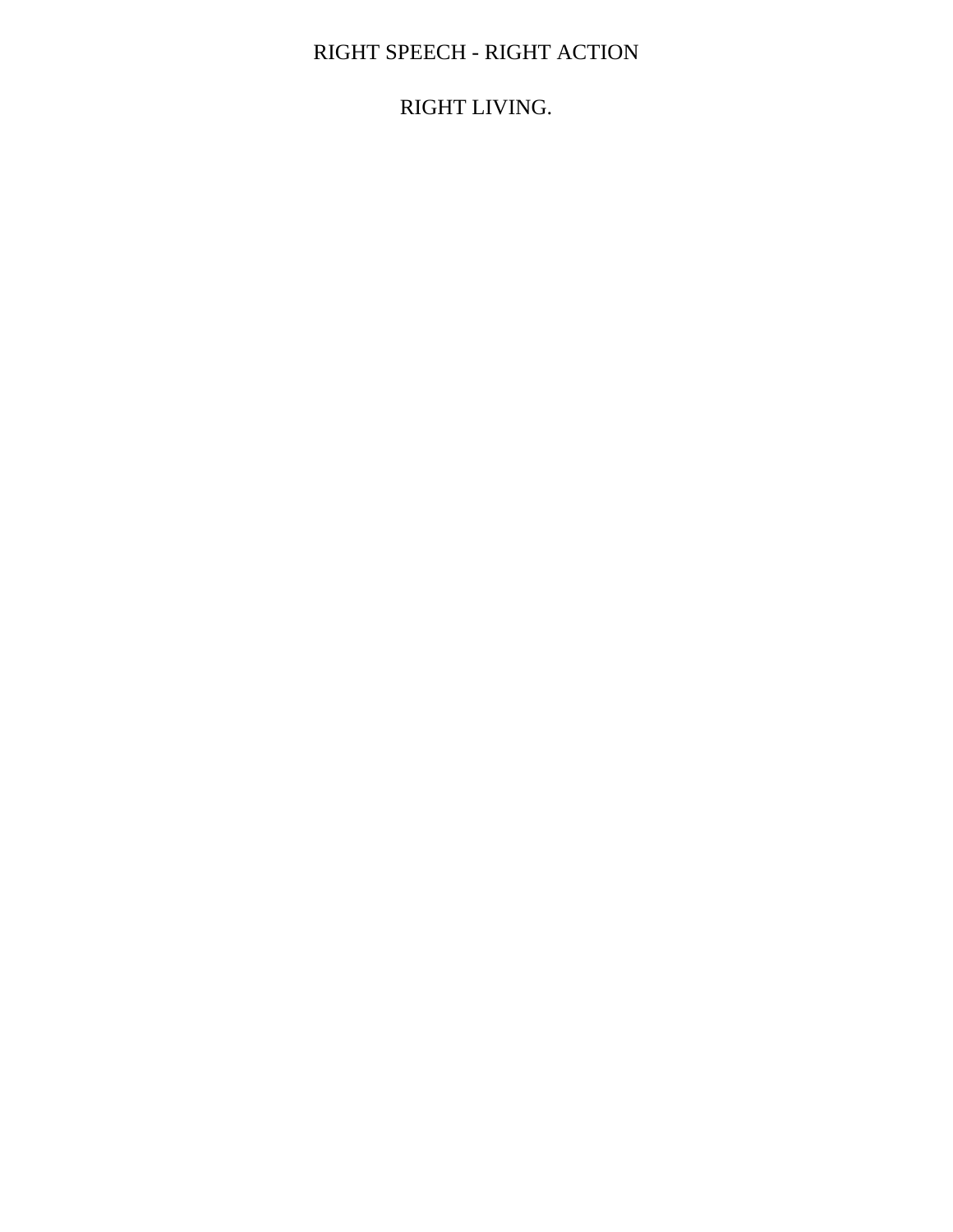## **PART I**

### THE OCCULT SCIENCES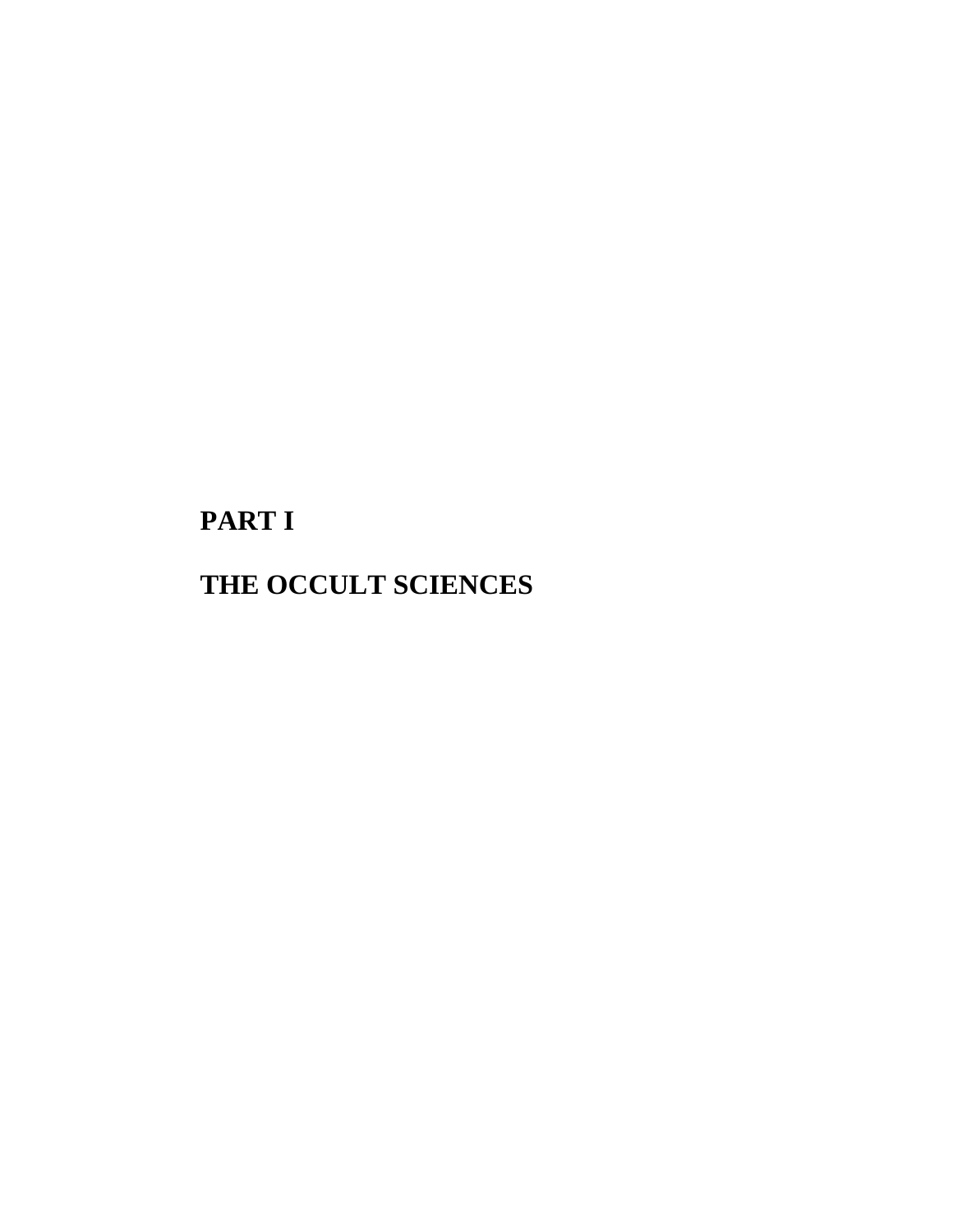#### SECTION 1

#### CHAPTER I

#### ASTROLOGY

THE astrologic art is held to be the key to all the occult sciences. Certainly it is the most ancient, and that which most readily lends itself to scientific demonstration.

Much that is contained in this and the following chapters is traditional knowledge but some portion of it is the result of modern discovery and experiment. Thus the nature and - significations of the signs of the zodiac and the planets, the aspects and some other parts of the groundwork of astrology, have come down to us from times immemorial; but the methods of computing the periods, the exact tunes of events, together with some methods of interpretation, are of modem or comparatively recent Origin. Of course, all that is known of Neptune and Uranus is the result of modern discovery.

The subject before us can be divided into three parts :-

- 1. The alphabet.
- 2. The reading.
- 3. Time measures.

I will deal in this chapter with

#### THE ALPHABET

This includes the symbols and names of the planets and the signs, their groupings and dominions. The PLANETS (including, for convenience of phrasing, the Sun and Moon) are nine in number. Stated in the order of their distances from the earth they are as follows :-

*The Moon*, which returns to the same place in the zodiac in about 27 days, and to its conjunction with the Sun in about 29 days. Every 19 years the New Moons fall in the same part of the zodiac. The Moon's characteristic is *change* or *mobility.*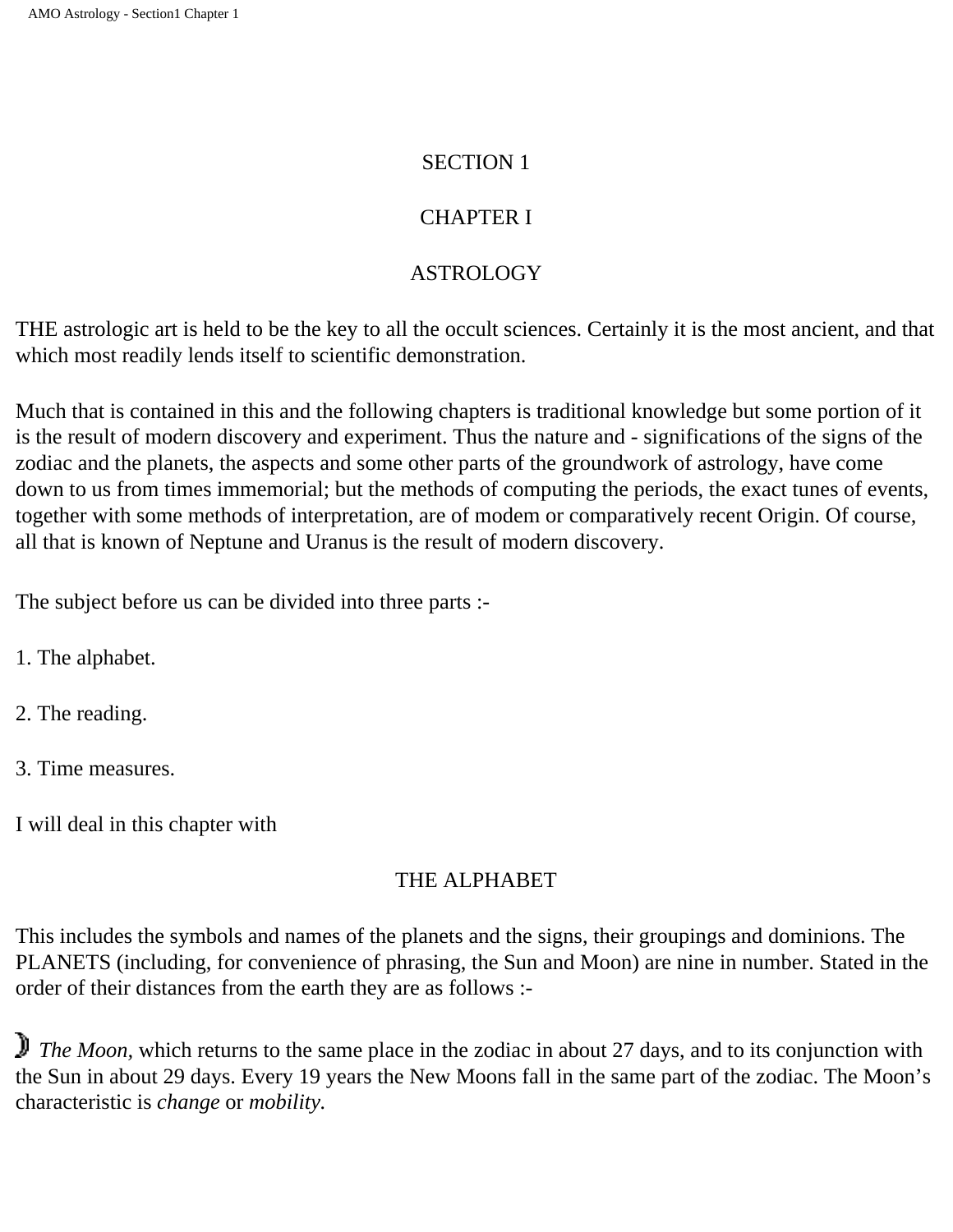*Venus,* which returns to the same part of the zodiac about the same date in 8 years. It is at its nearest to the earth when in inferior conjunction with the Sun. Its characteristic is *placidity* or *peace.* It is called by the Greeks Aphrodite.

*Mercury*, when in inferior conjunction with the Sun, is next in distance from the earth. It returns to the same longitude on the same date in 79 years. Its characteristic is *activity.*

**O** *The Sun* is the chronocrater of our system, and all time is measured by its apparent movements. It has an apparent motion round the earth in hours and 4 minutes, and an annual motion through the zodiac in 365 days 5 hours 48 minutes 49 seconds. The earth is nearer the sun than it used. to be, the day is shorter, and the precession of the equinoxes is greater The equinoxes pass through each sign in about 2,160 years The vernal equinox is now m the constellation Pisces, and in about 700 years will be m Aquarius The characteristic of the Sun is *vitality.*

*Mars* returns to the same part of the zodiac about the same time at the end of 79 years Consequently it forms its conjunction with  $\sim$  in the same part of the zodiac at the end of that period. Its characteristic is *energy.*

*Jupiter* returns to the same longitude about the same 'date every 83 years It is called the Greater Fortune Its characteristic is *expansion*

 *Saturn* has a period of 59 years, after which it comes to the same longitude about the same date. It is called the Greater Infortune. Its characteristic is *privation.*

*Uranus* has a synodic period of 84 years. Its characteristic is *disruption.*

*Neptune* has a period of about 165 years and its characteristic is *chaos*.

The periods of the planets according to the Chaldeans are -

 $\mathbf{D}$  4 years,  $\mathbf{\nabla}$  10 years,  $\mathbf{\nabla}$  8 years,  $\mathbf{\nabla}$  19 years,  $\mathbf{\nabla}$  15 years,  $\mathbf{\nabla}$  12 years, and  $\mathbf{\nabla}$  30 years. Thus the If rules the life from birth to 4 years of age and is succeeded by  $\bf{Q}$  up to 14, then  $\bf{Q}$  to the age of 22, followed by  $\bullet$  the Sun from 22 to 41, to which  $\bullet$  succeeds until 56, and is followed by  $\bullet$ , who rules the life up to the age of 68, the last 30 years, up to the age of 98, being dominated by  $\overline{7}$  Saturn.

These are the periods recited by Shakespeare in his famous passage in *As You Like It,* beginning "All the world's a stage, and all the men and women merely players." Thus the  $\mathbf{\hat{J}}$  is the babe, "mewling and puking in its nurse's arms."  $\sharp$  is the scholar,  $\sharp$  the lover,  $\sigma$  the soldier,  $\sharp$  the judge "with good capon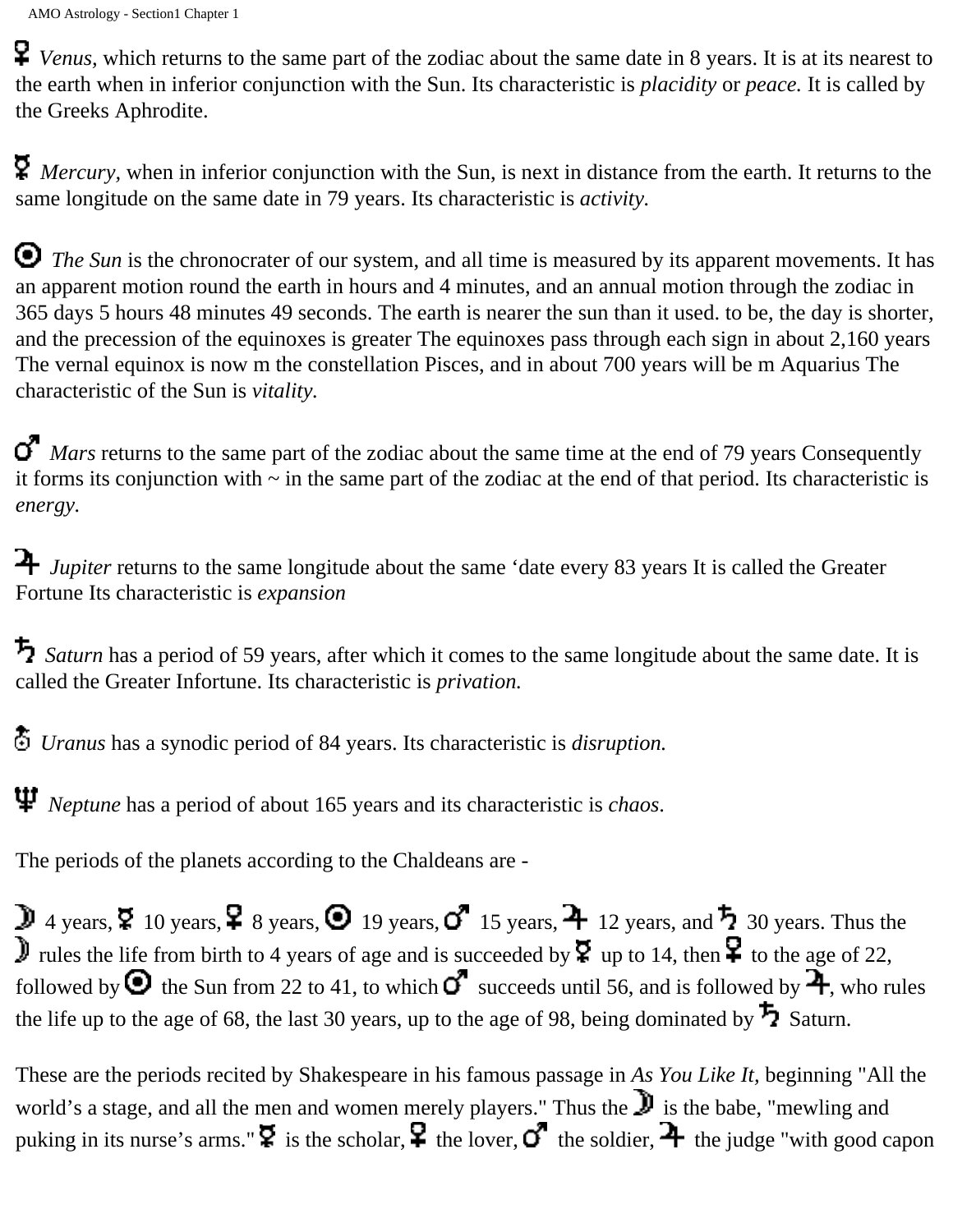lined," and  $\overline{b}$ , the "lean and slippered pantaloon." The last stage of all is that of  $\overline{d}$  (disruption), the paralytic senility of which condition is so aptly described by the Bard.

#### *Planetary Colours.*

*Neptune. - Mauve,* lilac, heliotrope (admixtures of pale blue and scarlet).

*Uranus. - Grey,* black and white mixed, in checks or stripes.

Saturn. - Dark brown, black.

*Jupiter. - Violet,* purple.

Mars. - Scarlet, crimson.

Sun. - Orange, gold.

*Venus. - Pale* blue, turquoise.

*Mercury. - Indigo,* dark blue.

*Moon. - Opal, iridescent sheens, yellow, and in watery signs* ( $\mathbb{G}$ ,  $\mathbb{R}$ ,  $\mathbb{N}$ ) sea green.

#### *Planetary Numbers.*

The following numbers transmitted by John Heydon in the sixteenth century have been proved correct:-

 $5, 8, 4, 3, 6, 9, 4, 6, 5;$ (negative) 4, (positive) 1. J) " 2, " 7.

*Planetary Metals.*

| $\mathbf{\Psi}$ (unknown); | $\sigma$ iron;                     |
|----------------------------|------------------------------------|
| $\overline{\Phi}$ uranium; | $\mathbf{\mathbf{\Sigma}}$ copper; |
| $\mathbf{h}_{\text{lead}}$ | $\overline{P}$ quicksilver;        |
| $\frac{1}{2}$ tin;         | $\mathbf{J}$ silver;               |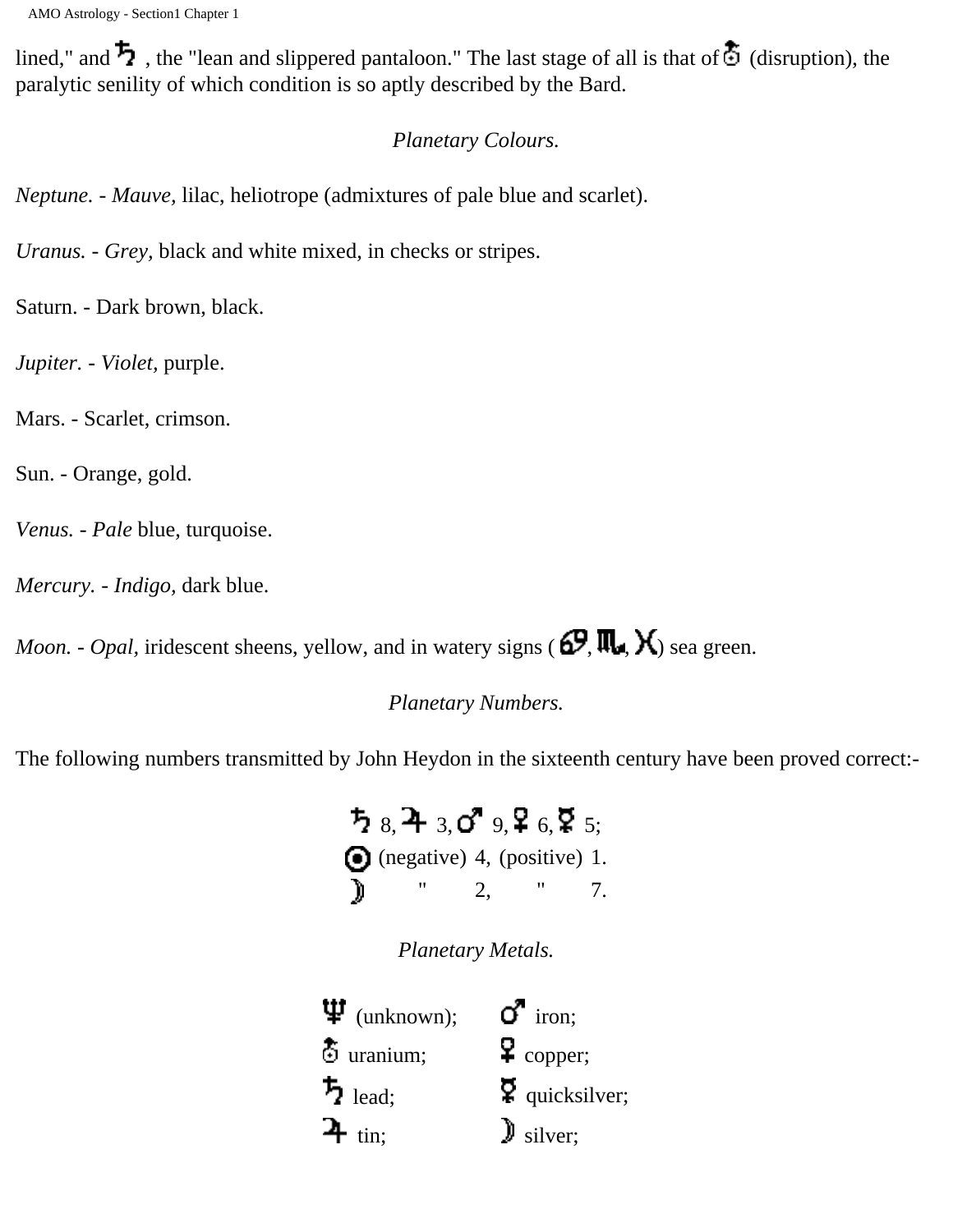

The atomic weights of the ancient metals are not presumed to have been known to the ancient astrologers, yet we find they named the planets and ascribed their dominions in the mineral world in exact accordance with the facts of modern science. The atomic weights of the various pure metals known to them are contained in the following glyph :-



This seven-pointed star is read from the ray marked  $\overrightarrow{G}$  towards the left. The result is -

| $\sigma$ iron,               | atomic weight 56;  |      |
|------------------------------|--------------------|------|
| $\mathbf{\mathsf{P}}$ copper | 11                 | 63;  |
| $\int$ silver                | 11                 | 108; |
| $\frac{1}{2}$ tin            | $^{\prime \prime}$ | 118; |
| $\mathbf{O}_{\text{gold}}$   | 11                 | 196; |
| $\overline{P}$ quicksilver   | 11                 | 200; |
| $\frac{1}{2}$ lead           | "                  | 207. |

Read alternately in the reverse order we have

 $\bigodot$  ruling Sunday, Monday,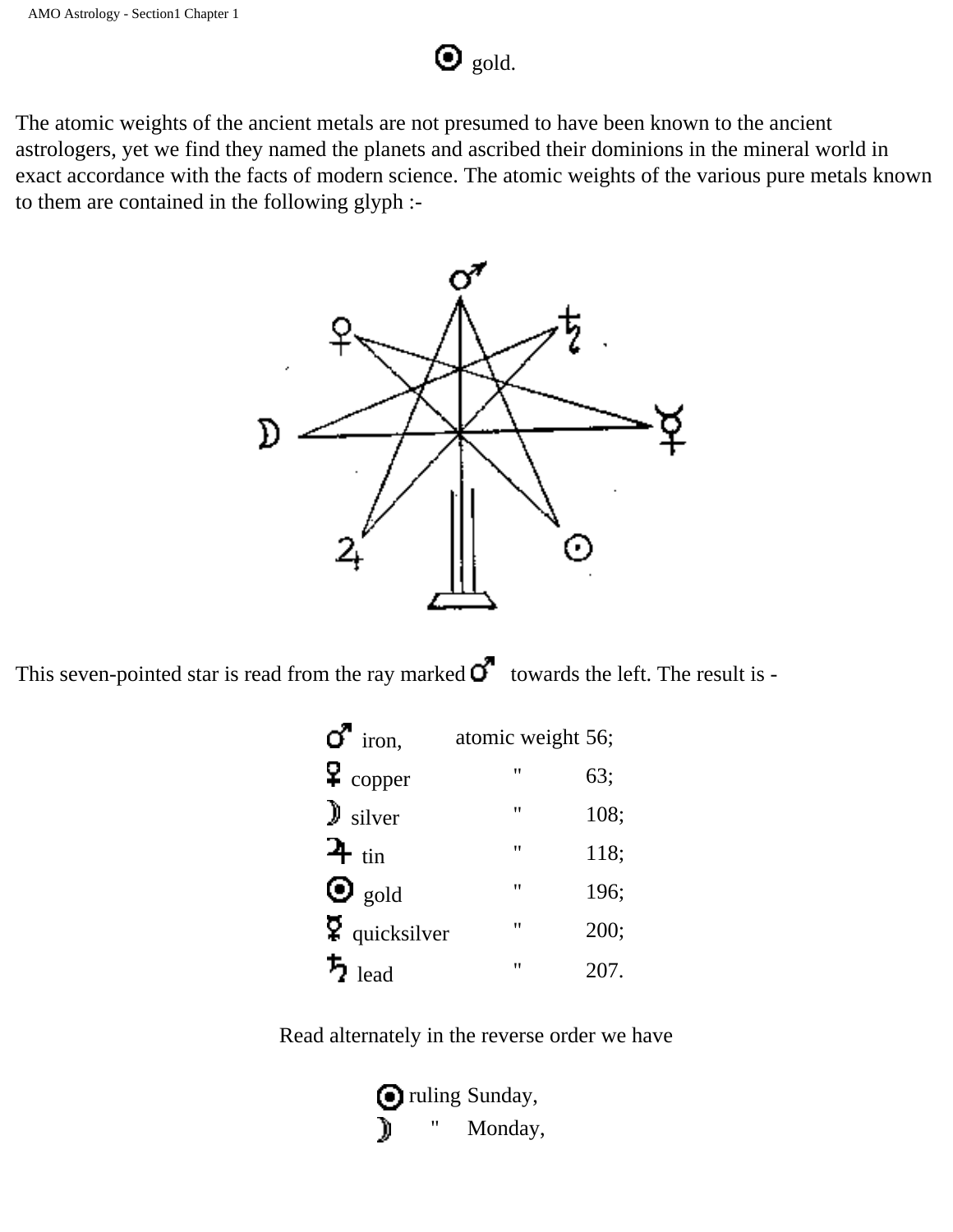" Tuesday, " Wednesday, " Thursday, " Friday, " Saturday.

If we read from point to point so as to make a heptagram or seven-pointed star, or a star of seven angles, we have the order of the planets according to the Chaldean system:

# $5, 4, 6, 0, 2, 2, 3$

Sympathies.

The following glyph (see page 9) exhibits at a glance the sympathies and antipathies of the planets-

Thus Saturn is opposed to the Sun and Moon, Jupiter to Mercury, and Venus to Mars.

This is exhibited in detail by reference to the

#### *Dominions*

of the planets, which are set forth in the following schedule -

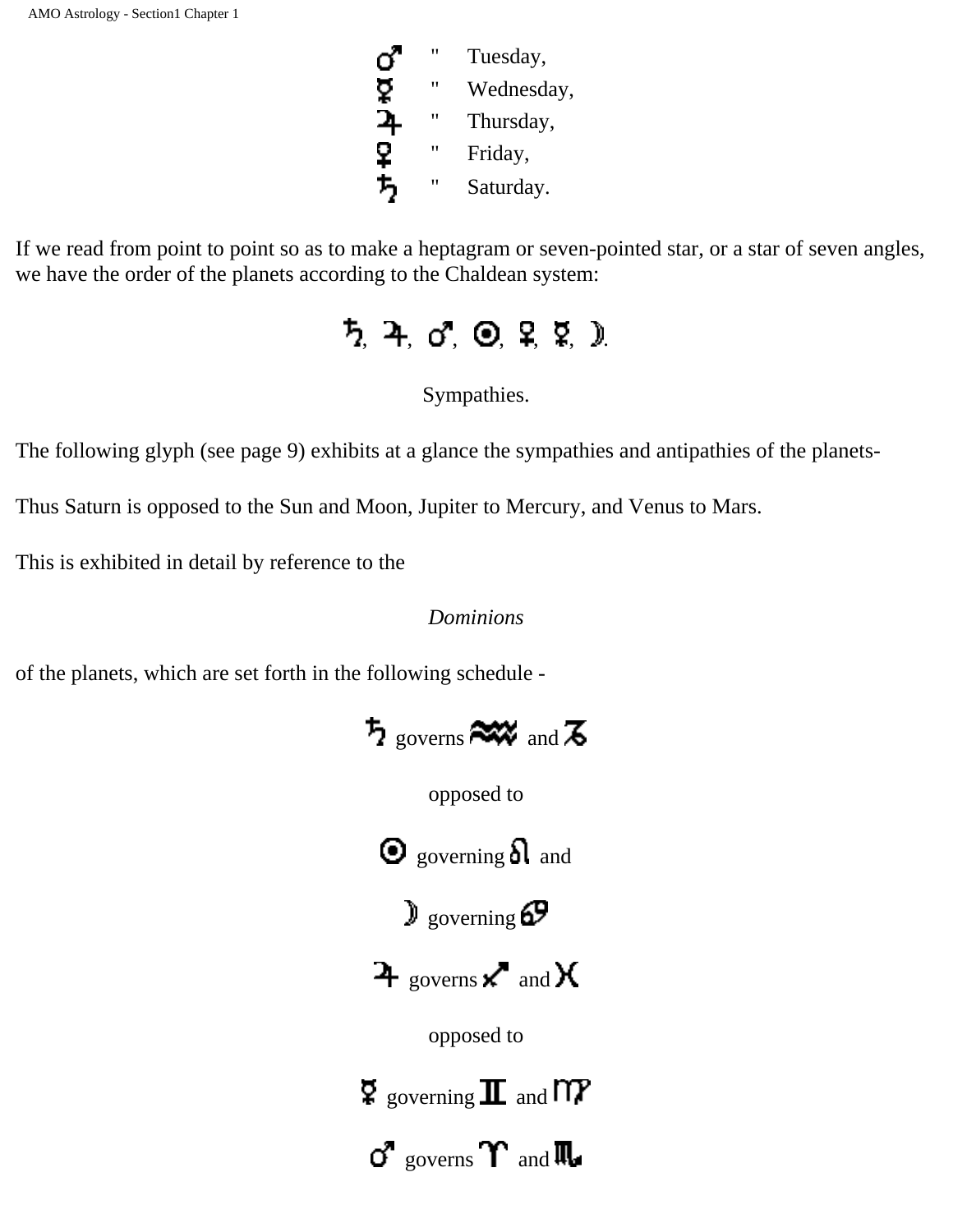

The "Dominions" are sometimes called "Houses" from *domus,* a house, but as other divisions of the heavens are so called, I prefer to use the term "dominions" to describe the signs of the zodiac ruled over by the planets.

In a general sense, and having regard to the specific nature of each planet, Saturn is in sympathy with Mars, Mars with the Sun, Jupiter with the Moon and Venus; while Mercury is variable, taking its radical tincture from that planet to which it is in closest aspect at birth.

The following figure shows at a glance the signs owned or ruled by the planets and the luminaries :-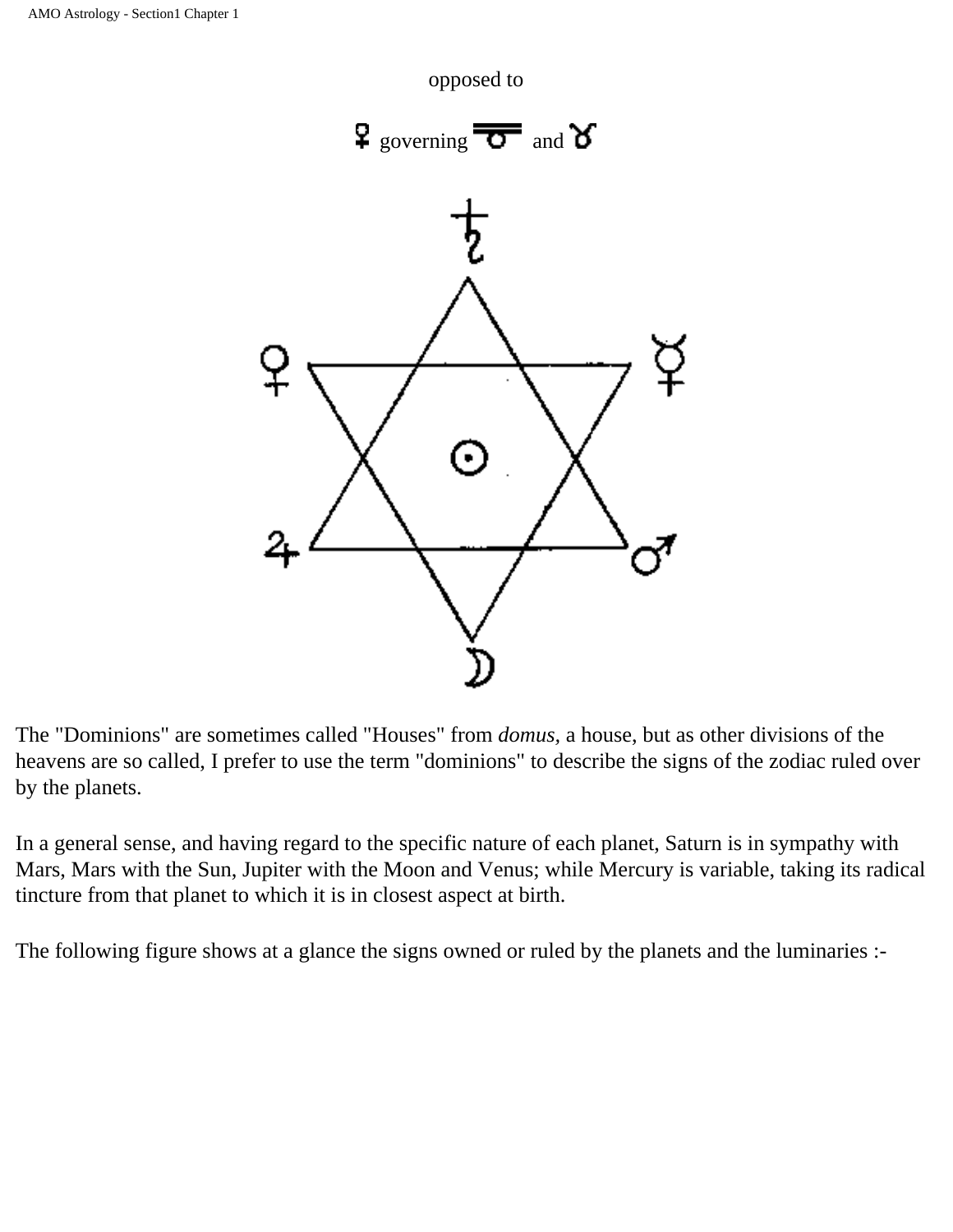

It will be observed that each planet has two signs, the Sun and Moon one each. Neptune is found to have affinity with the sign  $\chi$ , Pisces, and Uranus with  $\sim$ , Aquarius; but these are modern empiricisms and for some time must be received with caution.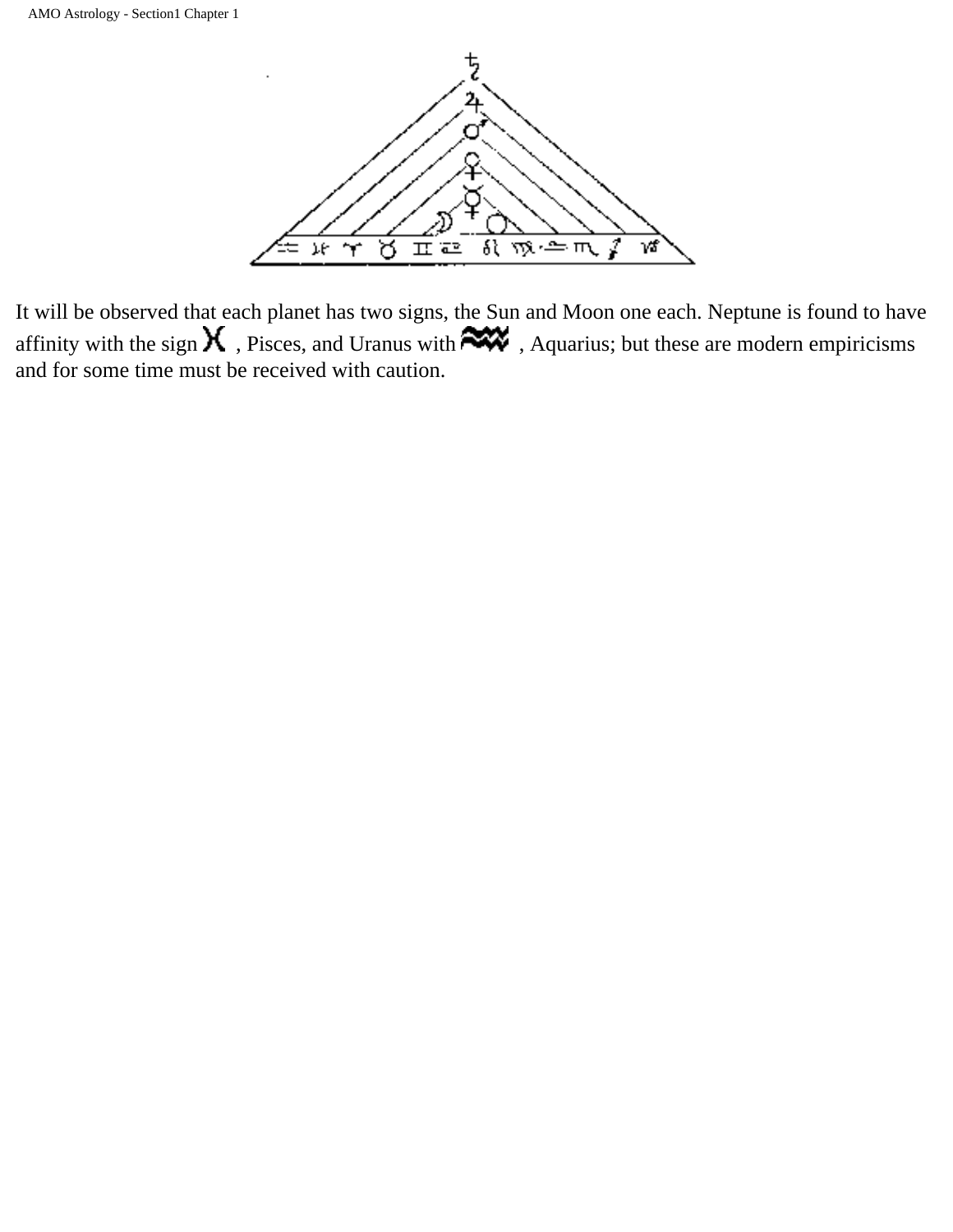#### CHAPTER II

#### THE ASPECTS

THE ancients have handed down a tradition which informs us that the triangle is *a* symbol of the spirit and is efficacious for good, while the cross which is formed on the square is a symbol of matter and is of evil import.

In practical astrology we find this dictum to be true. Thus the aspect, or angular distance between two celestial bodies, or points of the zodiac, is the means by which we determine whether a planet favours our fortunes or the reverse.

The  $\Delta$  trine aspect of 120° is good, and produces harmonizing effects whenever and wherever it occurs.

The  $\mathbf{\divideontimes}$  sextile aspect of 60° is half the trine, and is good in like manner but in less degree.

The semisextile of  $30^{\circ}$  is similarly propitious, but in a very subsidiary degree. It serves, however, to turn the scales when the influences are conflicting.

These, then, are the *good* aspects :-

### △ \* 乂

### $120^{\circ}$  60° 30°

and to these are added the conjunctions of  $\overline{P}$  and  $\overline{P}$ , and of  $\overline{P}$  when in good aspect to another planet.

The *evil* aspects are :-

The opposition  $\mathcal G$  of 180°, which makes for disunion and inharmonious results.

The  $\Box$  sesquiquadrate or square and a half aspect of 135 $^{\circ}$  is powerful for evil.

The  $\Box$  square or quadrature of 90 $^{\circ}$ , which is only a degree less evil than the direct opposition.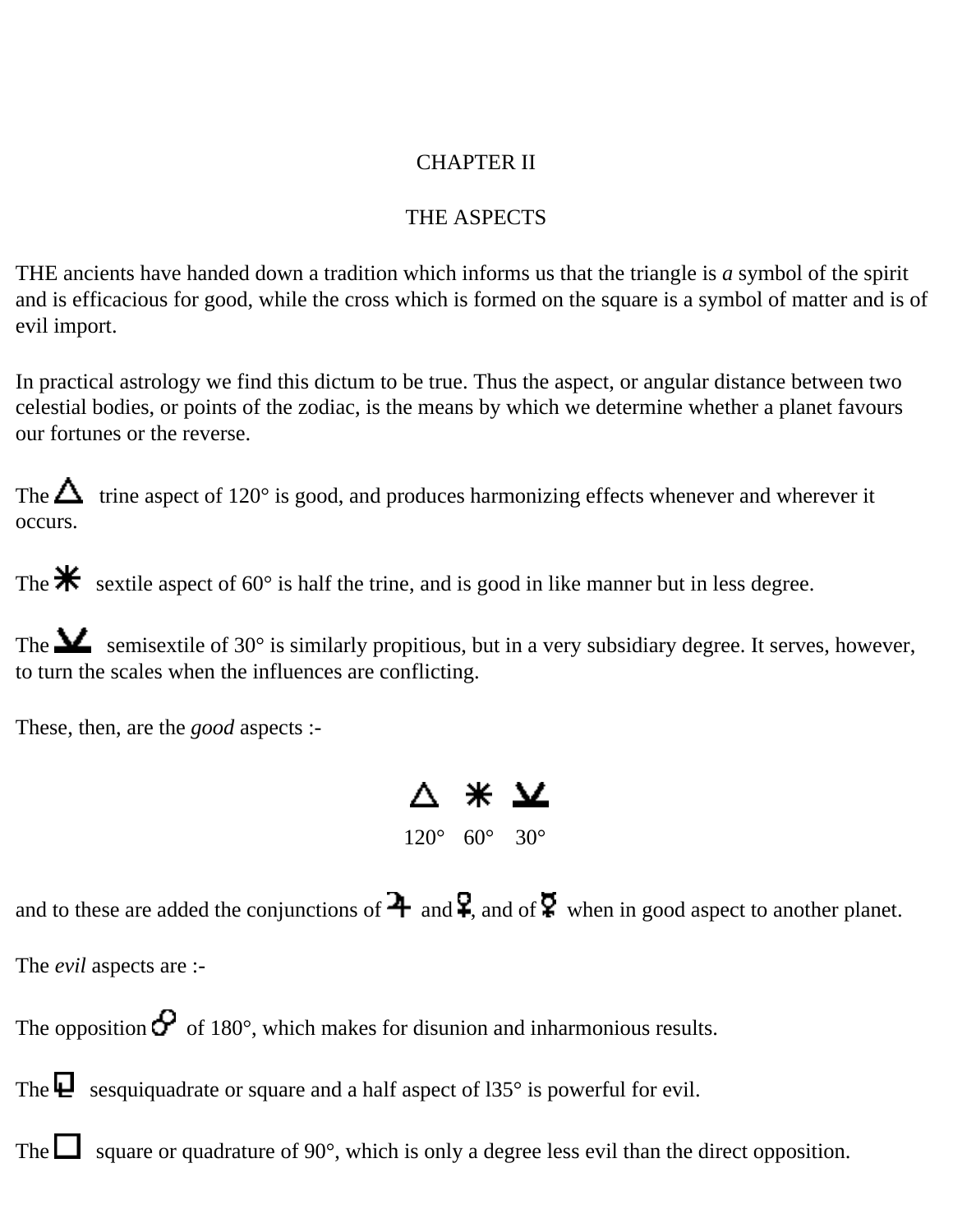AMO Section 1 Chapter 2

The  $\angle$  semisquare of 45°, which is similarly, but in less degree, evil.

To these are added the conjunctions of  $\Psi$ ,  $\Phi$ ,  $\bar{\Phi}$ , and  $\sigma$ , together with  $\Psi$  when in bad aspect to another body; for  $\overline{2}$  is the interpreter of the gods, and brings to us the message of that sphere with which it is found in association at any time we may consult the heavens.

The astrological aspects are found to be those angles at which the superior metals crystallize. Water crystallizes at an angle of 60°. Again, the angles or complemental angles of any regular polygon which may be inscribed in a circle will be found to be comprehended by the astrological aspects. Thus our earliest progenitors are found to have been both metallurgists and geometers.

The evil aspects are all included in this ancient glyph :-



and similarly the good aspects are included in the following symbol, known as "the seal of Solomon" :-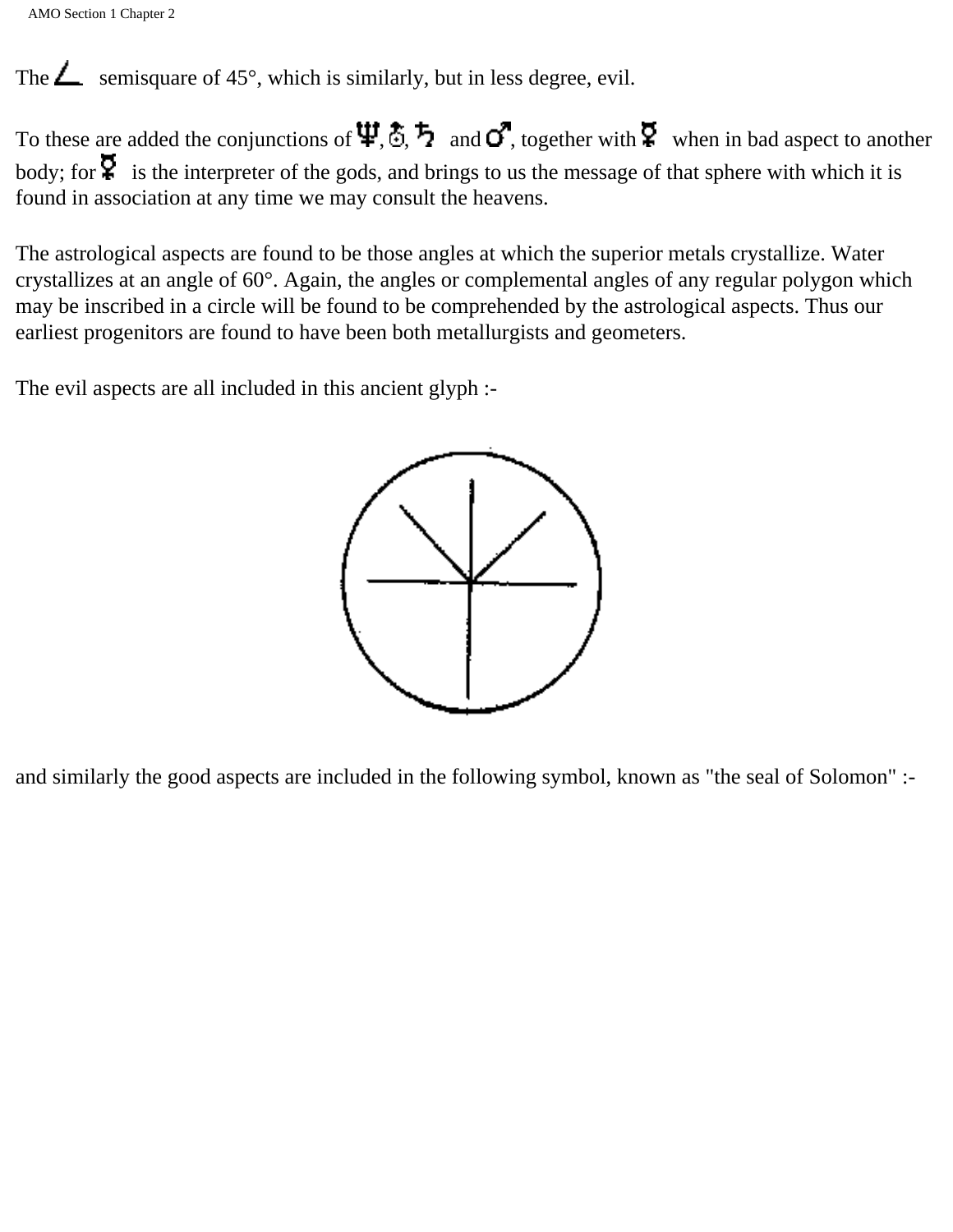

The key was found engraved on the back of the Great Tortoise, discovered by Yaou, the Chinese patriarch and ruler, in the Yellow River, about 2,300 b.c. It forms the basis of interpretation to the oldest book in the world, known as the *Yih King,* or Book of Transformations. It is used by the Chinese for all purposes of divination, and is the basis of their astrological system.

Besides these there are many other points of interest vested in the astrological aspects, and as I shall have occasion to refer to them in the next chapter of this section, 1 will pass them for the moment.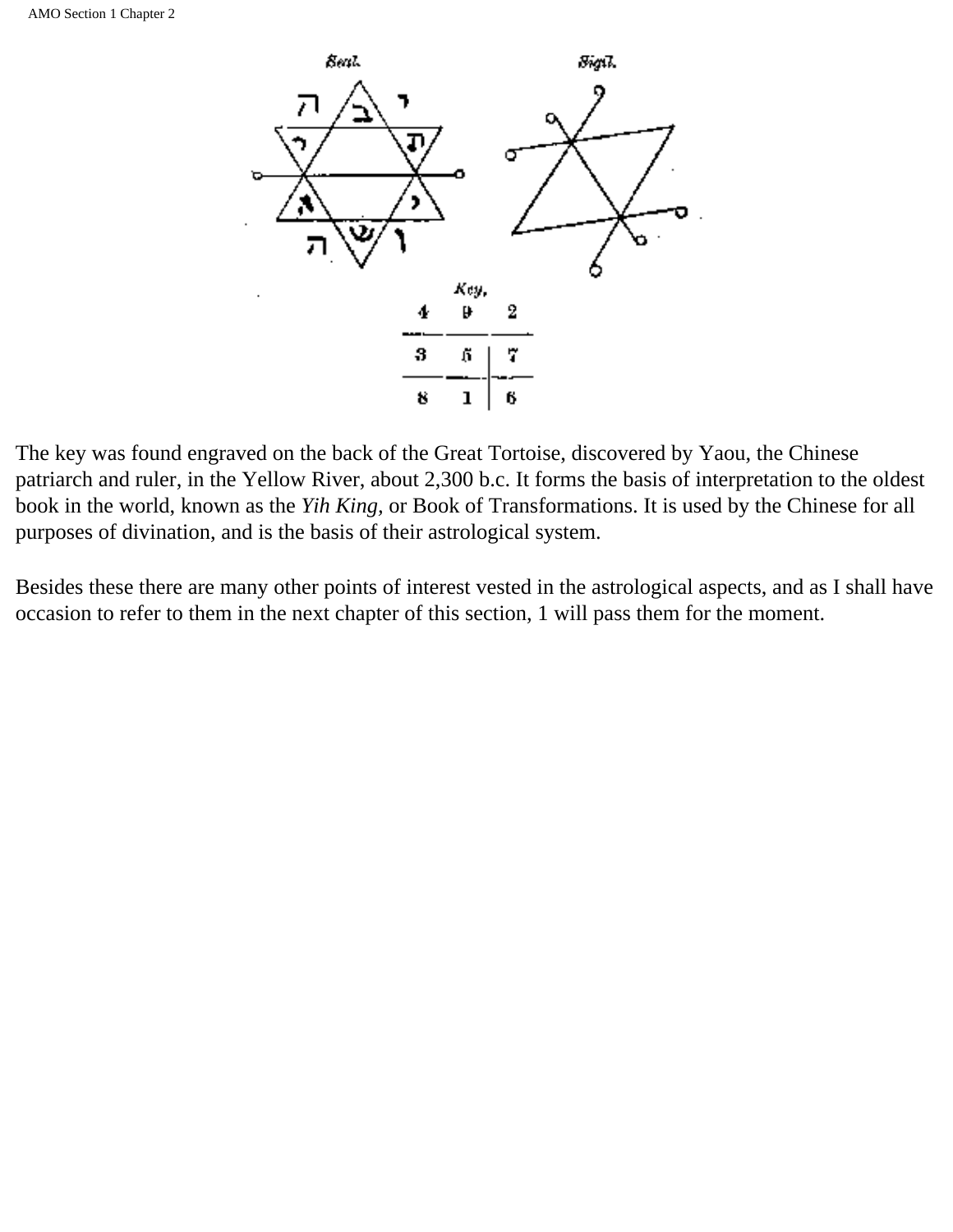#### CHAPTER III

#### THE SIGNS

THE signs of the zodiac are the symbols of those living forms which among the ancients stood for certain cosmic principles and evolutional processes. In the zodiacal scroll the gifted interpreter of symbols will find the history of the human race already depicted. The typical forms represent various stages of human evolution, as well individual as racial. But we are not now concerned with these esoteric matters, but rather with the exposition of astrological principles. Observe, then, that the zodiac is composed of asterisms which, in the year 25,400 B.C., corresponded with the solar signs bearing the same names. The signs are counted from the vernal equinox, or that point where the sun's path crosses the earth's equator. The line traversed by the sun in its annual path through the asterisms is called *The Ecliptic.*

This ecliptic circle is divided into twelve equal parts, called Signs, which, counted from the vernal equinox, are as follows:  $\Upsilon$  Aries,  $\Upsilon$  Taurus,  $\Iota$  Gemini,  $\epsilon$  Cancer,  $\Omega$  Leo,  $\Pi$ *P* Virgo,  $\overline{\bullet}$  Libra,  $\blacksquare$  Scorpio,  $\blacktriangleright$  Sagittarius,  $\lambda$  Capricornus,  $\curvearrowright$  Aquarius,  $\lambda$  Pisces.

They have the following relationships and groupings :-



The *Elemental Natures* of the signs, with their human correspondences, are shown in the following tabular scheme:-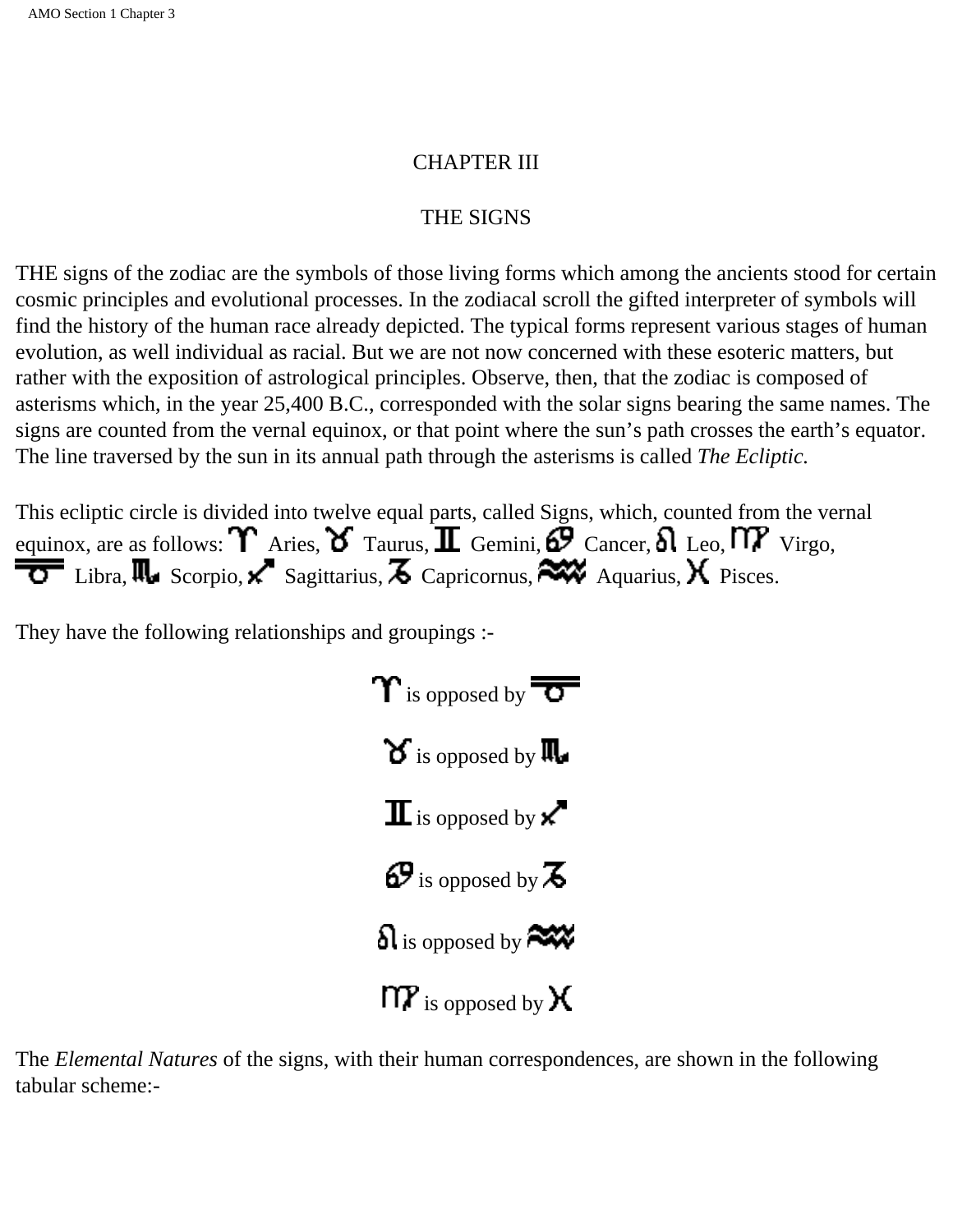| Element.             | Sign.                                             | <i>Principle.</i> | Property.   |  |
|----------------------|---------------------------------------------------|-------------------|-------------|--|
| $\Delta$ Fiery signs | ጕል∠                                               | Spirit            | Inspiration |  |
| Aerial "             | $\mathbb{I} \ \overline{\mathbf{\sigma}} \approx$ | Mind              | Reason      |  |
| $\nabla$ Watery "    | 69 M. X                                           | Soul              | Emotion     |  |
| $\pm$ Earthy<br>Ħ    | ን በን ኜ                                            | Body              | Sensation.  |  |

The majority of the planets being in the *Fire* signs, shows that the life is expressed chiefly in the inspirational, aspirational and intuitive faculties. In *Air* signs, the intellectual life will be dominant. In *Water* signs the passional, emotional and imaginative qualities are more pronounced; while if the majority of the planets are in *Earth* signs, the more material, matter-of-fact and sordid aspects of the nature absorb the vital powers. These groups are otherwise known as the igneous, gaseous, fluidic and mineral, analogous to the upward evolution of the material universe, which is counterbalanced by the downward involution of the corresponding immaterial principles.

The analysis of the sign groupings shows that the  $\Delta$  and signs are related to the formless or superior universe, while the  $\nabla$  and  $\blacktriangleright$  signs relate to the inferior or formative world. Again, it will be noticed the air and fire are mutually conformable, ignition depending on atmosphere; while similarly water is necessary to the earth for its fertilization. These sets of signs are in mutual sextile to one another.

Thus



The *Constitutional Natures* of the signs are derived from another grouping. They are known as the

Fixed or Basic;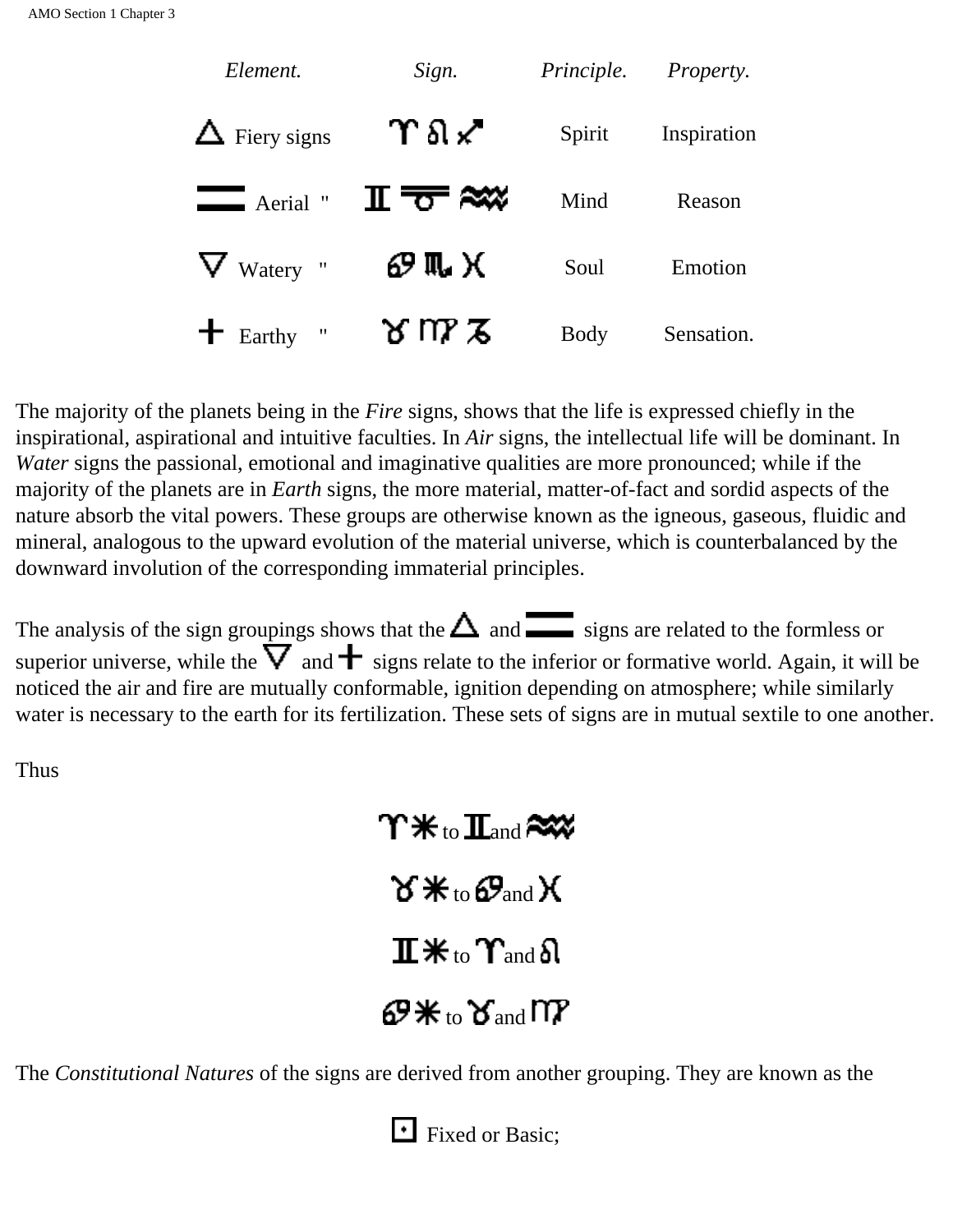Common or Flexed;

 $\Delta$  Movable or Cardinal.

They may very appropriately be expressed as the acute  $\Delta$ , the grave  $\Box$  and the circumflex  $\Box$ . The grouping for this division of the signs is thus:-

> Acute,  $\Upsilon \oplus \overline{\sigma}$   $\zeta$ Grave,  $\mathbf{Y}$   $\mathbf{\Omega}$   $\mathbf{\Pi}$   $\mathbf{\approx}$

# Circumflex,  $\mathbb{I}$  MP  $\mathcal{F}$  X

When the majority of the planets are found at the birth of a person to be in

*Fixed Signs -* the nature will be independent, self-reliant, pivotal, self-centred, original, cautious, firm and steadfast.

*Common Signs.-* the nature is versatile, flexible, complacent, sympathetic, suave, and capable of adapting itself to changes of company and environment.

*Movable Signs.* - the nature shows ambition, aptitude, executive ability, capable of cutting out a line in life for itself and making headway in the face of obstacles.

The driving power is represented by the fixed signs, the sharp instrument by the cardinal or acute signs, and the body that is riven or shaped is denoted by the common or flexed signs.

The thinkers, philosophers, inventors and originators are of the basic or fixed type. The pioneers, the executive, the partisans and zealots are of the acute or cardinal type. The common populace, the passive crowd; the numerous agents, fetchers and carriers of business; and whomsoever works at the direction and under the leadership of others, all and sundry are of the flexed type.

The hand of the archer is *fixed,* the arrow is direct and *acute,* and the bow is *flexed.* These correspondences are the keys to the interpretation of many occult mysteries.

*Sex of Signs.*

The signs are alternately male and female, namely :-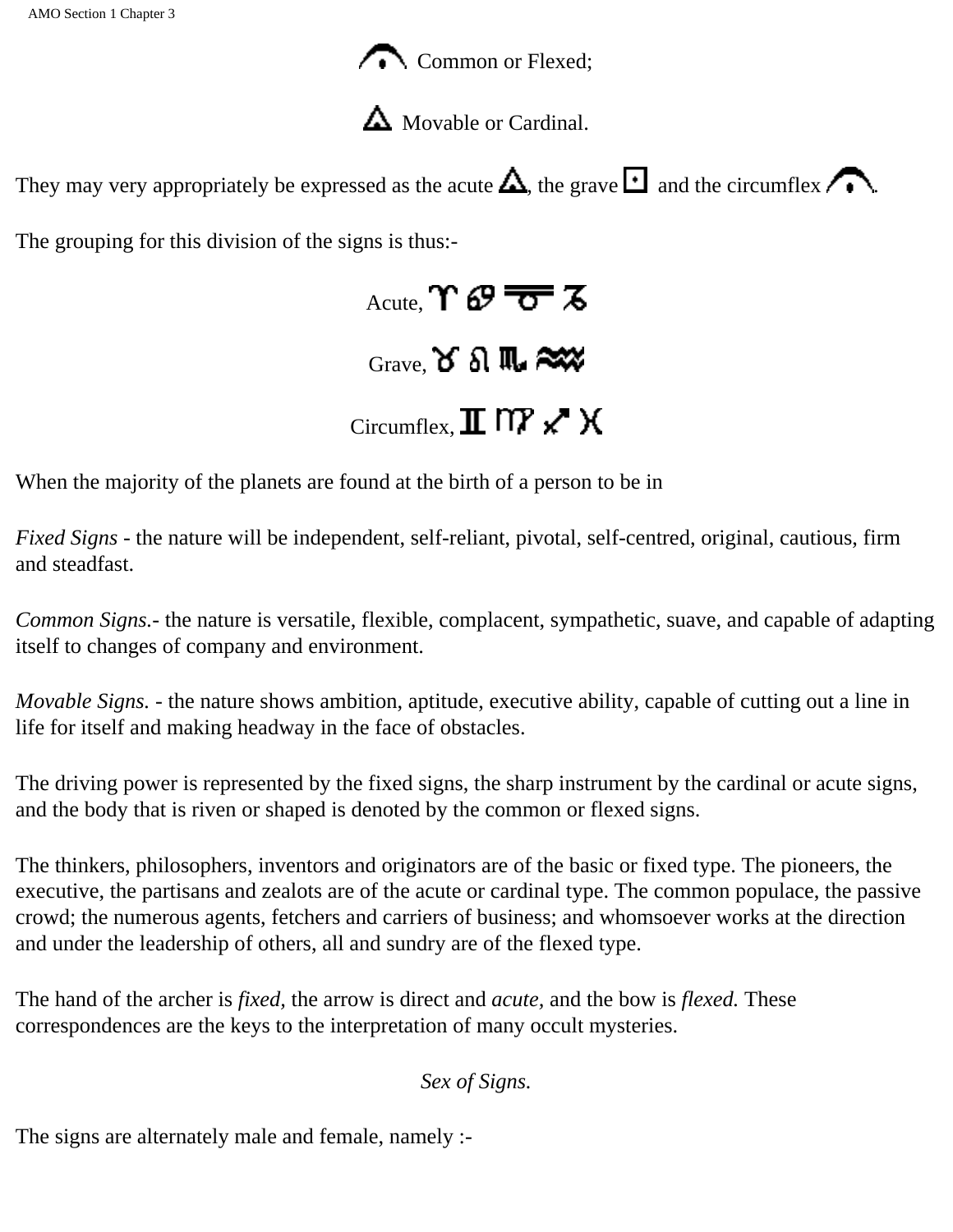

The signs are divided into three parts, each of 10°, called decanates. These are related to the superior, middle and lower regions of the zones governed by them, or to which they correspond. The ancients had a conception of the macrocosm under the image of a man, which they called the Grand Man or Adam Kadmon, and to which the microcosm or individual corresponded more or less perfectly at all points. The zones of the body covered by the signs are, in this scheme, as follows :-

| T the head; $\overline{\sigma}$ the loins;                             |
|------------------------------------------------------------------------|
| $\mathbf{Y}$ the neck; $\mathbf{\Pi}$ the excretors;                   |
| $\mathbf I$ the arms; $\mathbf x^*$ the thighs;                        |
| $\overline{\mathbf{C}}$ the breast; $\overline{\mathbf{A}}$ the knees; |
| $\delta$ the heart; $\sim$ the shins;                                  |
| $\Pi$ the bowels; $X$ the feet.                                        |

From what has been said above it will he seen that if a planet is in  $\Upsilon$  5° it has its location in the superior region of the head, while one in the 17th degree of  $\mathbb{H}$  would be located in the middle region of the bowels. As to whether it be upon the right or left side of the body will depend on the location of the planet in the heavens, which involves a knowledge of the Houses. These are dealt with in the next chapter.

If in the 1st, 3rd, 5th, 7th, 9th or 11th House, the left side in a male and the right side in a female is denoted; and *mutatis mutandis* if in one of the other Houses. Thus a planet in  $\mathbb{I}$  5° in the 6th House would denote the right upper arm in a male and the left upper arm in a female. This example will doubtless serve for all others.

The signs are also said to have dominion over certain places and countries, but as these do not form an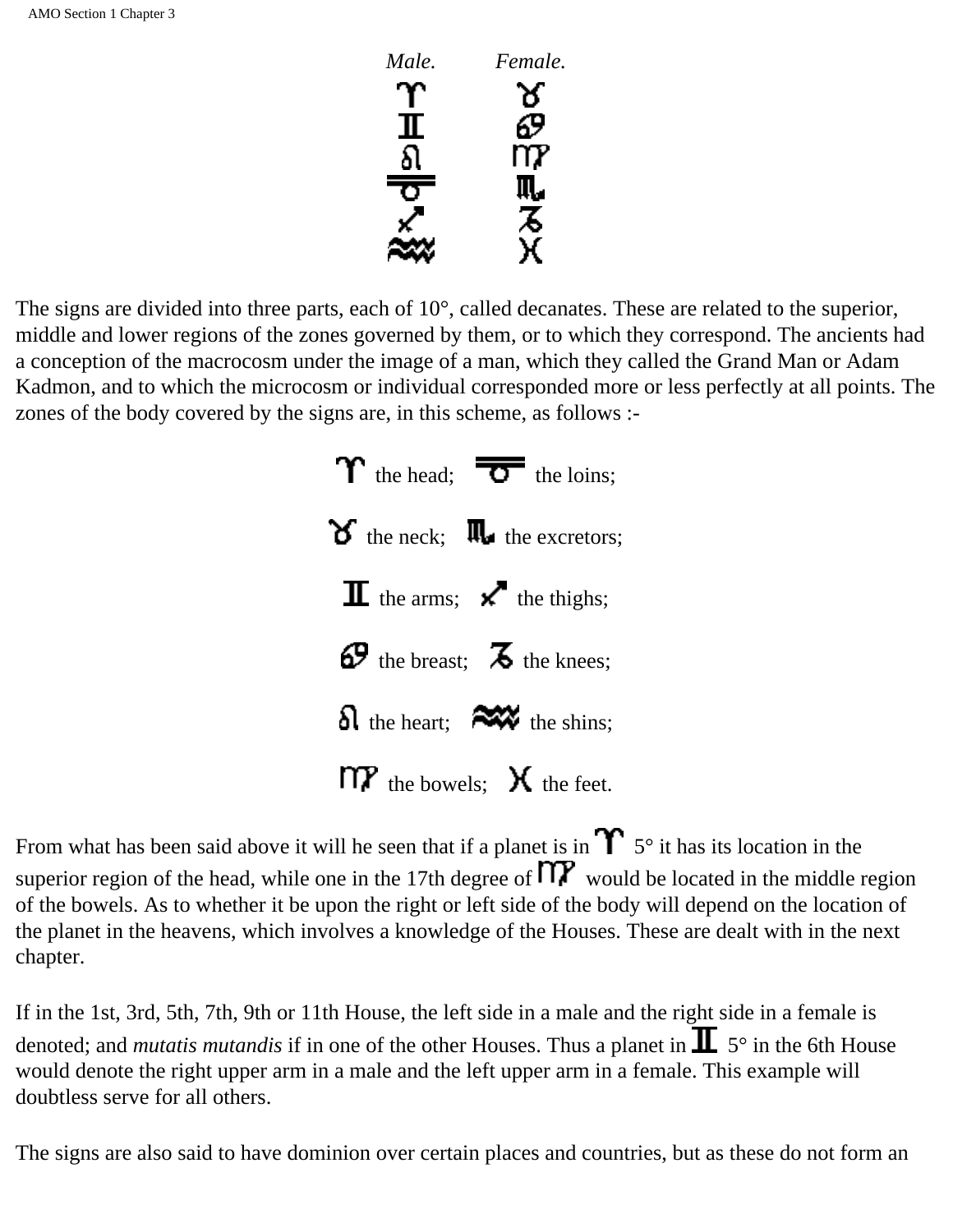```
AMO Section 1 Chapter 3
```
essential part of the doctrine of Nativities which I am now considering, I may be allowed to pass it by.

The signs, however, have an affinity with those elements to which they belong in the elemental grouping, and this with be found of practical use in the interpretation of horoscopes.

The *Lunar Mansions* begin at  $\Upsilon$  0° and are 13° 20' each in extent. The Arabians gave them specific names and influences. Modern astrologers have for the most part given them little attention. Yet they are at the root of the Oriental system of astrology, and are by them known as the Stations of the Moon, or *nakshatrams.* They have analogy with the diurnal motion of the Moon.

The Mansions are 27 in number, each of 800' extent. The Moon changes its signification as it goes from one to another Mansion. The critical degrees, or points of change, are as follows :-

> $\bullet$  0° 0'; 13° 20'; 26° 40'; า ถ **10° 0'; 23° 20';** 10° 0'; 23° 20';  $\mathbf{I}$   $\overline{\mathbf{G}}$   $\mathbf{\approx}$   $\mathbf{\approx}$   $6^{\circ}$  40'; 20 $^{\circ}$  0';  $\mathbf{G}^{\mathbf{D}}$  **II.**  $\mathbf{X}$   $3^{\circ}$  20'; 16° 40.

There are thus nine divisions or Mansions in each 120°. The Hindus ascribe a specific planetary influence to each of them, and give to each a period of dominion over the life. (See "Hindu Astrology," in the *Manual of Astrology,* by Sepharial.)

The student will do well to consult also the system which divides the zodiac into 28 parts, each quadrant being subject to a sevenfold division.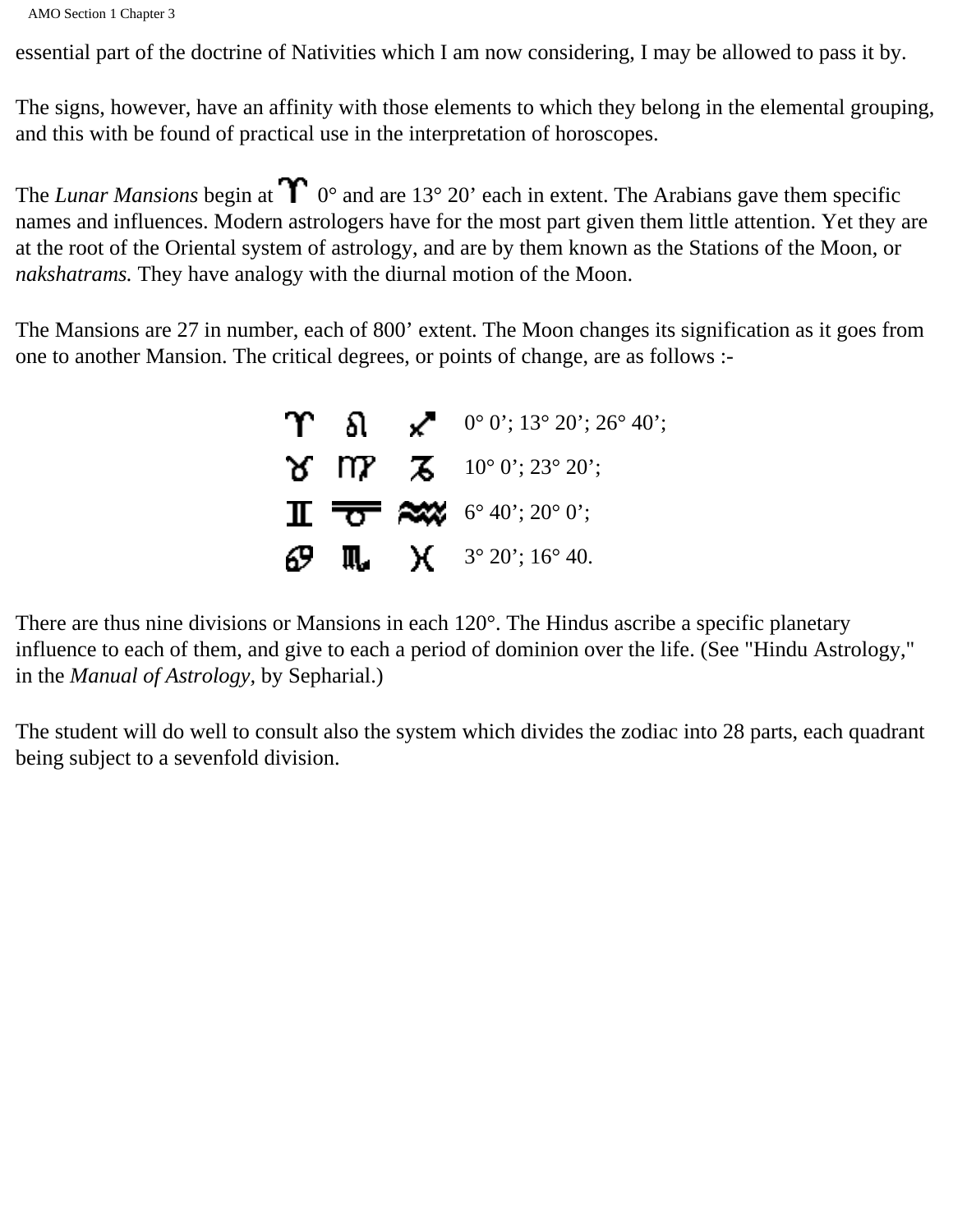#### CHAPTER IV

#### THE HOUSES

If you face the south where the sun is at noon, there is a point on your horizon to the left, one immediately over your head and another on your horizon to the right. An imaginary circle drawn through these three points and continued round the earth is called the *Prime Vertical.* An equal division of this circle into 12 parts gives rise to what are called the Twelve Houses. They are numbered, for purposes of reference, from the east horizon below the earth to the west horizon, and thence through the zenith to the east horizon again. The diagram on the next page will perhaps convey the idea better than words.

The horizon east forms the cusp of the 1st House, the upper meridian forms the cusp of the 10th House, the west horizon forms the cusp of the 7th House, and the lower meridian that of the 4th House.

The 1st and 7th Houses are also called the "Ascendant" and "Descendant" respectively.

The 1st, 10th, 4th and 7th are called the *Angles.*

The 2nd, 11th, 5th and 8th are called *Succeedent.*

The 3rd, 6th, 9th and 12th are called *Cadent* Houses.

Planets in the *Angles* of a horoscope are by that position rendered more powerful in their action and are more conspicuous in the life of one born when they are so placed. Many planets in *Cadent*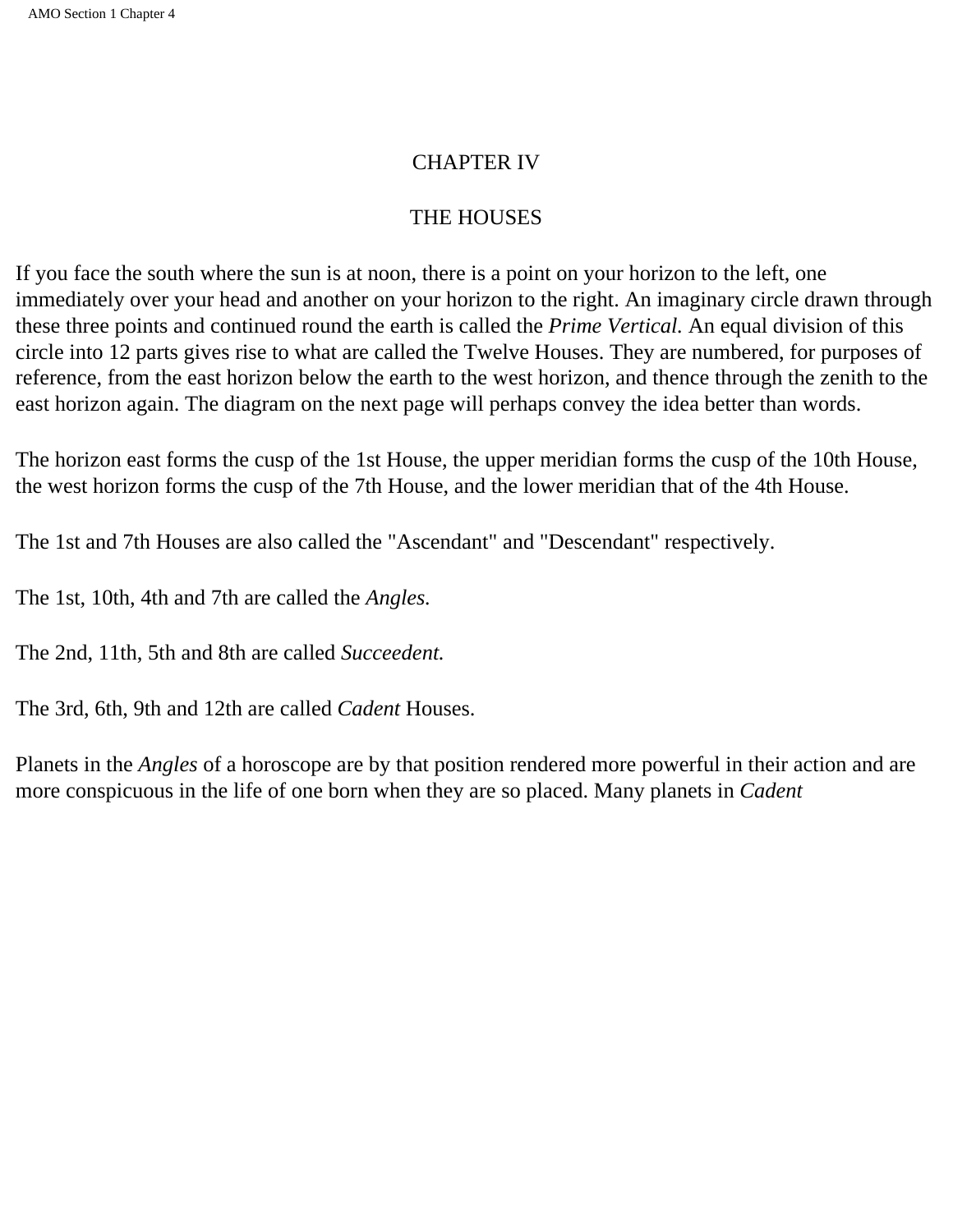

Houses will render the career inconspicuous and in a measure servile. Many planets in *Succeedent*  Houses are an indication of a career that is helped by persistent endeavour.

Thus the angular Houses correspond with the cardinal signs, the succeedent with the fixed signs, and the cadent with the flexed signs; and this correspondence may be traced throughout the circle,  $\Upsilon$  with the 1st House,  $\bullet$  with the 2nd,  $\mathbf{\Pi}$  with the 3rd, and so on.

#### THE KABALA OF THE HOUSES

shows them to be divided into four groups, viz:-

*Individual,* 1st, 5th, 9th; *Possessive,* 2nd, 6th, 10th; *Relative,* 3rd, 7th, 11th; *Terminal,* 4th, 8th, 12th.

Of these, among the Individual group, the 1st is *external* and relates to the person or body of the man; the 5th is *intermediate* and has relation to the psychic nature or soul; and the 9th is *internal* and is related to the spiritual nature or individuality. Hence all the Houses are either physical (1st, 2nd, 3rd and 4th), psychic (5th, 6th, 7th and 8th), or spiritual (9th, 10th, 11th and 12th.)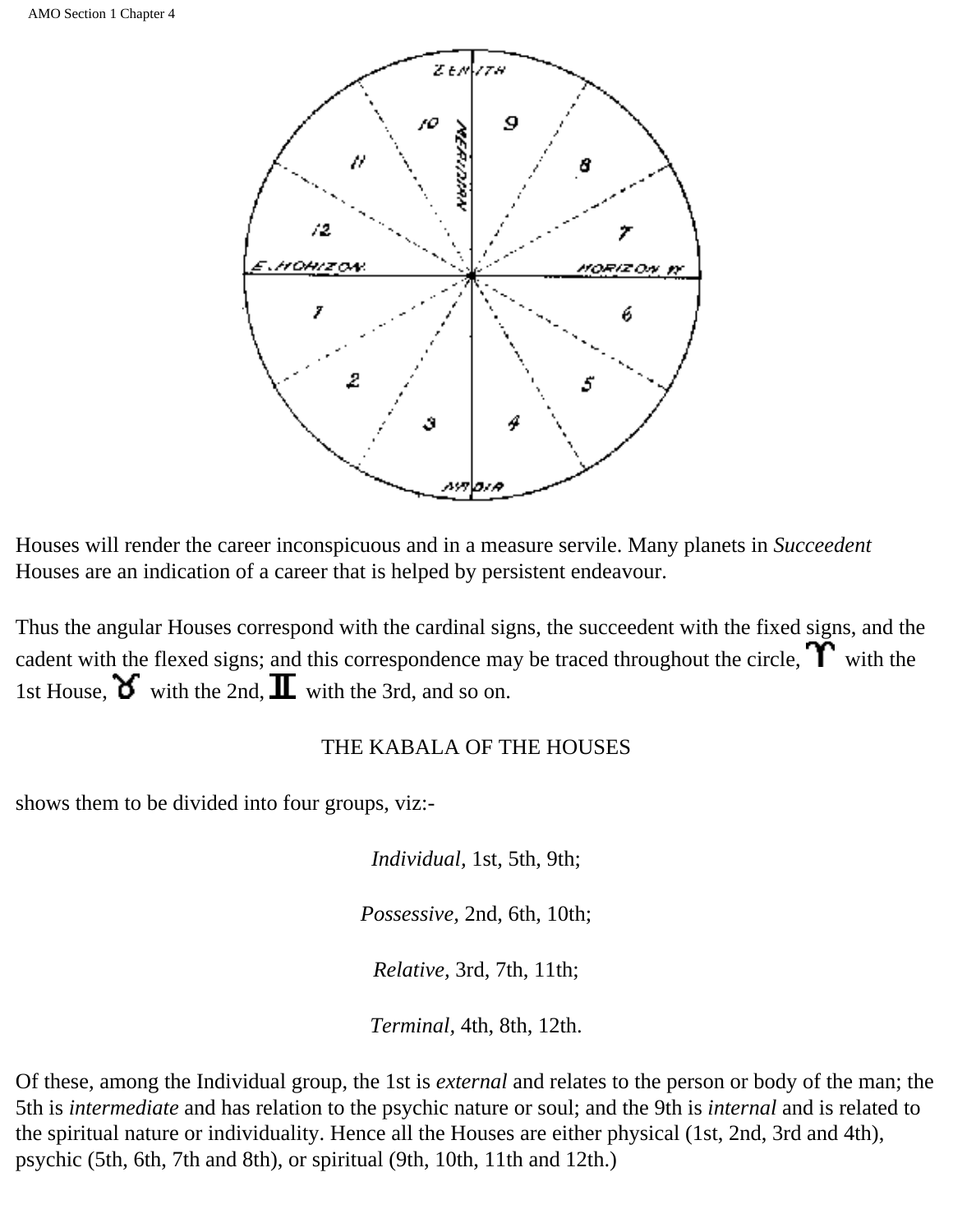The close study of these intimate relationships of the Houses and their correspondence with the signs of the zodiac is the most profound work of the astrologer. It is the foundation of the whole art of correct foreknowledge.

For practical purposes we may brief the dominations and significations of the Houses as follows :-

#### SIGNIFICATIONS OF THE HOUSES

The 1st House governs the body, personal appearance, physical well-being, and accidents happening to the person.

The 2nd House governs the personal property, money in hand, personal effects.

The 3rd House rules the personal relations, the tie of consanguinity, brothers and sisters; also means of communication, whether by vehicle, letter post, telegraph or other means whatsoever. It denotes cables, bridges, telegraph wires, viaducts and other means of connection; writings, letters.

The 4th House governs the end of the physical life, the grave; material products, mines, farming produce; land, houses, freeholds, leases, tenancies and hence landlords.

The 5th House is the extension of the 1st and governs the psychic nature; progeny; passions, pleasures, love affairs; hence theatres, places of amusement, sport, etc.; the younger generation and such things and persons as tend to their wellbeing.

The 6th House. is an extension of the 2nd; it governs the food, clothing, servants, personal comforts, relative possessions generally; also the work or profession in which the subject engages; whatever contributes to the well-being of the subject's possessions.

The 7th House is an extension of the 3rd; it governs the tie of conjugality, the marriage partner; persons in contract; rivals (as opposing the 1st House).

The 8th House is an extension of the 4th; it governs the dissolution of the vital forces; death, matters relating to the dead; wills, legacies, etc., and (being the 2nd from the 7th) dowry or personalty of the marriage partner.

The 9th House is an extension of the 5th; it governs the spiritual nature; "the far-off land," whether it be that across the ocean or beyond the veil, teleological subjects, theology, philosophy; publications; the law, lawyers; insurances; dreams, visions and other-world experiences.

The 10th House is an extension of the 6th; it denotes the ambitions, success, attainments of the subject;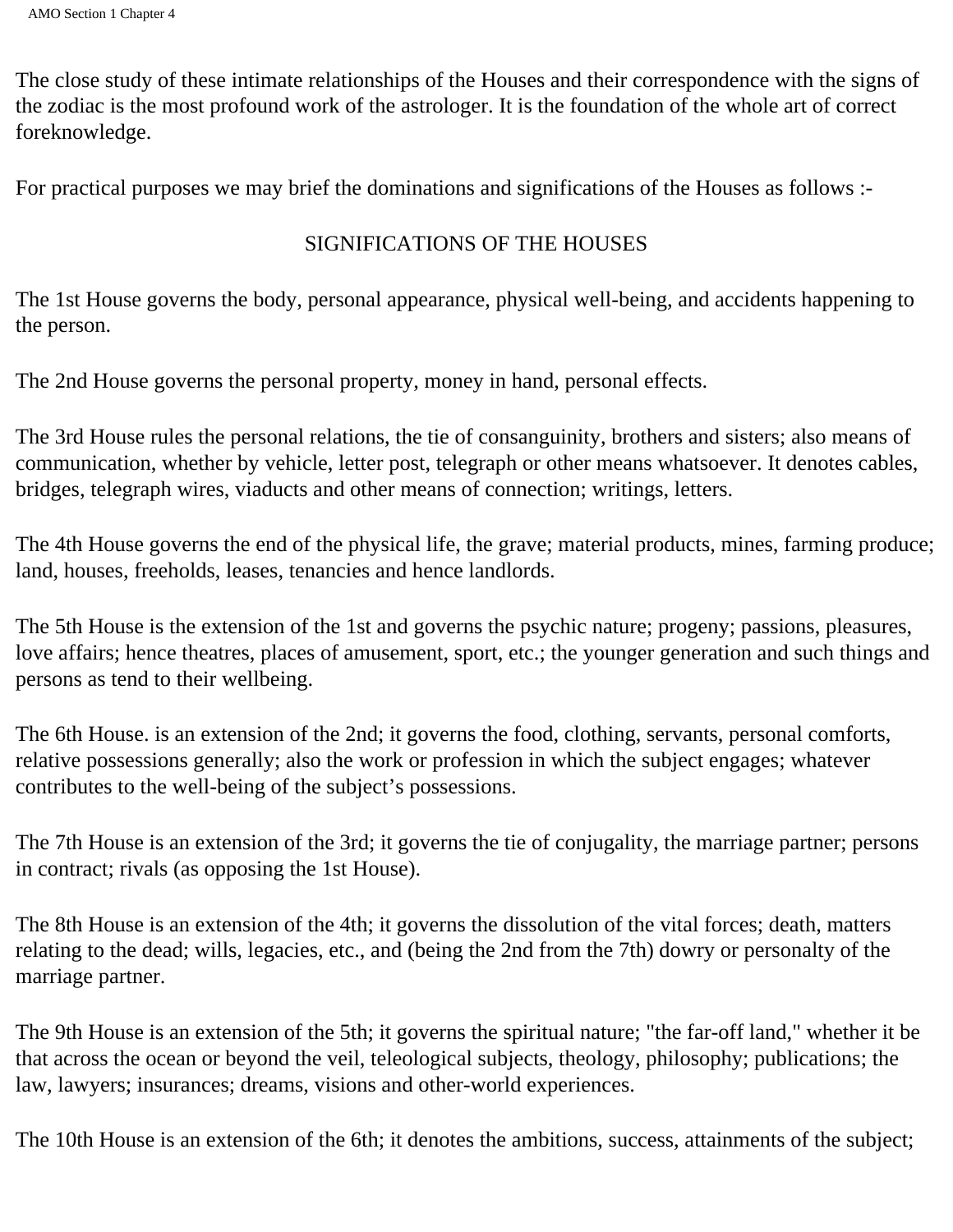honour, credit, public esteem; the father or mother. (The 10th is always of the same sex as the 1st, and in a female horoscope denotes the mother.)

The 11th House is an extension of the 7th, and denotes the tie of friendship; congeners; associates; syndicates, companies, leagues, clubs, associations of which the subject is a member; his confederates and supporters.

The 12th House is an extension of the 8th, and denotes privation, confinement, restraint; the hospital, prison or other place of detention; sequestration, exile; ambushes, plots, secret enemies; the occult.

It will be seen that many other interpretations apply to the House by *reflection.* Thus the 1st being the subject of the horoscope and the 7th his wife; the 3rd his relatives and the 9th his wife's relatives, the latter house comes to mean brothers- and sisters in-law, *i. e.* marriage relatives.

The 10th being the father and the 4th the mother (in a male horoscope), the 7th is the maternal *grandfather* and the 1st the maternal *grandmother.*

The 6th being the uncles or aunts on the mother's side *(i. e.* maternal aunts or uncles), the relatives of the mother, the 5th (progeny) from the 6th *(i. e.* the 10th House) will denote maternal *cousins.* Similarly with all those relations which *"*a man may not marry," as expounded in the Book of Common Prayer.

We have now before us the whole of the *alphabet* of astrology, and may now proceed to frame a horoscope and read it by the language of the heavens. It is important that the whole of the planetary natures should be learned, together with those of the signs and the significations of the Houses, before the next step is taken. When the alphabet has become a language, that language may be interpreted. Until then we are faced only by dead symbols.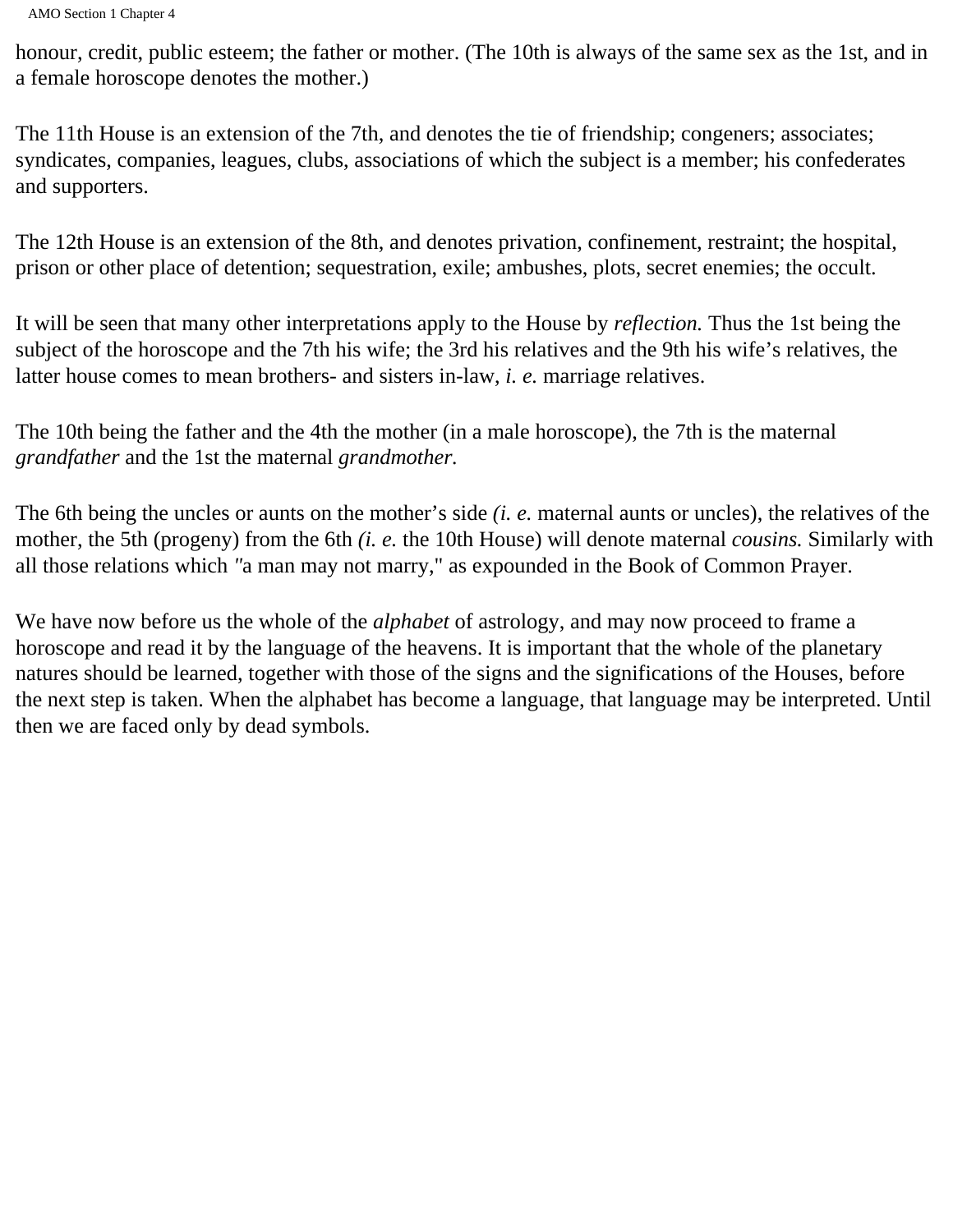#### SECTION II

#### CHAPTER I

#### MAKING A HOROSCOPE

FOR the practical pursuit of astrology a horoscope must be drawn for the moment of a birth.

It is of first importance to understand clearly what is meant by "birth" in the astrological sense. Observe,' then, that there are three stages in the process of obstetrics : (1) Extrusion, (2) Abscission, (3) Independent and. *sustained* breathing. The moment of birth is that at which the first breath, usually accompanied by a cry, is taken and followed by *regular breathing.* For it should be noted that a spasmodic breath, followed by a cry, may be only the first of a series of intermittent breathings, regular breathing being established only after a considerable interval.

The beginning of regular breathing having been noted, the astrologer may thereafter draw a correct horoscope of the birth. This horoscope, which shows the relative positions of the celestial bodies at the time of the nativity as regards one another, and their positions as seen from the place of birth, is called the RADIX. It is the root from which springs the whole tree of life. It represents the environment of the new life, the conditions under which the incoming soul will be required to express itself, develop its powers, and gain its new load of experience.

That which, as environment, presses it most closely, is the physical body with all its hereditary tendencies and acquired habits. Beyond this there are the wills of other units of life, all striving towards the satisfaction of common human needs, and spurred by individual ambitions. The horoscope of birth is in this sense accidental and not incidental, and cannot be consulted in any matter prior to the act of birth, nor in regard to the essential nature, origin, power and motive of the soul.

There is a system of horoscopy which claims to go deeper, and to concern itself wholly with the evolution of the soul and its migrations; but this has no part in my present scheme and may be conveniently ignored.

In order to draw a horoscope of the birth, it will be necessary to obtain (1) an Ephemeris of the planets' places for the year of birth; (2) a Table of Houses for the place of birth, or an approximate latitude; (3) a set of Transit Tables extending over a hundred years.

An *Ephemeris* is an astronomical calendar showing the positions of the celestial bodies at noon each day throughout the year. This information is extracted from the *Nautical Almanac* or the French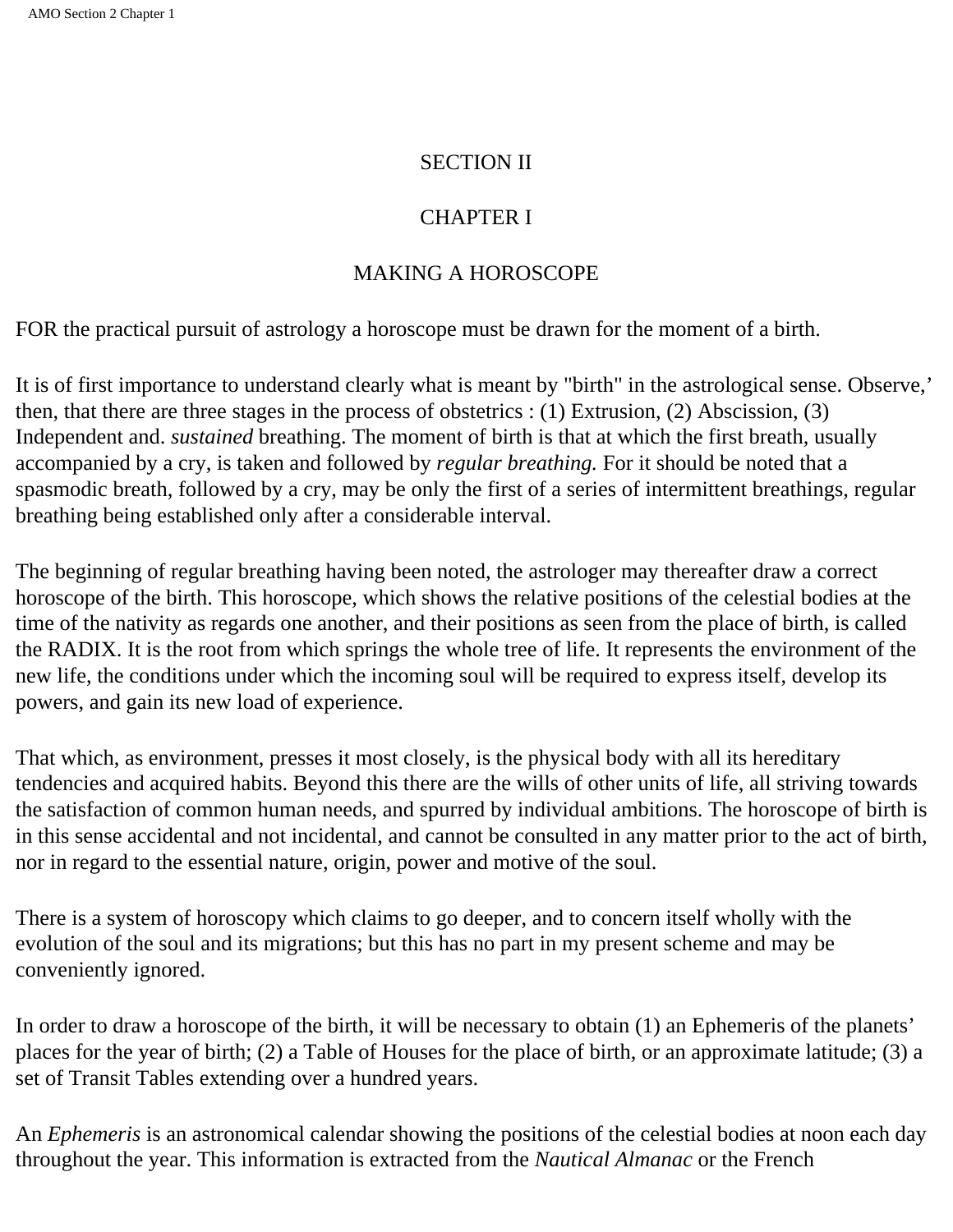```
AMO Section 2 Chapter 1
```
contemporary *Connaissance de Temps.* It gives the geocentric longitudes and the latitudes and declinations of the bodies, the sidereal time of the day corresponding to the Sun's true Right Ascension at noon; and the aspects formed between the planets (called "Mutual" aspects) and also the solar and lunar aspects. Some of these terms need explanation to the lay reader.

*Geocentric longitude* is the position of a body in the ecliptic as seen from the centre of the earth.

*Heliocentric longitude,* from which geocentric longitude is converted, is the ecliptic position as seen from the Sun. In astrology we use the geocentric longitudes because we are considering the action of the planets upon the earth and its inhabitants. If we lived on Mars we should have to take the positions as seen from Mars. The ignorant contention that the discovery of the heliocentricity of the system invalidates astrology is of course without rational foundation.

*Declination* is distance from the equator north or south. It corresponds to geographical latitude. The line apparently traversed by a star or planet in its diurnal passage round the earth is called the "parallel of declination."

*Latitude* of a celestial body is distance north or south of the ecliptic.

*Sidereal time* is the Sun's true Right Ascension at noon, measured on the equator from the vernal equinox and corrected by the difference between Right Ascension and mean or clock time. It may be expressed in  $\degree$ ,  $\degree$ ,  $\degree$ , or in h., m., s., the circle of the equator being equal to 24 hours.

*Tables of Houses* are computed for various latitudes (as for New York, Paris, London, Liverpool, etc.), and serve for all places of the same or approximate latitude as these towns, whether north or south of the equator. The Tables show the points of the ecliptic cut by the cusps of the Houses; thus the cusp of the 10th House is the same as the meridian of longitude, and the point of the ecliptic thereon, at the time for which the calculation is made, will be that which is on the meridian and culminating.

*Local time* is the time corresponding to Greenwich time at any moment. The correction to be applied to Greenwich time in order to find the local time is 4 mins. for every degree of longitude east or west. If east, *add* to Greenwich time; if west, *subtract* from Greenwich time in order to get the local time.

With the ephemeris in hand, turn now to the date of the birth.

Against this date, in the left-hand column, you will find the sidereal time at noon.

To this sidereal time *add* the "local time" elapsed since the preceding noon, together with an equation at the rate of 10 secs. for each hour.

The sum will be the sidereal time on the midheaven at the time of birth.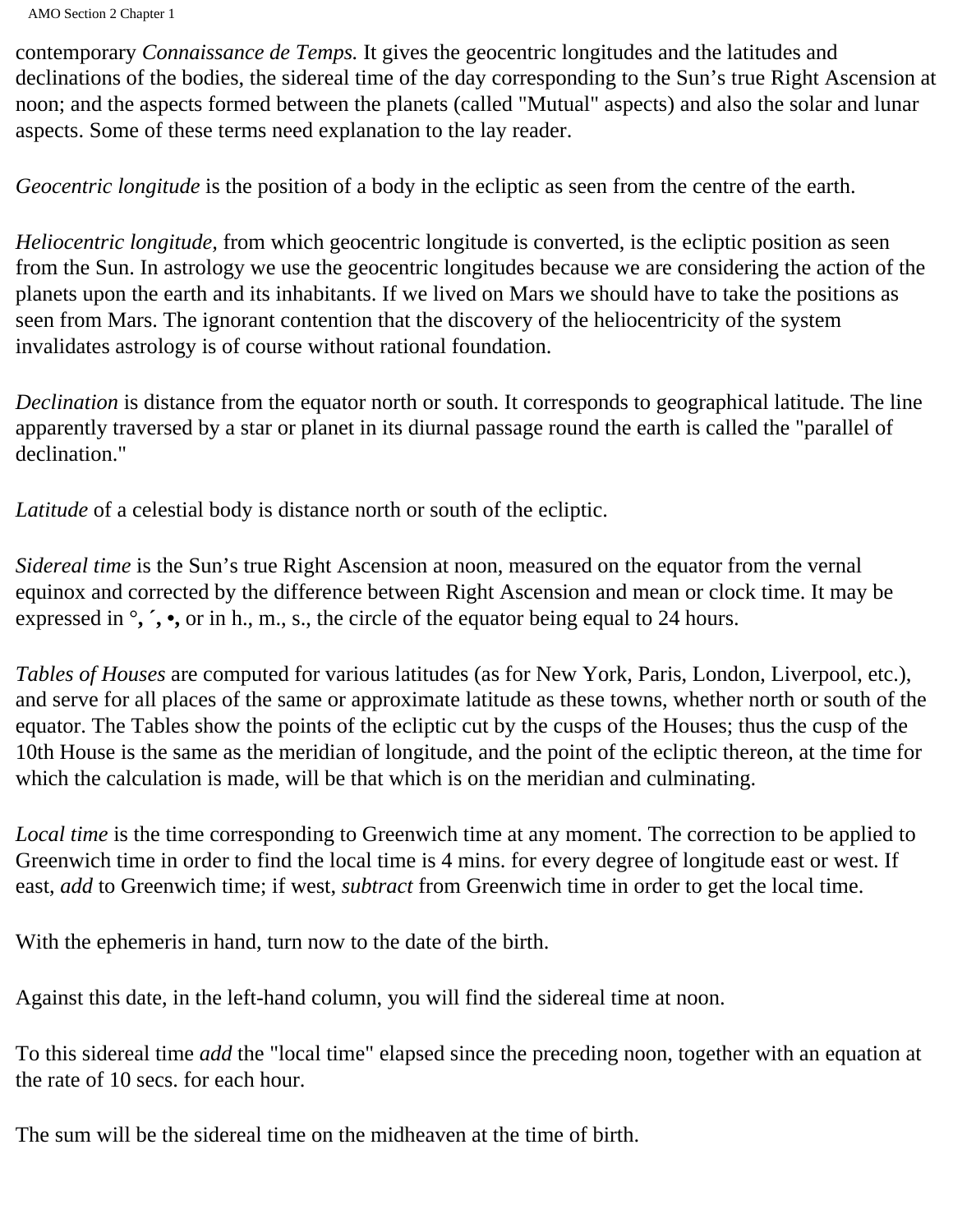AMO Section 2 Chapter 1

Next turn to the Tables of Houses for the latitude of the place of birth and find this sidereal time. Against it, under the column marked 10 (10th House), you will find the degree of the ecliptic which is on the meridian. This is technically called the "midheaven." In the next column (11) you will find the degree of the zodiac which is on the cusp of the 11th House. In the next column that which is on the cusp of the 12th House. In the next column, marked "Ascendant" or "Asc.," you have the degree which is rising in the east ; the next column gives the degree on the cusp of the 2nd House, and the last column that which is on the cusp of the 3rd House.

The 4th House will hold the same degree of the opposite sign to that which is on the 10th cusp. The 5th cusp holds the opposite to the 11th, and the 6th the opposite to the 12th, and so on to the 7th, 8th and 9th cusps. The "skeleton" figure is then complete.

The planets' places must next be inserted, and as the ephemeris is constructed for Greenwich mean time, the Greenwich time of the birth must be used instead of the local time. The places being given for each day at noon, the longitudes can readily be found by proportion for any intermediate hour.

For the purpose of illustration we may take the horoscope of King George V. The King was born on the 3rd of June, 1865, in London, at 1 hr. 18 min. a.m. In the ephemeris for 1865 we find against the 2nd of June, at noon preceding the birth -

|                              |    | H. M. S. |    |
|------------------------------|----|----------|----|
| Sidereal time                |    | 4 43 52  |    |
| To which add time since      | 13 | 18 0     |    |
| And equation at 10" per hour |    | 2        | 13 |
|                              |    |          |    |
| S.T. on midheaven at birth   | 18 |          |    |

This sidereal time corresponds with the 1st degree of Capricorn, which therefore occupies the midheaven. The skeleton is then completed from the Tables of Houses for London; and the planets' places and those of the luminaries are taken from the ephemeris for the 3rd of June, at 1.18 a.m., and in effect we have the horoscope as follows :-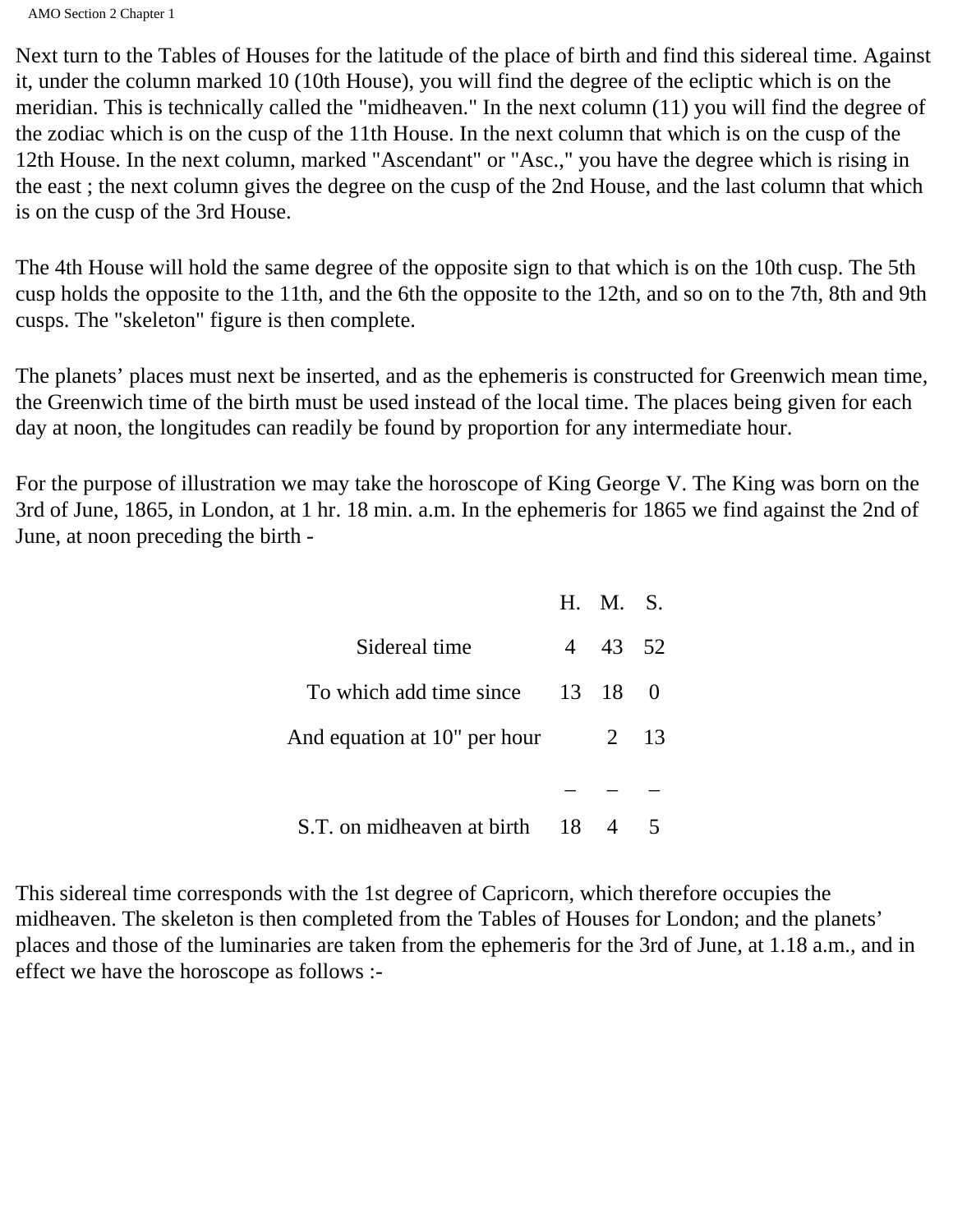| $\approx$ $-4$                  | γ3ί2Ο |      |                                 | $T_{13}$ | و، س         |
|---------------------------------|-------|------|---------------------------------|----------|--------------|
| ν.                              |       |      | $\frac{8}{25}$ , $\frac{2}{10}$ |          | $5^{7}/2245$ |
| YЗ                              |       |      |                                 |          | $-3$         |
|                                 | 12.26 | 2838 |                                 | کی تی    | F4'          |
| <u>र्गदेशक ये १२</u><br>संगण्डे | Θ     | Н    |                                 |          |              |
| oʻig                            | піз   | 马    |                                 | $-2.20$  |              |

Aspects, etc.  $\odot\star$   $\stackrel{w}{\ast}$ ,  $\star$   $\stackrel{r}{\circ}$ ,  $\triangle$  )  $D \nmid S$   $\forall$ ,  $\nabla$   $\varphi$ ,  $\star$   $\delta$ ,  $\triangle$   $\odot$ ,  $\square$   $\gamma$ ,  $S$  Asc. ¤ □ D. 9 口 孔 人 基  $\begin{array}{r} \mathcal{U} \ast h, \mathcal{S} \neq 3\triangle, 2+4 \rightleftarrows, 0 \triangledown \end{array}$  $3\wedge$ ,  $3\Box$ ,  $3\bigcirc$ 

It is to be observed that the planets are in "aspect" to one another when at birth they are within 5 degrees of the exact angle; and the luminaries are in aspect at a distance of 7° from the exact angle; and that angle to which they are severally nearest must be taken as the aspect then in operation. Thus, with the Sun in  $\mathbf{T}$  0° and  $\mathbf{C}$  in  $\mathbf{C}$  17°, the angle is 47°, which is nearest the  $\angle$  semi-square of 45°. The Sun is then semisquare Mars.

But if with the  $\bigcirc$  in  $\Upsilon$  0° Mars should be in  $\Upsilon$  23°, at an angle of 53°, then the *nearest aspect* is the  $*$  of 60 $^{\circ}$ , and the Sun is then said to be in sextile to Mars.

It is to be observed that the groupings of the Signs already given in Chap. II will be of much use in the computation of the aspects, for all signs of the same *Elemental* nature are in trine to one another; those of the same *Constitutional* nature are in square aspect to one another.

Any form of horoscopical figure may be used, and each has its advantages. That given above dispenses with the circle and consists of a series of straight lines, representing the celestial sphere on a Mercatorial projection.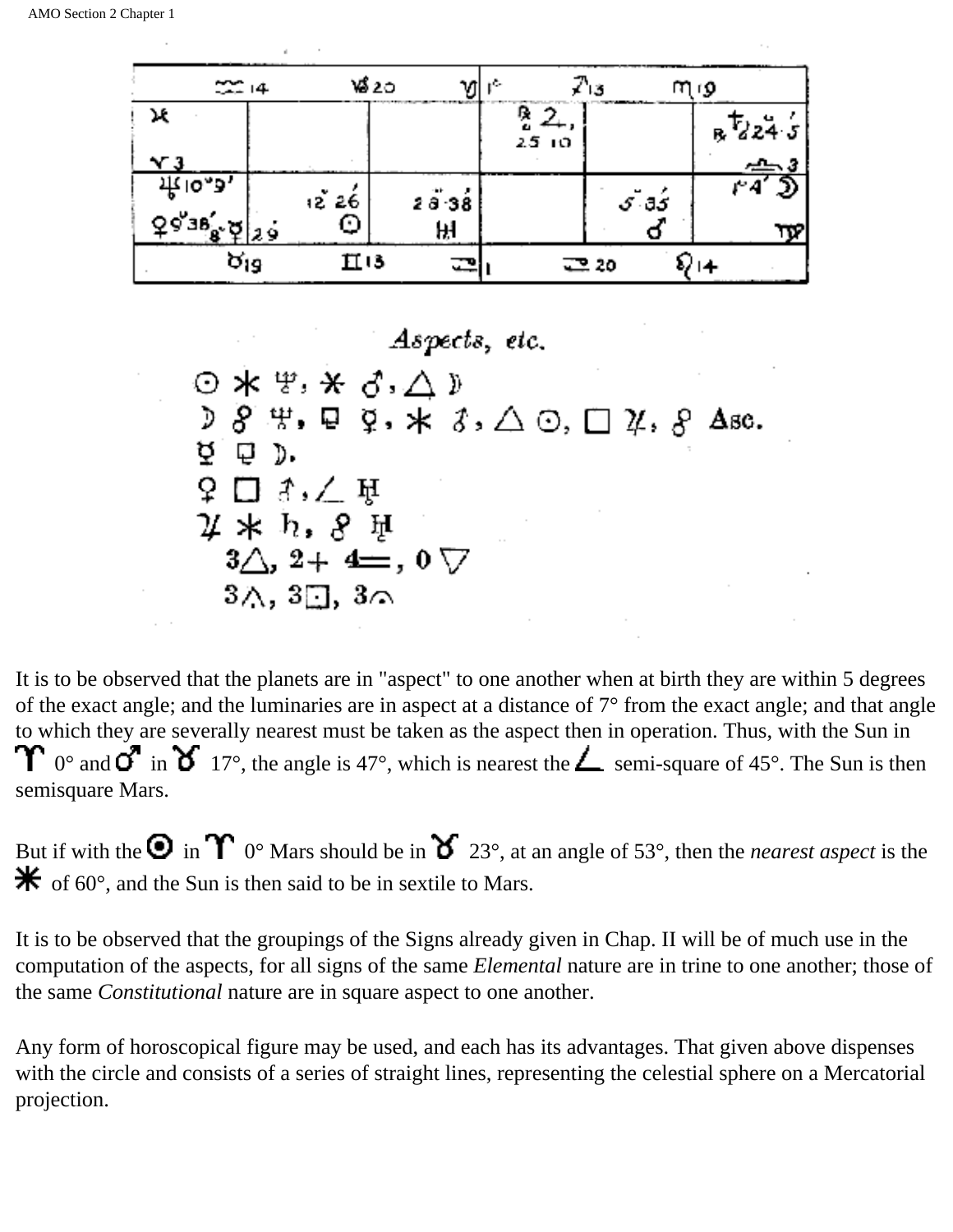#### CHAPTER II

#### FOREIGN HOROSCOPES

SUPPOSE that the birth took place abroad, let us say in Berlin. The "skeleton" is set for the local time, and the planets' place are taken, from the Greenwich ephemeris, for the corresponding Greenwich time. The Tables of Houses used must be those for the latitude of Berlin.

In all cases the Midheaven is calculated for *local* time, and the Tables for the Houses must be those due to the latitude of the place. And in all cases where the Greenwich ephemeris is used, the corresponding Greenwich time is employed when calculating the planets' places.

#### SOUTH LATITUDE

When the figure is to be set for places south of the Equator, calculate the Midheaven for local time as before. Then add 12 hours to the sidereal time on the Midheaven, refer to the tables for the corresponding *North* latitude, and take the *opposite signs* to those found on the cusps of the Houses, retaining, however, the same degrees.

Thus, if a birth has taken place in latitude 51° 30'*south,* at 1.18 a.m. on the 3rd of June, 1865 (see horoscope of King George V), the sidereal time on the Midheaven is found to be 18 h. 4 m. 5 s. As the latitude is south we must add 12 hrs., thus -

|                            |    | H. M. S.       |          |
|----------------------------|----|----------------|----------|
| S.T. on M.C. at birth      | 18 | $\overline{4}$ | 5        |
| Add                        | 12 | $\Omega$       | $\Omega$ |
|                            |    |                |          |
|                            | 30 | $\overline{4}$ | 5        |
| Subtract the circle        | 24 | $\theta$       | $\theta$ |
|                            |    |                |          |
| S.T. on midheaven at birth | 6  |                |          |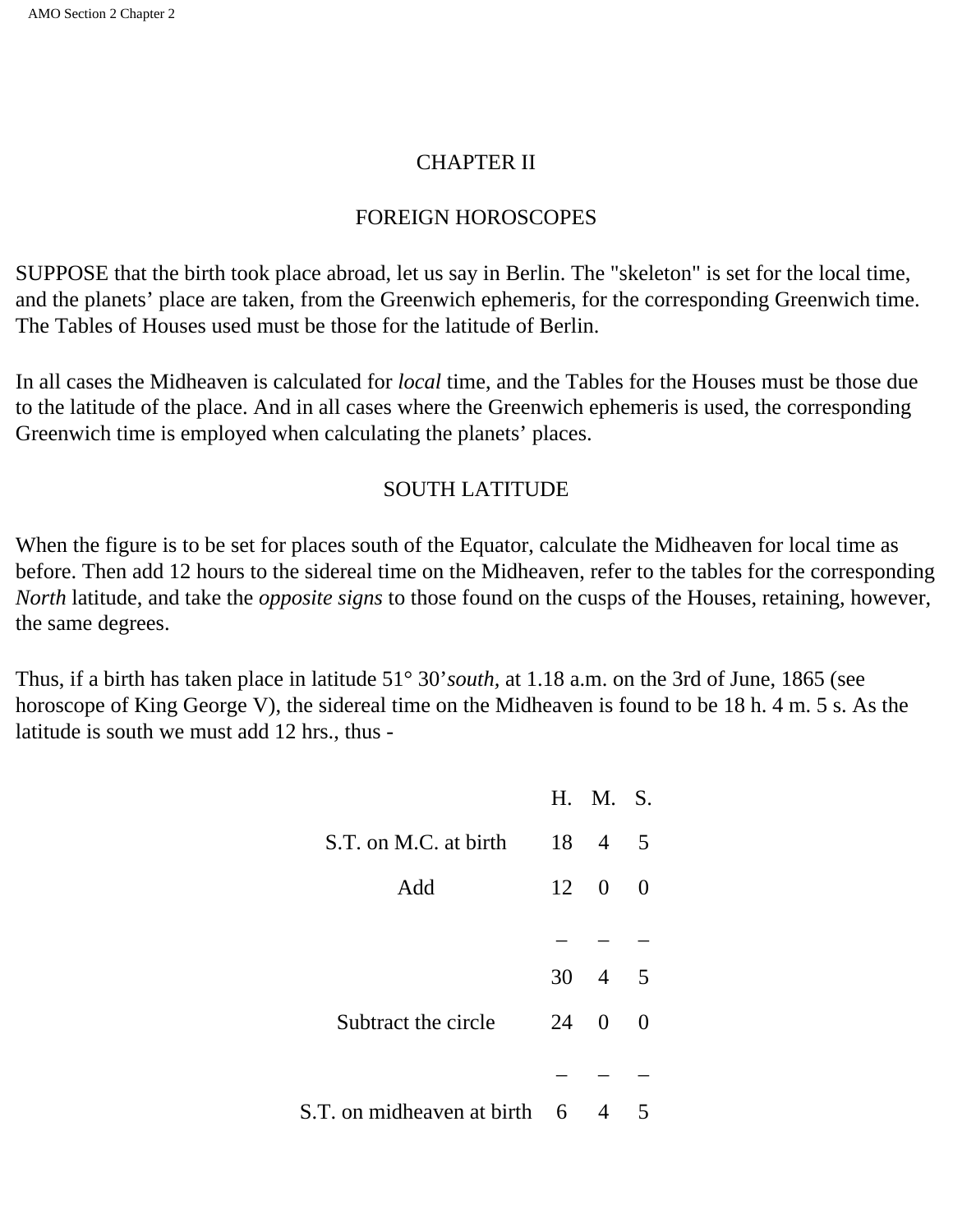Referring now to the Tables of Houses for latitude 51° 30' (London) against sidereal time 6 h. 4 m. 5s., you will find  $\overline{B}$  1°.

Place this on the lower meridian, which is the cusp of the 4th House, and follow with  $\delta$  7° on the 5th cusp,  $\prod_{\alpha=1}^{\infty}$  7° on the 6th,  $\frac{1}{\alpha}$  0° 47' on the Descendant, or 7th,  $\frac{1}{\alpha}$  25° on the 8th, and  $\prod_{\alpha=1}^{\infty}$  25° on the 9th cusp, as you find them in the Tables. Then complete the circle by inserting the same degrees of the opposite signs on the remaining cusps. The places of the celestial bodies are then calculated for the Greenwich time corresponding to the local time of the place of birth.

The student who finds any difficulty in following these instructions will probably be better guided by carefully following some of the many examples published in the text-books, manuals and guides, which are very plentiful and moderate in price. *C'est le premier pas qui coûte,* it is true, but once the initial stages of Astrology are passed successfully, a world of fascinating study will reward the careful and patient worker.

*Note. - It* should be observed that the Midheaven and Ascendant are the only points which are mathematically determined by the calculation of a horoscope. The degrees on the cusps of the other Houses may conveniently, and indeed rationally, be allotted by dividing the entire degrees contained in each quadrant by three and adding the result to the degree on the Midheaven, or the Ascendant, according to quadrant involved. This is the method I myself use in practice.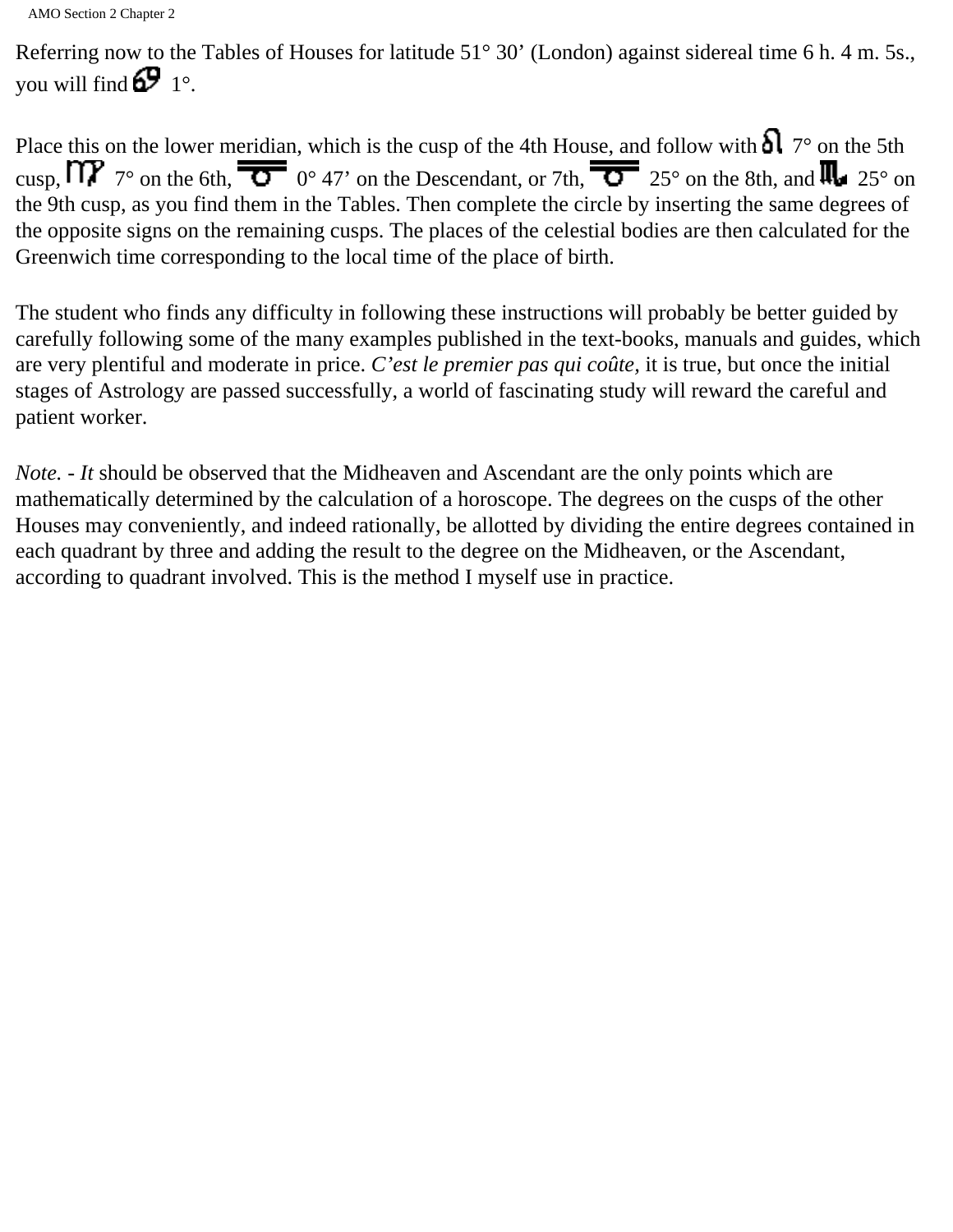#### SECTION III

#### READING THE HOROSCOPE

#### CHAPTER I

#### PERSONAL APPEARANCE

THE personal appearance at maturity is to be judged from a combination of the following elements:-

1. The rising sign.

2. The sign occupied by its ruler.

3. Planets in the rising sign.

4. Those planets in exact aspect to the rising degree.

Note that Saturn rising makes the complexion darker and the face thinner. Jupiter rising gives a fuller habit. Mars rising disposes to more colour or ruddiness and increases the stature. Thus a child born on the 7th of July, 1909, at 10.20 p.m., with the Moon and Mars rising in Pisces, showed giant proportions before she was a year old, being then of dimensions equal to a well-nourished child of four years. The Sun rising gives a fair complexion but often freckled or sunburnt in appearance. Venus gives a beautiful and florid type. Mercury gives an alert look, with rather small, wizened features. The Moon gives fullness and disposes to lymphatic pallor. Mars rising generally gives a red mark, scar, cut or mole upon the face. Chaucer the poet, who was born with the rising of Mars in Taurus, says of himself: "Yet have I Martes mark upon my face."

There are usually to be found moles or marks upon that part of the body which is ruled by the rising sign; that which is on the cusp of the 6th House; and the sign occupied by the Moon. This is so generally the case that I have frequently used these marks successfully in planning a horoscope where the time of birth was in doubt.

Neptune rising usually gives blue eyes, with a mystical expression. When this is absent, the deportment is often limp and the expression drowsy and dazed.

Uranus rising gives angularity and slenderness to the body, together with a marked *brusquerie* or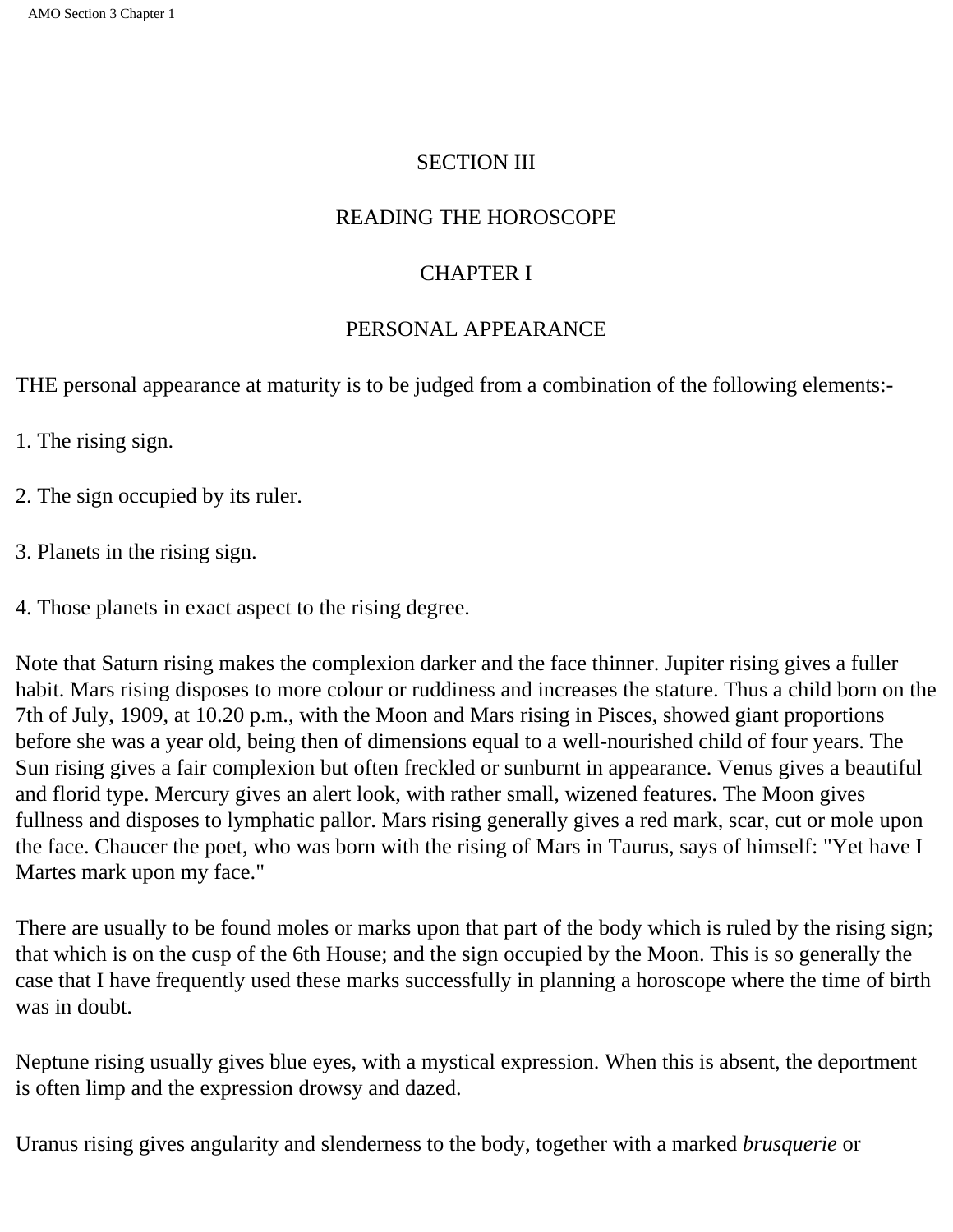eccentricity of action.

#### THE TYPAL FORMS

due to the rising of the twelve signs are briefly as follows :-

*Aries.* - Slender figure, lean body, long neck, broad forehead, narrow chin, curling hair, either sandy or black.

*Taurus.* - Full body, strong shoulders, full neck, waving brown hair.

*Gemini.* - Tall, well formed; long limbs, slender bands, long nose, rather wide mouth, brown hair, generally fine and straight.

*Cancer.* - Short stature, broad chest, rounded features, brown hair, usually of a light tinge; full, fleshy body; small hands and feet.

*Leo.* - Tall, well-developed and upright figure; curling or wavy hair, florid complexion and large grey eyes.

*Virgo.* - Lean body, large forehead, high cheek-bones, square jaws, long upper lip., brown hair.

*Libra.* - Elegant figure, oval face, neat features, good complexion; rich brown hair, good teeth and nails.

*Scorpio.* - Thick-set figure, sturdy appearance, swarthy complexion, wavy or curling hair; glittering bright eyes.

*Sagittarius.* - Tall, well-developed figure; high forehead, long features;. full, expressive eyes; brown hair.

*Capricornus.* - Strong, prominent features, moderate or small stature; dusky complexion, dark hair.

*Aquarius.* - Well deve1oped and full figure; fine complexion; blue eyes; flaxen or light-brown hair; defective teeth.

*Pisces.* - Small but full figure, small hands and feet; full eyes; pale, dusky complexion; black, straight hair.

It is to be observed that pure types are seldom met with, but when a planet rises in its own sign it may be regarded as astrologically pure, if at the same time no planet is in close aspect to the rising degree. There remains, however, the fact of heredity, which will always operate towards the reproduction of the family type; so that it becomes a matter of great experience and skill to correctly depict a person from the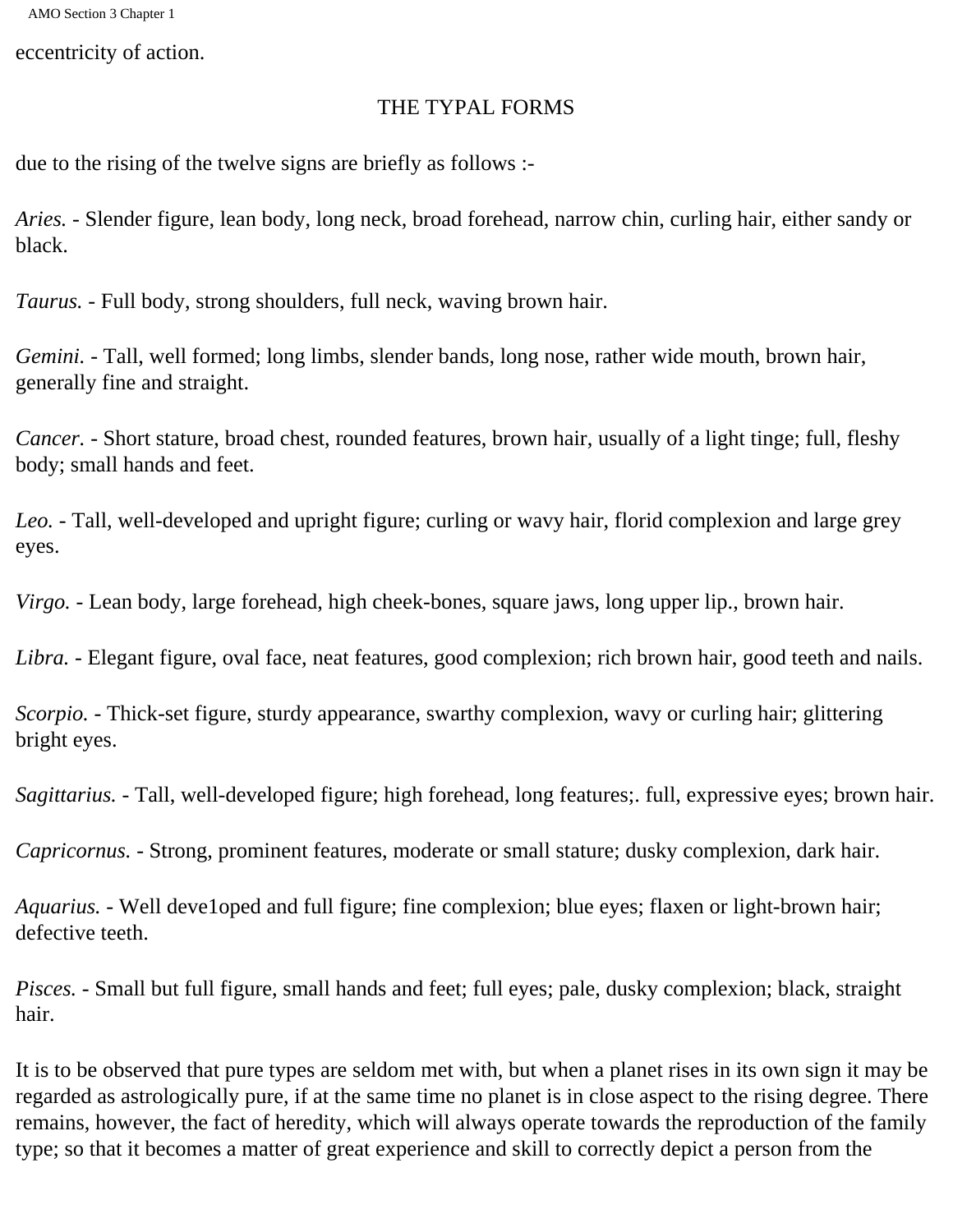horoscope alone. It is a fact, however, that astrologers learn to recognize the various zodiacal types with great facility. King George V, it will be seen, is of the Aries type, blended with that of Leo in which Mars is posited. Neptune is rising, and the King early espoused the naval profession. Many of the King's portraits reflect the "drowsy" look peculiar to the planet Neptune.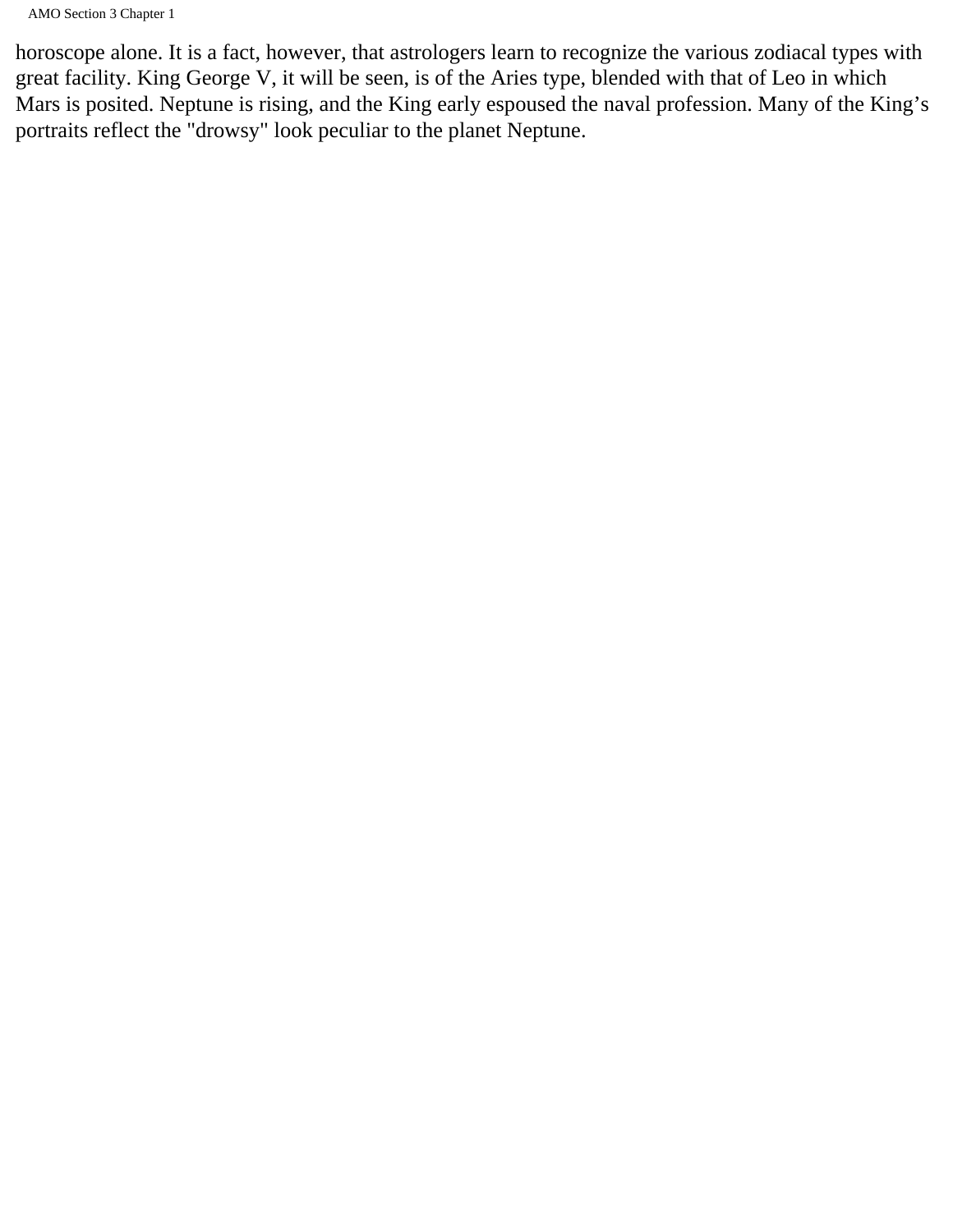### CHAPTER II

#### THE CONSTITUTION

is governed by the Sun and the rising sign. The vital signs are  $\Upsilon$ ,  $\Omega$ ,  $\checkmark$ , the airy signs are less vital; while the weakest are  $69$ ,  $\overline{6}$ ,  $n\overline{r}$  and  $\overline{r}$ .

The  $\bullet$  well aspected shows a strong constitution, with freedom from hereditary taint or organic disease. When badly aspected it shows organic troubles which in favouring circumstances will readily develop. Hereditary disorders are also thus discovered.

The affliction being from *fixed signs* shows diseases of the heart, throat, blood and excretory system; *flexed signs,* the lungs, bowels and nervous system; *cardinal signs,* the head, loins, stomach and skin.

*Saturn* denotes obstructions, defects, privations; *Jupiter* enlargements and congestion; *Mars*  inflammatory action, lesions and remedies by the knife; *Uranus* shows paralysis and rupture; *Neptune*  hyper-aesthesia and neuropathic conditions, hysteria, etc., and all insidious wasting diseases. *Venus*  shows defects of the mucous membrane and effects of poisonous elements; *-Mercury* nervous disorders, especially of the voluntary arc of nerves and the cerebrum. The *Moon* disposes to irregularities and lack of co-ordination in the system.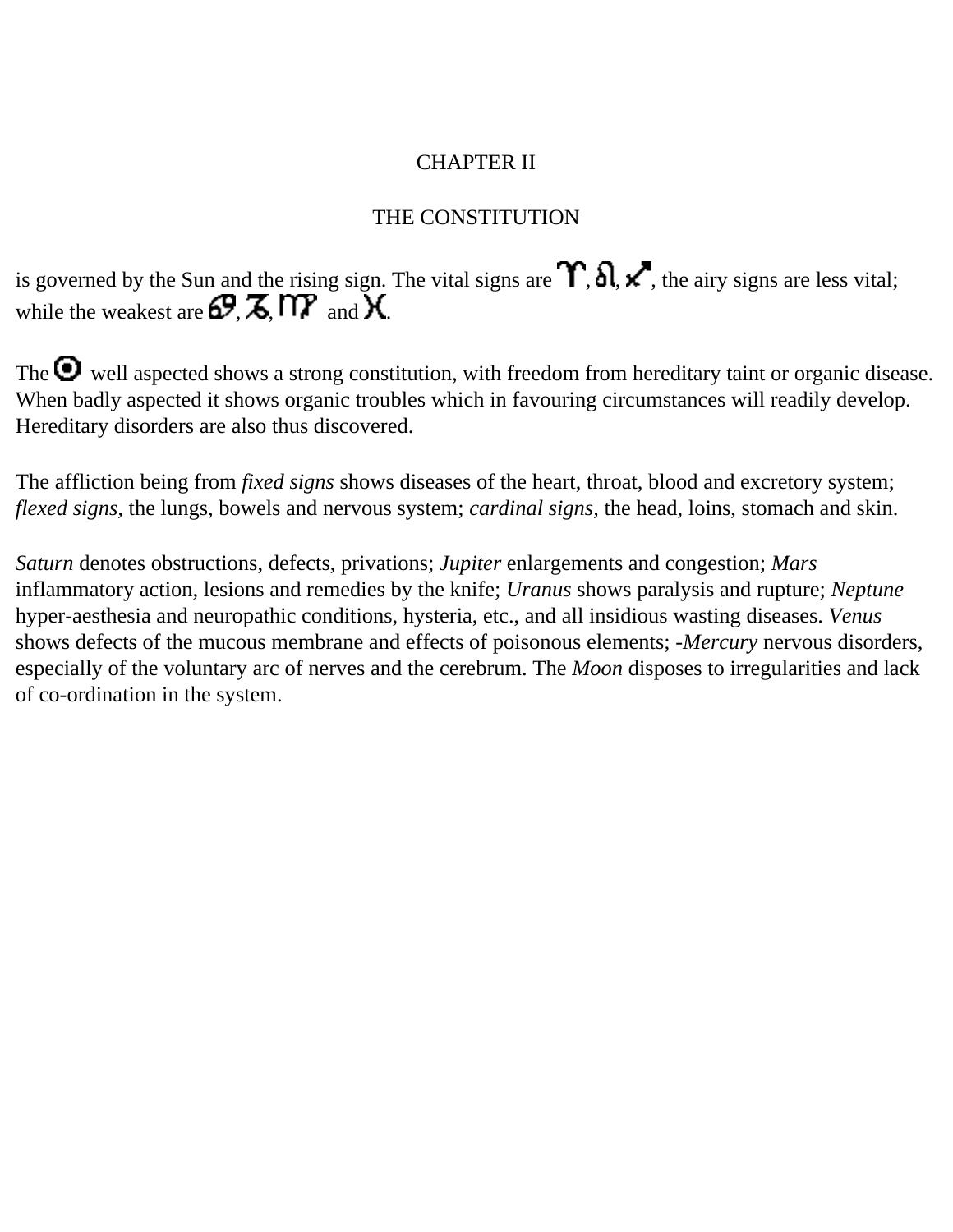#### CHAPTER III

#### HEALTH

THE  $\mathbf{J}$  is the chief factor, denoting the functional powers. When badly aspected it shows functional disorders in the same way that the Sun denotes organic disorders. The Sun shows incidental and the Moon accidental effects. The one is inherited and the other acquired. A functional derangement may excite an organic disorder and become a chronic illness.

When the constitution is weak and the health good the person may live to a good age, but the first serious illness may kill. When the constitution is strong and the health bad much sickness may be endured without fatal effect.

Consider, then, the Sun first of all, in regard to the constitution; and next the Moon, in regard to the health. When the Ascendant is weak, and both the luminaries afflicted, predict a short life. When the rising sign is strong, and both Sun and Moon well supported, predict a long life. Moderate years are the result of mixed influences.

When maladies are indicated by a planet afflicting the  $\bigcirc$  or  $\mathcal{V}$  by evil aspect, the malady will be of the nature indicated by the afflicting planet, and the part of the body affected will be that indicated by the sign it occupies. Thus the  $\odot$  in  $\Omega$  in square to  $\sigma'$  in  $\Upsilon$  would indicate inflammatory action in the throat, while  $\odot$  in  $\mathfrak A$  in square to  $\mathfrak h$  in  $\mathfrak m$  would denote obstructions in the excretory system, appendicitis, etc.

Children born when a malefic planet is rising and close to the Ascendant, or setting in opposition there to, while at the same time the  $\mathbb{J}$  is applying to an ill aspect of the malefics, seldom live beyond infancy. The time of their demise in such case can usually be measured by the number of degrees between the I and its complete aspect to the nearest malefic, accounting one month for each degree.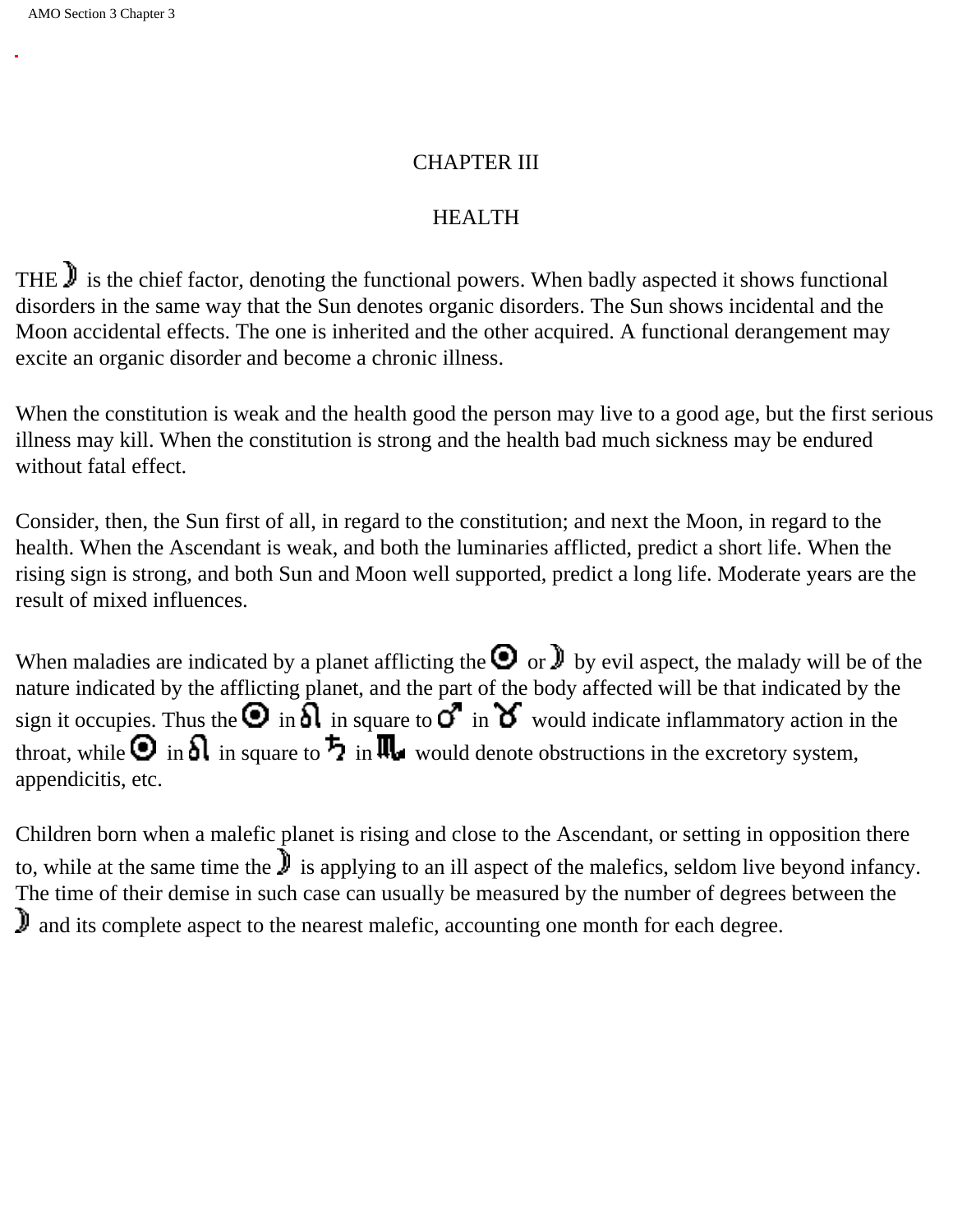### CHAPTER IV

### THE CHARACTER

TAKE the *constitutional* groupings of the signs (Section I, chap. iii) and see whether the majority of the bodies are in fixed, flexed or cardinal signs. Judge of the mental type accordingly.

Next observe the *elemental* groupings and note that which contains the majority of the bodies; and from this you will know whether the character will be expressed on spiritual, mental, psychic or physical lines. The relative groupings will therefore work out to one of the following types :-

| $\curvearrowright \triangle$ | د تا                | △<br>$\sim$   |
|------------------------------|---------------------|---------------|
| ≔                            | $\mathrm{E}$ $=$    |               |
| ヘロ                           | $\rm{E}$ $\Delta$   | $\mathcal{L}$ |
| $+$                          | $\mathbf{E}$<br>$+$ |               |

These symbols have already been explained (Section I, chap. iii), together with their applications, so that there is no need to repeat them here.

Thus, if the majority of the planets are in airy signs, and next in watery signs, the type will be of the mental-psychic; and if the majority are also in acute or cardinal signs, you will get the pioneer, with the initiative and progressive tendency working along intellectual and social lines; the intellect having, however, control over the emotions.

The individual characteristics are contributed by those planets which are in aspect to  $\overline{P}$  in the  $\overline{P}$  for;  $\boldsymbol{\Sigma}$  governs the rational faculty and the  $\boldsymbol{\Sigma}$  the natural, as Ptolemy affirms.

Thus the manner and disposition, the expression of feeling, and the domestic and social traits are chiefly shown by the planetary aspects to the Moon; while the intellectual and business faculties are shown By the condition of Mercury.

Those planets which at birth happen to be on or near the Ascendant, or in the 9th or 3rd Houses, will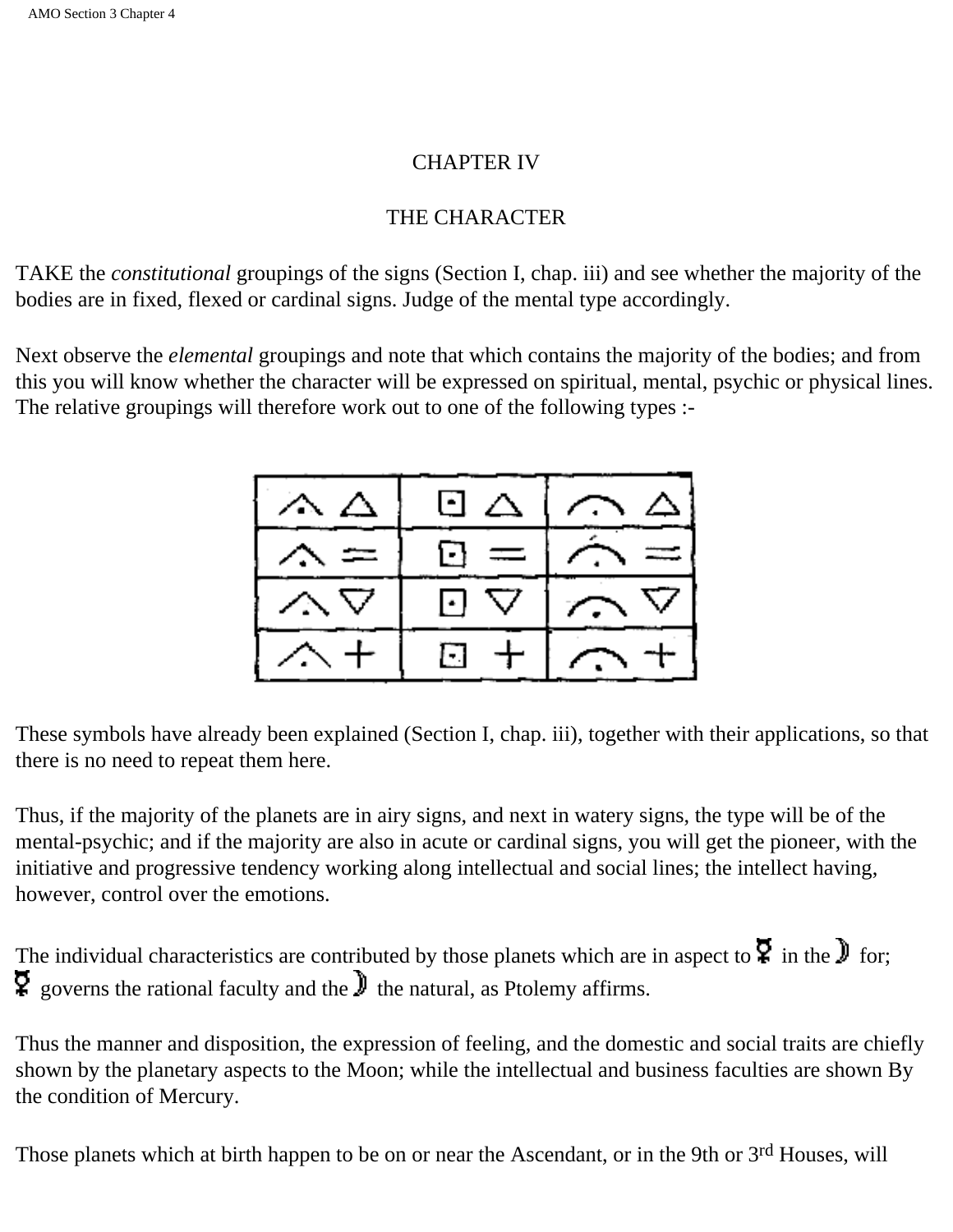greatly characterize the individual, on account of the great influence these parts of the heavens exert upon the mind.

The specific characteristics of the planets and luminaries are as follows :-

*Neptune:* subtlety, planning and scheming. A tortuous mind, but suave manner. Clever at plot and counterplot. A diplomat. Disposed to the drug, nicotine or other insidious habit. Fond of mysterious and detective work. Frequently touched with a mania for something. A possible genius.

*Uranus:* inventive faculty, originality, waywardness, independence of spirit, abruptness.

*Saturn:* secretiveness, caution, reserve, self-control, temperance, soberness; philosophical, thoughtful, brooding, melancholic, faithful. A good staunch friend, and an unrelenting enemy.

*Jupiter:* generous, just, sympathetic; possessing a knowledge of human nature; joviality, a good judgment, fruitful intellect; confidence; sometimes too optimistic and even bombastic.

*Mars:* courageous, daring, energetic; fond of exploits; enterprising; frank, outspoken, petulant, zealous, and fond of freedom.

The *Sun:* proud, dignified; possessed of self-confidence, generosity and magnanimity; disposed to the grandiose and magnificent; sometimes vain and haughty, yet free from meanness, and loving fair play and transparency; generally honest and opposed to all cliques and cabals.

*Venus:* gentle, kind, docile and persuasive; loving music and the fine arts, bright and joyous scenes, jewels and flowers; fond of pleasure, and frequently self-indulgent.

*Mercury:* active, business-like and capable in affairs; of voluble speech; attentive to details; punctilious and easily irritated; loving knowledge for its own sake; accessible and communicative.

The *Moon:* changeful, vacillating; versatile; imaginative; romantic; loving travel and change of scene; sensitive and whimsical.

Judgment as to character is first made by the grouping of the signs in order to get the type to which the subject belongs, and then by the aspects of the Moon and Mercury to determine the specific traits or characteristics. Planets in the 1st, 9th and 3rd Houses have a very marked influence on the expression of character.

It is here to be observed that the same indication and its corresponding trait of character will work out differently in persons of the various types. Thus  $\sigma$  conjunction  $\sigma$  in a purely emotional type is liable to produce dangerous and destructive passions, which in an intellectual type would find expression in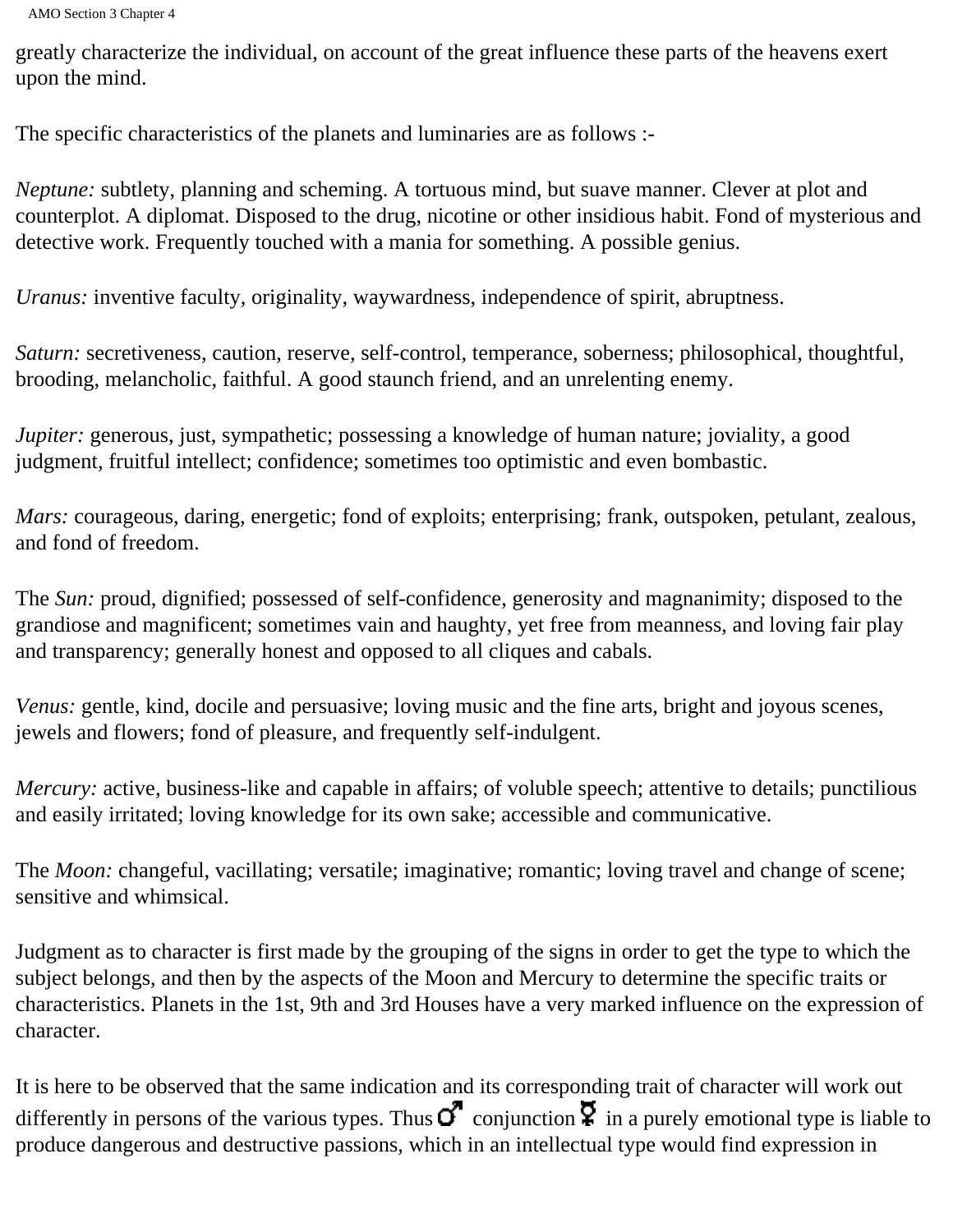critical diatribe and free-thought; while in the spiritual type it would beget a zealot; and in the material type a violent and unscrupulous firebrand, a maniac.

There is one axiom which cannot be too strongly emphasized, and the student will do well to keep it always before him: *The planets act upon us only in terms of ourselves.*

Mental derangement is shown by the affliction of  $\Sigma$ , or  $\Pi$ , in  $\Pi$ ,  $\Lambda$ ,  $\Lambda$  or  $\Pi$ . Acute mania is shown by  $\overline{P}$  conjunction or  $P$  to  $P$  and epilepsy by  $\overline{P}$  afflicted by  $\overline{P}$ . But in such case there will be no remedial aspect from the benefic planets and none between the  $\mathbb{R}$ ,  $\mathbb{R}$  and the ascending degree.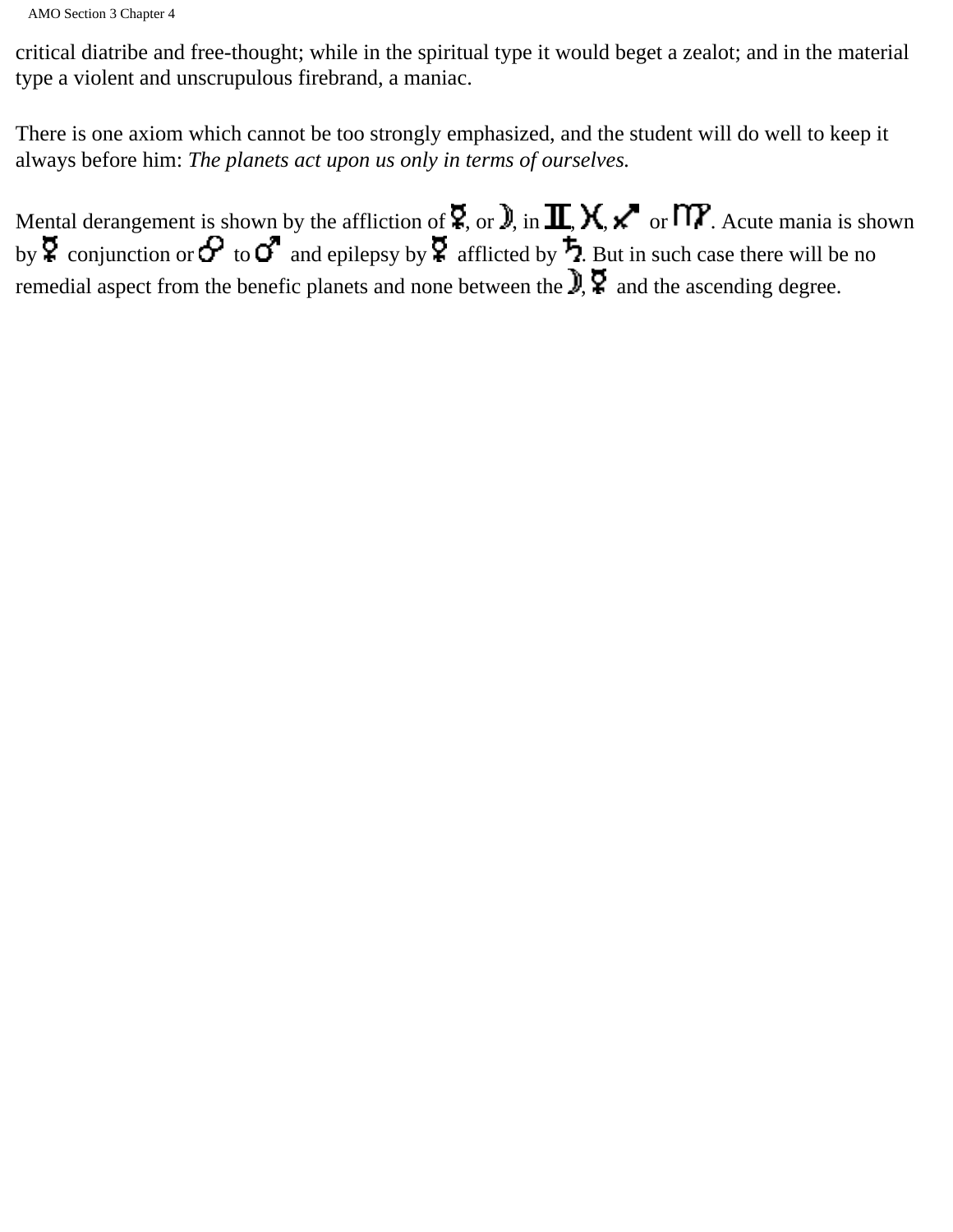### CHAPTER V

### ACCIDENTS

DISPOSITION to accidents is shown by the affliction of the Ascendant or the  $\mathbb{D}$  by the adverse aspects of the violent planets  $\ddot{\bullet}$ ,  $\ddot{\bullet}$  and  $\dot{\bullet}$ . If both the Sun and Moon are so afflicted and the afflicting planet be elevated above the luminaries, there is liability of a fatal termination, which only the intervening good aspect of  $\overline{4}$  or  $\overline{4}$  can prevent.

Note that a planet intervenes only when its aspect is formed *be/ore* that of the afflicting body.

*Mars* when so afflicting the Ascendant or luminaries disposes to accidents by fire; also cuts, bleeding wounds and abrasions. In human signs  $\mathbb{I}$ ,  $\mathbb{R}$ ,  $\mathbb{R}$ , it may bring operations or hurts by human hands. In watery signs, scalds; in fiery signs, burns; in earthy signs, abrasions.

*Saturn* thus afflicting denotes falls, fractures, bruises, blows from falling objects, etc. In earthy signs by falls, earthquakes, explosions of mines, etc.; in watery signs, drowning; in airy signs, by falls from a height; in fiery signs, by explosive missiles, etc.

*Uranus* similarly afflicting denotes ruptures, broken bones, compound fractures, accidents by machinery, and all extraordinary casualties.

*Neptune* shows danger of poisoning by drugs, noxious gases, etc.

The source from which danger emanates is to be seen from the position of the afflicting planet, as if  $\vec{p}$  be in the 6th House, the hurt will come from physicians (surgeons) or servants; in the 3rd, on short journeys; in the 9th, in foreign lands; in the 5th, by sport or play, etc. The affliction being from the 8th House is especially sinister, as it threatens a fatality.

It may perhaps be well to note in these days of extended means of locomotion, that  $\overline{\Phi}$  has special reference to hurts proceeding from defective machinery, break-downs, etc.  $\overline{B}$  denotes collisions,  $\sigma$  firing or ignition, and when these planets afflict the Ascendant or luminaries from aerial signs, the danger of aviation is increased; in watery signs, aquatics should be avoided; and in earthy signs motoring will add to the peculiar dangers to which the subject will be liable.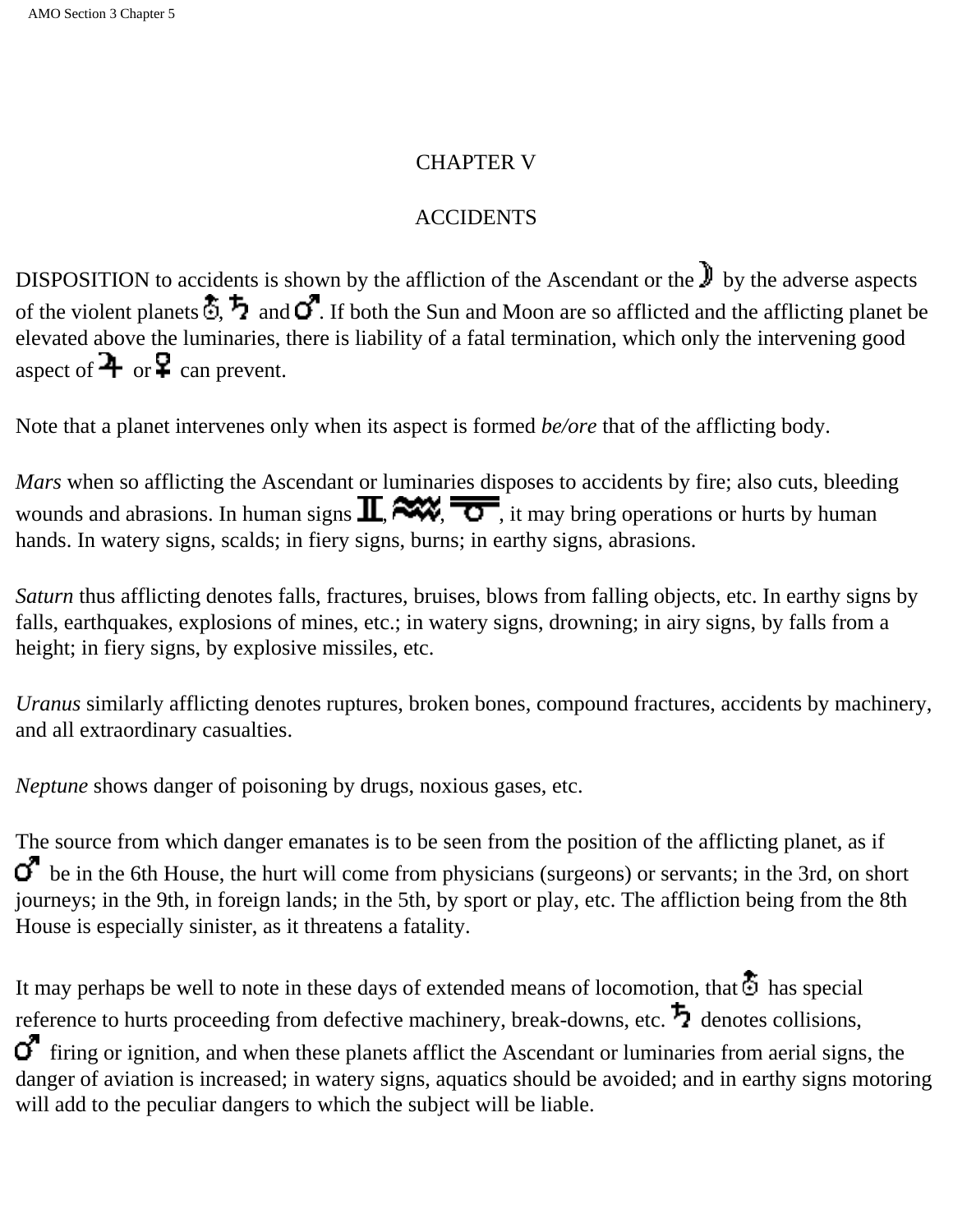# CHAPTER VI

# THE FORTUNES

THE luminaries being in mutual good aspects, and the  $\tilde{J}$  otherwise well supported in the horoscope by benefic aspects, shows a successful career. If the planets are chiefly under the horizon or "below the earth," as it is otherwise called, then success comes after marriage, or late in life, as the case may be. But if above the horizon, then success is speedily achieved. Evil planets in the 4th House near the lower meridian show a poor termination to the career, even after a life of much success. Saturn in the Midheaven will bring a person to a good position and afterwards denude him of all benefits.

Impediments come from those sources indicated by the Houses occupied by the malefic planets or those badly aspecting the  $\hat{J}$ , as if in the 7th by marriage or contracts; in the 8th by legacies; in the 4th by mining, farming and real estate; and so of the rest. To be exceptionally fortunate the planet  $\overline{4}$  should be in good aspect to one of the luminaries and angular, especially in the 1st or 10th.

A benefic planet in the 4th House, not afflicted by adverse aspect, shows a successful finish to the career.

The periods of good and ill fortune are to be specifically known only by reference to the "Directional arcs" (see "Measure of Time ").

Jupiter in good aspect to Uranus shows legacies and windfalls, while the same in good aspect to Saturn gives promise of an inheritance. Planets in the 2nd House are especially to be regarded in this matter, as that House has reference to the personal possessions and generally to the financial status of the subject. The luminaries therein, or one of them, well aspected by  $\rightarrow$   $\Box$  etc., will give financial competence; as also  $\rightarrow$  or  $\Gamma$  therein, free from affliction by adverse aspects. The malefics therein, or the luminaries badly aspected, show poverty and a continual struggle for a competence.

Here again there is the personal equation involved, and all judgment is to be regulated by reference to the sphere of life into which the subject is born, his responsibilities, etc. The poverty of one man might well constitute the wealth of another in a humbler sphere of life. The planets act upon us in terms of ourselves and in proportion to the measure of our individual powers.

Note.- In a female horoscope the  $\bigcirc$  will replace the  $\mathcal{I}$ , but in other respects the rules here given will apply.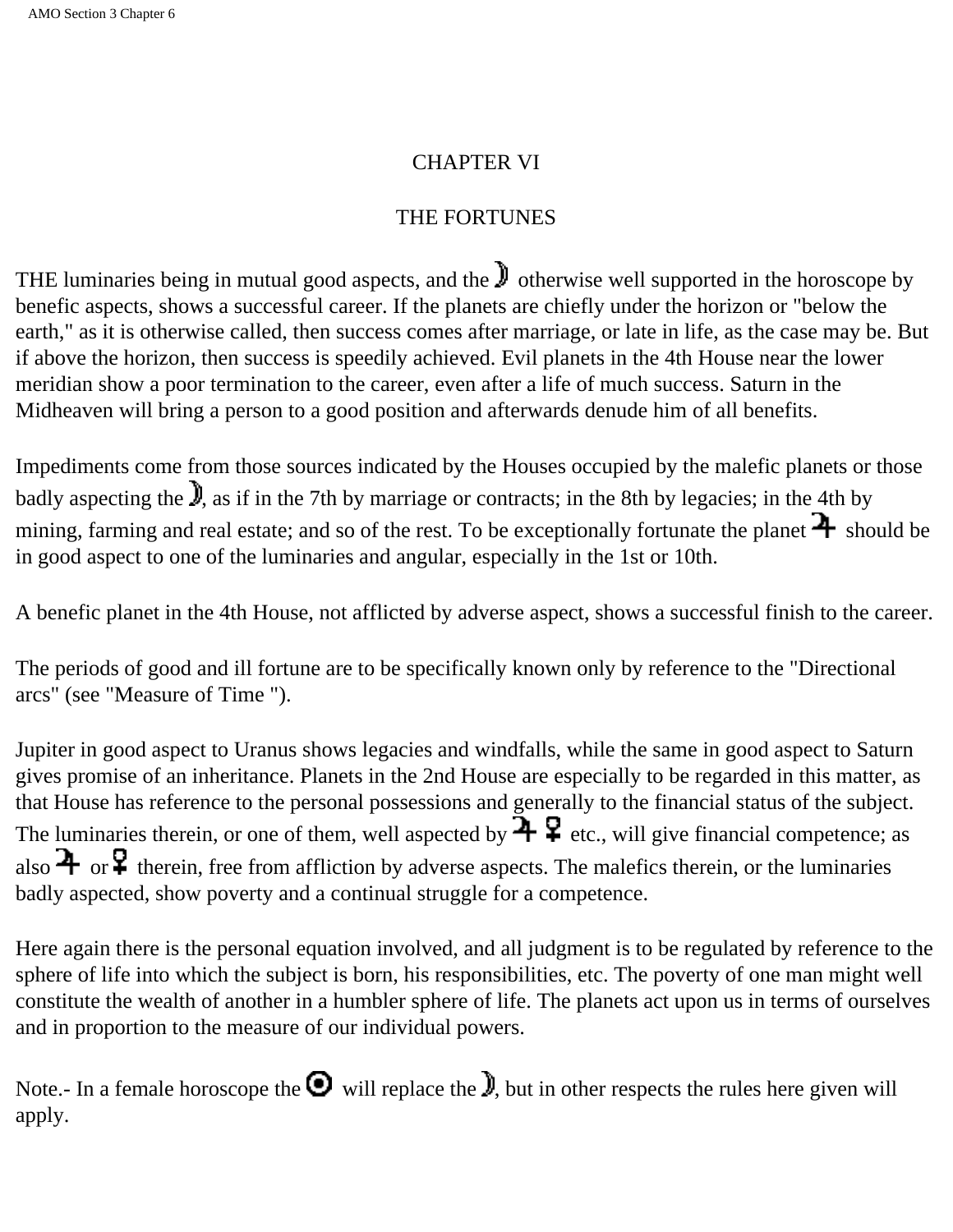### CHAPTER VII

### THE POSITION

THE majority of the planets rising between the 4th and 10th eastward, show an ambitious and aspiring nature, a candidate for responsibility, one who will be independent, a "free lance," and restless under the yoke of servitude. Thus placed, the planets denote effort and ambition which will result according to that planet which is nearest the Mid-heaven and on the oriental side of it.

The more planets there are in angles, the 1st, 10th, 7th or 4th, the more conspicuous will be the subject in his sphere of life. If at the same time in cardinal signs, he will be an epoch-making man or remarkable pioneer.

Planets above the horizon show responsibility and some degree of eminence.

Below the horizon and occidental, there is less prominence in the life.

Benefic planets in the 10th House (which governs the credit, honour and esteem) will contribute their aid in bringing the subject to a position of influence in his sphere of life.

The end of life is shown by the 4th House. Malefic planets in the 10th bring a man early to a downfall, but if in the 4th House the end of life will be passed in tribulation or obscurity.

If a man rises by patronage there will be indications of it in the 11th House; and the horoscope of the benefactor will show marked sympathy with that of his beneficiary.

The mundane aspects are of some considerable significance in this matter, for planets on the cusps of the Houses will materially affect the position for good, inasmuch as they are then in  $\mathbf{\divideontimes}$  or  $\Delta$  to the Midheaven or Ascendant. Perhaps not enough has been made of these mundane aspects, and it is well that they, should not be overlooked. Placidus de Titus, in his *Primum Mobile,* makes them the basis of his system of Prognostics.

Similarly it has been observed that when planets are on the cusps of the Lunar Mansions, the person then born rises to eminence (Section I, chap. iii.).

The majority of planets in or near any such degrees, viz, the 1st, 13th and 25th of the cardinal signs, the 9th and 22nd of the fixed signs, or the 4th and 17th of the common signs, denotes one born to distinction.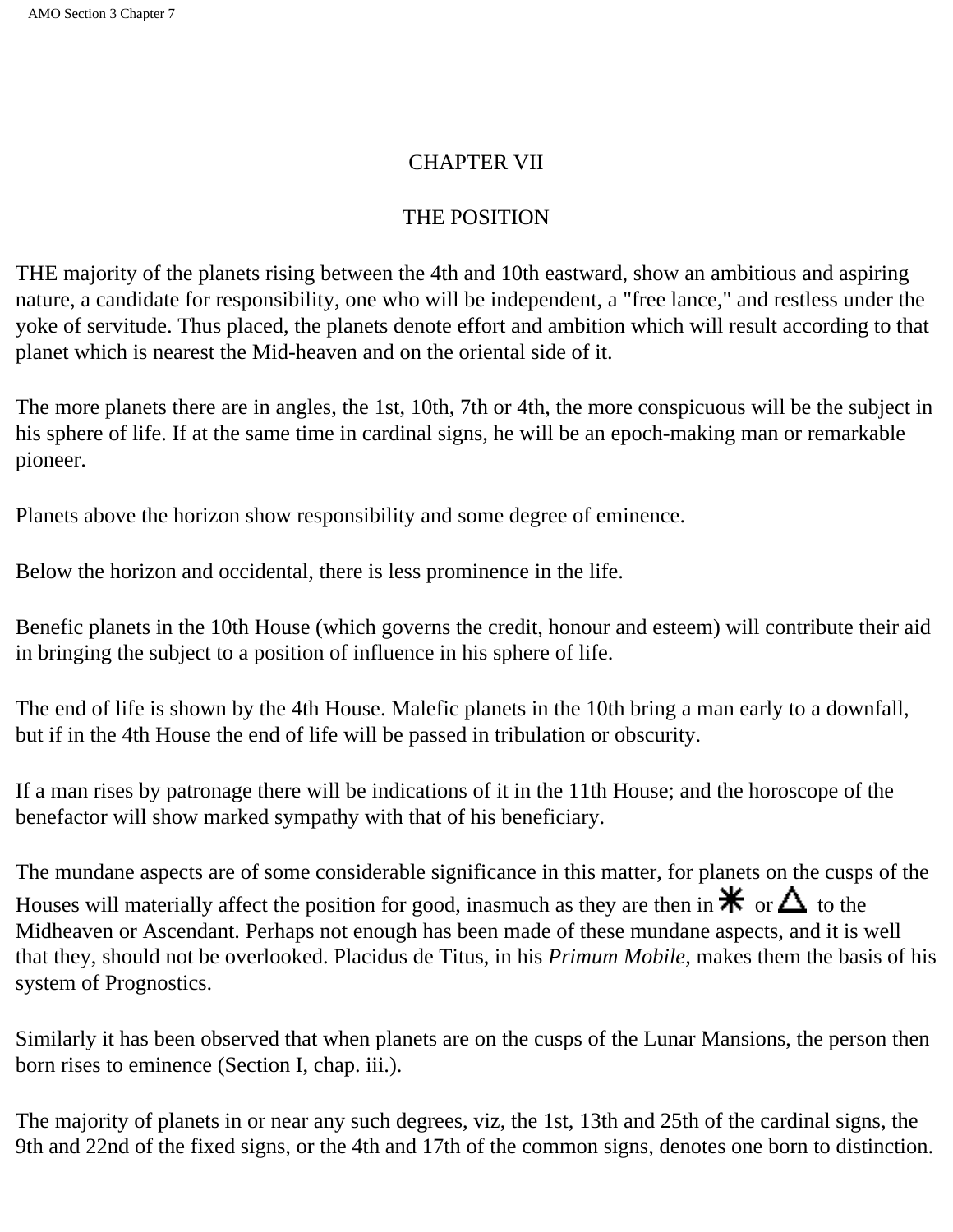King George V has 5 planets, as well as the Midheaven and Ascendant, close to such degrees.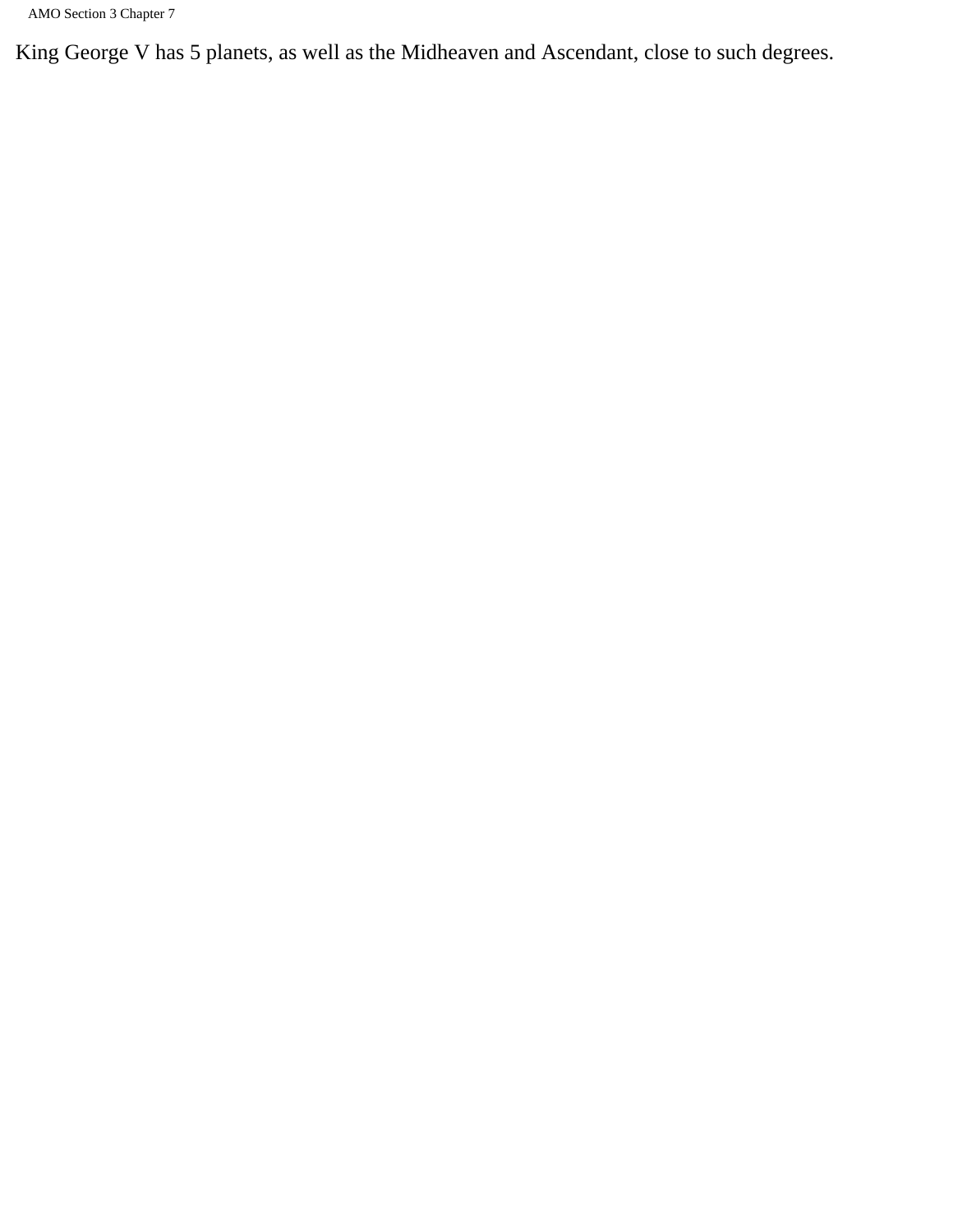#### CHAPTER VIII

#### THE OCCUPATION

THIS is to be judged from the 6th House and the planets therein, together with the sign on its cusp.

The signs have affinity with those things ruled by the Houses to which they correspond, as  $\mathbb{I}$  to the 3rd House,  $\delta$  to the 5th, etc.

The planets have their own significations:-

*Saturn* has relation to minerals and heavy bodies, lead, etc.

*Jupiter* to legal affairs, ecclesiastical matters.

*Mars* to fire and iron, fighting, the military profession.

The *Sun* to gold; civic dignitaries, the Crown and its officers, ambassadors, etc.

*Venus* to art, music and matters of adornment.

*Mercury* to literature, mercantile pursuits and affairs of traffic.

The *Moon* to public employment, catering, retail business, etc.

*Uranus* to electrical and scientific pursuits, and also to affairs of propaganda; the civil service and positions of civic authority.

*Neptune* to psychological and mysterious pursuits, also travelling and seafaring.

These are, of course, but loose and general significations. The position of the majority of the planets will indicate whether the life-work should be along spiritual, mental, social or mercantile lines, and the sign on the 6th House, the position of its ruler and the nature of any planet in the 6th House, will guide to a specific occupation.

*Fixed signs* show inventors and producers, manufacturers.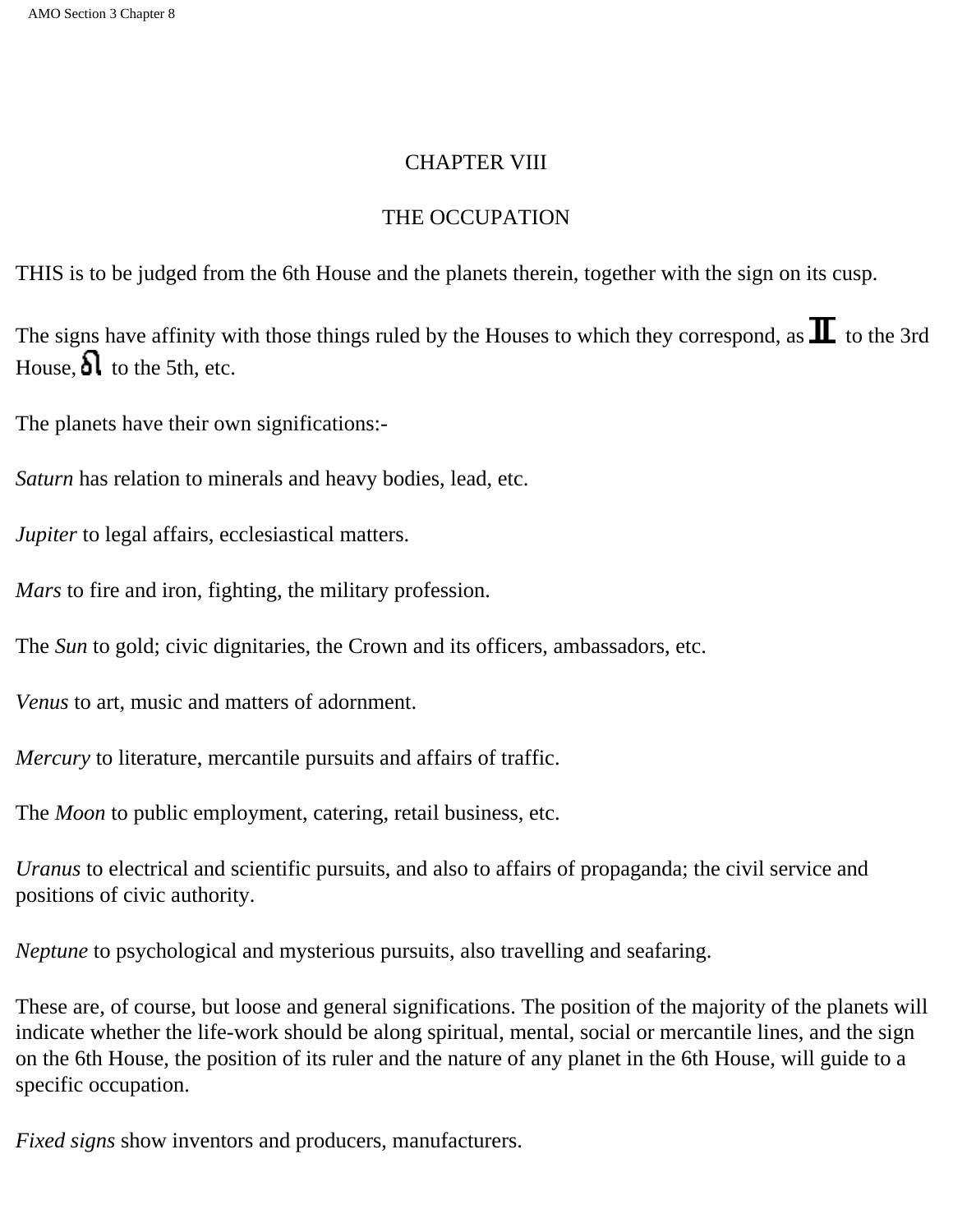```
AMO Section 3 Chapter 8
```
*Flexed signs* purveyors and factors, importers, travellers.

*Cardinal signs* retailers, dispensers, organizers and directors, managers and those in prominent positions.

Some illustrations of known cases may serve to illustrate the manner of interpretation :-

- 1.  $\mathbb{R}$  in  $\mathbb{R}$  in the 6th House a dairy company manager.
- 2.  $\sum$  in  $\sum$  on 6th House an accountant in *a* large tea importer's.
- 3.  $\mathbf{\mathbf{I}}$  on 6th and  $\mathbf{\nabla}$  in  $\mathbf{\nabla}$  a writer on occult philosophy.
- 4.  $\rightarrow$  in  $\rightarrow$  in the 6th an estate agent.
- 5.  $\overline{0}$  in the 6th, with  $\overline{4}$  in  $\overline{6}$  a stockbroker.
- 6.  $\triangleright$  on the 6th and  $\rightarrow$  in  $\sim$  a company promoter.
- 7.  $\mathbf{\Pi}$  on 6th and  $\mathbf{\Sigma}$  in  $\mathbf{\Theta}$  an exploration promoter.
- 8.  $\overline{3}$  on the 6th, with  $\overline{2}$  in  $\overline{3}$  a coal merchant.
- 9.  $\mathbf{\Omega}$  in  $\mathbf{\Omega}$  in the 6th an artist.

Judgement on the choice of occupation must of necessity be guided by a number of considerations, questions of aptitude, education, training, sex, etc., being all largely involved.

Taking all the planets in all the signs we have but 108 possible significations, while there are obviously more than that number of distinct occupations. It must therefore suffice if the astrologer can give some hint of the line along which the occupation may be found.

Thus *fiery signs* may denote spiritual things equally with those in which the element is the chief agent.

*Airy signs* all mental occupations from the clerk to the professor of philosophy, as well as all those trades and occupations in which the pneumatic or air force is employed, even the lately developed pursuit of aviation and aeronautics generally.

*Watery signs* may denote the social or emotional side of business, and all trades in which the watery element is chiefly employed, as in navigation, laundry work, the manufacture and sale of beverages,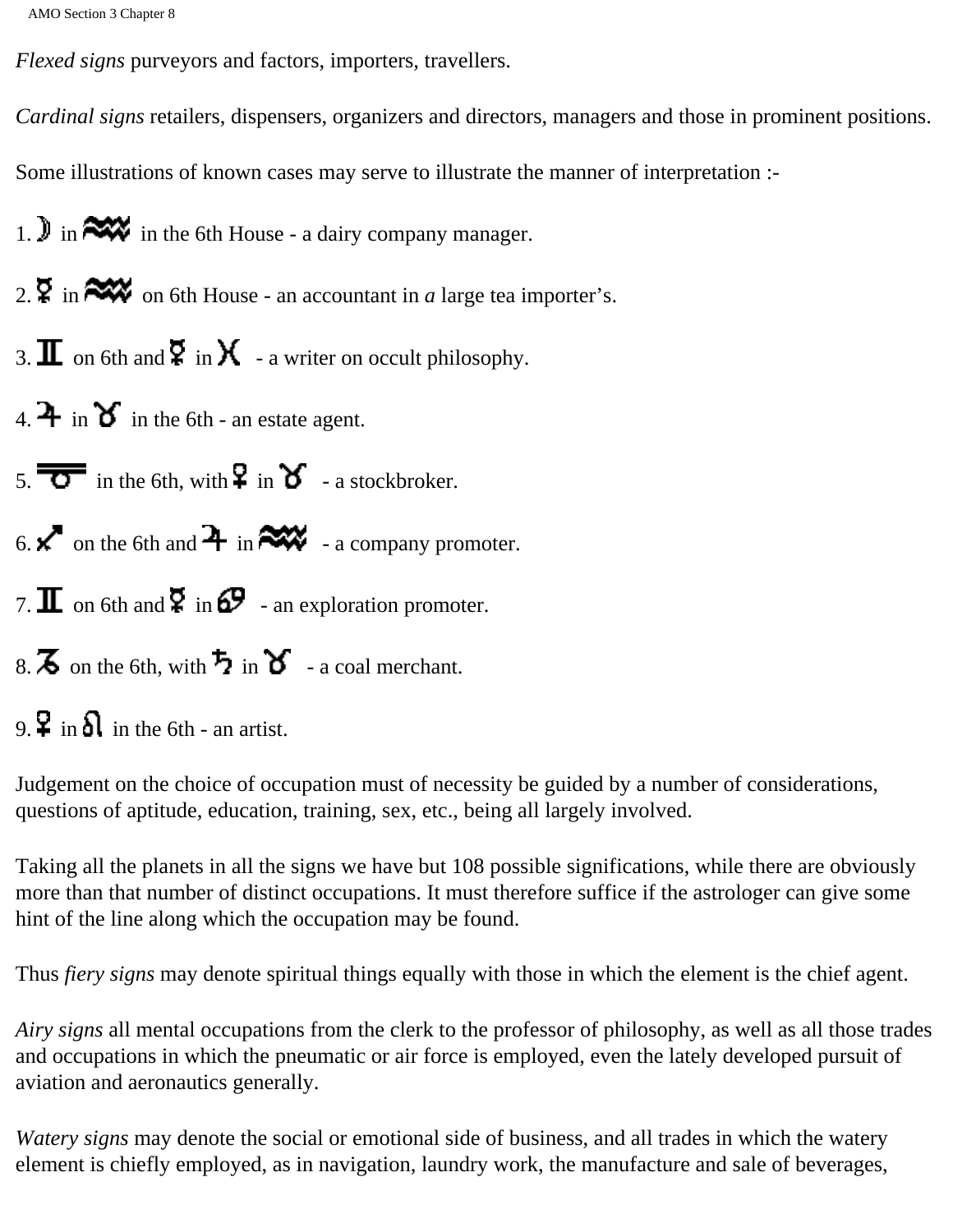AMO Section 3 Chapter 8

painting, etc.

*Earthy signs* may denote the manual and practical occupations, equally with those in which the products of the earth, mining, agriculture, estate development and similar occupations are concerned.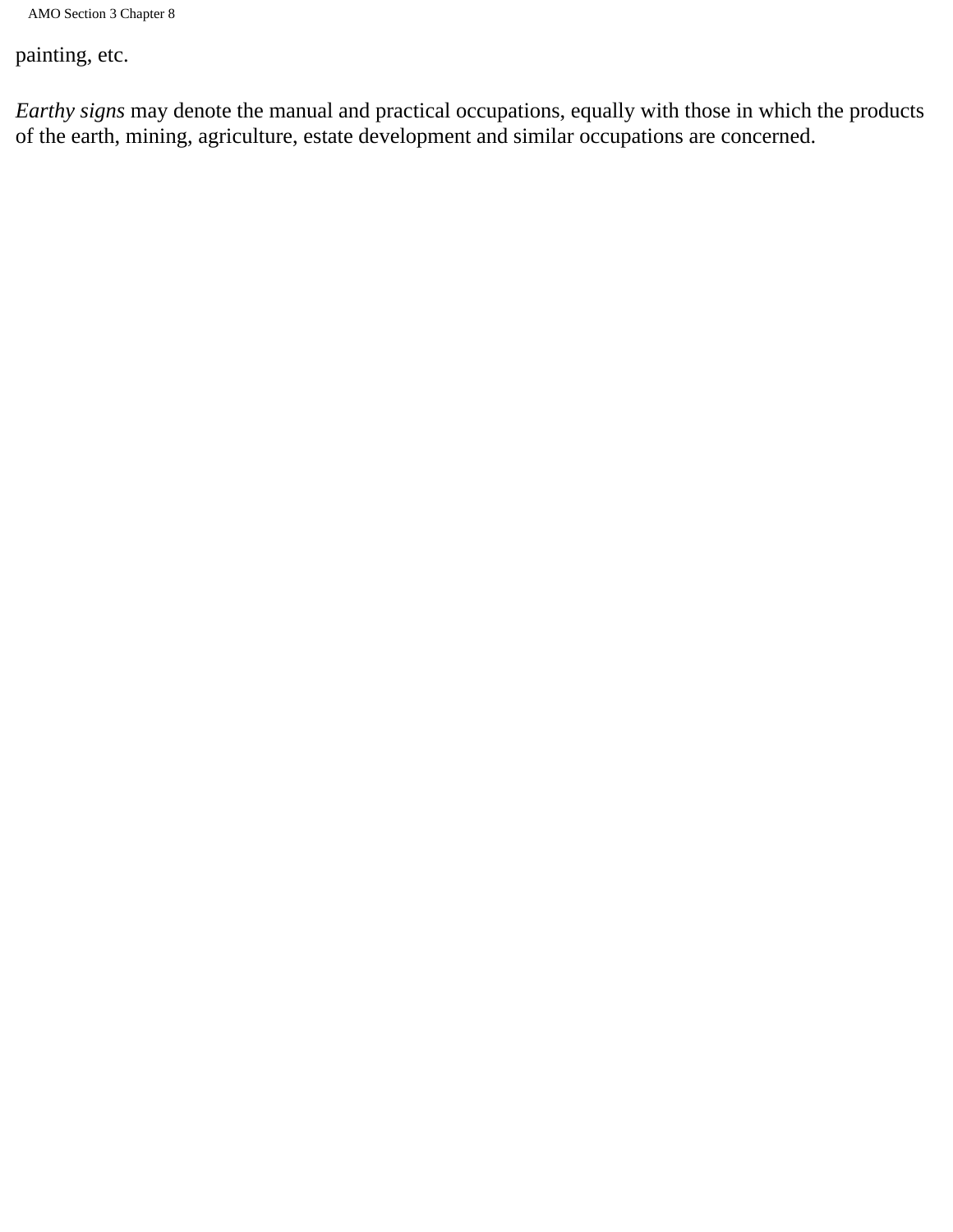#### CHAPTER IX

#### MARRIAGE

ON this most important of all questions depend many very vital issues. Not only is the moral and spiritual welfare of the contracting parties involved, but that also of successive generations.

It is not within the scope of this treatise to consider questions of expediency or fitness, or the deeper psychological questions of fascination, attraction and destiny.

Suffice it to say that all horoscopes present themselves to the expert as either marriageable or misogynous.

The indications of marriage are as follows :-

In a male horoscope the Moon (in a female the Sun) being oriental, *i.e.* in the S.E. or N.W. quadrant, arid increasing in distance from the other luminary, shows an early marriage. Oriental and decreasing, or occidental and increasing, marriage at a more mature age.

But if occidental and decreasing in distance from the other luminary, marriage will be deferred to a period past the prime of life.

Venus at a male nativity (Mars at that of a female) being afflicted by *Saturn* shows disappointed affections in early attachments; by *Uranus,* romantic attachment followed by enforced breach, or estrangement and rupture of relationship by exceptional incidents; by *Mars* (Venus in a female case), impulsive attachments of a passionate and dangerous order ; by *Neptune,* deceptions and seductions, impositions and fraudulent representations.

The luminaries being in square or opposition to one another, and Venus afflicted, there will be no marriage.

The 5th House governs all considerations of love affairs; the 7th House those of marriage.

Saturn brings about loss of the partner by death, or it militates against happiness in marriage by defects of nature, by jealousy, coldness and suspicion.

Uranus produces rupture of the marriage tie, divorce or separation, and, by marked eccentricity of the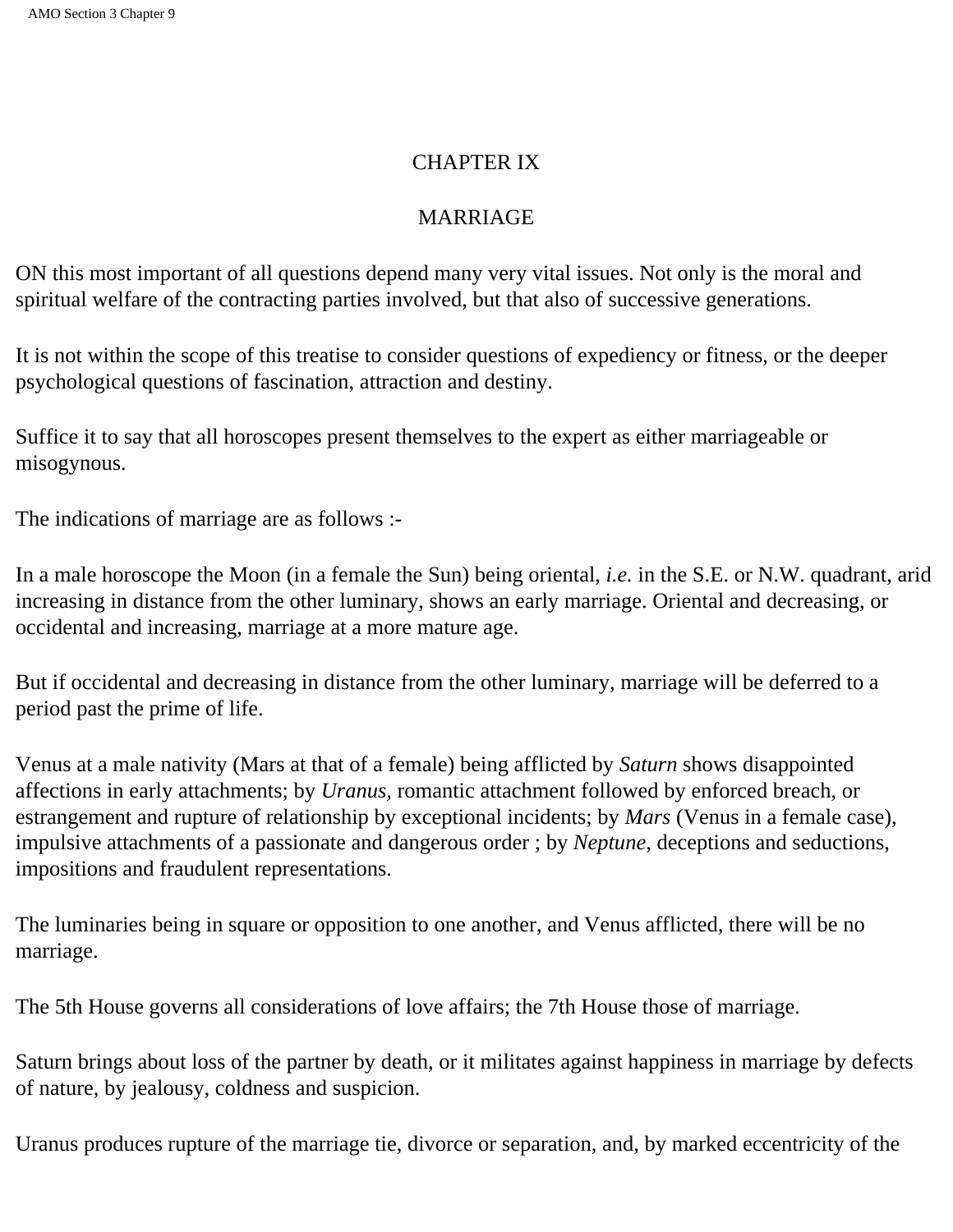partner, tends to disturb the relationship.

Mars shows licence, freedom, frequent quarrels and lack of forbearance and self-control. It frequently leads to violence and fatality.

Neptune deception and insidious hurt. The partner is afflicted mentally or has unnatural and perverted appetites and desires. The partner may have a legal tie already, and generally has a history.

In female horoscopes we substitute the  $\bigodot$  for the  $\mathbf{l}$ , and Mars for Venus; but in other respects judgment is made for both sexes alike.

Happiness in marriage is shown by the  $\bigcirc$  being  $\mathbf{\divideontimes}$  or  $\bigtriangleup$  ); and by  $\mathbf{\clubsuit}$  or  $\mathbf{\clubsuit}$ , well aspected, being in the 7th House. Also if the planet to which the  $\mathbb{D}$  (male) or  $\mathbb{O}$  (female) first forms an aspect ( $\mathbb{X}, \Delta, \Box$  $\sigma$  or conjuction) after birth, be a benefic and well-aspected, or any planet in good aspect to the benefics, there will be harmony in marriage.

Unfortunate and unhappy unions take place when the  $\mathbf{D}$  (or  $\mathbf{O}$  in the case of a woman) applies by evil aspect to a malefic planet, and the 7th House is occupied by a malefic or a planet badly aspected.

In a female horoscope, the condition after marriage may be fairly predicted by reversing the horoscope and looking at it from the point of view that the Descendant is then the Ascendant and the Mid-heaven the Nadir.

The marriage partner is described by the rules of the '7th House and the sign it occupies, or if it be retrograde, by its dispositor.

[N.B. - A planet is said to dispose of another when the latter is in a sign it rules. Thus  $\overline{Y}$  in  $\overline{X}$  is disposed of by  $\overline{4}$ , since Jupiter is the ruler of  $\overline{X}$ .

A man is most frequently attracted to a woman whose sun at birth occupies the place of Mars in his horoscope; and always it will be found that a strong attachment is the result of this or a similar coincidence of the planets in horoscopes of the parties involved.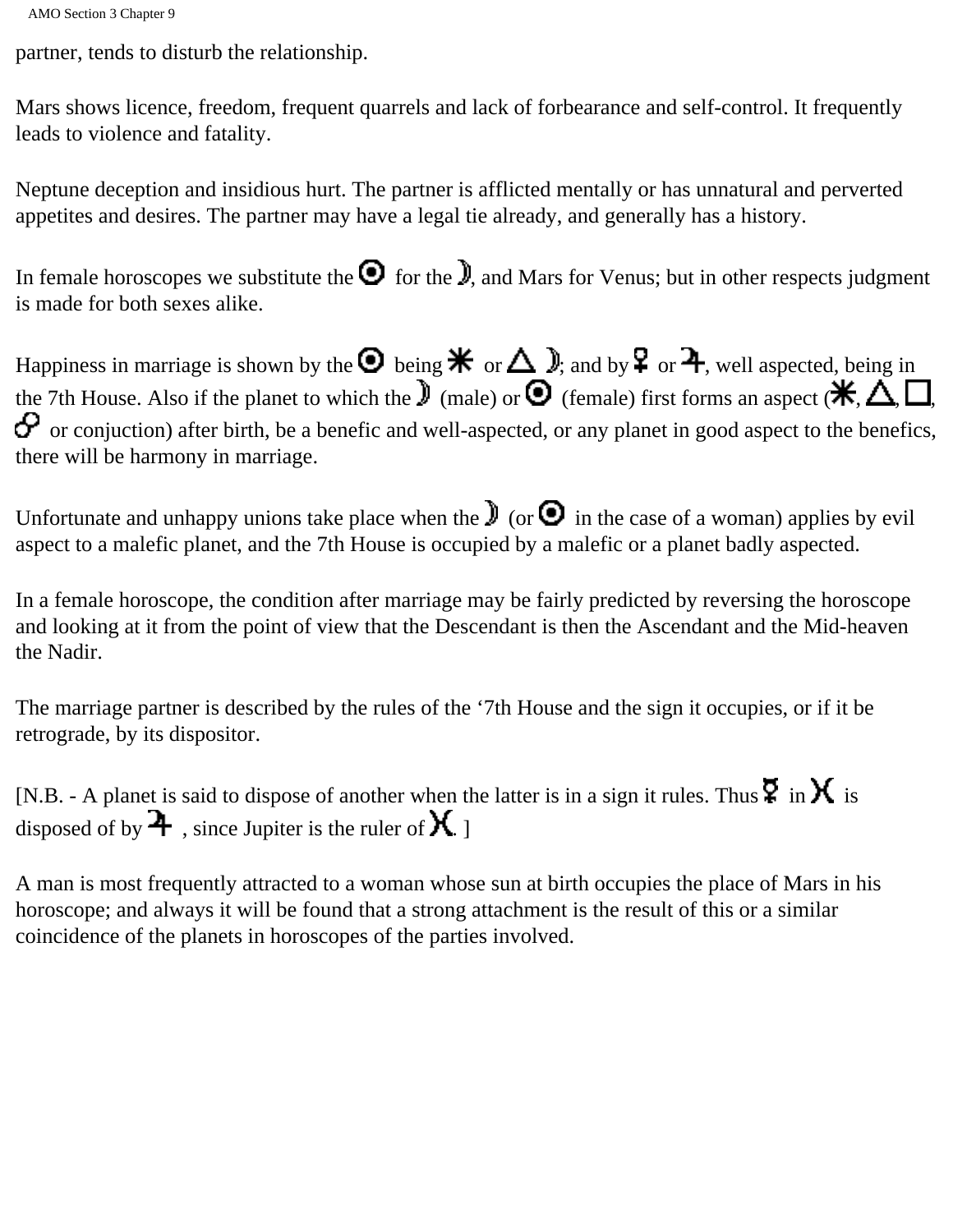### CHAPTER X

### PROGENY

THE 5th House and the 11th (being the 5th from the 7th), the 4th House and the 10th, are regarded in this matter. The Moon governs the maternal capacity, and the 4th and 5th Houses are those which give succession.

In a male horoscope the 5th, 7th, 9th, 11th represent the succession on the male side; the 4th, 6th, 8th, 10th on the female side.

In a female horoscope the 5th, 7th, etc., denote daughters, and the 4th, 6th, etc., sons.

These points being duly noted, see if the 4th, 5th, 10th and 11th are free from malefic planets. If so, and the Moon is in a prolific sign  $\mathbb{CP}$ ,  $\mathbb{R}$ ,  $\mathbb{CP}$ , then there will be progeny. But if the malefics occupy any of these Houses there will be some loss of progeny.

A benefic, or the  $\mathbb D$  well aspected in a fruitful sign  $\mathbb S^p$ ,  $\mathbb R$ ,  $\mathbb X$  and in the 5th House, shows a large family.

Lack of progeny is shown by Saturn, Uranus or Mars in the 5th House in a sterile sign ( $\Upsilon$ ,  $\Omega$ ,  $\overline{A}$ ); or the  $\mathbb D$  so placed in any House and afflicted by Saturn; and usually Saturn denies succession along those lines indicated by its House, according to the sex of the horoscope.

It has been argued that when children are born at the same time, the potential of the horoscopes of the respective parents operates for a difference of fortune. Thus, if two women give birth to progeny at the same time, and one parent has  $\overline{4}$  in the 5th House, while the other parent has  $\overline{5}$  there at birth: the result may well be that one child will be properly developed and nourished, while the other, under the maternal tradition of an evil Saturn, will be puny and of weak vitality. But this is an argument which by the premises is not, in fact, in accord with nature, for when this diversity of fortune as regards progeny is shown in the horoscopes of different parents, it will be found that the progeny are born at times which develop influences in accord with the potential of the parental horoscopes.

Twins are generated by those in whose horoscopes the  $\mathbb{D}$  is in a double-bodied sign  $\mathbb{I}, \mathbf{X}$ ,  $\mathbf{X}$ , or a planet is in such a sign in the 5th House at birth.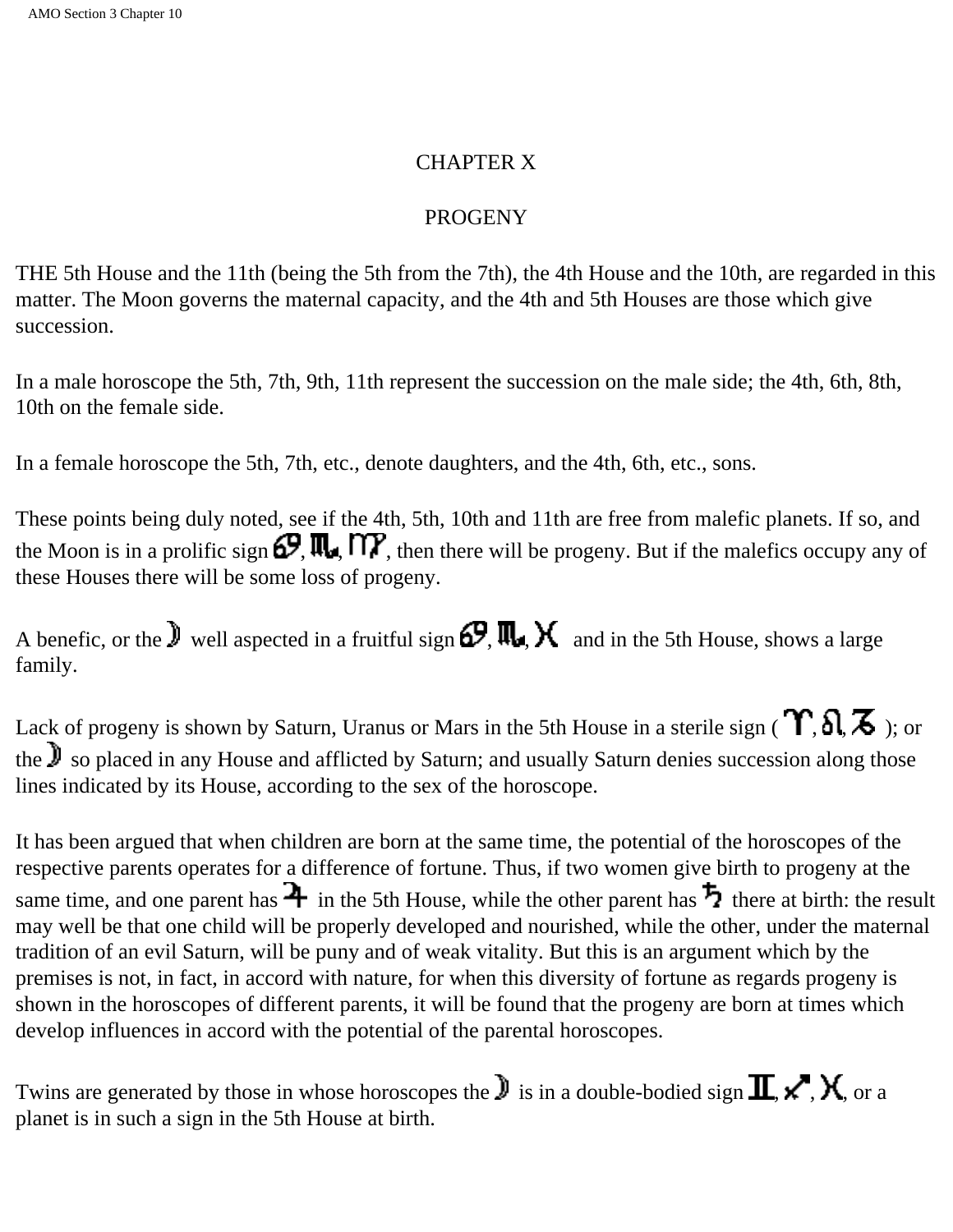The phenomenon of twin births is a complete argument for the truth of Astrology. We have the Oases of the Cloughs of Pudsey, the Webbs who played the two Dromios in the *Comedy of Errors;* the famous Morrell twins, and many others whose lives were exactly parallel from birth onwards. The case of John Hemming the ironmonger's son, who was born at the same time and in the same Parish of St. Martins-le-Fields as King George III, proves that planetary influence is more significant than heredity. For John Hemming's father died, and he succeeded to the business at the same time that George II died and George III came to the throne. They were both similarly afflicted by temporary loss of mental faculty, they had the same number of children, and they died on the same day and nearly at the same hour.

It is to be observed that there are two kinds of twins: monovates and biovates. Monovates are born from a double fertifization within the same amnion, while biovates are born from two distinct ova. In the latter case we may look for a great diversity of faculty and development.

The fact that two children born at different times of the same parents, brought up under exactly similar conditions, and fed at the same board, develop along widely divergent lines, goes to show that heredity may count for something, but that planetary influence counts for a great deal more.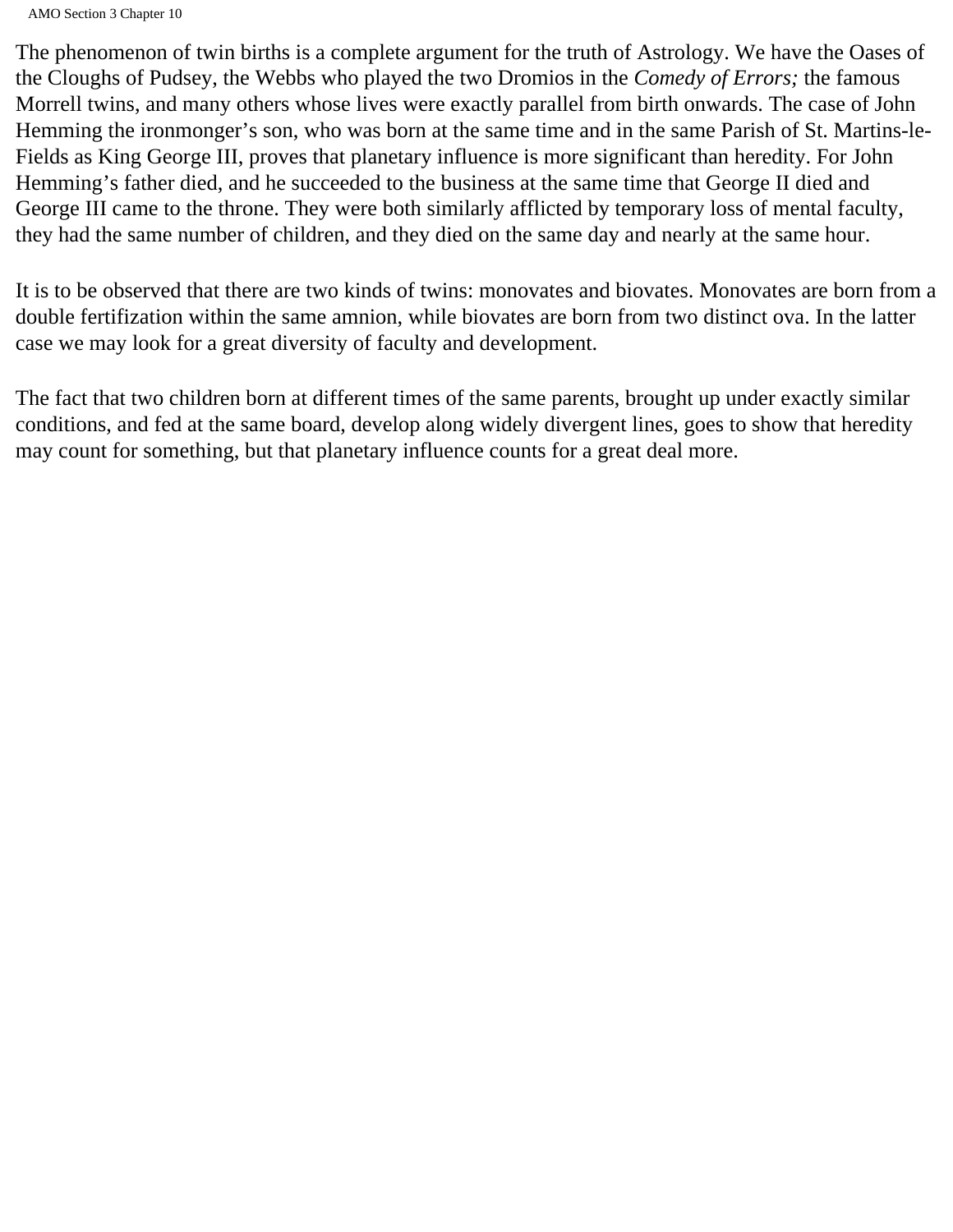### CHAPTER XI

### TRAVELLING

THE signs of travelling are as follows :-

The majority of the planets in cardinal and common signs (otherwise called movable and flexed), or, alternatively, many planets in angles and cadent Houses, show travelling.

The circumstance of travelling is judged from the 3rd House for short (inland) journeys, and from the 9th House for voyages and long journeys.

If the malefic planets are in these Houses, judge evils will befall of the nature of the planet, as *Saturn*  delays, impediments, privations; *Mars* hurts and disputes, fighting, fires, etc; *Uranus* a breakdown, sudden calamities, mechanical defects, etc; *Neptune* ambushes, plots, betrayals, frauds, treacheries.

When malefic planets occupy these Houses, it is not good for the subject to travel.

By regarding the threatening planet and the nature of the sign it is in (fire, air, water, earth), you may predict the exact nature of the danger. But if the benefic planets are in the 9th House, benefits will arise from foreign travel.

Where there are no planets so placed, regard the nature of the rulers of the signs on their cusps, the aspects they receive, and judge as if that ruler were actually in the House itself. Thus if no planet is in the 9th, and the sign on the cusp is  $\overline{\mathbf{A}}$  Capricorn, then look to Saturn's position and aspects. If in the 8th House and afflicted, there is danger of death; in the 2nd, well aspected, gain will follow a long residence abroad; and so of the rest.

Observe that *Saturn* always demands the "time" consideration. He does nothing quickly, but he rewards patience. *Uranus,* on the other hand, acts without warning either in rewarding or despoiling. *Mars* always exacts a tussle, and you must work strenuously and fight hard for his best gifts. *Neptune* favours a scheme or plot, and dearly loves the diplomat.

These interpretations may be read into other sections of the book of life. They do not specifically or solely apply to travelling.

Planets well aspected, especially benefic planets in the 1st, 4th or 10th Houses, promise success in the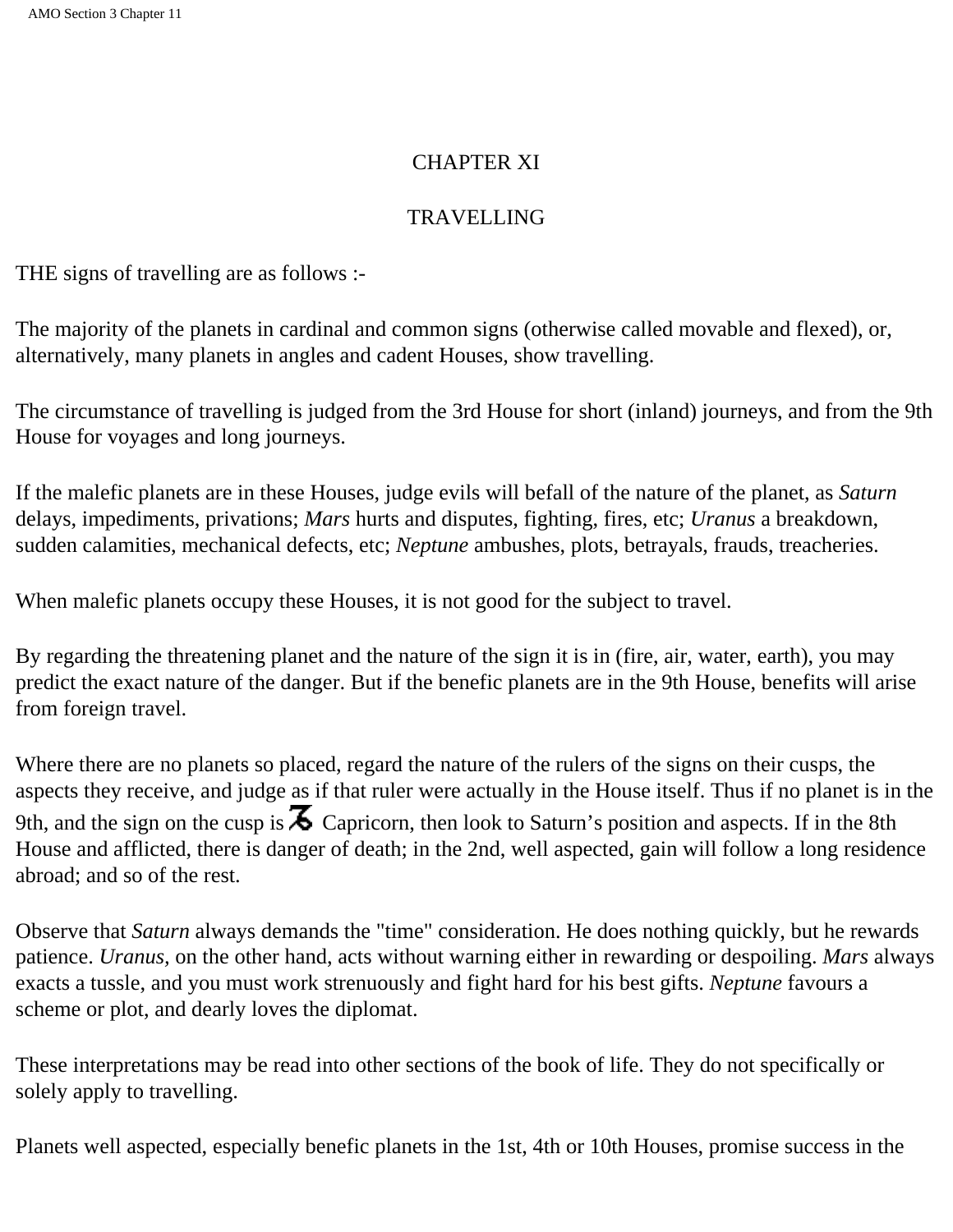land of one's birth. The allurements of foreign travelling should in such case be ignored. This matter has much bearing upon the question of emigration.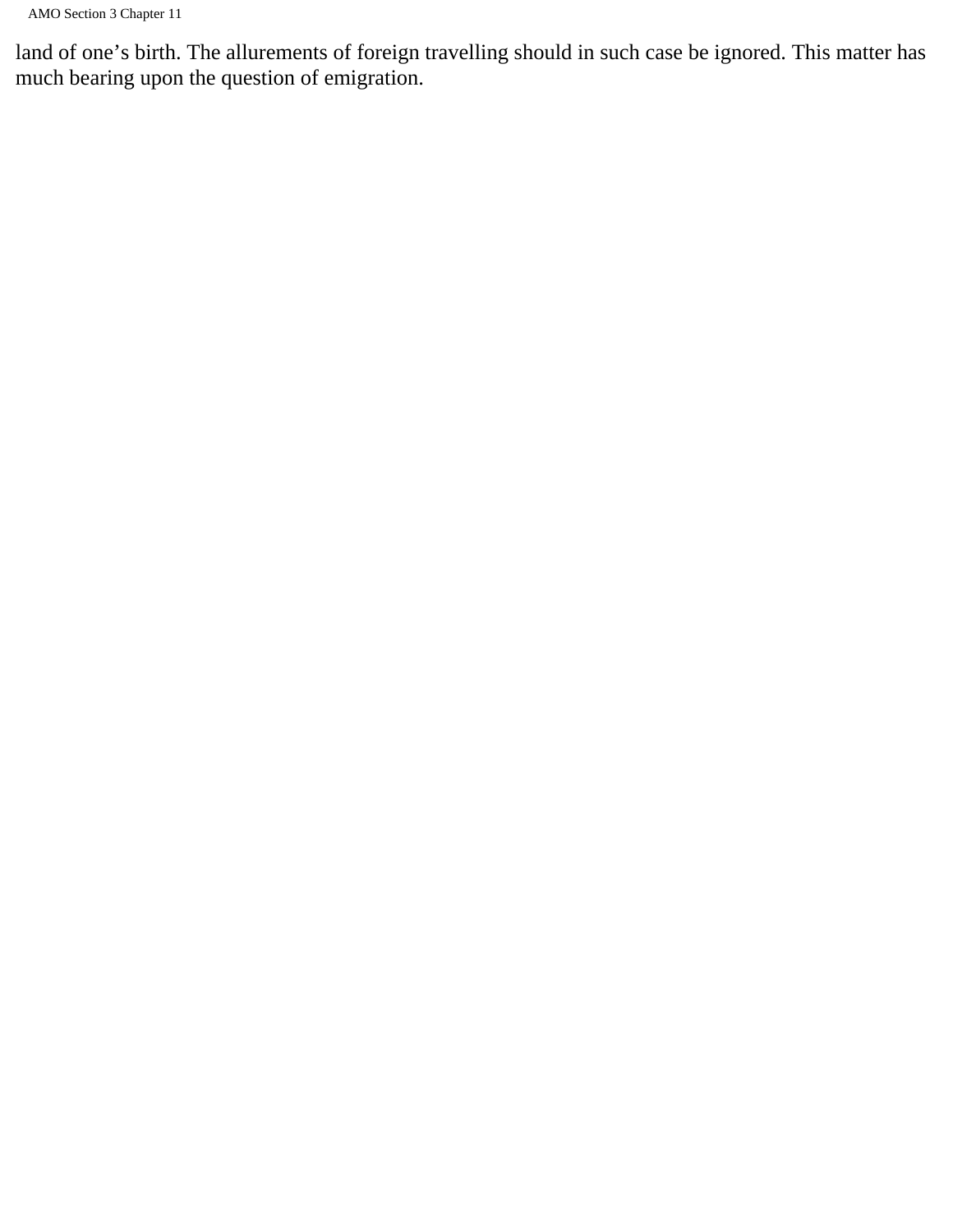# CHAPTER XII

### FRIENDS AND ENEMIES

THE Moon or Mercury well aspected will give many friends; benefic planets in the 11th House, or the ruler of the 11th House well aspected, the same. The  $\bullet$  in good aspect to the  $\bullet$  always gives many favours and general success through friends.

The case is quite otherwise if you find these significators badly aspected or malefic planets in the 11th House. Judge of the effects by the nature of the planets involved, as well as their aspects.

The 7th House shows rivals and open enemies, opponents in business, etc.; but the 12th House shows secret enemies.

Malefic planets in the angles of the horoscope show many contentions and fatal disputes. Benefics there denote abundant success through the support of adherents and friends.

### SYMPATHY AND ANTIPATHY

It will be found that persons whose horoscopes are in disagreement will inevitably quarrel or oppose one another's interests; while those whose horoscopes are in agreement will mutually assist one another and evince consistent good-will.

Some of these relationships may be localized by reference to the positions of the benefic and malefic planets in a horoscope. Thus if  $\bar{P}$  be in  $\hat{P}$  10°, it will follow that any person born on or near the 1st of April in any year will have the  $\bigcirc$  Sun at his or her birth in the same place as this Saturn, and this is quite sufficient cause for him whose Saturn it is to avoid all persons born on the 1st of April.

The  $\bullet$  in one horoscope on or in good aspect to the  $\mathbb I$  in another, will warrant a close friendship.

When  $\vec{C}$  in one horoscope is on  $\vec{P}$  in another, and they are of opposite sexes, a dangerous passion may be developed.

Nothing, perhaps, in the whole system of astrology can answer more clearly and satisfactorily to the test of experiment than this matter of sympathy and antipathy as shown by the relative positions in two horoscopes. Did space permit, it would be possible to display the foundations of every great feud or war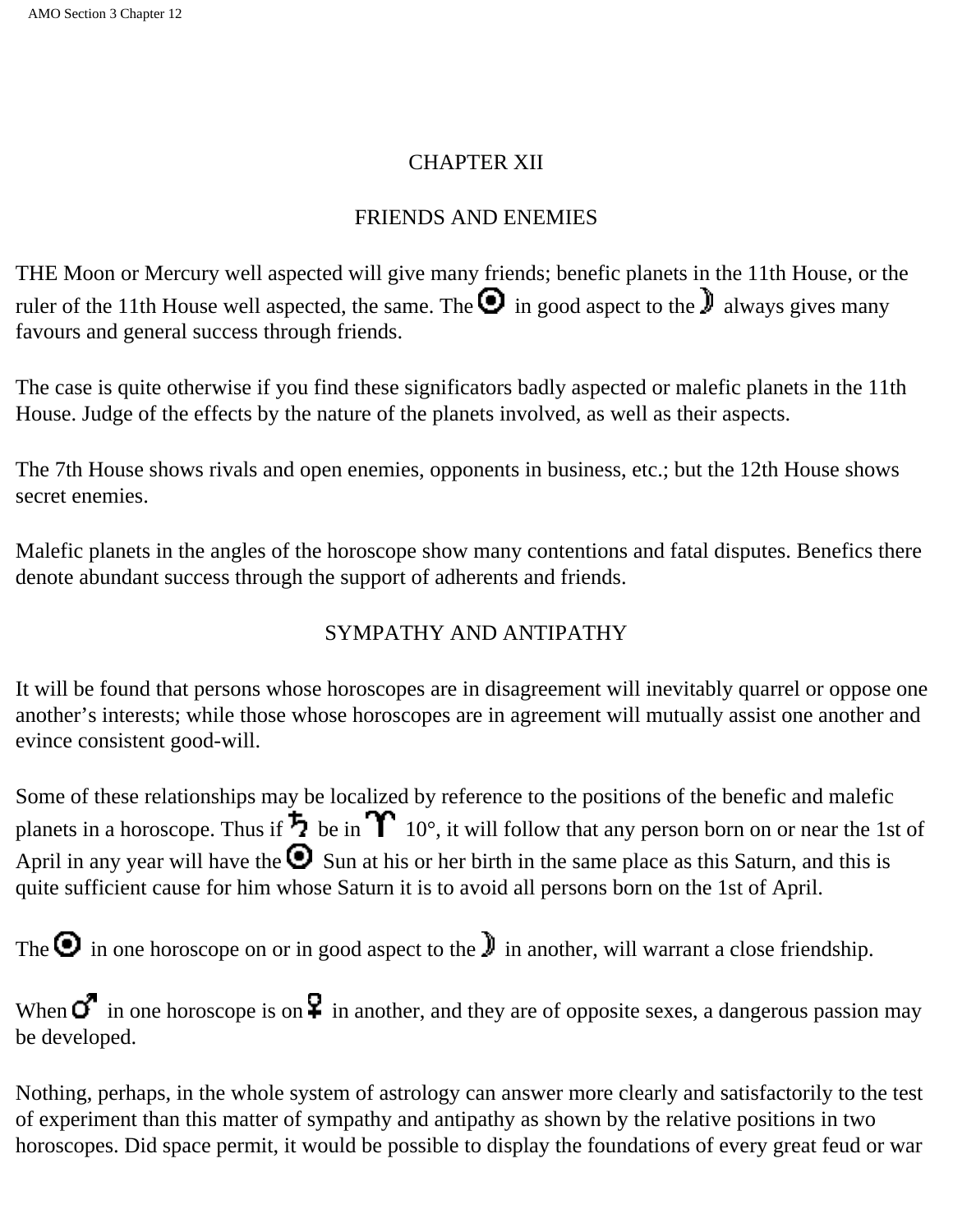which has set man against man and involved the fate of whole empires and the lives of thousands of men. It is significant that everything is to be traced back to the relative positions of the planets in the horoscopes of the rival kings or rulers.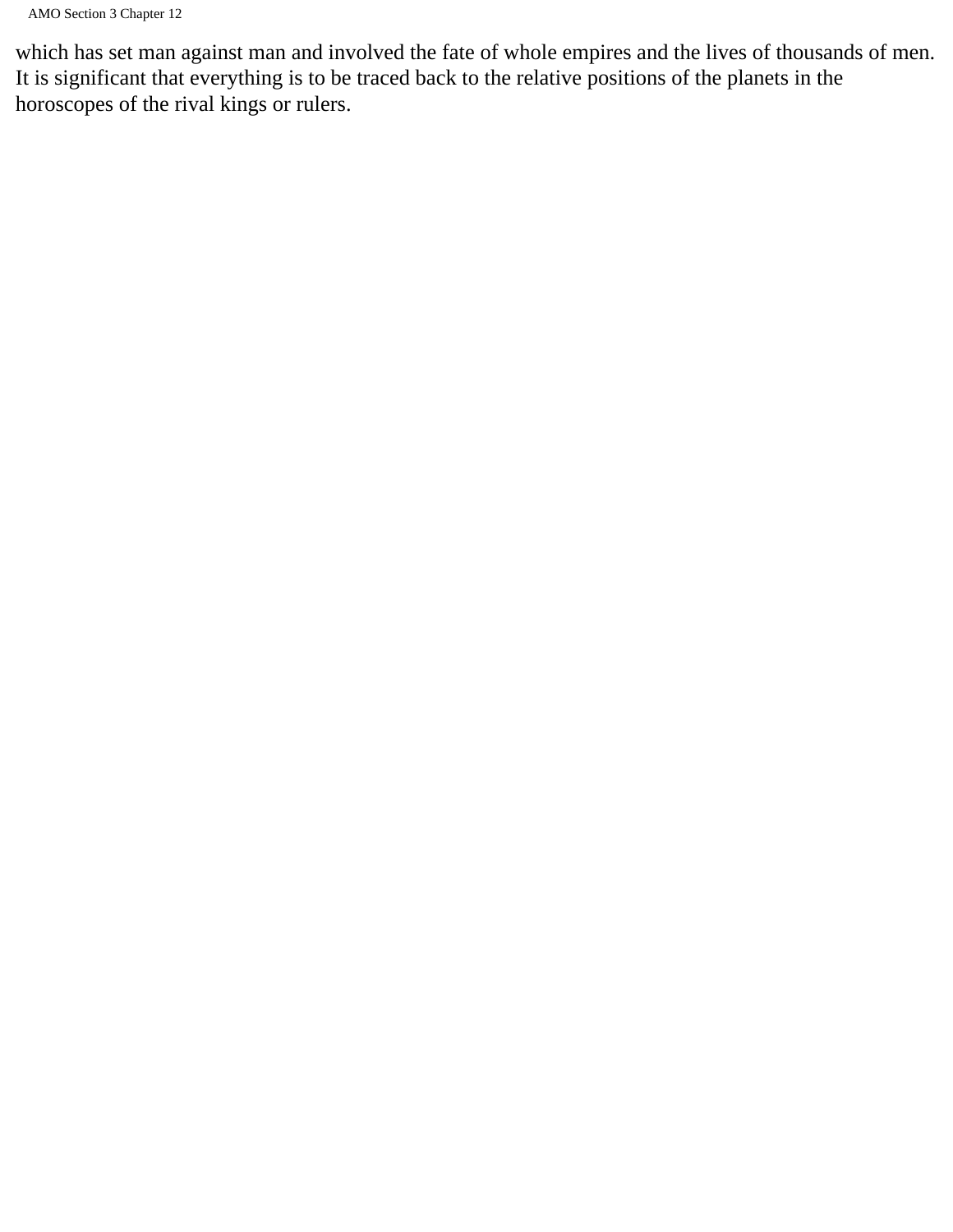# CHAPTER XIII

# THE KIND OF DEATH

THE positions of the malefic planets must be considered, especially regarding such as may be in the 8th or 4th Houses, or those which may afflict the  $\bullet$  or  $\mathbb{D}$  when in these Houses. The nature of the sign occupied by the afflicting planet, together with that of the planet itself, will determine the cause of death (see "Constitution," Section III, chap. ii.).

Violent deaths are threatened when both the  $\bigcirc$  and  $\bigcirc$  are separately afflicted by a malefic ( $\sharp$ ,  $\xi$ ,  $\xi$ ,  $\vec{C}$ , or one of the luminaries has a double affliction by the conjunction or evil aspect of the malefics.

*Saturn* thus afflicting brings falls, crushing, suffocation.

*Uranus* electrocution, lightning-stroke, sunstroke, accidents by machinery, and suicide.

*Mars* wounds by steel and iron, burning, explosions; scalding by virulent acids; surgical Operation, etc.

*Neptune* ambushes and traps; insidious poisoning; obsession, etc.

As regards the nature of the signs: *Fiery signs* have relation to electrical, heat and other phenomena. *Airy signs* are related to human agency, atmospheric phenomena, gaseous effects. *Watery signs* have relation to the passional phases of human life, and to the watery element, as well as to inflammable oils, petrol, etc. *Earthy signs* have relation to mining disasters, matters relating to the earth and its products, coal and other minerals, earthquakes and seismic effects generally.

A violent death is not to be predicted when, the  $\bigcirc$  or  $\bigcirc$  being thus afflicted by the malefics, there is an interposing ray from one of the benefic planets  $\overline{P}$  or  $\overline{P}$ , for then there will be intervention and succour. An interposing ray proceeds from any planet which throws a benefic aspect to the luminary so that it falls between the malefic aspect and the luminary. This is called "abscission" by the old authors. It is too often overlooked by modern exponents.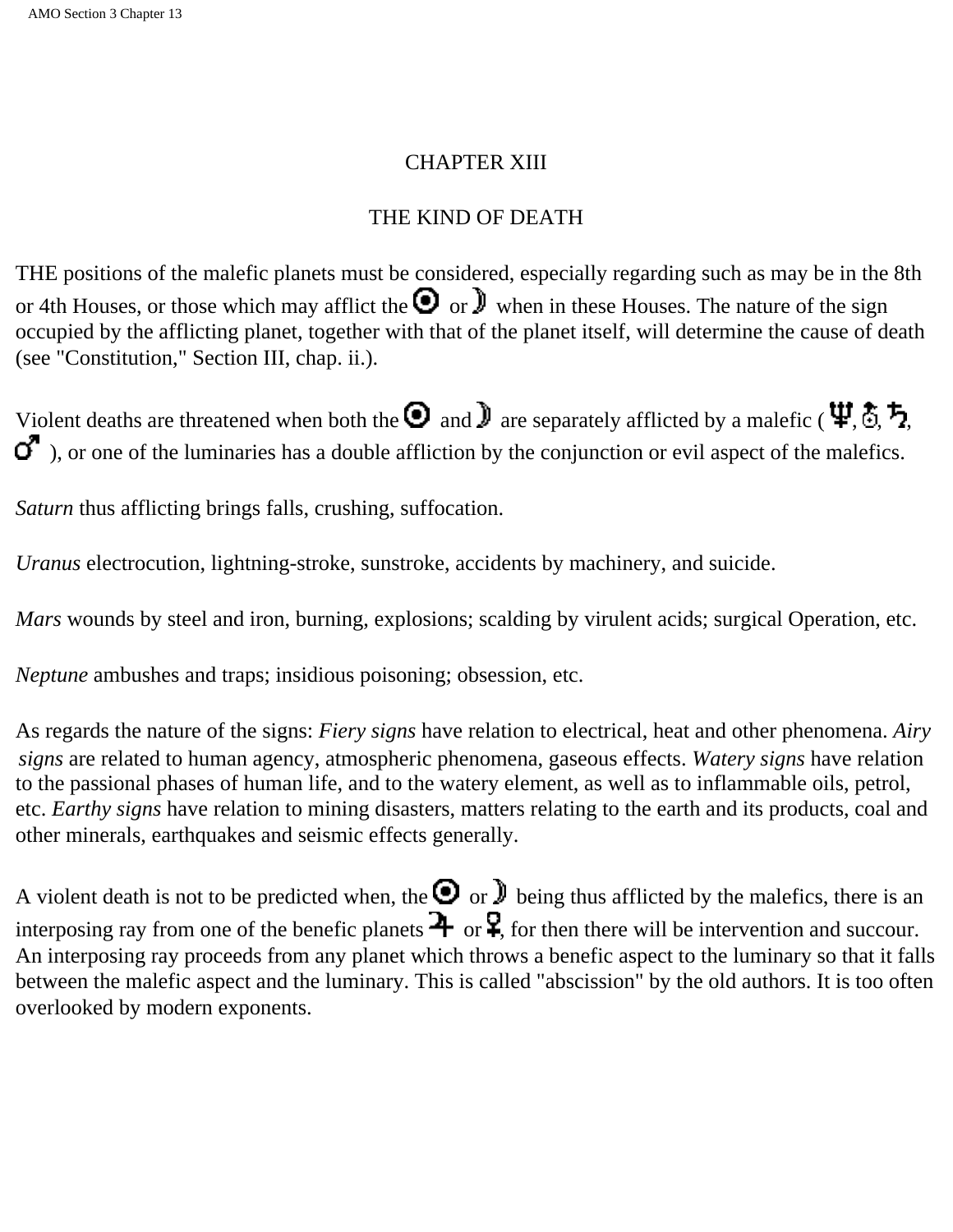#### SECTION IV

#### THE MEASURE OF TIME

#### CHAPTER I

#### ON DIRECTIONS

A VARIETY of methods have been employed by astrologers at different periods and in various countries to ascertain the precise time at which the portents of the horoscope will find fulfilment.

The Hindus divide the whole life into periods called *dashas,* and these are again divided into *bukthis,* and these again into *antarams;* so that a very close calculation may be made by this means. The method, however, is based upon the Sâyana system of astronomy, which reckons from the fixed star Revati (? Fomalhaut) and ignores the precession of the equinoxes. The system is perfectly consistent, but it cannot readily be applied to the European zodiac; and it may be omitted from the exposition without hurt to its integrity. The student is referred to the work of Parâshara known as *Parâshara Hora* for full instruction as to the methods of this System, and some account of it will be found in my *Manual of Astrology.*

The Chaldeans - and after them the Arabians - took account of the progress of the planets and the luminaries after birth, accounting each day after birth as a year of life; and from the aspects formed between the celestial bodies by their progress among themselves and as regards their positions at the birth, they judged of the course of events. This system is the one most in vogue among astrologers today, and, rightly regarded, it is undoubtedly a ready means to a correct forecast of the time and nature of events.

Claudius Ptolemy took account chiefly of the rising and culmination of the bodies by the rotation of the earth on its axis, whereby the bodies are carried round the earth forming aspects to the radical positions. The measure of time used by him was that of Right Ascension, accounting 4 mins. or 1 degree to each year of life.

The analogy between this system and that of the Arabians is that the Sun's progress in the zodiac after birth is at the approximate rate of 1 degree per day, which is accounted as 1 year of life, while 1 degree of Right Ascension is also equal to 1 year of life.

Placidus confirmed this system and added the mundane aspects, bringing the bodies to the cusps of the Houses to form "directions "to the Ascendant and Midheaven, and to proportionate distances from the meridian or horizon to form mundane aspects to other bodies not at birth upon the cusps. In this system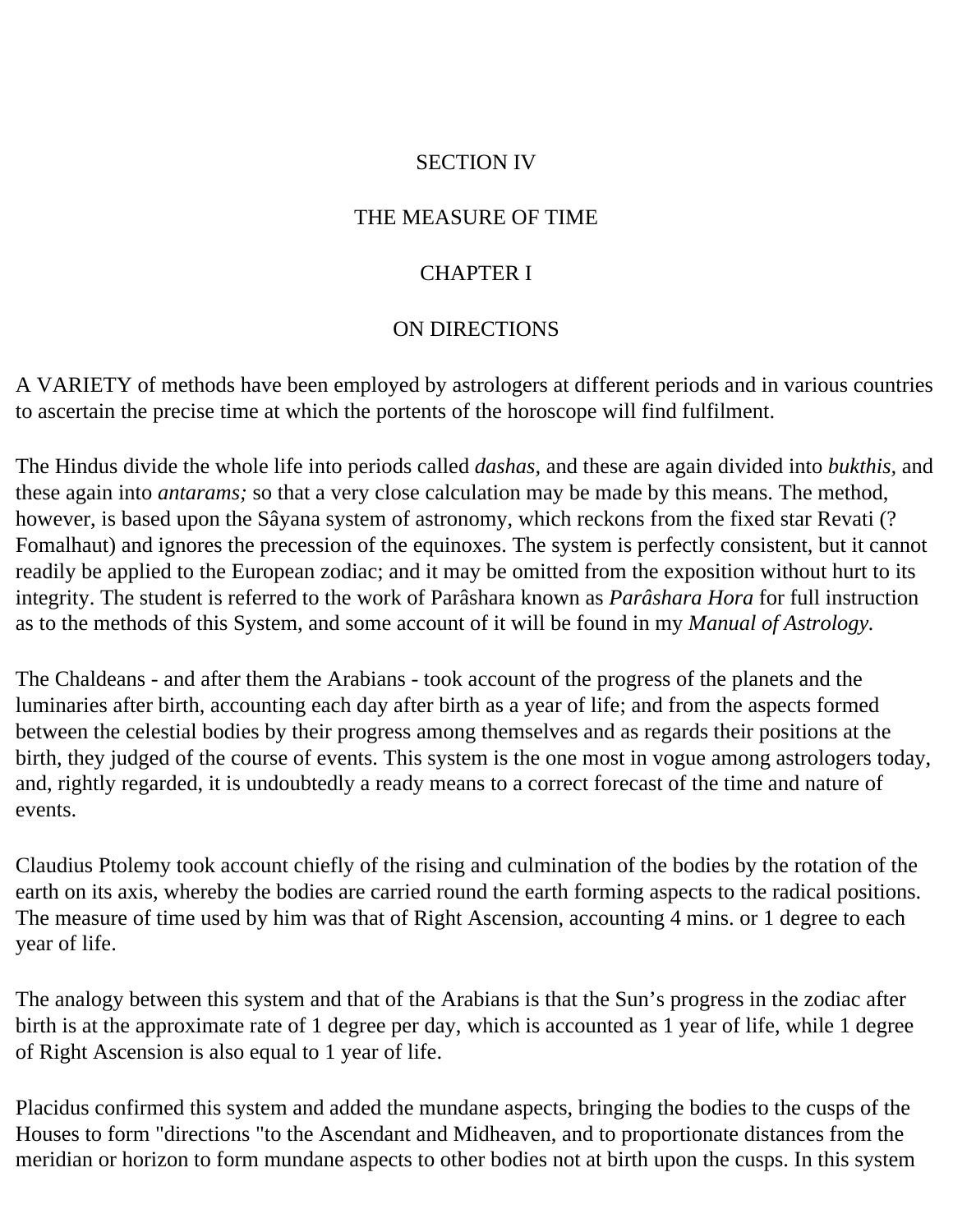AMO Section 4 Chapter 1

one-third of the semi-arc of a planet was accounted equal to one House, and half the semi-arc was equal to an aspect of 45°, the semisquare.

The method I have advocated for many years and have consistently used in practice is as follows :-

For each year of life add one day to that of birth and set the figure for the hour and place of birth. This will give the progressed Midheaven, the progressed Ascendant, and the progressed place of the Sun. The aspects formed by these to the planets at birth and in the progress will constitute PRIMARY DIRECTIONS, and the aspects formed by the progressed planets to the Midheaven, Ascendant, Sun and Moon in the Radix will also be included in this category.

This system has the advantage of calculating the Arcs of Direction and equating them by the Sun's true motion at the same time. If it be contended that the arcs thus obtained are not as exact as those obtained by spherical trigonometry, inasmuch as they only measure to the nearest year of fulfilment, I would ask how many Arcs calculated by the latter method find fulfilment at the fractional part of the year represented by the minutes of a degree? "Zadkiel" (Commander Morrison, R.N.) frankly admitted that the influence of an Arc of Direction extended over a considerable period and that it was brought into effect by the concurrence of Secondary or Lunar Directions, transits and eclipses.

Hence the experiences of "Zadkiel" and myself are entirely in accord, and I have no hesitation in saying that all the periodic changes in life may be accurately foretold by reference to the Primary Arcs formed by the diurnal progress of the planets; while the precise time of the crises and the specific nature of events may be known by reference to the radical import of the planets involved, and to the aspects formed by the Moon in its progress.

The PRIMARY DIRECTIONS, therefore, will comprise :-

- 1. Aspects formed by the progressed *Midheaven* to the radical and progressed places of the planets.
- 2. Similar aspects formed by the progressed *Ascendant.*
- 3. Similar aspects formed by the progressed *Sun.*
- 4. Aspects formed by the progressed planets to the Midheaven, Ascendant, Sun and Moon in the Radix.

It is thus possible at any time to determine the influences operating in *a* horoscope. Let us take those of King George V in the year 1911.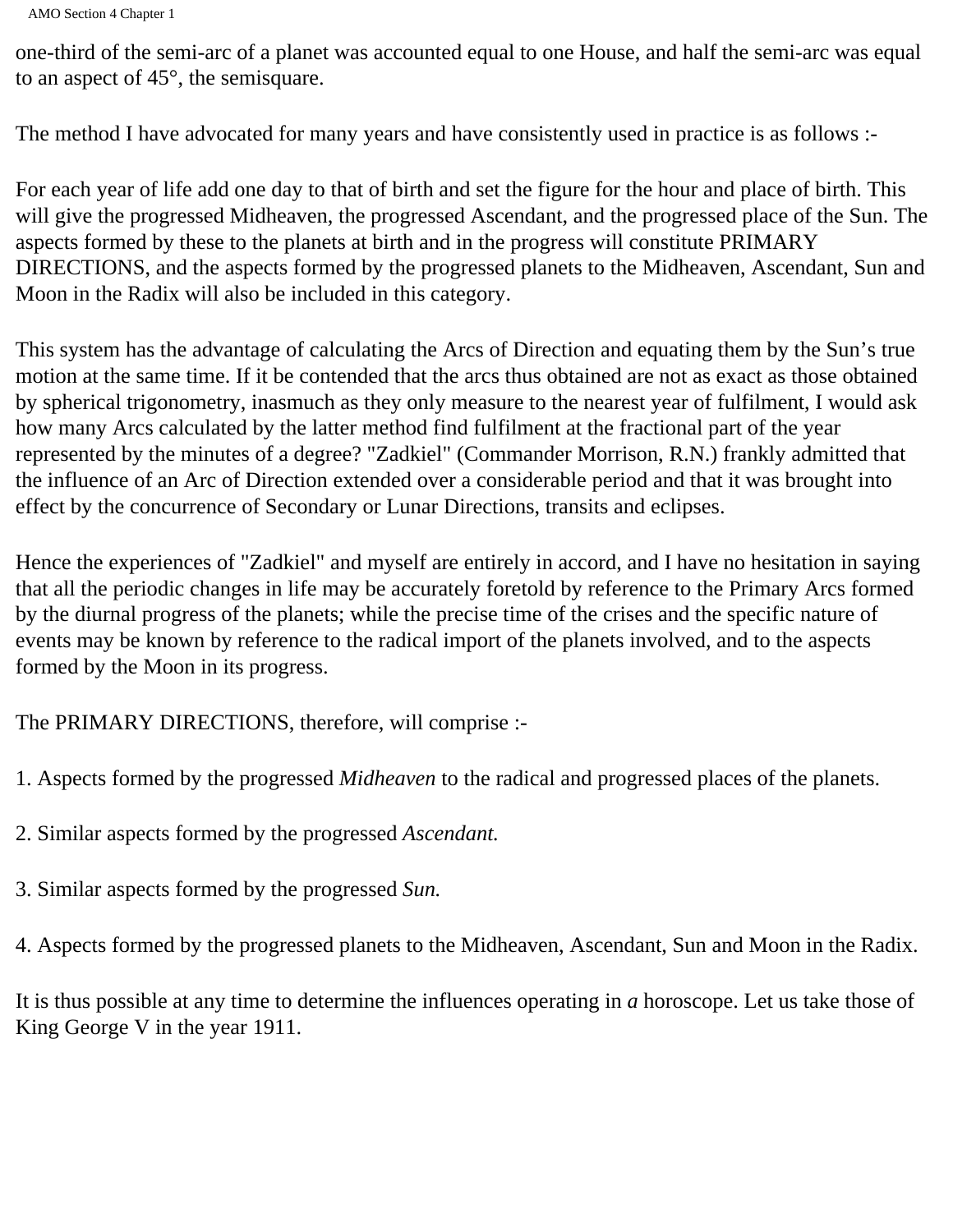#### CHAPTER II

#### EXAMPLE OF DIRECTIONS

Primary Directions in Horoscope, 3rd June, 1865 at 1.18 a.m., London.

Arc for  $1911 = 46$  days, or July 19, 1865.

|                                              |            | h. m. s. |      |
|----------------------------------------------|------------|----------|------|
| Midheaven, at noon $18-7-7$ <sup>-7</sup> 65 | $7\degree$ | 49       | 10   |
| Time since noon                              |            | 13 18 0  |      |
| Equation for $13$ h. $18$ m. at $10"$        |            |          | 2 12 |
|                                              |            |          |      |
| Midheaven progressed                         | 21         |          | 22.  |

This gives the Midheaven in **15°** and reference to the Tables of the Houses for London shows the Ascendant then to be in  $\mathbb{I}$  21°. The Sun's progressed position is  $\mathbb{S}$  27°.

We thus have the following positions :-

*Midheaven* P.  $\overrightarrow{X}$  15° *- ab*  $\overrightarrow{X}$   $\odot$  R  $\cdot$   $\overrightarrow{O}$   $\overrightarrow{R}$  P - ad  $\Box$  R  $\overrightarrow{R}$  R, ad  $\overrightarrow{Q}$  R.  $A$ *scendant* P.  $\mathbf{I}$  21° - ab  $\angle$   $\sigma$  - ad  $\triangle$   $\tau$  R,  $\angle$   $\varphi$  R,  $\varphi$   $\varphi$  R.  *69 27°- ∠ ⊙ R,*  $*ab*$  *Γ R.*  $Sun R. \mathbf{I}$  12° - *ad*  $\mathbf{P}$  P, *ab*  $\mathbf{\mathbf{\mathbf{\#}}} \mathbf{\Sigma}$  P.

[Note.- Progressed positions are marked P, and Radical positions R.]

It will be seen, then, that the *Midheaven* is departing from a good aspect of the  $\bigodot$  R and in 1911 will be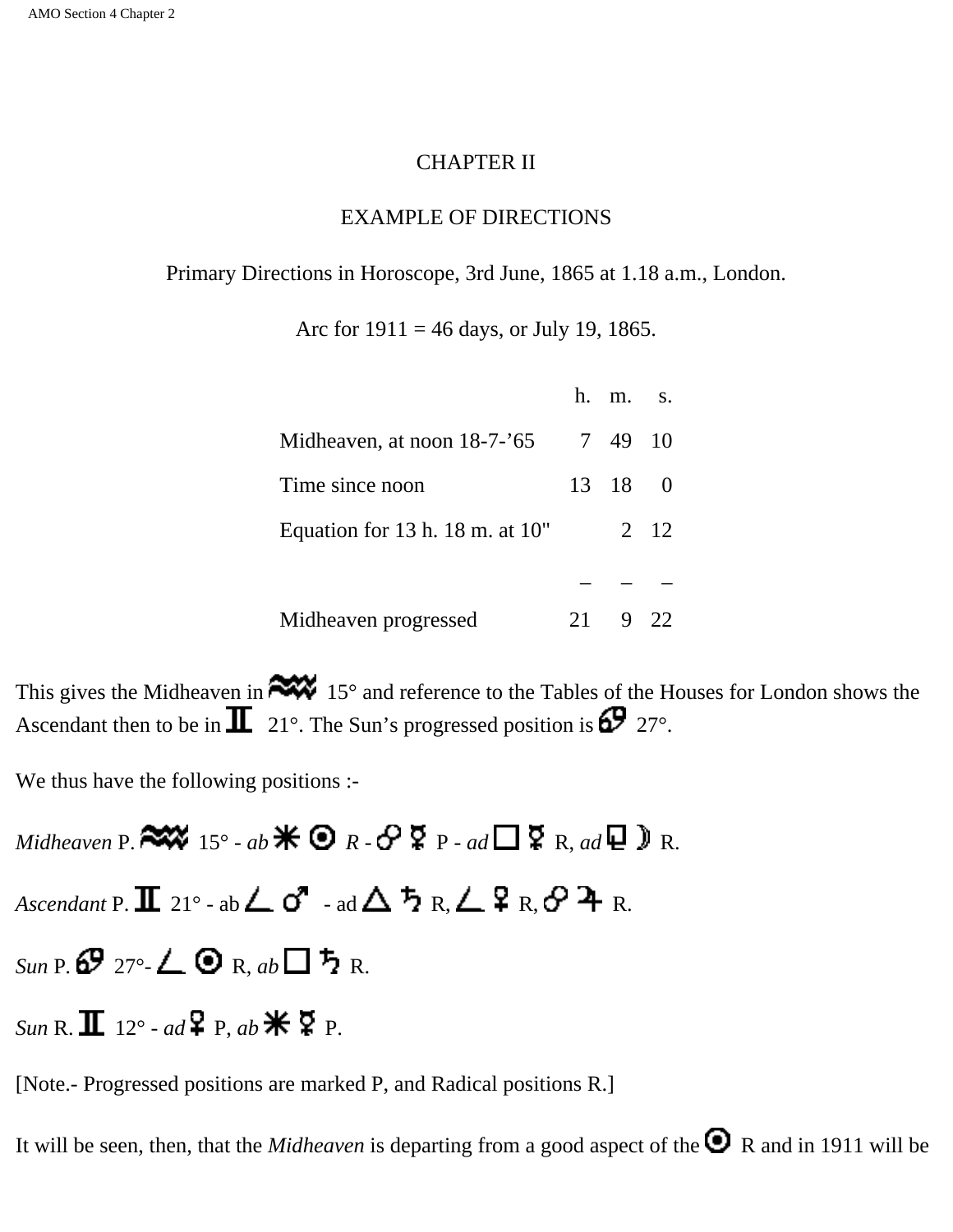exactly in opposition to  $\overline{P}$  P.

Observe that  $\overline{P}$  at birth was on the cusp of the 2nd House, and has a distinctly financial bearing on the destiny. Here it opposes the Midheaven. Hence there will be disquieting developments in financial circles, and the fiscal position will be such as to create anxiety throughout the country. Taurus, wherein Mercury was at birth, rules Ireland, and Leo, where the planet is situate in the progress, rules Australia. We may thus expect many governmental anxieties to arise from these parts of the King's dominions.

The ASCENDANT is approaching the good aspect of Saturn, which will contribute to the advantage of the Queen at a near date. The semi-square of Venus about the same time - namely, three years hence will bring a bereavement; while the opposition of Jupiter a year later will produce losses through the interference of a foreign Power and troubles in Spain (ruled by Sagittarius).

The SUN is in semi-square aspect to its own place, which disposes to discord in the capital and threatens some unpleasant incidents in the course of short journeys. There may also be dissensions among the King's relatives. But the approach of Venus to the radical place of the Sun will largely operate to forfend against all evils of health or estate, and will in due course contribute to the King's revenue.

The PRIMARY DIRECTIONS are therefore mainly beneficent. It will be seen that King Edward VII died under the influence of  $\Theta$ ,  $\Box$ ,  $\overline{\mathcal{D}}$ , and Ascendant  $\angle$ ,  $\overline{\mathcal{O}}$ , and a transit of Uranus over the opposition of Sun P, following the lunar eclipse of the 4th June, 1909, in opposition to the  $\bigodot$  R in this horoscope.

A glance at the Tables of Houses will reveal the fact that the Ascendant is approaching  $\mathbf{I}$  29°, in which degree the malefic planet  $\ddot{\bullet}$  is situate at birth; while a cursory view of the Ephemeris for 1865 shows the Sun at the same time close to the place of Mars in the horoscope of birth, and as both  $\ddagger$  and  $\ddagger$  will then be in the early degrees of Leo in transit over  $\bullet$  P it may be inferred with some certainty that the health and fortunes of the King will then be jeopardized. This calculation brings out the year 1918 as critical. The Midheaven of the horoscope will then be in the 23rd degree of Aquarius where  $\overline{G}$  is in transit, the Ascendant in Gemini 29° being in the longitude held by  $\ddot{\bullet}$  at the King's birth.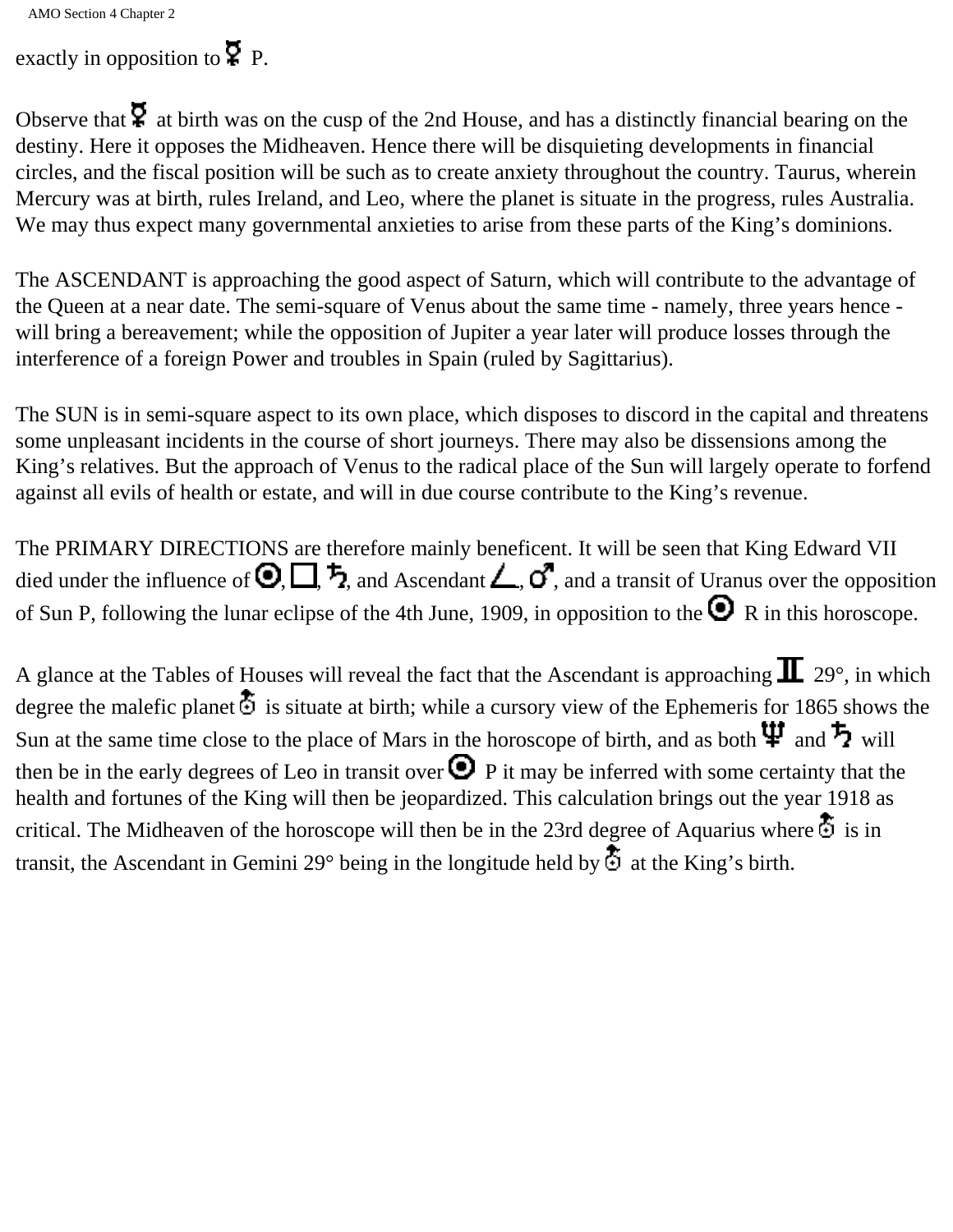#### CHAPTER III

#### SECONDARY DIRECTIONS

IT has been seen that the Primary Directions give the general tone of the life at any specified period without definition of time or circumstance. The features are lacking; we have only the general outline. It is to the Lunar Directions, the aspects formed month by month in the Moon's progress after birth, that we must look for the details - or at least some considerable part of them.

The method employed in calculating the Secondary or Lunar arcs is as follows :-

Take the age of the subject at the commencement of any secular year, in years, months and days. Call the years *days,* multiply the months by 2 and call them *hours,* and the days by 4 and call them *minutes.* Thus :-

|                          | yrs. mths. days |                        |                      |
|--------------------------|-----------------|------------------------|----------------------|
|                          | 1911 1          | $1 \quad \blacksquare$ | $=$ 1st Jan., 1911.  |
| 1865 6                   |                 | $\overline{3}$         | $=$ 3rd June, 1865.  |
|                          |                 |                        |                      |
|                          | 45 6            |                        | $28 = 45y. 6m. 28d.$ |
|                          | 2               | $\overline{4}$         |                      |
|                          |                 |                        |                      |
|                          |                 | 13h. 52m.              |                      |
| Add birth time 1 18 a.m. |                 |                        |                      |
|                          |                 |                        |                      |
|                          |                 | $115$ 10 a.m.          |                      |
| To convert - 12          |                 | $\boldsymbol{0}$       |                      |
|                          |                 |                        |                      |

 $\overline{\phantom{a}}$   $\overline{\phantom{a}}$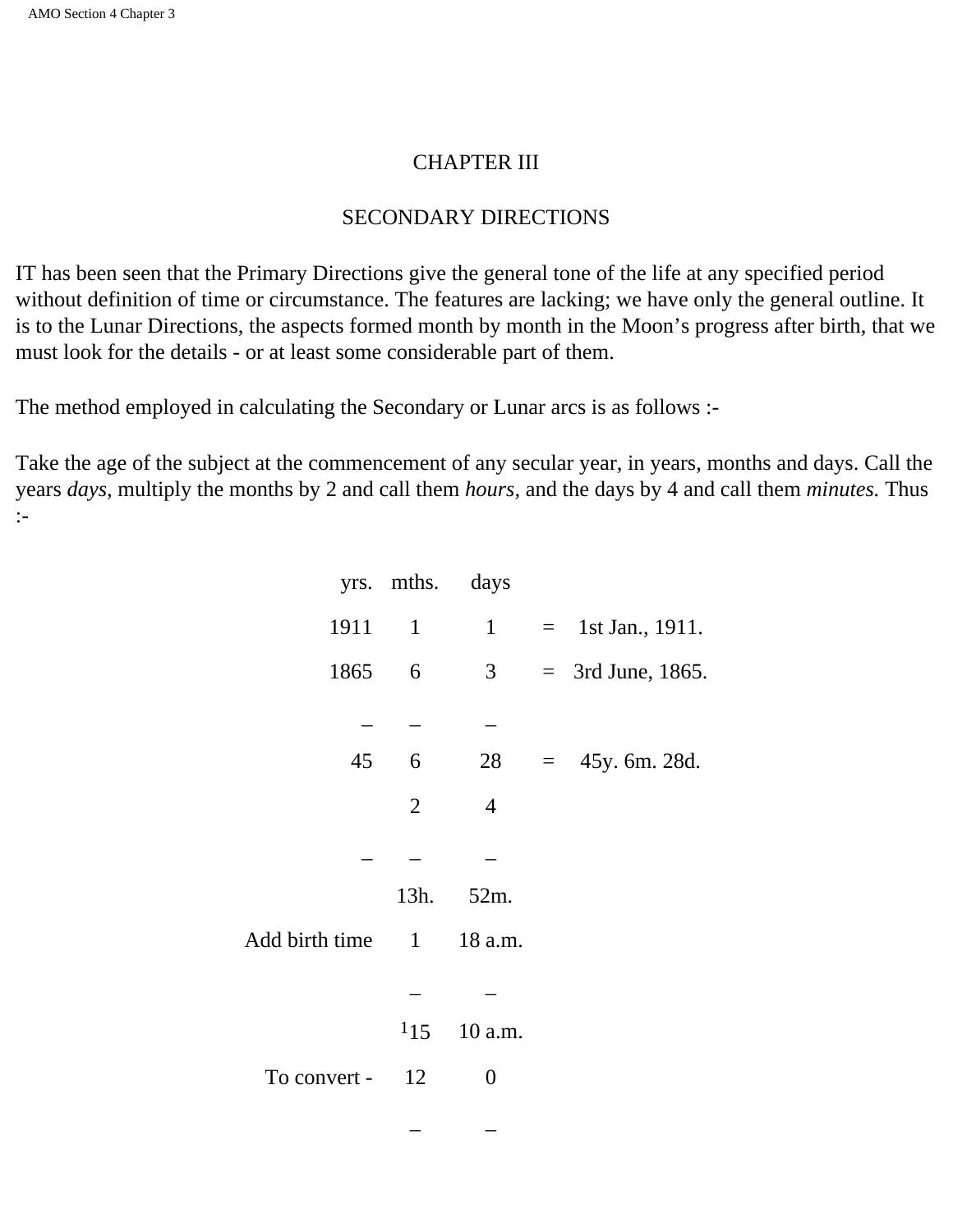1 When this amount exceeds 24 hours, subtract 24 hours and add one day to the first column.

We therefore add 45 days to the date of birth, and take the Moon's place at 3.10 p.m. on that day.

From 3rd to end of June  $1865 = 27$  days, and 18 more will make 45 days = 18th July.

The  $\mathbf{J}$  's longitude on this day at 3.10 p.m. =  $\mathbf{I}$  4° 14'.

The  $\mathbf{I}$ 's diurnal motion at this time is 13° 45' which we divide by 12 = 1° 9' nearly, since 1 day = 1 year, and 2 hours = 1 month. The  $\mathbf{J}$  's directional motion is therefore 1°9'.

We can now prepare a table for the whole year, as follows, filling in the  $\mathbf{I}$  's aspects to the radical and progressed places of the planets, thus :-

| 1911                 |  |                                                                                        |
|----------------------|--|----------------------------------------------------------------------------------------|
| Jan. $4^{\circ}$ 14' |  |                                                                                        |
| Feb. 5               |  | $23 \times d$ Ral $/5$                                                                 |
| March 6              |  | 32                                                                                     |
| April 7              |  | 41                                                                                     |
| May 8                |  | $_{50}$ ロちょうう / $_{7}$ -ロちょうつう / $_{6}$                                                |
| June 9               |  | 59 $\Delta$ $\mathfrak{P}$ R $\mathfrak{P}$ /1 - O $\mathfrak{P}$ P $\mathfrak{I}$ /12 |
| July 11              |  | $8\angle$ O pp $/3$                                                                    |
| Aug. 12              |  | 17 O R $\mathbf{I}$ /3                                                                 |
| Sept. $13$           |  | $_{26}$ $\star$ $\frac{1}{2}$ p $\Omega$ /4                                            |
| Oct. 14              |  | 35                                                                                     |
| Nov. 15              |  | 44                                                                                     |
| Dec. 16              |  | 53                                                                                     |
|                      |  |                                                                                        |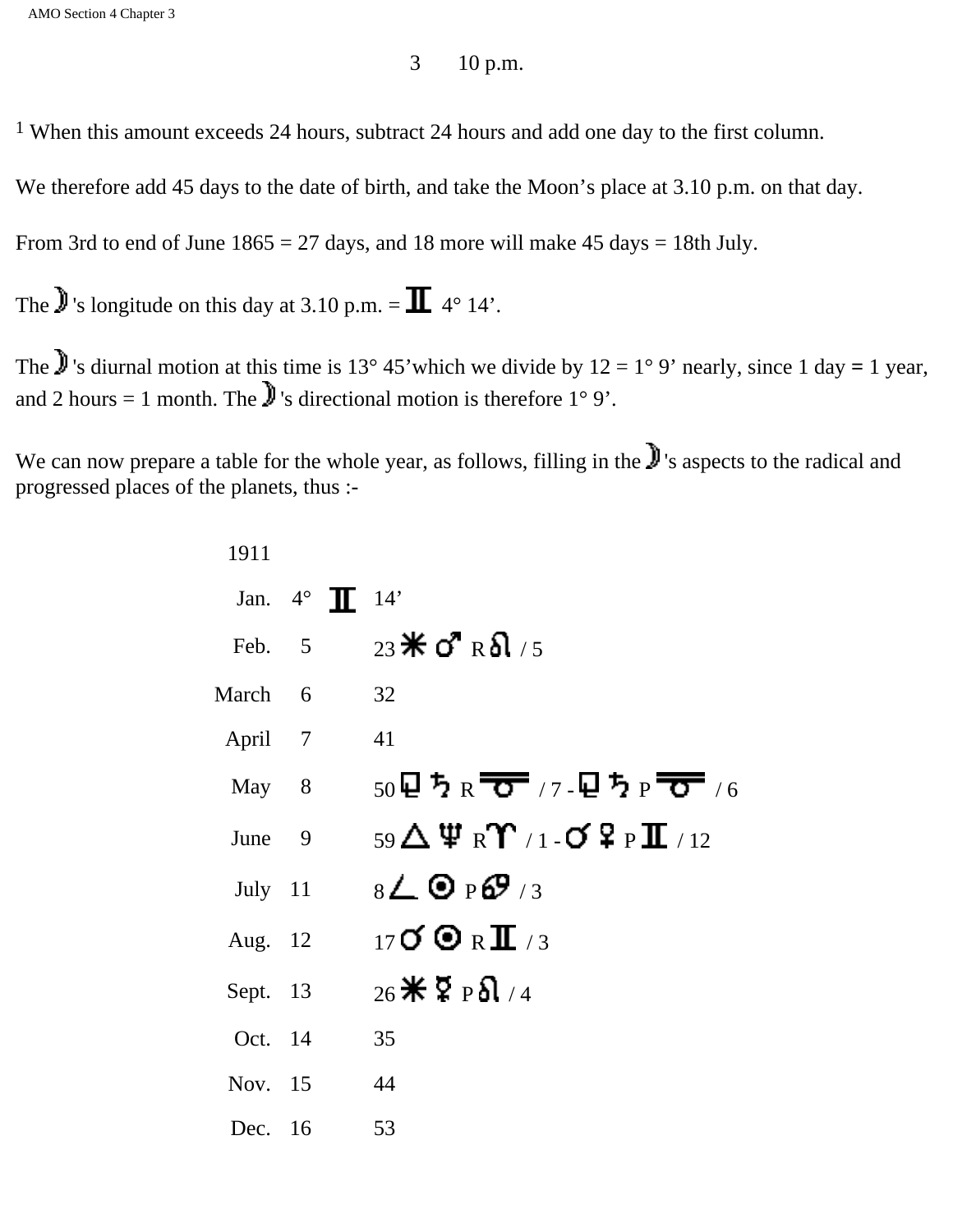AMO Section 4 Chapter 3

The positions of the planets are marked R (radical) and P (progressive), together with the signs they are in and the House they occupy in the Radix or Progress, as the case may be.

It will be observed that the  $\mathbb{I}$  completes its course and comes again to its own place at the nativity after 27 days, when it begins again to form the same series of aspects to the radical places of the planets, as in the preceding revolution. But the solar aspects will have changed entirely and do not repeat themselves for 365 years. Meanwhile the Progress has carried the planets into different signs, and in some cases into different Houses also; giving them new meanings and significations and bringing them into play under entirely different relative conditions.

The interpretation of the above directions must have reference to the nature of the planet, the House and the sign it is in. Thus:-

*February* will be likely to develop martial stimulus; increase of military strength; success in arms if engaged at this time; successful projects and enterprises; colonial expansion and development; military honours may be given to a Prince of the Royal House.

*May* brings some danger of indisposition to the Queen. At this time treaties are rescinded or impeded.

*June* brings naval honours, development of the marine interests; favourable interventions; some pageants, festivities or celebrations; a prosperous and enjoyable period; felicitations and pleasures.

*July* is unfortunate for journeys by short sea passage. The health of His Majesty may show signs of reaction, inducing a feverish habit and some passing derangement of the digestive organs.

*August* gives opportunity for beneficial changes and journeys, honours, *éclat,* conventions, etc., in the capital.

*September* gives activity, change of *venue,* successful journeys, beneficial administration of property.

It is particularly to be noted that the Lunar Directions .are subsidiary to the Primary Directions in force, and can only operate to produce marked effects when in agreement. When contrary to the Primaries they may pass without appreciable variation of the fortunes. The tendency indicated by the Lunar Directions will, however, be sufficiently in evidence to warrant attention, even when at variance with the Primaries. A good period under Primary influences cannot, however, be negatived by Secondaries, but only temporarily interrupted during the sway of the adverse Lunar configuration.

Thus in the Royal Horoscope we find  $\mathbf{\mathcal{Q}}$  coming to the Sun's radical place, and in June 1911 ) conjunction  $\mathsf{P}$ . The summer season will therefore in every way comport with the auspicious influence of the planet Venus.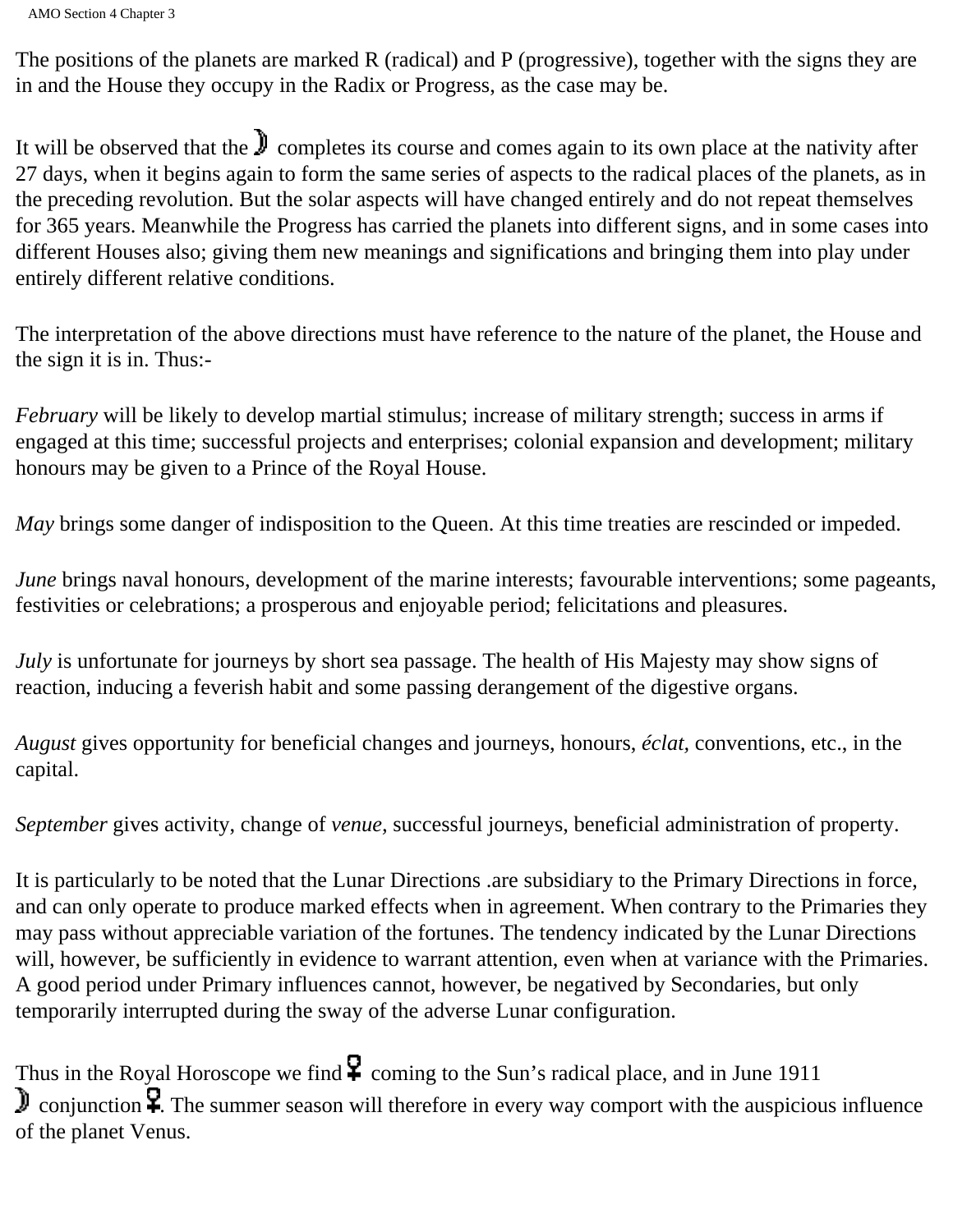Observe, also, that in every case what is not potential cannot be expressed from the horoscope; nor can the planets dispose after a manner that is unnatural to the subject, but in all cases the planets evoke that which is potential in the character and possible in the circumstances. It is in this sense that character and environment shape our destiny under the action of the celestial modifiers.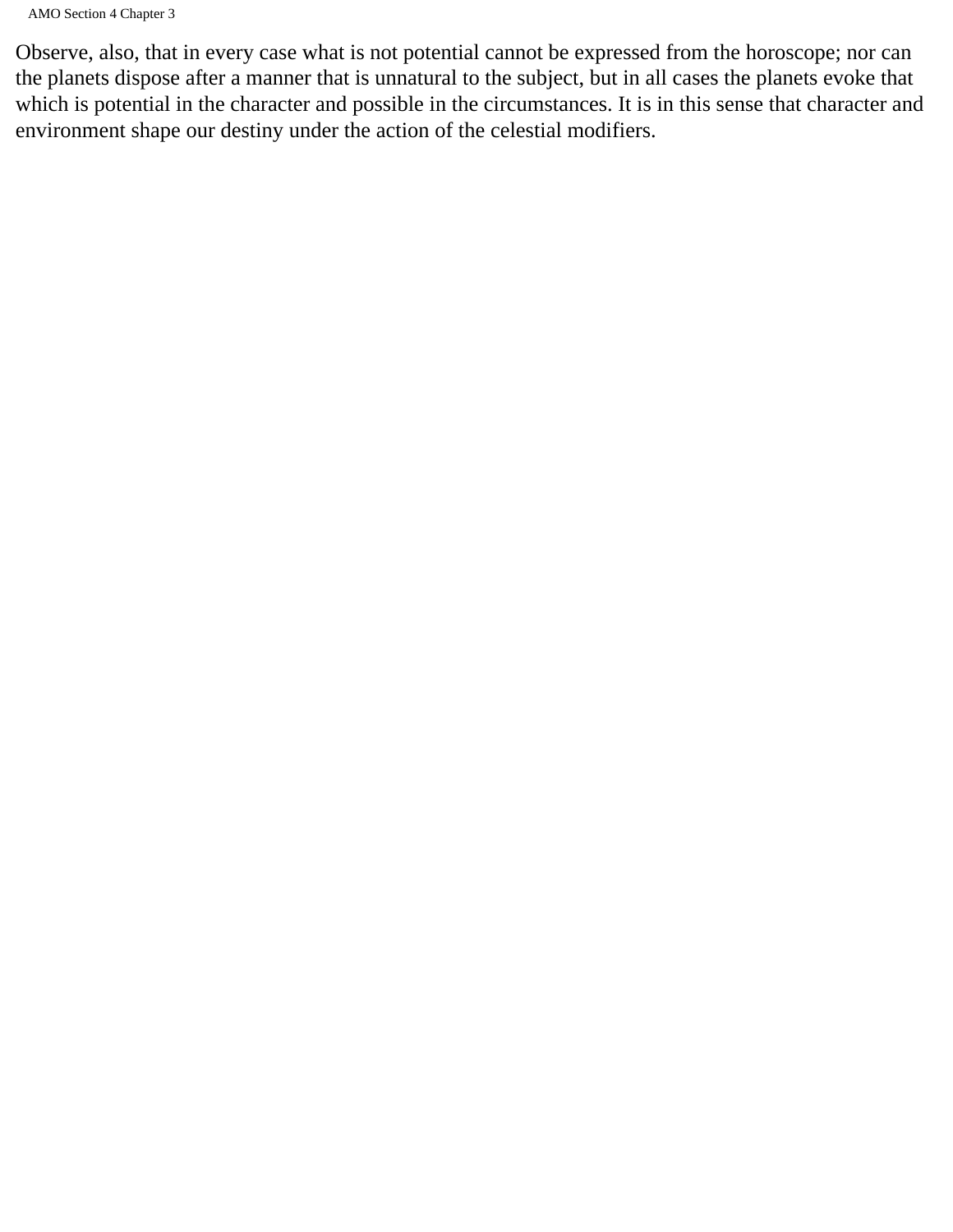# CHAPTER IV

### TRANSITS AND ECLIPSES

THE Transits of the major planets  $\ddagger$ ,  $\ddagger$ ,  $\ddagger$ ,  $\ddagger$ ,  $\ddagger$ ,  $\ddagger$ ,  $\ddagger$ , are of great importance. They are capable of interfering with the fulfilment of any measure of good or ill fortune indicated by the "Directions." The most marked effects follow upon transits that are in agreement with the nature of current directions. The word "effects" is of course privileged : a better term is indications. The reason for this is that a planetary transit or direction may operate in the horoscope of a man to indicate the death of his father, but it cannot be said with any show of reason that it caused the death, and it is an open question whether similar positions in the horoscope of the parent can be said to "cause" his demise. It is, at all events, a point on which I am not prepared to dogmatize.

Be that as it may, it is certainly the fact that the transits of the major planets are of singular value in this system of prognostics.

The points of the horoscope to be regarded in this connection are the longitudes of the Midheaven, Ascendant, Sun and Moon, both in the Radix and Progress. The portent of such a transit must be derived from the House in which the planet may be found: *(a)* in the Radix, when the transit is over a radical point; *(b)* in the Progress, when it is over a progressive point.

The *stationary positions* of the planets when coinciding with the significant points of the horoscope are of special significance and have, in the estimation of most astrologers, a value equal to Primary Directions.

The transits in the Royal Horoscope for 1911 are as shown in the following schedule :-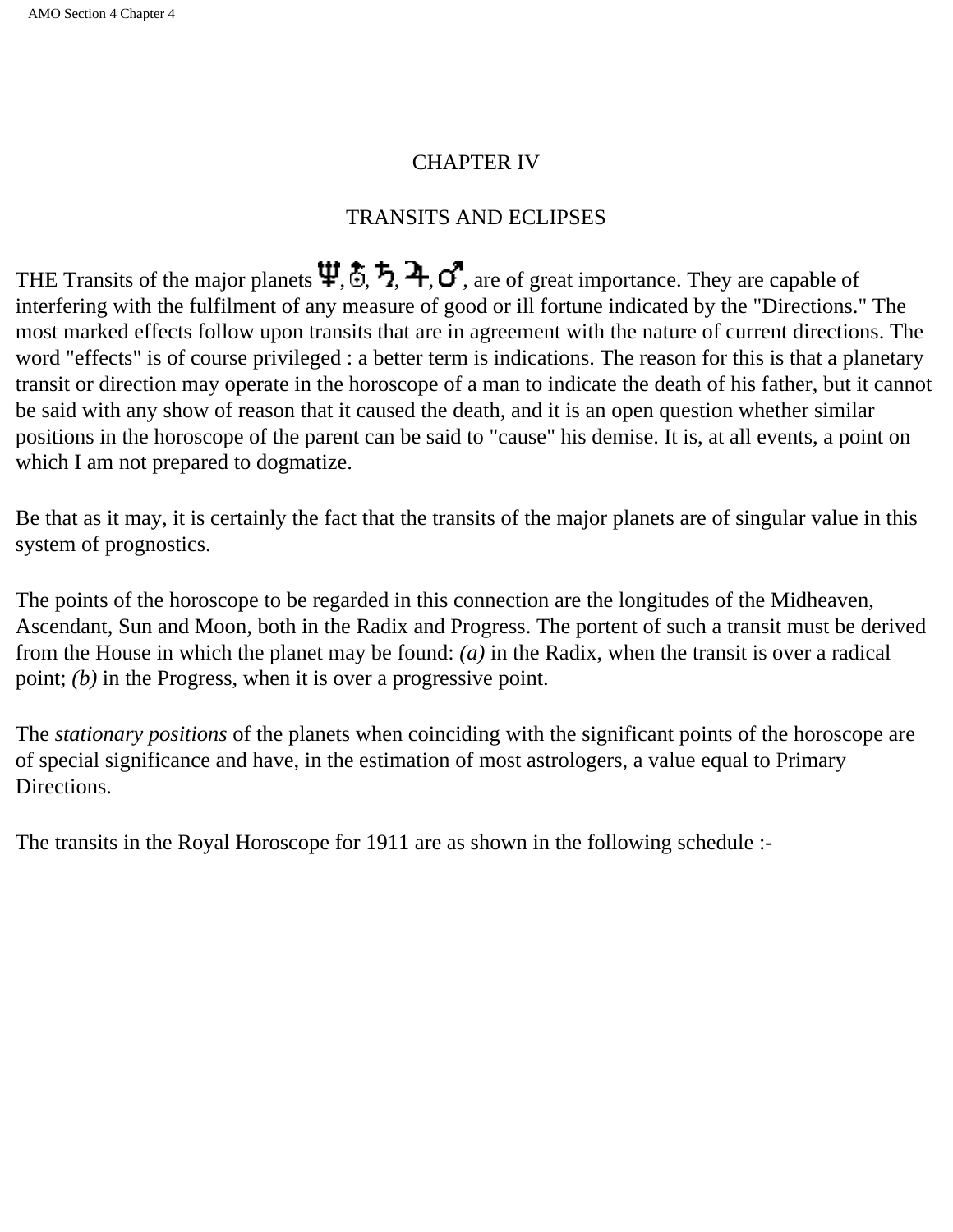Jan. Feb.  $\beta$  & M.C.-H  $\beta$  O P. March April  $\bar{p}$  &  $\Omega$  R. -4  $\mathcal{S}$  O R. May June  $\beta$  & Asc.  $July$ Aug.  $\# \mathcal{E} \odot \mathbf{P}$ .  ${\bf Sept.}$ Oct.  $\phi$  stationary  $\phi \odot R$ . Nov.  $\# S \odot P$ . Dec.

The most important of these are  $\ddot{\bullet}$ ,  $\Theta$ ,  $\Theta$  P, which is in operation more or less throughout the year, and the stationary position of Mars close to the  $\bigodot$  R in October. These will undoubtedly have a disturbing effect on the affairs of the Empire, and as  $\ddot{\ddot{\Phi}}$  is in Capricorn it is to be judged that India will be the scene of many political upheavals. Affairs of State will not go smoothly in the Peninsula, and the political insurgent will be to the fore. Foreign affairs, denoted by the 9th House of the Progress, will give rise to many surprising developments.

The transits of Mars are less significant, being of short duration, but the *stationary* position is very critical and disposes to strained relationships and frequently threatens war.

In the interpretation of planetary positions in a Royal Horoscope it will be found that a more than personal signification must be given to them; for the horoscope of a king is representative and focal as much as personal.

#### ECLIPSES

The lunations or conjunctions and syzyges of the luminaries recur on the same day every 19 years. During the course of the year the lunations gain from 10 to 11 days upon the calendar. But whether a new Moon constitutes an eclipse of the  $\bigcirc$ , or a full Moon an eclipse of the Moon, will depend upon the nearness of the Moon to its Node at the time. The node is that point where the  $\mathbf{J}$  's path crosses the ecliptic or path of the Sun.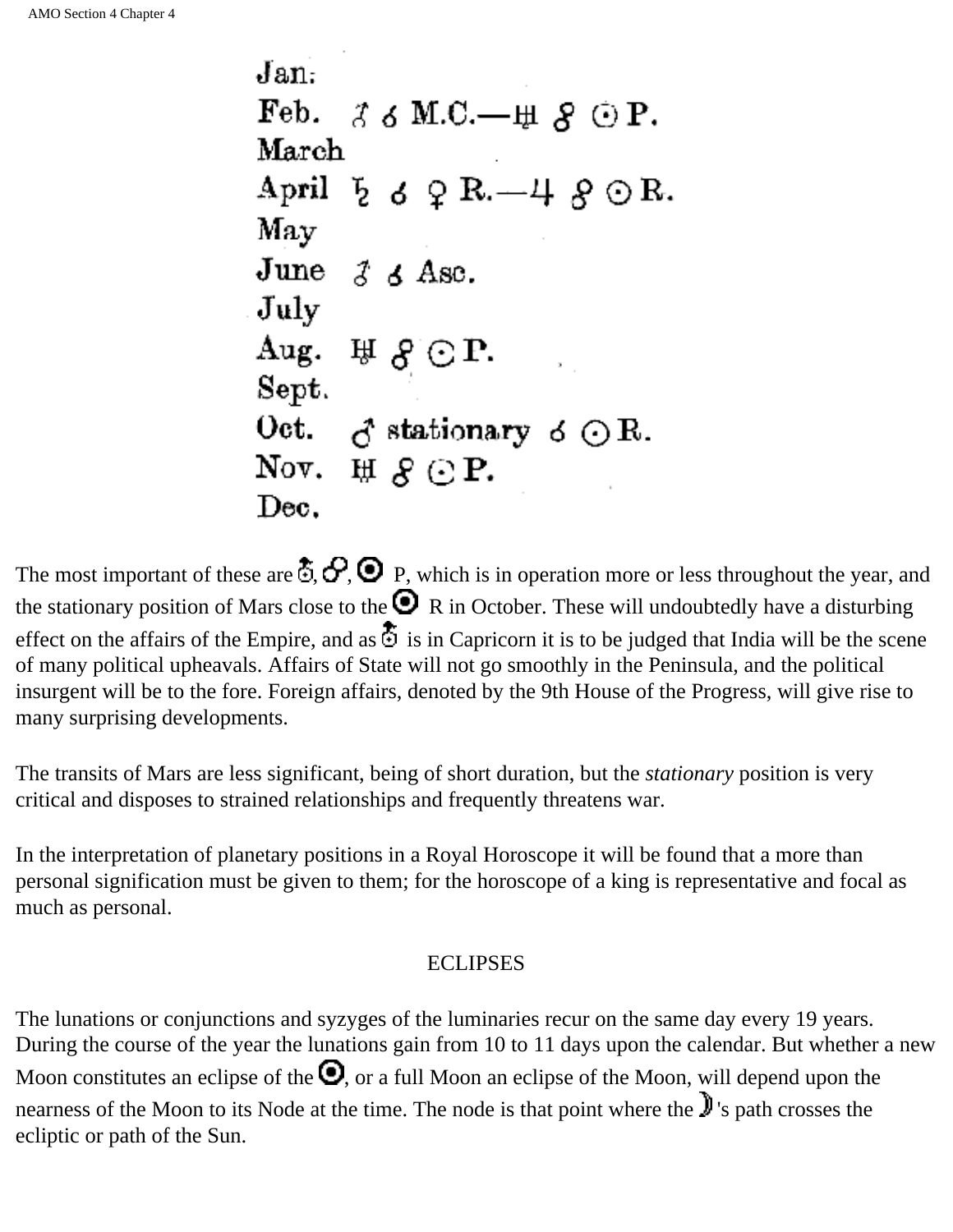```
AMO Section 4 Chapter 4
```
From most ancient times it has been known that eclipses recur after a period of 18 years and 10 to 11 days. Consequently, we know that the eclipse cycle is carried forward through the zodiac at the rate of about  $10^{\circ}$  in 18 years, and that the same eclipse recurs after an interval of 651 years, when the eclipses will fall in the same part of the zodiac.

Eclipses falling on the significant points of a horoscope portend evil.

Affecting the *Midheaven,* they are disastrous to the position, honour and credit of the subject. On the *Sun*  they threaten male life, and on the *Moon* female life; and are dangerous to the parents or such as may be of the indicated sex, as well as to the subject of that sex. On the *Ascendant,* eclipses threaten the health of the subject. Falling on the places of the planets they show hurts of the nature determined by the planet and affect the affairs governed by the House in which it falls.

Thus in 1909 there was an eclipse of the Sun in  $\mathbb{I}$  26°, which fell in opposition to the Ascendant of King Edward's horoscope, and in the same month there was a total eclipse of the Moon in opposition to the place of the Sun in the horoscope of the Prince of Wales. Thus King Edward's health was threatened, and danger to the father was shown in the Prince's horoscope.

Eclipses do not operate at once, but are brought into effect at a time proportionate to their distance from the horizon at the time of the ecliptic conjunction of the luminaries, and are subsidiary to the Primary Directions in force at the period.

# LUNATIONS

have a current influence in regard to the events likely to happen during the succeeding month. The lunation falling in good aspect to the *radical* places of the planets shows a successful month, the benefit coming from the source indicated by the House in which the planet was at birth.

The positions of the planets at a lunation in regard to the positions of its significators (Midheaven, Ascendant, Sun and Moon) at birth, are of great importance, and can freely be used as indicators of events during the succeeding month.

# THE DIURNAL HOROSCOPE

This scheme is set each day for the hour and minute of the birth, so that the Sun is always at the same distance from the meridian as at the nativity.

The days on which the malefic planets cross the angles of the figure, and those on which the radical places of the malefics similarly affect the meridian and horizon, may be regarded as of evil import.

Thus on the 6th May, 1910, the diurnal horoscope of King George V showed  $\boldsymbol{\times}$  5° on the Midheaven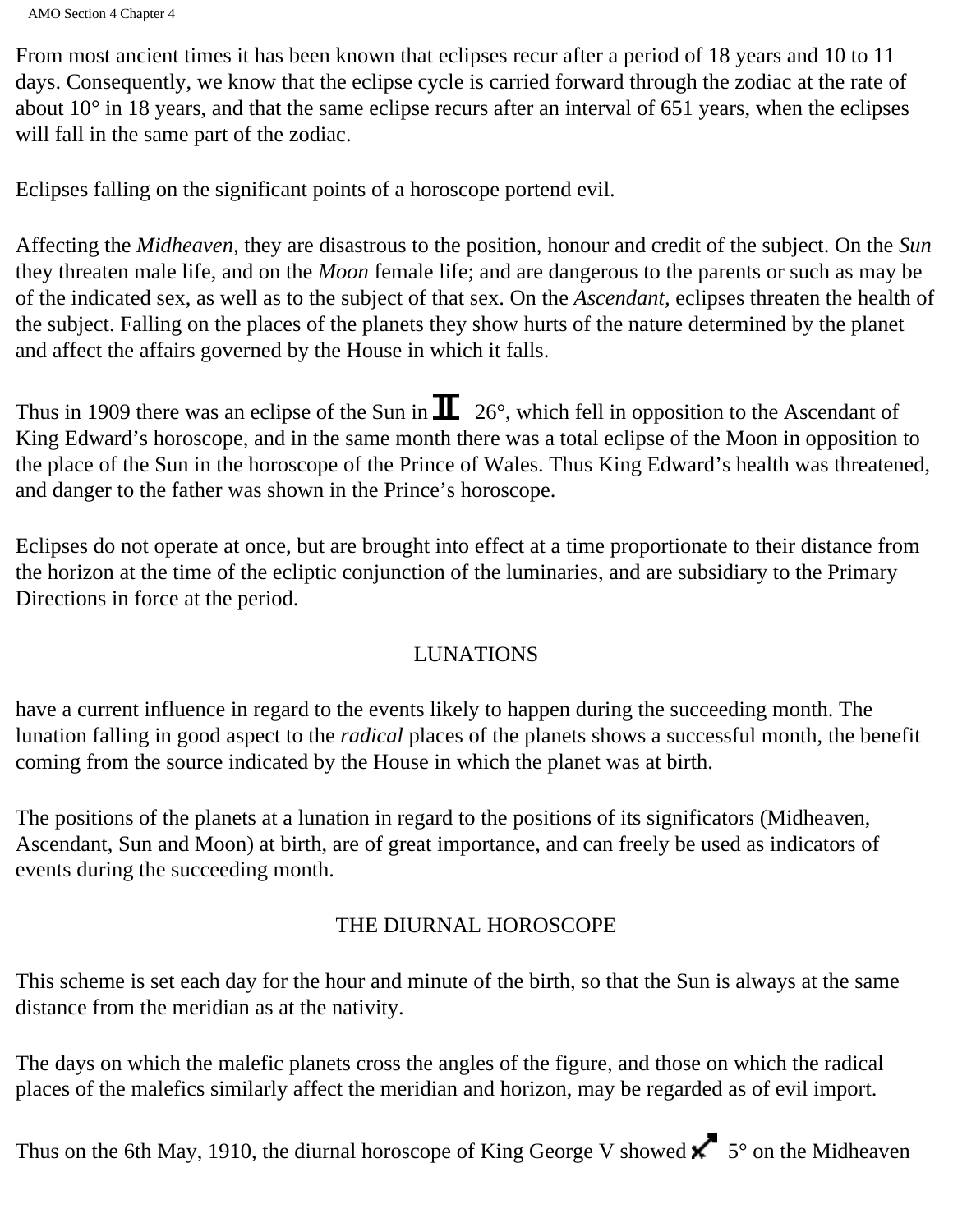AMO Section 4 Chapter 4

and  $\sim$  5° rising. Mercury on that day was in  $\mathbb{I}$  5°, and therefore in opposition to the Midheaven, while the place of Mars at birth in  $\mathbf{\Omega}$  5° was setting, in opposition, therefore, to the Ascendant of the diurnal horoscope. At the birth of King George  $\overline{C}$  was in the 5th House, which is the 8th from the 10th, showing the death of the father. King Edward died near midnight of that day, and this sad event was very clearly anticipated and predicted.

In King Edward's diurnal horoscope for this date  $\overline{L}$  was culminating and the radical place of  $\Psi$  (Neptune) was setting.

The diurnal horoscope may often be used to correct the time of birth, when it is not accurately known, providing that the exact date of some important event is given.

Thus on the 24th June, 1902, when King Edward was suddenly taken ill on the eve of the projected Coronation ceremony, Mars in the diurnal horoscope occupied the Midheaven, and from this circumstance - taken in conjunction with the recent eclipse of the Sun in opposition to the Sun's place at the nativity - the opinion was freely expressed that the intended ceremony would not take place then.

# PLANETARY CONJUNCTIONS

Great importance is attached to the conjunctions of the major planets, and it may be said that no phenomenon of this kind ever happens but it is attended by great mutations and upheavals in the political, religious and physical worlds.

The conjunctions of Uranus with Neptune recur in about 170 years, the last being that in Capricornus in 1821, and the next, which will occur in the same sign, does not happen until 1991.

The conjunctions of  $\overline{5}$  and  $\overline{7}$  occur every 46th year, having taken place in 1806, 1851 - 52, and 1897, the next being in the sign  $\mathbf{\mathbf{\Pi}}$  in 1942.

Those of Saturn and Jupiter occur every 20th year, *e. g.* 1821, 1842, 1861, 1881, 1901, 1921.

The conjunctions of the two malefic planets  $\bar{\mathbf{b}}$  and  $\bar{\mathbf{d}}$ , which being of opposite nature appear to produce very remarkable and violent effects, are worth more than cursory notice. They almost constitute chronometric or historical pointers.

Thus in November 1897 there was a conjunction of  $\overline{D}$  and  $\overline{O}$  in  $\overline{C}$ , the ruling sign of Spain, and in April of the following year Spain was involved in the disastrous war with the United States of America, by which Spain lost the last of its foreign possessions in the Philippines and was heavily indemnified. In December of 1899 another conjunction occurred and the following year King Humboldt of Italy was assassinated. Predictions of the HispanoAmerican War and of the Red Hand in Italy may be found in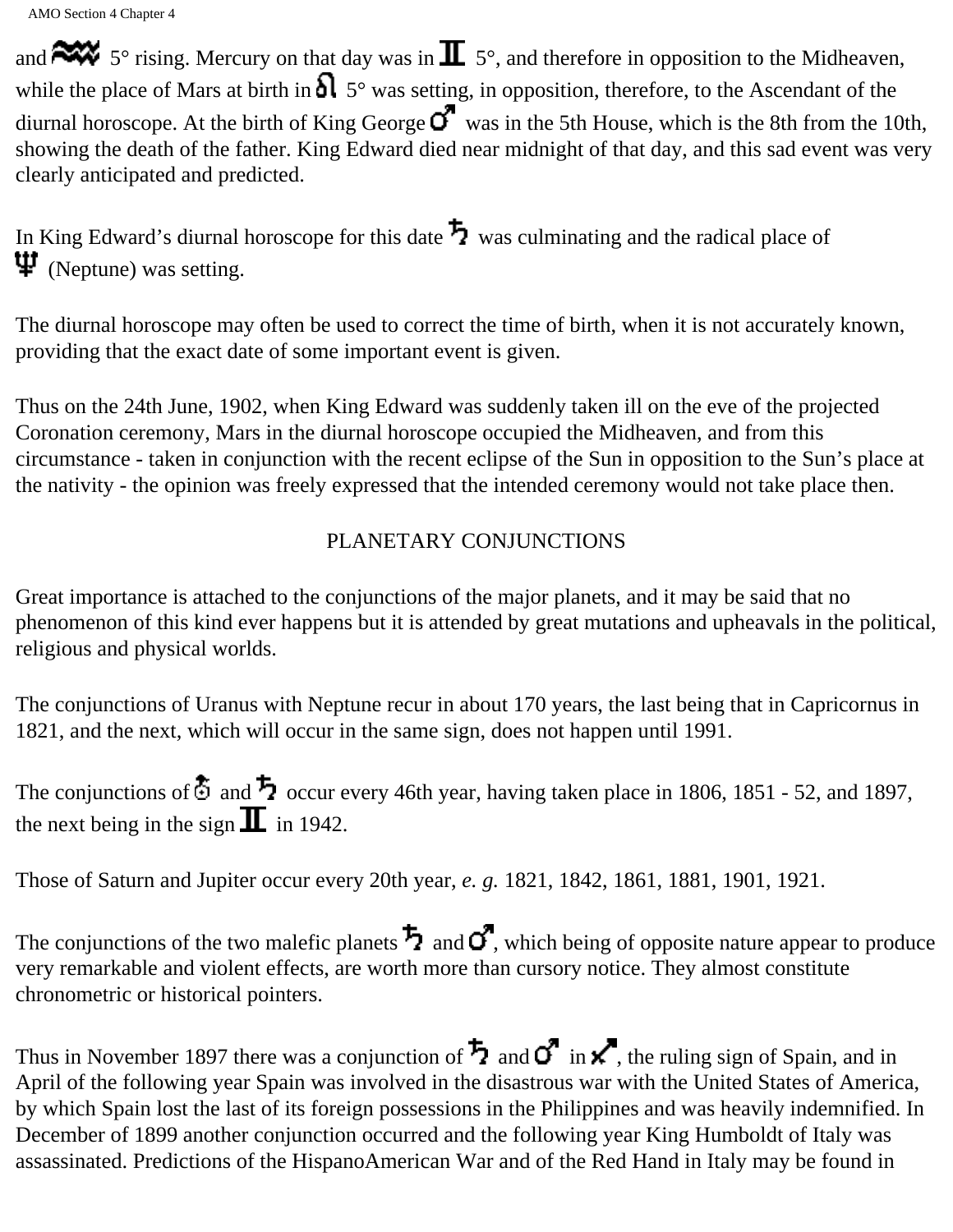"Coming Events" for the years 1897 and 1899. At the end of 1901 there was a conjunction in the sign Capricornus.

In December 1903 the conjunction took place in Aquarius, the ruling sign of Russia, and was immediately followed by the Russo-Japanese War in which Russia, represented by Aquarius, was defeated.

In December 1905 the conjunction again fell in Aquarius, and was followed by the terrible massacre on "Red Sunday" at Moscow.

In December 1907 the conjunction was in Pisces, the ruling sign of Portugal, which was followed by the assassination of the King and Crown Prince of Portugal on February 3rd, 1908.

In December 1909 the conjunction took place in  $\Upsilon$ , the ruling sign of England. The death of King Edward VII followed in May 1910, after a great political crisis in the beginning of the year.

The next conjunction will fall in  $\mathbf{\check{b}}$  the ruling sign of Ireland, in the month of August. The last such conjunction took place in 1881, the year of the Phoenix Park murders. Who can doubt, in the face of such evidence as the above, that a period of great distress and violence will ensue? In the year 1913 the greatest conflagration that has taken place since the Great Fire will probably be recorded, for then the malefic planets are conjoined in the ruling sign of London. A great upheaval will also doubtless take place in America.

It will be observed that the conjunctions of  $\bar{L}$  and  $\bar{C}$  take place every second year, when they are one sign further advanced in the zodiac.

I find a specific reference to this phenomenon in the *Works of Sir George Wharton,* edited by John Gadbury, wherein Wharton devotes an essay to Ireland's War, and this event was referred to the conjunction of Saturn and Mars in  $\sum 14^{\circ}$  27', on the 12th June, 1646 (O.S.). In 1648 the conjunction fell upon the 28th June (O.S.), and was in II (Gemini),the ruling sign of London. The fate of King Charles I and the Irish Rebellion are in strict astrological accord with these positions of the malefic planets. In 1650 the conjunction fell in Cancer, the ruling sign of Scotland, and immediately Cromwell invaded Scotland, which country had espoused the cause of Prince Charles, and in event the Reformer accounted for 3,000 killed and 10,000 prisoners. In Holland, also ruled by Cancer, there were at this time terrible inundations, predicted by Mr. Culpepper.

Dating back to 1644, when the conjunction fell in Aries, the ruling sign of England, we find the decisive battle of Marston Moor, the bloodiest of the whole Revolution in England, in conformity with the canons of astrology and the reputation of the malefic planets.

It will be seen that the conjunctions of the two malefics produce sharp and sudden calamities, and as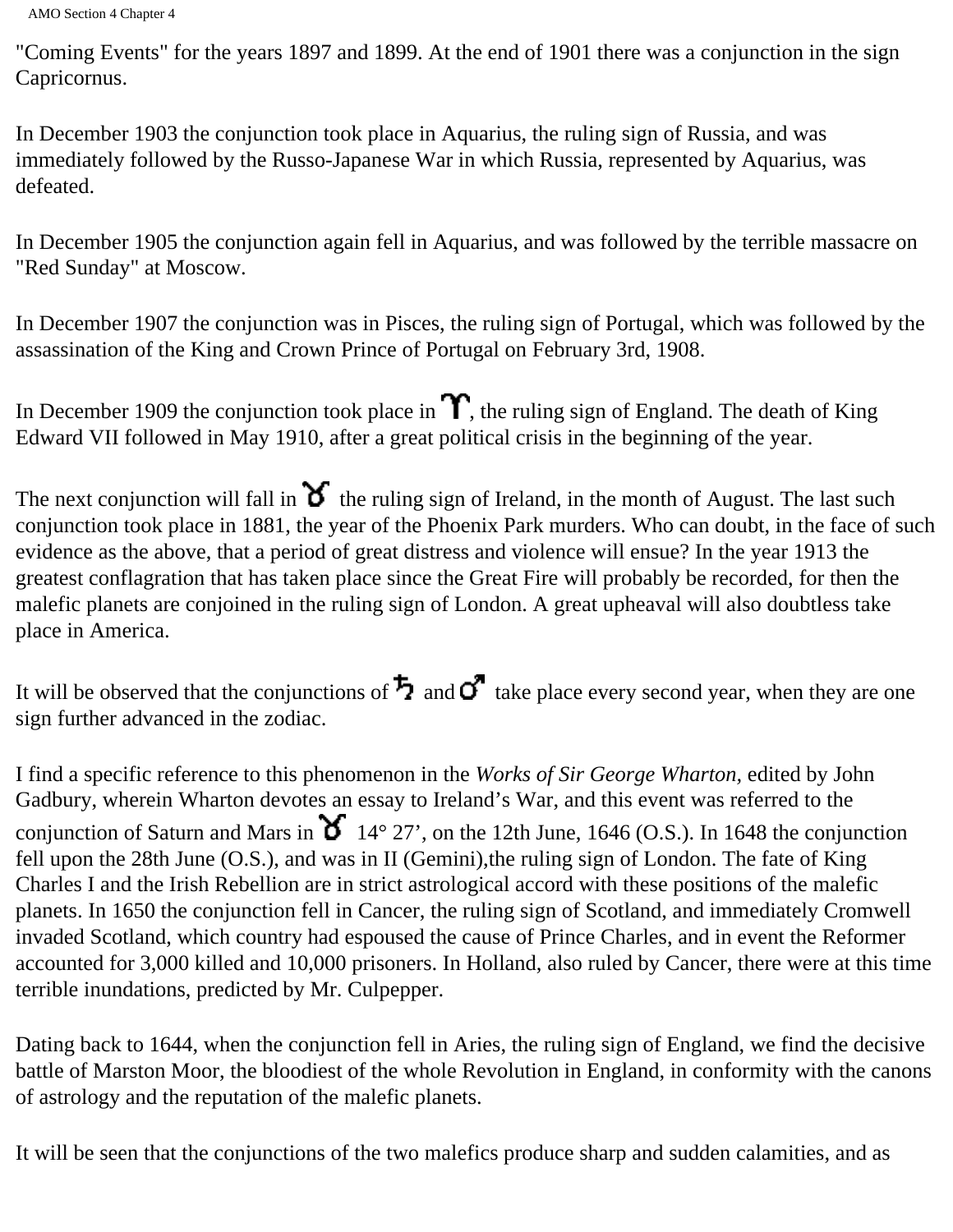"chronocraters" they form a valuable feature in celestial revolutions. After 265 years the conjunction occurs about the same place in the zodiac. Thus in parallel we have the following :-

> 1644-1909 Conjunction in Aries 1646-1911 Conjunction in Taurus 1648-1913 Conjunction in Gemini 1650-1915 Conjunction in Cancer, etc., etc.

The effects of the conjunctions of Saturn and Jupiter last for 20 years, those of Saturn and Mars only two years; yet the latter are mostly to be feared, because of their calamitous nature, their swiftness and violence. Great mutations and reforms are inaugurated under the influence of  $\tau$  conjunction  $\mathbf{\hat{A}}$ , religious and sectarian strife generally follows upon  $\overline{P}$  conjunctions  $\overline{O}$ , and the effects are seldom prolonged beyond two years in any one place; while the influence of  $\overline{B}$  conjunction  $\overline{O}$  is of a violent, revolutionary and sanguinary nature.

It is rather in the hope of stimulating research than of presenting a complete case for astrology that the foregoing notes have been introduced to these pages, Michael Nostradamus was a master of planetary periods, and his prophecies are among the most remarkable on record.

# **CONCLUSION**

The doctrine of nativities as outlined in the foregoing pages will be found one of the most fascinating and instructive studies to which the mind of man can be directed. Needless to say, the conviction of the fact of interplanetary action and that of planetary action in human life cannot fail to open up new views of life and to stimulate deeper thought concerning the nature, origin and destiny of the soul of man.

Other aspects of the same subject are to be found in *State Astrology,* which concerns the destiny of nations and kingdoms, the condition of the people, and matters of a general or public interest. This phase of astrology is chiefly confined to the writers of almanacs.

*Astro-meteorology* is now in a position to successfully compete with any system of weather prediction based upon observations. Although inadequate to an unerring forecast of the daily changes of weather, it can with great accuracy afford remarkable prediction of *storm periods* and *earthquakes,* and has the advantage of not being limited to current observations. The *storm* and earthquake periods are given in the almanacs a year in advance of the event. The general condition of the weather over any period can also be given with much accuracy.

*Horary Astrology* is a method of divination based upon the fact of planetary influence, and the sympathy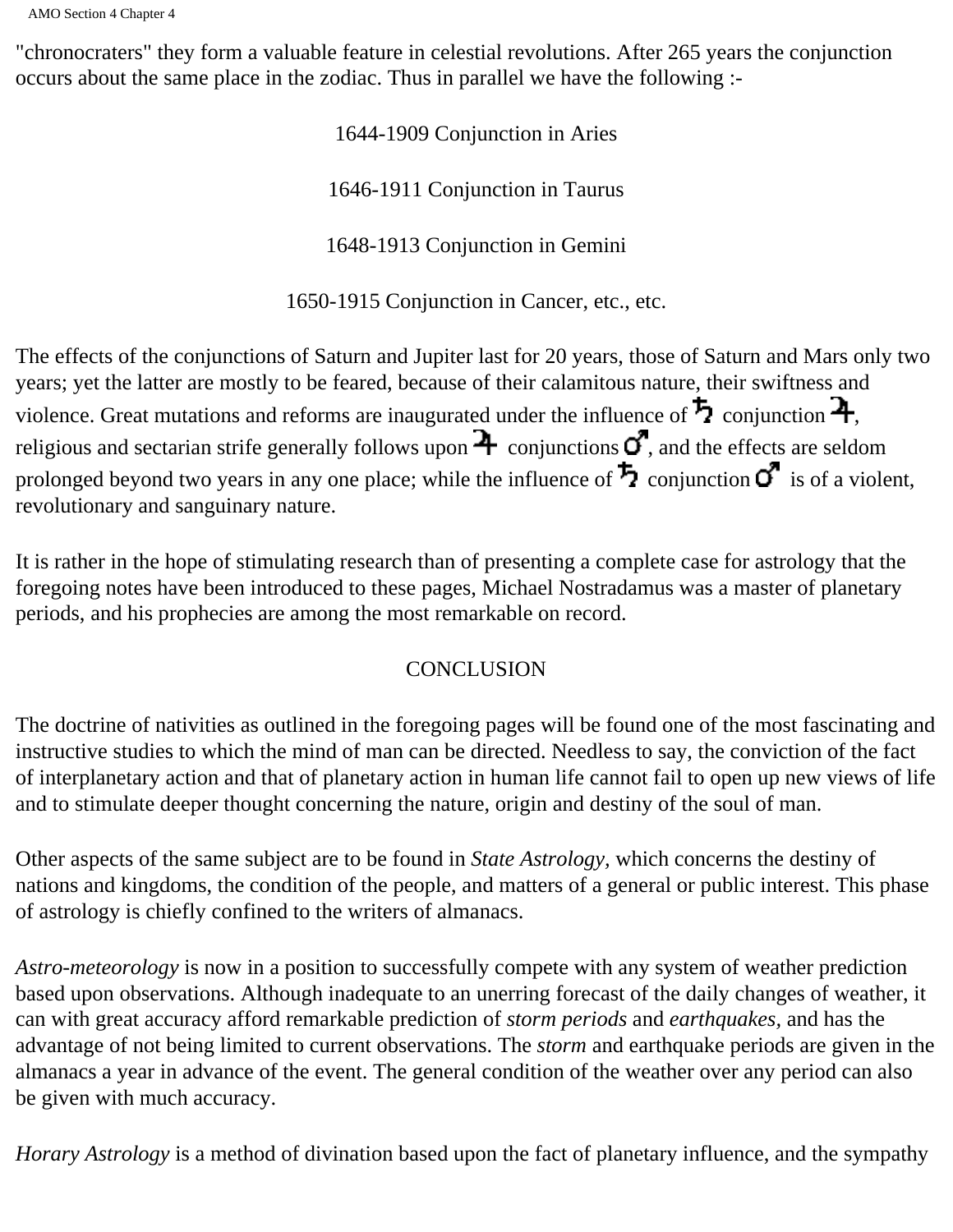```
AMO Section 4 Chapter 4
```
existing between the constituents of the system to which we belong. A figure is set for the moment of a discovery, the receipt of a letter or message, the origination of any affair whatsoever, or the moment of an impression concerning which the mind may be anxious. The positions and aspects of the planets are then consulted with a view to determine the outcome of such a matter. It was used as *a* system by William Lilly with much success, and is still in vogue to some extent among modern astrologers.

To know the measure of one's soul in the universe, to see the end from the beginning, and to follow the line of least resistance - this is, in brief, the purport of Astrology.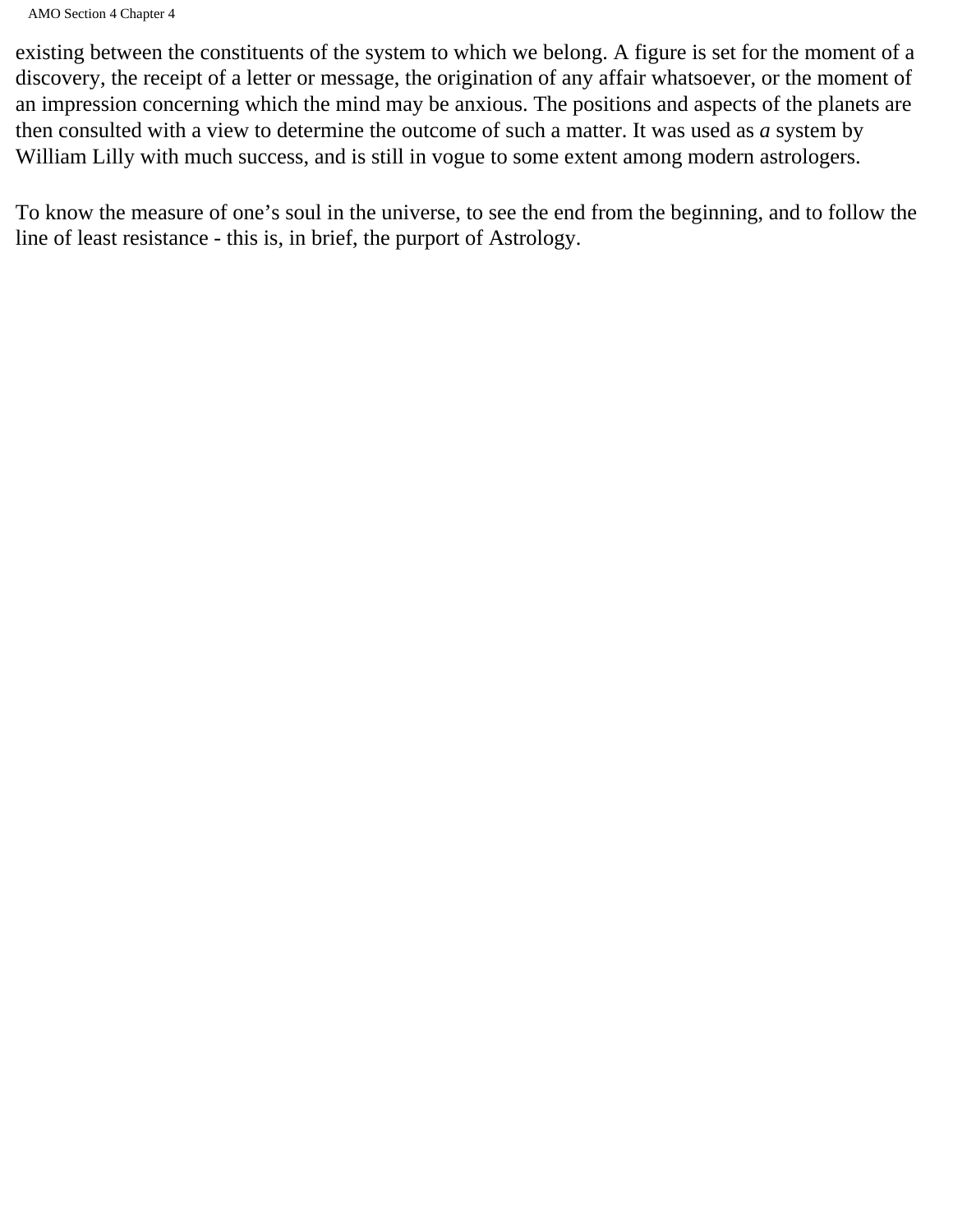#### CHAPTER V

#### MUNDANE ASTROLOGY

THIS branch of the subject has for a considerable period been left in the hands of the almanac-makers; but there is no doubt whatever that anciently it held a place of great importance inasmuch as the rulers were in the habit of looking to their state astrologers for intelligence concerning the welfare of the country and the people. The astrologer was expected to give timely warning of eclipses, of the probable condition and yield of the crops, the danger of intestine or foreign warfare, and other matters of moment to the conduct of public affairs. In the Historical Classic of China, it is said that HI and Ho, the Observer and Recorder at the Observatory of Pekin, failed in their duty to give due warning of a partial eclipse of the Sun in B.C. 2154, which occurred in the constellation Fang (Caput Scorpionis), when Chung-Kung ruled the Yellow Empire; in consequence of which the whole country was thrown into a state of confusion. The penalty prescribed by the Book of Regulations was death, and this sentence was duly carried out, it having been proved that the officials named had neglected their duties and had been addicted to drink. Thus it is said :-" At that time HI and Ho corrupted their principles and abandoned themselves to wine; they neglected their offices, forsook their posts, began to confuse the celestial laws and ignored their functions."

The eclipse, which took place on the 12th October, 2154 b.c., at about 7.34 a.m. at Pekin, is of considerable astronomical interest, being probably the earliest phenomenon of the kind on record. It is confirmed by Tang in the *Kang-Muh.* The Earl of Yin at this time proclaimed the virtue of ancient rulers in observing celestial portents, and it is evident that they regulated their affairs by astrological precepts. They recognized the scientific importance of eclipses and made extensive observations of the effects which followed them. They argued from physical effects to moral causes, and from physical causes to moral effects, and held a rational astrology as an essential part of their system of government. In the Babylonian Empire also, and in India under the Râjâs, the astrologer held an important position in the affairs of state; and even at this day, when civilization pretends to be above the need of such instruction, we find the Râjâs still retain their court astrologers. A capable people can deal with difficulties as they arise, but a wise nation would already be prepared. The day cannot be far distant when this fact will be brought home to us, for, as the astute Lord Beaconsfield once said, "Nothing is so likely to happen as the unexpected."

In Mundane Astrology judgment is made from the positions of the celestial bodies in relation to any place or centre of government at the time of an eclipse, a great planetary conjunction, a lunation, or a solar ingress.

The Houses bear the same general significance as in the horoscope of an individual, the 1st House being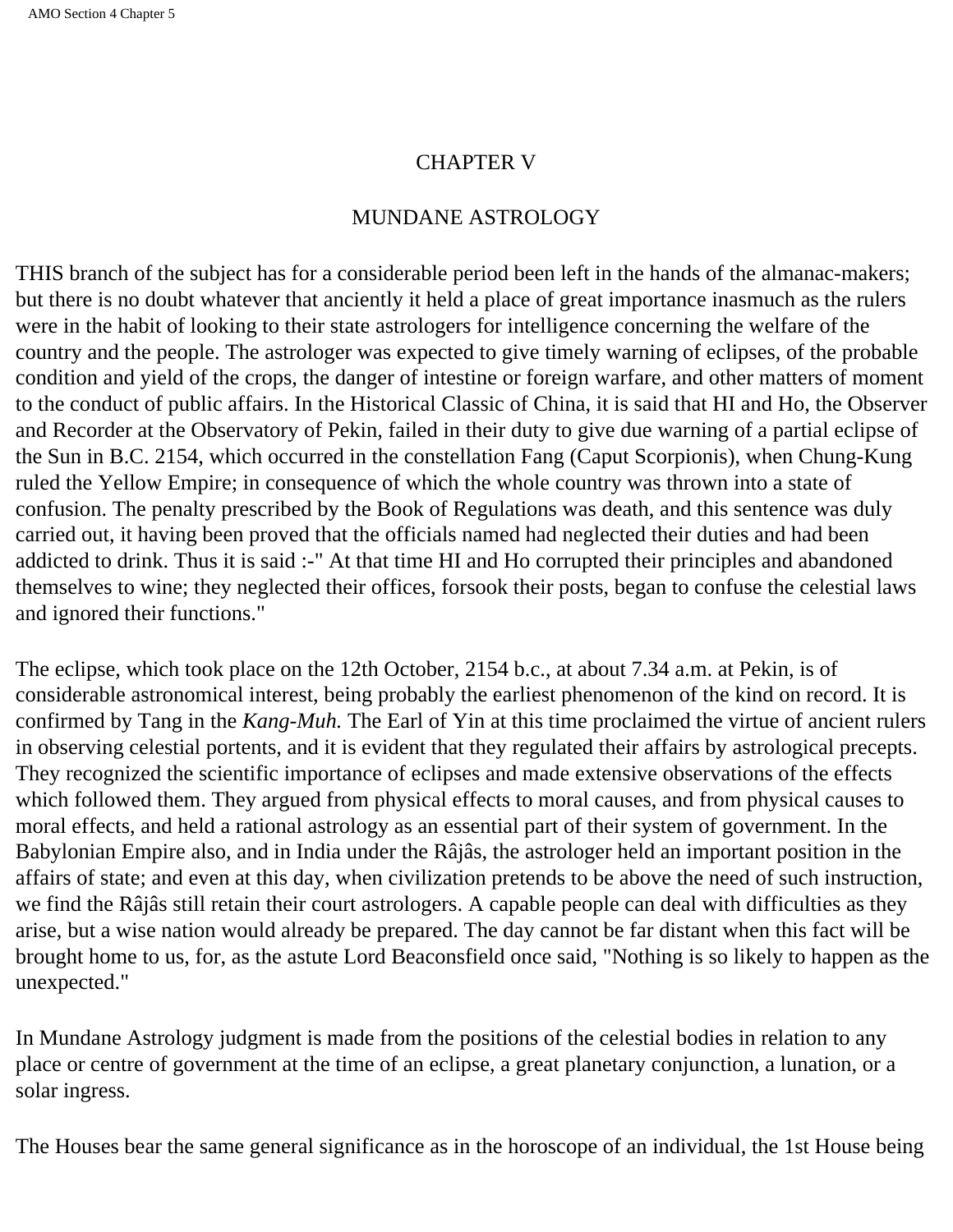representative of the people and the 10th of the government; the other Houses being in similar manner related to the same things as are denoted in the individual case. Thus :-

The 1st House denotes *the people* and their general condition and mood.

The 2nd House: home trade, the money market. The 3rd House: railways, bridges, canals, postal service.

The 4th House: farming and mining interests, the crops, coal pits, quarries, etc; the Opposition party in Parliament.

The 5th House : the rising generation; playhouses, sports ; speculative interests, the Stock Exchange; dependencies, colonies, etc.

The 6th House: the public health, sanitation, food-stuffs; the national service, army, navy and police.

The 7th House: foreign relations; belligerent powers; treaties.

The 8th House: deaths, probates, losses.

The 9th House: foreign lands; the high seas; ecclesiastical and legal professions; religious affairs.

The 10th House: the King and his government; the prestige of the country.

The 11th House: the Exchequer; allies of the country.

The 12th House: prisons, asylums and hospitals, places of detention ;- the enemies within the camp.

If the figure is drawn for a solar ingress, the position and aspects of the Sun must be taken chief notice of, especially those aspects about to be formed. If a lunation, the Moon's place is the centre of influence, as also at an eclipse. At a planetary conjunction the position and aspects of the conjoined bodies must be taken chief notice of.

All eclipses fulfil their portents within a year, but the effects are frequently enduring. According to ancient writers, the effect of a solar eclipse will endure for as many years as there are digits of the solar disc obscured, the totality being 10 digits. The magnitude of a solar eclipse being 7.50, the effects will, by this computation, endure for seven and a half years. Similarly the magnitude of a lunar eclipse will determine the number of *months* the effects will endure.

But I have found that a crisis directly due to the eclipse, and signified by it, will take place at a point of time denoted by the distance of the luminary from the horizon it last crossed. The time of sunrise being known, and also the time of a visible eclipse, the difference in hours and minutes divided by 2 will give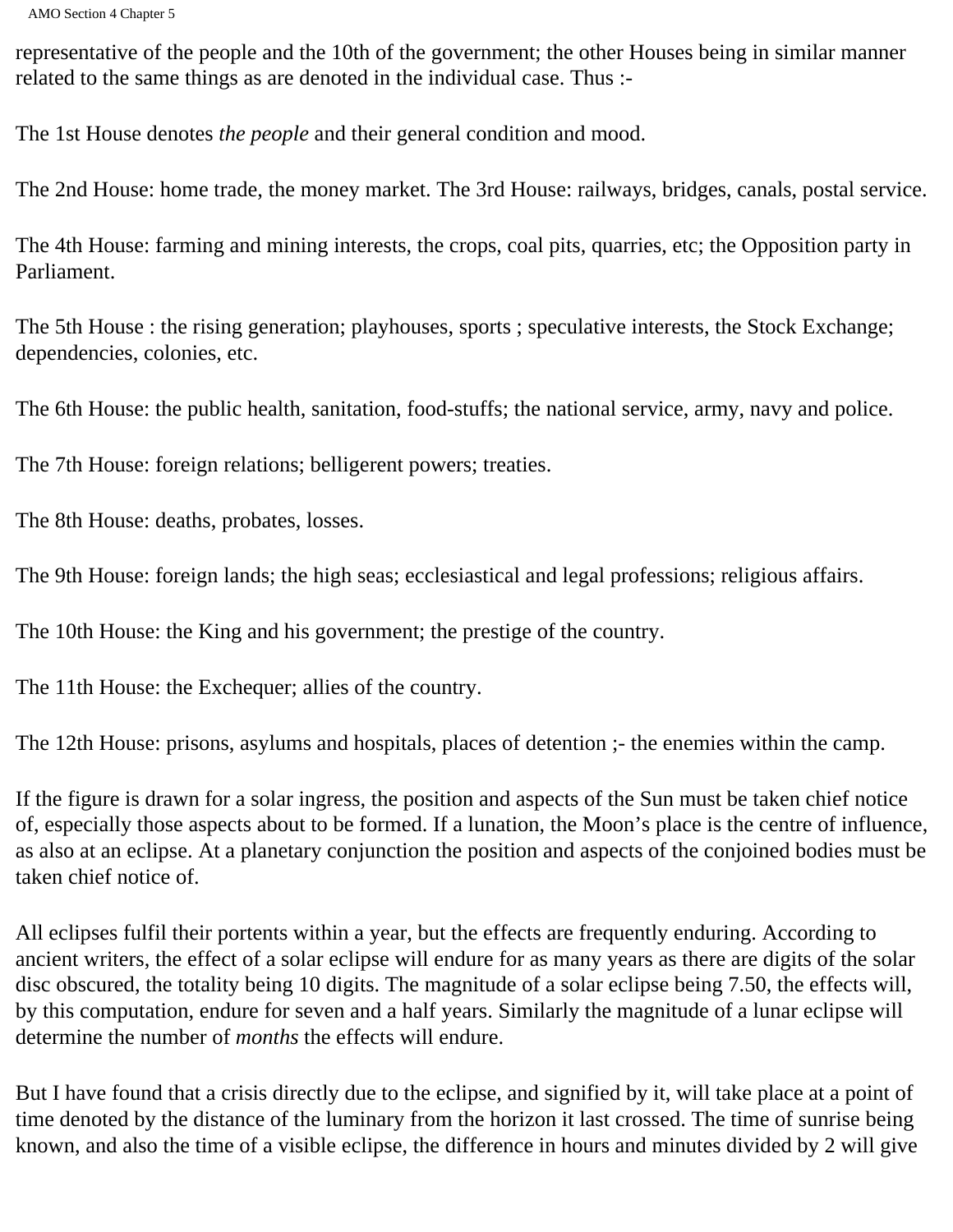```
AMO Section 4 Chapter 5
```
the number of months and days from the date of eclipse when the crisis occurs. If the eclipse be invisible because of it taking place at night, the time of sunset must be taken from the time of the eclipse and the difference divided by 2 will give the months and days which must elapse before the chief effects are seen.

The Moon's eclipses are similarly dealt with, but the time of the Moon's rising and setting must be taken as the basis of the calculation.

The chief effects may be expected in that part of the world where the luminary is immediately over head at the time of greatest obscuration; but also those places at which the eclipsed body is just rising, setting, or on the lower meridian will share in the adverse conditions indicated by the general horoscope for that time and place.

At an ingress, as that of the Sun to the cardinal signs, the effects indicated usually come to pass when the Sun in its progress through the zodiac comes to the aspects of the several planets in the horoscope for the ingress. Thus when a planet is in good aspect to the Sun at an ingress, or promising some good by its position and aspects, such will come into effect when the Sun reaches the conjunction, sextile or trine aspect of such planet; and *vice versa* when evil is threatened.

Earthquakes usually follow immediately on an eclipse, especially in those parts where the luminary is at the zenith at the time of eclipse. Recurrences may be looked for when one of the major planets passes the ecliptic longitude of the luminary or that of a major planet at the time of the eclipse.

Whatever may be said of the claims of this subject it is beyond dispute that some of the most remarkable events in the history of our times have been accurately predicted by modern astrologers. The present writer is responsible for the successful prediction of the following among other events within recent times :- The Chino-Japanese War and the outbreak in Korea; the Russo-Japanese War; the Hispano-American War; the Leiter Wheat Corner; the Russian insurrection; the South African War; the Portuguese Rebellion and the revolutionary attempt to end the dynasty by the assassination of the King of Portugal and the Crown Prince; the General Election in the United Kingdom and the Tariff Reform effort in 1910; the death of King Edward VII. It is within our experience also that the principles of astrology have been successfully applied to Stock Exchange fluctuations and other speculative matters; and indeed there are few departments of life in which astrology cannot be employed with conspicuous success.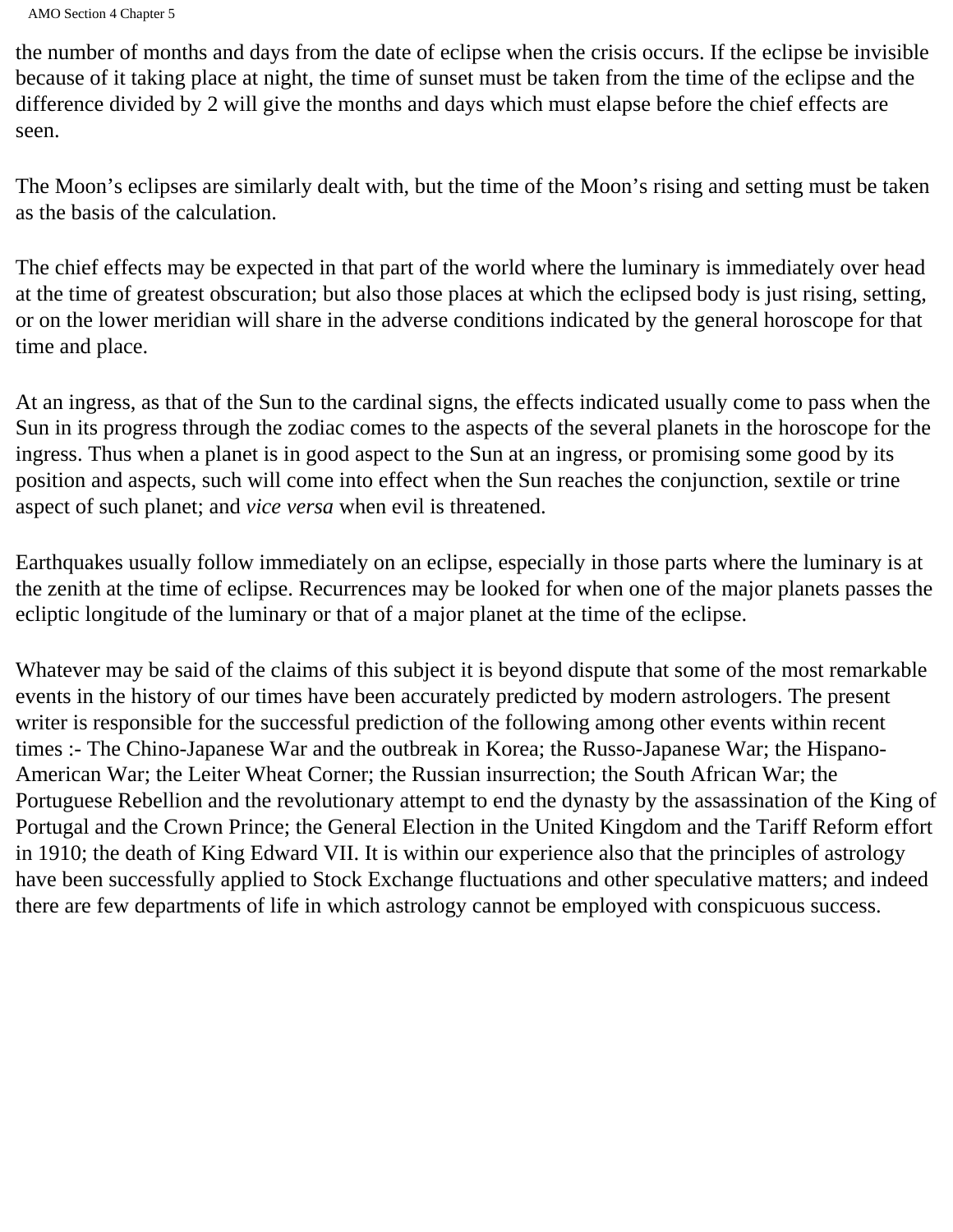#### CHAPTER VI

#### OTHER METHODS

#### HORARY ASTROLOGY

THE name horary *(hora,* an hour) is given to that section of the science which is applied to the resolution of questions which may arise in the mind.

A figure of the heavens is erected for the time at which news comes to hand, concerning which the mind is troubled and anxious to know the upshot; or the time a proposal is made; or that at which a person sets forth upon a journey or *a* ship sets sail; the moment a thing is discovered to be lost, and other similar contingencies. In all these schemes the 1st House and the rising sign denote the querent or consultant, and the matter inquired about must be referred to its proper House, as set forth in the preceding first section.

The position and aspects of the ruler of the sign occupying that House, and its relations to the ruler of the Ascendant, enable us to determine what is the disposition and course of the matter and how it will affect the consultant.

In the pursuit of this branch of astrology, numerous books have been written since the days of William Lilly, who wrote in the 17th century, under the patronage of Sir Elias Ashmole, his famous work *Christian Astrology.* Such works- being always accessible to the student, there is no need to enter fully into an exposition of the principles of Horary Astrology. The terms peculiar to this system clearly indicate an Arabian origin, and there can be little doubt that the art was extensively followed by them to the exclusion of Genethliacal Astrology, which began to assume *a* coherent form under the hand of Claudius Ptolemy, the famous geographer and astronomer of Alexandria, who wrote his *Tetrabiblos* (or "Four Books on the Influence of the Stars ") in the 3rd century A.D. Many exponents of astrology prefer the horary method, because it allows fuller play to the intuitive faculty, and is less constrained by the rigid rules of art than the more precise and scientific doctrine of nativities. The whole system of Horary Astrology rests upon the occult sympathy existing between man and nature, so that the same influences which dispose the mind to the formulation of a question may be said to determine its answer. I am quite convinced from experience that there is much that is both fictitious and erroneous in Horary Astrology as expounded, and likewise that there is much truth in the general statement that a figure of the heavens set for the moment of an initiation will determine the result.

#### KABALISTIC ASTROLOGY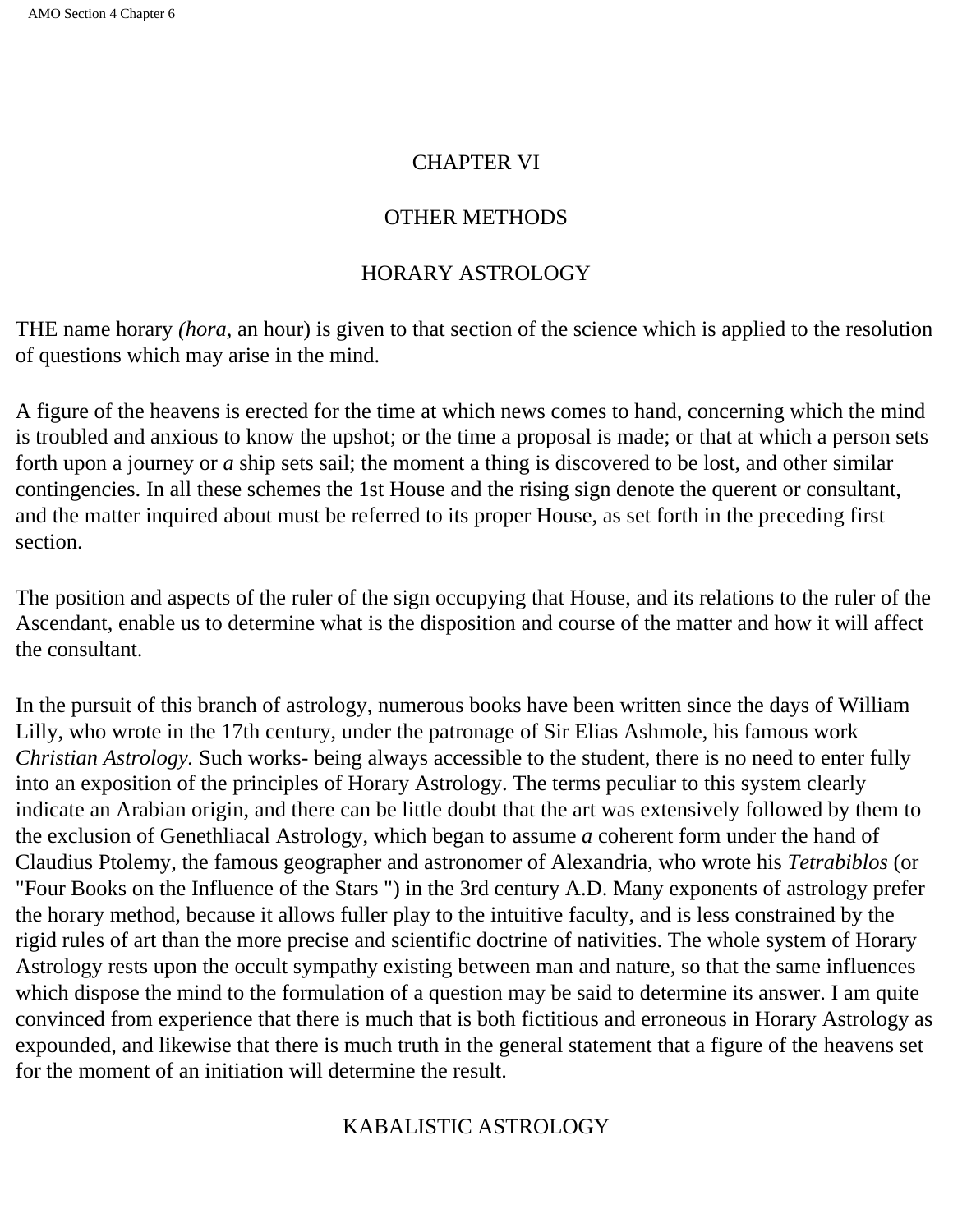AMO Section 4 Chapter 6

In this system the numerical value of the name of a person enters as a factor with the date of birth into the calculation of the horoscope. The Christian and surnames having been converted into the equivalent numerical value, they are added to the sign and degree of the zodiac held by the Sun at the time of birth, and the result is *a* key number which, when added to the year of birth and reduced to a unit value, gives the sum of the horoscope answering to one of the twenty-two major Arcana of the Tarot, from which prognostics are drawn concerning the life and character of the subject. Entry is then made into the circle of that planet ruling the year at a point corresponding to the Sun's position in the zodiac, and progression is made by means of the several values of the sum of the horoscope, the surname, the Christian names, the position of the Sun, and the year of birth, each of which yields a point corresponding to a planet in a Sign, and thus the horoscope is completed.

The system requires that the Ascendant of the horoscope is in that sign occupied by the Sun. The measure of time is made by profection, *i. e.* the successive rising of the Signs, the Ascendant passing through one Sign each year; and also by the annual conjunctions in the Alfridary, an example of which is appended. The system has been thoroughly explained in my *Kabalistic Astrology,* to which I must refer the student for further particulars.

# CHINESE ASTROLOGY

The Chinese divide the heavens into eight sections. They draw lots by means of reeds, after the manner of the geomantic system, there being twelve lots, eight of which are included in the figure and four are stationed at the cardinal points. They then judge the figure according to the principles of astrology, inasmuch as each of the symbols represents a certain planetary influence and each section of the figure has relation to certain departments of civil and political life. The more modern practitioners divide the heavens into twelve parts corresponding to the twelve asterisms of the zodiac, and employ also the planetary bodies. At best the method amounts to little more than *a* process of divination, with the signs and symbols as pointers to guide the intuition.

# HINDU ASTROLOGY

The Hindus employ the same signs and planets as ourselves, but they add also Rahu and Ketu, the Dragon's Head and Tail, investing them with specific influences and ascribing *a* periodic rule to them.

The signs, although bearing the names equivalent to ours, are counted by the natural asterisms and not from the vernal equinox. The Sun's entry into Aries *(Meshâm* of their zodiac) takes place about 20 days after our equinox, which is the amount due to precession since the two zodiacs coincided in the year AD. 498.

The signs and planets are as follows :-



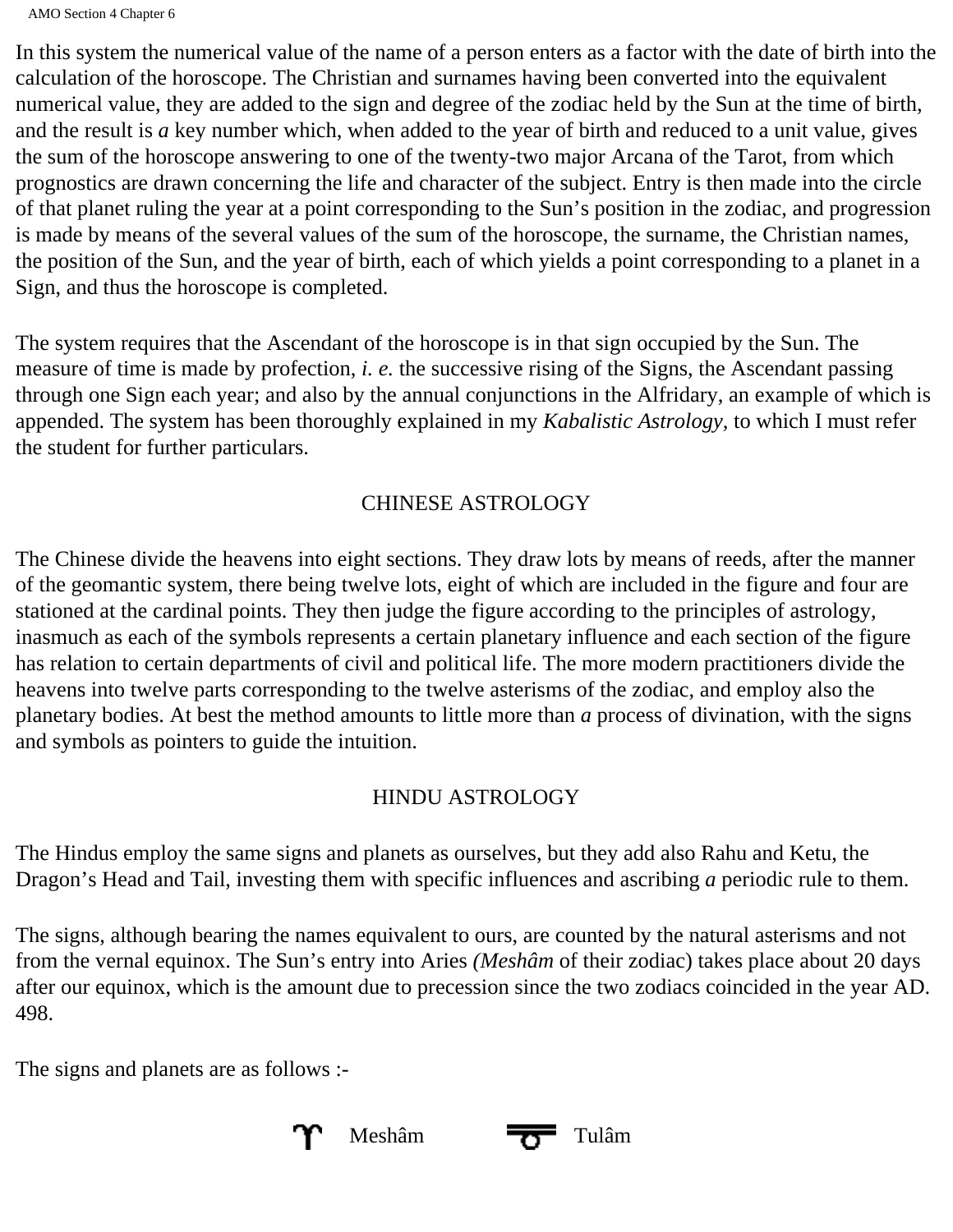

 $\mathbf{\dot{P}}$  S'ani,  $\mathbf{\dot{P}}$  Guru or Brihaspati, O' Kuja or Angarika, O Surya,  $\mathbf{\dot{P}}$  S'ukra,  $\mathbf{\dot{P}}$  Budhan,  $\mathbf{\dot{P}}$  Chandra, North Node - Rahu, South Node - Ketu.

The measure of time is effected by counting from the asterism or *nakshatram* occupied by the Moon at birth. Each asterism is under the rule of one of the nine "planets," and the 27 lunar stations are thus apportioned to them at the rate of three nakshatrams of 13° 20' each to every planet. The whole circle is divided into 120 years, the successive periods of the planets being: North Node - 18 years,  $\overline{4}$  16 years,  $\overline{1}$  19 years,  $\overline{2}$  17 years, South Node - 7 years,  $\overline{2}$  20 years,  $\overline{0}$  6 years,  $\overline{0}$  10 years,  $\overline{0}$  7 years - in all 120 years. Thus if one were born when the Moon was in the middle of the asterism ruled by North Node , which has a period of 18 years, he would continue under that "star" for 9 years, and in his 10th year would enter the period of  $\overline{ }$  (Jupiter), under whose influence he would continue for 16 years and then pass to Saturn.

There are many ramifications of this system, and those who would study it more closely are recommended to read *Brihat Jâtaka,* by Varaha Mihira, *Parâshara-hora* and the other works of Paràshara, and the *Brihat Samhitá,* together with other works more or less accessible to English readers, and on sale at most Indian booksellers'.

### ALFRIDARIES

There are Alfridaries of all sorts in existence, each adapted to the system from which it is evolved. An example of one from the Hebraic system is appended. The idea involved is that the celestial bodies rule the life in rotation, beginning with the  $\mathbb{J}$ . The rotation of the planets in the reverse direction at the same time brings another influence to bear upon the life, so that at *any* given period of the life there is a double influence in force, the combined effects of which are said to determine the course of events in a general sense.

A "diurnal" horoscope in this sense is one that is generated from the Sun, whose position is supposed to be on the upper meridian; and consequently any birth taking place between noon and midnight is under the Sun and takes its origin from the left side of the Alfridary; while, on the contrary, a Moon or nocturnal birth is one that happens between midnight and noon, and this takes its origin and course on the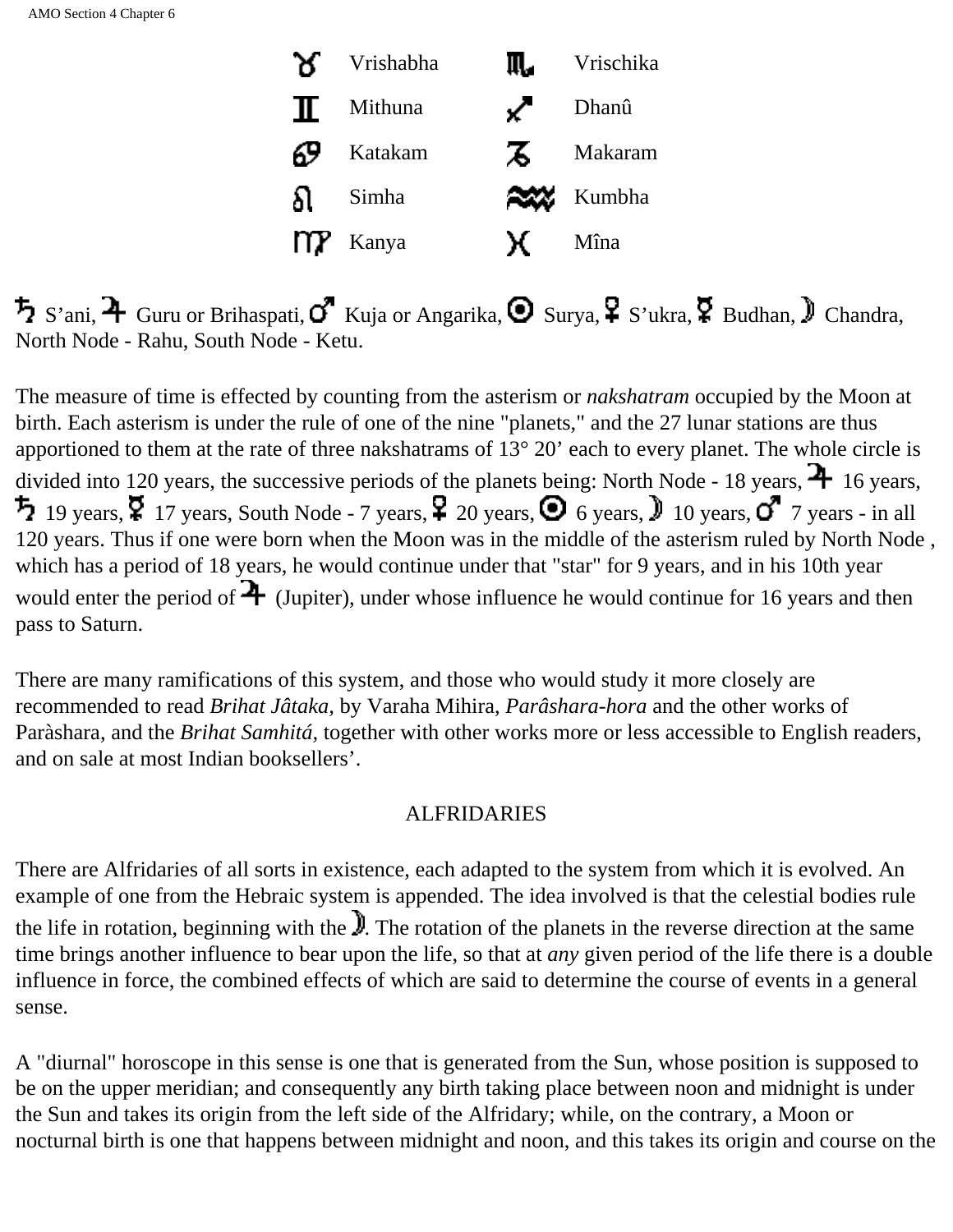right side of the Alfridary.

The planets jointly ruling any year of the life are taken account of according to their natural relations in the astrological system, and particularly in the horoscope of the birth, and prognostications are made in accord with these indications.

| t m.                                | Y.      | ₫ì | Ŷ. | のす                                                                                                                                                                                                                                                                                                                                                                                                              | $\mathcal{U}$ { | ħЧ | ΦI | Ÿ. |  | $\mathfrak{P} \subseteq \mathbb{Q} \setminus \mathfrak{F}$ and |
|-------------------------------------|---------|----|----|-----------------------------------------------------------------------------------------------------------------------------------------------------------------------------------------------------------------------------------------------------------------------------------------------------------------------------------------------------------------------------------------------------------------|-----------------|----|----|----|--|----------------------------------------------------------------|
| ⊙<br>$\frac{9}{9}$<br>$\mathcal{D}$ | 2.<br>3 |    |    | $8, 15 \{22, 29 \}36, 43 \}50, 57 \}34, 71 \}78$<br>$9\overline{)}16\overline{)}23\overline{)}30\overline{)}37\overline{)}44\overline{.}51\overline{)}58\overline{)}65\overline{)}72\overline{)}79\overline{]}$<br>$10$   $17$   $24$   $31$   $38$   $45$   $52$   $59$   $66$   $73$   $80$  <br>$^{\circ}$ 11   18 $^{\circ}$ 25 $_{\circ}$ 32 $^{\circ}$ 39 $_{\circ}$ 46 $^{\circ}$ 53   60   67   74   81 |                 |    |    |    |  | ৈ)<br>ਉ                                                        |
| ş<br>Ł                              | 6.      |    |    | $5   12   19   26   33, 40   47, 54   61, 68   75   82$<br>$\{13_120 \, \, 27_134 \, \, 41 \, \, 48_155 \, \, 62 \, \, 69 \, \, 76 \, \, 83\}$<br>$7   14   21   28   35   42   49   56   63   70   77   84$                                                                                                                                                                                                    |                 |    |    |    |  | 2                                                              |

# The Alfridary.

A person born at 4 p.m. is under the Moon for 7 years, in conjunction successively with the Sun, Venus, Mercury, Moon, Saturn, Jupiter and mars, for 1 year each; then passes to the 7-year period of Mercury, under the same order of annual conjunctions. At 46 he is in the period of Saturn, and the sub-period of the Moon.

A person born at 2 a.m. will be under the Moon for 7 years, with the annual conjunction of the Moon, Mercury, Venus, the Sun, Mars, and Jupiter and Saturn in rotation. At 46 he is in the period of Saturn, and the sub-period of the Sun.

These examples will no doubt serve for the use of the table in any case that may be required.

Ptolemy made use of a species of Aifridary in which he ascribed the "seven ages of man" to the rule of the planets in the following order :- the Moon 4 years, Mercury 10 years, Venus 8 years, the Sun 19 years, Mars 15 years, Jupiter 12 years, Saturn 30 years; and these he combined with the ruler of the "profectional ascendant" to obtain the annual conjunctions.

Shakespeare makes use of the above "seven ages of man" in his play *As You Like It,* where the melancholy Jacques is represented as saying :-

> "All the world's a stage, And all the men and women merely players: They have their exits and their entrances,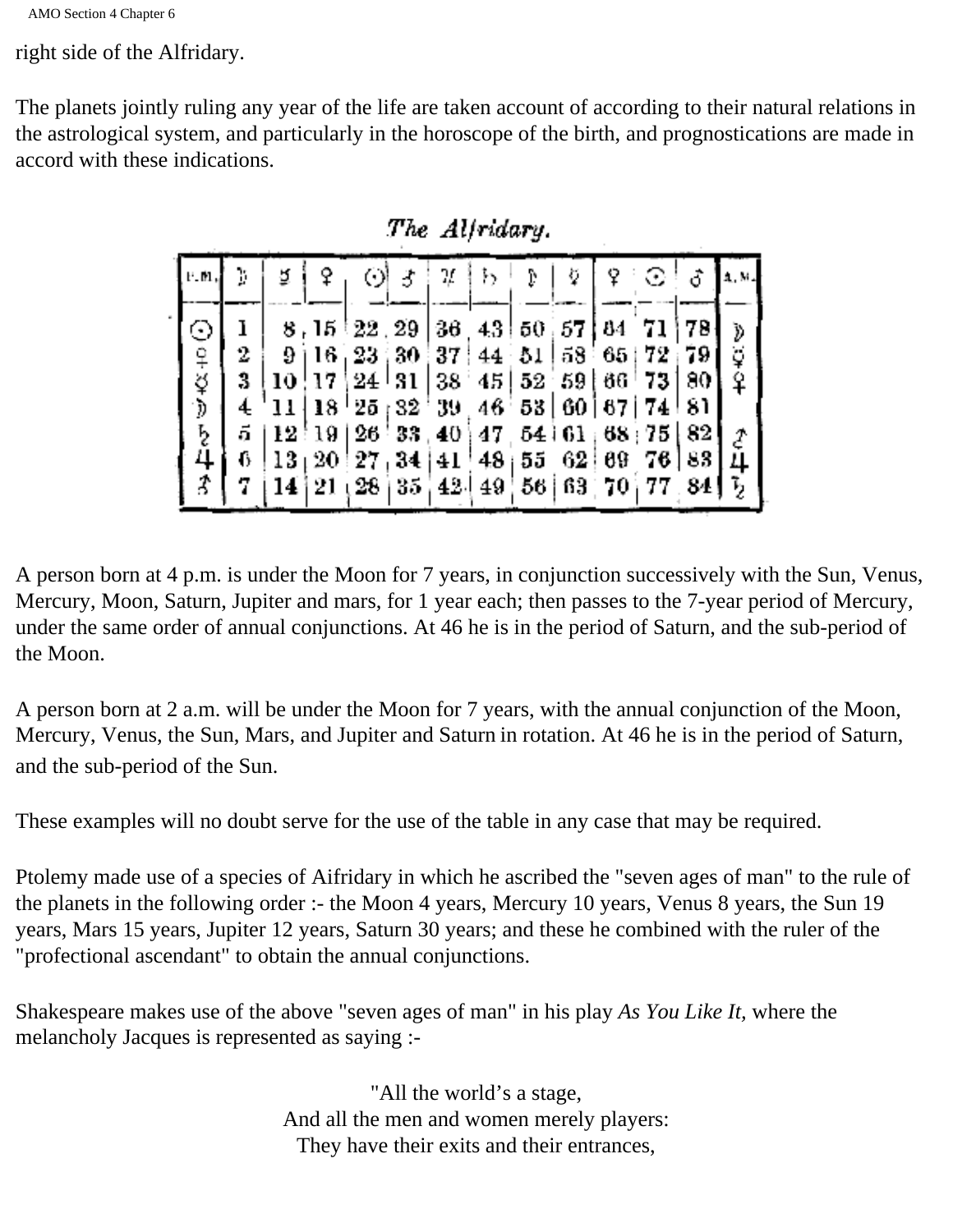AMO Section 4 Chapter 6

And each man in his time plays many parts, His acts being *seven ages.*"

These ages are enumerated, and are found to correspond to:  $\mathbf{F}$  the infant,  $\mathbf{\nabla}$  the school-boy,  $\mathbf{\nabla}$  the lover,  $\sigma$  the soldier,  $\overline{A}$  the justice,  $\overline{b}$  the lean and slippered pantaloon, ending the story with the senile paralytic. It will be noticed that the Sun period is omitted, the manly ambitions generated under the solar influence being given definition and focus in the period of Mars.

According to Ptolemy, a person born with Aries rising would be under the Moon and Mars for the first year, then the Moon and Venus, then Moon and Mercury, and end the fourth year under the double influence of the Moon. The fifth year would come under  $\overline{P}$  and  $\overline{Q}$ ; the sixth under  $\overline{P}$  's double influence, the seventh year under  $\overline{P}$  and  $\overline{P}$ , the eighth under  $\overline{P}$  and  $\overline{O}$ , and so on; each year being governed primarily by the planet of the period and secondarily by the ruler of the profectional rising sign. Aifridaries exist among the Hindus and Mohammedans, and are in much repute with the Arabs.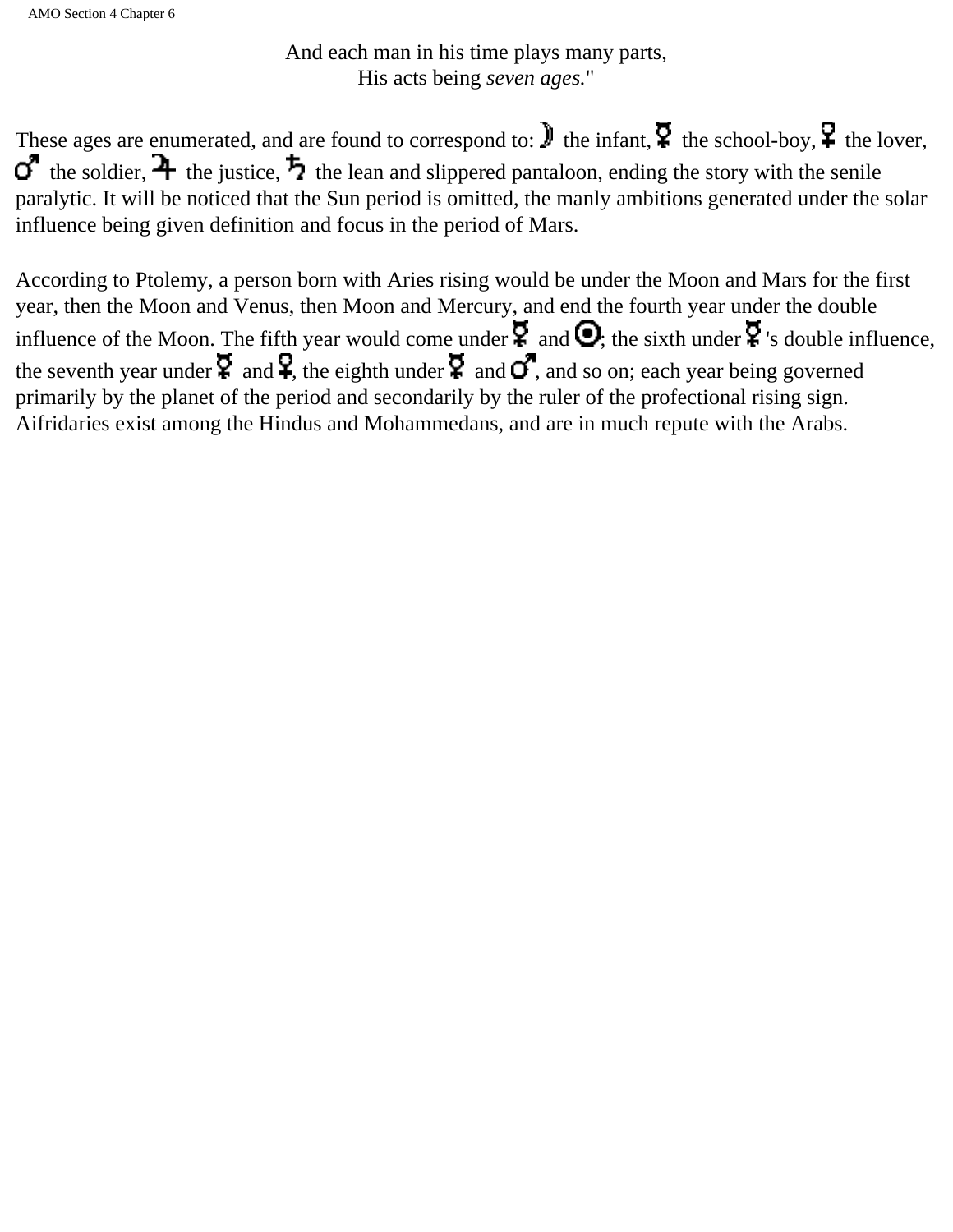### PALMISTRY

## CHAPTER I

### TYPES OF HANDS

THE science of Palmistry, with its two divisions of Cheirognomy and Cheiromancy, properly belongs to the domain of Occultism in the sense that has already been indicated. Although in its popular application it is certainly to be regarded as a means of divination, yet it is not dependent on the use of the automatic faculty but upon an empirical knowledge of the significance attaching to the lines of the hand. In this way it may be regarded as upon the same foundation as the science of Astrology, and although it cannot be said to have attained the same degree of development, it does nevertheless hold a *bona fide* certificate for a certain measure of reliability, and therefore warrants our consideration. The outlines of the subject will probably suffice to indicate the methods employed, and will serve to guide the student in his critical work of testing and proving the claims of Palmistry for himself.

#### CHEIROGNOMY

is that section of Palmistry which deals with character and aptitude. The shape, texture and development of the hand as a whole is consulted for this purpose.

The *Three Primary Types* of hand are the Conical, the Square, and the Spatulate.

The *Conical* hand is that in which the fingertips are tapered and pointed, the nails being of the filbert shape, smooth and well arched. The fingers from the root to the tips gradually taper, the flesh being smooth and the joints small and well covered.

With this type of hand there is to be found a love of art and adornment; the subject is fond of embellishments, and possesses what is known as the florid style. The tastes are refined, and the nature very sensitive to environment. The beautiful and good-looking, the pleasant and agreeable attract him rather than the useful and practical. The subject is little suited to the work-a-day world or to the strenuous competition of business life. Sports have no attraction for him, and even domestic duties are positively repulsive. Yet the owner of the conical hand will be found to make much of culture, refinement and good taste. You will find many of these people among the cultivated flowers of social life and in the artistic professions.

The conical hand denotes neatness, order, love of music, flowers, scents, brightness, gaiety, beauty. It is essentially Venusian, and may easily run to self-indulgence and to licence; but all that it pretends to is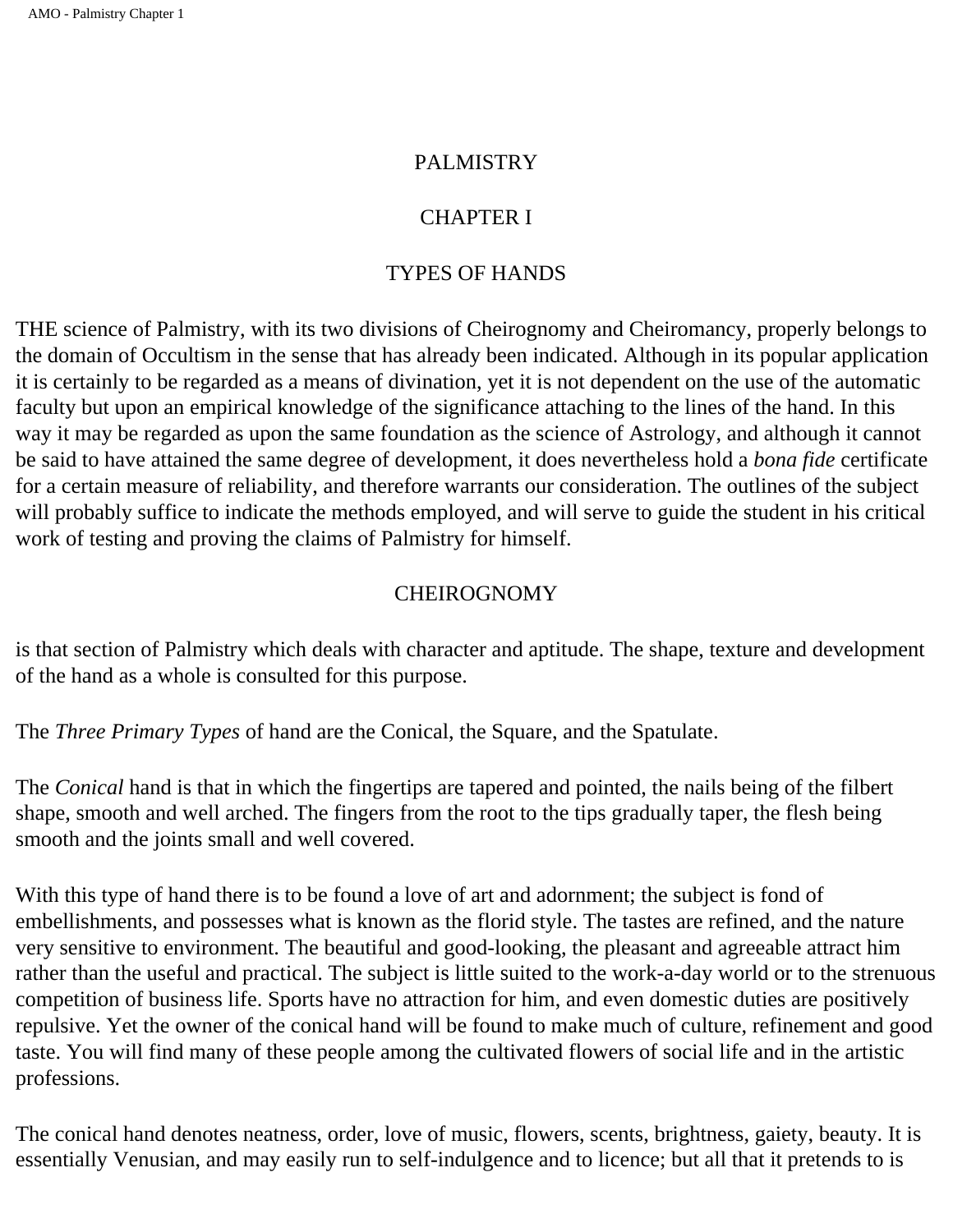good taste, refinement and sensitiveness. It lives in the emotional and psychic. Its subjects are intuitive, impressionable, capricious, and frequently impulsive and inspirational. Feeling predominates over judgement. It is incapable of the mathematical faculty, and is often illogical. It is not found in connection with the exact sciences, nor any handicraft except millinery; but art, music and the drama are well represented by this type.

The *Square* hand is usually large and broad, the finger-tips are square, the thumb of fair size; and there is a degree of hardness in the palm.

This hand belongs to those who have a love of order, neatness, punctuality and decision. The emotional and artistic are not so much in evidence, but the logical and the mathematical faculties are prominent characteristics. In art they are disposed to exact methods rather than inspirational effects, and are critical of form rather than colour. Justice is a strong point with them. Exactness, precision and deliberation are essential qualities of this type. They are not carried away by their feelings, nor are they brusque or churlish, but observe generally the path of moderation in all things. They can, however, be very critical, and may even appear narrow-minded on account of a lack of elasticity in their nature. They are conservative and not very readily open to the reception of new views or doctrines. Self-restraint, caution, method and patience are the chief business qualifications, and this type of people are capable of gaining their ends by industry and staying-power rather than by ambitious ventures or by a *tour de force.* They have few friends, but frequently have long friendships for one or two of a congenial type.

They make good lawyers, accountants, bankers and secretaries, and many of this type are to be found in the educational world and in responsible positions of the commercial world.

The *Spatulate* hand is known by the spade-like tips of the fingers, which broaden out from the joint to the extremity, the hand being fairly large, firm and muscular.

People with this type of hand are possessed of practical ambitions. They are essentially matter-of-fact and utilitarian, and are generally hard workers, with a turn for mechanics and handicrafts. They are possessed of much determination and grit, and can undertake pioneer work. When musical they prefer instrumentation, and the practical side of art also attracts them, the applied arts being especially followed by them. Sculpture, mechanics, engineering, building and architecture claim many representatives of this type. The character is honest and straightforward, the manner brusque and sometimes churlish. These people are capable of forcing their way forward and making headway against all obstacles. They are not inventors, but are very capable agents and exploiters of new ideas. They stand for the practical as against the theoretical, but nevertheless they would be of little use without the man of ideas behind them.

# MIXED TYPES

It necessarily follows that beside the Three Primary Types indicated above there are many hands which are a blend of two or all of them. There are hands in which one finger is square, another conical, and the other spatulate. In a case like this a little attention should be given to the predominating type, and also the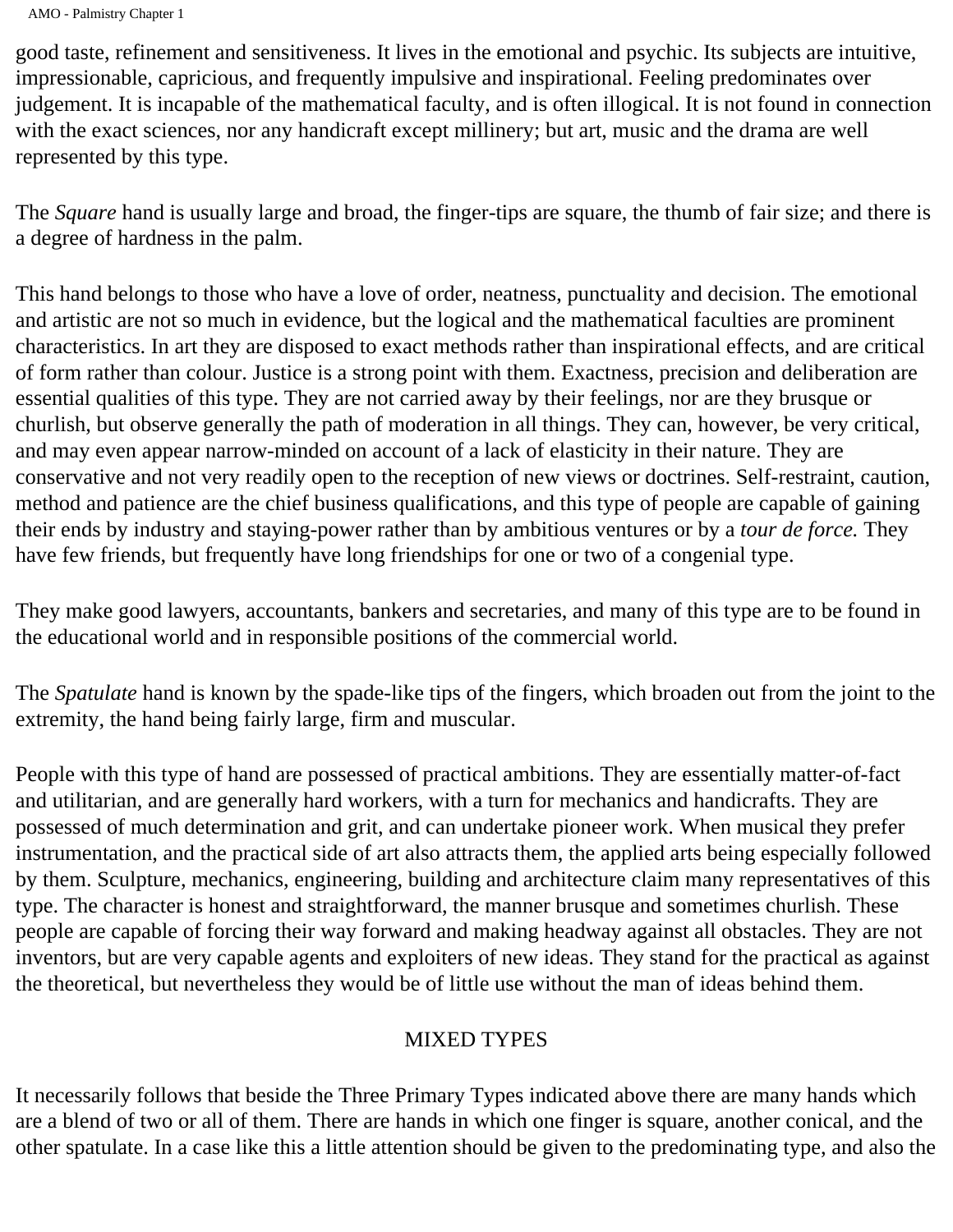thumb should be consulted. The thumb being short in the first phalanx, from the tip downwards towards the root, shows a not very pronounced type of mind. Such show aptitude in carrying out the ideas and orders of others; but to be inventors and leaders there must be a good length of the first and second phalanges. A small thumb or at least a small first phalanx with a mixed type of fingers - indicates a useful servant but an indifferent master, and one of no originality or decision. Versatility is the chief asset of this mixed type of hand, and such people frequently change their pursuits and take on a new set of ideas with every fresh suit of clothes or change of circumstance.

What is called the *Philosophic* hand is known by the protruding joints of the fingers, the long middle finger, and the well-developed thumb. It shows a love of philosophy, a desire to know the "reason why" and the "way how" a thing happens. It is concerned chiefly with the imponderables in Nature, and has a taste for metaphysics, logic, and analytical methods.

They love truth for its own sake and beauty on account of its harmonious elements. They are sincere, care little for the practical aspects of life, and are quite content if they can find a reason for things as they are. They are discoverers of laws and principles, elaborators of philosophical systems; they are very rarely practical or ambitious in a worldly sense; but are capable of dying for the sake of their beliefs.

The *Psychic* hand is allied to the conical, but the palm is long and narrow, the flesh soft and the fingers long and tapering; while the thumb is very pointed and small, but well formed.

This hand denotes a sensitive, impressionable nature, fine nervous organism, quick intuitive mind and an impractical, idealistic temperament. Mediums, psychometrists and inspirational writers are the most representative of this type. It is frequently found allied to the artistic temperament, and it has all the flexibility, weakness and enthusiasm of the psychic nature. The type of hand<sup>1</sup> referred to is well portrayed by Burne-Jones in his figure studies.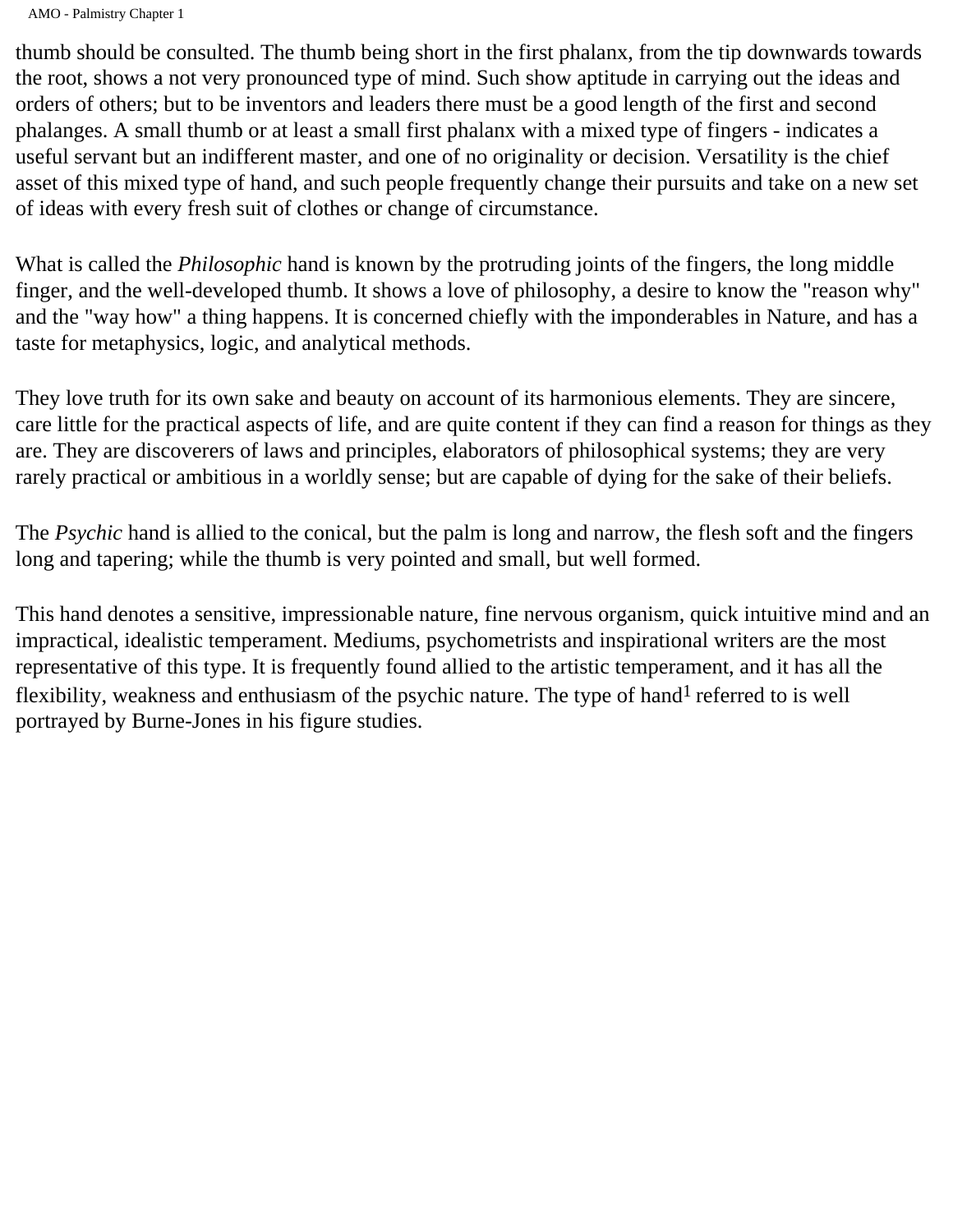### CHAPTER II

#### THE MOUNTS OR CUSHIONS

THE ancients have allocated the planets to the several Mounts, or Cushions, which are to be found in every well-developed hand. These Mounts, and the planets associated with them, are as follows

1. The *Mount of Jupiter* lies at the root of the forefinger (called the Index, because it is that used for indicating or pointing).

2. The *Mount of Saturn* at the root of the second finger.

3. The *Mount of Apollo,* or the Sun, at the root of the third finger or *anularis* (so called because it is the ring finger).

4. The *Mount of Mercury* at the root of the little finger or *auricularis.*

5. The *Mount of Mars* lies below the Mount of Mercury on the "percussion" of the hand, between the lines of the Heart and the Head (which see).

6. The *Mount of the Moon* is below the Mount of Mars, between the extremity of the Head line and the wrist.

7. The *Mount of Venus* is at the root of the thumb, between the second joint of the thumb and the wrist.

In the following diagram the planetary symbols are used for the purpose of location. A study of the ancient distribution of these symbols will show that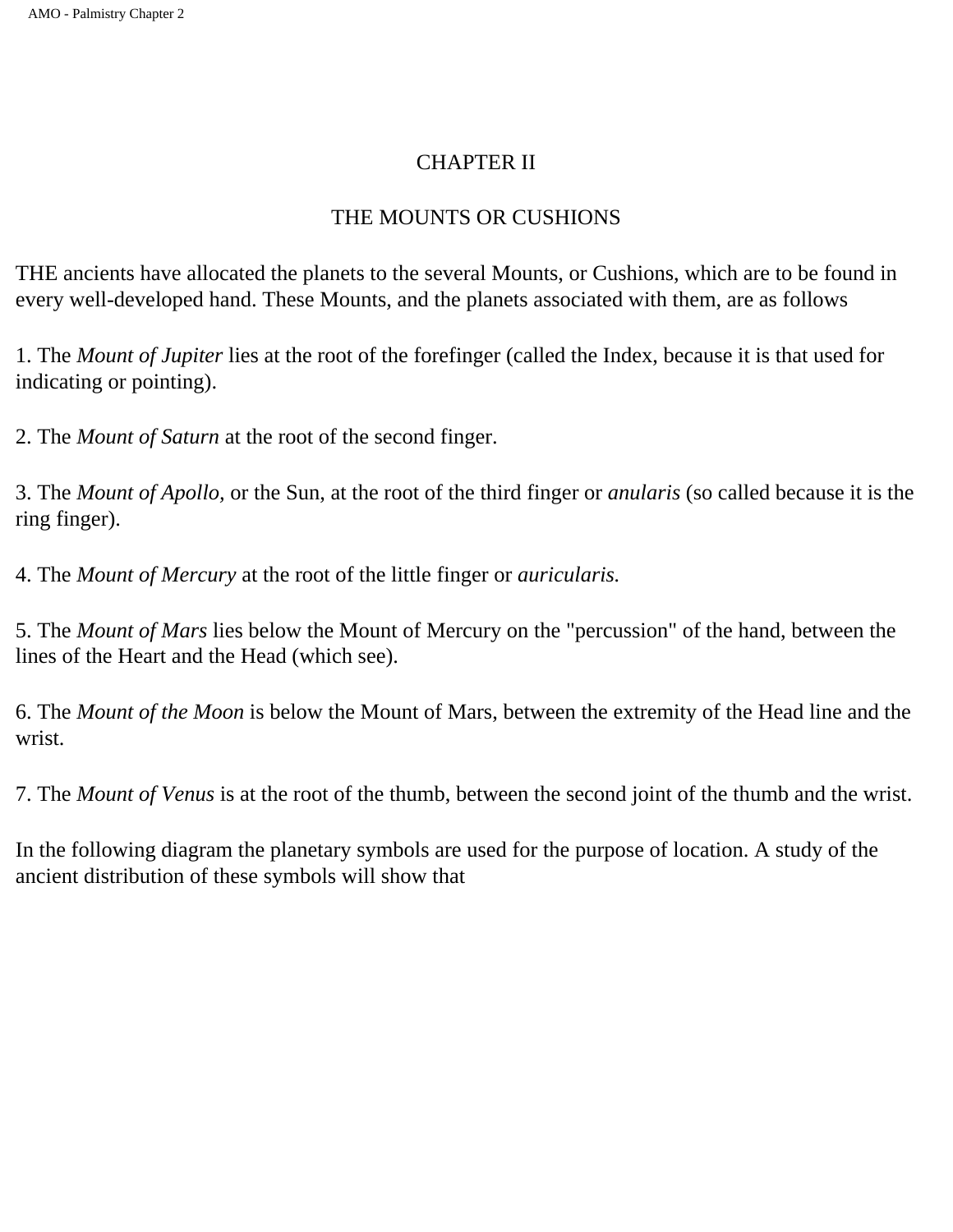

Fig. 1.

the whole art of Palmistry is based upon astrological interpretations.

The *Significations* of the Mounts answer closely to the astrological natures of the planets which are said to rule them: and it may be said that the characteristics of the several planets are found to be prominent features in the character of a person in whose hand they are found to be well developed.

Thus *Jupiter* well developed denotes generosity, sympathy, love of justice, conviviality, nobility of disposition, and a true sense of religion.

Defective - The nature denotes an absence of these qualities.

Excessive - Bombast, pride, ostentation, extravagance and carelessness.

*Saturn* well developed shows caution, carefulness, watchfulness, sincerity, strong attachment, patience and thrift.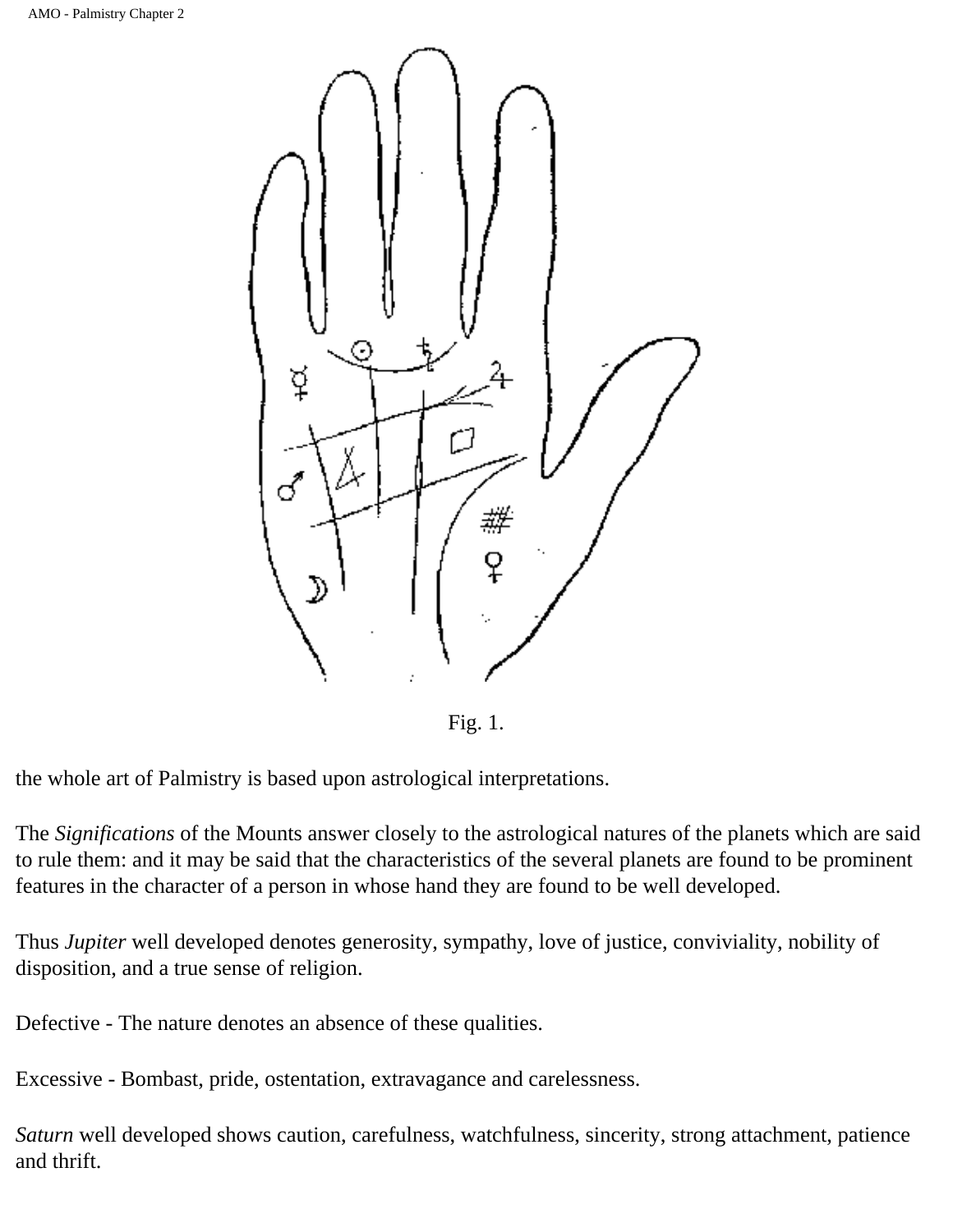Defective - There is a tendency to self-regard only, and a lack of the sterling qualities which inspire confidence in others. The person is not reliable.

Excessive - It disposes to misanthropy, melancholy and miserliness. There is a tendency to religious mania when this mount exceeds that of Jupiter.

The *Sun* well developed shows dignity, sincerity, magnanimity, love of the fine arts, high ideals, great projects.

Deficient - The nature is proud, assuming, frequently vain, and a tendency to rely upon appearances rather than upon faculty and attainments, and to play the showman upon all occasions.

Excessive - It denotes a tyrannous, autocratic and despotic character, very proud and haughty, an inordinate ambition and love of power. It is often shown by a love of pageants and great shows, and when art is followed it favours the colossal and magnificent.

*Mercury* well developed shows eloquence, capacity for the pursuit of literature, activity, alertness, a good memory, desire for knowledge, inquisitiveness. A commercial life is followed with much intelligence and industry.

Defective - It denotes a mean, querulous and fretful nature, small mental power, a tendency to spy and play the part of a busybody, a "picker-up of unconsidered trifles," generally cunning and loquacious.

Excessive - The mind runs to the material side of Nature for all its evidence; there is a self-assertion and positiveness which is seldom warranted. The nature is prolix and concerned with more things than would fill an encyclopedia or stock a museum. Such people make a business of their hobbies or a slavery of their business.

The *Moon* well developed shows a romantic, idealist nature, fond of travelling, with a disposition to the mystical, marked intuitive power, sentimental and sometimes dreamy.

Deficient - It denotes a prosaic and worldly nature, not affected by the consciousness of the larger life or the greater universe, and quite devoid of the emotional and imaginative powers.

Excessive - The nature is fantastic, given to exaggeration, hypersensitive, vacillating, fickle and apt to be carried away by the emotions. Unless Saturn controls and the Head line is well defined there is danger of insanity.

*Mars* well developed shows courage, strength, prowess, freedom, frankness and well-defined ambitions. It denotes an aspiring and enterprising character, willing to take risks and showing a "scorn of consequence" which inspires others to deeds of daring.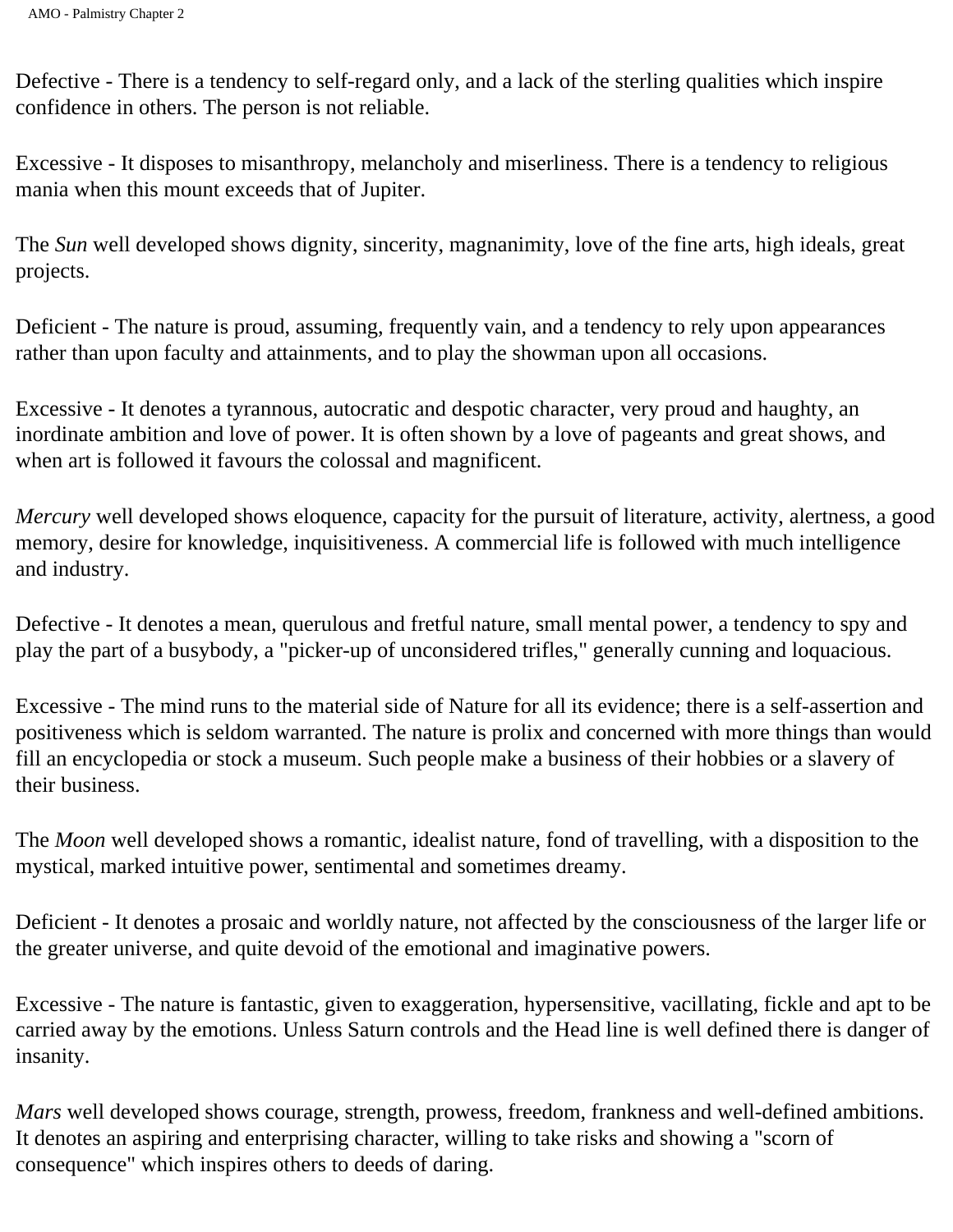Deficient - The nature is lacking in courage and the manly attributes, and will never be a pioneer unless it be in the religious or intellectual worlds. Yet even so there is a lack of zeal and fire which is not apt to be convincing. A soldier without Mars well developed may be set down as a dandy.

Excessive - The temper is ungovernable, the projects speculative and rash, and the whole nature runs to overheated determinism and impetuous self-assertion.

*Venus* well developed shows a refined, genial and sociable person, kind to children, fond of his home, gallant to women, neat and orderly in his person and *ménage,* fond of music and festivity, bright lights, flowers, sunshine and the pleasures of society.

Deficient - There is a lack of taste and refinement; the person and home are disorderly or only superficially clean; there is a lack of comradeship and a distaste for social life; the friendships are of a commercial, or possibly a platonic, nature, but never infused with any great degree of affection. The beautiful in nature and art does not make any appeal to him.

Excessive - The nature is coarse and disposed to debauchery, and the lower sensual appetites are allowed to have full sway. The sensuous and material are of first consideration, and all the powers are directed to the attainment of luxuries and the gratification of the passions.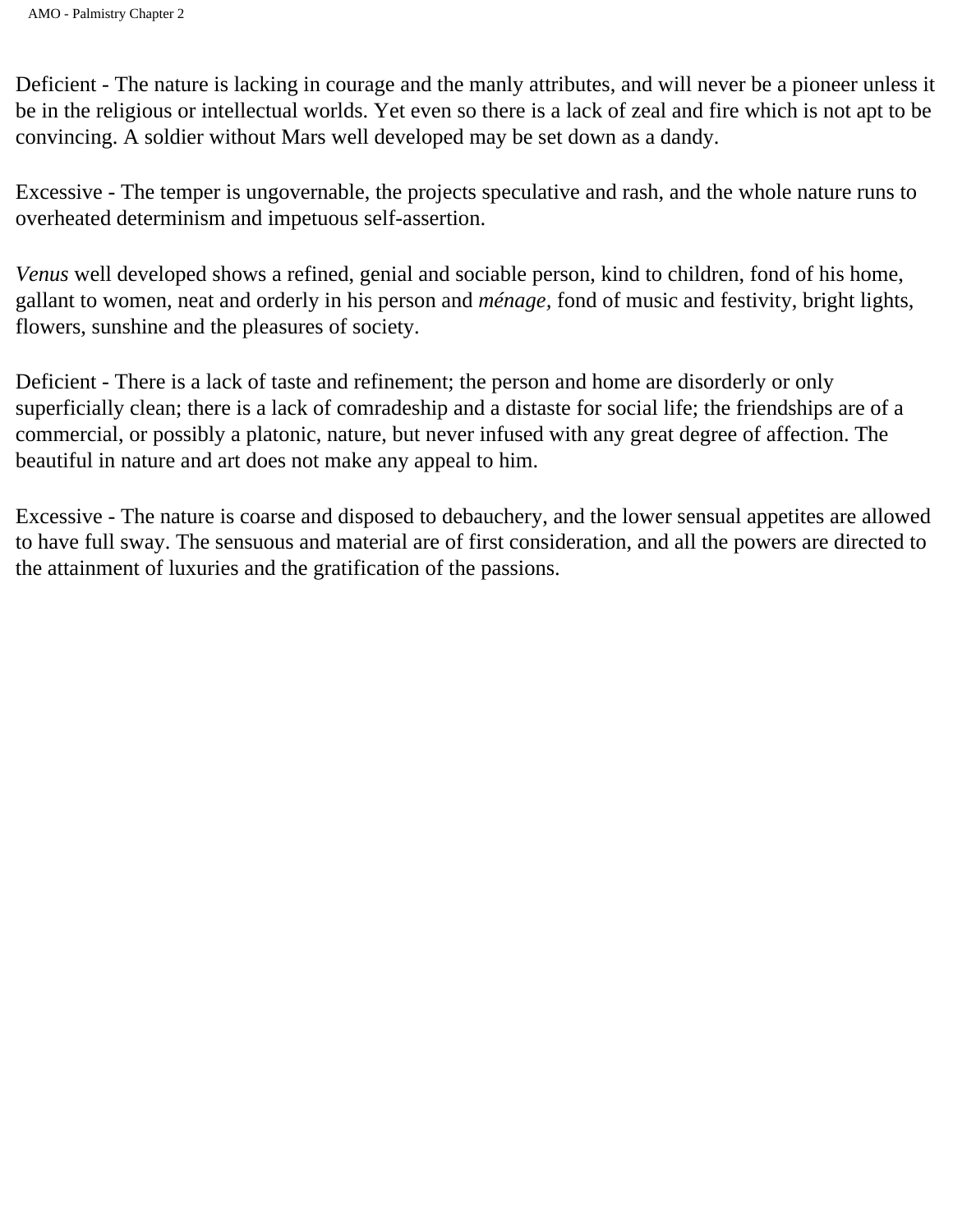### CHAPTER III

### THE PHALANGES, ETC.

THE three sections defined by the joints of the thumb and fingers are called phalanges. The relative length and shape of these have to be taken into consideration when estimating character and aptitude, and chiefly the form and development of the thumb.

The first phalanx of the thumb which holds the nail denotes the will-power; the second phalanx stands for the intellect; and the third, which subtends the Mount of Venus, denotes the animal part. When, therefore, you find a long and broad upper phalanx, you may be sure there is plenty of determination and self-reliance; and if it is supported by a long second phalanx the intellect will be adequate to supplement the efforts of the will and to guide it into useful channels.

A well-developed thumb is inseparable from a high order of intelligence, but a poorly developed thumb is an indication of small capacity, an inconstant, restless and credulous character, easily swayed by the opinions of others, and possessing little ability in the management of his own affairs.

Fingers that are short and thick show an abrupt manner and wilful nature, with very little foresight or diplomacy. But long fingers, especially if smooth and slender, denote a character that is subtle, diplomatic and astute, attentive to details and capable of *finesse.* With a short first phalanx of the thumb, this type of hand shows deception.

A person who carries his thumb in the palm of the hand, with the fingers bent loosely over it, is one whose nervous energy is fast exhausting itself or whose intellect is embryonic. This is the custom of idiots, of paralytics and babes. As individuality asserts itself the thumb is unconsciously protruded more and more, and in the person of concentrated ambition it is found most frequently folded over the fingers, or standing out at a considerable angle from the hand.

Fingers that are well fleshed and thick at the base show a luxurious nature, and if they lie compact and close together they show a selfish and self-indulgent nature, and frequently a sordid character.

Fingers that have plenty of air-space between them denote a careless and extravagant nature, but frequently inquisitive. If allied to an intellectual type of hand, in which the knuckles are large and the second phalanx of the thumb well developed, this separation of the fingers shows a keen, inquiring mind.

Observe that the shorter and broader the hand the more dogged and resolute the character will be; while long, slender hands denote a more subtle, shifty and diplomatic mind, with more suavity and politeness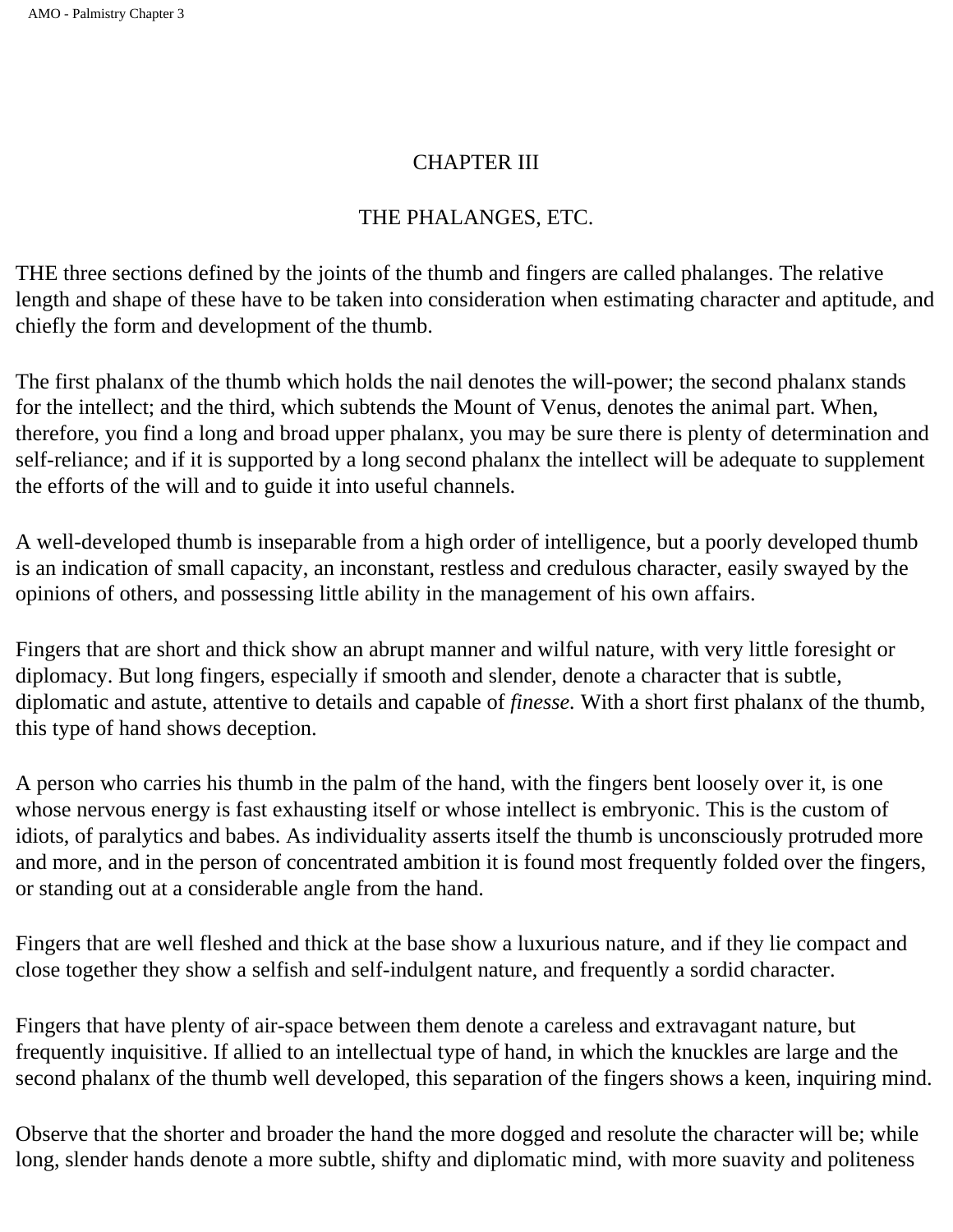of manner, but less stability of character. Rugged hands show a rugged and straightforward nature, a love of Nature and an abhorrence of social observances ; a short and rugged hand denotes a blunt, outspoken and determined character. But smooth hands show *finesse,* suavity and gentleness, with a love of refinement and a respect for *les convenances;* while if they are long and smooth there will be subtlety and craft in the character.

These points being duly considered, the character of any mixed type of hand can be readily estimated. A thorough understanding and recognition of the primary types is, of course, essential to a proper use of the art of Cheirognomy.

We may now turn our attention to Cheiromancy, which appears to claim more general interest, inasmuch as it purports to define the circumstance and incident of life by the lines and markings of the hand. Character, as defined by Cheirognomy, must always be the dominant factor in human destiny, but environment and incident, as limiting the expression of character in certain directions and at the same time developing it in others, is certainly also of great importance.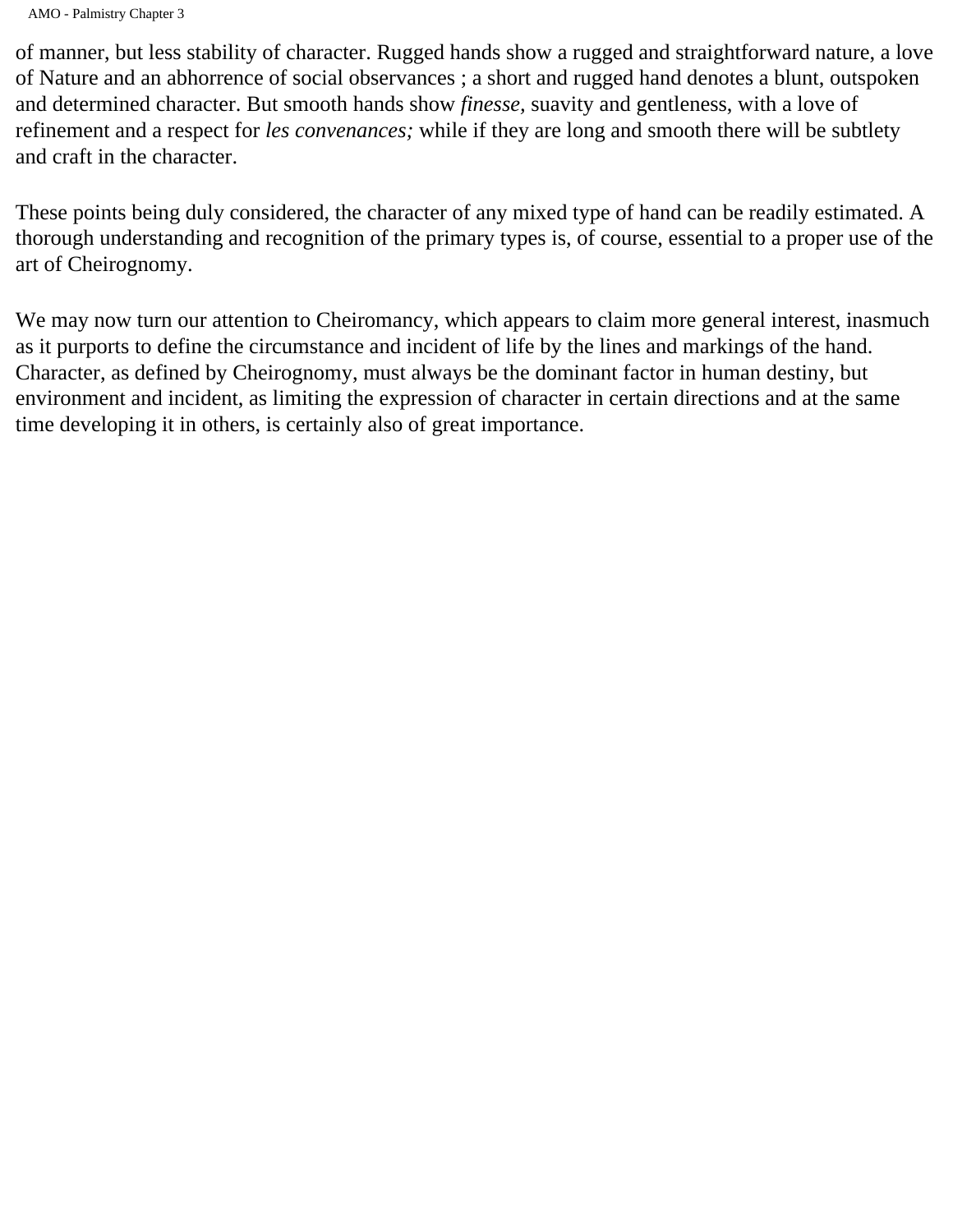### CHAPTER IV

### THE LINES

IF the palm of the hand is distended it will be found that the normal markings take a definite position and direction, but that a great variety exists in the depth, length, direction, colouring and clearness of these lines in several hands. It is from consideration of these variations from the normal that there arises the wide variety of differences to be noted in character, ability and fortune. It is a fact sufficiently well known not to need special comment that ability is not the only measure of success, and that character bears no necessary relation to fortune. Consequently, it may be assumed that the indications relative to mind, body and estate are to be sought in different parts of the same hand. That this is so will sufficiently appear in the following designation of the lines.

The main lines are six in number, comprising :-

1. The *Life Line,* which surrounds the Mount of Venus at the root of the thumb.

2. The *Head Line,* which joins the Line of Life midway between the root of the index finger and the thumb and stretches across the hand in a slightly downward direction almost to the percussion of the hand.

3. The *Heart Line,* which arises on the percussion of the hand below the Mount of Mercury and proceeds across the hand, terminating on or beneath the Mount of Jupiter.

4. The *Girdle of Venus,* which begins between the index and second fingers and follows a curved course, embracing the Mounts of Saturn and the Sun and terminating between the third and little fingers.

5. The *Line of Fate,* which has its rise at the wrist near to the end of the Life Line, and proceeds sharply upward through the palm, terminating on the Mount of Saturn.

*6.* The *Health Line,* which has its origin near the wrist by the Mount of the Moon and proceeds upwards to the Mount of Mercury.

In addition to these there are found in some hands the *Line of Fortune,* arising in the palm of the hand and running upwards to the Mount of Apollo, and the *Marriage Line,* which arises on the percussion of the hand and crosses the Mount of Mercury. Finally, there is the *Bracelet,* consisting of one or more lines across the wrist immediately below the natural fold of the wrist at the root of the hand.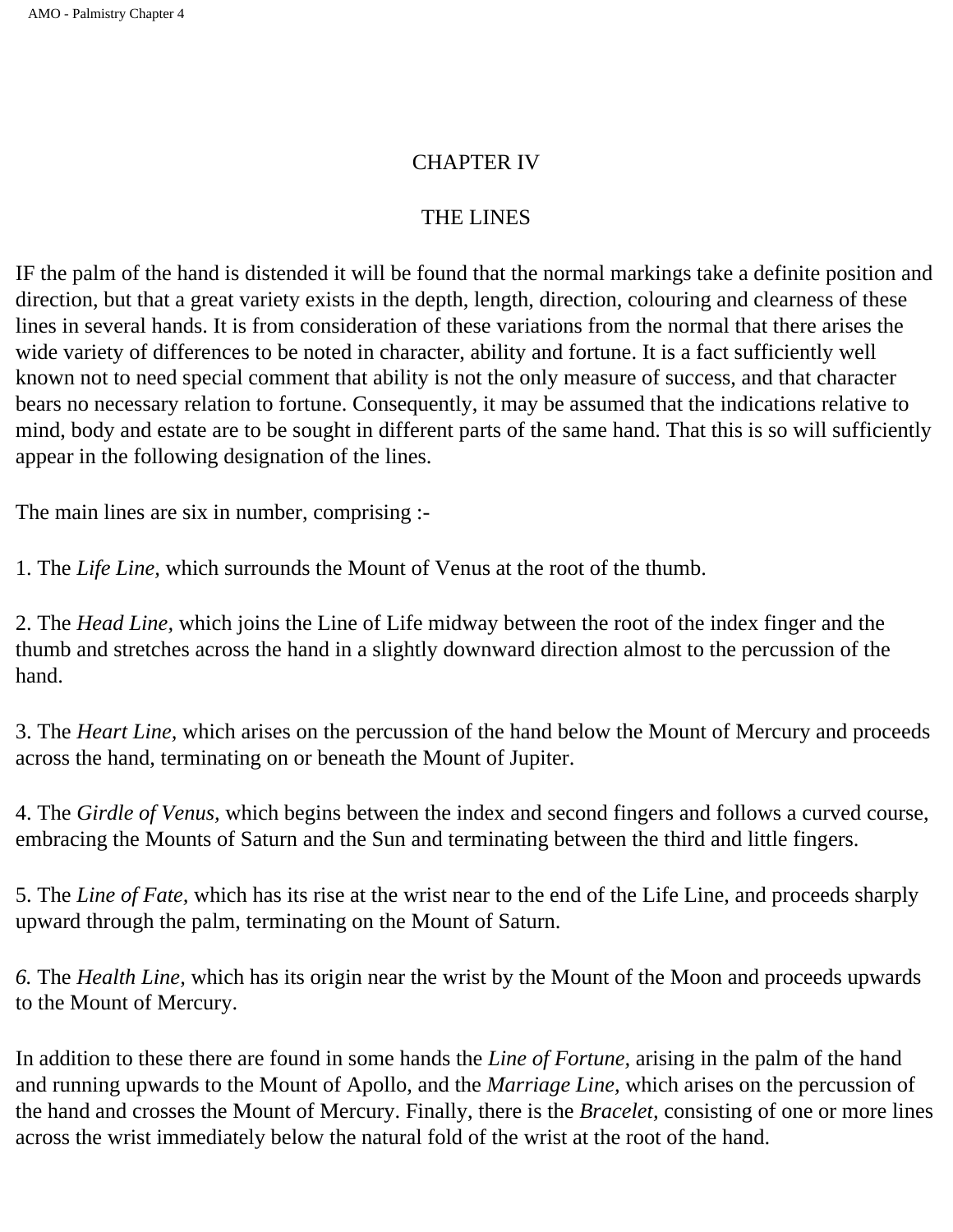AMO - Palmistry Chapter 4

The meanings of these lines will vary according to their length, definition and colour. When straight, single, deep and red they indicate all the best elements of character and destiny.



**FIG.** 2.

The Head Line governs the intellect, the mental attainments and natural aptitudes.

The Heart Line governs the affections and emotions, and has an equal influence with the Head Line over the fortunes.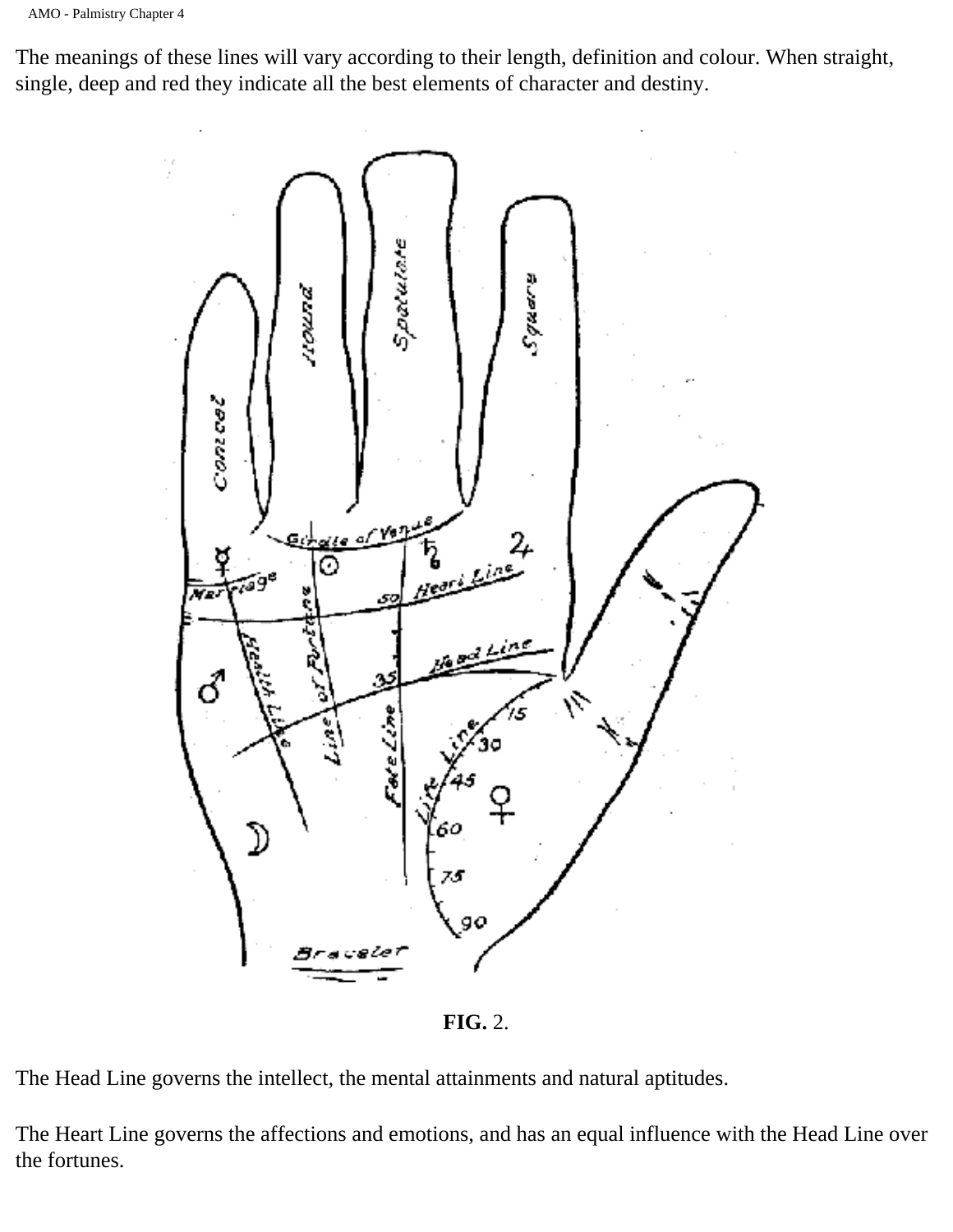The Life Line shows the constitution, vital powers, and the probable duration of life.

The Fate Line denotes the course of destiny, that which is inevitable, the stages and crises of life.

The Line of Fortune has relation to honours, ambitions and attainments.

The Girdle of Venus denotes the degree of sensibility possessed by the person.

The Health Line shows the condition and probable course of the health.

The Lines, Mounts and types of fingers are all shown in the diagram on page 121, which will serve as a general guide to the reader in the study of the observations made in the course of this brief exposition.

In some abnormal hands the lines are so widely different from the general direction as to be hardly recognizable. In others one or more of the chief lines are entirely absent, while in others again there are additional lines. Some of these abnormalities will be considered in due course.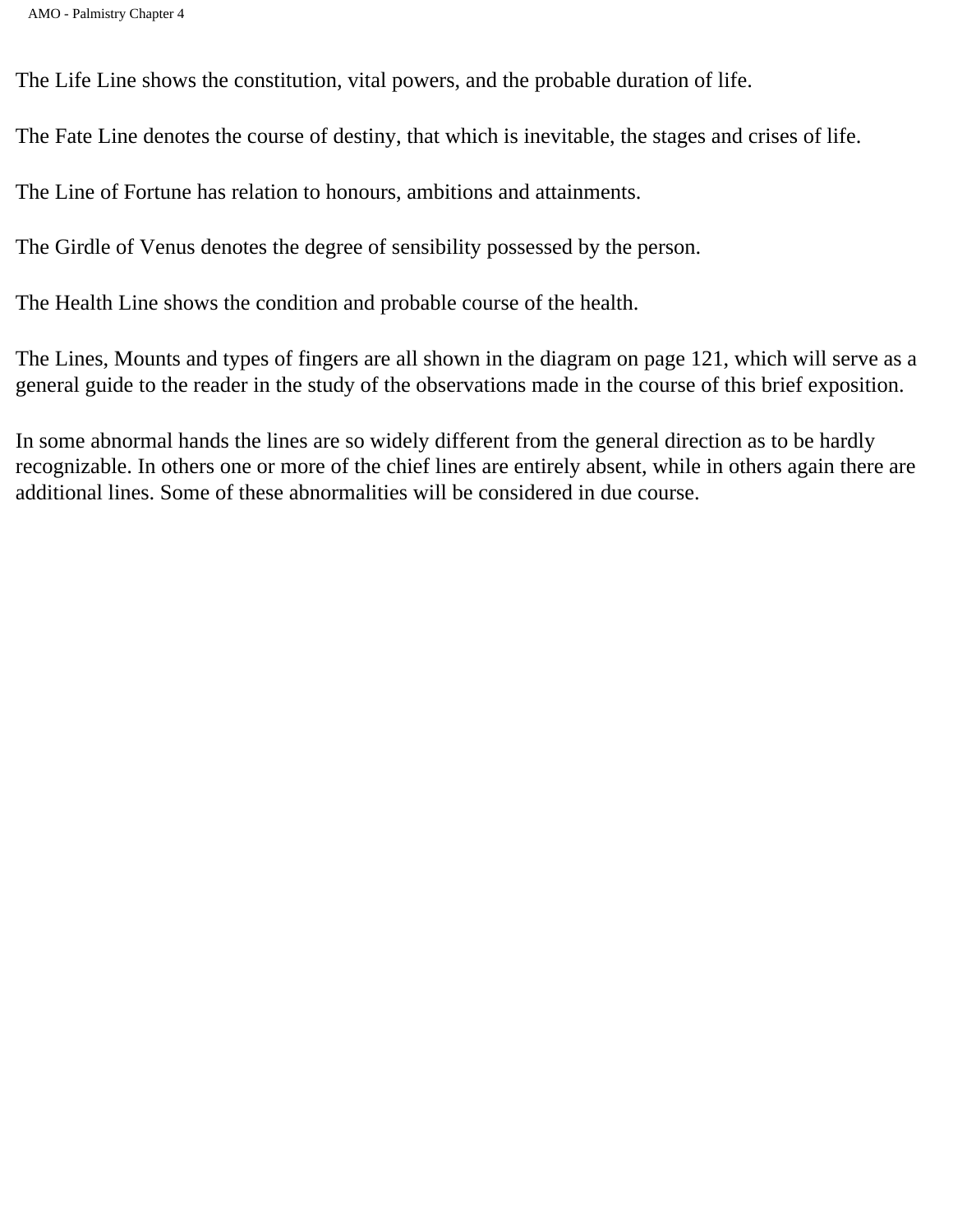## CHAPTER V

## THE PRINCIPAL LINES

### 1. *The Life Line.*

WHEN clear cut, well formed and free from intersecting Lines, it shows a good constitution and a probability of long life. But it should encircle the whole Mount of Venus and proceed to the wrist without a break. Its whole span is equal to 90 years, the count beginning at the source above the thumb and proceeding by stages of 5 or 6 years to the middle point of 45. Some practice is required before the student can successfully use these time indications.

When the Life Line is chained, crooked, shallow or pale, it denotes delicate health and a feeble constitution. If terminating or broken off sharply without continuation, the end of life is shown at an age corresponding to the position of the break or fracture (see Fig. 2). When both hands show the same termination or fracture it may be regarded as decisive, but otherwise a critical illness only would be shown.

But if with a short Life Line you find also indications of strong will-power in a long and broad first phalanx of the thumb, and a twin or sister-line running parallel to the Life Line and continuing beyond it, then the crisis may be overcome by willpower or the care and protection of somebody nearly affected, such as a sister, lover, wife or mother.

A line coming from the thumb, cutting through the Life Line and proceeding to the palm of the hand, denotes a great illness or misfortune which produces a shock to the system.

A line cutting through the Life Line and proceeding on to the Mount of Saturn shows a fatal illness, and is especially dangerous in the case of a woman approaching maternity at the age indicated. The point at which the line cuts the Life Line must be taken in estimating the age at which the danger is threatened.

A line from the Life Line to the Mount of Jupiter shows an ambition realized, success and fortune.

A line from the Life Line to the Mount of the Sun gives fame, celebrity and honours.

A line to the Mount of Mercury denotes success in commerce or science, the achievements of the intellect.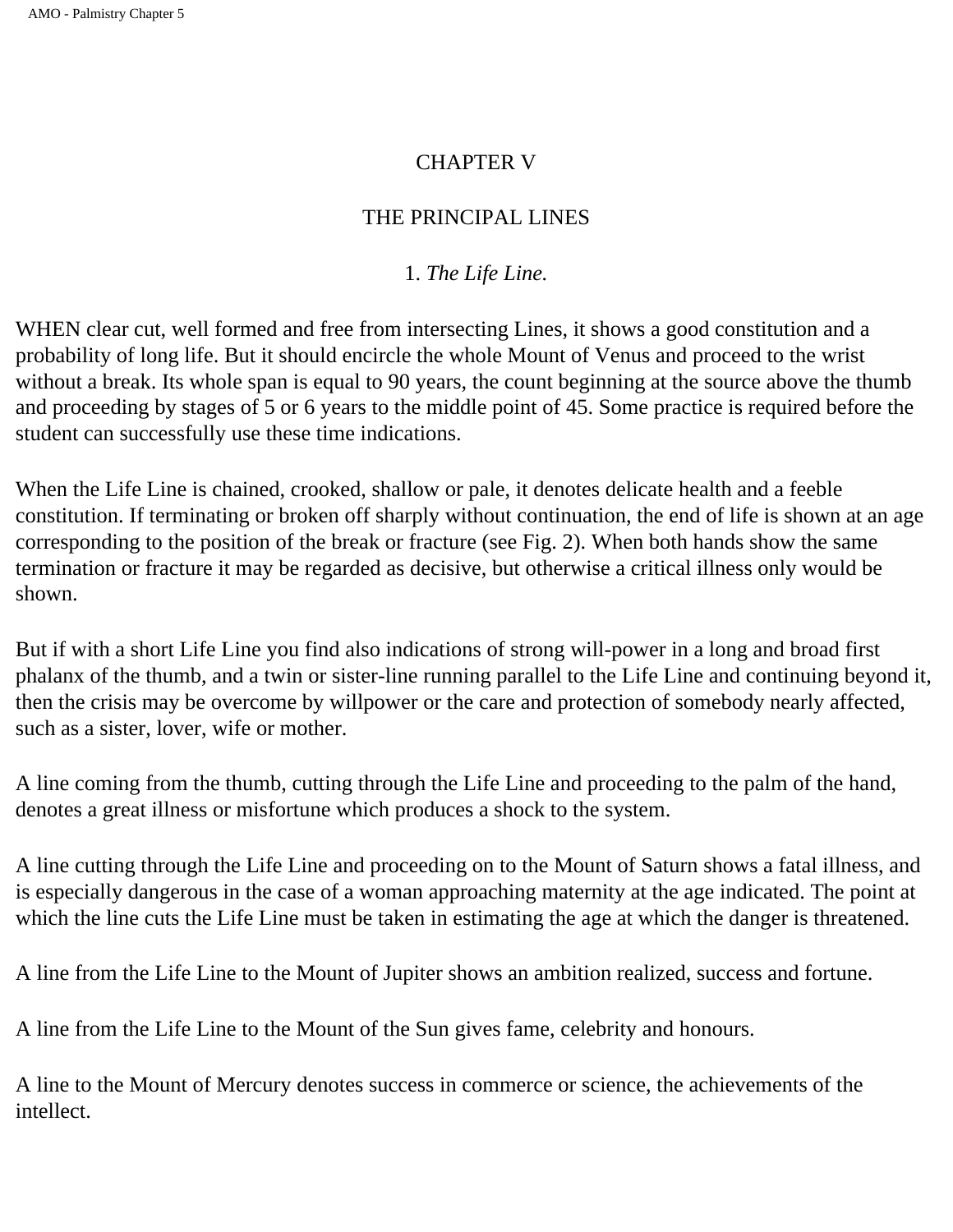```
AMO - Palmistry Chapter 5
```
In a general sense the Mount of Venus with its encircling Life Line represents the vital energy and the lines coming away from it denote the lines of energy along which the vitality will be utilized and expended.

A line going out on to the Mount of the Moon from the Line of Life shows fantastic pursuits, frequent travelling and change of life and occupation; but in an artistic hand it may dispose to publicity and a passing recognition of the person's faculty.

# 2. *The Heart Line.*

The Heart Line denotes the quality and direction of the affections, the condition of the vital organ, and the interests in which the mind is centred.

When well defined and unbroken, single and free from blemish, it shows a sincere nature with healthy affections and a nature that will command friendship and esteem. The longer the line may be the stronger are the affections.

When terminating beneath the Mount of Apollo, the affections are inconstant and the nature vain; and if the Heart Line extends to the Mount of Saturn there will be greater constancy but a fatality or disappointment attaching to the affections; the disposition is then apt to be marred by jealousy and mistrust.

When the Heart Line extends to the Mount of Jupiter, the affections will be true, sincere and enduring, and if the line forks on to the Mount, it shows energy, strength of purpose, and successful pursuit of congenial projects.

When the Heart Line turns down beneath the Mount of Jupiter and touches the Head Line, the affections will be under the control of the mind, and the nature will hence be more practical; and if at the same time it throws a branch upward to the Mount of Jupiter, there will be a successful issue to the fortunes after marriage.

If the Heart Line joins the Head Line beneath the Mount of Saturn it is an augury of a sudden, if not a violent, end.

Many small lines cutting across the line of the Heart shows some functional disorder of the corresponding organ of the body, and if the Heart Line is broken beneath the Mount of Saturn or punctured *by* a purple or dark blue pitmark, it shows seizure or a serious heart attack which may end fatally.

# 3. *The Head Line.*

The Head Line being long, clear and well marked shows good intellectual ability and capacity to cope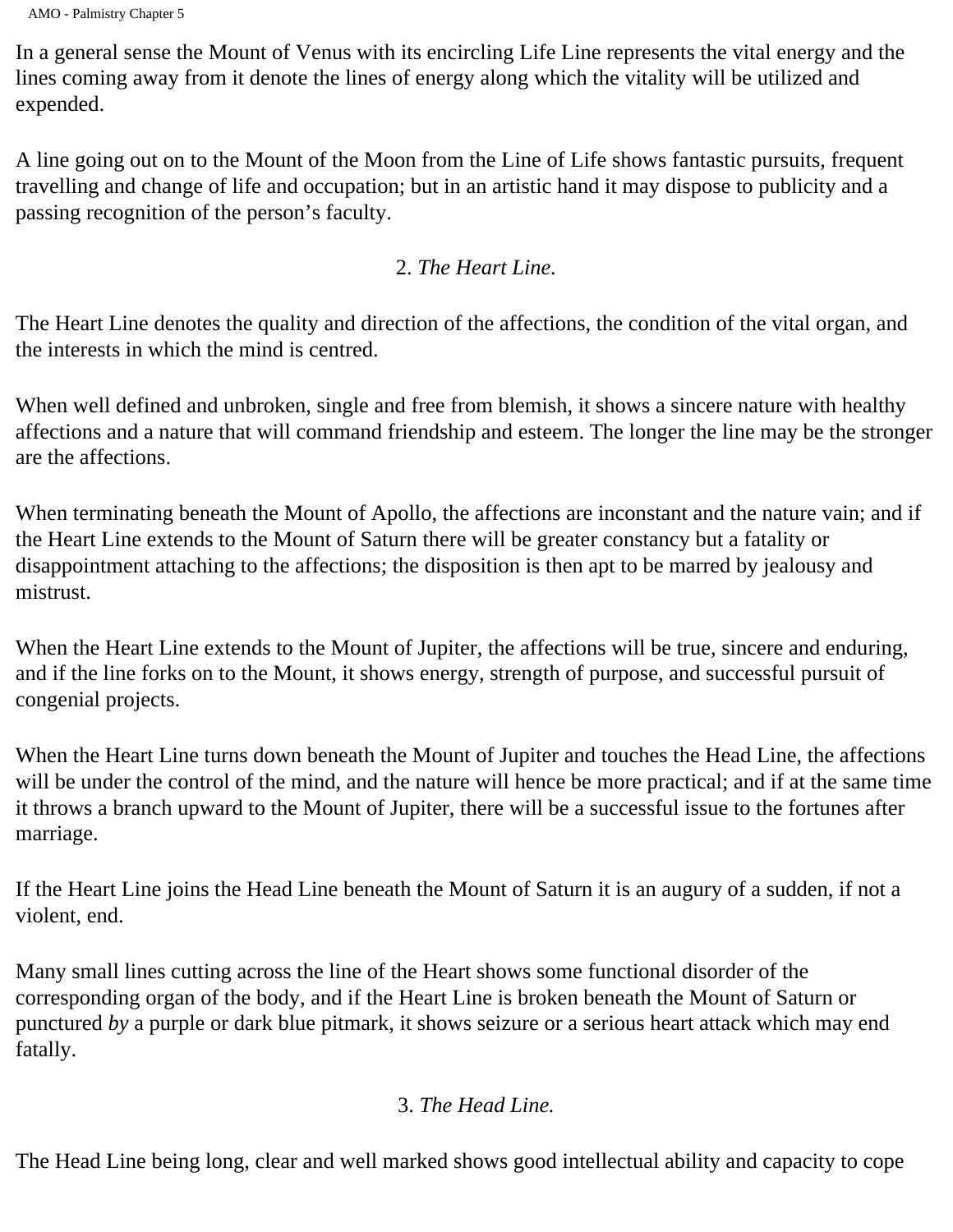successfully with the problems of life. The Head Line is best when starting from a conjunction with the Life Line, for it then shows that the intellect is not dissociated from feeling and refinement. When separate from the Life Line it denotes a rash and impulsive nature, sometimes egotistical and too full of self-confidence.

A line falling from the Head Line and going on to the Mount of the Moon shows a tendency to mysticism and a love of exploration and discovery.

A line going from the Head Line on to the Mount of Mars shows rashness, a headstrong character, of fevered imagination and great enterprise.

A line rising to the Mount of the Sun from this line denotes honours and success through the use of the intellect.

A line joining the Head and Heart Lines denotes an intellect that is swayed by the affections to a large extent and is capable of erring on the side of generosity when its judgement is appealed to.

A short Head Line shows a practical rather than an intellectual character. It also threatens a short life by nervous derangement if terminating under Saturn and the Life Line also short.

A line running up from the Head Line to Saturn shows a fatalistic tendency or a fondness for philosophy; but there is a menace of nervous disorders.

A double Head Line shows duplicity, an adventurer.

No Head Line at all shows an impulsive and childlike nature, all feeling and no judgment, and frequently subject to obsession.

A break in the Head Line shows danger of concussion or cerebral injury.

The Head Line being wavy and irregular denotes a weak and irresolute nature.

#### 4. *The Fate Line.*

This line shows the worldly fortunes, success or failure, and the position to which we may attain in our sphere of life. It shows the inevitable outcome of the free use of all our powers, passions and tendencies. It is capable of modification as the powers of the nature are brought under control and directed into useful channels. It is the line of fatality only in the sense that *Jab karoge tab saoge* - As you sow, so you will reap.

The Fate line extends to a greater or less length in various hands. Its length has a relation to the duration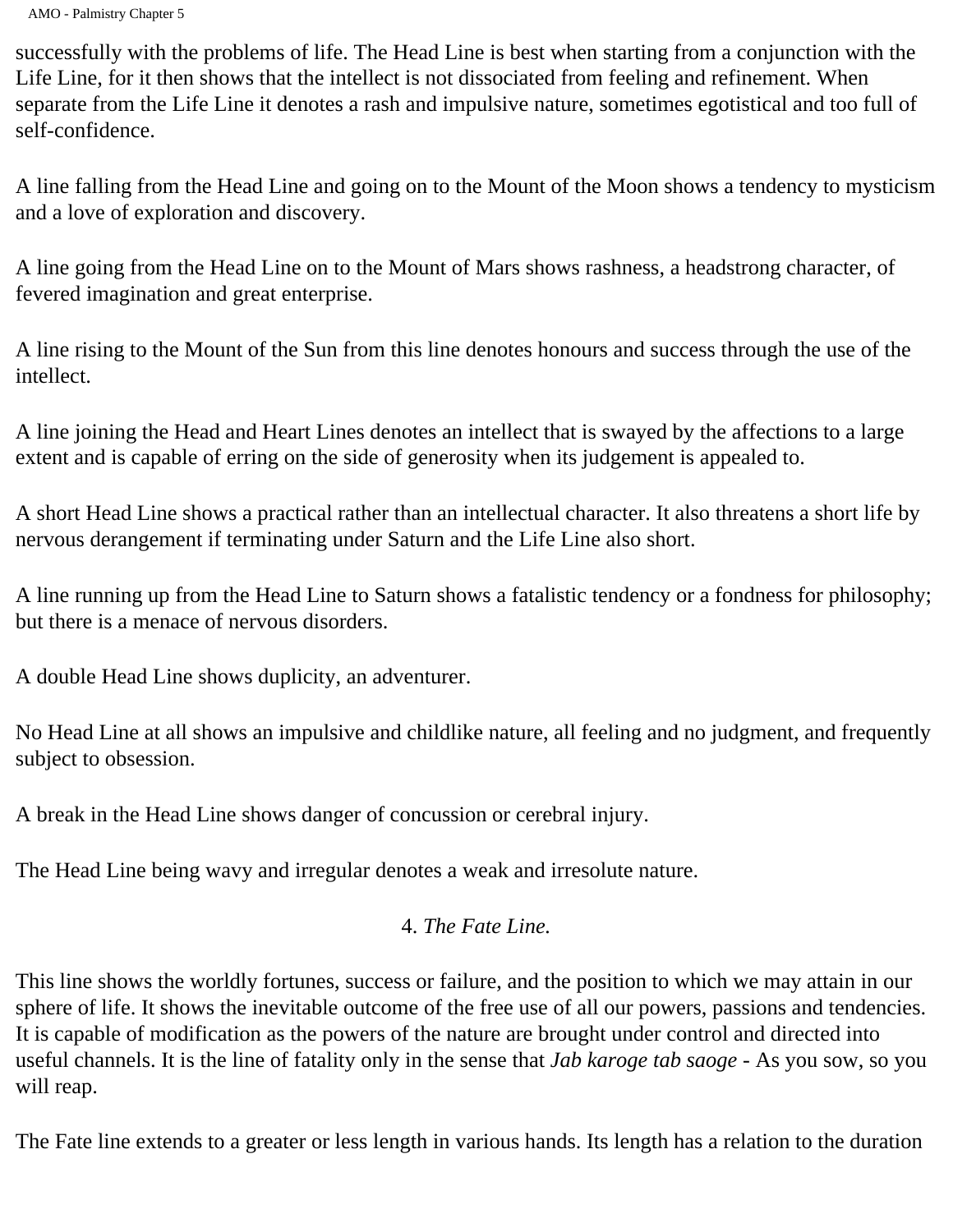of life. The count of years is made on the Fate Line from its origin near the wrist upwards. Where it crosses the Head Line is at the age of 35 years. At the Heart Line the 50th year is reached. By subdividing these sections any required age may be discerned. The condition of the line at various stages shows the fortunes at the corresponding period of the life.

The Fate Line may not always start from or near the wrist, but may begin on the Mount of the Moon, or on the Life Line, the Head Line, the palm, or even the Heart Line.

When rising from the wrist in a straight and unbroken line direct to the Mount of Saturn it shows success in life and a good fortune.

But if stopped at the Head Line it denotes an error of judgment or wrong use of the intellect will mar the progress and spoil the fortunes. If stopped by the Heart Line there will be a romantic episode in the life or a fatality arising out of an affection or friendship.

When starting on the Mount of the Moon the Fate Line denotes success through the influence of women or the reverse, according to its own characteristics.

If rising in the Life Line it shows a Fate that is within the power of the individual to possess or to relinquish.

When rising in the palm of the hand between the Head and Heart Lines, in what is called the Plain of Mars, it shows many crosses and struggles; but if it runs well up on to Saturn it will give success at last.

The Fate Line to be at its best should be long, clear and unbroken, and should reach the root of the second finger, but should not go beyond it.

Wherever the Fate Line begins to take a clear and unbroken course, at that age there will be a turn in the fortunes for good, and this will be continued as long as the Fate Line continues clear and unaffected by cross lines.

Ending on Jupiter's Mount it shows success through a happy marriage or an inheritance. When ending on Sol it shows honours at the end of life.

### 5. *The Health Line.*

This line is governed by the functions of the digestive organs and liver, in the same way as the Heart Line is related to the heart and the Head Line to the nervous system.

When clearly marked and unbroken it shows good health, especially if it rise near the Life Line without touching it and proceeds direct to the Mount of Mercury.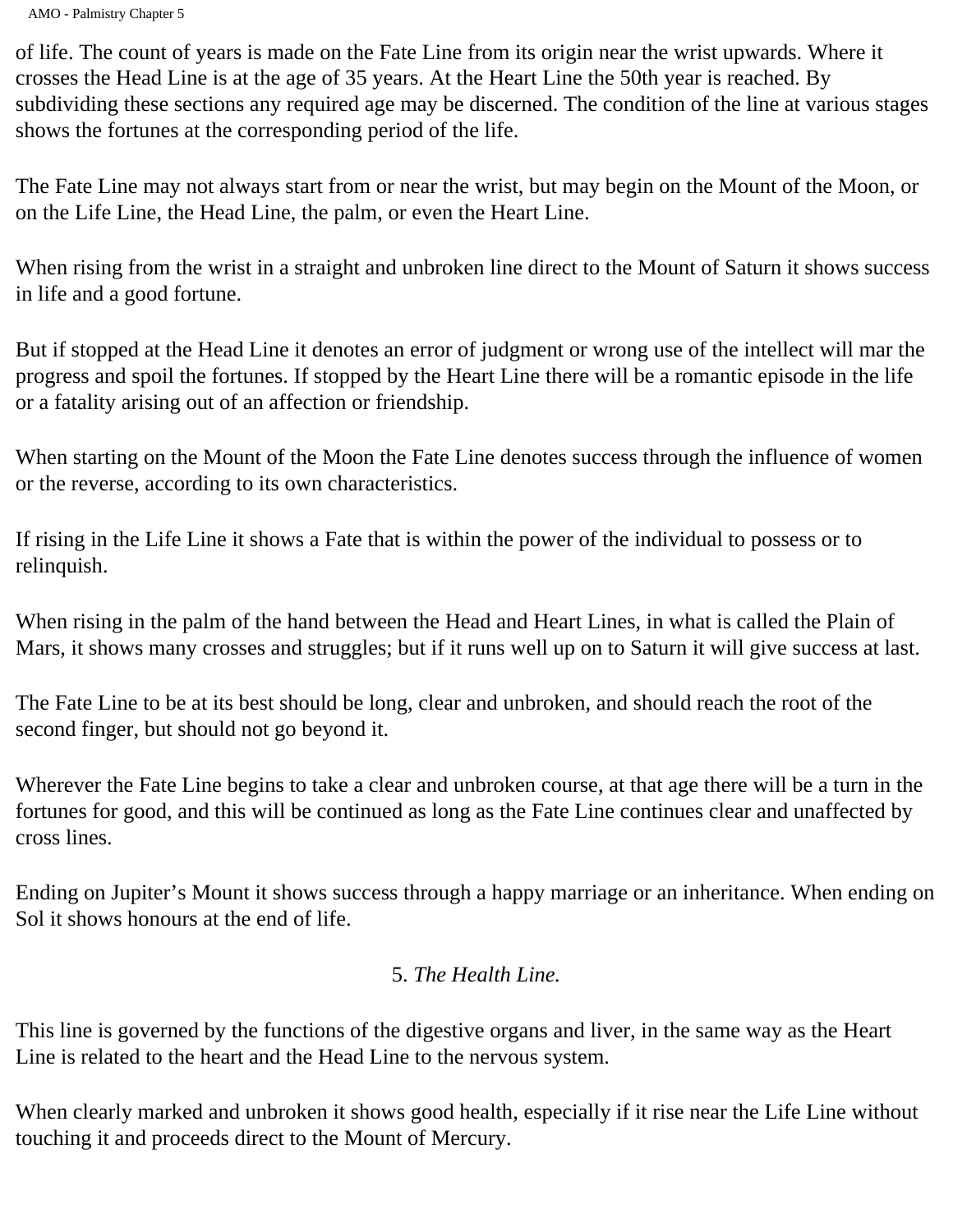```
AMO - Palmistry Chapter 5
```
In some hands it is absent, but it may then be concluded that the health is good if the Life Line is clear and long.

A broken Health Line or an island (see Chapter VI) or a black spot or other discoloration of the line, shows a serious illness, frequent attacks of dyspepsia or gastritis, and general debility.

A line from the Health Line cutting into the Head Line shows nervous disorders.

A line from the Health Line crossing the Heart Line denotes palpitation, heart affection.

A line from the Health Line cutting into the Life Line denotes venery or excess of the passions in a degree detrimental to health; the constitution is affected by dissipation and pleasure-seeking. This particularly in a soft hand with a small first phalanx to the thumb.

# 6. *The Ring of Venus.*

The Girdle or Ring of Venus, wherever present, shows sensibility. It is never absent from the. poetic hand. In the intellectual hand it shows touchiness and a worrying disposition, and in the vital hand it shows restlessness. When extending on to the Mount of Mercury, it denotes the study of Occultism, and a mind that is controlled by the mysterious.

The sole meaning of the Girdle of Venus is *sensibility,* i.e. capacity to suffer or enjoy.

# *7. The Line of Fortune.*

This line, starting from a variety of places, is identified by its eventual course to the Mount of the Sun, which it crosses.

It is the index of fame, honour, merit, especially in art, literature and science.

When clear, deep and straight it denotes good fortune. If there is more than one line on the Mount of Apollo, there will be natural talent and ability which will meet with recognition in high quarters.

When absent from the hand, there will be misfortune or at least no recognition of ability and endeavour. Such people should work for the future and live again in their children. What they sow, others may reap.

Position without wealth is shown by a good Line of Fortune and a bad Line of Fate.

When the Line of Fortune rises from the Moon it shows gain by women who assist the career; from Venus, by art and the dramatic profession; from Mars, by bold enterprises, pioneer work or military service; from the Head Line, by the use of the intellect; and from the Heart Line, by advantageous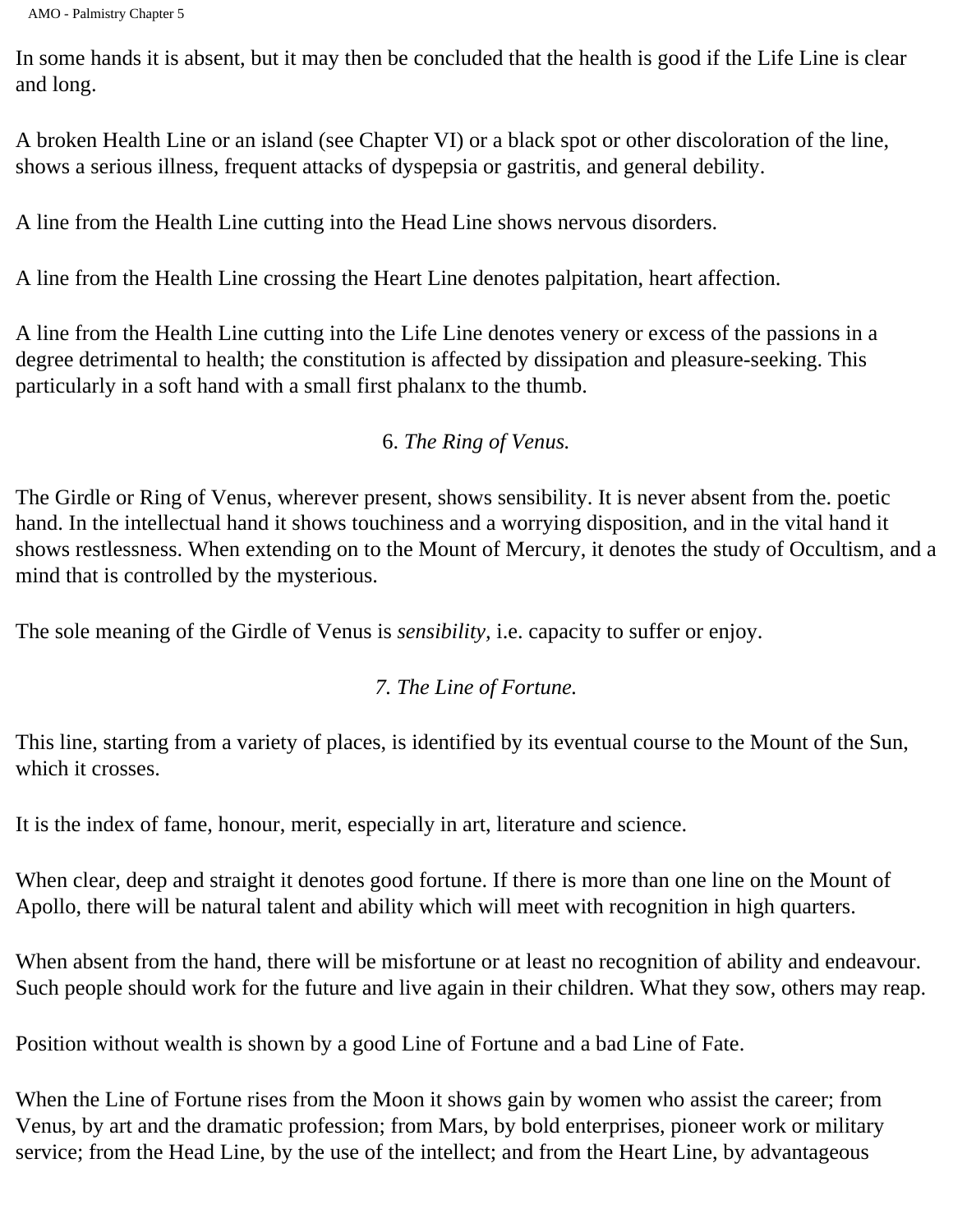friendships or associations of an artistic nature; while if rising between the Heart and Head, it may give success through dramatic work.

### 8. *The Marriage Line.*

The Marriage Line being clear cut and unbroken is an index of a deep and enduring attachment to one of the opposite sex.

When broken it shows an engagement or attachment which does not reach its consummation.

When the Marriage Line splits into two to form a fork, or when a line from the Line of Fate or the Heart Line cuts through it, there is danger of separation after marriage, and if a line from the Moon also joins the indications, there will be divorce and publicity.

Two marriage lines show a second attachment. The evidence of several lines frequently signifies the free lance or coquette.

The Line of Marriage joining the Girdle of Venus so as to continue it to the percussion of the hand is a sign of idealism which marriage does not satisfy.

Small lines running up from the Marriage Line to the root of the little finger indicate progeny, the number being shown by the number of such bars or striae. But these are not necessarily the progeny of one union, as may be the case where two marriages are denoted.

When the Line of Health rises on the Head Line in a cross forming a star with the Head Line, it is a sign of an anchorite; and if the Life Line at the same time is exceptionally near the root of the thumb, so that the Mount of Venus is small, there will be no marriage, or yet a barren one.

### 9. *The Bracelet.*

This is also called the Rascette. It consists of lines below the fold of the wrist *(i.e.* where the palm joins the wrist) and parallel to it. When clearly marked it is an additional sign of a long and useful life.

Lines coming up from the Rascette to the Mount of the Moon and crossing it to some extent denote voyages. These lines may be seen by compressing the hand. .

The meaning of such a line from the Bracelet may be known by tracing it to its destination. To Jupiter, it is highly propitious; to Saturn, sinister and dangerous; to Venus, likely to result in a pleasant association or profitable affiance; to the Sun, honours; to Mercury, good business and a possible inheritance or windfall.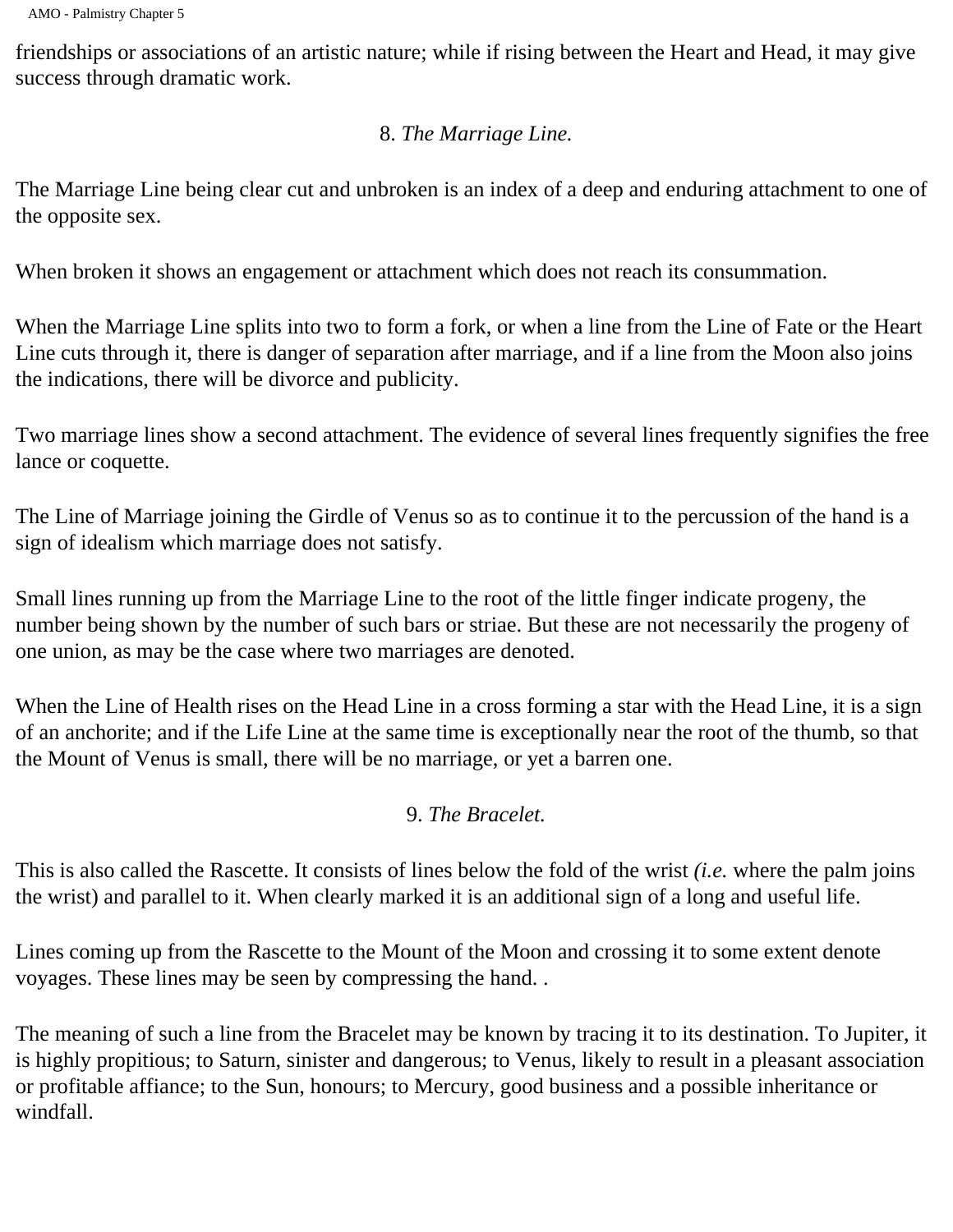#### *General Note.*

Never read the lines singly, but take them in their bearing upon one another, and in relation always to the type of hand you are dealing with.

It is very seldom that we find a strong Head Line in a purely psychic hand, but it would be by no means remarkable if in a hand of this type the Line of the Head is altogether absent. But it should not thence be inferred that the intellect was a minus quantity. Madame H. P. Blavatsky had the pure psychic hand with but a single line stretching across the palm. Of her intellectual powers there can be no doubt, while her spontaneous, frank and ingenuous nature was altogether suggestive of a strong Heart Line. Possibly Head and Heart were in unusually close alliance.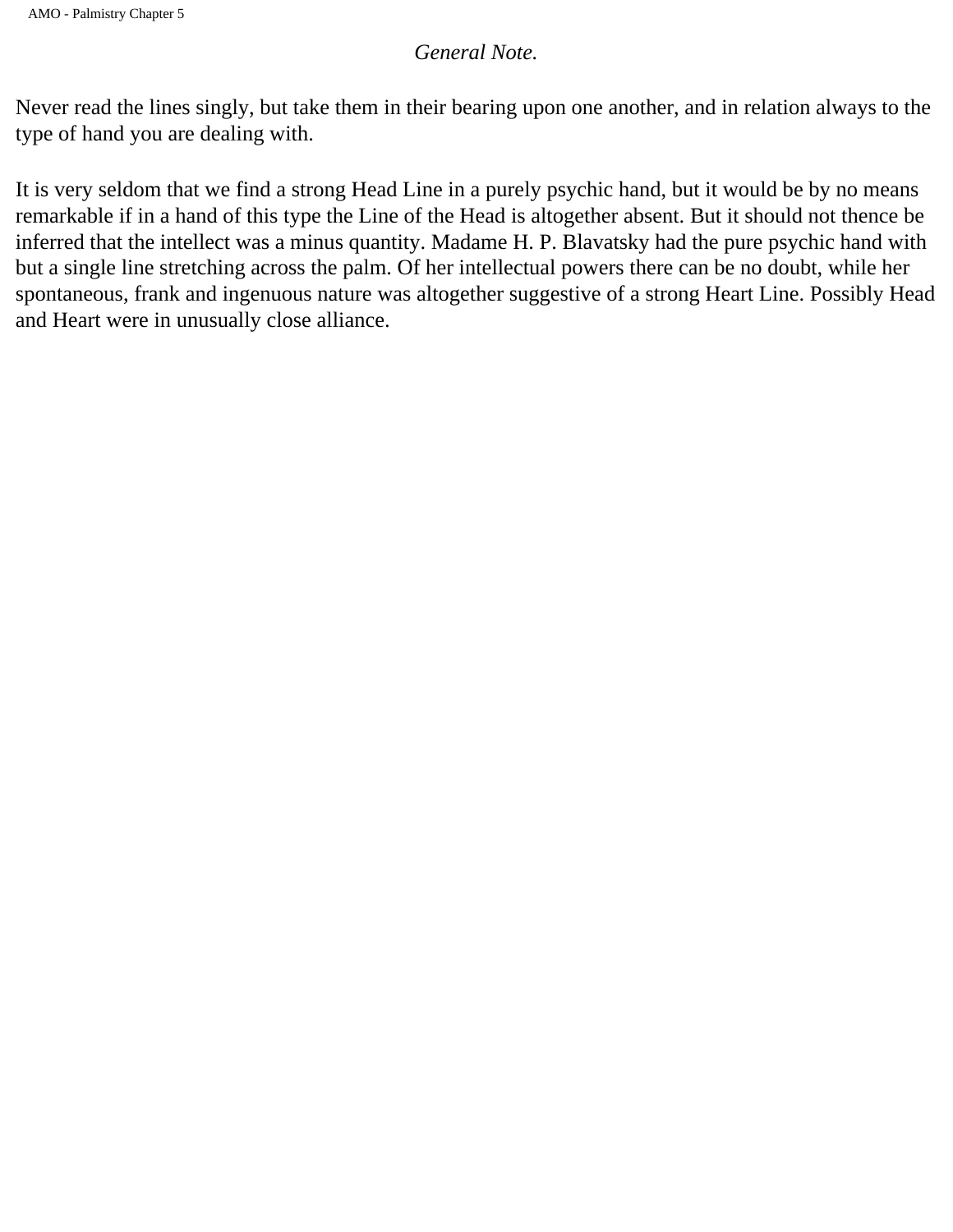#### CHAPTER VI

#### INCIDENTAL MARKS

BESIDE the principal lines to which reference has been made in the preceding chapter, it will be found that there are a number of other markings, either isolated or affecting the lines themselves. These are in the nature of Triangles, Crosses, Squares, Stars, Grilles, Islands and Spots.

The *Great Triangle* embraces the space enclosed by the lines of Health, Life and Head. When the Triangle is well formed, distinct and embracing a large space, the person will be of a generous and upright nature with wide sympathies.

When small and formed by broken lines, the character and disposition are cramped and mean, and the life is far from fortunate. The health also is more or less badly affected.

When there are crosses within the area of the Triangle there will be many misfortunes in the life, and the person will occasion many enmities.

A Star therein shows eventual success.

Lesser triangles about the hand show success in that department of life which is related to the lines or mounts affected. Thus a triangle formed on the base of the Head Line shows intellectual achievements,

A *Cross* is bad wherever it is found, and especially if it affects the principal lines.

When found in the Great Triangle, it shows crosses and difficulties in early life; between the Head and Heart Lines, difficulties and misfortunes in middle life; and above the Heart Line, similar distress in the latter part of life.

A Cross on a mount tends to vitiate or pervert the character or fortunes in the direction indicated by the mount, but on the Mount of Jupiter it is held to signify domestic happiness. Nevertheless, there will be many trials and vexations to be shared by those in whose hands this sign appears.

A Cross on any of the principal lines is evil, but especially when on the Life Line and the Line of Fate.

A *Square* is a protection wherever it is found, and denotes security of health and fortune to those who possess it. Consider the line upon which it is formed, or the mount or part of the hand where it may be,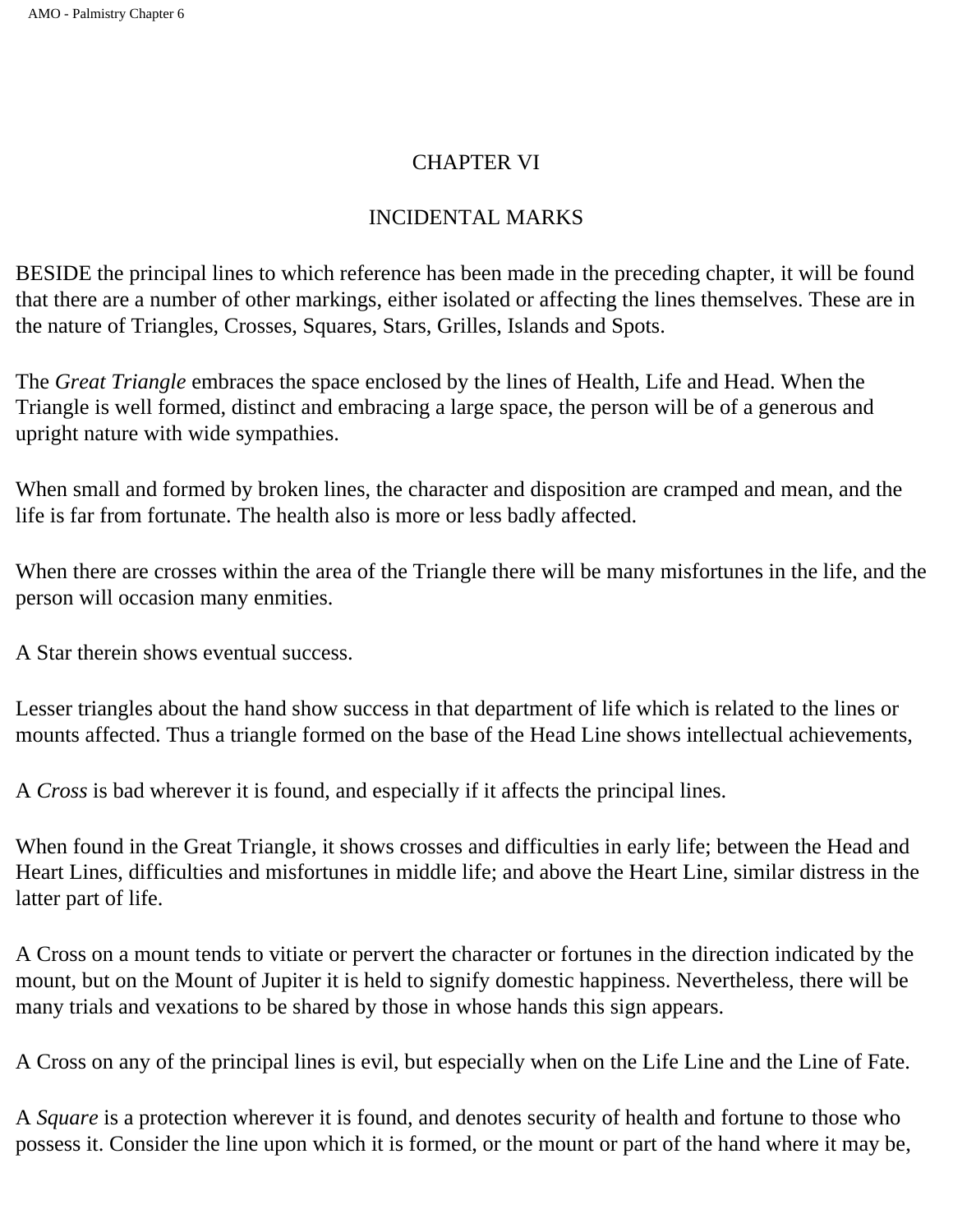```
AMO - Palmistry Chapter 6
```
and judge accordingly; remembering always that it is a protection.

Thus, on the Head Line, it would denote difficulties surmounted and overcome by the use of the intelligence; on the Heart Line, by the instrumentality of friends; on the Moon, by a voyage or the intervention of women.

The *Star* denotes a danger, except on the Mount of Jupiter, where it shows a winning hazard, or good fortune by a bold stroke. On Mars it denotes violence. On the Moon, a dangerous voyage or a serious trouble through women, danger from the populace. On Saturn, a fatality by violence. On the Sun, the evils of inordinate pride. On Venus, disappointment in love. On Mercury, cupidity and cunning.

A star on the principal lines must be regarded as a menace to that aspect of the life which is denoted by the line so affected: as the Life Line, the constitution is affected; the Head Line, there are mental troubles; the Heart Line, social affairs are adversely affected, etc. .

The *Grille* (see Fig. 1 on Mount of Venus) is an indication of excess. When found on any mount it augments the activity of the corresponding characteristic. Thus :-

A Grille on Jupiter shows extravagance and bombast; on Saturn, great misfortune and a chequered career, ending in trouble; on the Sun, inordinate love of display, consuming pride; on Mercury, peculation, theft, cunning; on Venus, disappointed affections; on Mars, danger of violent action, frenzy and woundings; on the Moon, a wandering, restless nature, and sometimes exile.

When in the palm of the hand traversed by the Line of Fate, it indicates much misfortune, especially at that period of the life denoted by the position of the Grille as measured on the Fate Line.

*Islands* are formed by the splitting and joining together again of a line in its course. The period embraced by this Island will be one of dangerous sickness, difficulty, mental incapacity, social ostracism, imprisonment, etc., according to the line on which the island is formed and the attendant indications.

A small Island shows a difficult crisis; a long Island denotes a protracted period of misfortune or sickness. An Island is frequently the sign of hereditary disease, either functional or organic. If on Jupiter's Mount it shows lung disease; on Sol, the heart may be affected; on Saturn, the liver; on Mercury, the organs of speech or brain are affected; on the Moon, the stomach is deranged.

Frequently the Island shows some mystery attaching to the career. If at the origin of the Life Line, there is some mystery regarding the parentage, and if at the same time the Fate Line has an Island at its source, it is an indication of illegitimacy.

When the Island is formed on any of the principal lines, it will denote danger to the health and fortunes from some malady or abuse of the faculty or organ involved or denoted by the line.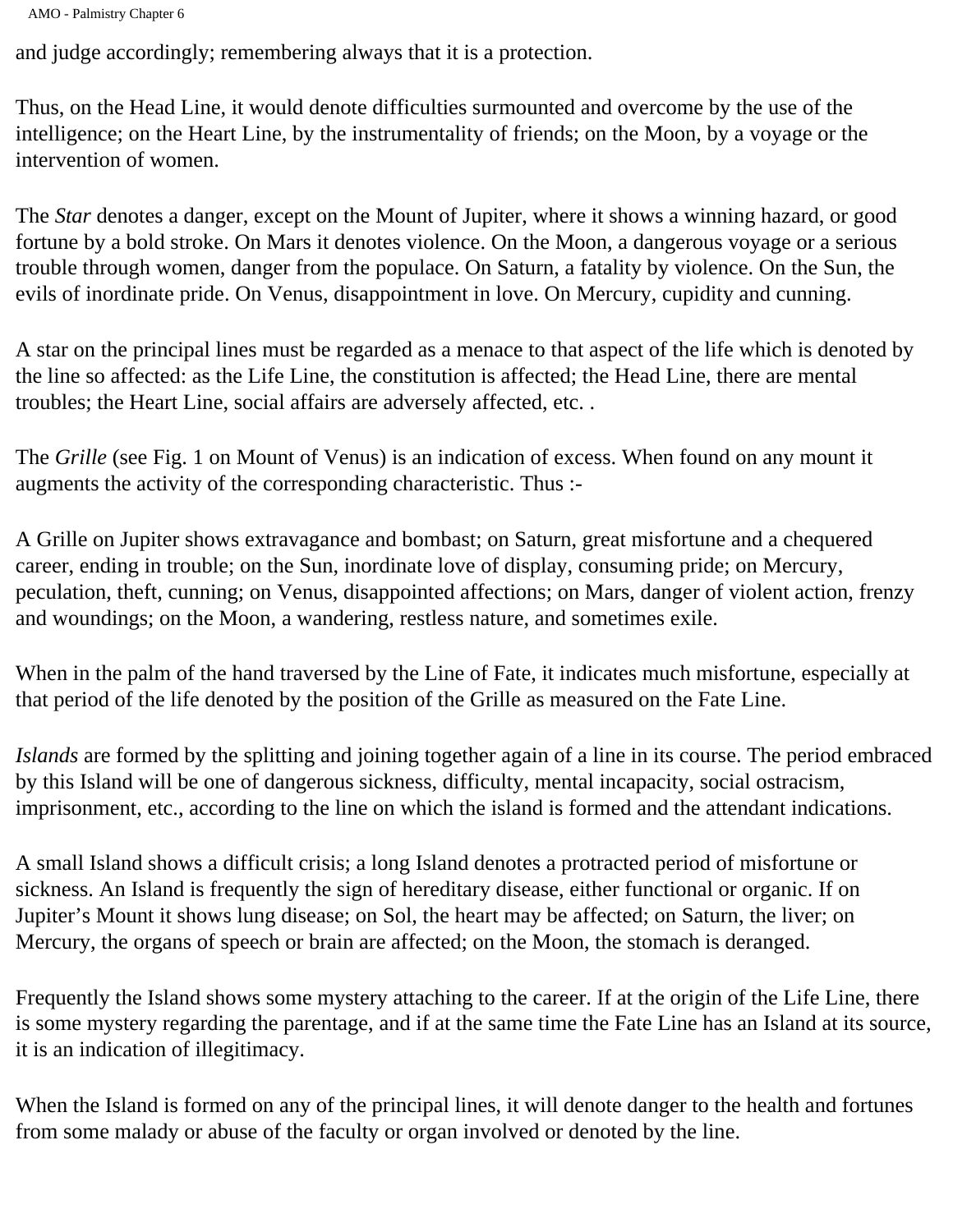An Island on the Head Line shows occlusion of memory, amnesia, loss of mental faculty for the period involved. A double Head Line whose extremities meet so as to enclose a continuous Island will therefore denote chronic nervous affection and with concomitant signs (such as degenerate thumb and a chained Line of Fate) will denote insanity.

An Island on the Line of Health shows a long illness, debility, and a delicate constitution. If on the Mount of the Moon at the beginning of the Health Line, it shows somnambulism or medium-ship, arising out of an abnormal condition of the sympathetic nervous system.

Similarly, judgement is to be made in respect of other indications of the Island, by its coincidence with the mounts or lines. On the Fate Line it sometimes denotes imprisonment, especially if the Mount of Mercury has a grille or cross upon it.

*Spots* are always blemishes and denote crises and dangers. They are generally red or purple, but sometimes black. They show dangers affecting the Life, Head, Heart, etc., according to the line or mount affected. If on the Fate Line, a grave and sudden crisis in the fortunes. On the Life Line a spot frequently shows hurt or injury to the eyes, sometimes blindness.

Thus, by a consideration of the typal form of a hand, its mounts, lines and incidental markings, you may certainly define much of the character and destiny of an individual. But nothing is absolute in the future. Changes are continually taking place, not only in the main lines of the hand, but also in the incidental markings of the mounts. Thus if you take an impression of the hand at any period of life, and another successively on every anniversary, it will be found that in the space of a few years a great difference is to be detected. You will see islands and grilles forming, squares and crosses coming into existence, lines breaking up, or becoming firmer and more distinct.

The hand is, in fact, a mirror of the interior nature and expresses very intimately the realized experience of the soul, whether subconscious or conscious. The subconscious experiences well up into consciousness as effects springing from their causes, like bubbles which detach themselves from a submerged body and rise to the surface.

The connection of Palmistry with Astrology will be obvious to any student of both subjects, and Astrology affords an explanation of the changes taking place in the hand. The planets at birth show certainly radical tendencies, while their progress in the horoscope thereafter will denote, by their mutual configurations, the changes which will take place in the tendency and environment of the life.

Hence, Palmistry is effective in the prediction of tendency but not of event, because it has not the means of calculating the future configurations of the planetary bodies.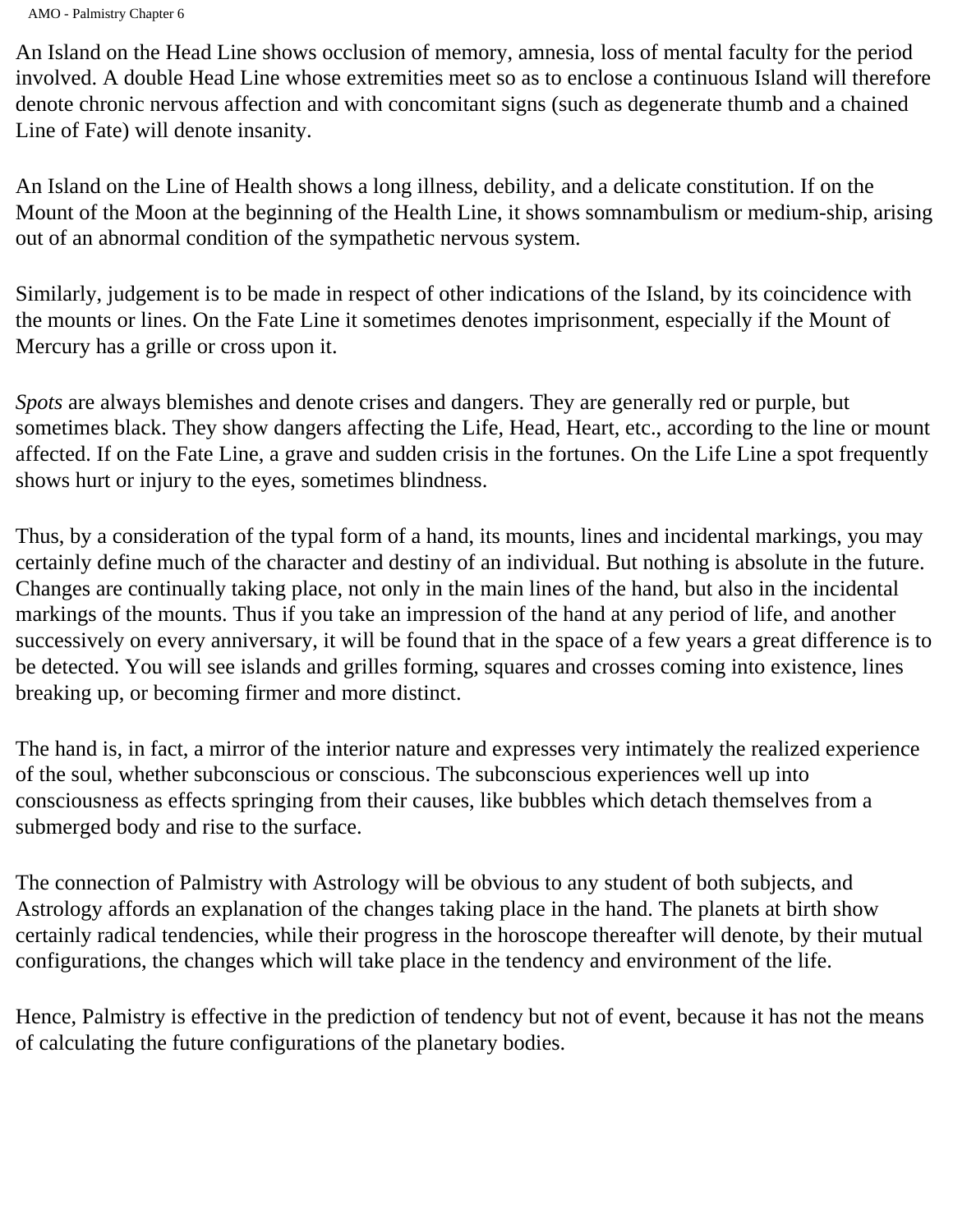#### THE THAUMATURGIC ART

#### CHAPTER I

#### THE KABALA

THE *Telesma,* or Talisman, was anciently held in great esteem by the Thaumaturgists. We find evidence of its universality in China, India, Egypt, and among the Semitic nations, the Greeks and Romans, as well as among the ancient populace of Central America, Peru, Australasia, and the islands of the Pacific. Indeed, there seems every reason to believe that the telesmic art was in vogue among the Atlanteans, and by them transmitted to the surviving nations. It comes to us in a modified form from the Hebrews, who adapted it to their own theological system. A brief account of the principles of this art and its methods can hardly be omitted from a work of this character, inasmuch as it is directly connected with Astrology and the Power of Numbers, and forms a very important part of the equipment of the magus.

Necessarily the mind of man must have concrete methods of expression; the most common and limited of which is language. Symbolism, on the other hand, may be regarded as the common language of humanity, as also it is that of the gods. The universe is a symbol; so also is man. Colour, Number, and Form - what are they but symbols? A circle, a triangle, a square, a cross - these are but letters in an universal language, the only natural medium by which we can compel the notice of the gods. Such was the belief of the Pythagoreans and the Thaumaturgists of ancient Greece.

The *Kabala,* or secret interpretation, is divided into three sections The *Gimetria,* the *Notaricon,* and the *Temurah.* It will be necessary to know these before entering upon the telesmic art, for nothing is brought to perfection in this art without the magical use of names and numbers.

By magical use we are to understand something in distinction from natural use, as the difference between the supreme power of the creative will in man and the inherent vegetative power of the soul and of natural bodies.

First, then, let us examine the principles of the Kabala. Man is the subject of all magical considerations, as he is also the agent of all magical operations. The Kabalists divide Man into four principles - viz. Spirit, Mind, Soul, and Body, corresponding to the four "elements " of Fire, Air, Water, and Earth. Of these the Spirit and Mind are Formless, and the Fluidic Body or Soul and the Physical Body are Formative. Yet there are three aspects of the Spirit, viz. Life, Will, and Effort, and three aspects of the Mind, viz. Perception, Reason, and Memory. So also the properties of the Soul are three: Desire, Imagination, and Emotion; and of the Body three: Absorption, Circulation, and Secretion. For in one aspect Nature is volatile, in another fixed, and in another mutable.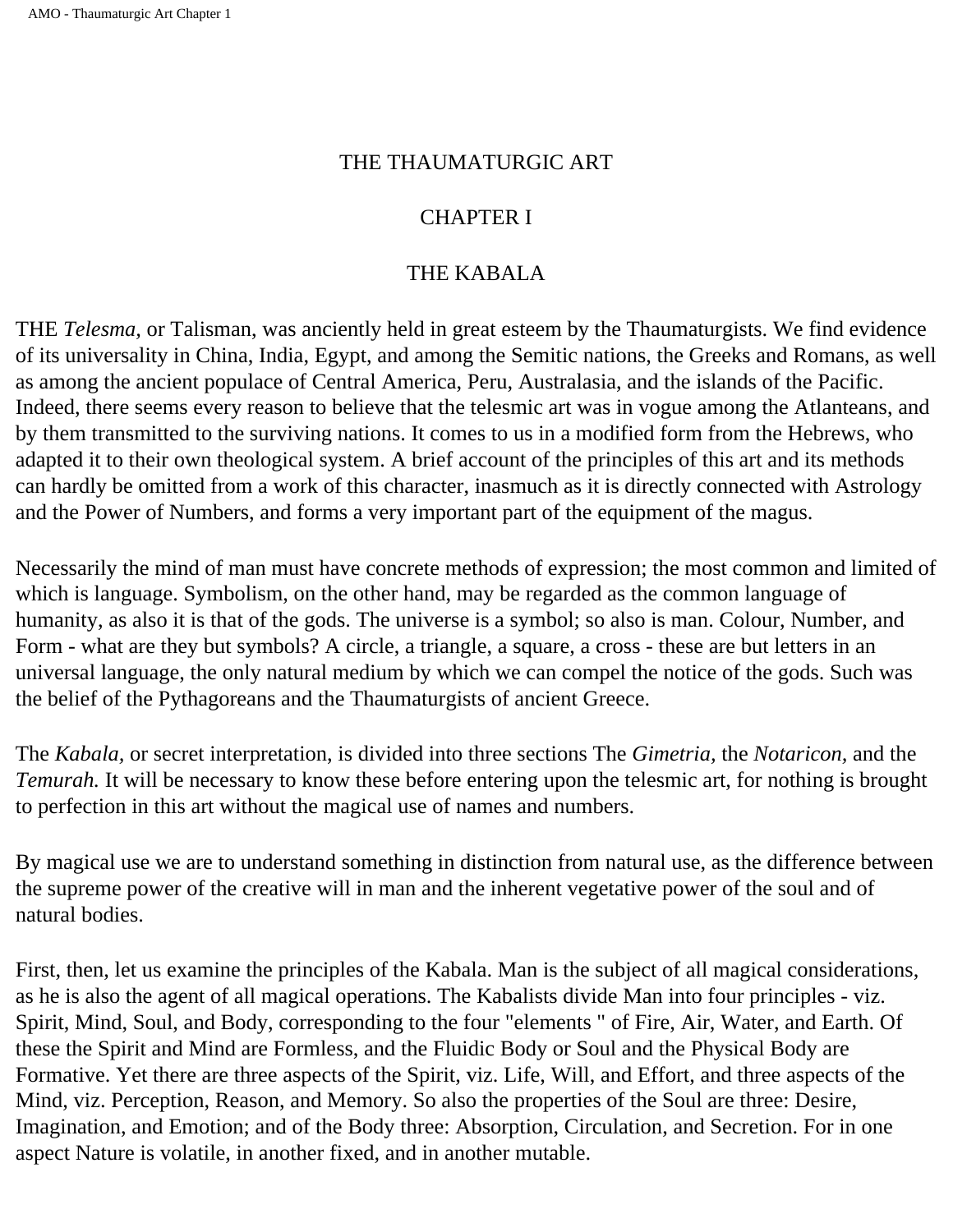Humanity consists of three orders: Lapsed Souls, Elementary Souls, and Demoniacal Souls. We distinguish between the Spirit and the Soul. The Spirit in itself is of Divine origin, a scintilla of some spiritual hierarchy to which it is directly related and from which it receives its energy and direction. These "imprisoned lights" are related to Deity through the spiritual hierarchies to which they severally belong and of which they are the earthly representatives -

The Soul, on the other hand, is not of Divine origin, but is derived mediately from the nature-essence through the operation of the Human Imagination, or - as in the case of the brute creation - by Desire and the instinctual sense.

Lapsed Souls are such as have fallen from their first estate or pristine nature, and will, by regeneration, eventually regain their lost heritage.

Elementary Souls are such as have come into human generation in the course of natural evolution or by magical art, and of these the Sylphides are such as neighbour the human race most nearly. Coming as strangers into an atmosphere for which their powers are not yet sufficiently evolved, they are born as naturals, simpletons and fools, a condition which is successively improved during their human incarnations. Once entangled in the human system of evolution, they cannot go back. By this humanity of theirs they acquire an immortality not otherwise attainable. Of the same category of Elementaries are the Undines, Salamanders, and Gnomes, these names being related to the elements of Water, Fire and Earth, as Sylphs to that of Air.

Demoniacal Souls are such as have by violence thrust themselves into human life by obsessions, overshadowings and infestings of the bodies of men, whether in frenzy or in trance, in epilepsy or other abnormal conditions of the mind and body. They are like robbers who take possession of the house while the owner is away. But some such are born into the world by the will of the gods, operating by means of sidereal influences, for the fulfilling of large destinies, the despoiling and punishing of nations, and are demons from their birth. Concerning such an one the Christ said: "You twelve have I chosen, and one of you is a devil," meaning that Iscariot. From this it will be seen that not all human forms are invested with human souls.

Also there are certain times and seasons when angels and archangels are temporarily invested with the human flesh for the high purposes of life, some as teachers and prophets, others as messengers of peace; but all such are free from the taint of the soul while obeying the laws of their mortal selfhood, yet acting in all else under the direct inspiration of the Spirit. Of such high order was Melchizedek, the King of Righteousness, "without father and without mother, having neither beginning of life nor end of days," with whom Abraham talked as recorded in the Genesis. Melchizedek was, in fact, a presentation of the Christ, a great and mighty spirit in temporary human form then reigning in Chaldea over the sons and daughters of the Magi.

But also there are those spirits of the nature of Apollyon, who are "Princes of Darkness," and whose dominion is over those "wandering stars for whom is laid up the blackness of darkness for ages upon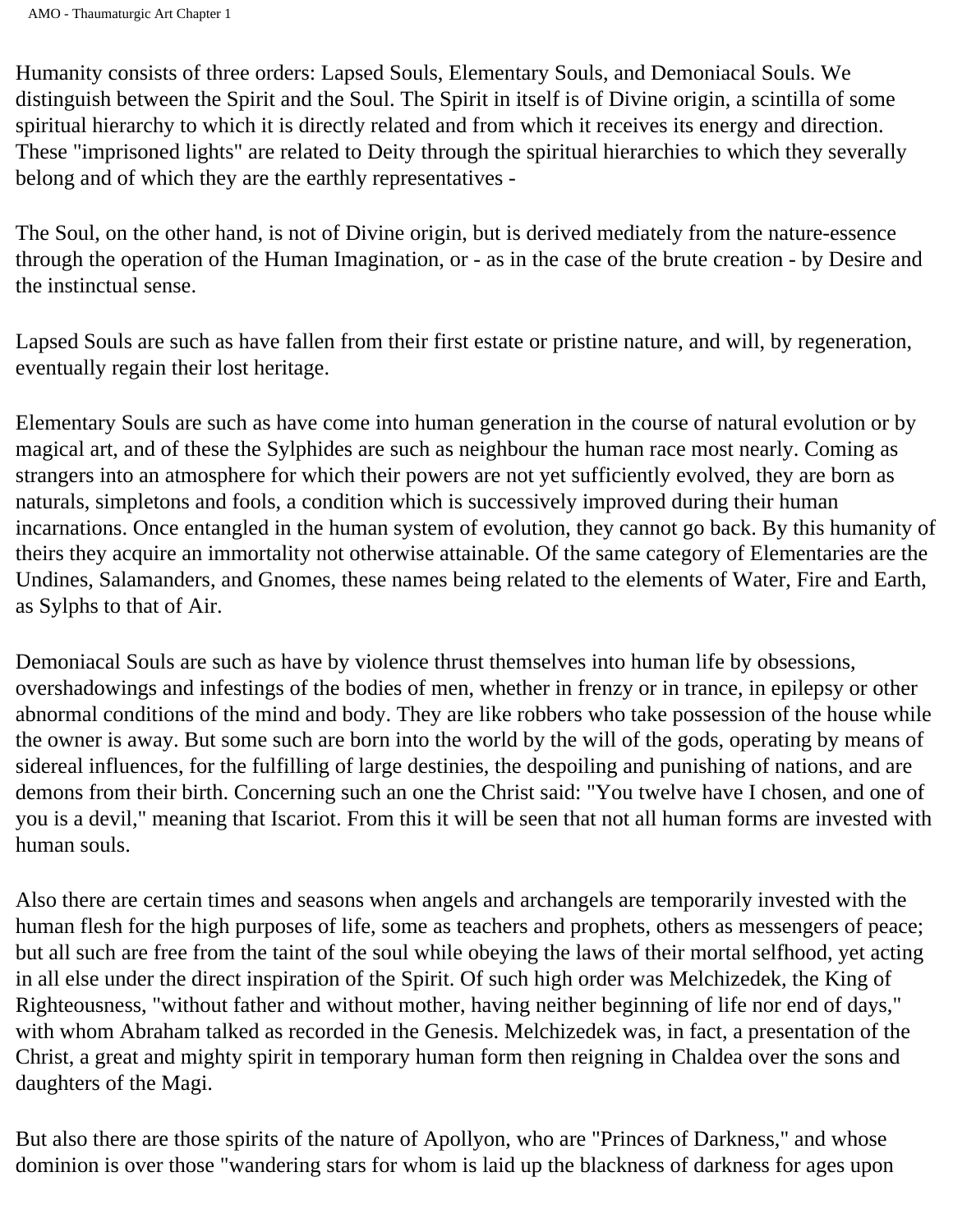ages." These malevolent beings, acting under the laws of their own nature, do from time to time manifest in human form for a more speedy judgment of the world. They are the Caligulas and Neros of the world's history.

The earth is therefore the theatre of a great variety of different souls, and is such because it is in equilibrium between the Heavens and the Hells, and in a state of freedom where good and evil may commingle. It is in truth the Field of Armageddon, where must be fought out the great battle between the Powers of Light and the Powers of Darkness.

The Kabalists mention Seven Heavens and Seven Hells, presided over by the Seven Archangels and the Seven Princes of Evil. The Archangels of the Seven Spheres of Light are : Michael, Gabriel, Kamiel, Raphael, Zadkiel, Uriel, and Zophkiel, standing for the Might, Grace, Zeal, Saving Power, Justice, Splendour, and Mystery of God. These names are invoked under appropriate symbols in the telesmic art of which the Kabala forms an essential part.

Michael, the archangel associated with the Sun, is derived from the syllables *Mi,* who; *cah,* like; *al,* god; *i. e.* He who is like unto God; or Who is like unto him? Gabriel, from *Gibur,* power; Kamiel, ftom *Chem*  or *Kam,* heat; Raphael, from *Raphah,* healing; Zadkiel, from *Zadok,* justice; Uriel, from *Aur,* light; and Zophkiel, from *Zophek,* a secret. As spiritual entities they are the express embodiments of the Divine attributes, though while unrevealed to us they continue only to stand for certain human conceptions of the Divine Being expressed in terms of human character. All definition is limitation, and all limitation is imperfection, yet God is the only Perfection and beyond all naming.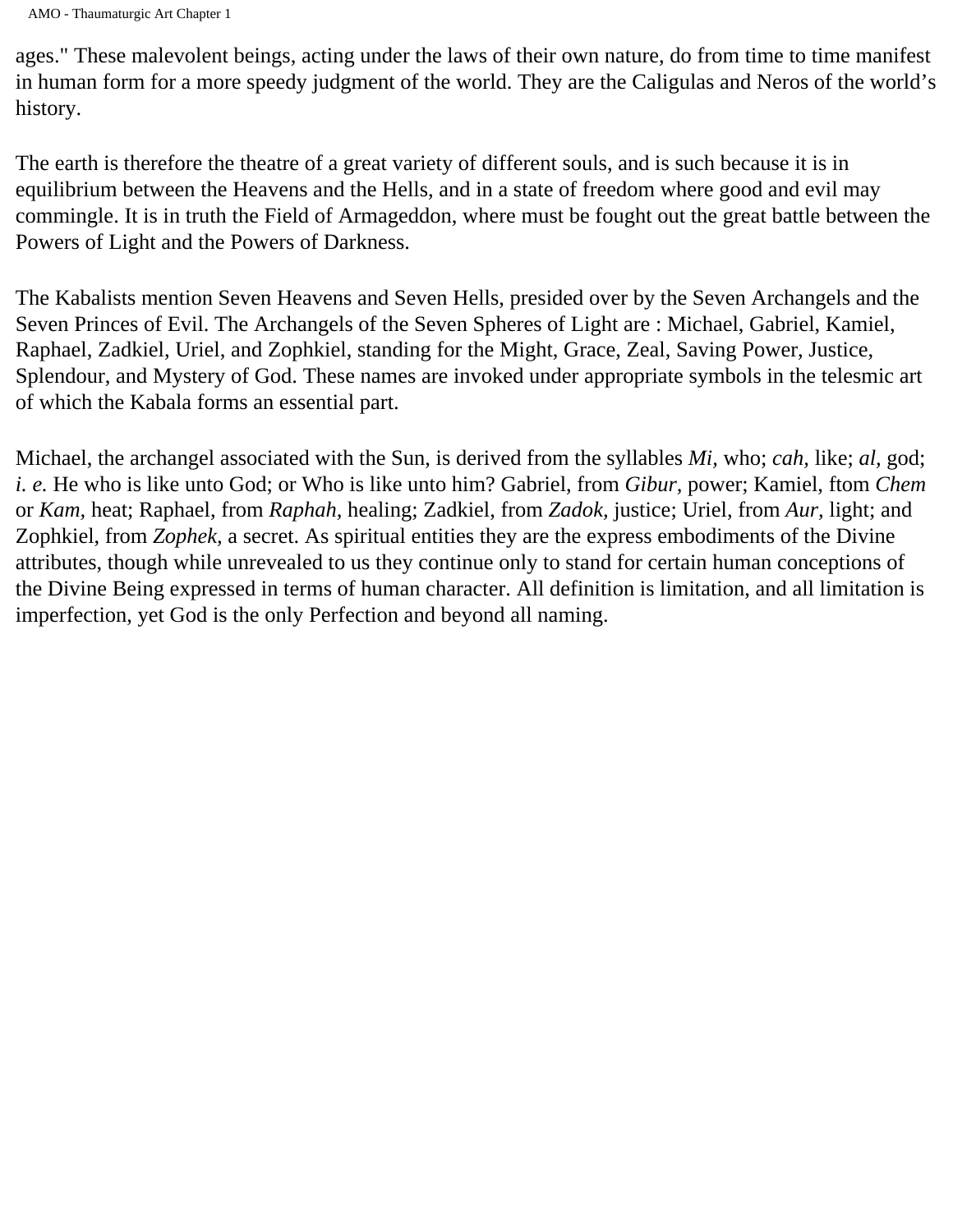#### CHAPTER II

#### THE CALCULATORY ART

As already indicated, there are three sections of the Kabala, and these may now be examined more fully.

The *Gimetria* ascribes to each letter of a name or word a certain numerical value. The Kabalists give the following values to the Hebrew and Chaldee letters, the English equivalents being substituted and the order retained :-

Units - a 1, b 2, g 3, d 4, e 5, v 6, z 7, ch 8, th 9.

Tens - y 10, k 20, l 30, m 40, n 50, s 60, o 70, p 80, ts 90.

Hundreds - q 100, r 200, sh 300, t 400.

Finals - ch 500, m 600, n 700, p 800, ts 900.

Pythagoras has been credited with having preserved an ancient table of numbers, together with their meanings. They are as follows :-

| A <sub>1</sub> |                 | $E \quad 5$ |              | $1 \quad 9$ |        |
|----------------|-----------------|-------------|--------------|-------------|--------|
| B <sub>2</sub> |                 | $F \quad 6$ |              | $K_{-}$     | - 10   |
| C <sub>3</sub> |                 | $G \quad 7$ |              | $L = 20$    |        |
| D <sub>4</sub> |                 | H 8         |              | M 30        |        |
|                | N 40            |             | $S \quad 90$ |             | Z 500  |
|                | O <sub>50</sub> |             | T 100        | Ch          | 600    |
|                | P 60            |             | $U$ 200      |             | V 700  |
|                | Q 70            |             | X 300        |             | Hi 800 |
|                | R 80            |             | $Y$ 400      |             | Hu 900 |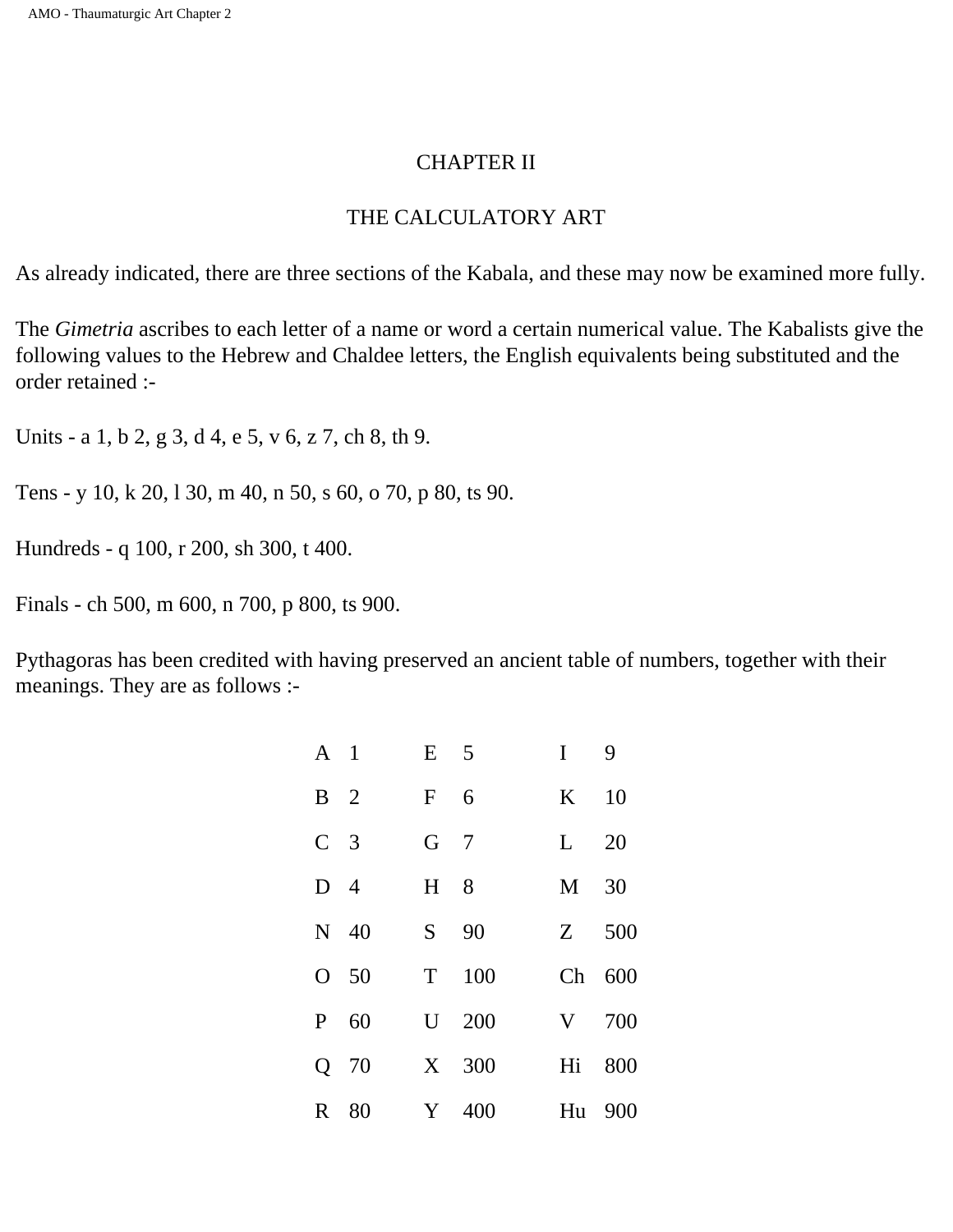#### W 1400

#### THE INTERPRETATION

- 1. Ambition, Passion, Purpose.
- 2. Death, Destruction.
- 3. Destiny, Faith, Religion.
- 4. Strength, Stability, Power.
- 5. Marriage, Happiness, the Stars.
- 6. Completion, Attainment.
- 7. Rest, Freedom, the Path.
- 8. Protection, Equity.
- 9. Grief, Wounding, Anxiety.
- 10. Success, Logic, Renovation.
- 11. Offence, Deception, Strife.
- 12. The City, a Town, a Witness.
- 13. Obliquity, a Crooked Road.
- 14. Sacrifice, Surrender.
- 15. Virtue, Culture, Piety.
- 16. Luxury, Sensuality.
- 17. Misfortune, Carelessness, Loss.
- 18. Vice, Brutality, Harshness.
- 19. Folly, Insanity.
- 20. Wisdom, Abnegation, Austerity.
- 21. Creation, Mystery, Understanding.
- 22. Punishment, Vengeance, Calamity.
- 23. Prejudice, Ignorance.
- 24. Travelling, Change.
- 25. Intelligence, Progeny.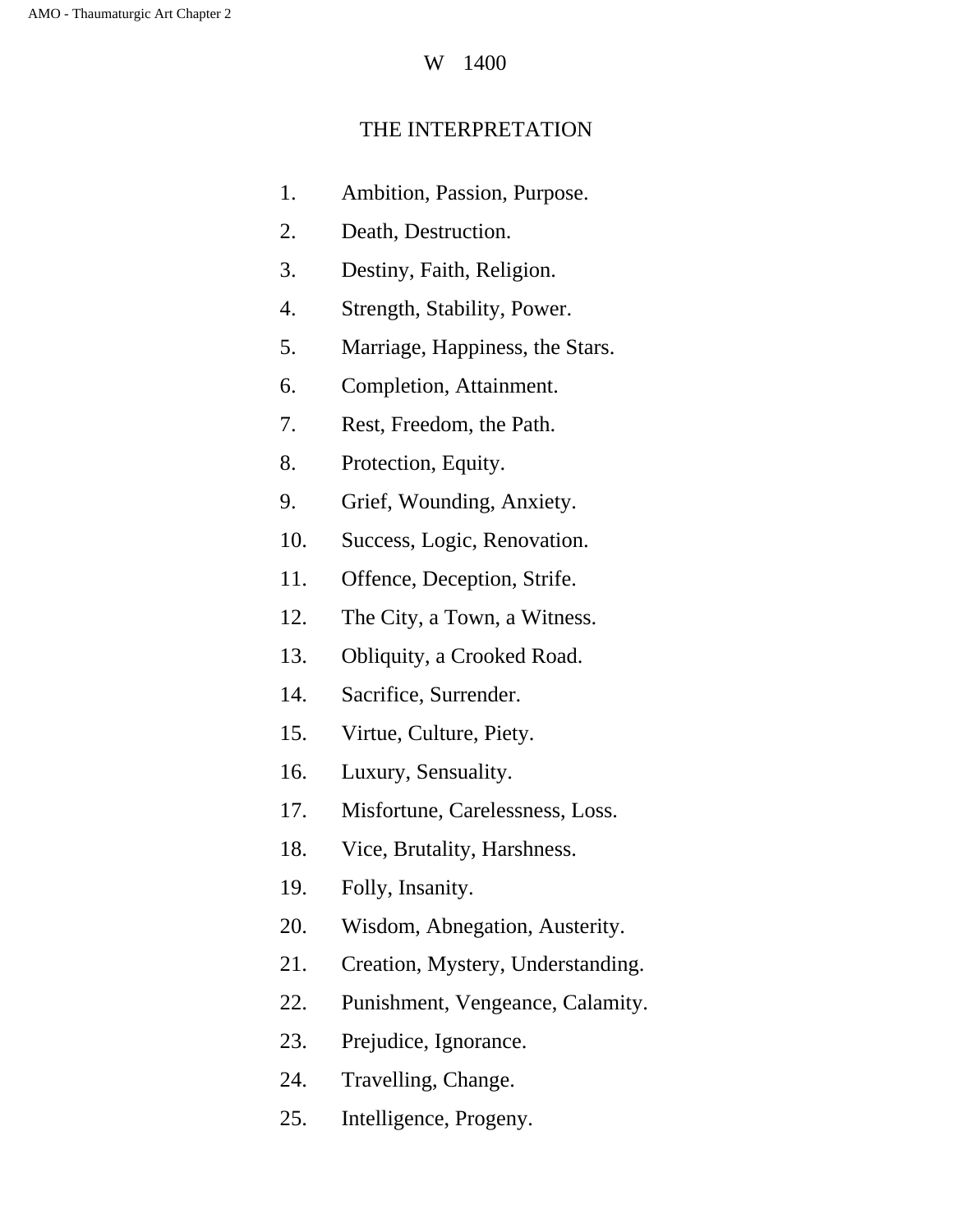- 26. Beneficence, Altruism.
- 27. Bravery, Firmness.
- 28. Love, Presents, Gifts.
- 29. News, Information.
- 30. Fame, Marriage.
- 31. Integrity, Ambition.
- 32. Union, Embraces, Marriage.
- 33. Gentleness, Chastity.
- 34. Suffering, Pain, Recompense.
- 35. Health, Peace, Happiness.
- 36. Genius, Profound Intellect.
- 37. Fidelity, Domestic Happiness.
- 38. Malice, Avarice, Maiming.
- 39. Honour, Credit, Laudation.
- 40. Holiday, Feast, Weddings.
- 41. Shame, Disgrace.
- 42. Short and Unhappy Life.
- 43. Churches, Temples, Worship.
- 44. Sovereignty, Elevation, Power.
- 45. Progeny, Population.
- 46. Production, Fruitfulness.
- 47. Long and happy Life.
- 48. Judgment, a Court, the Judge.
- 49. Avarice, mercenary spirit.
- 50. Relief, Pardon, Freedom.
- 60. Loss of husband or wife.
- 70. Science, Initiation.
- 80. Protection, Recovery, Convalescence.
- 90. Affliction, Grief, Error, Blindness.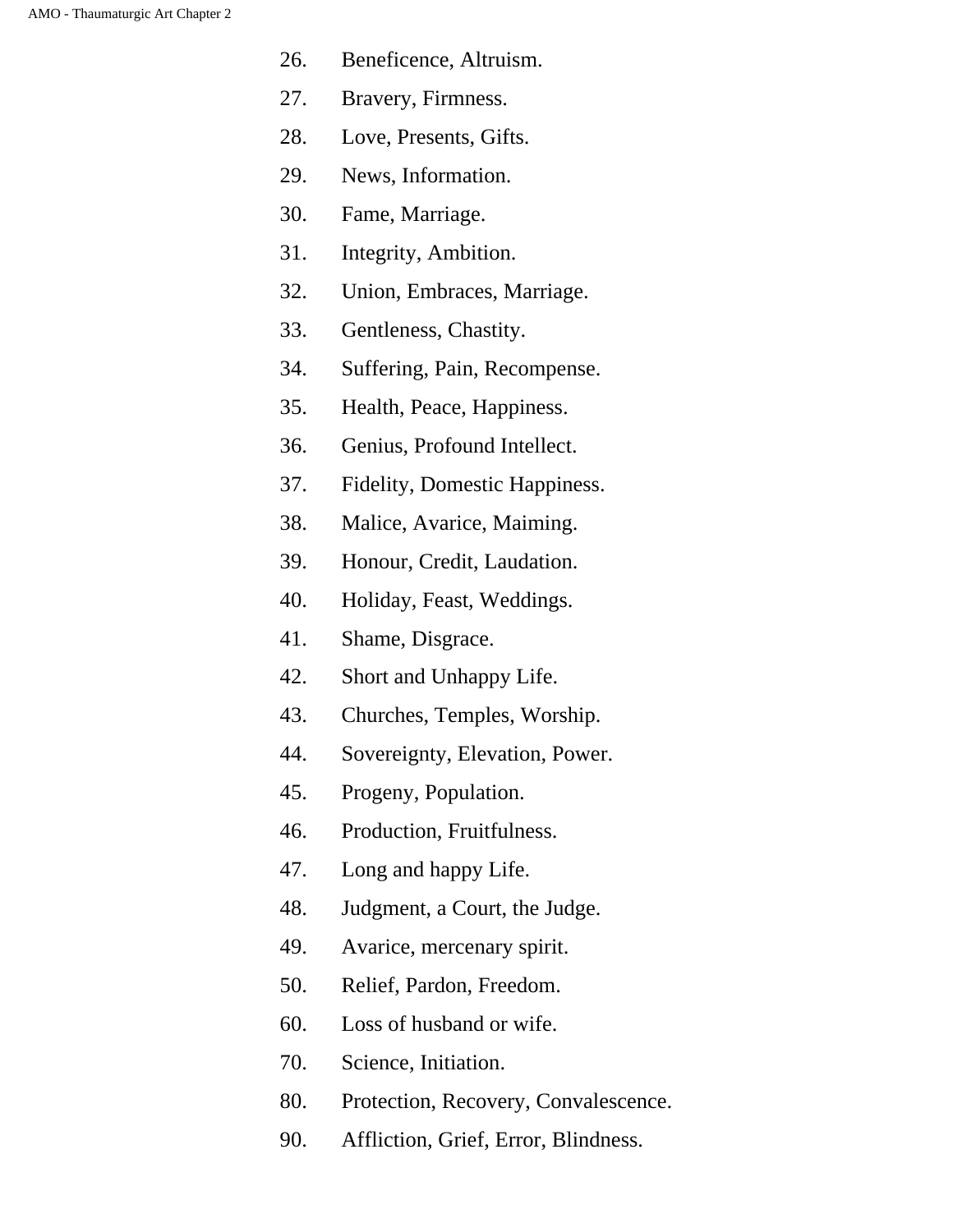- 100. Divine favour, Angels, Spirits.
- 200. Hesitation, Fear.
- 300. Defence, Philosophy, Belief.
- 400. Distant journeys.
- 500. Holiness, Virtue.
- 600. Perfection.
- 700. Power, Dominion.
- 800. Empire, Conquest.
- 900. Strife, Eruption, War.
- 1000. Sympathy, Mercy.

In addition to these, the table contains some specific numbers, namely :-

| 81.  | The Adept.                      |
|------|---------------------------------|
| 120. | Honour, Patriotism, Praise.     |
| 215. | Grief, Misfortune.              |
| 318. | Divine messenger.               |
|      | 350. Justice, Confidence, Hope. |
|      | 360. A House, Home, Society.    |
|      | 365. The Science of the Stars.  |
|      | 490. Priesthood, Ministration.  |
|      | 666. An Enemy, Malice, Plots.   |
|      | 1095. Reserve, Silence.         |
|      | 1260. Annoyances, Terrors.      |
|      | 1390. Persecution.              |

Unfortunately, the method to be followed in the use of these numbers has not been handed down to us, but I conceive that a method similar to the Hebrew notaricon may not be entirely amiss. Thus the name of the great Napoleon is enumerated -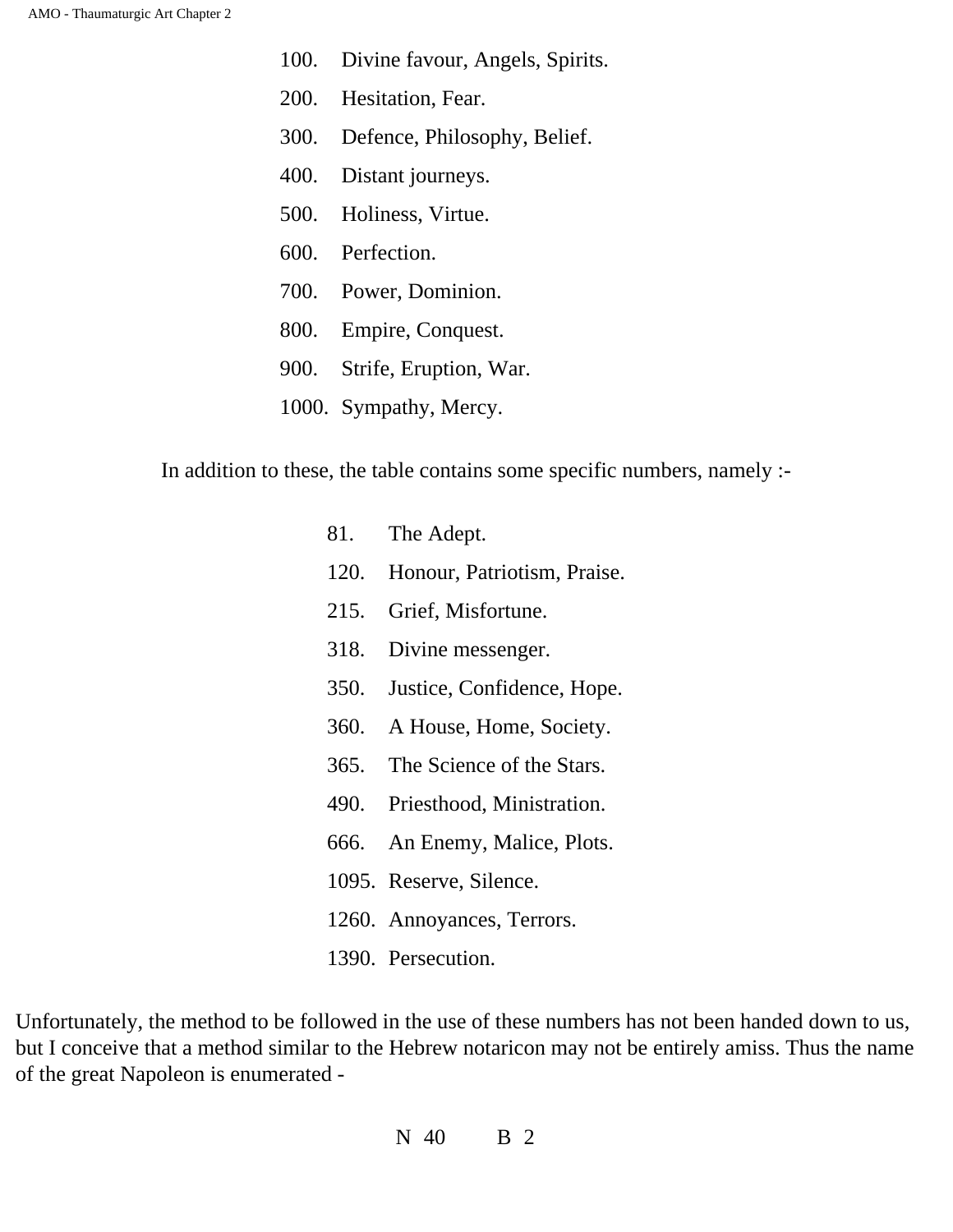|                | a 1      |                | u 200   |
|----------------|----------|----------------|---------|
|                | p 60     |                | o 50    |
|                | o 50     |                | n 40    |
|                | $1 \t20$ | a 1            |         |
| e <sub>5</sub> |          |                | p 60    |
|                | o 50     |                | a 1     |
|                | n 40     |                | r 80    |
| e 5            |          |                | $t$ 100 |
|                |          | e <sub>5</sub> |         |
|                |          |                |         |
|                | 271      |                | 539     |

The sum of these numbers is 810, which is equal to  $800 =$  empire, conquest, and  $10 =$  success, logic, renovation. The words "empire, conquest, success, and renovation" have certainly a singular appositeness in this connection. It is obvious, however, that the import of a name would be altered by change from one language into another, and it is reasonable to presume that the original or mother-tongue in each case must be adopted.

The *Gimetria* ascribes to each letter a definite value, as we have already seen. The sum of a name is then reconverted into letters of equivalent value, and the meaning of the name thus derived. Thus we read that an angel talked with John of Patmos, who would have fallen down and worshipped him but was forbidden. The angel speaks of himself as a man, one of the "keepers of the sayings in the Book." The word "man" in Hebrew is Aish, the value of which is

A 1, i 10, sh  $300 = 311$ 

and the name of the great recorder is Raphael -

$$
R\,200, \, ph\,80, \, a\,1, \, 1\,30 = 311.
$$

For this John of Patmos was of the Order of the Recorders and of the Hierarchy of Raphael.

Of the Order of Calculators and Measurers is the Intelligence of Sephery; of the Order of Ordainers and Judges is the Intelligence of Zadok; and these, with others, are extracted from holy writ wherein their offices are covertly referred to.

Therefore, if any would know the name of their office, let them take the sum of their name and convert it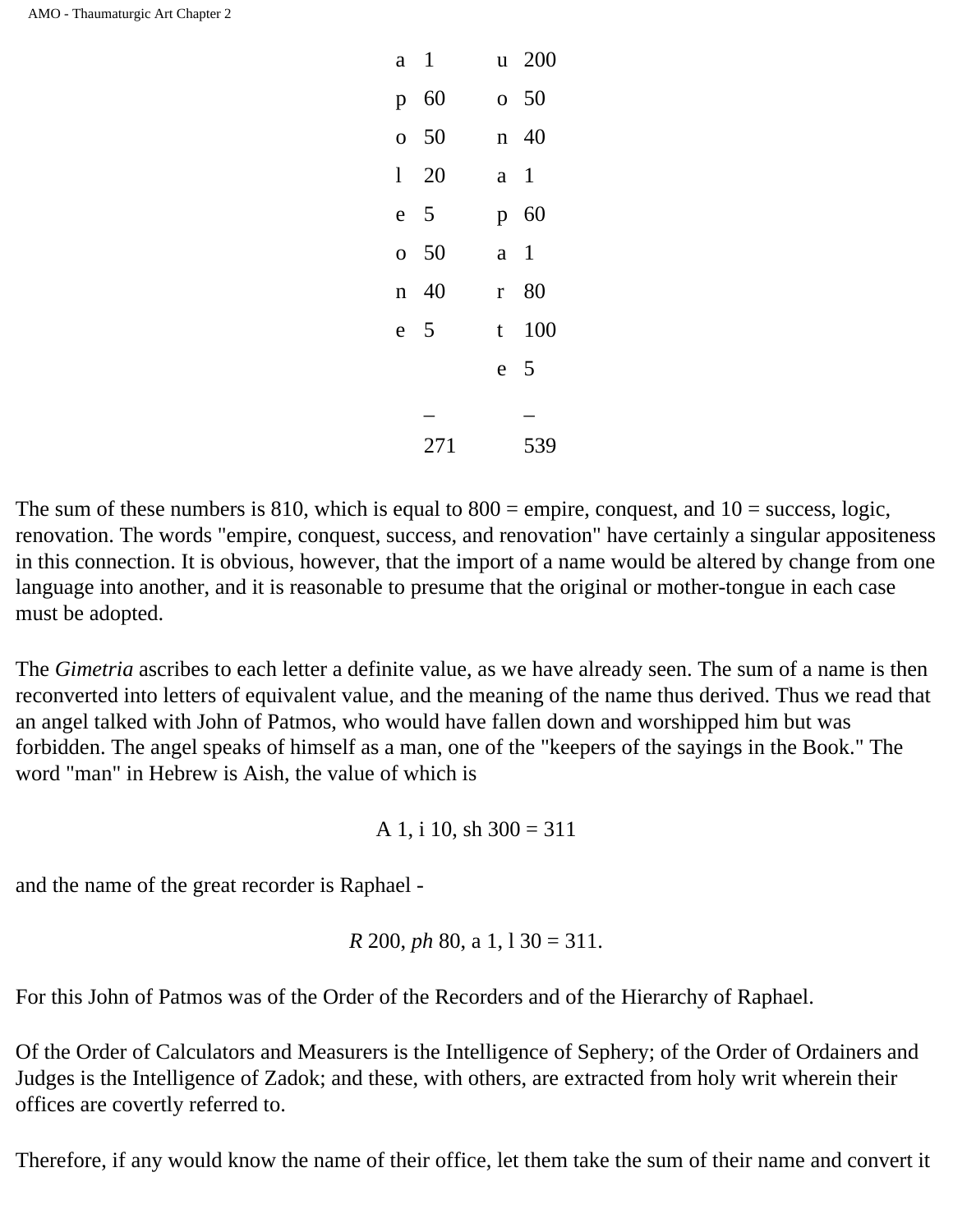by the *Gimetria* according to the rules of the kabalistic art. Thus the name "Sepharial" of the Order of the Sephery is thus computed :-

*S* 60, *ph* 80, *r* 200, *i* 10 *a* 1, *l* 30 = 381

which is equivalent to: *a* 1, *sh* 300, *p* 80 = 381, the word *Asoph* being from the root  $Ashp = a$  star-gazer or astrologer, the astrologers of Chaldea being known as the *Ashpim.*

The *Notaricon* is used for extracting the Divine names, and those of angels or spirits from sacred writ. The telesmic art requires that these names shall be employed in the construction of Talismans, as by their correspondence in numerical value they have a compelling influence over all things which answer to the same root value.

Thus by taking the letters from the beginnings of words, or their finals, and by other measures of a secret nature, the names of Spiritual Powers are derived. The Divine Being is of infinite power and presence, and therefore His names, as expressing the infinite variety of powers, intelligences and forms within the universe, can never be exhausted. The kabalist, therefore, only seeks to discern those which are of efficacy in the matter in hand.

From a certain text of three verses in Exodus which begin with the words: *Vayiso, Vayibo,* and *Vayot*  respectively, the seventy-two Divine names are derived. These are the *Shemhamphore* corresponding to the seventy-two Elders ruling over the Church Universal, *i.e.* the Middle Spiritual Kingdom. The method followed in this case is as follows :-

The first verse is written in Hebrew characters, which are seventy-two in number, from right to left, as is usual with Semitic texts. The second verse is written from left to right, and the third verse from right to left as usual, the Hebrew text being used throughout. Then by reading the three letters which fall together as one word, we have seventy-two triliteral words, to which is added the affix of the sacred names El or Jah. From the text "Thou art the mighty Lord for ever" is derived the potent name *Agla;* and from the sacred affirmation "The Lord our God is one God" we derive the name *Yaya.* Thus :-

Jehovah Alohenu Jehovah Achad.

Likewise from the text "One source of His unity one source of His individuality, His vicissitude is one" we have the magical name *Ararita,* which is found inscribed on the Seal of Solomon the King. From the text "Holy and blessed is He" we derive the name *Hagaba.* From the sentence in the prophetic blessing of Jacob "Until Shiloh come," when the patriarch was predicting the fate of Judah, we have the name *Jesu.*  The well-informed kabalist, however, knows that this text has reference to the rising of the Star *Shuleh* in the constellation of Scorpio; for *Leo,* the lion of Judah, with *Cepheus* the Lawgiver beneath, does not depart from the Midheaven until Scorpio rises in the East.

Again, from the text "The Lord our King is true" we have the word *Amen.*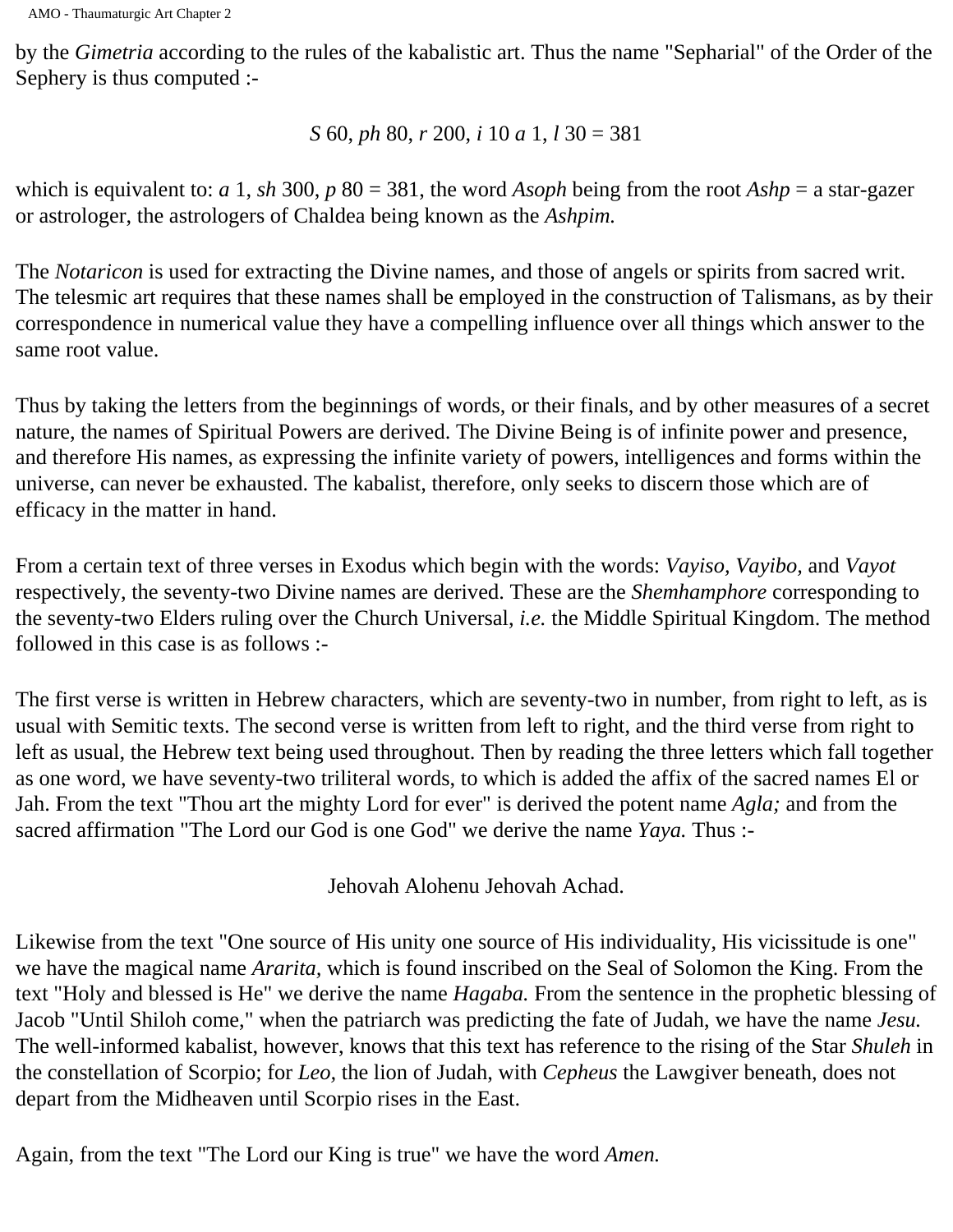The *Temurah,* which means "change," also yields its secret interpretations by the transposing and exchanging of letters according to the rules of the kabalistic art as set forth in the Table of Tsiruph; and by the application of this to the Gimetria and Notaricon, we derive the names of spirits and angels whose offices are expressed in the texts whence they are derived. Some of these are evil and are referred to as "vessels of iniquity" and "vessels of wrath" and also "lying spirits."

Every man is beset with some temptations arising from his association with the world of spirits, every good ministration implying a possible evil by perversion, to which evil the malevolent forces correspond. Thus man has both a protecting angel and an assailant, and he may thus incline to good or to evil, being, while in the middle world, in a state of equilibrium or freedom. Moreover, it is said that preference among men is from the superior power of the spirits attached to one man over those of another, for by the intensity of their wills these men are able to link themselves with the powers of good or evil allied to them by nature.

Every work undertaken by man has a twofold presidency of spiritual powers attaching to it, whereby it is brought to perfection or overthrown. Among the kabalists there is a method of deriving the names of those spirits presiding over the nativity. The figure of the Heavens being erected, the letters of the Hebrew alphabet are set round in the order of the signs, beginning at the Ascendant; and those letters which fall on the places of the Sun, the Moon, and the ruler of the Ascendant when brought together yield the name of the presiding angel or benefie Intelligence. But the same calculation made from the Descendant, of the horoscope yields the name of the evil spirit or Cachodemon. Others affirm, however, that the places of the benefic planets must be employed, together with that of the ruler of the Ascendant for the Agathodemon; while the places of the malefics with that of the ruler of the Descendant must be taken account of to compute the name of the Cachodemon. But names in themselves bear only such meanings as we attach to them; their real efficacy consists in their numerical correspondence with the nature of the symbols employed and their relation to the purpose in hand, and thus in their confirming the mind in that faith and intention without which, together with the united action of the will and imagination, no magical work can be brought to completion. For the will is the male force and the imagination the female power which, by their union, are capable of creating that which is desired.

The evocations within the magic circle, the conjurations of spirits to the crystal, the construction of talismans, sigils, seals and other works of the thaumaturgic art, have their root in this covert agreement between Nature and the Soul of man, whereby Spirit answers to matter and Force to form, so that the material form of every symbol stands for the embodiment of a corresponding Spiritual Force.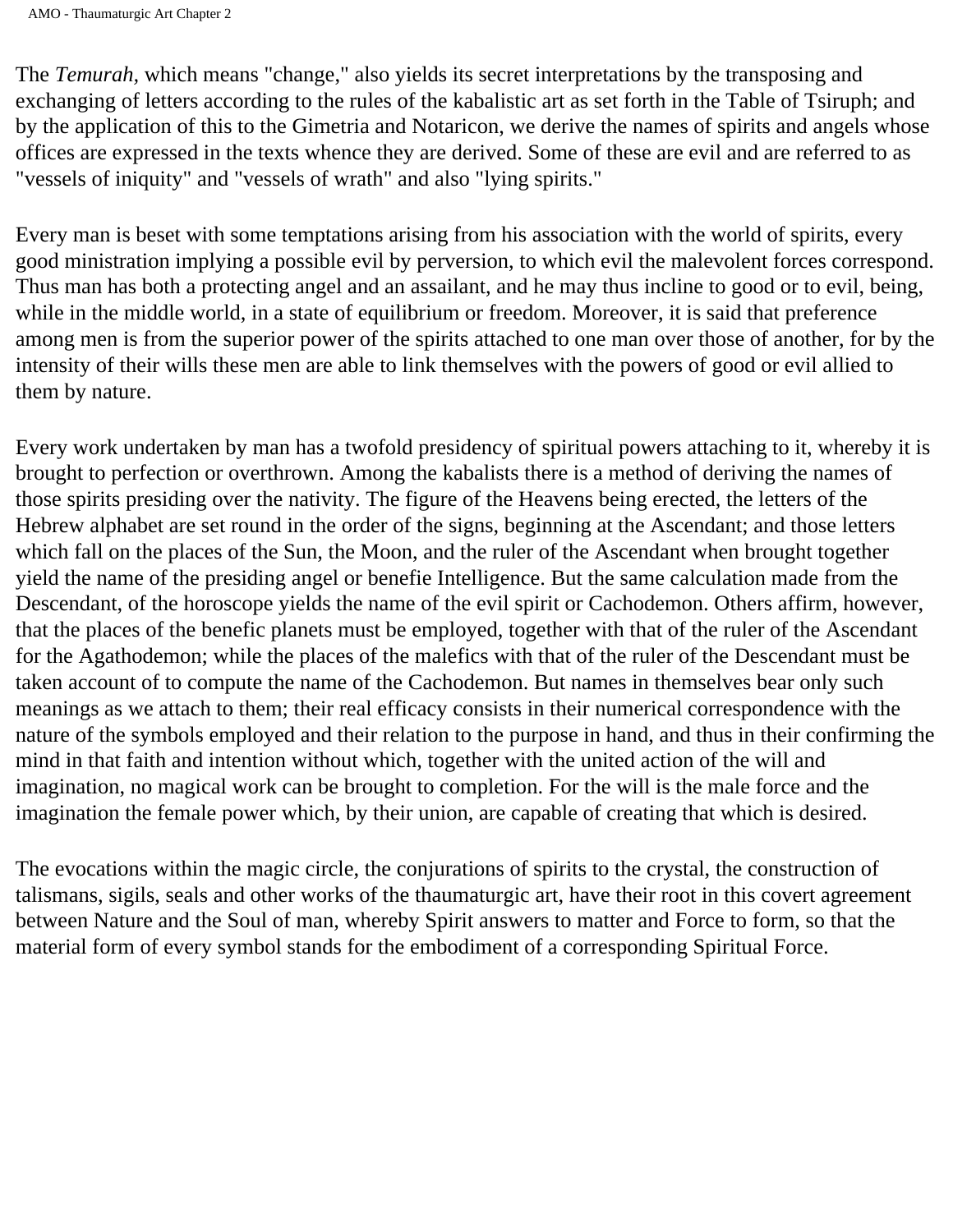# CHAPTER III

## OF EVIL SPIRITS

THE Prince of Darkness, Beelzebub, presides over nine orders of infernal spirits, according to the Kabalists. These spirits are the tempters of mankind. The Occultist affirms that they are the disembodied spirits of evil-minded men confirmed in wickedness by the perversity of their wills. Even presuming that they are no more than the evil thoughts and imaginings of embodied humanity, there is yet nothing, in a world where "thoughts are things," to prevent such from taking bodily shape and substance and thus, when stimulated by the force of men's evil desires, becoming active powers for evil.

Everybody has read of Frankenstein's Monster, that weird output of the imagination of the beautiful Mary Shelley, but few people have realized that the story embodies a great occult truth. It is perhaps not difficult to trace this creation of the daughter of Charles Godwin. One has but to study his work on *The Lives of the Necromancers* to be confirmed in the idea that what the father suggested the daughter elaborated in the laboratory of her own gifted mind. It was in the nature of a competitive essay, and gained the prize of publication. Study this story, and also the chapter on "The Dweller on the Threshold" in the popular novel by Buiwer Lytton, and you will have some notion of the experiences of those who are capable of creating, and thereafter of being obsessed by, the images of their own minds. Will and Desire created the universe. It should not be strange that it may create something equal to man when both the will and imagination of man are consciously directed to the process.

Of the Nine Orders of Evil Spirits, the first is that of False Gods. Here we have the concentrated worship and imagination of thousands directed to the same effect, the creation. of "gods." We have knowledge of the Saturnalias and Baldachinos, the Bacchanalias and orgies of the heathen world. Such a god was that Satan who tempted the man Jesus. Swedenborg defines the difference between the satans and the devils when he says that the former apply themselves to the minds of men, instilling false doctrines and lies, blinding intelligence, stimulating pride and inciting to heresies and seditions; while, on the other hand, devils are such as apply themselves to the appetites, and by their affinity with the emotional faculty (whence they have their origin) seek to instil lust, greed, avarice, hatred, and every kind of illicit affection and perverted or depraved appetite. It may be well to accept this distinction.

The second order are called Lying Spirits, of which sort were those who obsessed the prophet Ahab ; and over these is set a spirit called Pytho, who is the father of lies. These spirits apply themselves to the interiors of the vocal and respiratory organs by means of the brain centres. Some such are to be heard speaking through the mouths of persons entranced, such as demoniacs, pythonesses, and spirit mediums. Such an one is mentioned in the Bible as crying out in pain at the approach of Jesus, saying: "What have I to do with Thee, O Son of David ? I know Thee who Thou art!"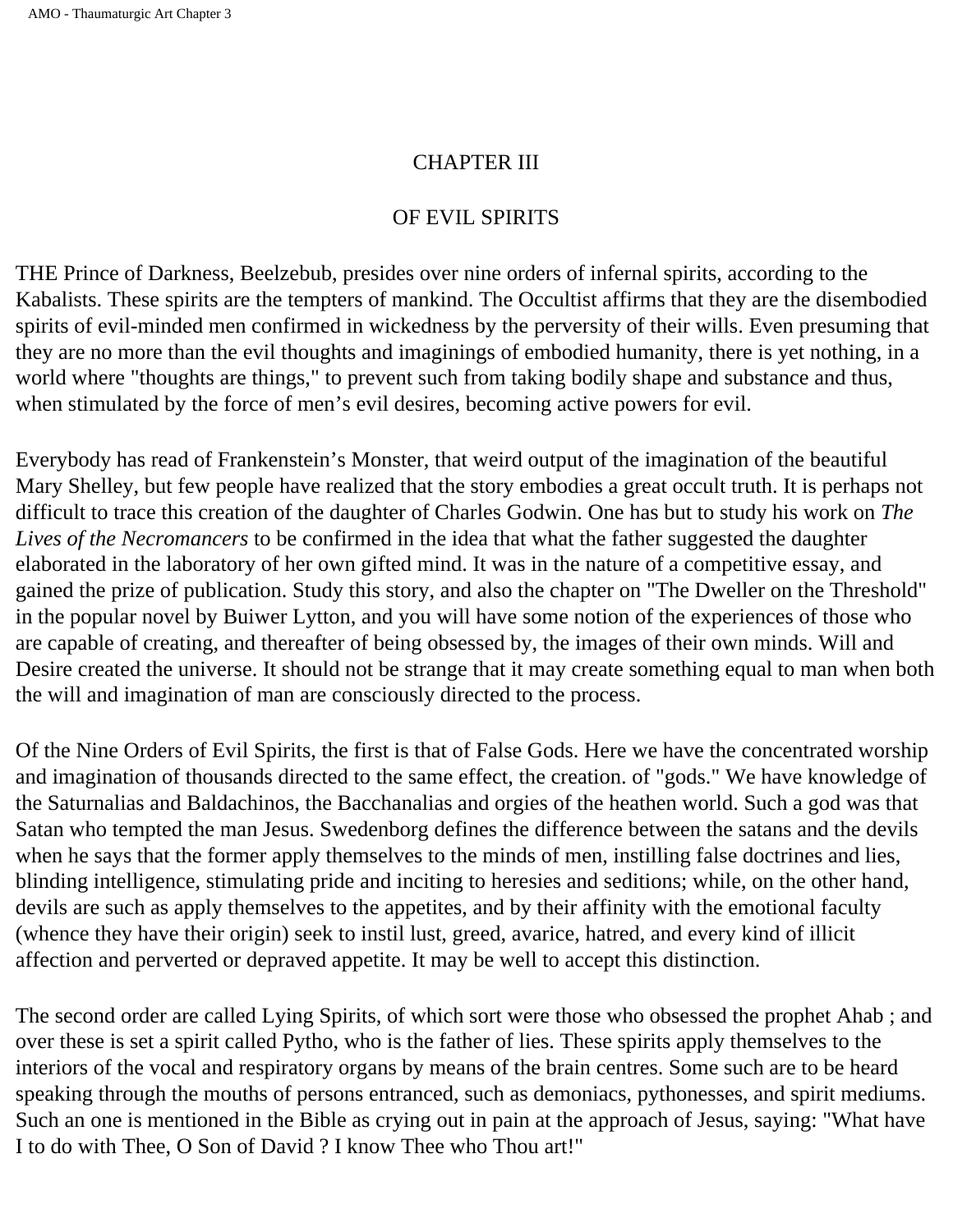The third order of evil spirits are those called "Vessels of Iniquity" and "Vessels of Wrath," who are the inventors of all vices for the infesting of men and their ruination. Their prince is called "Belial," who is without a yoke, being a renegade and disobedient spirit not subject to control. Of this order are the violent and lawless,murderers, and some suicides who kill themselves in frenzy. Of this order St. Paul speaks to the Corinthians, saying: "What agreement hath Christ with Belial?" For these spirits of Belial have no agreement with any, being, as it were, the Ishmaelites of the underworld.

The fourth order of evil spirits is called "The Revengeful," their prince being called Asmodeus, who is the occasion of judgment. They were of the order let loose upon Egypt in the visitation by plagues, as recorded in Exodus.

The fifth order of evil spirits is called "The deluders," whose satan is called Nahash, the chief of those who have the spirit of the serpent. These cause signs and wonders a.nd work all sorts of marvels in order to seduce men's minds from the truth. They are represented by the Black Magicians, the wonder-workers who seek to efface God and arrogate to themselves the power to control the spiritual world. In reflected degree they work through the minds of cheats, forgers and charlatans. That Satan who tempted Eve is of this order of the Nahash or Serpents. Of him it is said : "He it is who seduces the whole world, doing great signs and causing fire to descend from heaven in the sight of men, seducing the inhabitants of the earth by these which are given him to do," as appears in the Apocalypse.

The sixth order is that of the "Turbulents," presided over by Meririm, the Prince of the Powers of the Air. It is they who affect the air with tempests, corrupting the air with blights and poisonful exhalations, destroying crops and polluting the waters of the earth. St. Paul speaks of this "Prince of the Powers of the Air." These spirits have affinity with the thoughts and passions of men, and are evoked by the turbulence and passions of men's minds, as may be seen in great wars and revolutions.

The seventh order is that of "the Furies." Their Prince is called Apollyon, or in the Hebrew Abaddon, which means "the Destroyer." They are the cause of madness, frenzy, murders, massacres and intestine wars.

The eighth order of evil spirits is called "The Accusers" or "The Inquisitors." They are under the dominion of one called Ashtaroth, *i. e.* "The Searcher." In the Greek he is called Diabolos, or the Calumniator, and in the Apocalypse is referred to as "the Accuser of the Brethren, accusing them night and day before the face of God." For these spirits delight in persecuting the righteous, searching out their weaknesses and railing against them because of their imperfections. The common faultfinder is well within the category of those who owe allegiance to Ashtaroth.

The ninth order is that of "The Tempters." These are in close association with mankind, and one of their number is present with those who are in any way subject to the worldly spirit of greed and avarice. Their prince is called Mammon, *i.e.* Covetousness.

These nine orders of evil spirits are called transgressors, for they violate the commandments which in the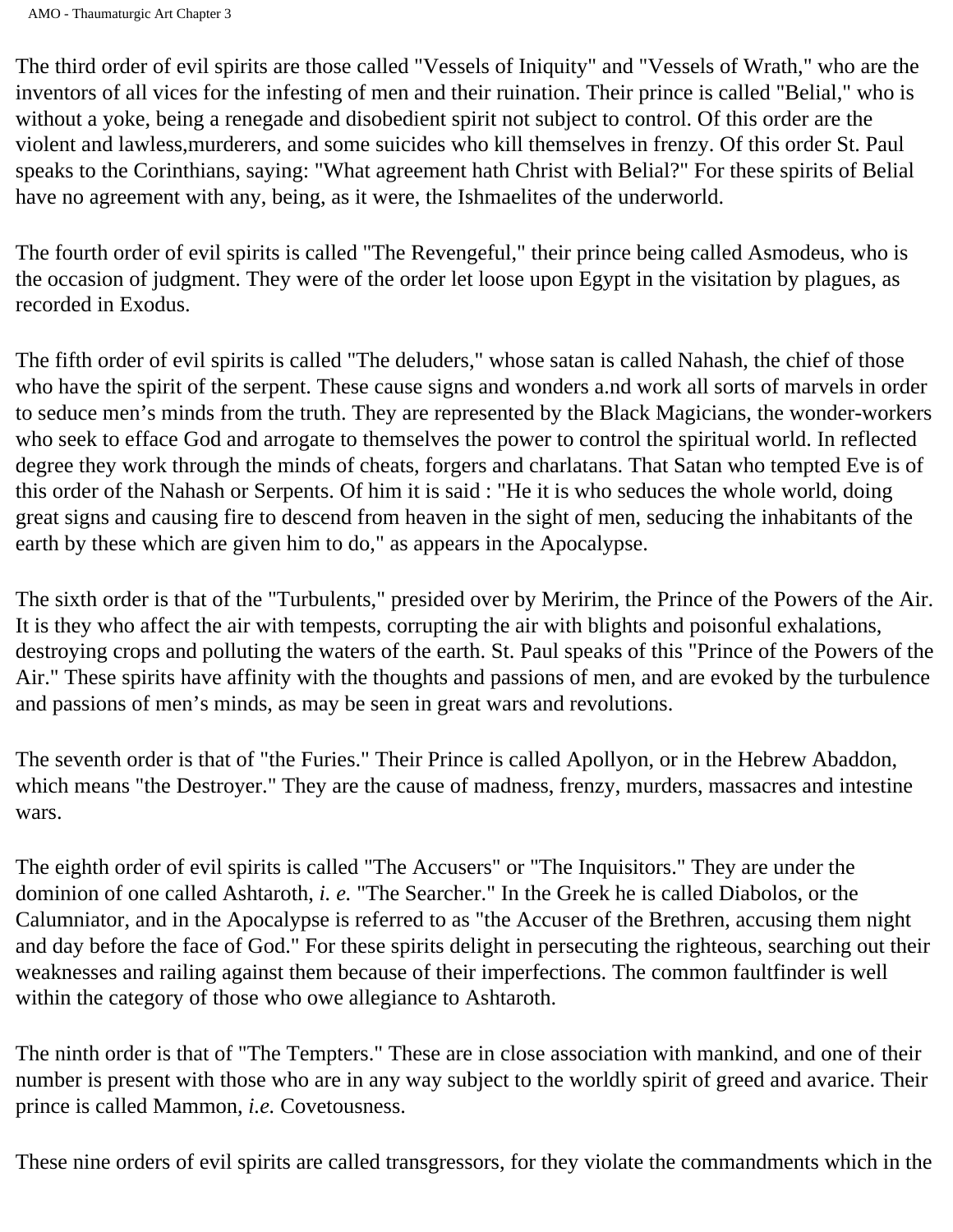Hebrews are but nine only, and not ten as commonly conceived: the first and second of the "Decalogue" being one only, and having reference to the worship of the true God and the sin of the making of false gods, whether subjective or objective; and Beelzebub is that supreme False God whom the sinful serve by error under whatever name it may figure.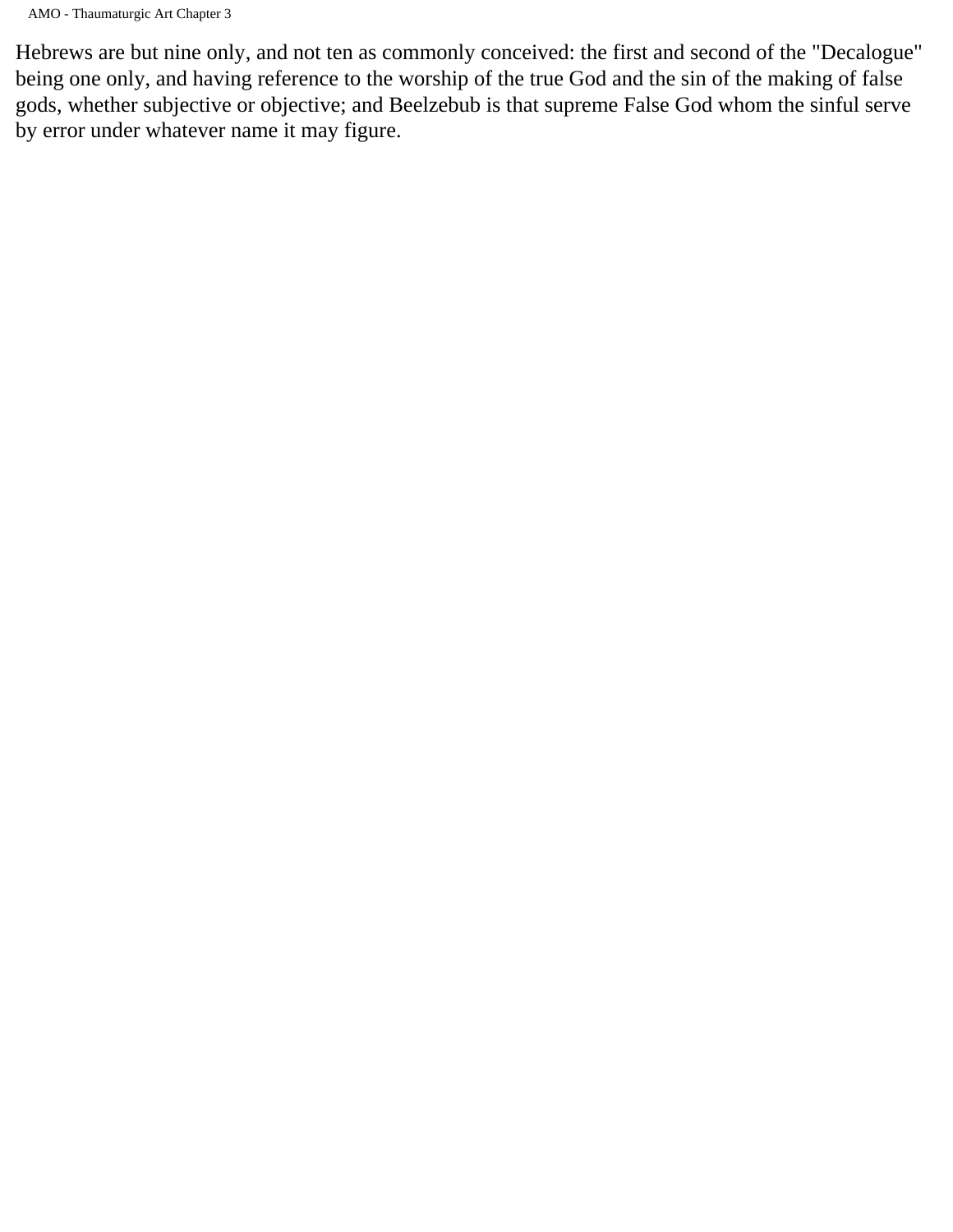# CHAPTER IV

## MAN'S SPIRITUAL FREEDOM

To the end that mankind may be in freedom and reserve to itself the power to cast in its lot with the good or evil powers, these nine orders of evil spirits are, according to the kabalists, counterbalanced by a corresponding array of angelic orders. These are known as Cherubim, Seraphim, Thrones, Do-minions, Powers, Virtues, Principalities, Archangels, and Angels. These Nine Orders are otherwise referred to as the Metratton, "they who stand about the Throne "; the Ophanim, otherwise called the Wheels of Life (referred to by Ezekiel); and the Seven Planetary Spirits, which include the Archangels and their hosts of subservient angels. These by their representatives are set over mankind for his government and wellbeing; else were man wholly abandoned to the machinations of evil spirits.

In the apocryphal book of Tobias it is related that the Archangel Raphael did apprehend Asmodeus, and bound him in the wilderness of Upper Egypt. It has been thought that this story has reference to the presence of the planet Jupiter in the sign Gemini; for Asmodeus is of the sphere of Jupiter's evil spirits, and Raphael is Mercury, whose sign Gemini is said to rule over Egypt, and moreover it is the sign of Jupiter's debifity. Ingenious as this interpretation may be, it appears to rest upon the association of Asmodeus with Jupiter, which may very well be the case, as Asmodeus, like Jupiter, is related to the office of the Judges; but it is not the fact, astrologically speaking, that Gemini rules Upper Egypt, but Capricorn, or - according to the Egyptian zodiac - the Crocodile. Hence the Egyptians were called the *Mizraim* (those born from the crocodile).

Concerning the sphere of Jupiter, Hesiod says: "There are thirty thousand of the spirits of Jupiter, pure and immortal, who are the keepers of men on earth that they may observe justice and mercy, and who, having clothed themselves with an aerial form, go to and fro everywhere upon the earth."

No man could continue in safety, it is said, nor any woman remain uncorrupted, and none 'could come to the end designed by God, but for the assistance given them by the benefic spirits, or if evil spirits were alone allowed to sway men's minds. Thus every man has a guardian angel and a good demon, as Socrates affirms, and likewise there are spirits of evil attaching to all in whom the passions are allowed free play; and these good and evil forces contend for the victory, the decision being in the hands of the man whose soul is the coveted prize. For man is in the middle ground of equilibrium, and freedom being allied to both the superior and inferior worlds by the dual aspect of his mind, being stirred by passion from below and illumined by intelligence from above, it is therefore in his will to whom the victory shall be given.

Therefore, we cannot impute evil to spirits that are by nature evil, neither lay our failures to their blame; nor accuse the benevolent spirits of any lack of zeal, seeing that it is by our own consent that this or that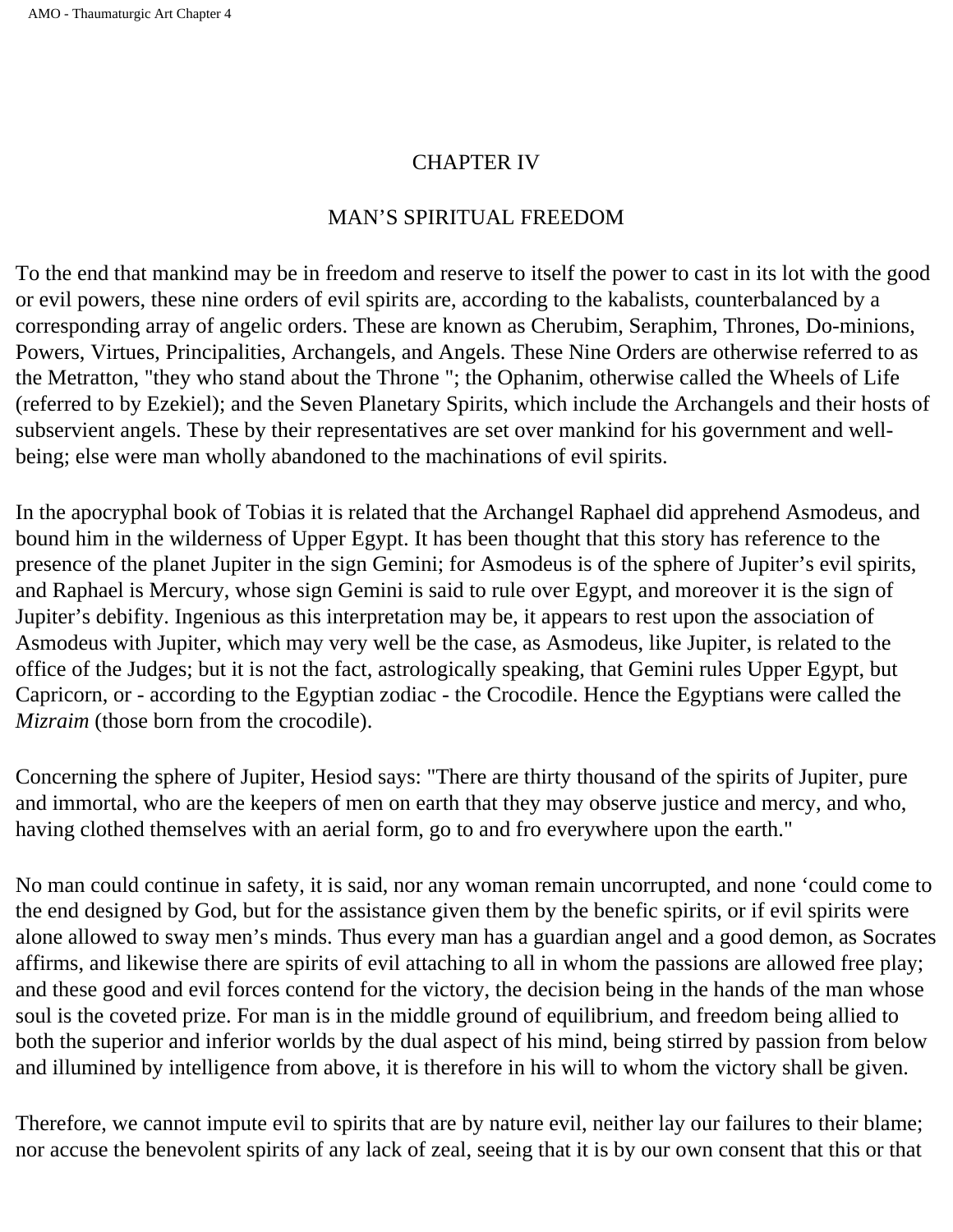advantage is gained by the powers of evil. But the evil powers, once overcome, lose their influence over us in a great measure. And this is the meaning of the saying, "I will give you power to tread upon scorpions; nevertheless, rejoice not that ye have *power over the spirits,* but that your name is written in heaven."

Thus it is seen that evil spirits are compared to scorpions, and that they may be rendered ineffectual and harmless by the power of the celestial name, which is that spiritual or "new name" which is written upon the White Stone, as is said in the Revelations. The Christ, or Man made Perfect, is Venus, the Light Bearer and the Messenger of Peace, who gives his qualities to the overcoming of evil, and "To him that overcometh I will give the, bright and morning star." Opposed to Venus in the spheres is Mars, the god of war, the promoter of strife and discord, the ruler of the "Scorpions." He rules over the eighth sphere and the eighth sign of the zodiac, *i. e.* Scorpio, which is associated with the House of Death, the terminal house of the natural soul. When good spirits and powers dominate this principle in man's nature - i.e. the Scorpio principle - there is the better hope of a deliverance from the evil of these spirits.

When it is said that Michael (the Sun-Angel) contended with Satan (i.e. Saturn) for the body of Moses, we understand kabalistically that the good and evil principles were in strife, Saturn contending that the body belonged to him by natural agreement, while Michael affirmed that he had redeemed it even from decay; for Moses was an Initiate of the cultus of Ammon-Ra, and his name denotes not only drawn forth and elected, but kabalistically he is nominated, for he was one of those named and appointed to a typical work.

This association of the spirits with man, and the sympathies and antipathies arising therefrom, is the reason that certain men are naturally friends or enemies of others.

A certain magician warned M. Antoninus of his friendship with Octavius Augustus, with whom he was accustomed to play, Augustus always coming off the conqueror. The magician, it is said, reprimanded Antoninus because he continued to consort with Augustus, although better born, more skilful and older than he, for, the magician continued, "Thy genius doth much dread the genius of this young man and thy fortune flatters his fortune, so that, unless thou shalt shun him, it appears wholly to decline to him." Thus it is that some men are brought to positions of preference and power irrespective of their individual merits, because the genius which directs them and presides over their fortunes is more powerful than that of their rivals. But the Genius of Fortune is not that of Life, nor that of Intelligence, these three being distinct: so that a man may become possessed of great wealth and die young, or show remarkable faculty without commensurate benefit. Therefore the Genius of Fortune and Life must be in agreement if the position is to be enjoyed, while that of the Intelligence and Fortune must be equally well disposed if the full reward of one's labours is to be enjoyed. Thus, all things considered, the choice must be in regard to that calling or profession which most suitably comports with the Genius of Fortune. This is taught in the horoscopical science, but otherwise is kabalistically determined according to names and numbers. These things, which have relation to the freedom of man, must be understood by those who would make election of times and seasons. It is good and proper to know whence benefits will be derived and whence evil will assail us; also those days, hours and seasons which are proper to our purposes, and those again which are incompatible; so that between that which is good and that which is evil we may so work that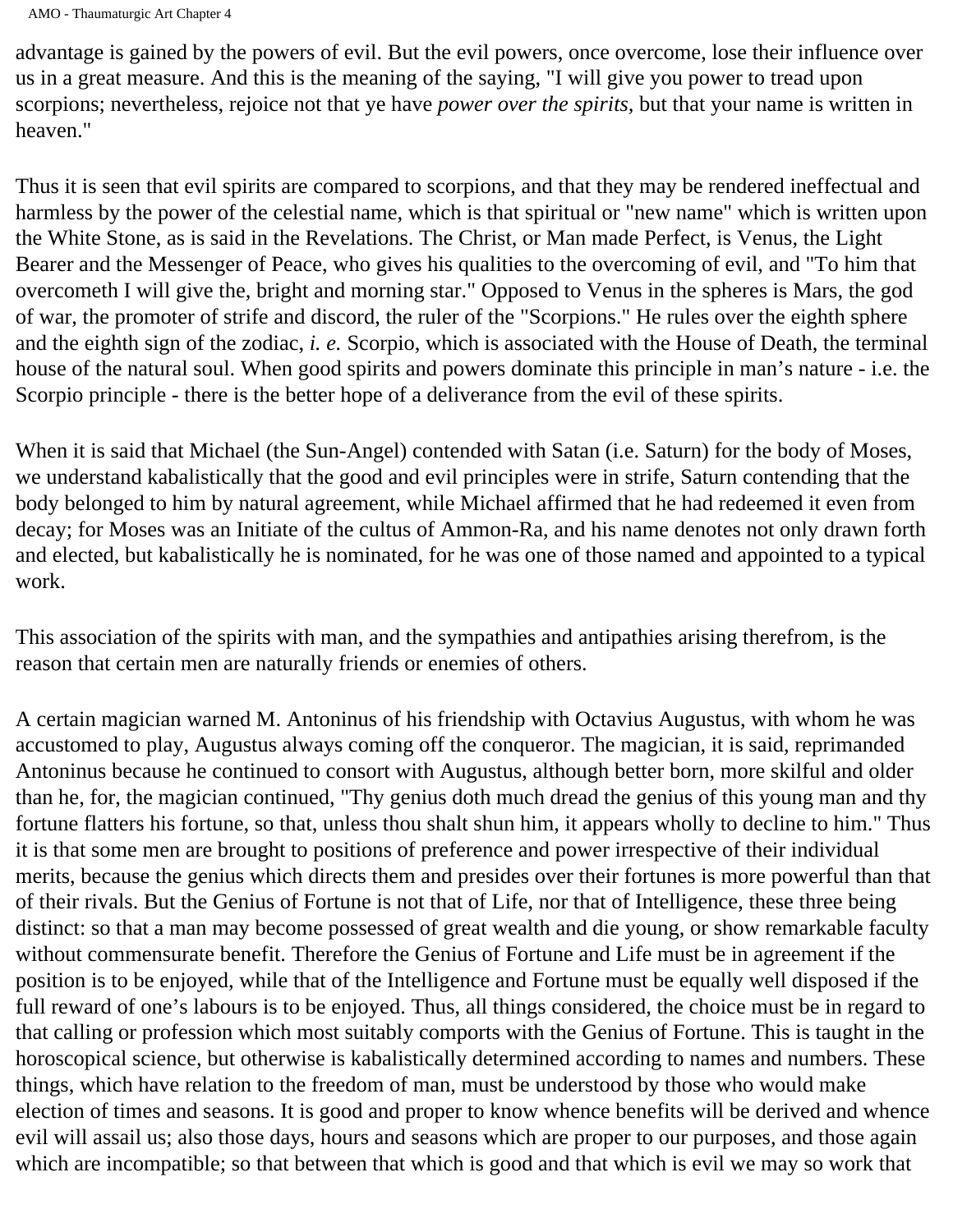AMO - Thaumaturgic Art Chapter 4

ultimately we may prevail.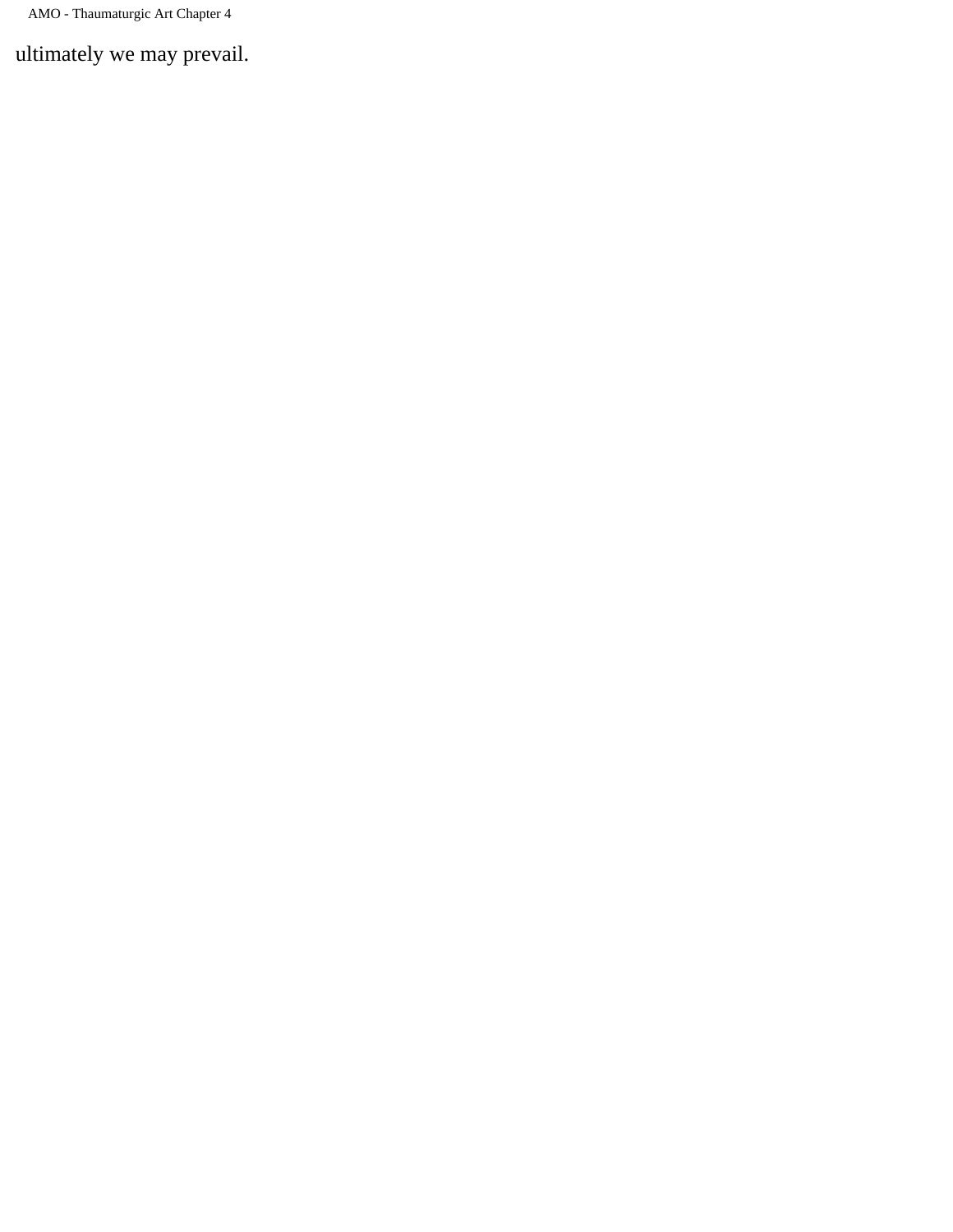#### CHAPTER V

#### ON TALISMANS

ON the back of the Great Tortoise which the Emperor Yaou found on the banks of the Yellow River after the great flood of 2348 B.C., there was found inscribed a square of numbers which is now of universal fanie. It comes to us through the Hebrew Kabala as the Seal of Saturn, or the Table of Fifteen, being composed of the figures from one to nine so arranged that every way it adds to 15. But the Chinese call it the *Patao,* or Eightfold Path, these ways or paths being represented by the numbers leading from the central figure, which represents Man. Thus we have the most ancient telesma in the world, the mystic Table of Saturn :-

| 4 | 9 | $\boldsymbol{2}$ |
|---|---|------------------|
| 3 | 5 | 7                |
| 8 | 1 | 6                |

This telesma is made on virgin parchment, or lead, which is the metal of Saturn, and on a Saturday, in the hour of Saturn, being the first and eighth hour after sunrise. On one side is inscribed the above table of figures, around which is a circle enclosing the name *Agial,* which is the sum of the numbers included in the table, namely 45. Thus :-

A 1, g 3, i 10, a 1,  $130 = 45$ .

On the reverse side is the Sigil of Saturn and the Seal, together with a text importing the purpose for which the telesma is made.



Sigil of Saturn.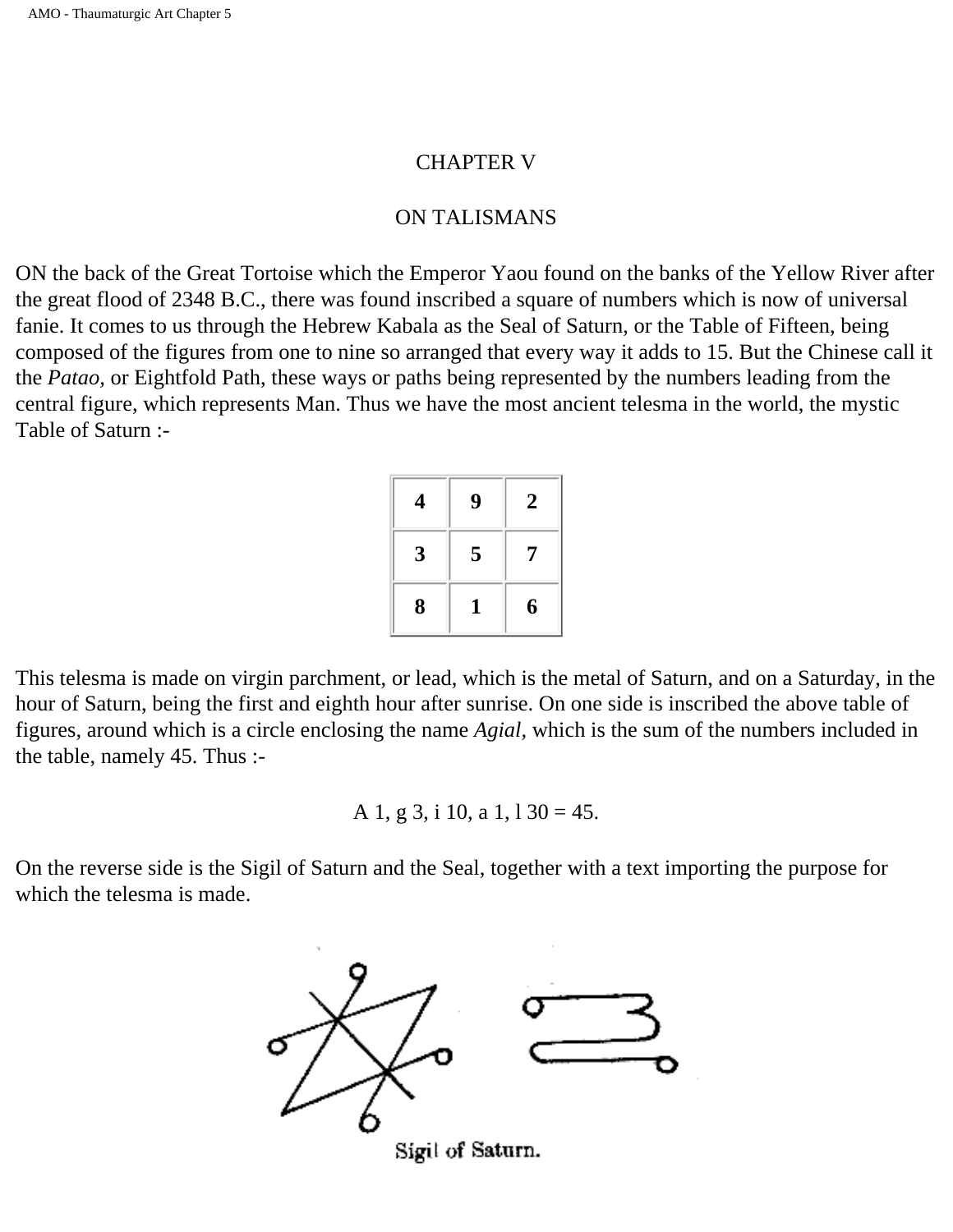The Table of Jupiter is a square of four, comprising the numbers from 1 to 16 in such form that each way shall amount to 34, the total of all being 136.

The Table of Mars is a square of five, from 1 to 25. each column and diagonal amounting to 65, and the sum of all to 325.

The Table of the Sun is a square of six, from 1 to 36, the sum being 111 in every direction, and the total of all the numbers 666. This is the mystical number which stands in opposition to the "Number of the Beast."

The Table of Venus is a square of seven, comprising the numbers from 1 to 49, amounting to 175 in all directions, and the sum of all the figures to 1225.

The Table of Mercury is a square of eight, being numbers from 1 to 64, adding to 260 in all directions, the sum being 2080.

The Table of the Moon is a square of nine, adding to 369 in all directions, the sum of the numbers being 3321.

Each telesma has to be made in the hour and on the day ruled by the planet, when the Moon is increasing in light and in good aspect to the ruler of the hour.

An illustration of the method of employing these telesmas may be cited.

If the position is to be improved, take the influence of the planet Jupiter and on a Thursday in the hour of Jupiter, the Moon being in good aspect to that planet and increasing in light. On a piece of tin, silver or parchment, inscribe the Table of Four, and over it the name of the Intelligence of Jupiter, which is Jophial, and beneath it the symbol of the planet. Enclose these in a circle and write around it the names of Aba. Hevah, Ahi, Alab, which are the powers of its numbers. Close them with another circle.

On the reverse side, inscribe the planetary seal, and the sigil of the planetary intelligence, and enclose them in a circle. Around this write the purport of the telesma in a verse taken from Scripture which is appropriate to the operation in hand. Close all in a circle.

The telesma thus made is to be worn upon the person until such time as its operation is effected, when it is to be regarded as a "dead" talisman, and thereafter will serve for no other person or purpose.

Now in order to complete the knowledge of this telesmic art, the following sigils are given, to be inscribed on the reverse side to the table of numbers.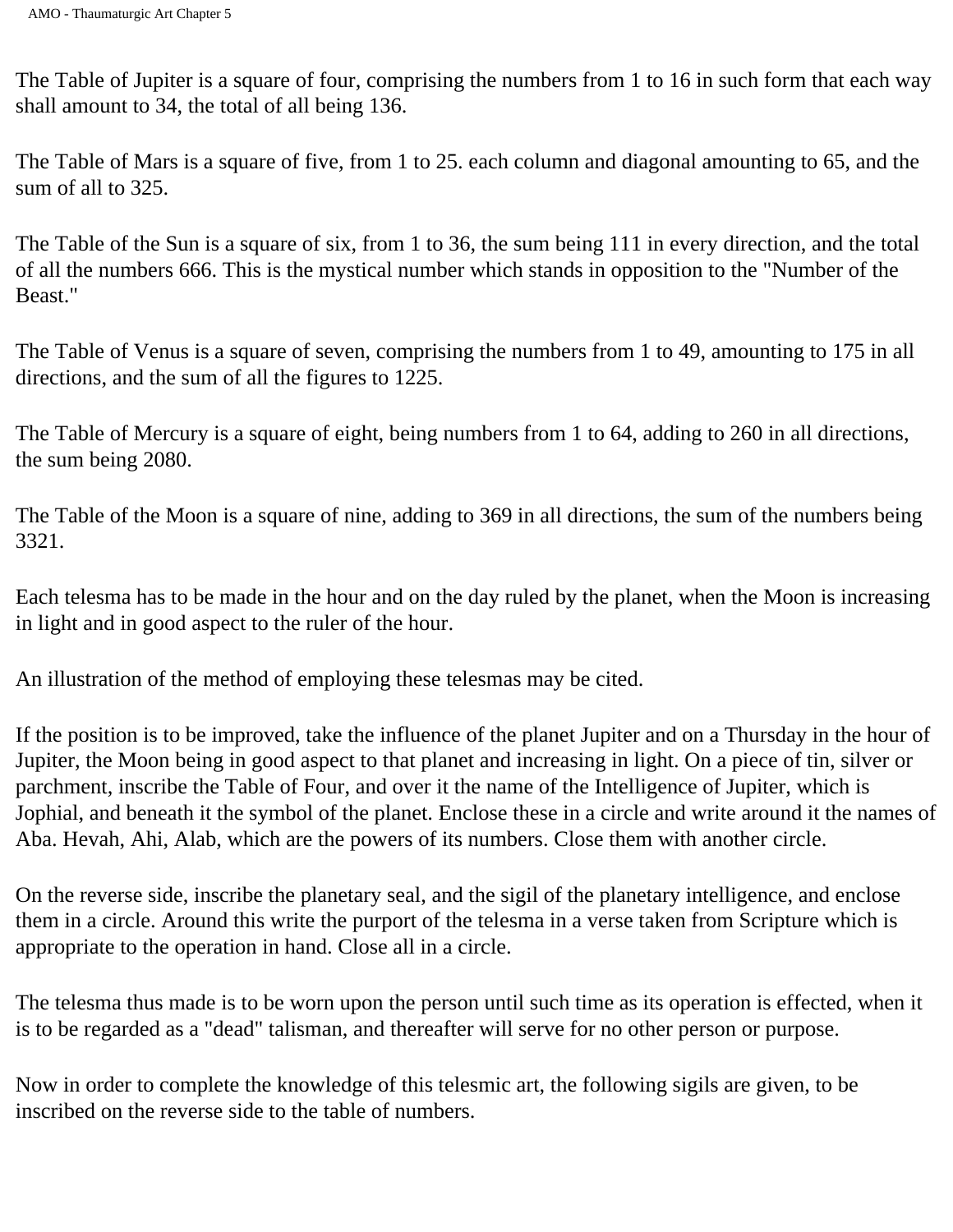

As to the construction of the magical tables of numbers, the following rules are to be followed :-

For evenly-even squares, *i. e.* such as have 4, 8 and 12 bases, *e. g.* the squares of Jupiter and Mercury, write down the figures in their natural order, as here :-

| 1  | 2  | 3  |    |
|----|----|----|----|
| 5  | 6  | 7  | 8  |
| 9  | 10 | 11 | 12 |
| 13 | 14 | 15 | 16 |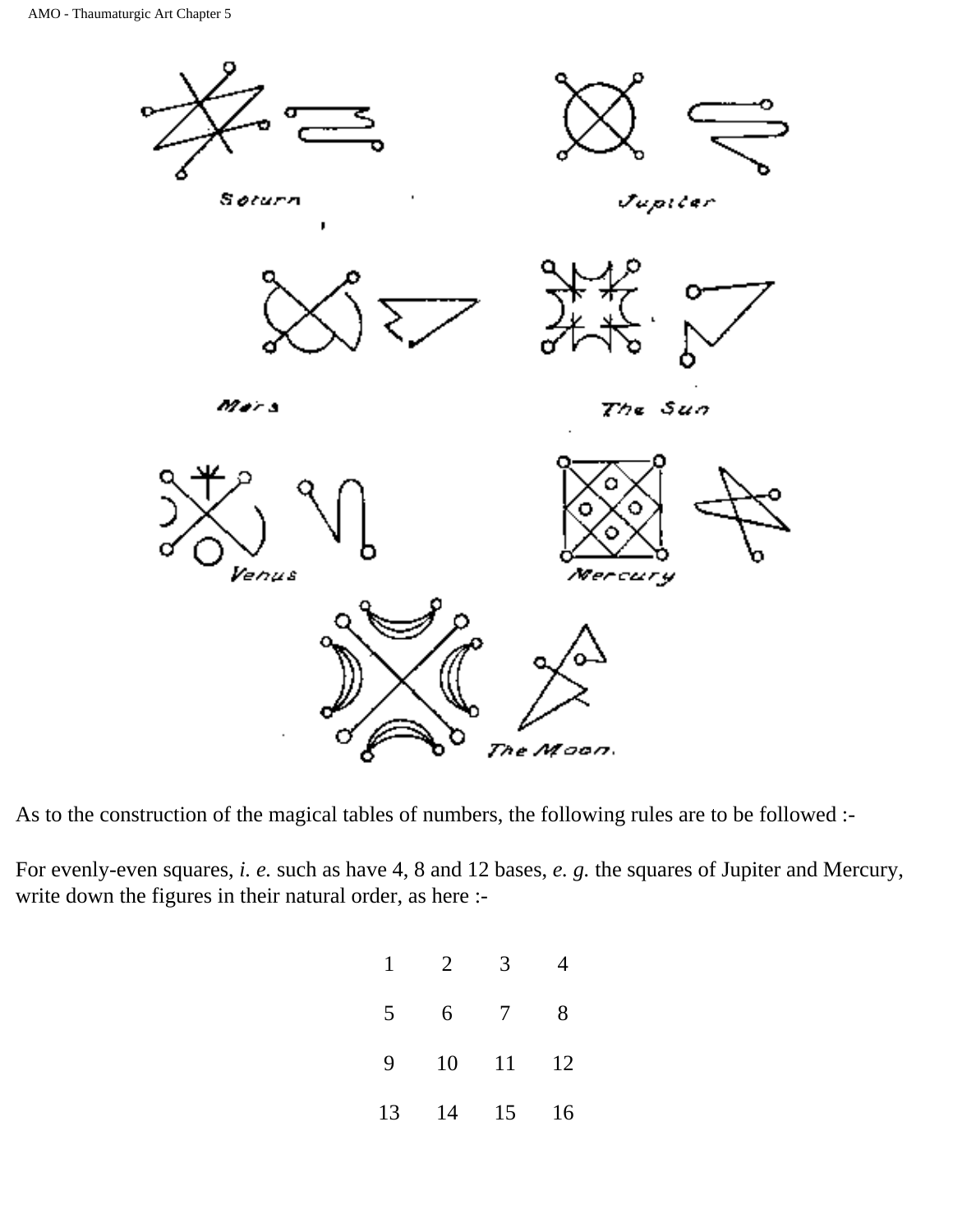Now draw a square divided into 16 cells. Fill in the numbers in this order, viz, keep the corners as they are, 1, 4, 13, and 16. Transpose the figures to their diagonal opposites, namely, 5 and 12, 9 and 8, 2 and 15, 3 and 14, leaving the central square of four cells in their natural order.

You will then have a square in which the numbers are so disposed that they add up to 34 in any direction, thus :-

| 1  | 15 | 14             | 4  |
|----|----|----------------|----|
| 12 | 6  |                | 9  |
| 8  | 10 | 11             | 5  |
| 13 | 3  | $\overline{2}$ | 16 |

For oddly-even squares, as  $3 \times 2 = 6$ ,  $5 \times 2 = 10$ ,  $7 \times 2 = 14$ , a rather different method is employed. Take a natural square of six. Keep the corner numbers 1, 6, 31, 36 in their natural places, transfer the central square of four cells to their diagonal opposites, namely, 15 and 22, 16 and 21. Keep the corners of the next square, 8, 11, 26, 29, in their natural places. We now have the square in this condition :-

| $\mathbf{1}$   | $\overline{2}$ | 3  | 4  | 5  | 6  |
|----------------|----------------|----|----|----|----|
| $\overline{7}$ | 8              | 9  | 10 | 11 | 12 |
| 13             | 14             | 22 | 21 | 17 | 18 |
| 19             | 20             | 16 | 15 | 23 | 24 |
| 25             | 26             | 27 | 28 | 29 | 30 |
| 31             | 32             | 33 | 34 | 35 | 36 |

showing the two diagonals of the grand square completed.

Now transpose 27 and 28, then lift them to the places of 9 and 10, bringing these down to replace them.

Next transpose 17 and 23, and carry them across to the places of 14 and 20, bringing these latter over to replace them.

Next transpose 12 and 30, and carry them across to the places of 7 and 25, bringing these latter back to replace them.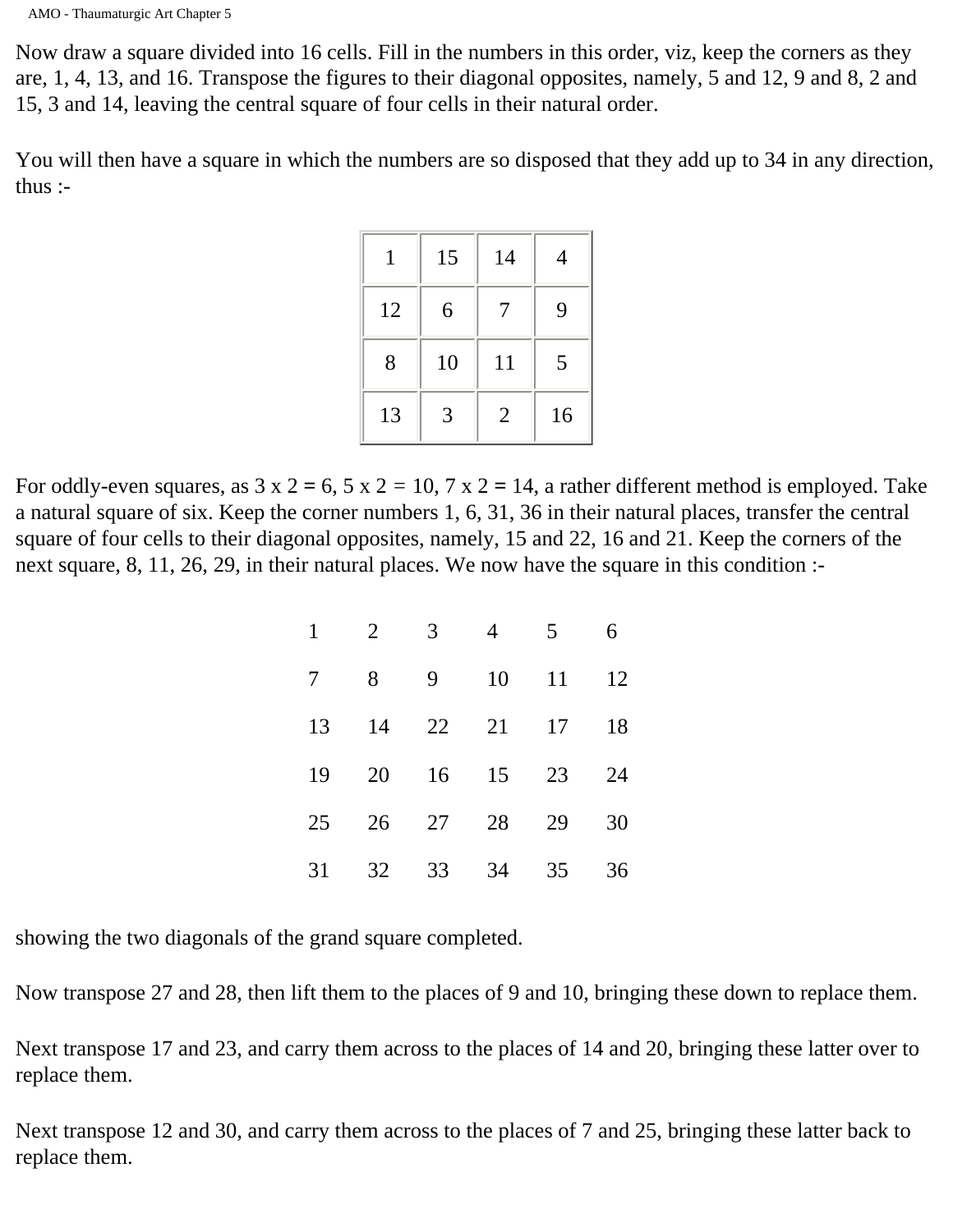Transpose 19 and 24, leaving 13 and 18 in their natural places.

Transpose 4 and 34, leaving 3 and 33 in their natural places.

Finally, transpose 32 and 35, and carry them across to the places of 2 and 5, bringing these down to replace them; you will then have the

|    | 35             | 3  | 34 | 32 | 6  |
|----|----------------|----|----|----|----|
| 30 | 8              | 28 | 27 | 11 |    |
| 13 | 23             | 22 | 21 | 14 | 18 |
| 24 | 17             | 16 | 15 | 20 | 19 |
| 12 | 26             | 9  | 10 | 29 | 25 |
| 32 | $\overline{2}$ | 33 |    | 5  | 36 |

*Magic Square of Sol.*

All squares may be dealt with on the principle which is here followed. It will be of interest to note that the seals of the planets are derived from the numerical sequence of their tables. Thus in the square of three, which is the Table of Saturn, if you draw a line from 1 to 2 and thence to 3, another line through 4, 5 and 6, and a third line from 7 to 8 and thence to 9, you have the Seal of Saturn. But the other forms of the seals have been simplified and rendered as equivalent glyphs.

Various other talismans have been handed down to us beside those appropriate to the planets. Thus we have the most Sacred Seal of Solomon the King, which is a square of four inset with the sacred names whose letters replace the figures, the same being inscribed in a circle within which are written the words: Jehovah elohim Jehovah achad (The Lord our God is the only Lord).

On the reverse side are the interlaced triangles with the symbol of Deity, the Yod or perfect number 10 set in the midst.

Another telesma attributed to Solomon is displayed on page 174.

The Seal of Solomon is shown on one side with the word *Berasit,* i. e. "In wisdom" or "In the beginning "; and on the reverse side is the name of Solomon with his sigil or mystic signature.

By whatever means we may constrain spiritual forces to our purpose, whether by sigil, charm, telesma or invocation, it is only by the faith of the operator, aided by the trained will and imagination, which are the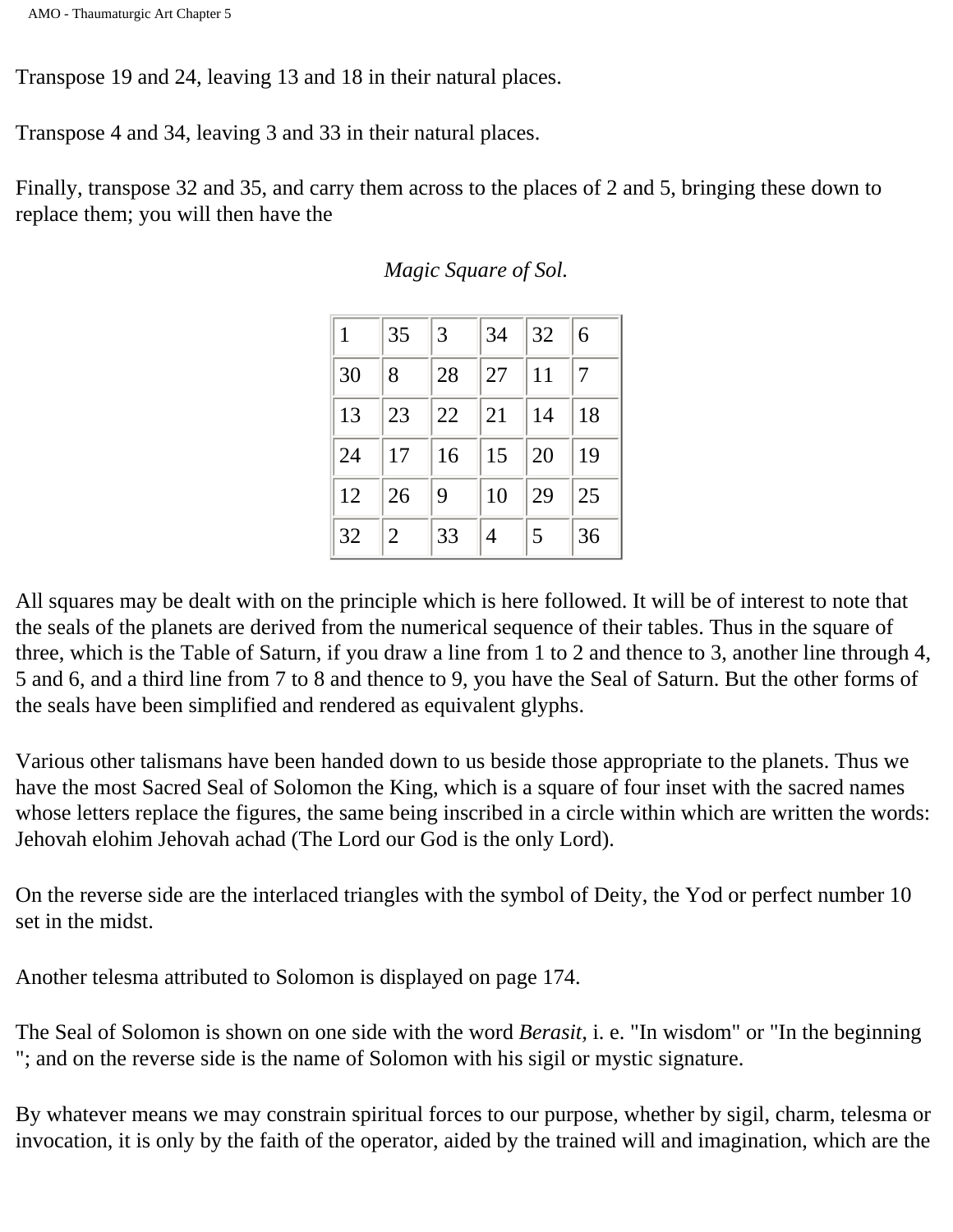```
AMO - Thaumaturgic Art Chapter 5
```
magical faculties of the human soul.

Imagination is the creative or formative power of the mind by which a matrix or mould is delivered to Nature for the vitalizing power of the Will. For of these faculties the imagination is female and receptive, while the will is masculine and projective. What in the common mind operates as desultory thought and desire, the thought taking form and the desire giving life to it, is replaced in the mind of the magician by an ardent will and conscious imagination directed to the creation of definite things. To a certain extent, all lovers, all poets and artists are magicians equally with the makers of empires and the reformers of the religious world. They have definite objects in view; their

imaginations are fired with the vision of a thing greatly desired of them, and their wills are potent and effectually directed to the goal of their ambitions. These are the people whose dreams come true. Only, when art supplements and fixes the form, giving voice to the powers which reside in Nature, calling them forth to defined and determined uses, their efficacy is brought within the control of the human will as raw materials wrested from the bowels of the earth and fashioned for a purpose.

Paracelsus conveys this same teaching when he says: "The power of the will and the intention of the soul are the main points in magic as in medicine. A man who wishes everybody well will produce good effects, while one who begrudges everybody all that is good and who hates himself may experience *in his own person* the effects of his poisonous thoughts."

That the magical faculty does not rest with the good and virtuous alone we are well aware; for the magical power is inherent in every human soul, and has the power of acting not only immediately, upon bodies that are present to the sense, by means of the subtle powers of the eye and the breath, but also at a distance, upon bodies and persons more remote, by means of the desire and phantasy of the soul acting upon the vital principle within them. Recognize only that thoughts are things, creatures of life when animated by human desire, and in all respects obedient to their creator man, and what hinders that they should obey the behests of the soul, when sufficiently enforced by the impelling power of the will?

Therefore, we may see that it is *motive* alone which distinguishes good from evil in the use of occult forces. That which links the mind to its subject is *thought;* that which gives it form is *imagination;* and that which vitalizes it is the *will.* The will has no direct relations with motive, and may be used with equal power for good or evil. Will is but the vital or life-giving power to thought. Life has no qualities *per se*, though potential for all things; but it gains qualities by use or function. Motive determines the quality of our thought, inhering in and tincturing with its own nature every mental action. The motive is a power in itself, apart from the act, as the soul is a thing apart from the body, though expressing itself therein.

Therefore causes that are brought into play by occult means will differ in their ultimate effects by reason of the motive which ensouls them, though to the outward eye appearing in all respects identical.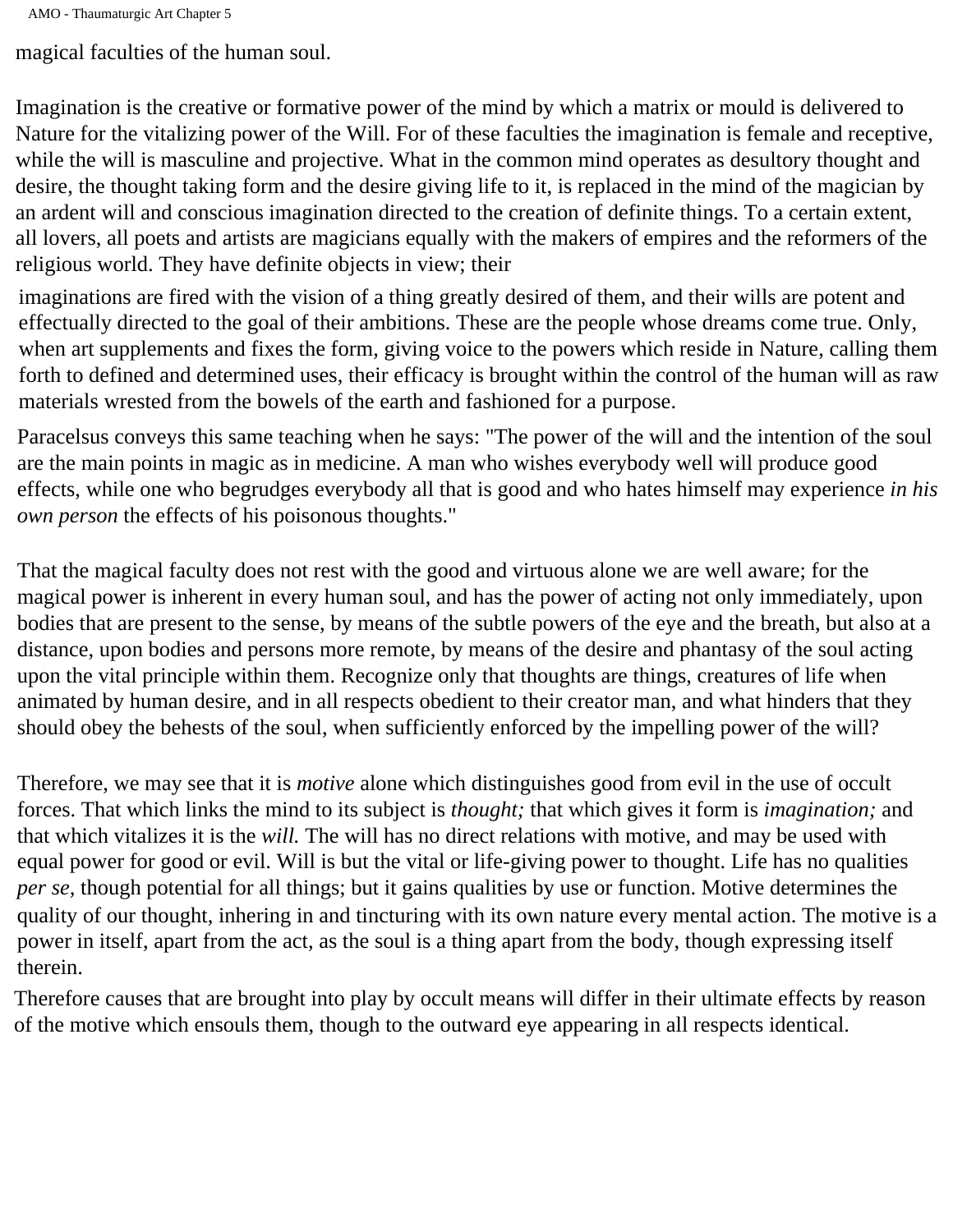

The Seal of Solomon the King.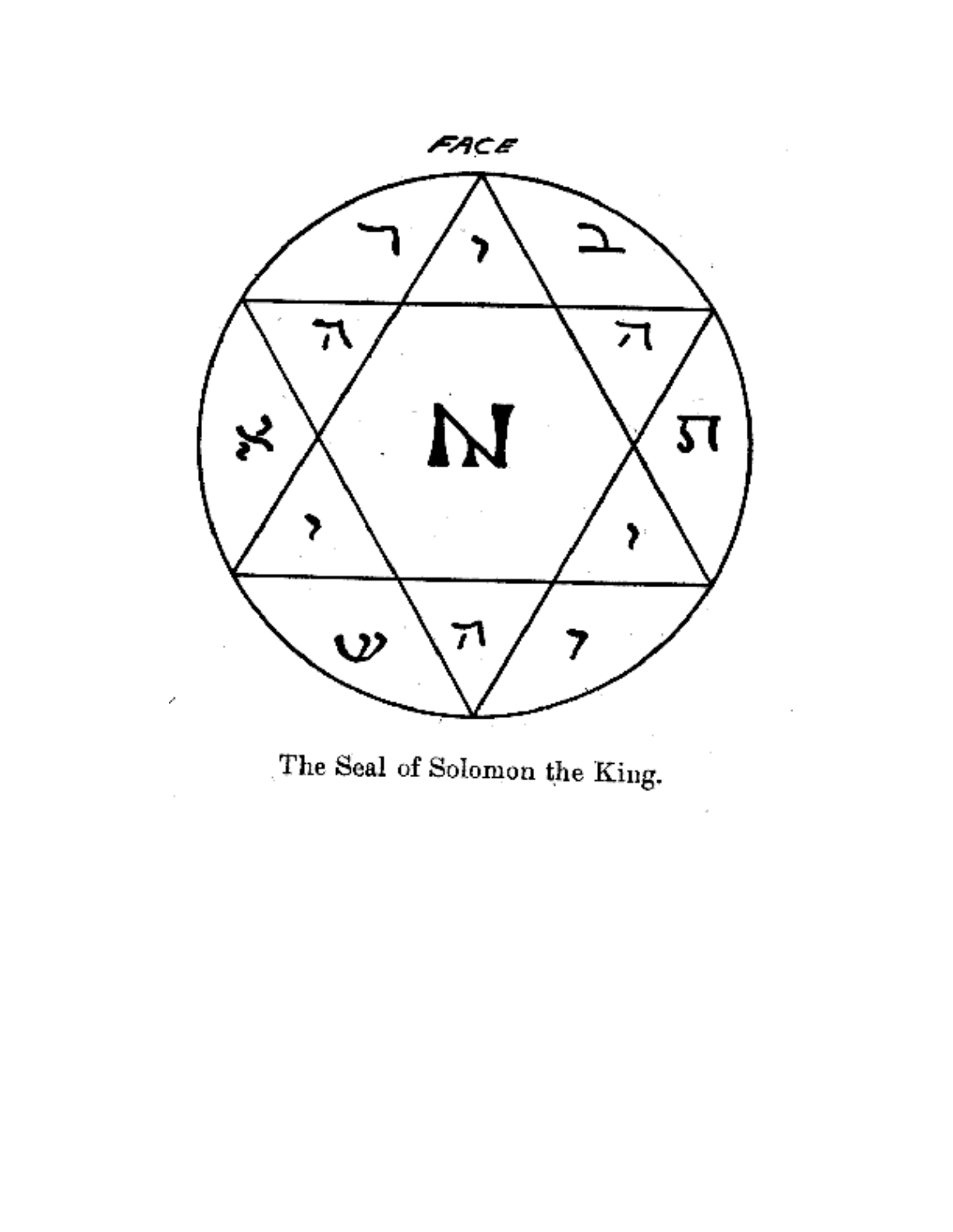

ł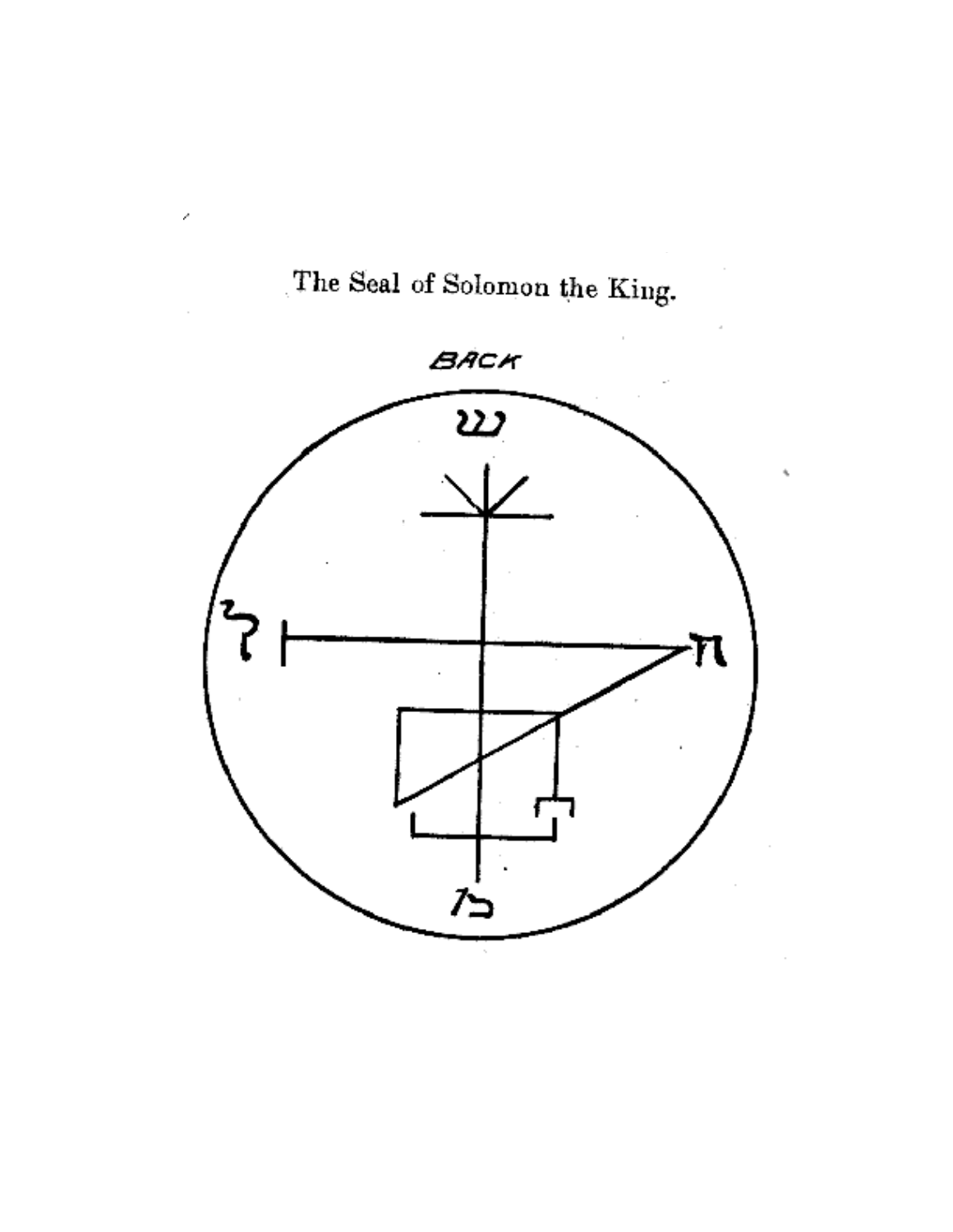Hence, to quote the words of a modern physician, "Whoever undertakes to govern and direct these mysterious powers, attempts a bold task. Let him consider well that he is penetrating, as far as is possible, into the highest laws of Nature. Never let him enter the sanctuary without reverential fear and the most profound respect for the principles which he endeavours to set in operation." Every person has this magical faculty within him, and it only stands in need of waking up. There is no limit to human perfectibility and power, and nothing which can be conceived of by the human mind that cannot ultimately be realized by man. Therefore the Magi have but four precepts :-

KNOW - WILL - DARE - KEEP SILENT.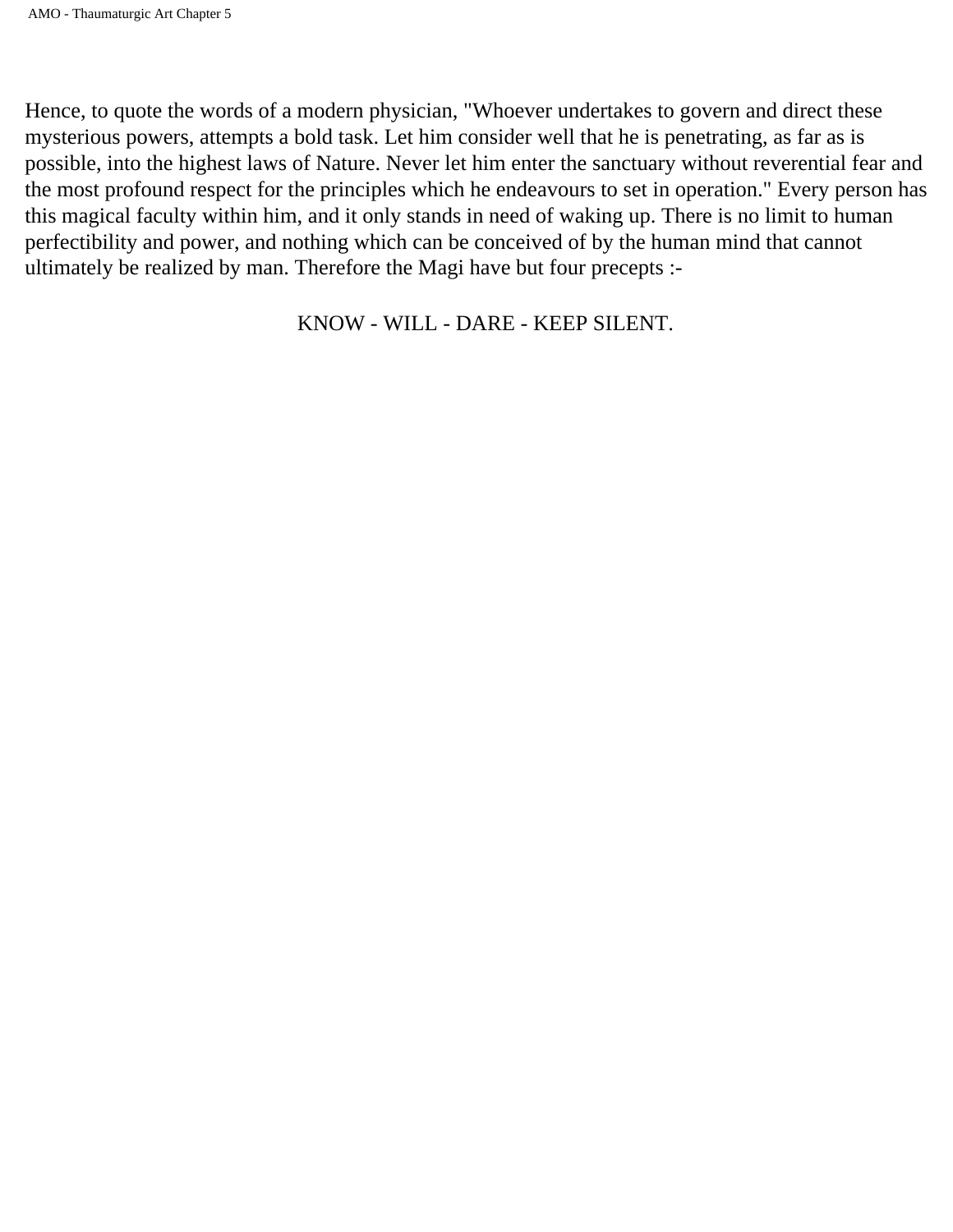# CHAPTER VI

## NUMEROLOGY

THE great philosopher of Croton declared that the universe was built upon the power of numbers. The divine Plato affirmed the same thing when he said: "God geometrizes." To understand the power of numbers, their properties and virtues, is the first key to a knowledge of the magic of nature. Number, whether expressed as quantity, sound, form or colour, will ultimately be found to determine all sympathies and antipathies, all discord and harmony between natural bodies and between the soul of Nature and that of man. To understand the power of one's own soul in the universe is the first essential of the magical art. To know 'that power, one must know his number and thence his sympathies and antipathies in the soul-world. Name and quality, what are these but number, when brought to the last equation ? By the right use of numbers all magical operations are effected, and by the perfect knowledge of numbers the predictive art is brought to its perfection.

Daniel the Prophet said of himself in Babylonia:

"I, Daniel, found out by the books, the numbers of the years," and this knowledge was not foreign to the great astrologer Michael Nostradamus.

All numbers have an occult relation to sounds. Gaffarel says that the Hebrew alphabet was invented by the first astronomers, who took their forms from lines joining the stars of the zodiacal constellations and the asterisms north and south of the Zodiac. This is in agreement with the teaching of the Kabalists, who preferably make use of the Hebrew alphabet in all magical operations. Each letter holds a signification in reference to the three worlds, the Natural, the Intellectual, and the Divine, in three degrees :-

- Self-dominion, Austerity, Selfishness.
- Thought, Science, Ambition.
- Tenderness, Enjoyment, Luxury.
- Wisdom, Ability, Pride.
- Reverie, Repose, Idleness.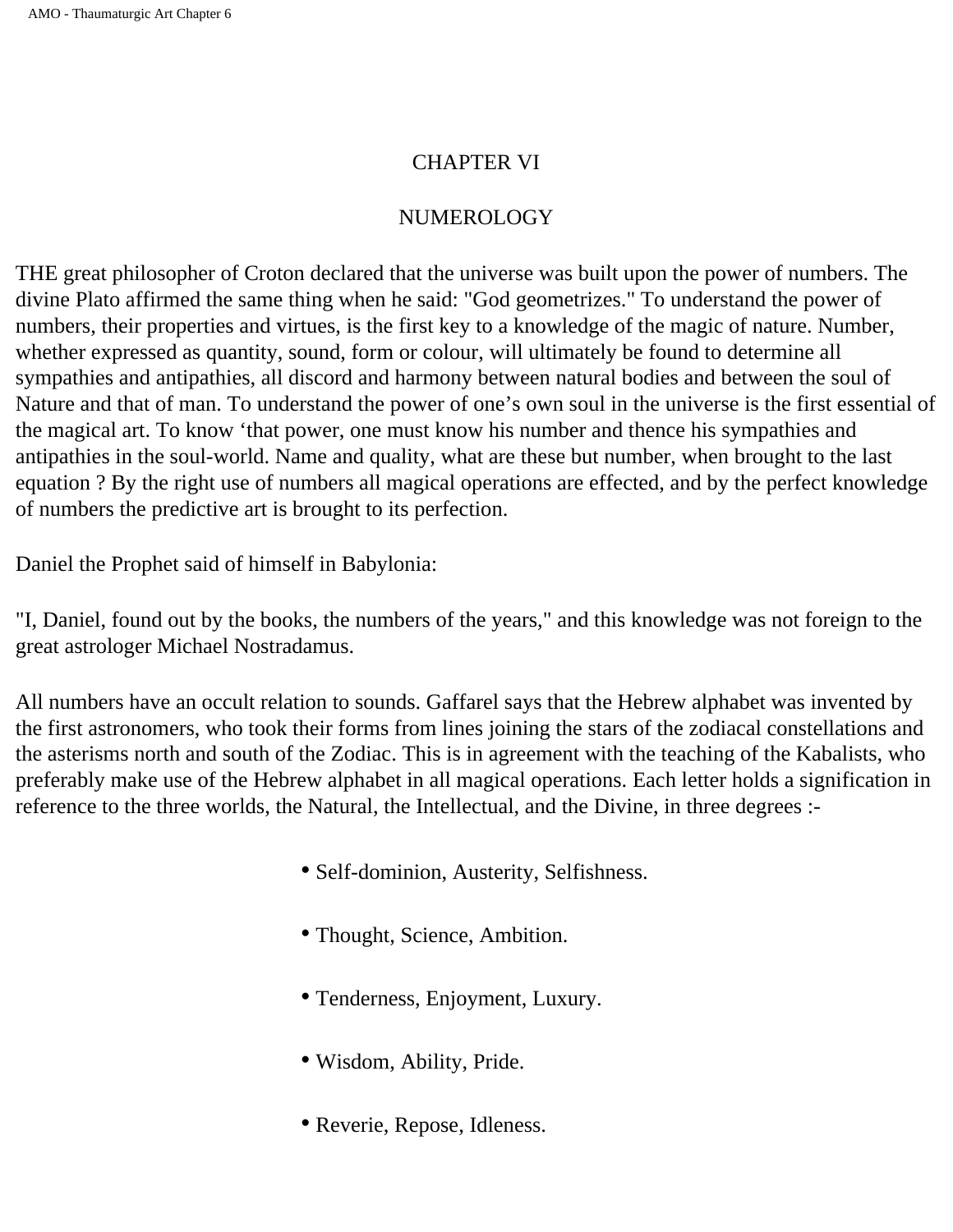- Aspiration, Freedom, Self-Indulgence.
- Triumph, Conquest, Anger.
- Justice, Equilibrium, Calculation.
- Prudence, Caution, Fear.
- Faith, Learning, Self-Confidence.
- Force, Effort, Violence.
- Patience, Investigation, Indifference.
- Hope, Devotion, Destruction.
- Temperance, Moderation, Vacillation.
- Occult Science, Eloquence, Fatality.
- Veneration, Belief, Abandon.
- Immortality, Beauty, Expression.
- The Universe, Reflection, Error.
- Religion, Reason, Vanity.
- Life, Impulse, Vegetation.
- Existence, Sensation, Folly.
- The Absolute, Truth, Success.

The names and values of the letters have already been given. In making sigils of names, the quarters of the kabalistic tables are taken instead of the letters they contain. These are combined to form the figure or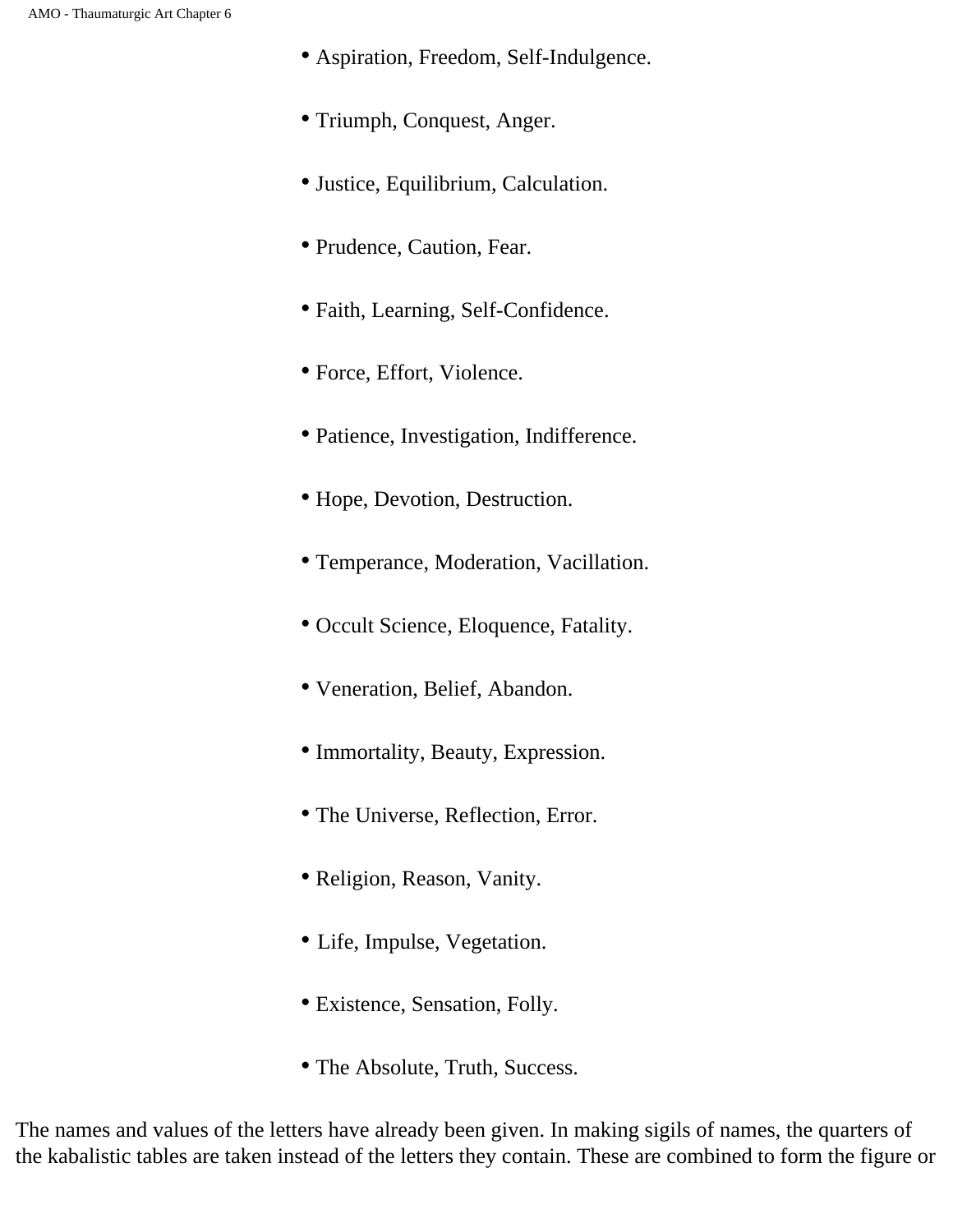sigil which contains these forms in combination: thus the name Jacob is defined:-



By permutations and combinations of numbers many choice secrets are discovered, not only in relation to individuals but in regard also to nations and the world in general. Such combinations result in the establishing of important epochs when things are brought to their climax and to their end, or when a new order of things arises and is brought to its issue. If we examine the power of numbers in certain wellestablished historical cases, we shall have quite sufficient evidence to warrant our thesis that Number lies at the root of all things.

Thus, the House of Valois began with Philippe and ended with Henri.

Philippe has 8 letters.

Henri has 5

Henri de Valois 13

The House of Brunswick affords a similar kabalism :-

| Ascension of George I  | 1714              |
|------------------------|-------------------|
|                        | $1+7+1+4=$<br>13  |
|                        |                   |
| Ascension of George II | 1727              |
|                        | $1+7+2+7=$<br>-17 |

 $\overline{\phantom{a}}$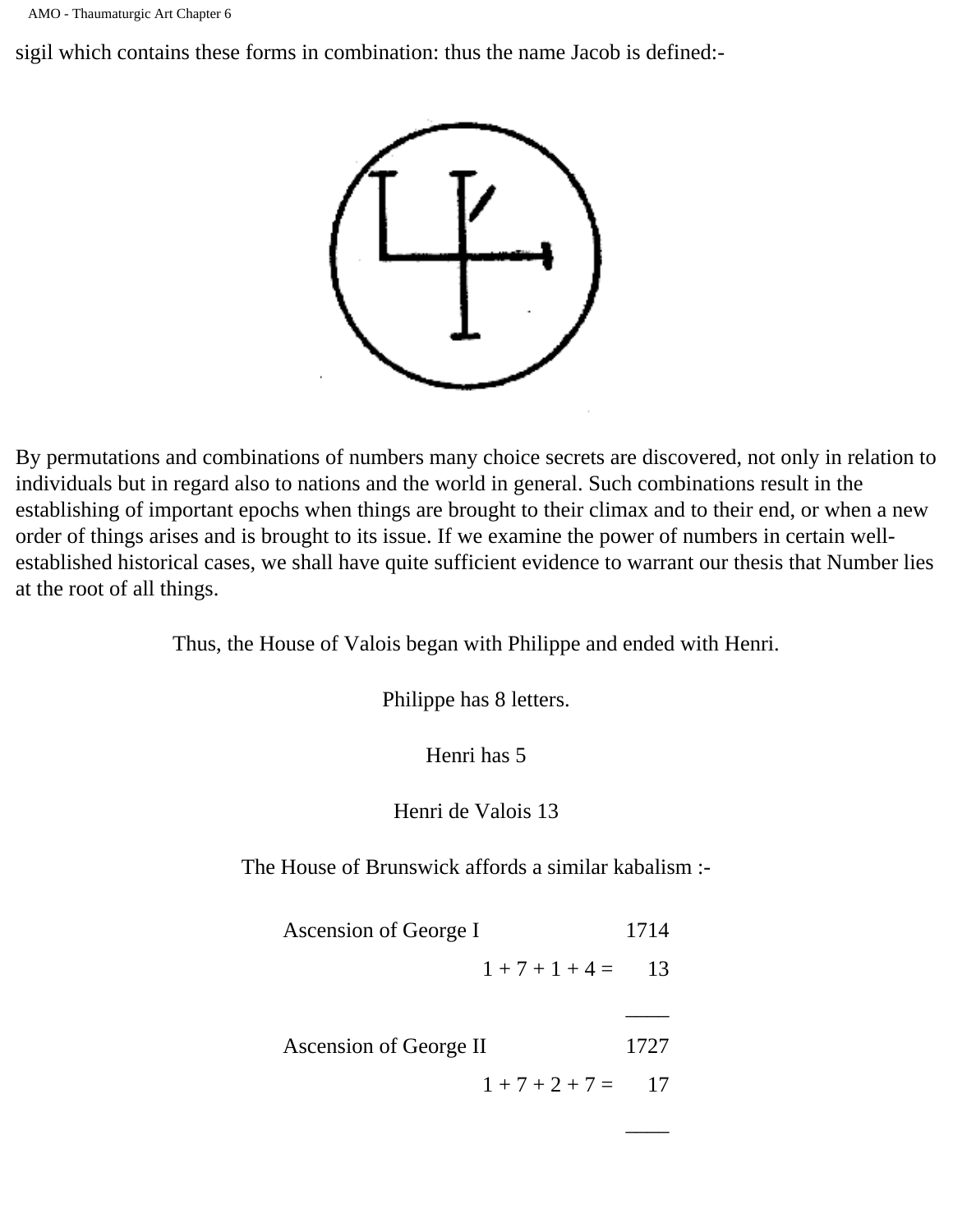| <b>Stuart Rebellion</b>                              |                   | 1744 |
|------------------------------------------------------|-------------------|------|
|                                                      | $1 + 7 + 4 + 4 =$ | 16   |
|                                                      |                   |      |
| Ascension of George III                              |                   | 1760 |
|                                                      | $1 + 7 + 6 = 14$  |      |
| <b>American Rebellion</b>                            |                   | 1774 |
|                                                      |                   |      |
|                                                      | $1+7+7+4=$        | 19   |
| <b>French Revolution</b>                             |                   | 1793 |
|                                                      | $1+7+9+3=$        | 20   |
|                                                      |                   |      |
| The Grand Alliance against Napoleon 1813             |                   |      |
| Again, the history of France affords an epoch in the |                   |      |
| Fall of Robespierre                                  |                   | 1794 |
|                                                      | $1+7+9+4=$        | 21   |
|                                                      |                   |      |
| Fall of Napoleon                                     |                   | 1815 |
|                                                      | $1+8+1+5=$        | 15   |
| Fall of Charles X                                    |                   | 1830 |
|                                                      | $1+8+3=$          | 12   |
|                                                      |                   |      |
|                                                      |                   |      |

Death of Duc d'Orléans, the heir apparent 1842

It has been well said that "history repeats itself." Nothing perhaps could so intimately portray this fact than the parallelism, even to minute details, of the lives of St. Louis of France and King Louis XVI of France, as here set forth in detail :-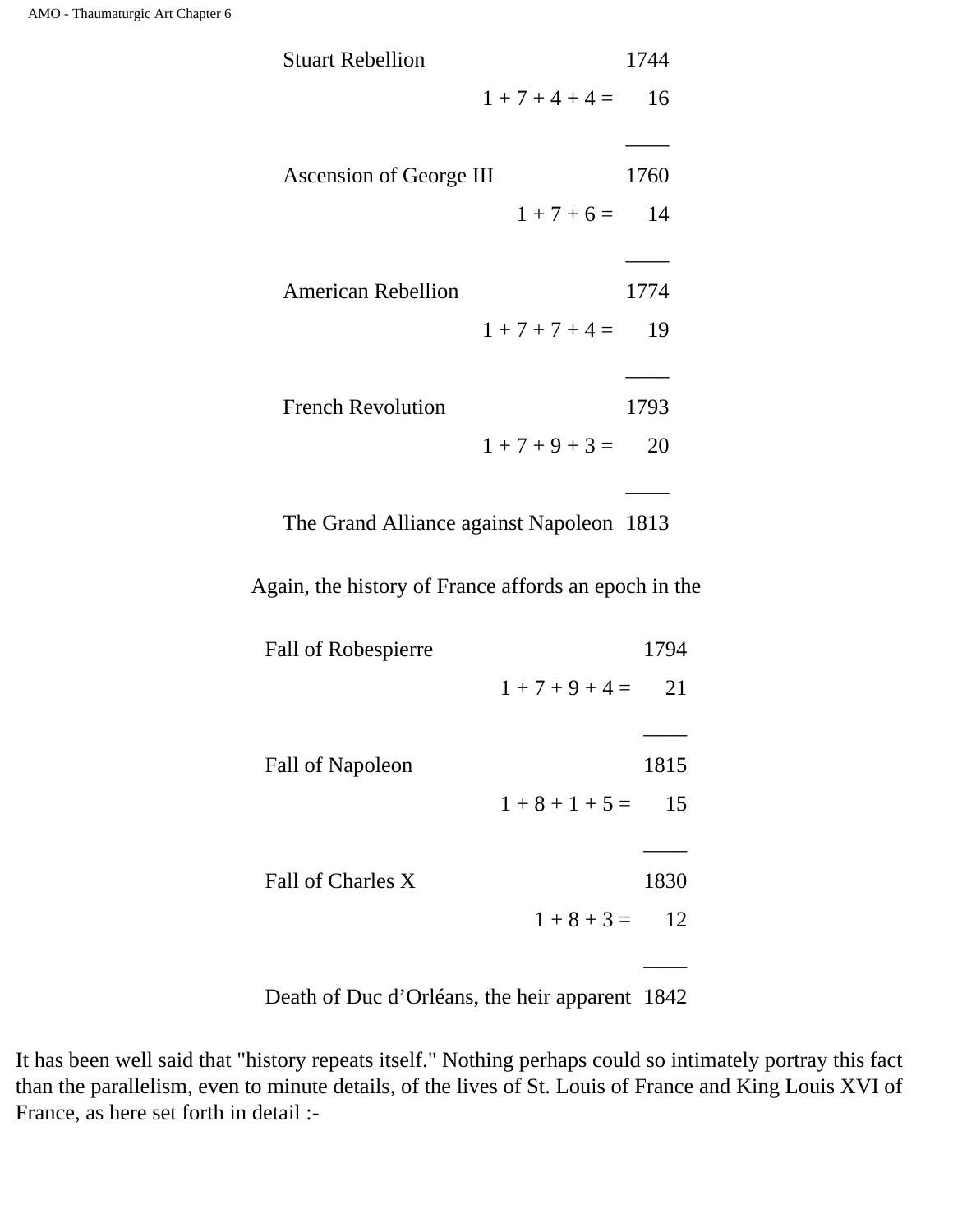AMO - Thaumaturgic Art Chapter 6

|                      | 1215                                                                                 |
|----------------------|--------------------------------------------------------------------------------------|
| An interval of years | 539                                                                                  |
|                      | 1754                                                                                 |
|                      | 1225                                                                                 |
| Interval             | 539                                                                                  |
|                      | 1764                                                                                 |
|                      | 1226                                                                                 |
| Interval             | 539                                                                                  |
|                      | 1765                                                                                 |
|                      | 1226                                                                                 |
| Interval             | 539                                                                                  |
|                      | 1765                                                                                 |
|                      | 1231                                                                                 |
| Interval             | 539                                                                                  |
|                      | 1770                                                                                 |
|                      | 1235                                                                                 |
| Interval             | 539                                                                                  |
|                      | 1774                                                                                 |
|                      | 1243                                                                                 |
| Interval             | 539                                                                                  |
|                      | 1782                                                                                 |
|                      |                                                                                      |
|                      | An Eastern Prince sends ambassador to St. Louis, desiring to become a Christian 1249 |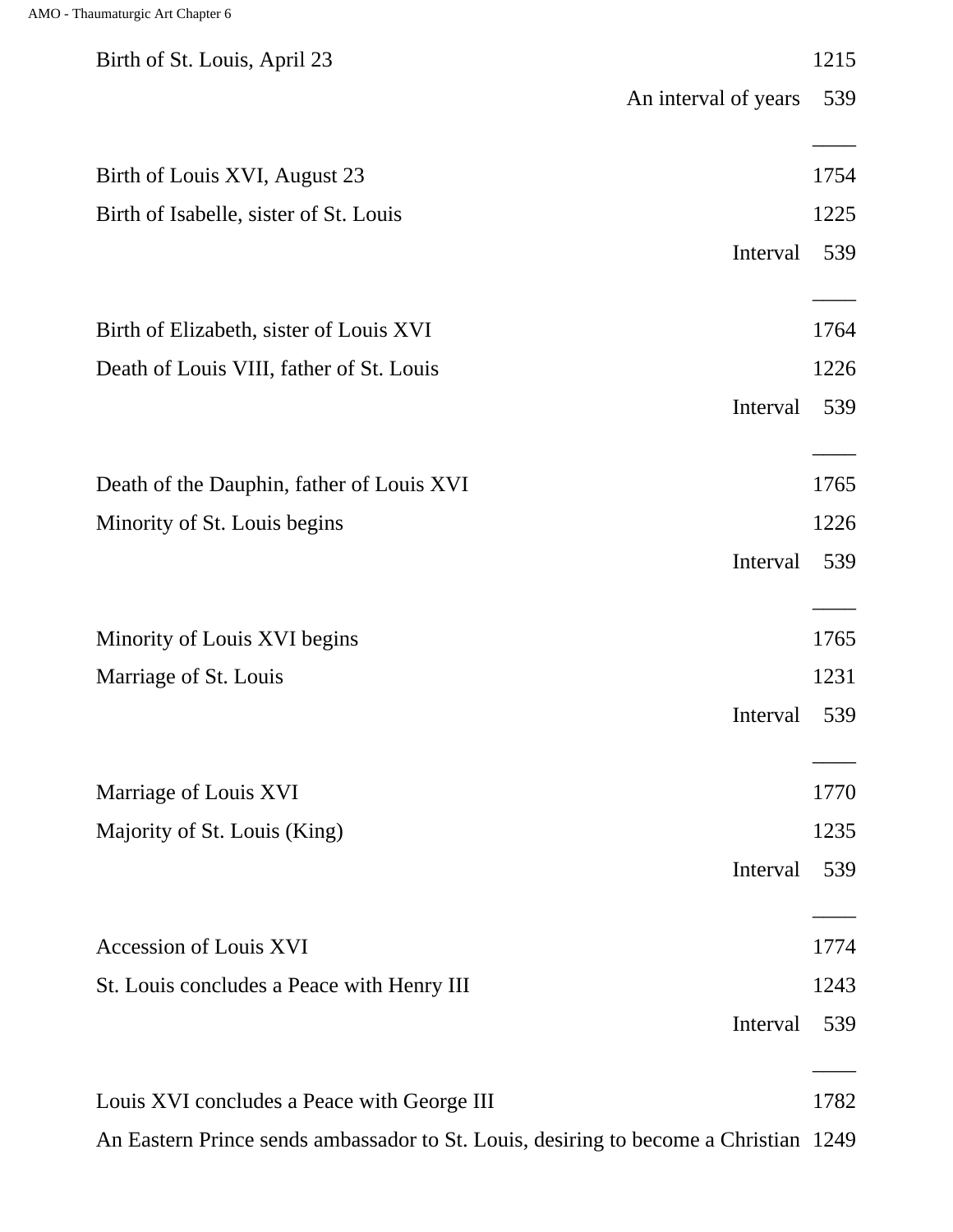| An Eastern Prince sends ambassador to Louis XVI with the same object |          | 1788 |
|----------------------------------------------------------------------|----------|------|
| Captivity of St. Louis                                               |          | 1250 |
|                                                                      | Interval | 539  |
|                                                                      |          |      |
| Captivity of Louis XVI                                               |          | 1789 |
| St. Louis abandoned                                                  |          | 1250 |
|                                                                      | Interval | 539  |
| Louis XVI abandoned                                                  |          | 1789 |
| Birth of Tristan (Sorrow)                                            |          | 1250 |
|                                                                      | Interval | 539  |
| Death of Dauphin                                                     |          | 1789 |
| Beginning of Pastoral under Jacob                                    |          | 1250 |
|                                                                      | Interval | 539  |
| Beginning of the Jacobins                                            |          | 1789 |
| Death of Isabelle d'Angoulême                                        |          | 1250 |
|                                                                      | Interval | 539  |
| Birth of Isabelle d'Angoulême                                        |          | 1789 |
| Death of Queen Blanche, mother of St. Louis                          |          | 1253 |
|                                                                      | Interval | 539  |
|                                                                      |          |      |
| End of the White Lily of France                                      |          | 1792 |
| St. Louis desires to retire and become a Jacobin                     |          | 1254 |
|                                                                      | Interval | 539  |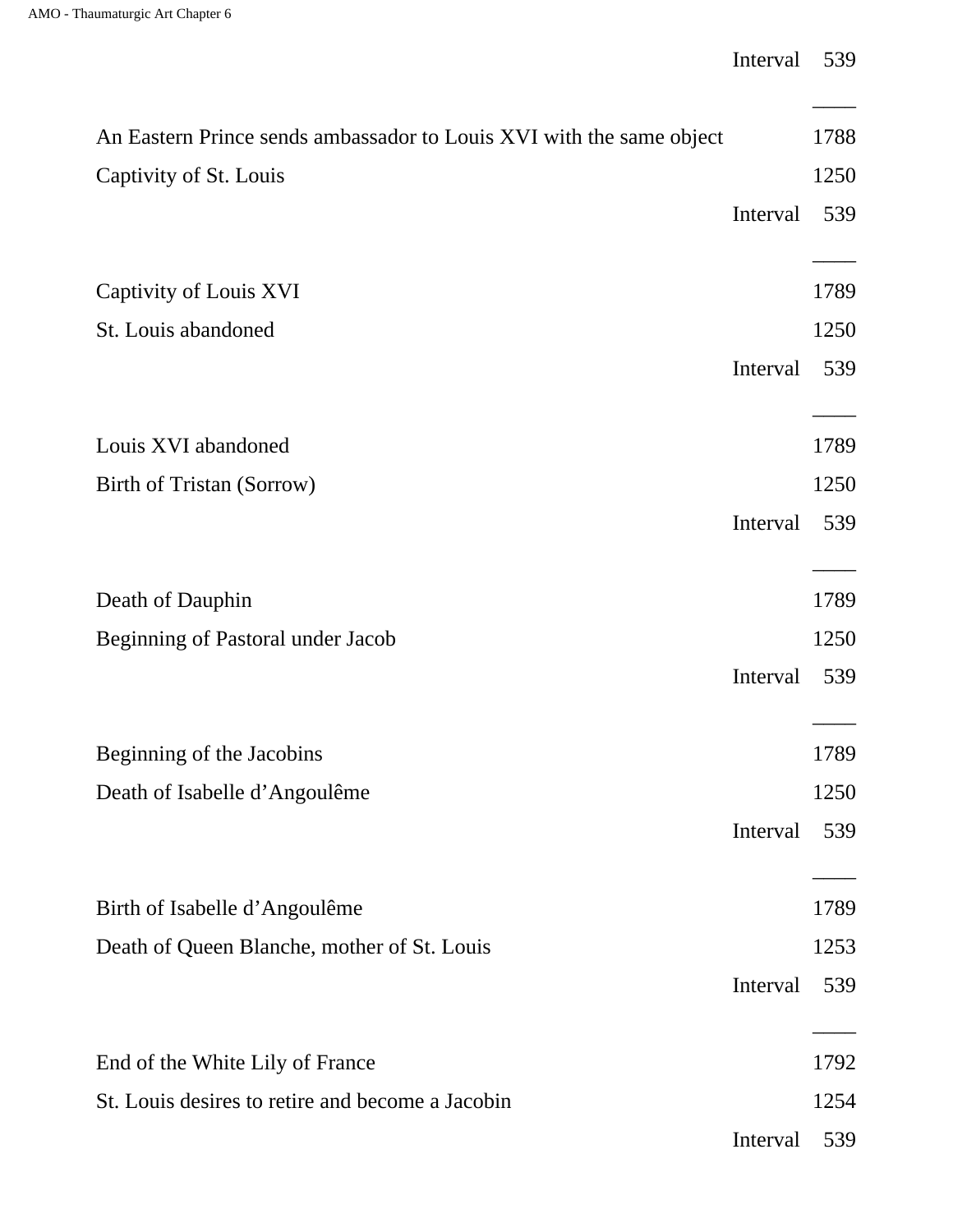| Louis XVI quits life at the hands of the Jacobins | 1793 |
|---------------------------------------------------|------|
| St. Louis returns to Madeleine in Provence        | 1254 |
| Interval                                          | 539  |
|                                                   |      |
| Louis XVI interred in the Cemetery of Madeleine   | 1793 |

 $\overline{\phantom{a}}$ 

In this return to their native soil the two remarkable lives of these remarkable Kings of France came to a parallel close. It would of itself appear to afford sufficient grounds for a belief in the reincarnation of souls. By a certain numerical valuation of the name St. Louis, which is composed of 6154361 *=* 26 *=* 8, it is found equal to  $539 = 17 = 8$ , the number of years between the two kings. Also Louis XVI =  $63116 =$ 17, which again yields a unit value of 8, the number signifying "Cyclic revolution" or, according to the Kabala, "Justice, equilibrium, the balance." Here it would certainly appear that St. Louis had "come again to his own."

The law of periodicity has been the means of many remarkable scientific observations, and the law of cycles has been applied to the facts of history with some startling results, as we have already seen. It has been shown that a cyclic wave of activity extending over 250 years passes from one quarter of the world to another with regular precision. Thus :-

> 1750 B.C., Mongolian Empire established. 1500 B.C., Egyptian ascendancy. 1250 B.C., Greek epoch. 1000 B.C., Trojan crisis. 750 B.C., Scythian invasion. 500 B.C., Persian Monarchy. 250 B.C., Alexandrian epoch. A.D. 0, Christian era. A.D. 250, The Huns.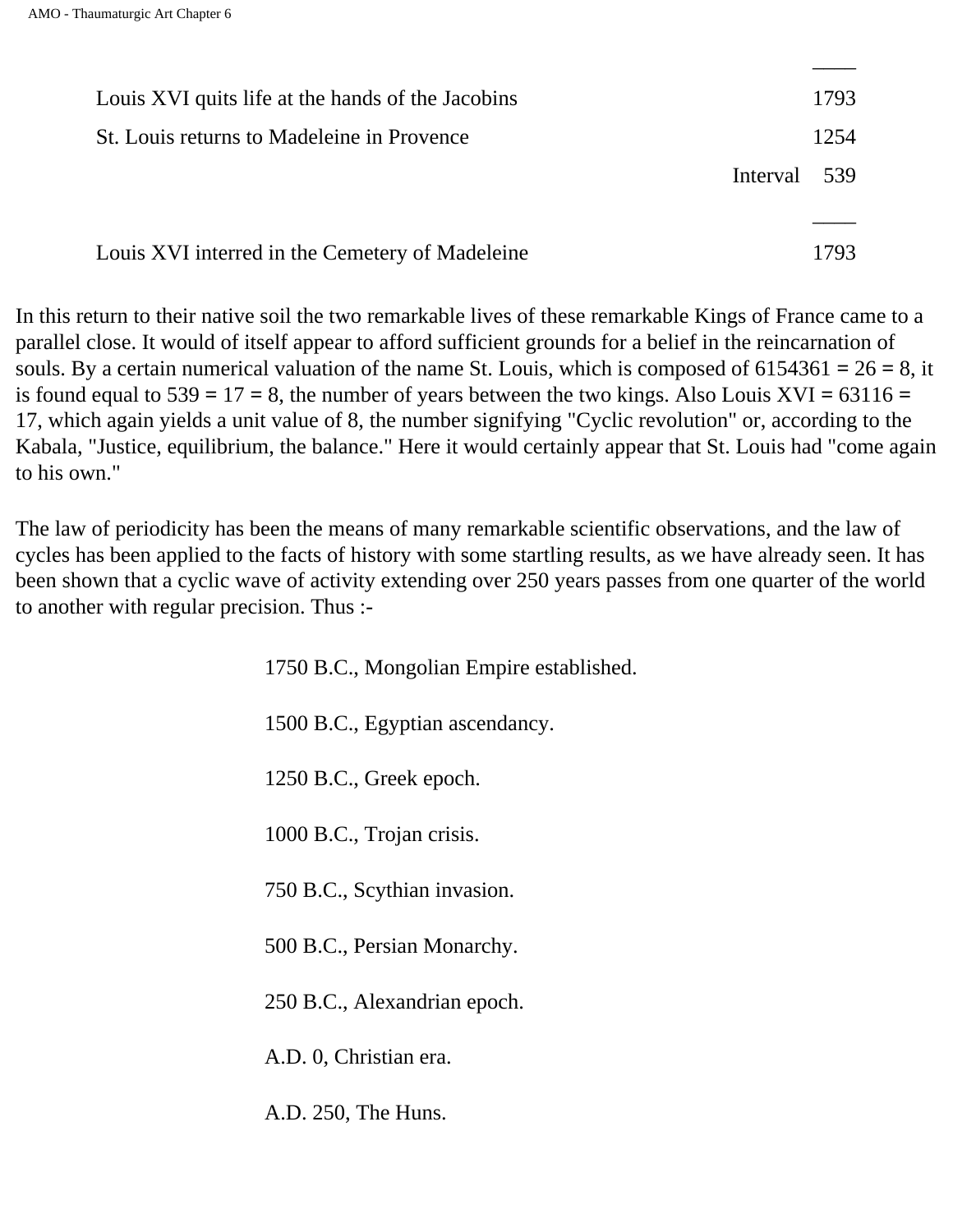A.D. 500, Persian new era.

- A.D. 750, Byzantine Empire.
- A.D. 1000, Second Roman Empire. The Papacy.
- A.D. 1250, Chinese incursion.
- A.D. 1500, Ottoman Empire.
- A.D. 1750, Russian Empire.
- A.D. 2000, British Climacteric ?

#### THE MINOR KEY

The following simple Kabalism of Numbers has been given for purposes of divination by means of names and dates. In this system -

*One* denotes individuality and possible egotism, self-reliance, affirmation.

*Two* - Relationship, psychic attraction, emotionalism, sympathy or antipathy, doubt.

*Three* - Expansion, increase, intellectual capacity, riches and success.

- *Four* Realization, property, possessions, position and credit, materiality.
- *Five* Reason, logic, ethics, travelling, commerce, utility.
- *Six* Co-operation, marriage, reciprocity, sympathy, play, art, music, dancing.
- *Seven*  Equilibrium, contracts, agreements, treaties, bargains, harmony or discord.
- *Eight* Reconstruction, death, negation, decay, loss, extinction, going out.
- *Nine* Penetration, strife, energy, enterprise, dividing, anger, keenness.
- A square of three, which gives nine compartments, is used for the purpose of location. Thus :-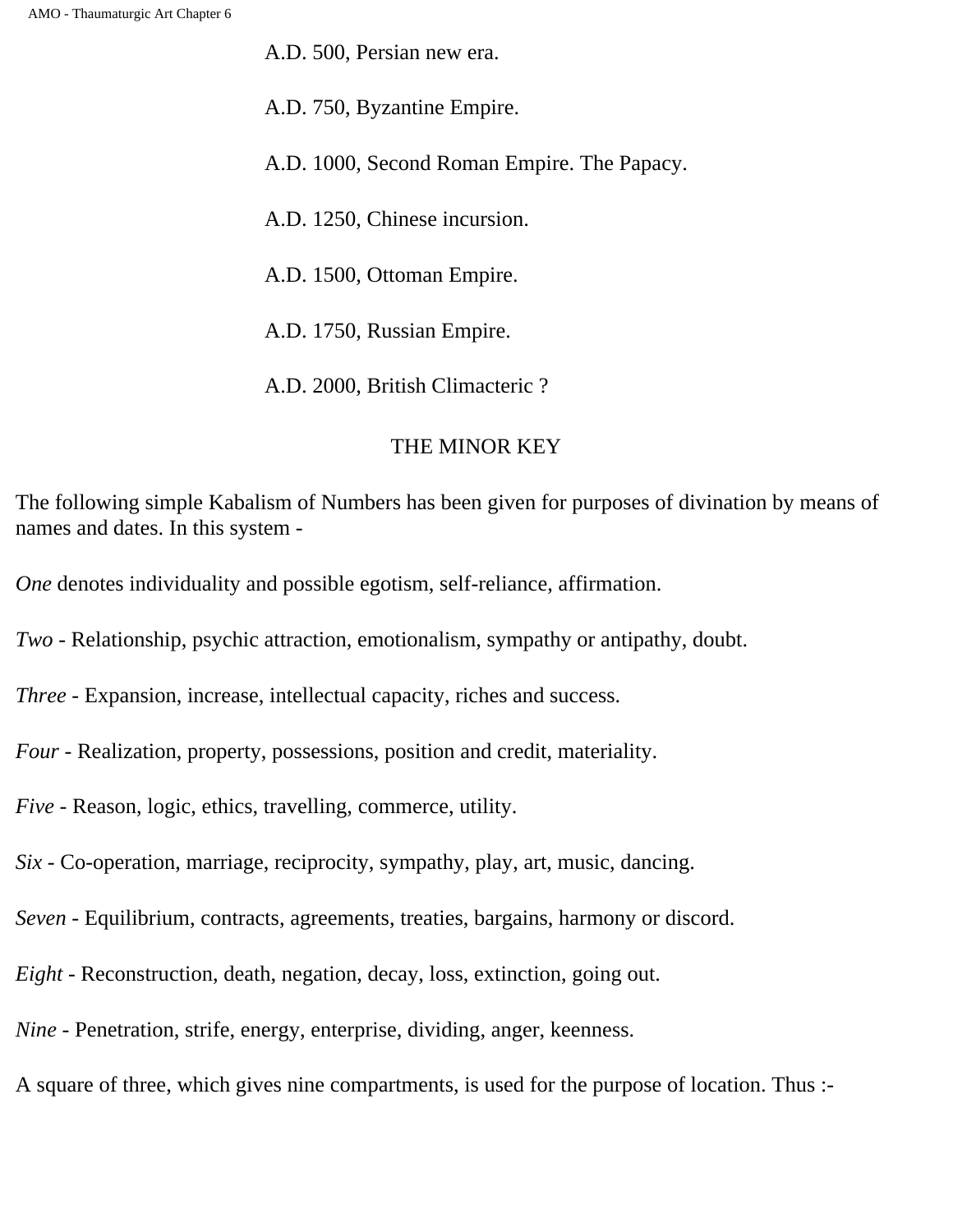| $\overline{4}$ | 9            | $\overline{2}$ |
|----------------|--------------|----------------|
| 3              | 5            | 7              |
| 8              | $\mathbf{1}$ | 6              |

The date of a person's birth being the 18th June, '79, the figures 18679 are marked, and the characteristics and fate are discerned by these numbers. Thus we should read in this case :-

"You have much self-confidence, but your aspirations and expectations do not turn out to your satisfaction. You feel to be worthy of a better fate than falls to your lot. Beware lest pride goes before a fall. You feel most confident when least secure. Yet you may have success in work that others have abandoned as useless. You have sympathy, and are especially responsive to praise and sensitive to blame. You will most probably marry. The fine arts and social life have their attractions for you. You have a fine sense of value and will be able to estimate the cost of things. You would make a good contractor, or negotiator. You have some penetration and enterprise; you are keen, alert, and energetic."

And of course much more that is true could be said if the individual environment were known.

It is to be observed that the *century* is not included, as all who are born therein have this in common. Moreover, the figures of the year 7 and 9 give only a tendency in the third degree, which may be considered weak. The figures of the month (June *=* 6) are more particular, and have a secondary degree of efficacy; while the day of the month becomes of primary or particular significance. It here stands for "egotism and self-reliance," with "undoing." Finally, in order to gain the bearing of the whole Kabalism, we must add together the figures  $18679 = 31 = 4$ , always reducing them to the unit value. We then find that the nature is a practical one, "seeking material realization, yet one who may easily grasp the shadow and lose the substance." The sum of the figures composing the date will reinforce any number of the same value which is in the date, so that a secondary or tertiary comprised in the month or year will thus become a primary. As in the date 29th January,  $1864 = 29164 = 22 = 4$ , we find that there is a practical and material side to the character which seeks concrete realization of its projects; the number 4 being in the sum as well as in the year of the date.

In dealing with inanimate objects or the brute creation (as ships, horses, etc.) which have names we convert the letters into numbers and take the sum of them, thence deriving our prognostic concerning them. But this is an art attended with some difficulties and many pitfalls, which it may not be convenient to enumerate.

### THE SECRET PROGRESSION

Some years ago I published a curious Kabala known as "The Secret Progression," by which numbers in lotteries and other affairs apparently governed by chance might by diligence be discovered. There was at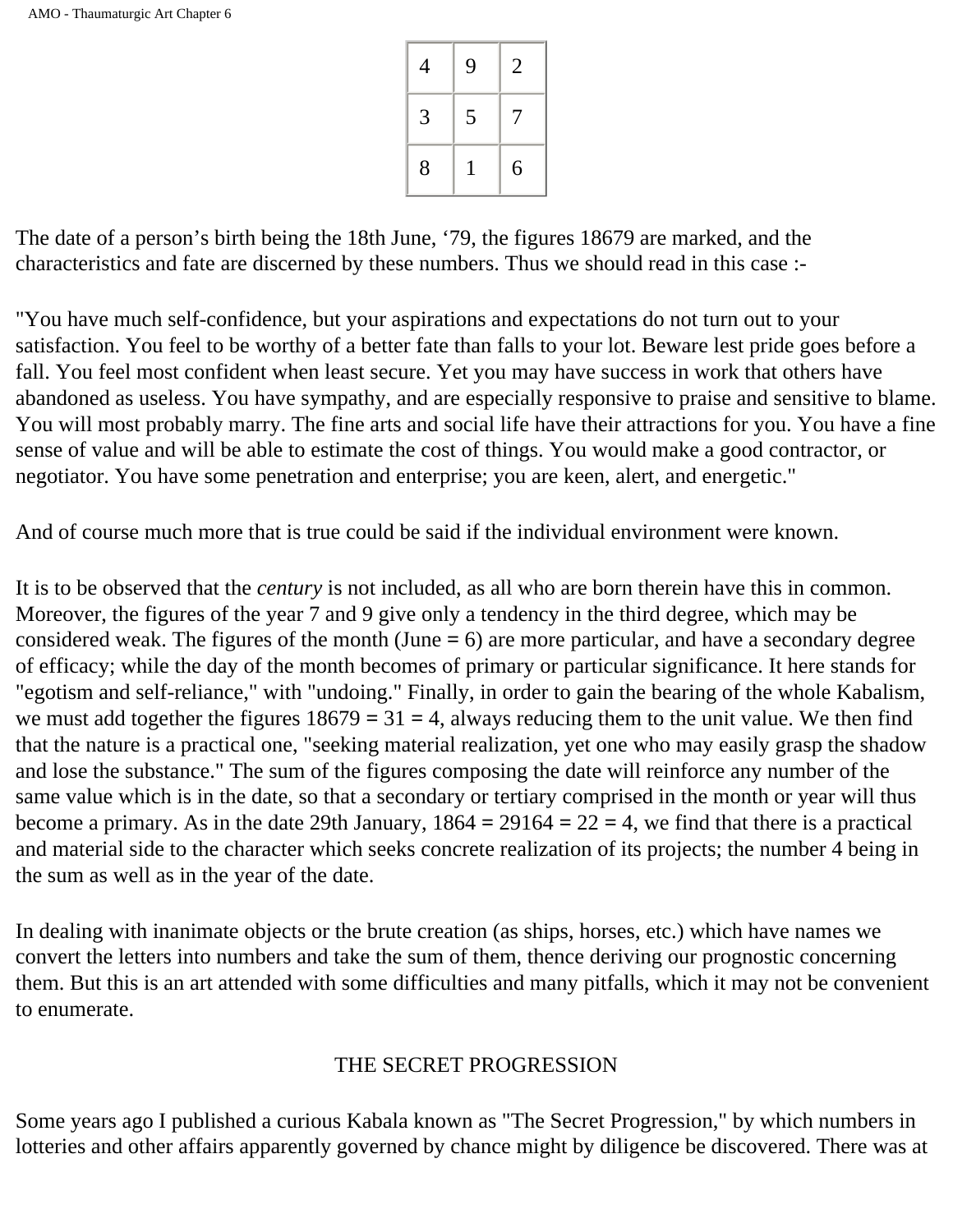one time a circle of occultists who had their head-quarters at a certain place in Italy. Prominent among the members - of this fraternity was Giuseppe Balsamo, Comte di Cagliostro, whose wealth (acquired none knew how) not less than his learning, was the marvel of all with whom he had relations. For a short time he dazzled the Courts of Europe, and disappeared with the suddenness of a meteor. It has been said that he died in prison by poisoning, but I am not now concerned with his history. He-was at all events a past master in the magic of Numbers, as is evident from the fact that on three separate occasions he gave Madame de la Motte the winning number in the Paris lotteries.

By the Kabala of the Secret Progression it is possible, when a series of numbers is known, to determine the next. Some years ago a well-known weekly publication instituted a Birth Competition which was to predict the number of births in 36 large towns of Great Britain during a particular week, the births during the corresponding week for five successive years being given.

Considering this to be a good opportunity of, testing the method of the Illuminati, I accordingly took the problem in hand.

The births in the 36 towns during the specified week in the preceding five years totalled as follows:-

| Year    1894    1895    1896    1897    1898    1899                                    |  |  |  |
|-----------------------------------------------------------------------------------------|--|--|--|
| $\vert$ Births $\vert$ 6351 $\vert$ 6906 $\vert$ 6017 $\vert$ 6715 $\vert$ 6430 $\vert$ |  |  |  |

Taking the highest and lowest of these totals, 6906 and 6017, and allowing a good margin, we may expect to find the required number between 6000 and 7000. We now proceed to find the key number.

1. *By the Minor Differential.*

```
1894 - 6351 = 15} -61895 - 6906 = 21 } = 13
   } +71896 - 6017 = 14 } = 12
 } -51897 - 6715 = 19 } = 11
} +61898 - 6430 = 13 } = 10
} -41899 - ? = 17
```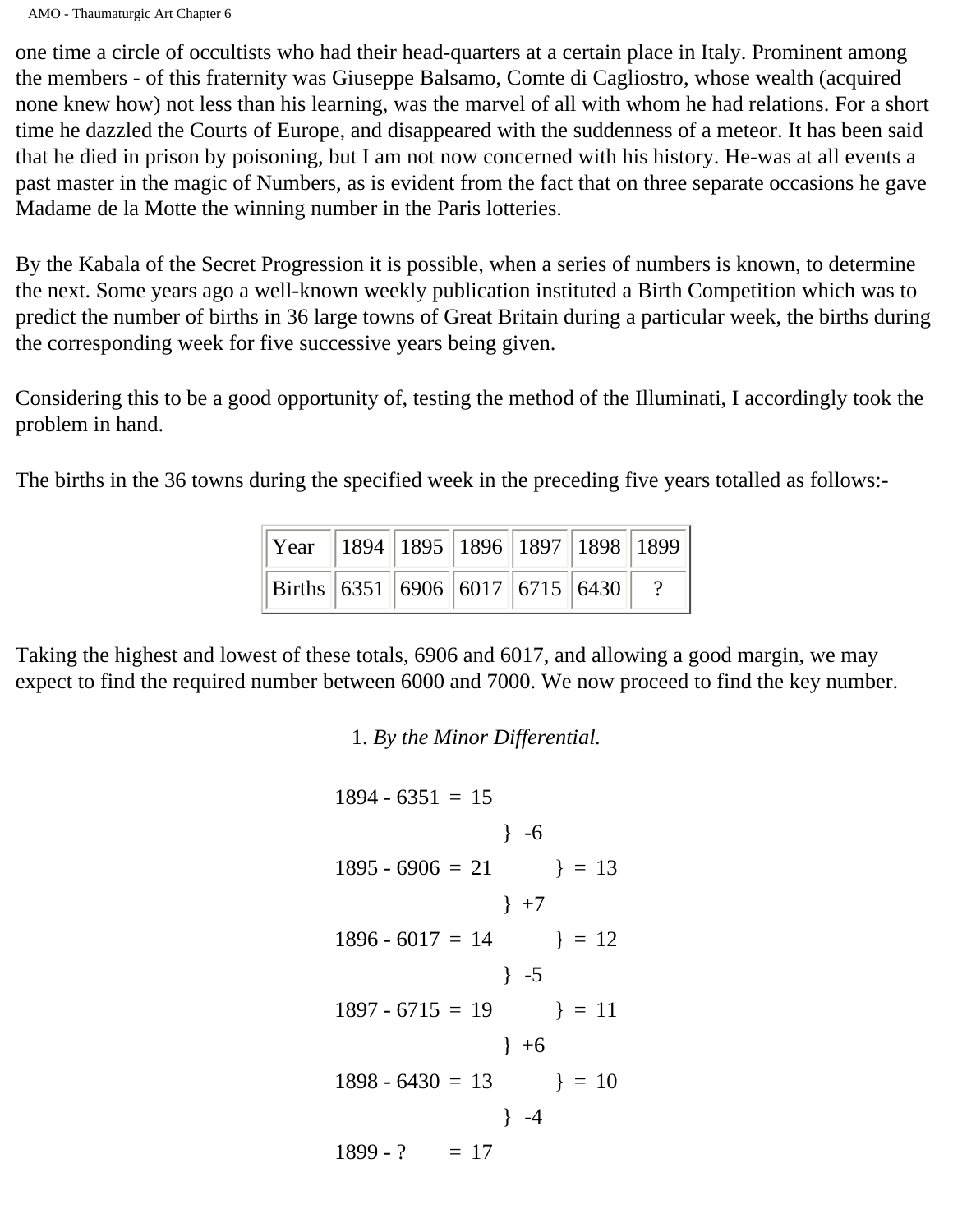The series is found by adding together the integers of each given number, thus :  $6351 = 6 + 3 + 5 + 1 =$ 15. It will be seen that the result gives 13, 12, 11, 10, a *numerical series whose intervals are equal.* We therefore require a number whose integers added  $= 17$ .

2. *By the Minor Additive.*

 $1894 - 6351 = 15$ } 36  $1895 - 6906 = 21$  } = 71 } 35  $1896 - 6017 = 14$  } = 68 } 33  $1897 - 6715 = 19$  } = 65 } 32  $1898 - 6430 = 13$  } = 62 } 30  $1899 - ? = 17$ 

Here also the intervals are equal in the final series. We therefore are confirmed in the knowledge that the required number belongs to the series of 17.

3. *By the Major Differential.*

| 1894 - 6351 |                 |       |
|-------------|-----------------|-------|
|             | $-555 = 15 = 6$ |       |
| 1895 - 6906 |                 | 13    |
|             | $+889=25=7$     |       |
| 1896 - 6017 |                 | 12    |
|             | $-698 = 23 = 5$ |       |
| 1897 - 6715 |                 | $+11$ |
|             | $+285=15=6$     |       |
| 1898 - 6430 |                 | $+10$ |
|             | $-2 = 2 = 4$    |       |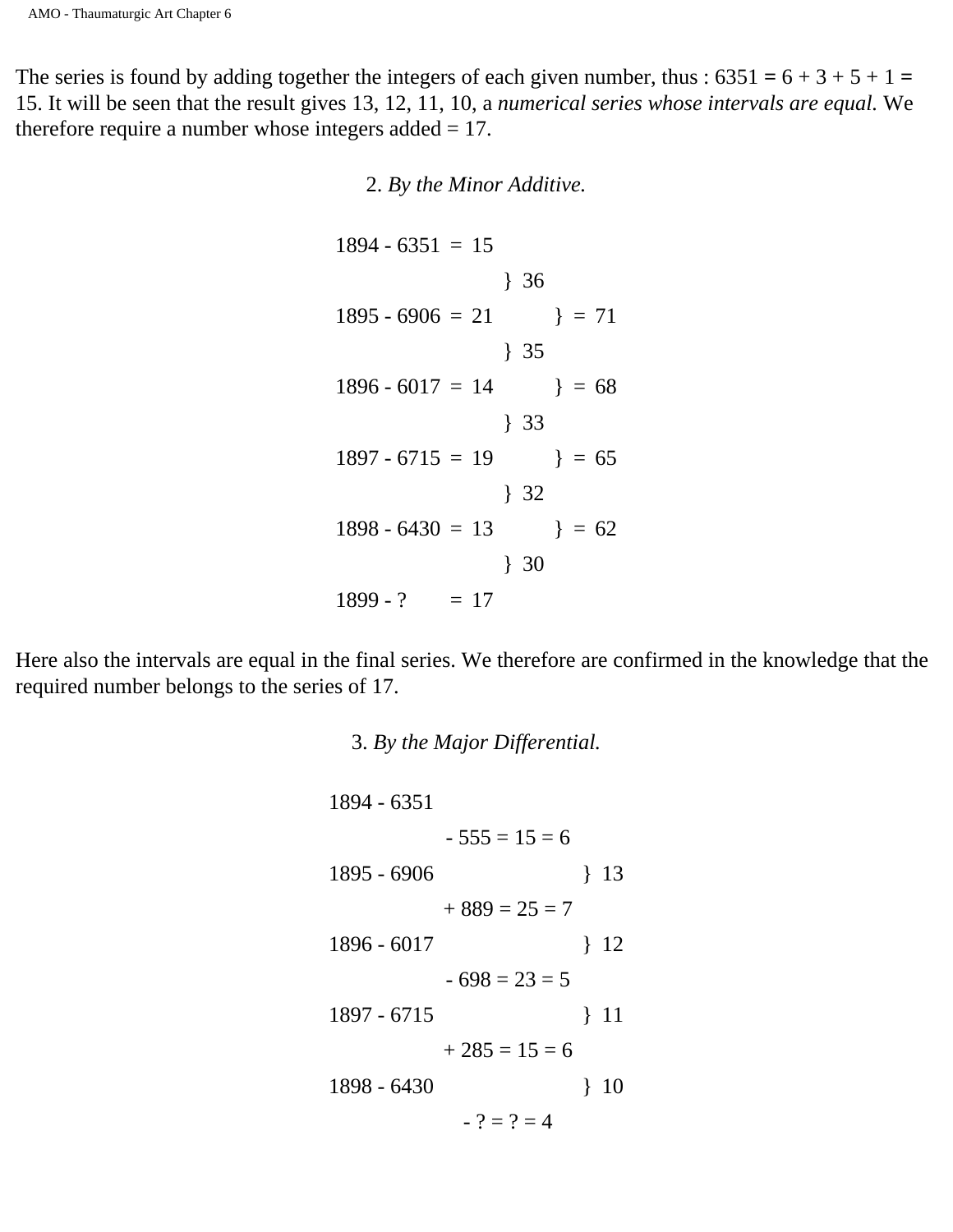1899 - ?

Again the intervals are made equal by the supposition of the figure 4. The number required, therefore, is one which, when 6430 is taken from it, leaves a number whose integers  $= 4$ , 13, 22, or 31  $= 4$ .

4. *By the Major Additive.*

1894 - 6351  $\{13,257 = 18 = 9\}$ 1895 - 6906 } 17  $\{12,923 = 17 = 8\}$ 1896 - 6017 } 14  $\frac{12,732} = 15 = 6$ 1897 - 6715 } 11  $\}$  13,145 = 14 = 5 1898 - 6430 } 8  $? = 12 = 3$ 1899 - ?

The series 17, 14, 11, 8 shows equal intervals. The required number, therefore, is one which, added to 6430, gives a sum whose figures add to 12.

Consequently, we now know that the number is one whose integers add to 17; and that it is a number which, being added to 6430, yields a sum whose figures add to 12.

Having ascertained these facts concerning the hidden or unknown number, the task is not now a difficult one to anybody accustomed to handling figures.

Between 6000 and 7000 there are only 70 numbers whose integers add to 17.

Between 6000 and 7000 there are only 31 numbers whose figures amount to 12.

Of these 31 numbers there are only 14 numbers whose difference of 6430 is a number whose figures add to 13.

Finally, there are only 7 numbers within these limits which exactly satisfy all the conditions of the Kabala of the Secret Progression. These are: 6470, 6632, 6641, 6650, 6731, 6740, and 6830. By the third process the Major Differential we found the number to be *greater than* 6430, so that the field of inquiry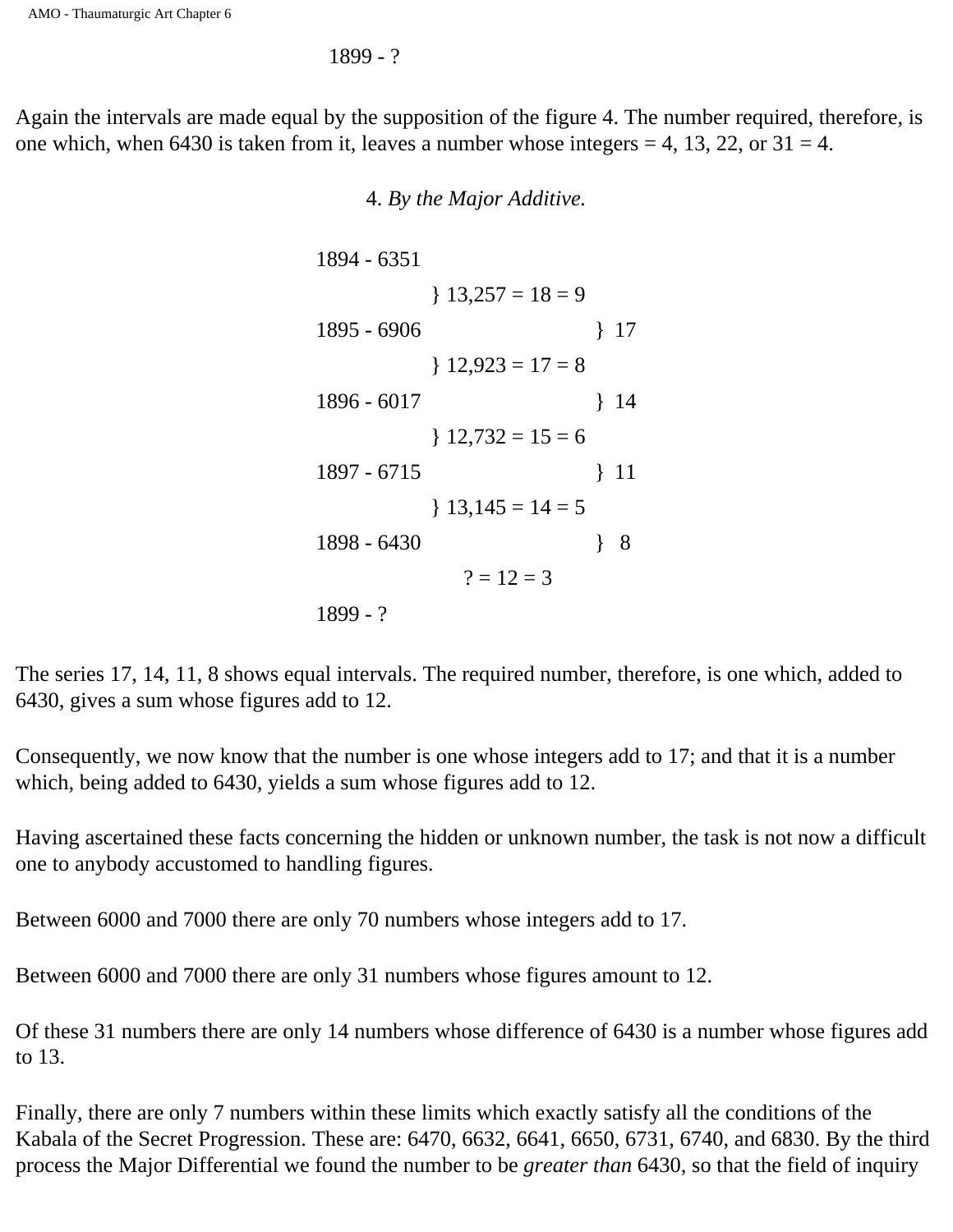was limited to numbers between 6430 and 7000. We have found seven numbers which are capable of satisfying all the conditions imposed by the different processes, and since the master-key is not to be divulged we must be content with a statement which reduces the possible number of chances from 1000 to 7 only.

The Registrar-General returned the number 6731. A moment's study will show how exactly it fits all the requirements of the several processes.

1. *Minor Differential.*  $-6731 = 17$ , which compared with 13 shows the latter yields 4, which added to  $6 =$ 10.

2. *Minor Additive.*  $-6731 = 17$ , which added to  $13 = 30$ , which added to  $32 = 62$ .

3. *Major Differential.* - If from 6731 we take 6430, we have 301, which = 4.

4. *Major Additive.* - 6731 added to 6430 = 13,161, which yields a unit value of 12, which equals 3, which added to 5 gives 8.

With this singular and unique Kabalism I may now bring the subject of Numerology to a close, and end the first section of my study of the Occult Sciences.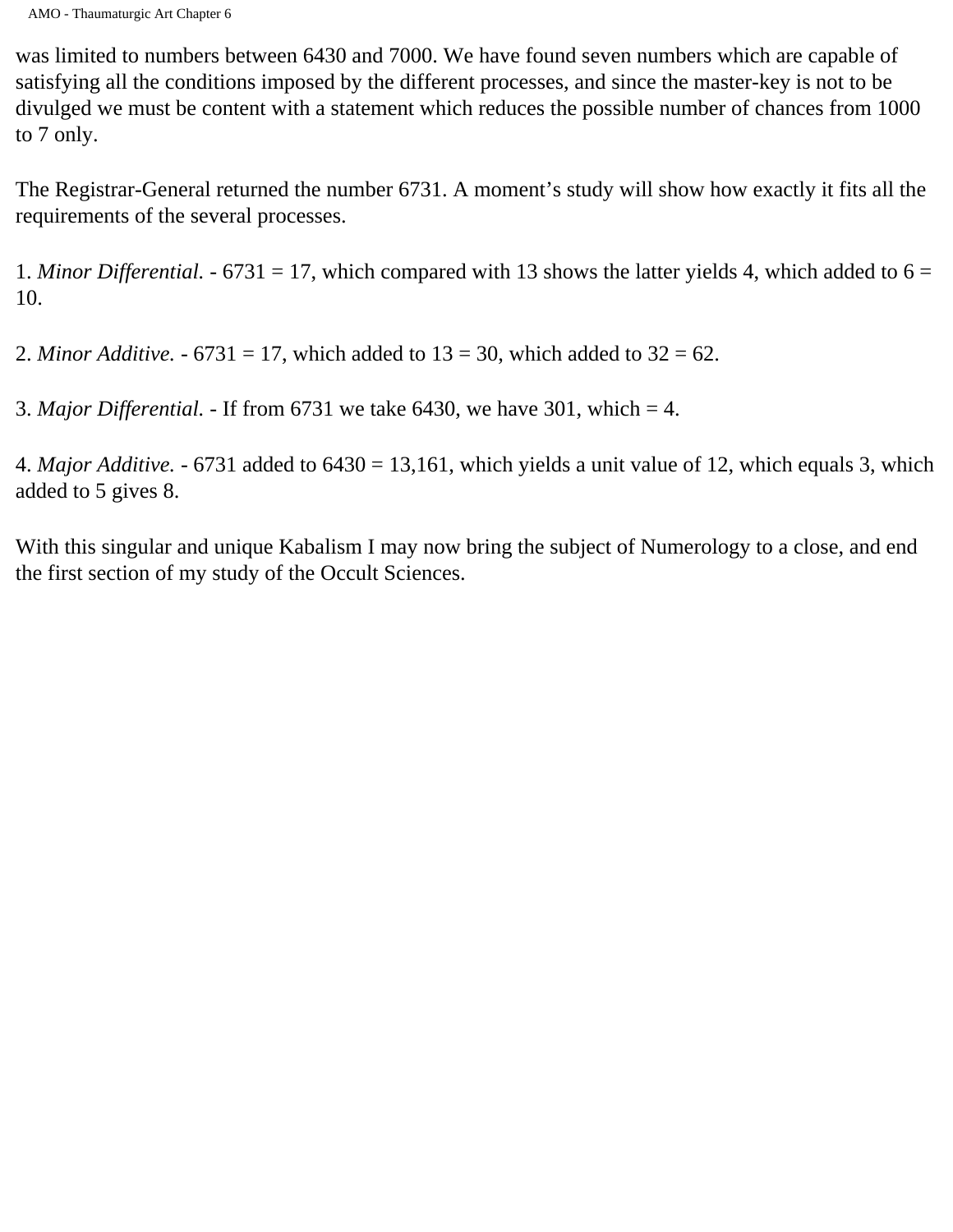### HYPNOTISM AND MESMERISM

IT will no doubt be questioned whether either Hypnotism or Mesmerism forms any legitimate part of Occultism, and indeed I have put the question to myself before finally deciding to include them. My reason for so doing is that formerly the whole of the magnetic art, then known as "Fascination" and the "Laying on of Hands," was an essential factor in the curriculum of the thaumaturgist.. Scripture references to the transmission of vital energy to those sick or dying, or even dead to all appearances, are numerous and well known. The use of oil as a medium for the conveyance and retention of the vital or magnetic energy is also noticed and is commonly in use in India and other parts of the Orient at this day.

Mesmerism may be distinguished in a popular manner from Hypnotism in that it presumes the existence of an effluvium which is in the nature of a subtle essence capable of being transmitted from one body to another under the direction of the Will. Paracelsus calls it the Archeus or Liquor Vitae. "The Archeus is an essence," he says, "which is distributed equally in all parts of the body if the latter is in a healthy condition; it is the invisible nutriment from which the body draws its strength, and the qualities of each of its parts correspond to the nature of the physical parts which contain it. . . . The Archeus is of a magnetic nature and attracts or repels other forces belonging to the same plane. The individual power of resistance will determine how far a man is subject to astral influences. The vital force is not enclosed in man but radiates around him like a luminous sphere, and may be made to act at a distance. In those semimaterial rays the imagination may produce healthy or morbid effects. It may poison the essence and cause diseases, or it may purify it after it has been made impure and so restore the health. . . . If we separate the vital force from the physical form, the latter will die and putrefy; and by impregnating a dying body with vitality, it may be made to live again."

Paracelsus further states that diseases may be transmitted from one person to another, or from man to animal, or animal to plant, by means of the magnetic emanations, and we have ocular demonstration that this is a belief firmly held by those nations of the East among whom it is practised. The story of the Gadarene swine is in line with our own experience of the epidemic of crime which follows upon the death of a renowned criminal. "If a person dies," says Paracelsus, "and seriously desires that another should die with him, his imagination may create a force that may draw a menstruum from the dead body to form a corpus, and it may be projected by the impulse given to it by the thought of the dying person toward that other so that he may also die. Such especially may be the case with a woman dying of puerperal fever, for if such should desire that the whole world might die with her, an epidemic may be the consequence of her poisoned imagination."

The suggestion in this case has regard to the known contagious influence of the corpse of a woman dying of puerperal fever. The point, however, is that the will of the dying person is capable of distributing such contagion.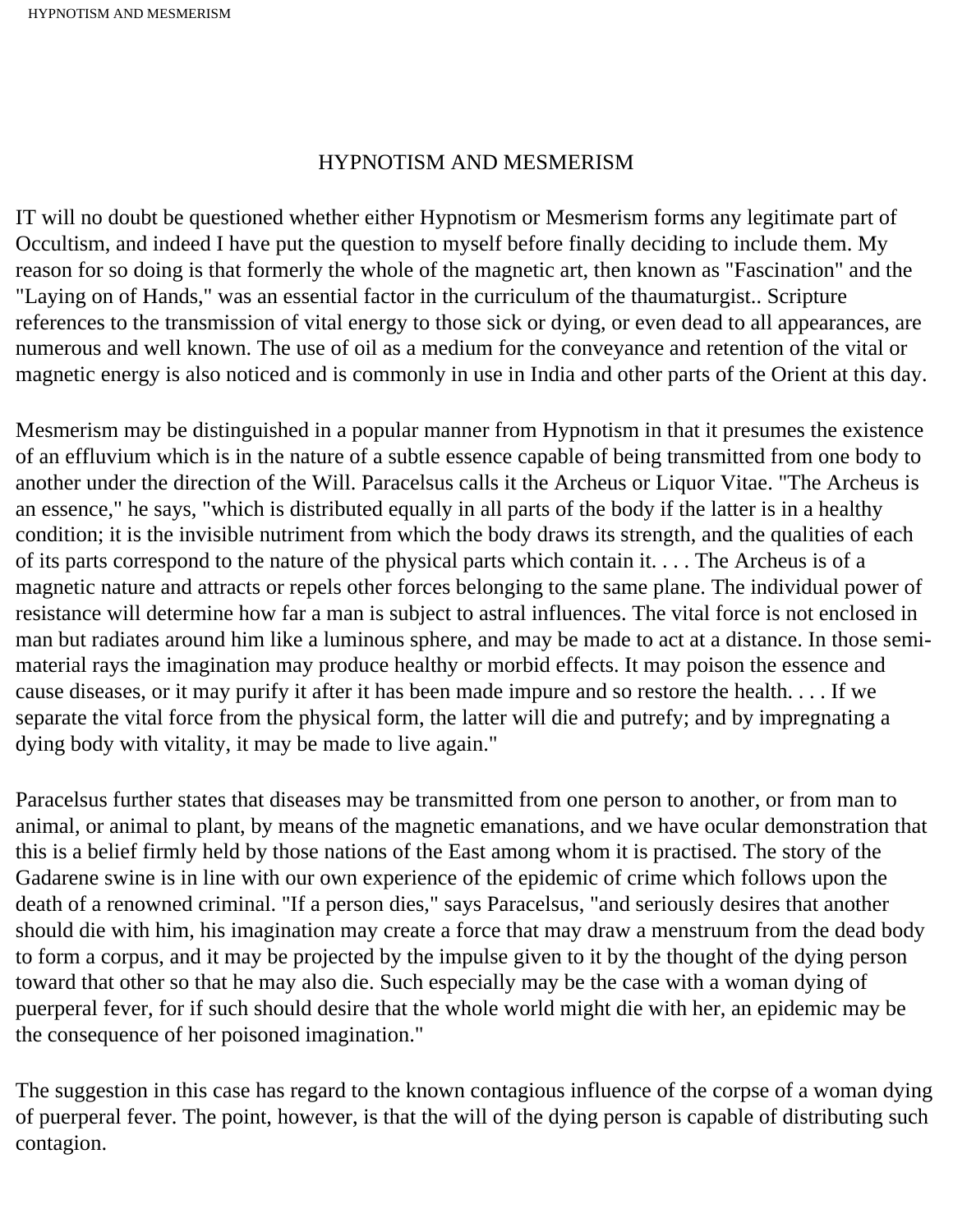I have cited these opinions in order to show that Mesmerism, of which Paracelsus was undoubtedly the earliest known European exponent, has little in common with the beliefs and practice of the Hypnotists.

The Mesmerists, or those who believe in the transmission of animal magnetism, whether we regard it as the Archeus of Paracelsus or the Odyle of Reichenbach, affirm that the emanation is most active through certain channels - e. g. the eyes, the lips, and the finger-tips.

They also state that certain natural bodies, such as oil and water, are capable of holding the magnetism better than others; while vinegar is capable of augmenting the efflux and thus of increasing the transmission. Volatile spirits are, on the contrary, completely destructive of the magnetic transmission and storage. Earth and clay are excellent storage mediums, or *mumia* as Paracelsus would call them.

There is nothing singular in this, if we reflect that all the forces of nature of which we have any knowledge require certain media through which to operate. Electrical energy, for example, cannot be conveyed through a length of rope or wood, but only through a natural conductor of electricity, such as steel or copper. When it is said that Jesus spat upon the ground and made clay and anointed the eyes of the man who was blind from birth, we see that use was made of the natural odylic power of the saliva, and the powerful storage medium of clay or earth. The rest is explained by the powerful will of the magician as expressed completely and decisively in the single exclamation *Ephphatha!*

The laying on of hands for the cure of sickness is one phase of Mesmerism or Animal Magnetism of which there is abundant evidence and which conclusively proves the existence of the magnetic fluid. Touching for king's-evil or scrofula was in use among our own kings until Rome discountenanced any delegation of its powers. "Le Roy te touche, Dieu te guerys" (The King touches thee, God heals thee) had brought new life to thousands before the Divine right of kings was assailed.

Dr. James Esdaile, at one time the Presidency Surgeon at Calcutta, has left us a very remarkable series of cases which prove the surpassing value of Mesmerism in the medical and surgical treatment of disease. His book on *Natural and Mesmeric Clairvoyance* is among the best upon this subject. Incidentally, he mentions two phenomena by which I think I may claim complete justification for the inclusion of this subject in a work upon magic.

The first is the dislocation of the senses. Normally each of the senses has its appropriate organ, as the eye, ear, nose, etc. They are not in themselves the only organs of the corresponding senses of sight, hearing, smell, etc., but have become specialized as such. This is shown by the fact that in natural and induced somnambulism, the whole sensorium may be transferred to the finger-tips or the pit of the stomach, or even the soles of the feet. Fredrika Wanner, better known as the Seeress of Prevorst, was a natural somnambulist, and in her trances was particularly sensitive to the presence of other persons, discriminating between them as painful or soothing to her. And on such occasions it was found that her eyes being closed, or the senses incapable of being affected by ordinary stimuli, she could see, hear, and even taste by means of the epigastric region.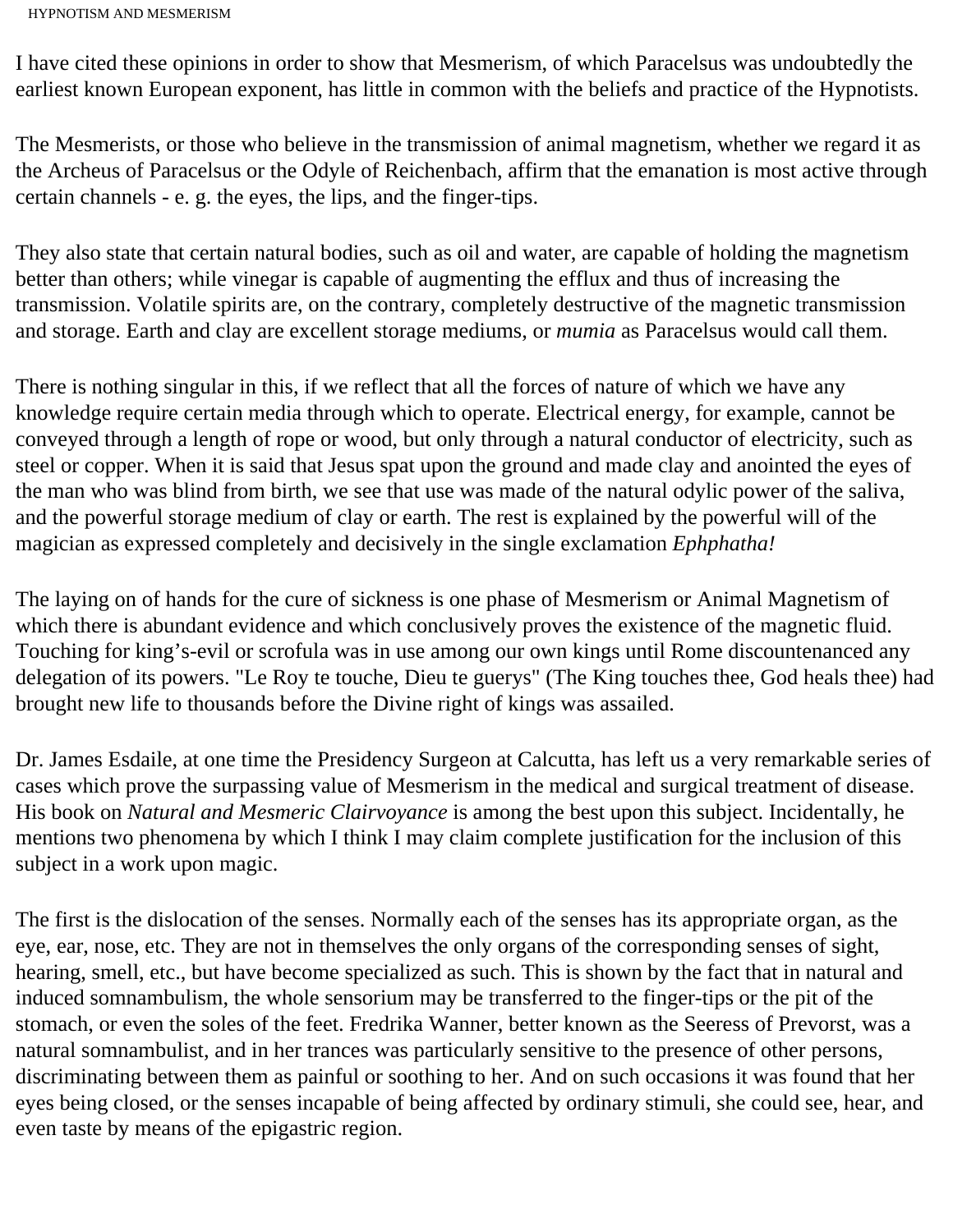HYPNOTISM AND MESMERISM

Prof. Dumas is quoted by Dr. Esdaile to the same effect : -

"It is possible that, by a singular concourse of circumstances, certain organs become apable of exercising properties and fulfilling functions to which they have hitherto been strangers and which even belonged to different organs. If rare and extraordinary facts did not inspire distrust, I could allege the singular transference of the hearing and sight, which, abandoning their usual seat, have appeared to be transferred to the stomach - so that sounds and colours excited there the same sensations as are ordinarily conveyed through the ears and eyes. Five years ago a young woman from the department of Ardèche, who gave an example of a very strange phenomenon, came to Montpellier to consult the doctors for a hysteric affection attended with catalepsy. She referred all the sensations of sight, hearing and smell to the region of the stomach, the appropriate organs being insensible to the usual stimuli."

The second phenomenon to which I would call attention is the transference of the senses. In the former cases we have the dislocation of the normal centres of sensation to the region of the sympathetic ganglion at the pit of the stomach, and now we may consider the marvellous fact of sensation being transferred from one person to another.

Finding a specially sensitive subject in the person of Babu Lali Mohun Mitra, a young Hindu of twentytwo years, Dr. Esdaile, after curing him of a loathsome disease for which he had come to the hospital, subjected him to some experimental development. He would place his watch in Mitra's hand and with a few passes would render the whole arm so rigid that under no bribe or persuasion or threat could the young man stir a finger to loose the watch as he was bidden. "Seeing this man's extreme sensibility, I thought it probable," says Esdaile, "that he might exhibit community of taste with his mesmerizer, and here is the result of the first experiment made upon him. He had never heard of such a thing nor had I even tried it before.

"One day that the Babu came to the hospital to pay his respects after getting well, I took him into a side room and, mesmerizing him till he could not open his eyes, I went out and desired the native assistantsurgeon to procure me some salt, a slice of lemon, a piece of gentian, and some brandy, and to give them to me in any order he pleased when I opened my mouth. We returned, and, blindfolding Lali Mohun, I took hold of both his hands, and opening my mouth had a slice of half-rotten lime-fruit put into it by my assistant. Having showed it, I asked, 'Do you taste anything? ' 'Yes; I taste a nasty old lime,' and he made wry faces in correspondence. He was equally correct with all the other substances, calling the gentian by its native name, *cheretea;* and when I tasted the brandy he called it *shrâb* (the general name for wine and spirits); being asked what kind, he said: 'What I used to drink -brandy.'"

It should here be remarked that Dr. Esdaile had cured this man of confirmed brandy-drinking as well as of his terrible disease. As to the local rigidity of the arm of the patient who otherwise had full and perfect control of his faculties, it should be remarked that the mesmerizer can not only saturate his patient with his own nervous fluid, but also determine the energy to various parts of the body so as to place them in effect beyond the patient's control. In similar manner local anæsthesia or insensibility can be produced at the will of the operator. When the volition can no longer act upon a part of the body, it is found that its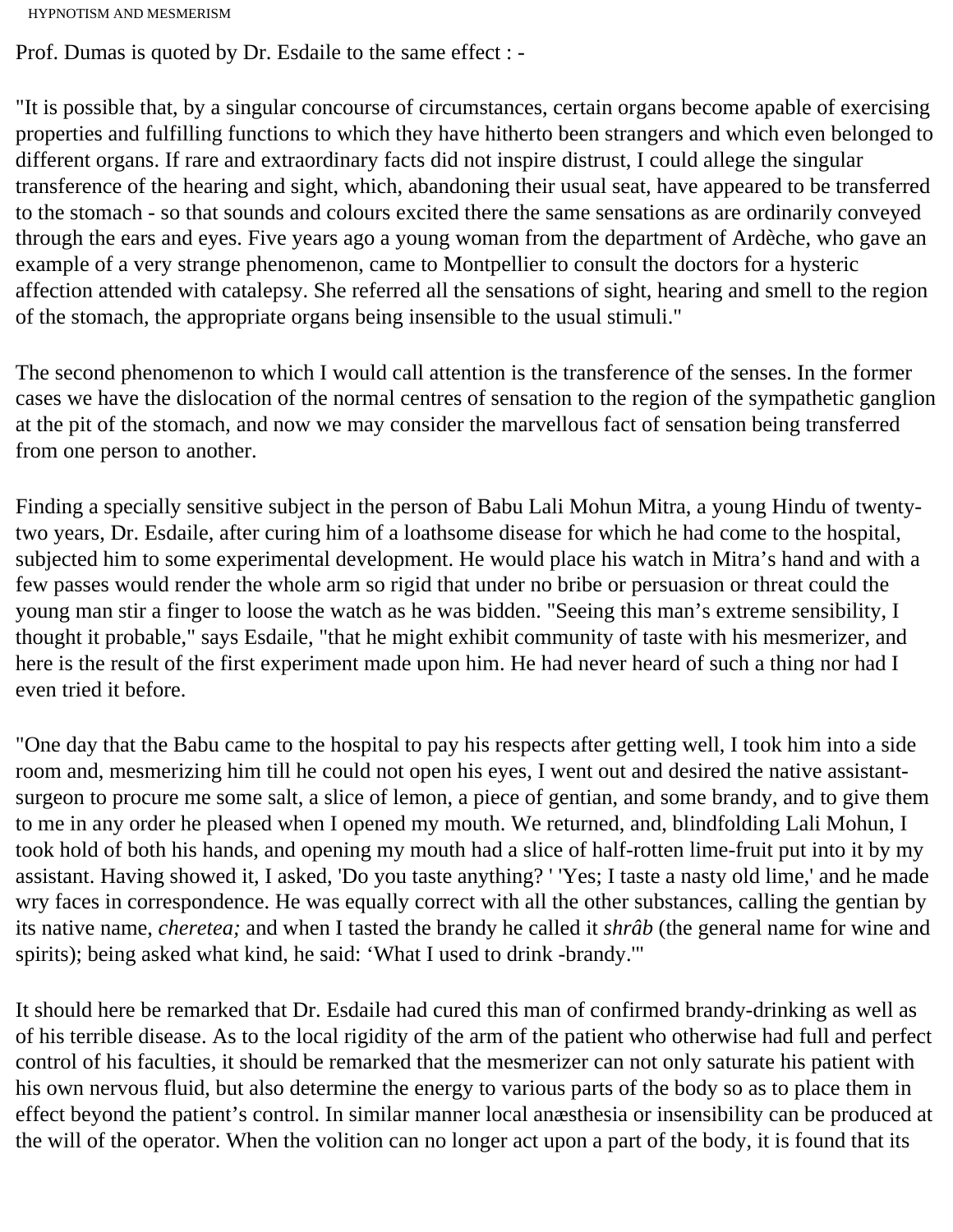```
HYPNOTISM AND MESMERISM
```
sensibility is at the same time inhibited, which proves that volition and sensation are consentaneous. When voluntary action is restored, sensation is simultaneously developed in the part.

The nervous fluid not only follows the direction of the will, but is moreover impressed with our individuality, both physical and mental. It bears the signature of our thought, it carries the healthy or diseased tendencies of our body, it is moved by our will and coloured by our desires and passions. The dictum of Lord Bacon: "The human mind can be placed in communication with other minds and transmit their impressions," is not inclusive enough to cover the phenomena of statuvolism, animal magnetism, electro-biology, mesmerism, or by whatsoever name we may indicate the use of this mysterious agent. It is a force that can be set in motion at any time and made to operate at any distance apart from any suggestion of the effects it is required to produce. Herein it differs entirely from the "hypnotic suggestion" of the medical schools and the "auto-suggestion" which the critical writers wholly unskilled in the knowledge of Occultism bring to bear as explanation of every fulfilled prediction, every thaumaturgic effect, every case of healing which is in distinction from the known and approved methods, the clinic and pharmacy, of the medical profession.

On the question of animal magnetism, either as a psychological or a therapeutic agent, the Occultist will always prefer the experience of such men as Esdaile, Gregory, and Baron Du Potet to the uninstructed opinions of the critic, however skilful he may be in his own field of research or work.

Baron Du Potet, in his *Manual de l'Etudiant Magnetiseur,* says: "Nature herself discovered the secret to me. And how? By producing before my own eyes, without waiting for me to search for them, indisputable facts of sorcery and magic. And what is it determines these sudden impulses, these raving epidemics, antipathies and cries, the convulsions that one can make durable? What if not the very principle we employ, the agent so thoroughly well known to the ancients? What you call nervous fluid or magnetism the men of old called occult force, the power of the soul, subjection, magic! An element existing in nature, unknown to most men, gets hold of a person and withers and breaks him down as the raging hurricane does the bulrush. It scatters men far apart, it strikes them in a thousand places at the same time without their perceiving the invisible foe or being able to protect themselves. But that this element should choose friends and elect favourites, obey their thoughts, answer to the human voice and understand the meaning of traced signs, that is what people cannot realize and what their reason rejects, and that is what I saw; and I say it here most emphatically that for me it is a truth and a fact demonstrated forever!"

And this is a phase of Animal Magnetism that has been repeatedly offered as the only intelligible explanation of the phenomena of sorcery and as repeatedly rejected by the schools that have no knowledge either of the facts or the agent which alone is capable of explaining them.

According to the experience of mesmerists, the magnetizer can communicate his fluid to a variety of objects, which thus become conductors or agents of his action to all persons with whom he is in magnetic relations. These agents are water, oil, woollen and cotton materials, trees, etc. Charles Dickens found a means of magnetizing water by means of pieces of sugar which had been subjected to magnetization,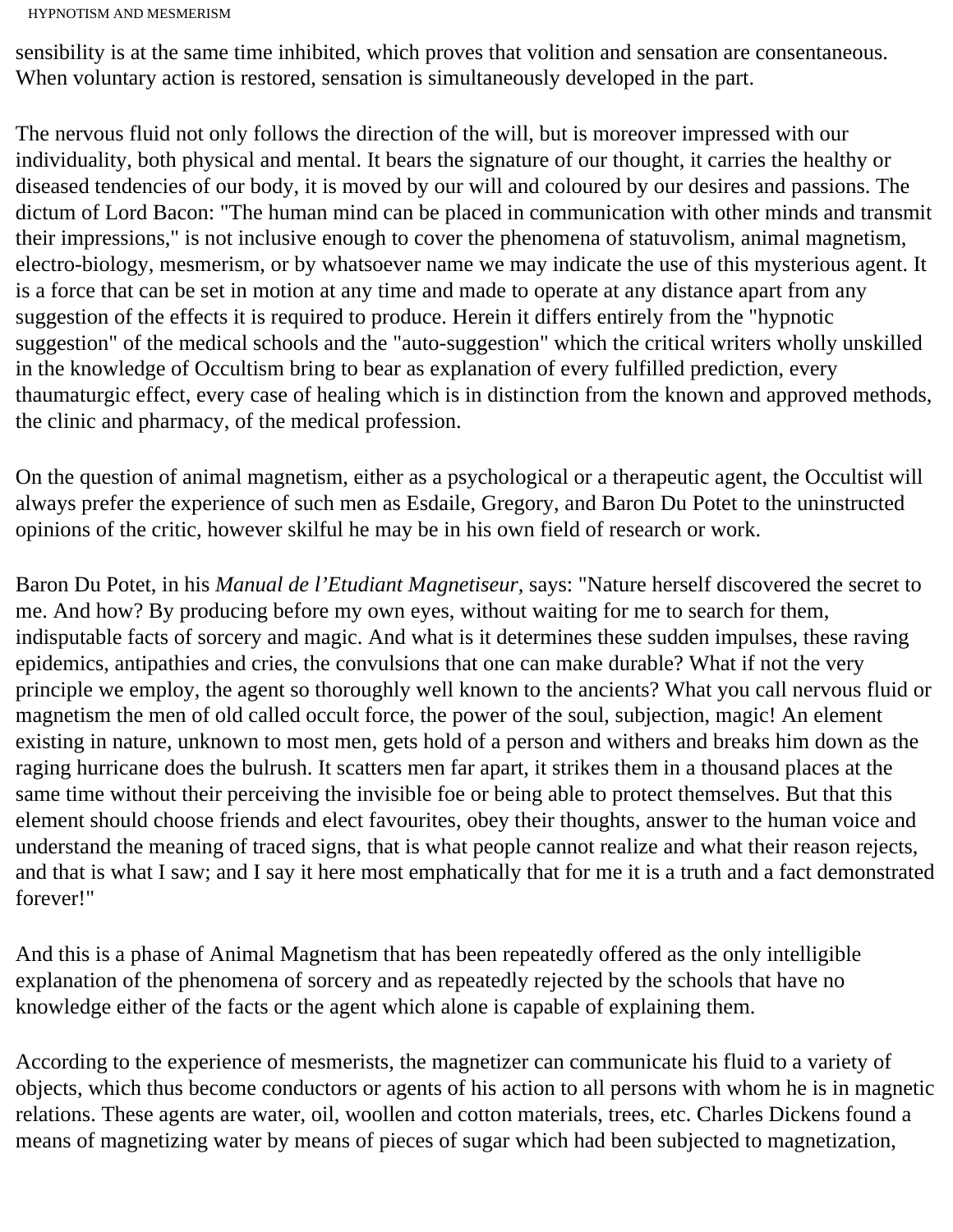#### HYPNOTISM AND MESMERISM

which were then readily distributed among the old country folk in Kent. Magnetized water is one of the most powerful agents that can be employed, inasmuch as it is conveyed at once to the stomach and thence distributed throughout the system, acting upon the circulation and the digestion, taking in turn, according to the immediate needs of the body, the place of anodyne, diaphoretic, prophylactic and purgative. An agent of such universal utility is necessarily not thought very highly of by those whose business it is to scare Nature into obedience by cryptic prescriptions and unnatural concoctions. Given normal health and a desire to heal the sufferer, you may take a vessel of water, and having thoroughly cleansed the hands, dip them in vinegar. Shake off the superfluous moisture by flicking the hands violently towards the ground. Continue so to do until the finger-tips tingle, with a slight streaming sensation down the forearm and hand.

Now take a clean glass and pour into it some fresh cold water, which must not have been boiled or heated previously. Place the glass upon the left hand with the fingers closed around it to steady it, and with the right hand make passes from above the glass downwards for a score of strokes or more. Then bunch the finger-tips above the mouth of the glass, bringing them almost in contact with the water, and impregnate it with the nervous fluid by a sustained effort of the will to that effect, letting the mind dwell the while upon the result you would obtain. A glass of water may thus be treated in from one to two minutes. Thus given to the patient it immediately goes to work and produces the most remarkable results without in any way complicating matters, as may be readily done by the administering of improper drugs, and without having any deleterious reaction, even when used as a soporific.

That such an agent, so inoffensive, so natural and, above all, so efficacious and sure, should have escaped the recognition of medical men appears to me to be inexplicable, except on the grounds of complete ignorance of its properties and action. I do not pretend to explain by what magical process the mind of man is capable of acting upon a glass of water to the end that it becomes either a powerful astringent or a laxative, or an anodyne, or a stimulant. The chemical nature of the water remains unchanged. It is still a mechanical compound of  $H_2O$ . But something has happened, and this something the will of man can determine while yet his intellect fails to understand.

What I am now saying is not a tradition or an effort of the imagination. It is the record of my own personal experience. Suggestion ? How does one suggest purgation to a babe that is teething, or peaceful sleep to one delirious ? The suggestion, if there is one, is directed, not to the mind of the patient, but to Nature herself, and the suggestion of an intent will is equivalent to a command. In the use of magnetized water as a purgative, no colic pains are felt either during or after the action. As an anodyne it leaves no sense of depression or lassitude behind it; while as a tonic it is not accompanied by any rise of temperature nor followed by the slightest constipation.

A magnetic subject will readily distinguish magnetized water from water that has not been so treated, and I have known persons who could normally distinguish between them, though at first I was unwilling to believe this and only convinced myself of it after trying a number of tricks to discover if there were a possibility of suggestion or fancy. But all I discovered was the fact that in some remarkable way magnetic water could be distinguished by its taste.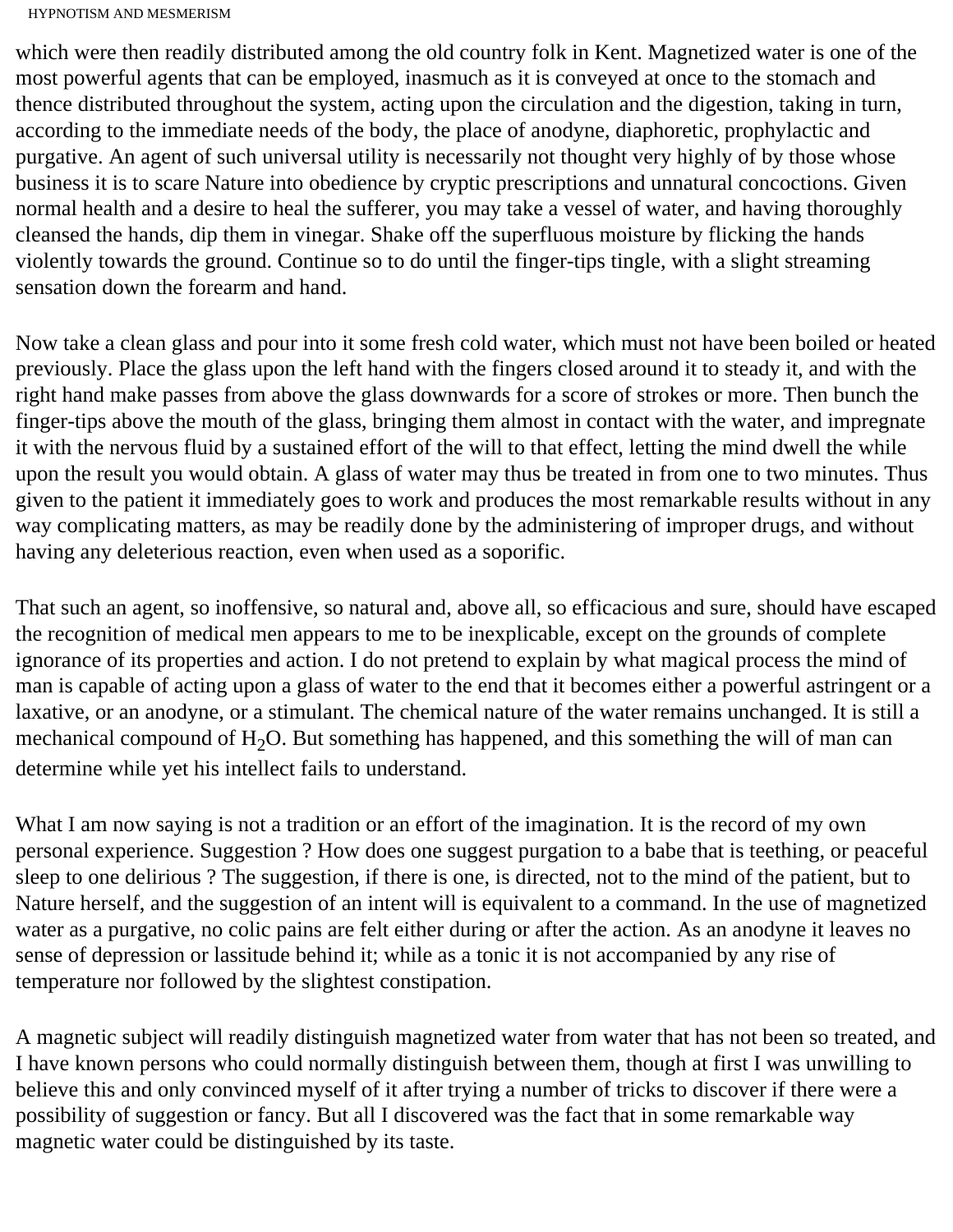HYPNOTISM AND MESMERISM

But whatever agent we make use of for the purpose of conveying the nervous or vital fluid, it has been thought, even by those who practise magnetism, that rapport with the patient must first have been established. This, however, is not the case; though undoubtedly it is more certain in its action when magnetization by contact has preceded the use of an agent. The agent is the means of continuing magnetization, and especially of attacking diseases that are internal and deep-seated and not merely nervous or superficial. But for all that, there is. no reason whatsoever why magnetization should not be *begun* by means of a suitable agent. Contactual magnetism is not generally effective at once, but becomes so by persistence, the action being cumulative. So if water or any other agent is persisted with, it will bring about the desired effect. Of this I am quite certain, since I have treated persons at a distance by this means alone, never having set eyes upon them. Yet so wonderful is the sympathy existing throughout Nature, that I have been presently conscious of changes taking place in my own body, of pains and sickness, which had no other origin than the subtle connection of sympathy between my subject and myself *viâ* the agent I had employed. I know of persons who are capable of communicating their *sensations* at a great distance to one with whom they are in close sympathy, though nothing in the nature of thought transference is observable between them. With others there is ready communication of thought or of mental images but no community of sensation.

Hypnotism proposes to secure the same results. as magnetization by mechanically-induced trance supplemented by suggestion. But while this process lends itself peculiarly to the production of phenomena, and is extremely useful for experimental purposes and psychic research, it cannot pretend to have the same therapeutic value as magnetization, inasmuch as it does nothing to reinforce nature or to supplement depleted vitality. Where insensibility is the effect aimed at it is equally useful, and as in all induced somnambulism the automatic and subconscious self is rendered alert and active, very valuable results may be produced by hypnotic suggestion.

If, however, you induce the hypnotic sleep by any of the usual methods and then stand aside while a phonographic record film is set in action to voice the number of original "suggestions," the effect will surprise many into an entirely new view of the matter, and those who do not now believe that the personal factor is at all considerable, will come to the conclusion that it is the only factor which counts for anything in the whole process. The complete insensibility to written or spoken instructions, other than those which pass through the mind of the magnetizer, is in itself a suggestion which the upholders of the non-magnetic position would do well to ponder. I prefer, however, to leave the schools of the Salpétrière and Nancy to thresh out the question to its natural and inevitable conclusion.

Deleuze, who followed the teaching of Puysegur, of Mesmer, Van Helmont and Paracelsus, has some excellent admonitions to those anxious to practise Animal Magnetism, which may very suitably be quoted in conclusion : - "Persons who follow this subject may be divided into two classes.

"The first class comprehends those who, having recognized in themselves the faculty of doing good by magnetism, or at least hoping to succeed therein, wish to make use of it in their families, or among their friends, or with some poor patients, but who, having duties to fulfil or business to follow, do not magnetize except in circumstances where it appears to them necessary, without seeking publicity,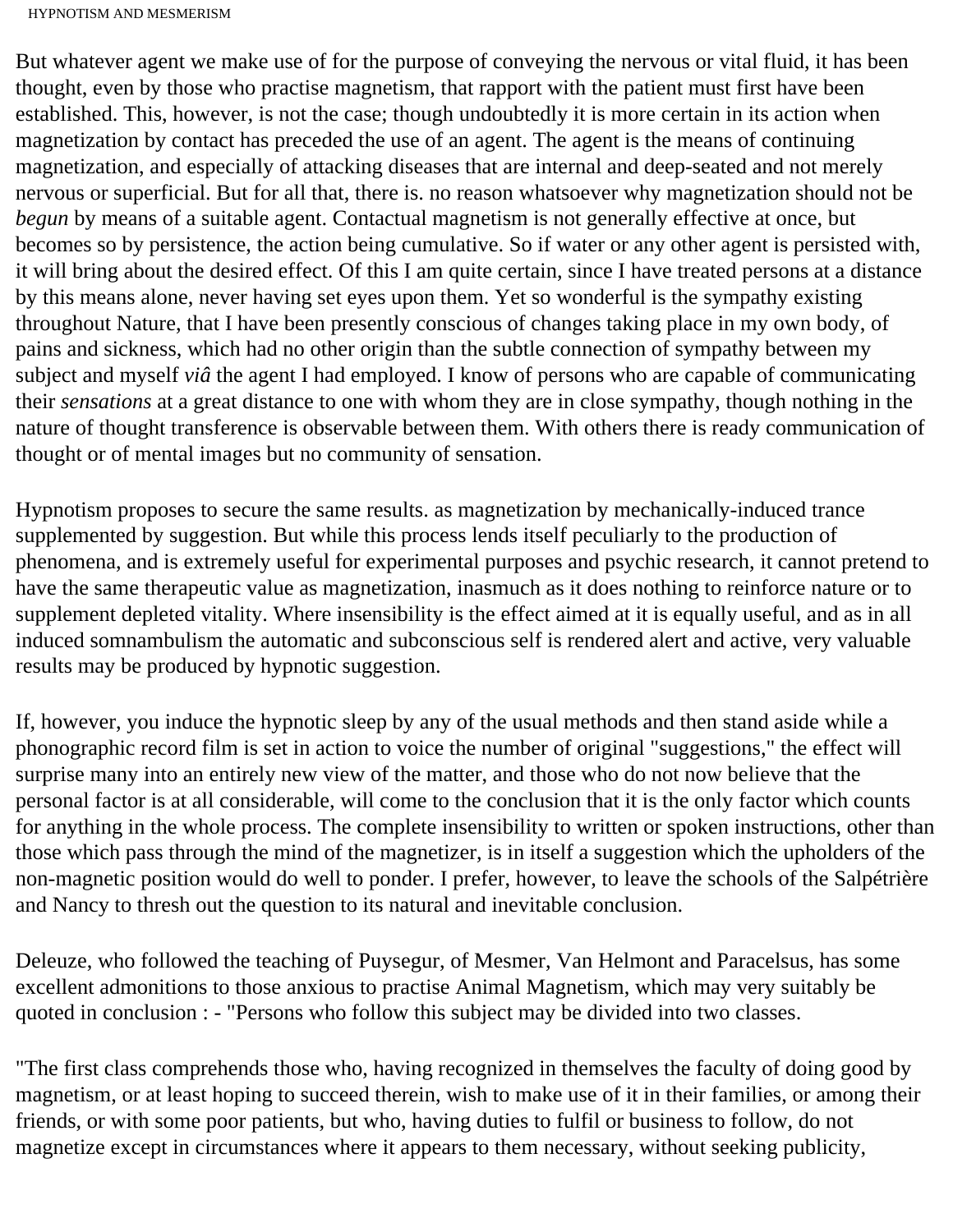without any motive but that of charity, without any other aim than that of curing or relieving suffering humanity.

"The second class is composed of men who, having leisure, wish to join in the practice of magnetism, the study of the phenomena it exhibits, to enter largely into it, to establish treatments for taking care of several patients at a time, to form pupils capable of aiding them, to have somnambulists who may enlighten them to examine closely, compare and arrange the phenomena, in such a way as to establish a regular code of laws whose principles may be certain, and whose consequences, extending daily, may lead to new applications.

"This class is separated from the preceding by a great number of degrees which must be successively mounted before one can find oneself situated where he can command a more extensive horizon. I therefore advise those of the former class not to think of passing beyond their limits unless they are masters of their own time and have some preliminary knowledge. Their lot is very good; they are strangers to the vanities and inquietudes which attend new attempts, to the uncertainty which springs from the conflict of opinions and of various points of view under which things are presented to us; they taste without mixture or distraction the satisfaction of doing good. . . . As to the persons who desire to belong to the second class, I advise them to consider at first the extent of the career they will have to run. It is better not to enter it than to stop in the midst of their enterprise. In what pertains to practice, a prudent simplicity is preferable to science. In what relates to theory, imperfect notions expose us to dangerous errors. The labourer who cultivates his farm as his fathers did before him, collects every year the price of his labours. Should he give way to an inclination to pursue experimental methods, he may be ruined before he is enlightened by his own experience."

Up to a point this is very good advice, but it is doubtful whether any amount of advice, however sound, will deter men from making experiments and sacrificing both life and fortune to the satisfaction of that desire for knowledge which is inherent in every active and well-developed mind. As between the curative and experimental practice of Mesmerism and Hypnotism there can be little doubt that Mesmerism as understood by its best exponents is more adapted to the curative method, while Hypnotism is peculiarly adapted to the development of experimental psychology. As to which branch of the subject has the greater claim to our consideration, is a matter not so easily answered, seeing that a profound knowledge of psychology is very necessary to the practice of even curative magnetism, and the more we know of the psychic origin of disease the better we shall be equipped to successfully deal with morbid conditions as they arise.

# METHOD OF MAGNETIZING

These brief notes on the subject will hardly be complete without some practical instruction. The following method of inducing the mesmeric sleep has been found easy and reliable. If the patient is able to sit up, place him in a comfortable chair with fairly upright support at the back. Take a seat opposite to him. Take hold of his thumbs and bring your own thumbs into the palms of his hands with a gentle pressure. Now engage his attention, and fix your eyes steadily on his for five minutes. Allow him to close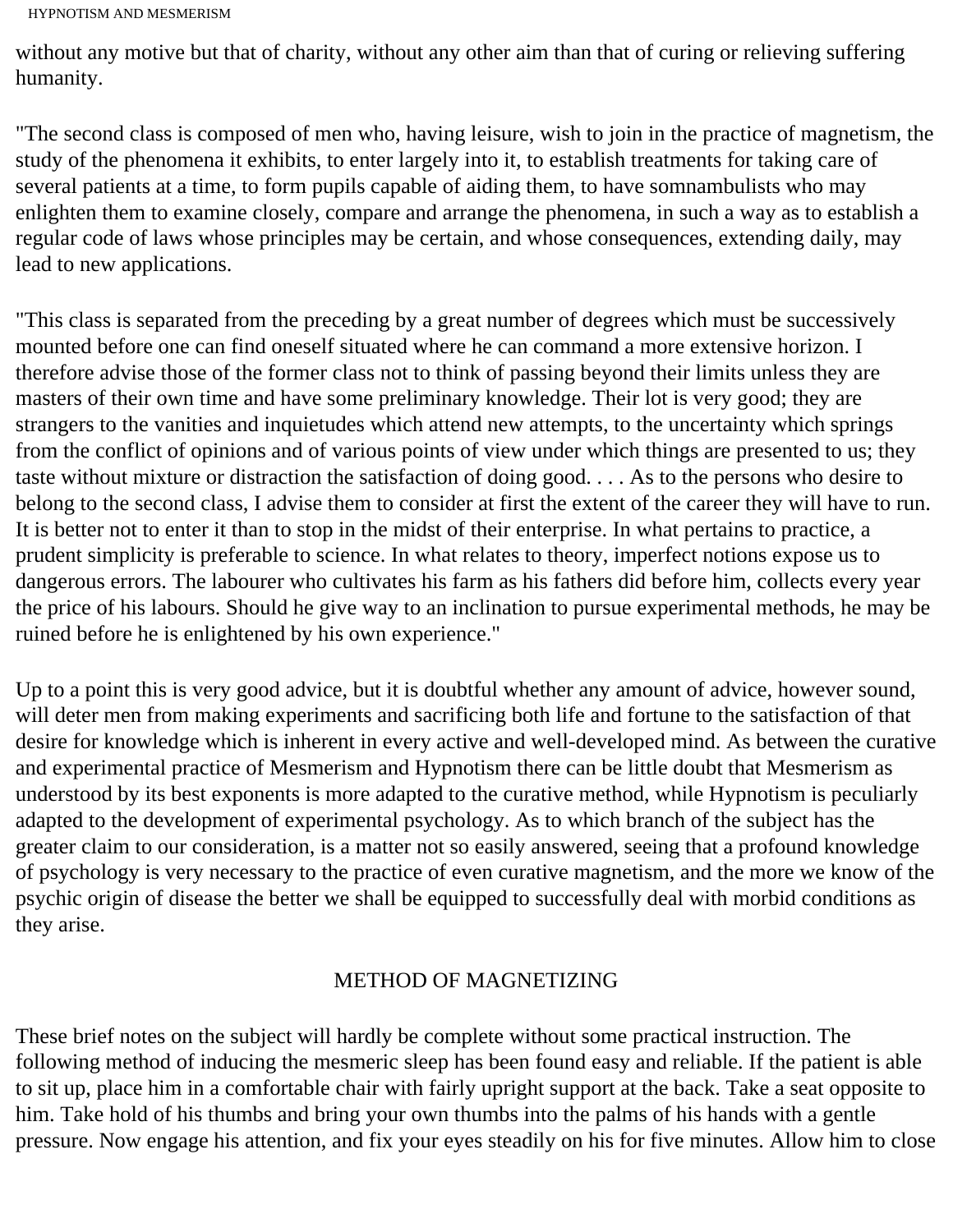HYPNOTISM AND MESMERISM

his eyes should they tire meanwhile. At the end of five minutes let his hands fall loosely into his lap, rise to your feet and place your hands firmly on his shoulders for a few moments. Next raise your hands above his head and make passes downwards along the arms as far as the knees. Do this for five minutes. Now take his right hand in your left, as at first, and with your right make rapid but slight shampoo strokes over the eyes. These strokes are made with the hand and forearm working loosely from the elbow, and require practice; the palm of the hand barely touches the closed eyelids. At the end of half a minute, when you will have made upwards of 200 strokes, give a slight jerk to the right arm of the patient with your left, and press with the right thumb between his eyes, the fingers of your right resting on the top of his head.

If the patient has surrendered to this treatment it will be found that the arm, if lifted, will fall back when loosed as a dead weight. The eyelid being raised, the pupil of the eye will be found to have turned upwards and inwards to the root of the nose. The breathing will be soft and regular, and a mild warmth and moisture will pervade the skin.

That will suffice for the first sitting. The patient may be roused by a few sidelong passes right and left over the eyes, and by blowing into them or wafting a fan over the eyes. A few upward passes must then be made from the knees to the shoulders, and the patient invited to stand up and thoroughly shake off the influence.

The next day at the *same time and place* (this is important) proceed as before. It will be found that premonitory symptoms of the magnetic sleep will soon be developed. The patient yawns, shivers and flushes in turn as if hot and cold water were running down his back; there are spasmodic twitches of the arms and legs, the latter kicking out forcibly from time to time. When these symptoms appear the magnetic sleep rapidly deepens and fascination<sup>1</sup> or rigid catalepsy may be induced. For curative purposes it is not necessary that the cataleptic stage should be reached, for once the magnetic sleep is obtained, the patient is not only susceptible to curative agency but also is capable of localizing the complaint and prescribing a method of treatment which the magnetizer should do all in his power to carry out. For surgical purposes, however, catalepsy and complete insensibility are essential, but my readers will hardly require further instruction under this head than is to be found in the works by Dr. James Esdaile and others who have success-fully applied magnetism to clinical practice.

1The state in which the phenomenal side of the automatic faculty is conspicuously displayed.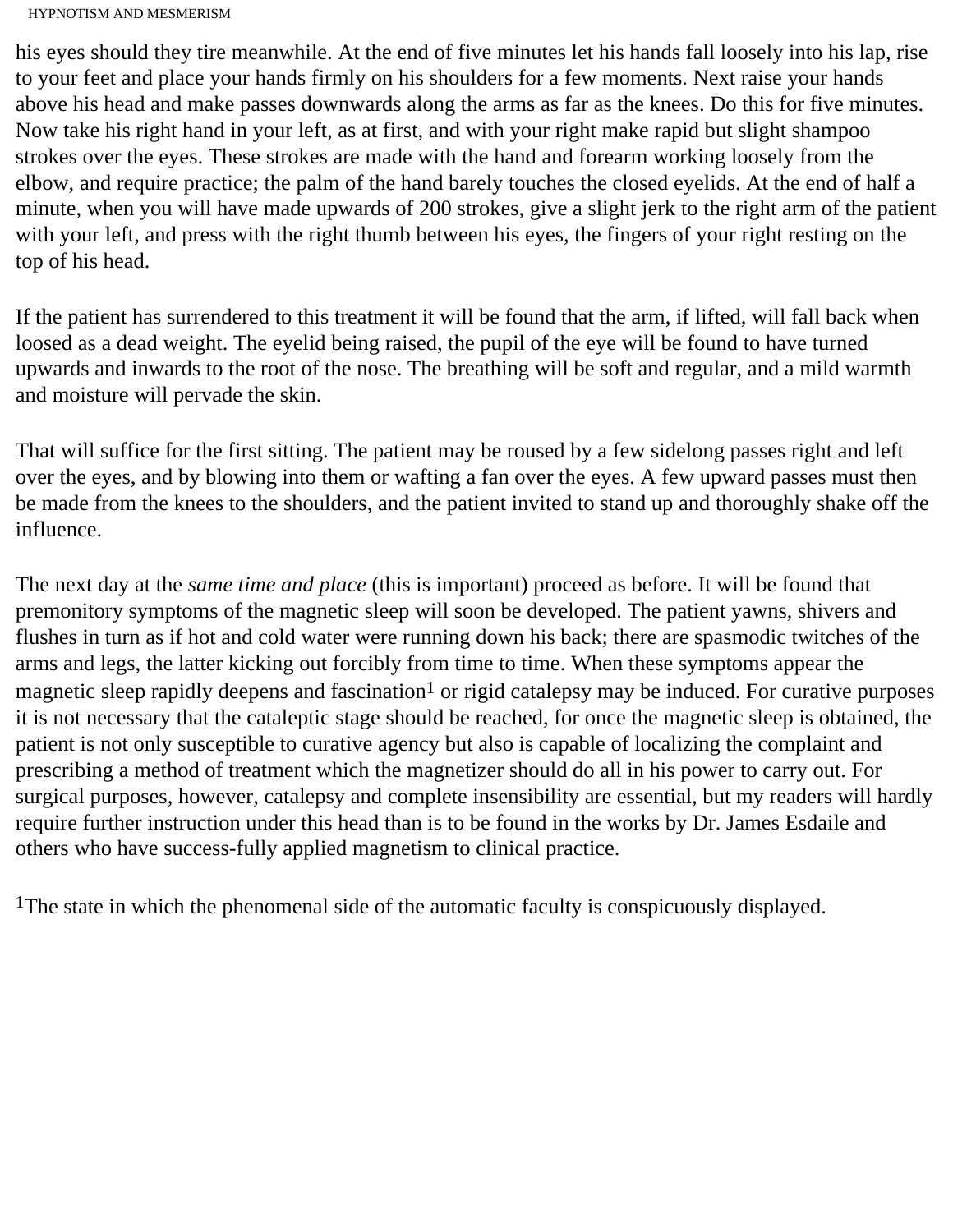# **PART II**

# THE OCCULT ARTS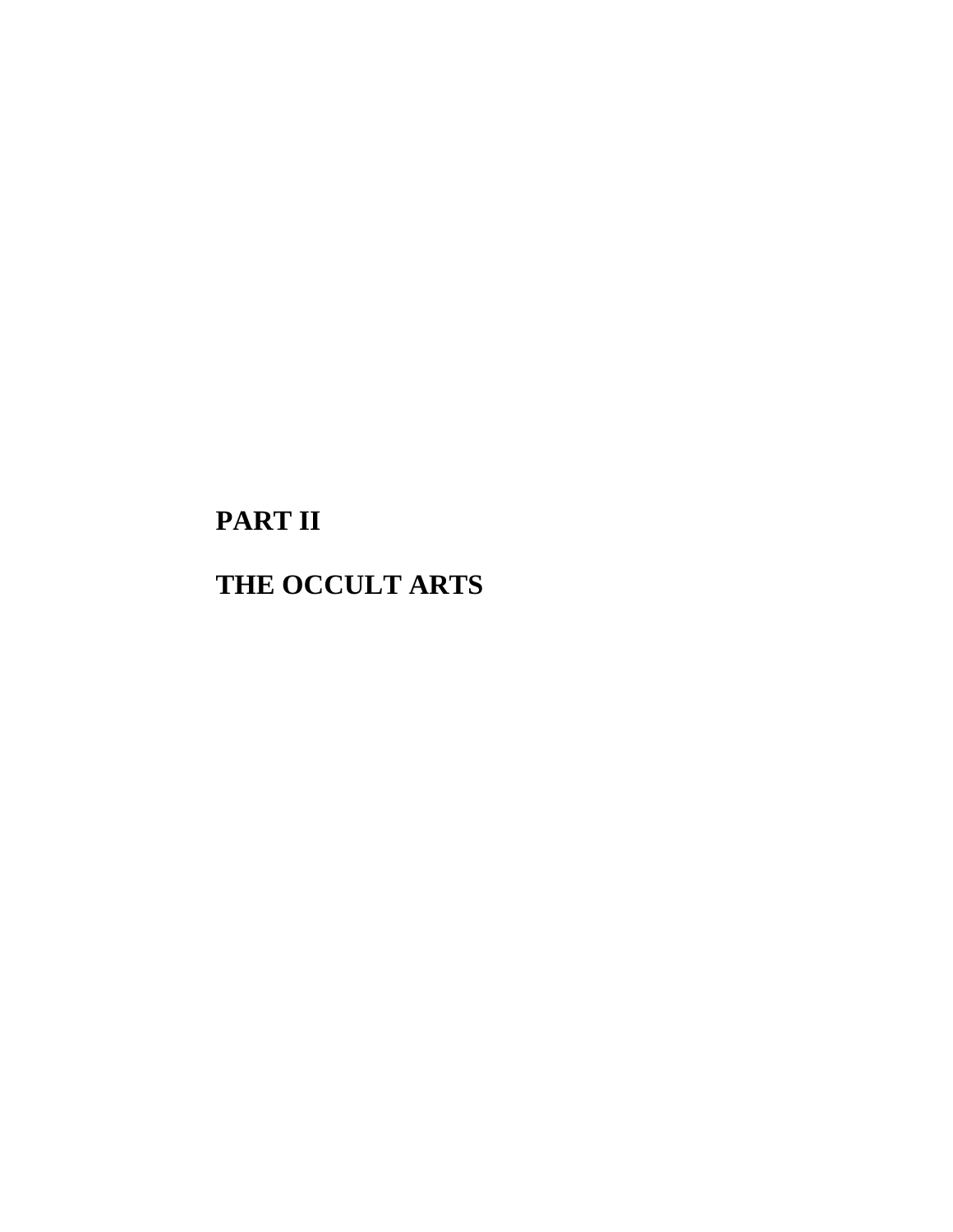### DIVINATION

IN the succeeding sections of this work I intend to deal with that aspect of the subject of Occultism which depends for its evidence on the exercise of the mediumistic or divinatory faculty. What has been said in Part I has relation to the exercise of a purposive faculty, guided by intelligence and experience. It represents Determinism in its application to the hidden laws of Nature. We are now, however, concerned with the automatic faculty, the intuitive and divinatory process of the human mind. Many of the methods by which the automatic faculty finds expression are allied to the purposive methods of the Occult arts. Cartomancy or divination by cards, for instance, can only be effected after a preliminary understanding of the meanings attaching to the cards, and this is in no sense an automatic or unconscious process, but a voluntary and empirical one. We do not begin to employ the automatic faculty until we shuffle the cards with a view to ascertain the unknown elements. Even the disposition of the cards for this purpose is a purely voluntary empiricism. It controls our interpretation and our prognostics. The construction of the cards, the meanings attached to them, and the method of laying them out for a divination are all prejudicial elements of the art. The automatic faculty triumphs over these limitations in the simple act of "shuffling" - and therein lies the whole secret of Nature. Let us suppose for a moment that we decide upon a certain combination of cards falling together that they shall signify Death. The odds against these cards coming up in the required order and combination are thousands to one on any occasion. That they do occasionally turn up is not, however, so remarkable as that, *whenever they do,* a death immediately follows, and the faculty of the Cartomante lies in predicting to whom that judgment is determined.

In seership or scrying by means of the crystal, etc., a distinction exists between the purely involuntary or passive use of the faculty of clairvoyance and that in which media are used. Moreover, some passives see directly and describe things as they actually are or will be at the time indicated, while others do not see otherwise than by symbols which require rational interpretation.

In Geomancy also the automatic faculty is directed by definite methods and is supplemented by the use of the rationa1 faculty in the process of interpretation. Marks made haphazard in the sand or upon a piece of paper have no meaning for those who are ignorant of geomantic symbolism, so that inasmuch as the symbols gain their meaning by the intention of the mind, there is a consent between the rational and the instinctual faculties in man. It is by reason of this consent in nature that the methods of divination we are about to consider are rendered possible.

Nevertheless, it is not possible to apply any dogmatism or arbitrary methods to the interpretation of symbols. We cannot, for instance, determine that a flight of two crows is a symbol of death and one of seven crows a marriage, and straightway go forth to observe if death or marriage is our immediate fate. A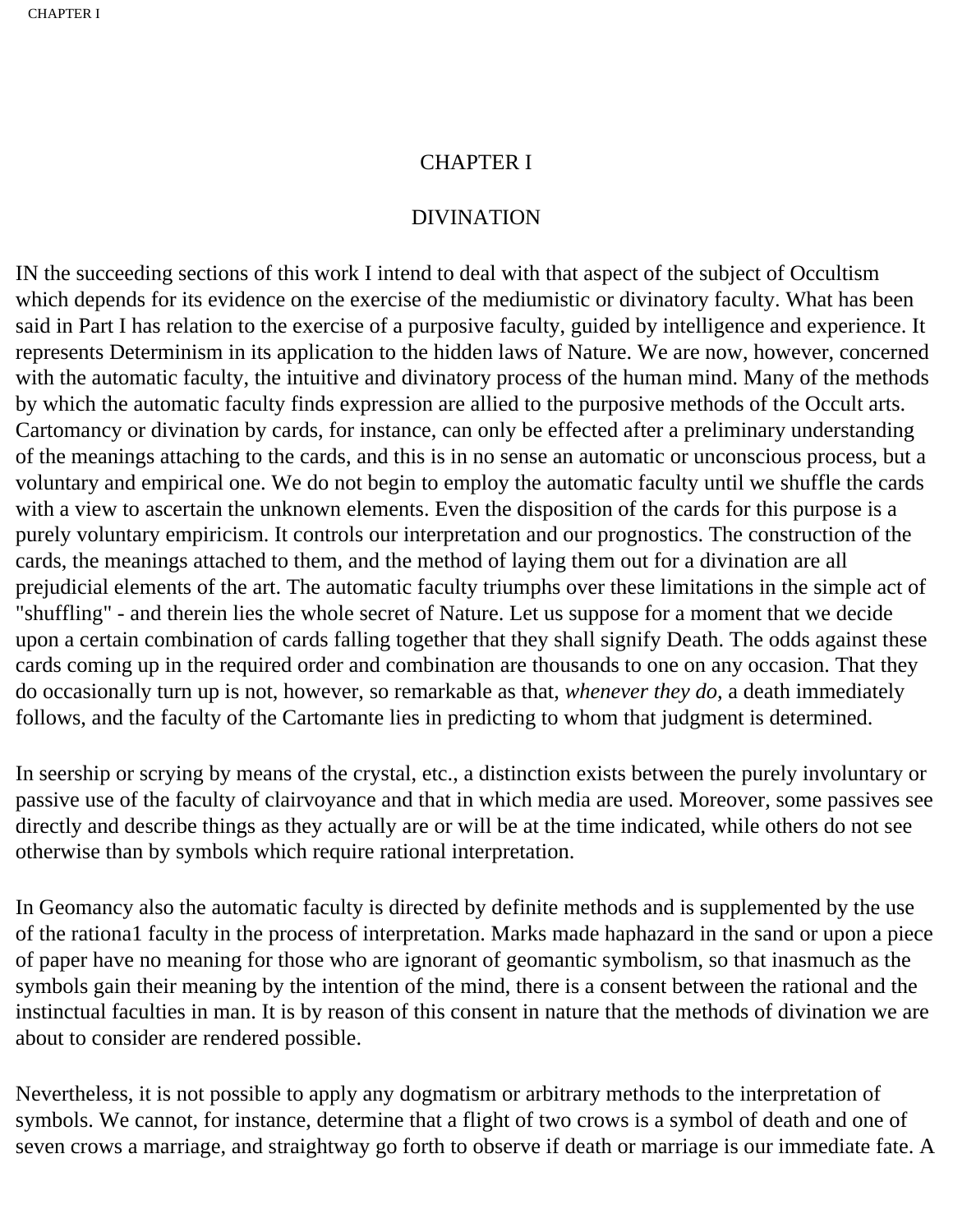symbol is such by reason of its analogy and correspondence with certain principles in nature which are reflected in our minds. Thus we may speak of the universe as a symbol of the Deity, and of man as a symbol of the universe (which indeed was anciently depicted as the Grand Man, Adam Kadmon, etc.), and these are not arbitrary relations but have their origin in a natural correspondence which exists quite apart from our recognition of it. The symbol is the means by which we express our recognition of that relationship. Figures are primarily symbolical; if we use them to denote quantities it is a mere convention. Every material form is a symbol of the forces which generated it.

When we come to the consideration of the automatic faculty, we have to suppose a superior degree of intimacy between the soul of Nature and that of the individual in whom the divinatory faculty is active. It is undoubtedly a fact that the more practical the individual may be the less intimate are his relations with that subconscious or submerged part of his nature which is related to the Universal Soul.

Individual consciousness cannot actively engage in that which is external and that which is internal at one and the same time, except the person be in a state which is altogether abnormal. The normal mind is active in the waking consciousness during the day and active in the sleeping consciousness during the night. The waking consciousness is otherwise known as the attentive mind, and it is by the depolarization of this that sleep is induced. In certain phases of hypnosis both aspects of the mind may be simultaneously active in part, and the same phenomenon is observed in somnambulism.

The following diagrams illustrate (1) the normal waking consciousness, (2) the normal sleeping consciousness, (3) the hypnotic or somnambulic semi-consciousness, and (4) permanent dislocation of the mental axis in cases of insanity: -



The faculty of self-depolarization and of diving down into the region of the submerged consciousness appears to be naturally developed in the genuine medium and the diviner. Others may induce this faculty by the use of suitable media such as the hypnotic disc, the crystal or "the magic mirror." In others, again, it is induced only by hypnotic treatment.

It is chiefly when in doubt that we make our appeal to it, and no Divination would be possible without its consent of function.

It has been affirmed, with some show of reason, that the subconscious mind is the intelligence principle of the evolving human entity, and that it is the storehouse of the digested memories of all past incarnations. Others, however, affirm that it is nascent and rudimentary, the intelligence of the animal soul, in distinction from the rational principle of the human soul. But whatever we may argue concerning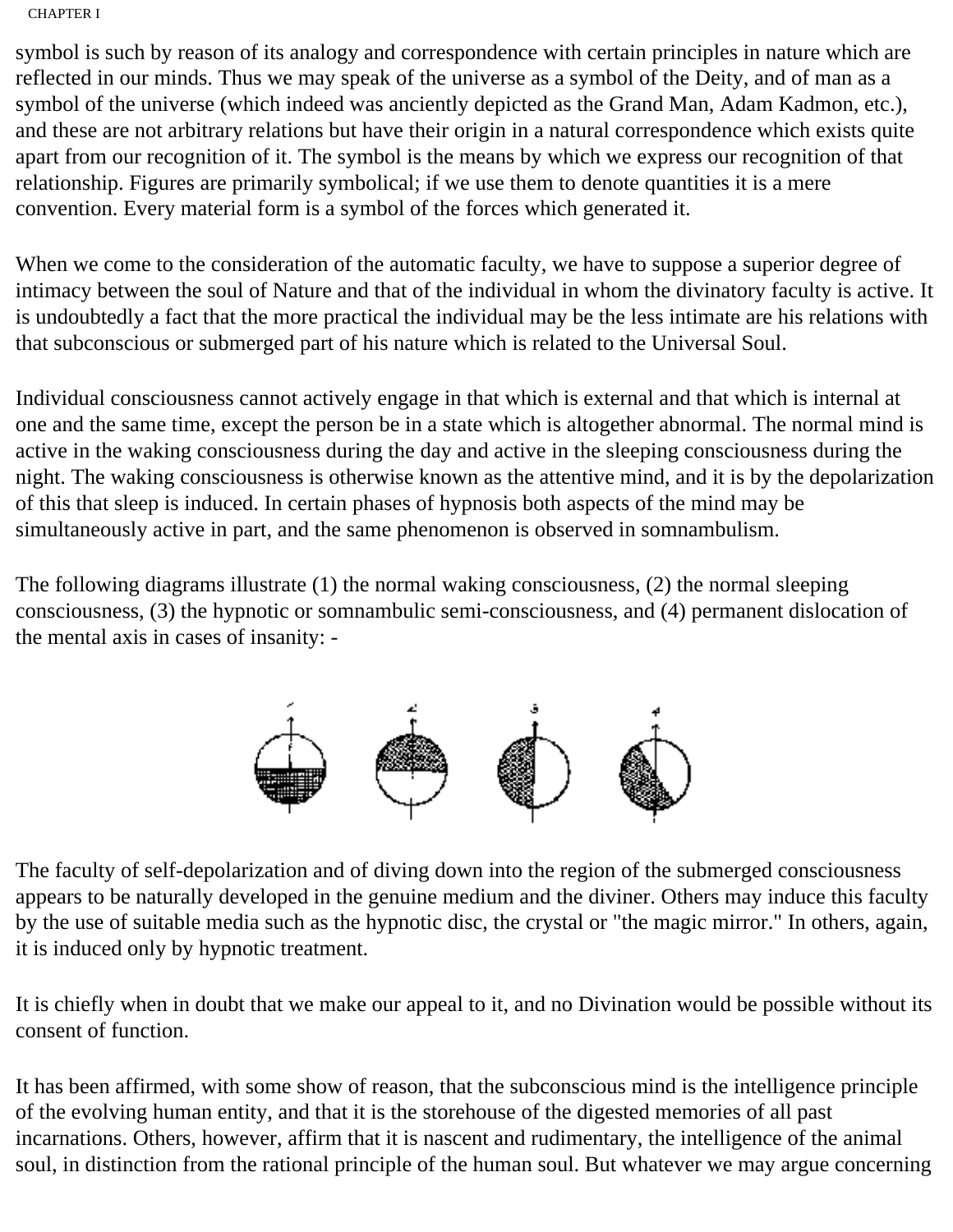its status and functions in the human economy, we cannot deny that its powers transcend those of the supraliminal mind and that its association with the Soul of things is far more intimate.

All divination, in effect, consists in the ability to bring into the region of our normal waking consciousness the things which lie hidden in the womb of Time. Some of the means by which this is effected will now be explained.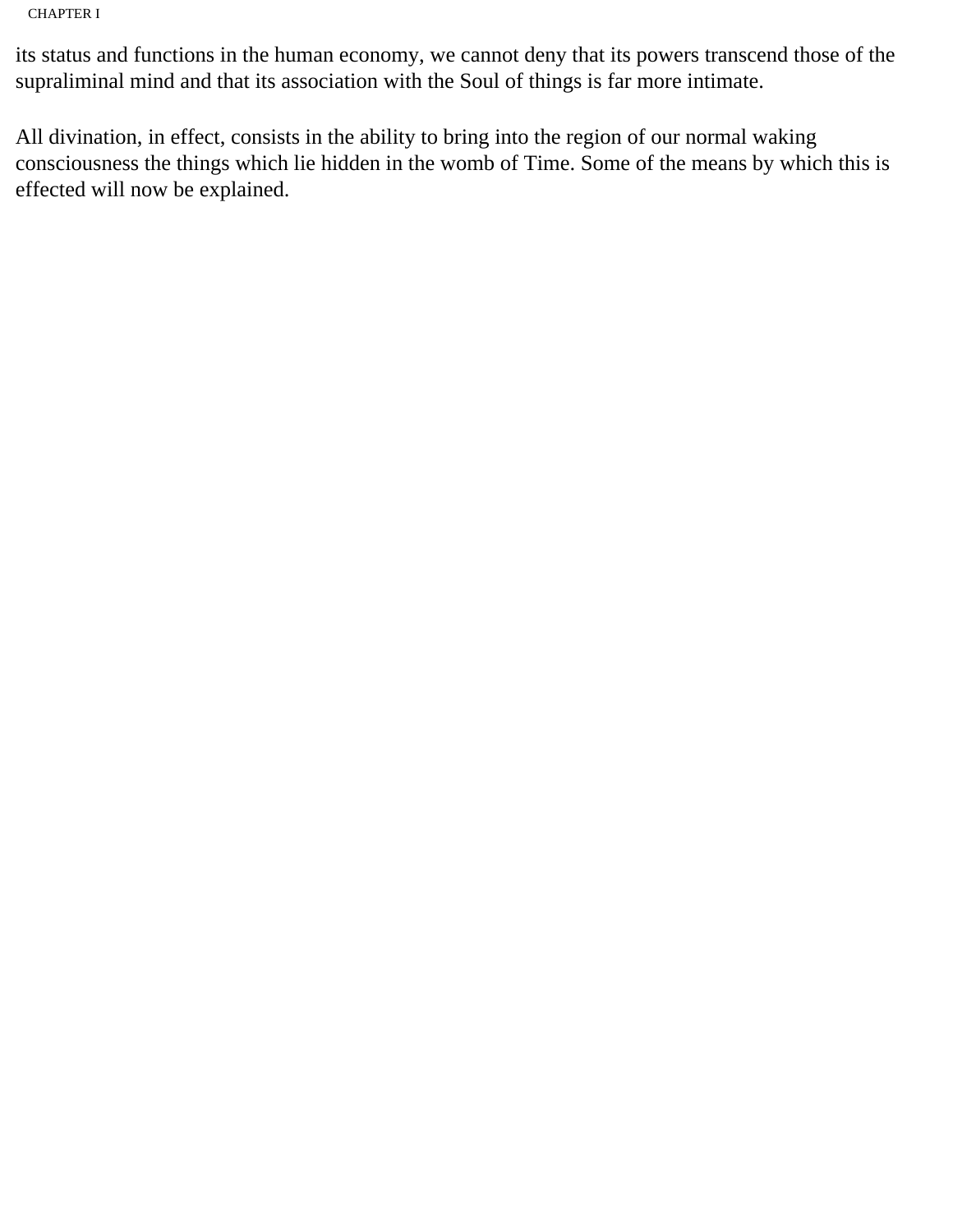### THE TAROT

DIVINATION by means of cards is a very ancient practice. It has been affirmed that the cards as we know them were invented for the purpose of beguiling the hours of a feeble-minded monarch. My only comment on this statement is that any king who believed the story would be very easily beguiled. I do not presume to say when cards were first used for gaming purposes, but the *Tarot* from which ordinary playing-cards are obviously derived, has a very ancient origin and moreover a very profound one. It is said that Hermes the Thrice Great engraved the symbols of the Tarot upon 22 laminæ of gold. Various expositions of the Tarot have appeared from time to time, and all agree in tracing a connection between the Twenty-two Major Keys and the letters of the Hebrew alphabet, beginning with Aleph. Several attempts have been made to associate the symbols of the Tarot with the Three Divine Principles, the Twelve Signs and the Seven Planets, but all attempts appear to me fanciful.

In addition to the Twenty-two Major Keys there are fifty-six Minor Keys, and these are the same as the ordinary pack of 52 cards, with the exception that there are 4 knights, one of each suit, in addition to the knaves. These knights or heralds precede the ace of each suit. Of the 52 remaining cards we have four suits corresponding to the four seasons of the year - Cups, Batons, Deniers and Swords, otherwise called Hearts, Clubs, Diamonds and Spades.

These are disposed as follows :-

Spring . . . Diamonds Summer . . . Clubs Autumn . . . Hearts

Winter . . . Spades

The 52 cards correspond to the 52 weeks of the solar year. Several works have recently appeared setting forth the meanings of the Tarot cards and the methods of employing them.

Various methods have been invented for the use of the Tarot cards, which those who desire to follow the art of divination by this means will find fully set forth in the works of Mons. Encausse (Papus), L'Abbé Constant (Eliphas Levi), and P. Christian, to which I would add the more recent work by Mr. A. E. Waite.1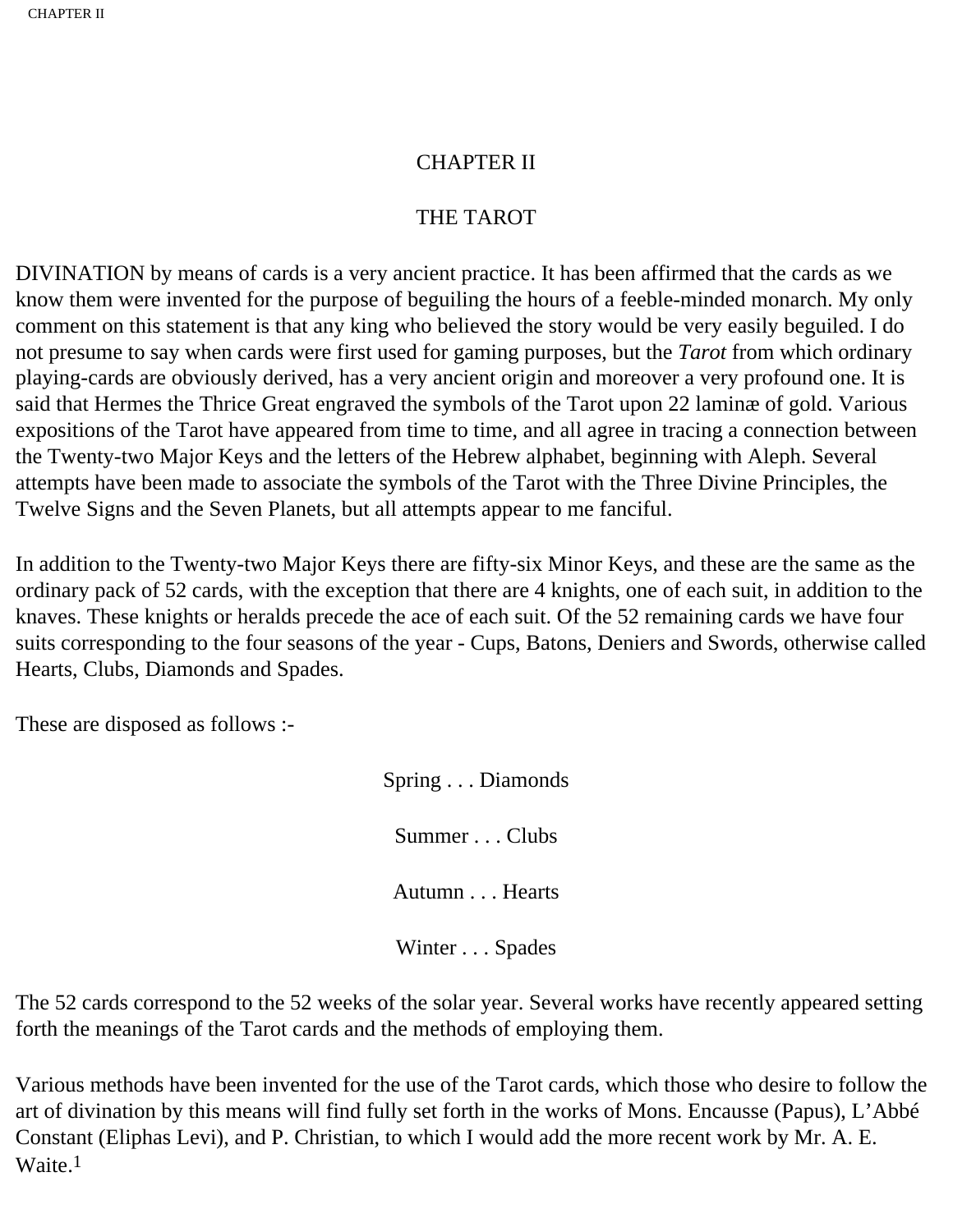It will suffice if I here give the interpretation of the 22 Major Arcana, about which many ingenious theories have been circulated from time to time.

1 *The Key to the Tarot.* London: Wm. Rider & Son, Ltd.

Every Arcanum has a threefold application, having relation to the spirit, soul and body of man, or the spiritual, intellectual and material worlds, according to those Kabalists who have attempted an exposition. But I conceive a fourfold application, viz, the Spiritual, the Intellectual, the Psychic or Emotional and the Material or Physical; for the soul of man has two distinct aspects, the *Nous,* or mind, and the *Antinous,* or passional principle; these being otherwise referred to as the Higher and Lower Self or the Human and Animal Man, the form or *Corpus* being altogether material and of no active power save what it derives from the animal soul investing it. On these lines the following interpretation may be found a useful key to the

# TWENTY-TWO ARCANA

1. The Magician - represented by a figure of a man holding a baton or wand over the three symbolical forms: the Cup, the Sword and the Denier. Around him are springing up roses and lilies. Over his head is a double nimbus in the form of the figure 8. This is the magician, he who is master of the four worlds, the four elements and the four principles, who is capable of exercising the creative will - an adept.

In the *Spiritual* world he stands for the Creative Will.

In the *Intellectual* world - The pure volition. Transformation; resolution; the ability to propound and to resolve a problem; to control the mind.

In the *Psychic* world - Desire, which is the lower expression of the will; the ability to generate and to destroy; the control of the psychic forces and the mastery of the passions.

In the *Physical* world - The control of the elements; the mastery of physical forces; the power to acquire and to dispose of the material benefits of life. A great inventor.

2. The *High Priestess.* - The figure of a woman seated, her head surmounted by a solar disc between horns. On her breast is a cross, and on her lap the Tora or Book of the Law, while at her feet is the lunar crescent. She is seated between the pillars of the temple called Jachin and Boaz - Security and Strength. It represents *Isis, Maya* and the Virgin Mother of the world. This Arcanum is also called "The Door of the Hidden Sanctuary."

In the *Spiritual* world it denotes the Divine Sophia, the creative imagination, the universal matrix, in and through which the supreme will is manifested.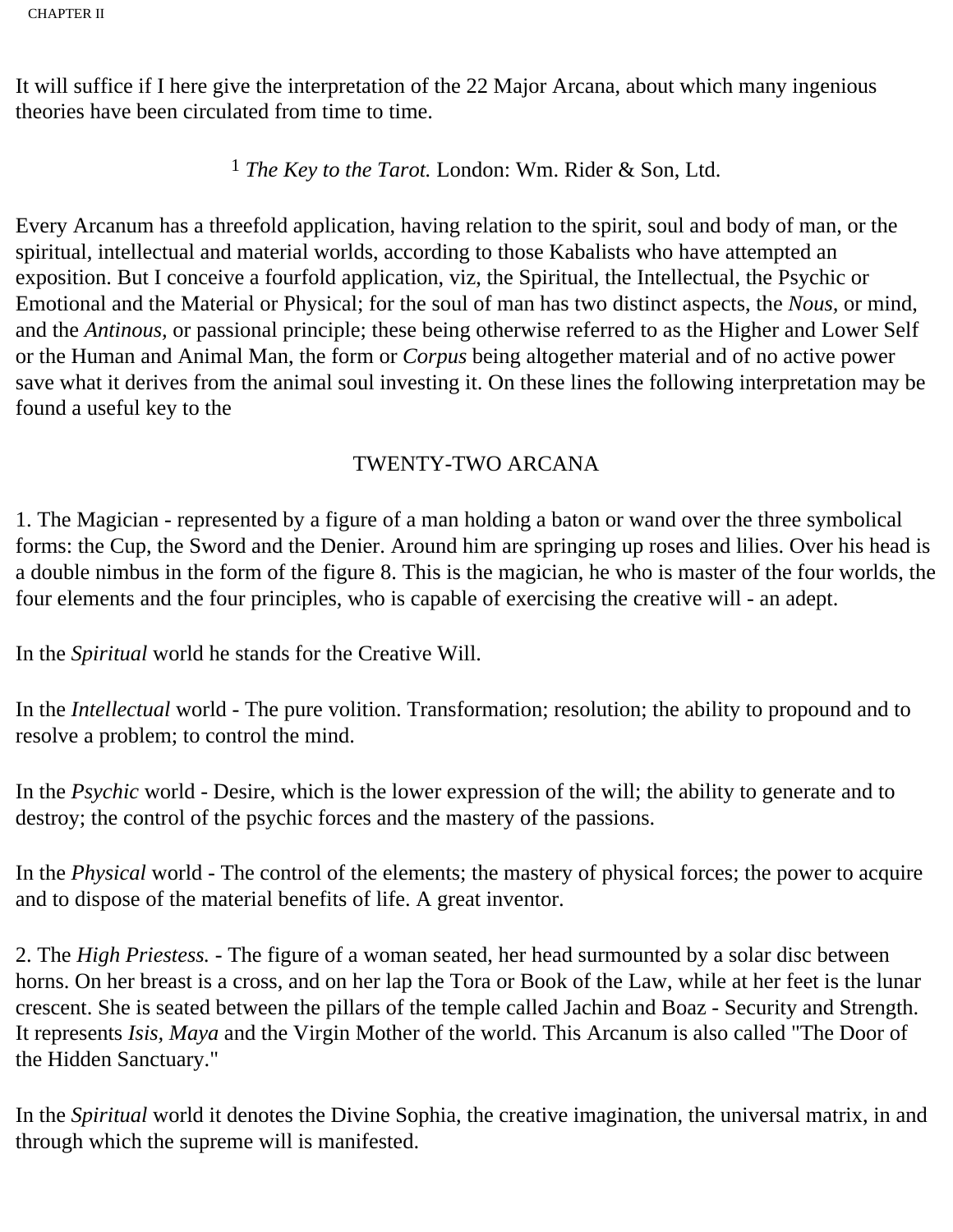In the *Intellectual* world. - The Binary or reflection of Unity, the law of alternation, the pairs of opposites, positive and negative, etc.; the reason, which weighs and balances, discerning by comparison of known things.

In the *Psychic* world - Attraction and repulsion; the relations of the sexes; love and hatred.

In the *Physical* world - Chemical affinity (as acids and alkalis); trade, commerce, interchange, barter. The woman related to the man for the furtherance of the ends of destiny.

3. The *Empress,* otherwise *Isis-Urania.* A female figure reclining. She holds the symbol of Power in her hand, and at her feet is the *Ankh* or symbol of life - Venus. At her feet the corn springs full-eared and plentiful. She is surrounded by the beauties of nature. She represents Nature in association with the superior world, or Super-nature. She is the first product of the Supreme Will and Imagination, the progeny of Divine Wisdom and Love, and unites in herself intelligence and power in their highest manifestation.

In the *Spiritual* world this Arcanum denotes the knowledge of the two worlds, the manifest and unmanifest; the past and future united in the eternal Now.

In the *Intellectual* world - Ideation, the productive power of the mind, discrimination.

In the *Psychic* world - The art of generation, fecundity, parentage.

In the *Physical* world - The power of expansion, of multiplication; growth, development; wealth, plenty.

4. The *Stone Cube,* also known as the *Emperor.* A man of mature age seated upon the Chair of Initiation, the Masonic Cube. In his right hand is the sceptre of deific power, the ansated cross; and in his left the globe, the symbol of possession.

In the *Spiritual* world this figure represents the realization, successively and continuously, of the Divine Virtues in oneself.

In the *Intellectual* world - The realization of the idea of related and dependent existence; affirmation; negation; discussion and solution.

In the *Psychic* world - Attainment of happiness by the satisfaction of desires; the realization of the dual nature in male and female successions.

In the *Physical* world - The realization of material effects. The reward of effort and correct judgment. The concrete. Foundation, establishment.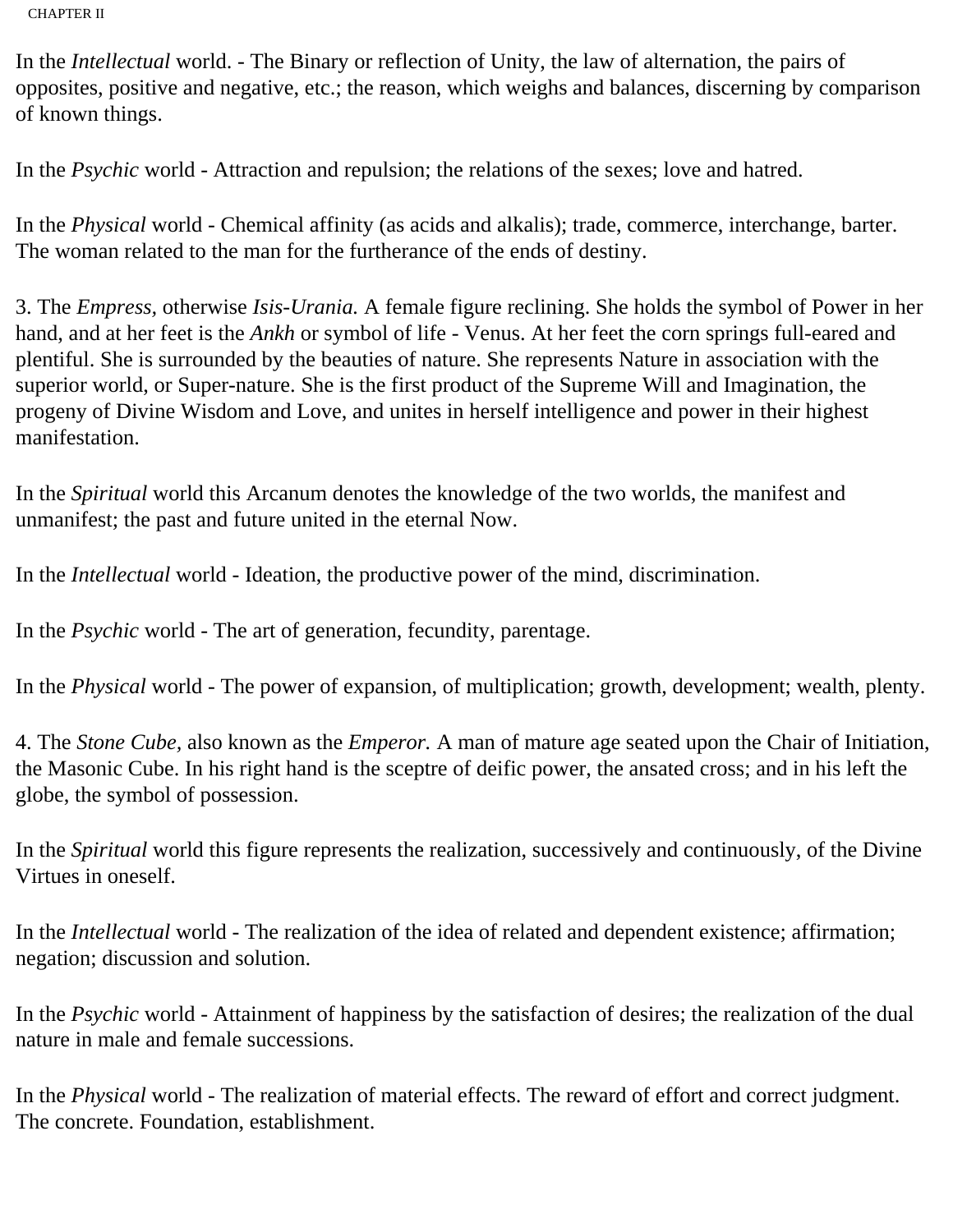5. The *Hierophant,* or *Master of the Secrets.* On his head is the Mitre, in his left hand the triple Cross. His right hand is uplifted with the sign of the Benediction. At his feet are the Keys of the Kingdom, which unlock the Gates of Life and Death, of Heaven and Hell. He is the symbol of the Grand Master.

In the *Spiritual* world it denotes the Universal Law, by which the infinite manifestations of the Divine Being are regulated.

In the *Intellectual* world - Religion, the connection between the Infinite and the Finite, the One and the many.

In the *Psychic* world - The regulation of the passions; self-control; discipline.

In the *Physical* world - Liberty within the limits of the law; direction and control of natural forces.

6. The *Two Ways,* or *The Lovers.* Beneath the outspread hands of a flaming Cherub stand a man and woman, with the Tree of Life and the Tree of Knowledge upon either hand. Around the Tree of Knowledge the Serpent is coiled.

In the *Spiritual* world this Arcanum symbolizes the knowledge of good and evil; the conscience.

In the *Intellectual* world - The laws of Necessity and Liberty, of Duty and Privilege.

In the *Psychic* world - The choice between denial or consent to the promptings of the lower nature. The determination of conduct. The experience of indulgence and abstention. Instinct.

In the *Physical* world - The antagonism of natural forces; dissociation; disintegration; fractures, divorce, parting.

7. The *Chariot of Osiris.* The figure of the Sun-God stands in a car drawn by two sphinxes, the one black and the other white. It represents the illumination of the lower nature by the Higher Self, of the earth by the solar orb, of the soul by the Spirit.

In the *Spiritual* world - The sacred Septenary; the ascendency of Spirit over Matter; the penetration of the mysteries by the light of Divine Intelligence.

In the *Intellectual* world. The dispersal of doubt and error by the light of the intellect. Mental acumen.

In the *Psychic* world. The dissemination of vital energy by magnetic vigour; geniality and warmth of nature; vitality.

In the *Physical* world - The gamut of the seven senses. Radiation; energy; force. The fulfilment of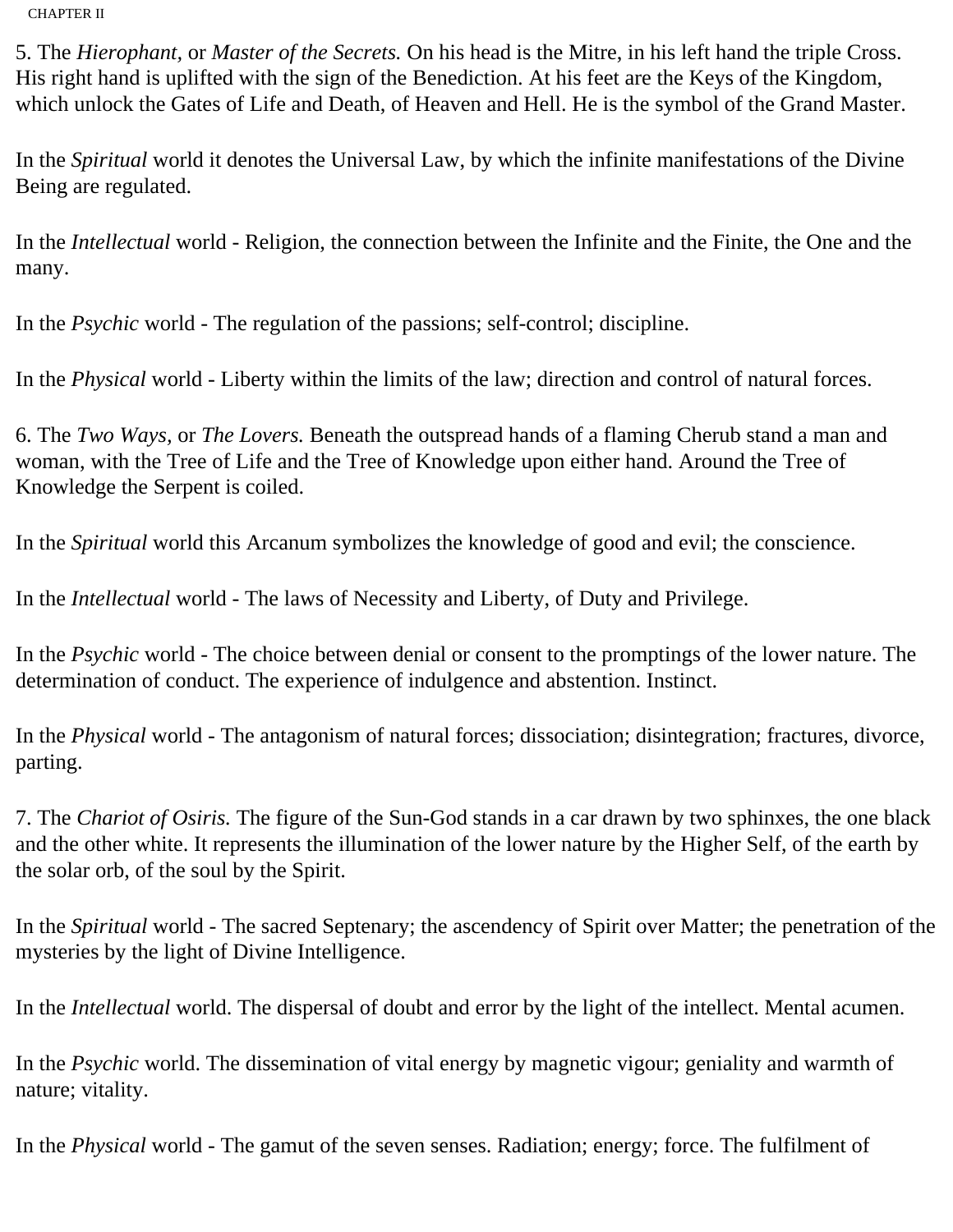ambitions.

8. *Justice,* or the *Sword and Balance.* Justice is seated and vested in the robes of the judge. In the left hand she holds the scales evenly balanced, and in her right the sword uplifted. She represents the impartiality of Heaven, and proclaims that God is no respecter of persons, that Heaven has no favourites, but always rewards virtue and punishes vice.

In the *Spiritual* world - Divine justice.

In the *Intellectual* world - Pure reason, correct judgment, comparison, equity.

In the *Psychic* world - The attainment of peace and happiness by moderation, temperance and impartiality.

In the *Physical* world - The balance of forces. The law of equilibrium. Attraction and repulsion. Compensation. Sense of Value. Rewards and punishments.

9. The *Veiled Lamp,* or the *Hermit.* The figure of a sage or philosopher carrying a lamp in one hand and a staff in the other. He represents the pilgrim soul, the seeker after truth.

In the *Spiritual* world it denotes the realization of the Divine selfhood by manifestation or embodiment.

In the *Intellectual* world - Prudence and circumspection, discrimination of true and false, of right and wrong; classification.

In the *Psychic* world - Selection, choice, likes and dislikes; morality.

In the *Physical* world - Molecular construction; science; discovery; distinction of caste; order and arrangement; carefulness, caution.

10. The *Sphinx,* or *Wheel of Fortune.* The Rota or Wheel on which is seated the Sphinx upholding the sword. Around the wheel are the letters of the law as defined in the Tarot, and the four fixed signs of the Zodiac, the man, lion, bull and eagle. It represents the law of correlated succession.

In the *Spiritual* world - The Law of Karma; spiritual cause and effect; spiritual selection.

In the *Intellectual* world - The rational faculty; induction and deduction; connectedness; perception of relativity and time intervals, progression.

In the *Psychic* world - The regulation of the emotions and passions and the application of the psychic forces by the moral law. Regime, training, orderliness.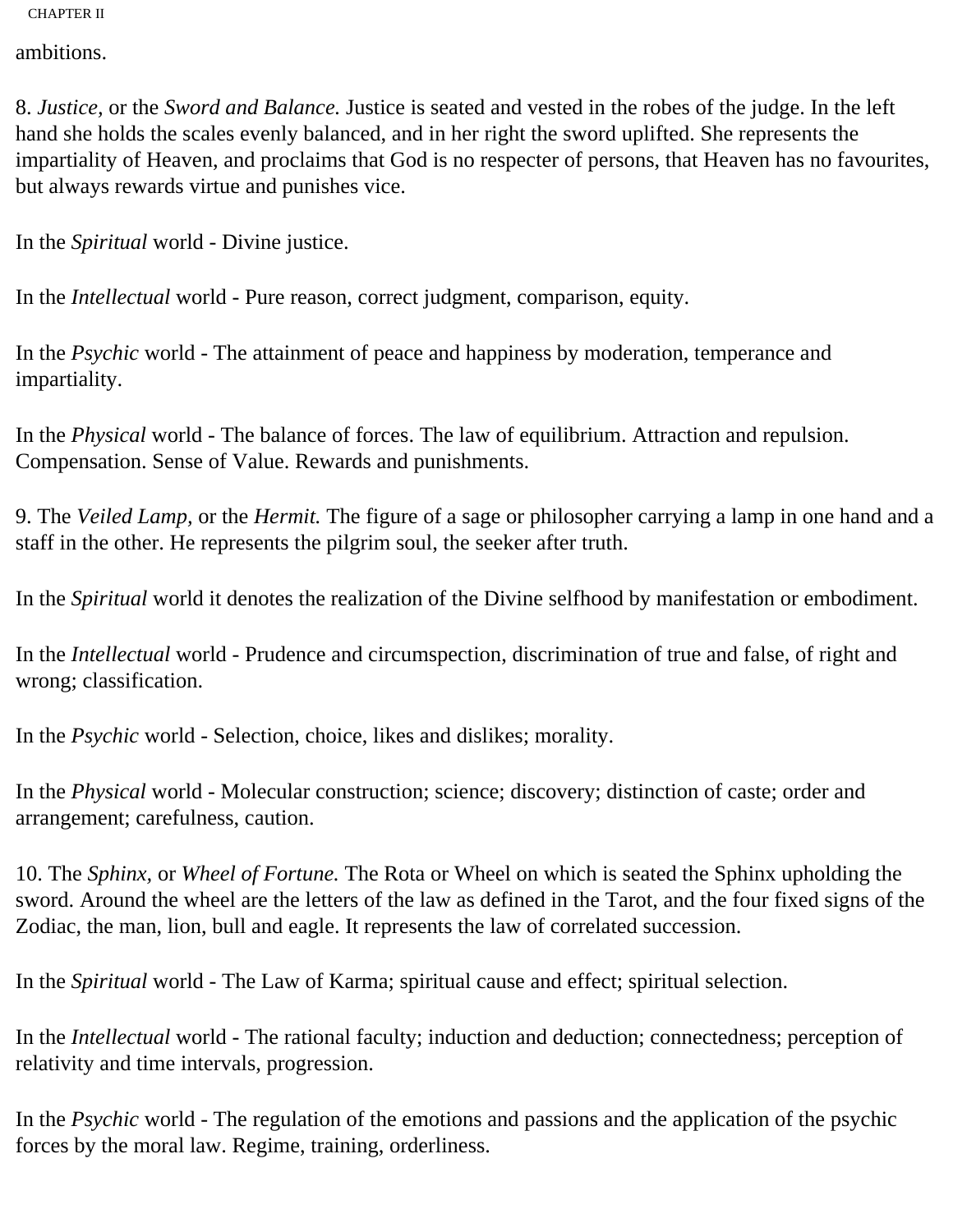In the *Physical* world - The law of action and reaction; good and bad fortune; the cyclic law of events; periodicity; rise and fall; revolution; circulation.

*N.B. - This* symbol is that of the aspirant to Occult Initiation. The symbols of the man, bull, lion, and eagle or serpent denote the four maxims: Know, Will, Dare, Keep silent, which are imposed on all neophytes. These are the keys to the attainment of power.

11. The *Muzzled Lion,* or *Strength.* A woman closing the mouth of a lion by a strength which demands no effort.

In the *Spiritual* world - The omnipotent.

In the *Intellectual* world - Moral and intellectual force ; the determination of energy to the accomplishment of things by knowledge of the law.

In the *Psychic* world - The use of the psychic forces in the process of development; the conquest of the animal nature.

In the *Physical* world - The conservation of energy; control and direction of force; mastery of the elements; vitality; rejuvenation.

12. The *Sacrifice,* or the *Hanged Man.* A man with a golden halo is suspended by one foot from a tree; the free limb being placed so as to form an inverted figure 4. It represents the Divine Giving-forth, the revealed law.

In the *Spiritual* world - The sacrifice of the spirit to matter for the ends of evolution.

In the *Intellectual* world - The law of repression; antagonism; inversion and self-sacrifice.

In the *Psychic* world - Madness, offensiveness, misanthrophy.

In the *Physical* world - Depolarization; reversal; penalty; reaction; loss and undoing.

13. The *Reaping Skeleton,* or *Death.* The figure of a skeleton riding upon a horse, to whom even the great ones of earth do homage. It represents the Divine Law of reversion, the going back of things to their source; inbreathing.

In the *Spiritual* world - It denotes manifestation of the Divine activity and life. Creation and transformation.

In the *Intellectual* world - The law of action and reaction ; introspection ; inductive reasoning ecstasy.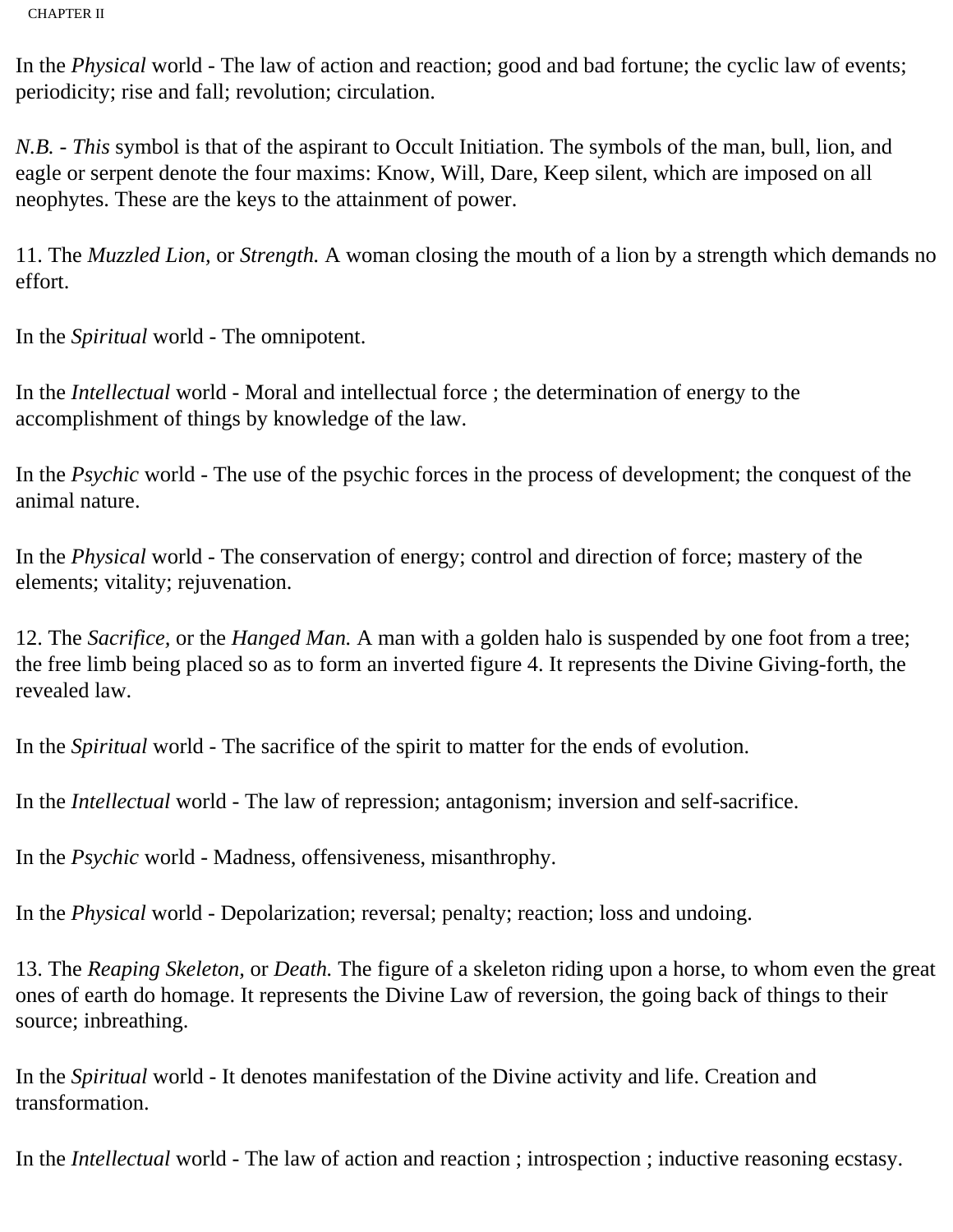In the *Psychic* world - Disappointment; denial of affections ; reclusiveness; deprivation of psychic force; catalepsy.

In the *Physical* world - Death; ruin; paralysis; collapse; nullity.

14. The *Two Urns,* or *Temperance.* An angelic figure pours pure water from one vessel to another. On his forehead is the symbol of Life, and on his breast the ineffable name, Adonai, and the triangle within the square. It represents the Divine life in activity.

In the *Spiritual* world - The eternal movement of life.

In the *Intellectual* world -The combination of ideas; friendship; sociology.

In the *Psychic* world - The interplay of the emotions; reciprocal affection; intercourse; social life.

In the *Physical* world - The relations of the sexes; chemical combination; amalgamation; public intercourse.

15. *Typhon,* or *The Devil.* The Evil One seated upon a throne in the Inferno, his footstool an iron cube to which male and female devils are chained. It represents the spirit of Discord.

In the *Spiritual* world - The principle of evil, the refractory will opposed to the predestined order of things.

In the *Intellectual* world - Magic, mystery; the unknown; controversy; freethought; fatalism.

In the *Psychic* world - Anger; passion; hatred; malice and fear.

In the *Physical* world - Antipathy; discord; strife; repulsion; riot and lawlessness.

16. The *Blasted Tower,* or the *Lightning Flash.* A tower struck by lightning. A crown is seen falling from the pinnacle, and also two men. It denotes the Divine visitation.

In the *Spiritual* world - The overthrow of spiritual pride; the descent of Typhon; the fall of the angels.

In the *Intellectual* world - The pride of intellect and its consequence; the law of retribution; insanity.

In the *Psychic* world - Psychic repercussion; ostentation; the humbling of the autocrat.

In the *Physical* world - Cataclysms; earthquakes, storms; overthrow; reversal; ruin; fatality; sudden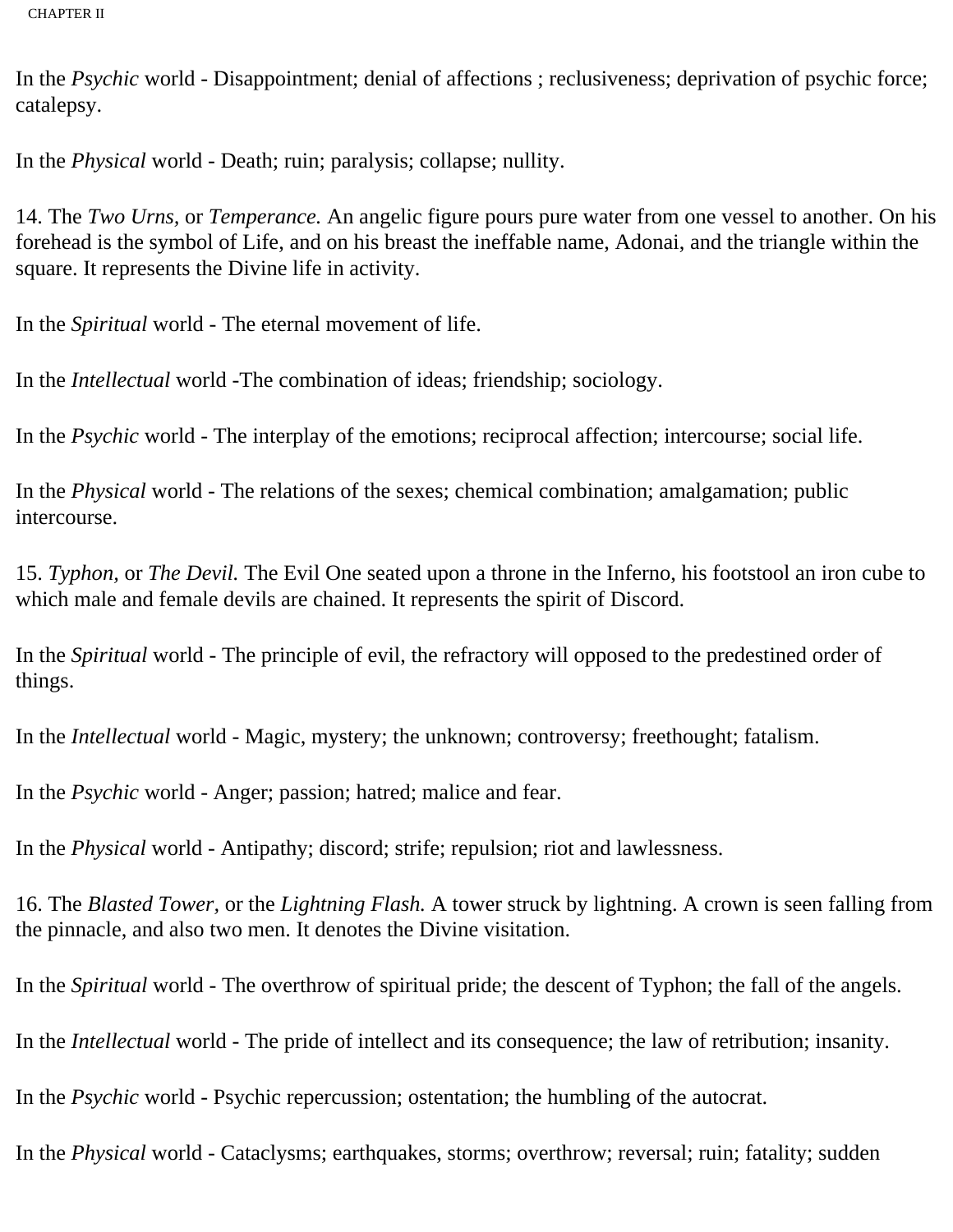death; catastrophe; accidents.

17. The *Star of the Magi,* or the *Star.* A female figure pouring water from one vessel into a lake and from another upon the dry land. Above her are the seven stars, among which there shines the great Pole Star of the Magi. It represents the Divine Expectancy.

In the *Spiritual* world - Faith, the realization of Hope. The manifestation of the unrevealed. The beatific Vision.

In the *Intellectual* world - Absolute knowledge; the evidence of experience; illumination; astrology.

In the *Psychic* world - Expectancy; geniality; sympathy; charity; optimism; confidence.

In the *Physical* world - Birth ; success ; relief sustenance.

18. The *Twilight,* or the *Moon.* A night scene, the luminary distilling dew upon the earth, while a dog and a wolf are baying the moon and a crab is crawling from the water. It denotes the Great Infinitude.

In the *Spiritual* world - The abysm of the Infinite; the womb of Time; the Divine amplitude; infinity; spiritual darkness.

In the *Intellectual* world - The darkness of negation; imbecility; lunacy; vacuity; time and space as distinguished from duration and distance.

In the *Psychic* world - Doubt; despair; hesitancy; vacillation and inconstancy.

In the *Physical* world - Darkness; emptiness; denial; enemies; snares and ambushes.

19. The *Resplendent Light,* or the *Sun.* A child with the banner of Life seated upon a white horse. The child's head is adorned by a chaplet of flowers, while above him shines a brilliant sun. It represents the Divine Effulgence.

In the *Spiritual* world - It is the supreme Heaven; the Presence of the Divine Being; the Kingdom of Heaven; the angelic life.

In the *Intellectual* world - The first principle; the origin and source of things; the laws of being.

In the *Psychic* world - Vital energy; magnetic power; radiant joy; happiness; benevolence.

In *the Physical* world - Life; energy, force; success, honours; elevation, attainment.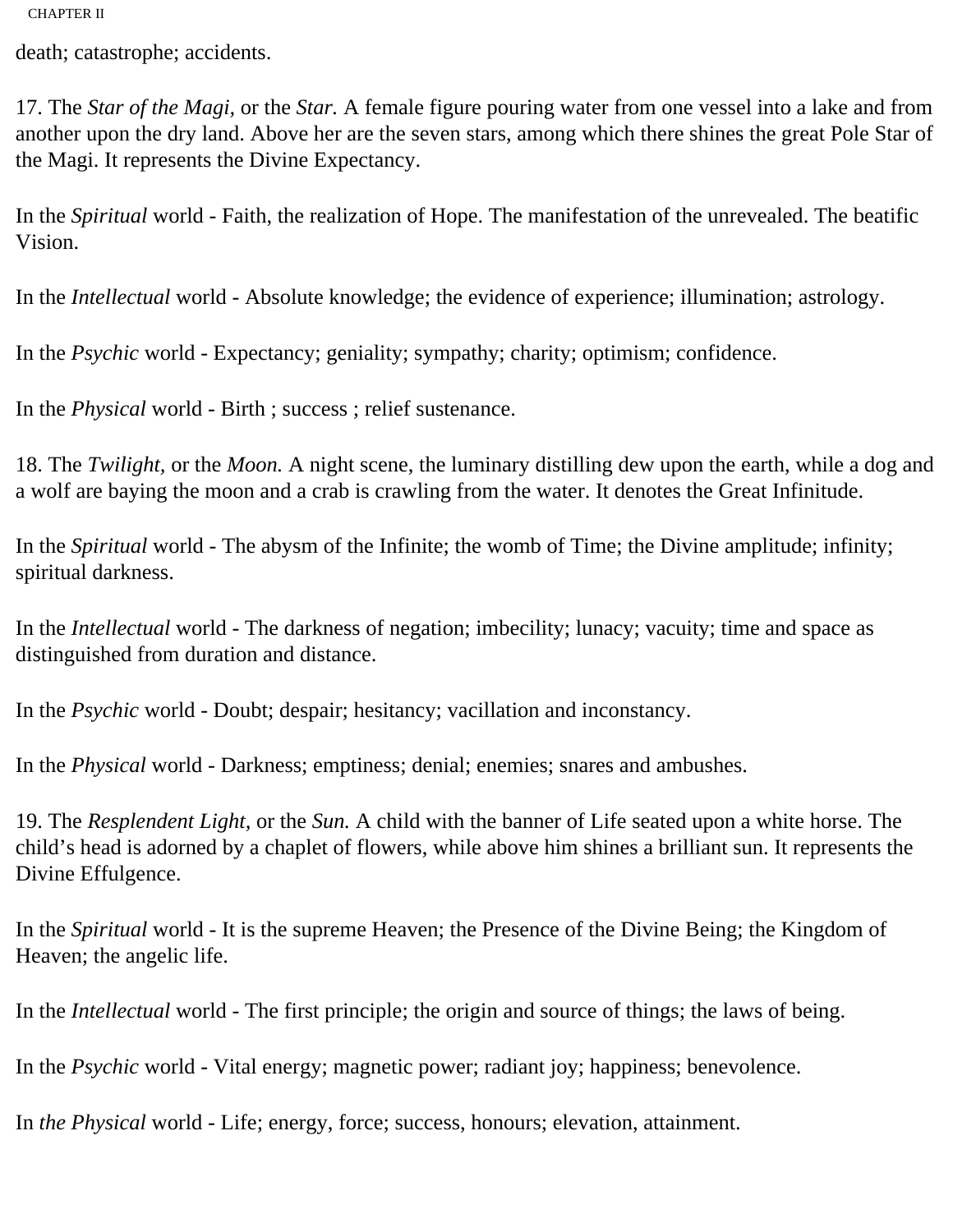20. The *Resurrection,* or the *Judgment.* The Angel of Life sounding the Trumpet, while the dead rise from their tombs. It represents the Great Vocation.

In the *Spiritual* world - Spiritual awakening; the call to the Divine Life and Presence; the Divine Consciousness.

In the *Intellectual* world - Revelation of genius; aspiration.

In the *Psychic* world - Responsiveness; activity; conversion; moral regeneration; new regime.

In the *Physical* world - Response to stimulus; reflex action; elective affinity; elevation; mission; office; utility; work.

21. The *Crown of the Magi,* or the *World.* In the centre of a circle is seen the figure of a woman, representing Nature. The circle is variously a serpent with its tail in its mouth, representing eternity, and a wreath of laurels denoting conquest or attainment. At the four corners are seen the four fixed signs, denoting stability and endurance, the four quarters of the world and thefour "elements." It denotes immortality.

In the *Spiritual* world - Divine continuity. Immortality.

In the *Intellectual* world - The mystery of the ages. Adeptship. The law of continuity. Supreme knowledge.

In the *Psychic* world - Patience; endurance; steadfastness; fidelity; morality; integrity; perfect satisfaction; the virtuous enjoyment of all delights.

In the *Physical* world - Position; power; honour; distinction; wealth; long life; happiness; inheritance.

22. The *Blind Fool,* or *Folly.* A vain and bedizened youth, carrying a staff and bundle upon his shoulder, holds in his hand the flower of daffiance. With haughty mien he walks blindly to the verge of a precipice. It is the symbol of the Divine Inscrutability.

In the *Spiritual* world - The law of Divine Necessity.

In the *Intellectual* world - Fatalism; egotism; blind credulity; ignorance; error.

In the *Psychic* world - Unrestrained passions; selfishness; vanity; speculation.

In the *Physical* world - Inconsequence; blindness; danger; ruin; detachment, isolation; conspicuous folly.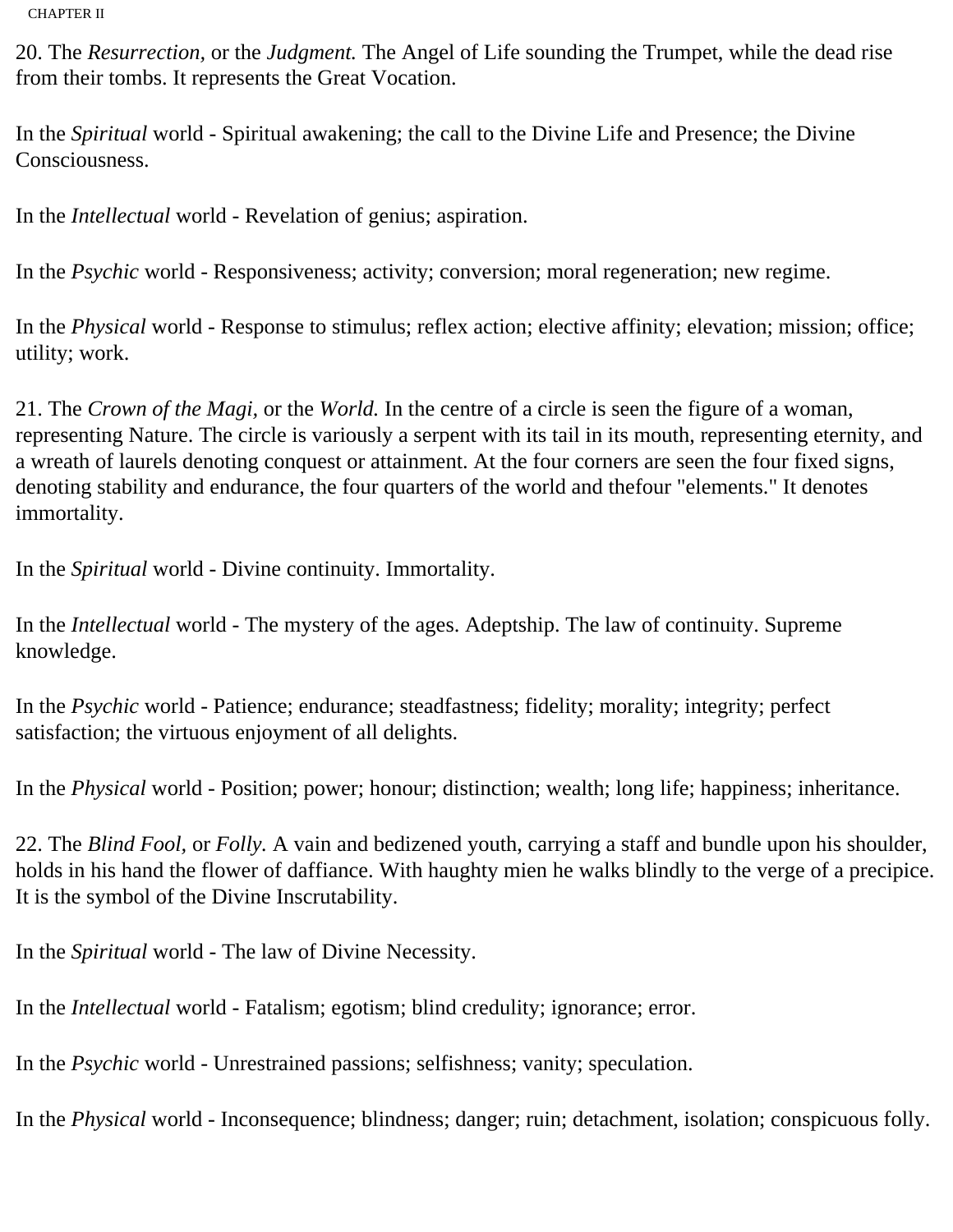These interpretations are not presumed to be exhaustive nor to follow any other order than that of the Tarot cards, which, needless to say, have been shuffled considerably since their delivery to the world by the thrice great Hermes. They represent the three stages of Initiation, with their ten, seven and three steps, culminating in Attainment (21) or Failure (22). He who can so dispose the symbols of the Tarot, or Golden Book of Hermes, will need no other initiation than he can himself effect.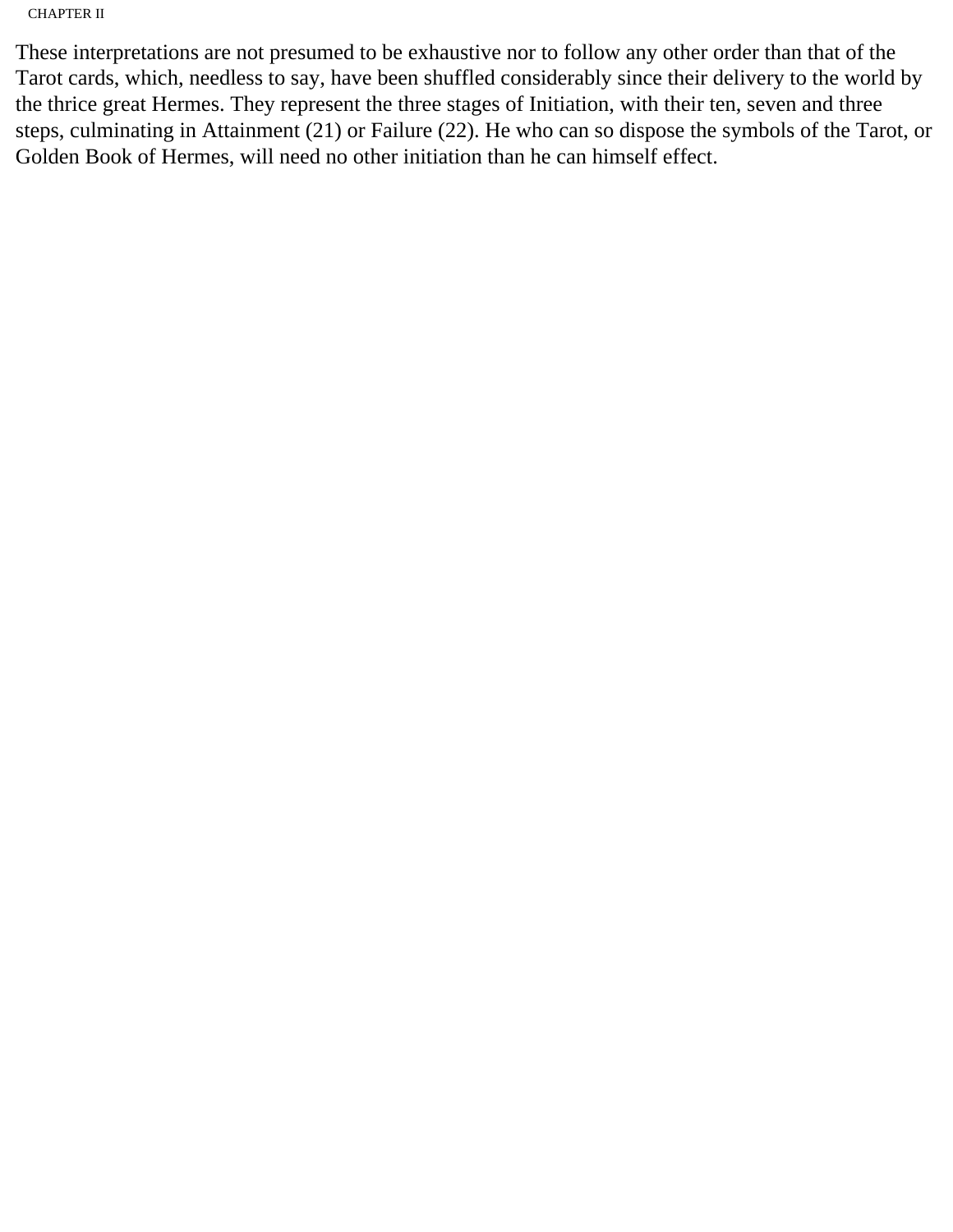### **CARTOMANCY**

THE following methods have reference to the ordinary pack of 32 cards, the twos, threes, fours, fives and sixes being rejected.

### THE SHUFFLE

This should be done without effort, prejudice or design. The cards should lie loosely in the left hand while the right manipulates them, the mind meanwhile resting intently upon the object desired of the divination. If the consultant is not expert at shuffling, so that it cannot be done automatically and without the attention being fixed upon it, the cards should be laid face downwards upon a table and mixed by a light circular pressure with both hands. They are then brought together to form a pack.

### THE CUT

The cards being placed face downwards, the pack must be cut with the left (the passive) hand into three lots, turning them face upwards.

### THE CARTOMANTE

then takes the lots one by one, taking note of the cards which lie exposed on the top of each lot. The pack is then put together in the same order as before the Cut.

A variety of methods may be followed in laying out the cards. Much depends upon the object in view as to what method should be employed. It will doubtless be sufficient if I recite several of the more approved methods, leaving the reader to make selection of one or more of them as occasion may require.

But first let us learn the meanings of the cards.

### THE SUITS

*Diamonds* have relation to money, profit, loss. They are governed by the cards which are in touch with them. In questions of time they denote speed.

*Clubs* denote business, profession, position; mental pursuits.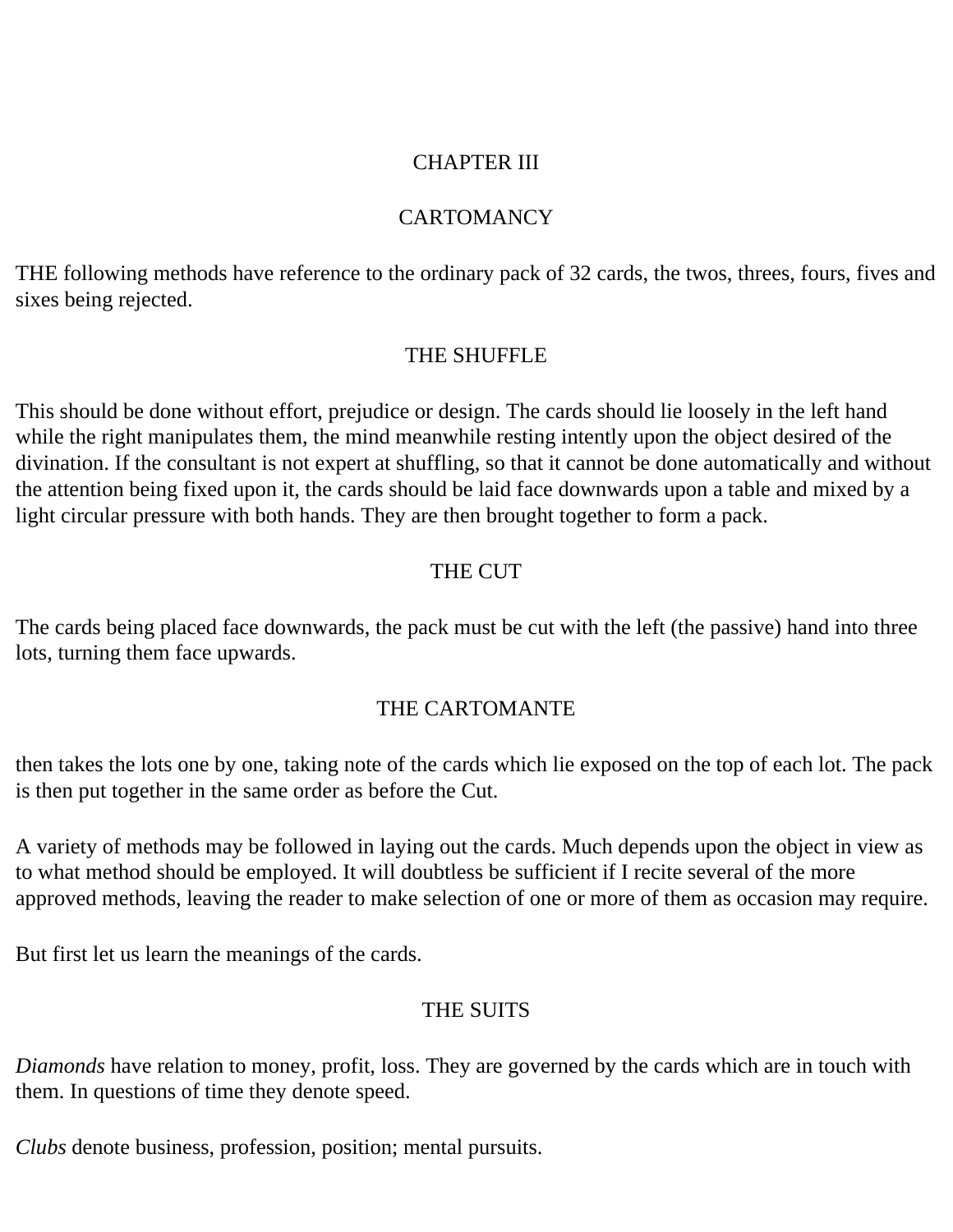*Hearts* govern domestic affairs, social relations, love, affection.

*Spades* denote sickness, death, loss, disappointment, delay, distance.

### TIME

*Diamonds* denote the morning.

*Clubs,* midday.

*Hearts,* evening.

*Spades,* night.

### **COMPLEXIONS**

*Diamonds* show very fair people, with flaxen or sandy hair and blue eyes. If aged, white-headed,

*Clubs* show persons of medium colour, inclining to be dark, with brown hair and eyes.

*Hearts* show rather fair people, with fresh complexion, brown hair and blue or grey eyes.

*Spades,* very dark people, with black hair and dark complexion, deep brown eyes.

### POSITION

*Diamonds* show officials and persons in authority; also very old people.

*Clubs* show professionals and such as live by the use of their intellect.

*Hearts* denote social and domestic attendants; also lovers and friends.

Spades, lawyers (acting under diamonds); widows, widowers; persons in mourning; also those of mean calling, artisans, etc.

### INTERVALS

*Diamonds* denote speedy effects.

*Clubs,* punctuality.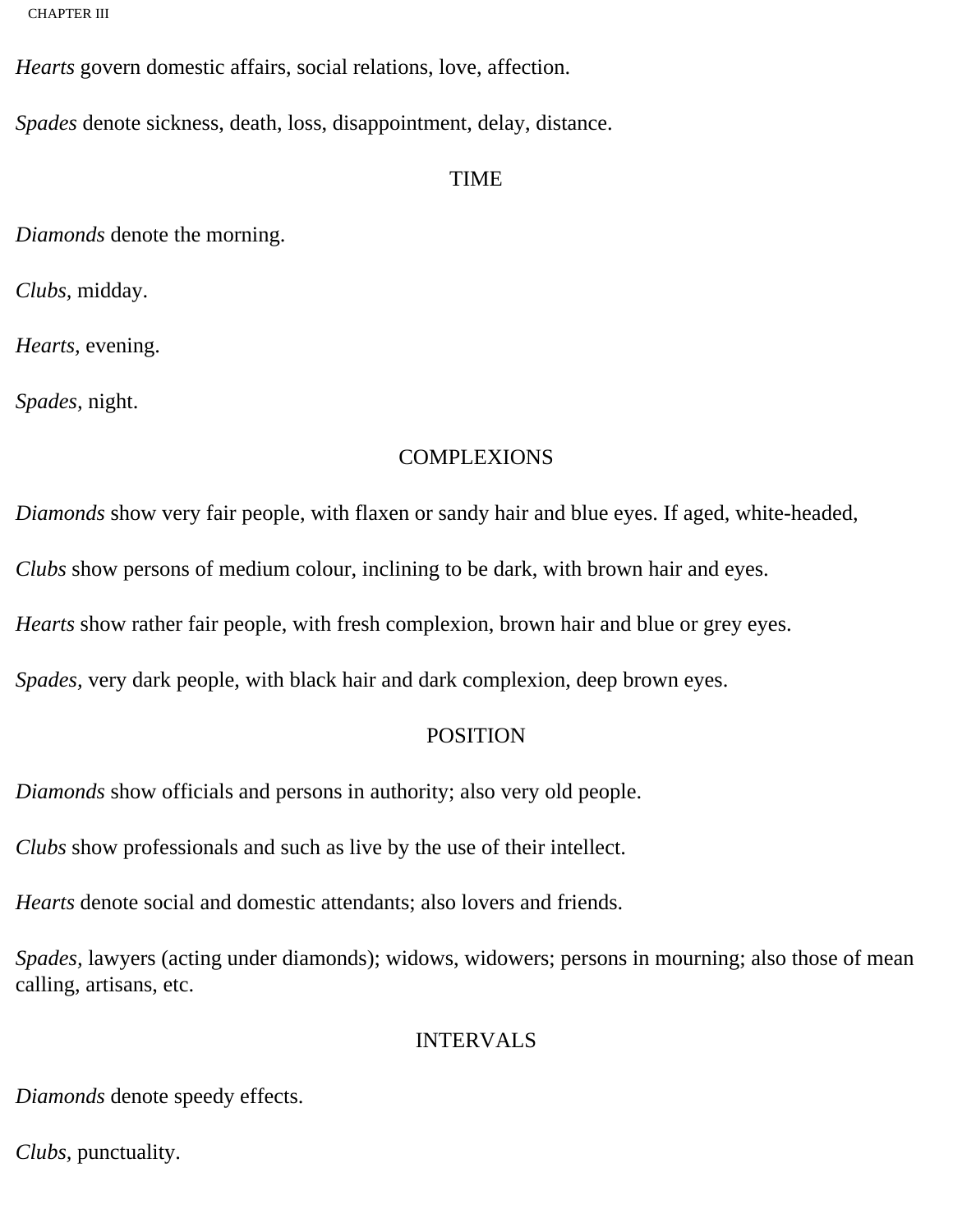*Hearts,* leisurely results.

*Spades,* delay, impediments or failure.

### SEX

*Kings* of the suits stand for men of the appropriate colouring *(see* "Complexions ").

*Queens* represent women.

*Knaves* denote the thoughts of persons indicated by the king or queen of the same suit.

### SPECIFIC MEANINGS

#### *Diamonds.*

*Seven* stands for a gift, jewellery, children.

*Eight,* roadway journeys, short travels.

*Nine,* speed, sharpness; wounds, quarrels; sudden events.

*Ten,* a city, town; success.

*Ace,* money; a ring; a letter.

### *Clubs.*

*Seven,* victory, success; achievement by intelligence.

*Eight, papers, documents; a firm friend; agreements, contracts.* 

*Nine,* merrymaking; pleasure; society.

*Ten,* distant journey by land; business; success by the use of faculty; surmounting.

*Ace,* good fortune; success; preferment.

#### *Hearts.*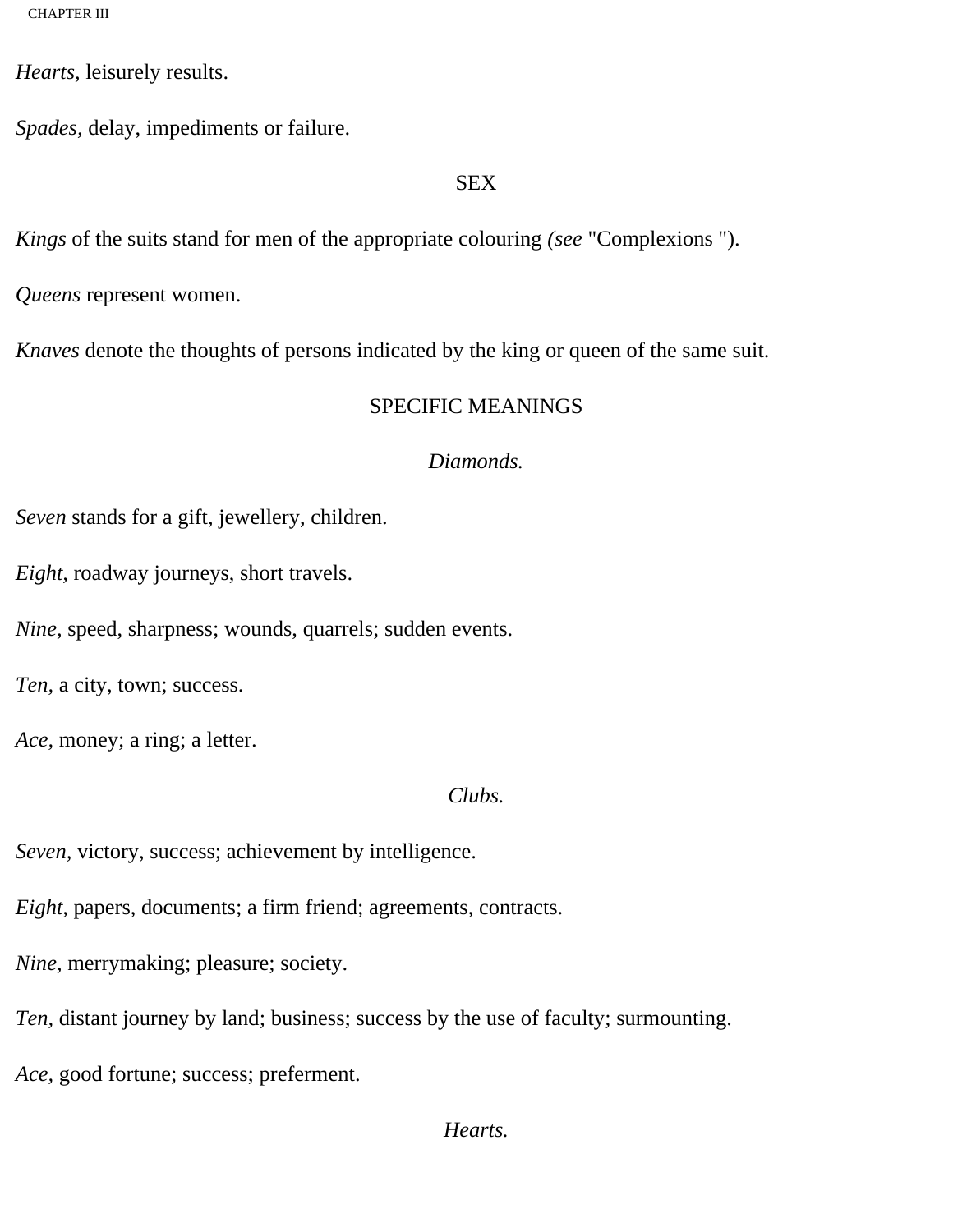*Seven,* a small wish; slight gratification; domestic changes.

*Eight,* clothes; invitations; love and courting; furniture.

*Nine,* the wished-for thing; gratification; joy.

*Ten,* marriage; a fortunate change; success.

*Ace,* the house; a cot or cradle; good fortune.

### *Spades.*

*Seven,* an upset; a removal; disorder; a reversal.

*Eight,* night-time; sickness; loss; a split or quarrel.

*Nine,* disappointment; delay; death; loss; undoing and failure.

*Ten,* water; a voyage; a great distance; things remote.

*Ace,* the grave; a foundation; a post or position.

The nine of Diamonds is called the "Sword" and "the curse of Scotland." The ace of Clubs is called "the Horseshoe," and other cards have their own appropriate symbolic names.

# COMBINATIONS

Every card has its own specific meaning, but is capable of conveying a flexed meaning by combination with other cards. Thus you may have a clutch of two or three cards touching one another, the result being indicated by the combined meanings of the cards involved. The following combined meanings will aid in the process of interpretation :—

# *A Clutch of Two.*

*Eight of Hearts* and *Ace of Diamonds,* an affectionate letter; a proposal of marriage; a letter of invitation.

*Seven of Clubs* and *Ten of Diamonds,* successful business; financial victory.

*Nine of Clubs* and *Ace of Spades,* a will.

*Seven of Spades* and *Ace of Hearts,* a change of residence.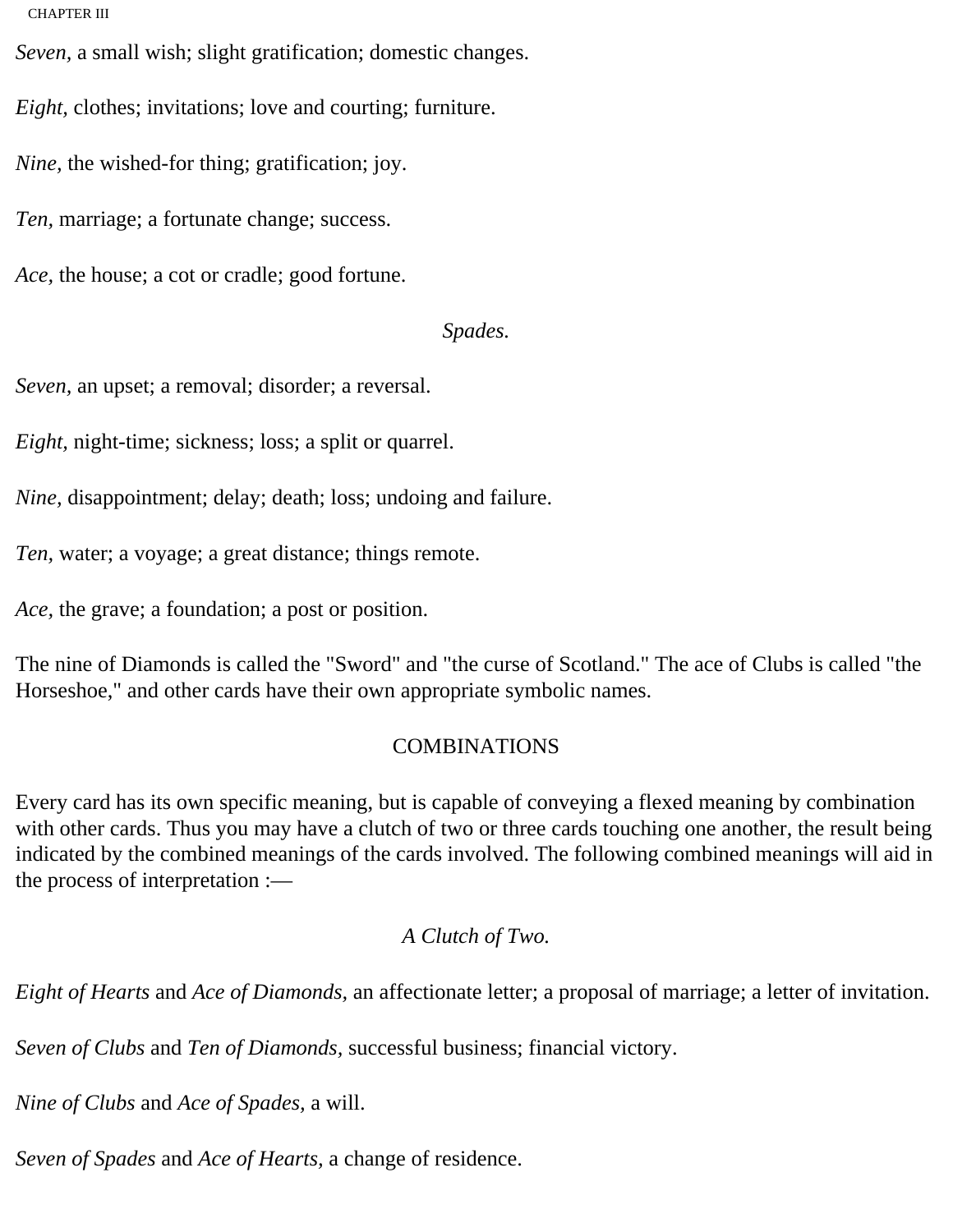*Eight of Diamonds* and *Ten of Spades,* a wet journey.

*Ten of Clubs* and *Ten of Spades,* a long voyage.

*Nine of Diamonds* and *Seven of Spades,* an accident; a flight.

*Nine of Diamonds* and *Nine of Spades,* death.

*Eight of Hearts* and *Eight of Clubs,* a contract.

*Seven of Spades* and *Eight of Hearts,* a change of clothes, or furniture.

*Nine of Diamonds* and *Eight of Clubs, a* writ; a summons, or telegram.

Similarly all pairs of cards may be combined to form a reading. The meanings derived will have reference to any person indicated by the Court Card they may touch. In this respect

*Cards above* the person signified denote that to which he is striving.

*Cards below* denote that which lies at his feet, things accomplished.

*Cards to the left* show what is thrown away or to be avoided; the results of past action; antagonisms.

*Cards to the right* indicate that which the future holds; the outcome of present action.

### *A Clutch of Three.*

*Three Aces,* a rise in position.

*Three Kings,* success.

*Three Queens,* scandal; company.

*Three Knaves,* embarrassments.

*Three Tens,* a rise in position.

*Three Nines*, delay, if including the Spade Nine; disappointment, if the Heart Nine is absent. Otherwise, speedy success.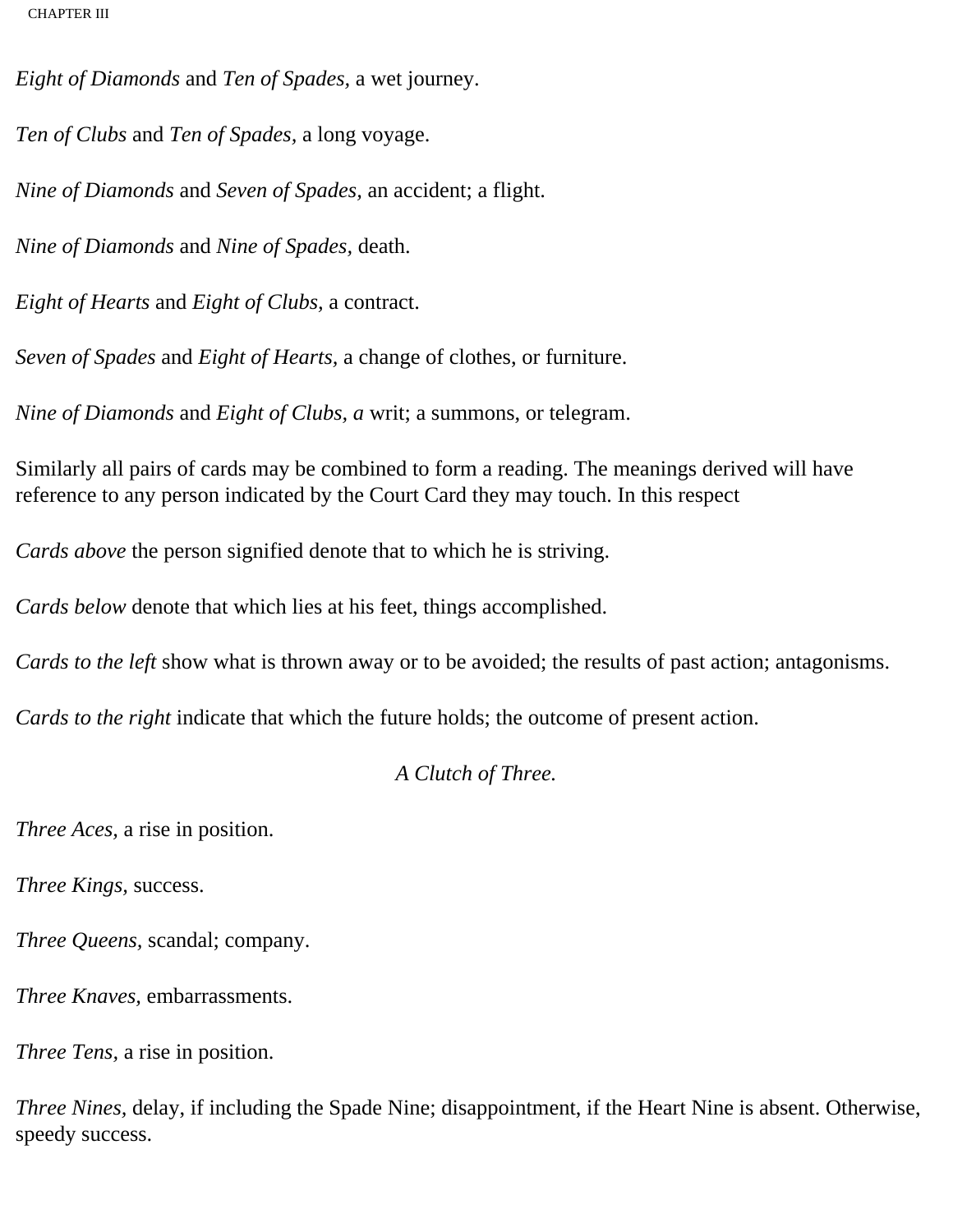*Three Eights,* success.

*Three Sevens,* an upset; derangement.

### *A Clutch of Four.*

*Four Aces, a* denial ; refusal.

*Four Kings,* a court case; a meeting; a convention.

*Four Queens,* slander; publicity.

*Four Knaves,* distraint; imprisonment; an *impasse.*

*Four Tens,* great success.

*Four Nines,* robbery; bankruptcy; failure; dead loss.

*Four Eights,* achievement; success; merrymaking.

*Four Sevens,* walled in; confinement; stoppage.

*Note.* - A preponderance of red cards in any combination is more hopeful than if they were black.

### *A Run.*

A run or sequence of *Diamonds* shows financial competence; of *Hearts,* domestic and social happiness; of *Clubs,* good business and intellectual achievements; of *Spades,* illness, misfortune, failure.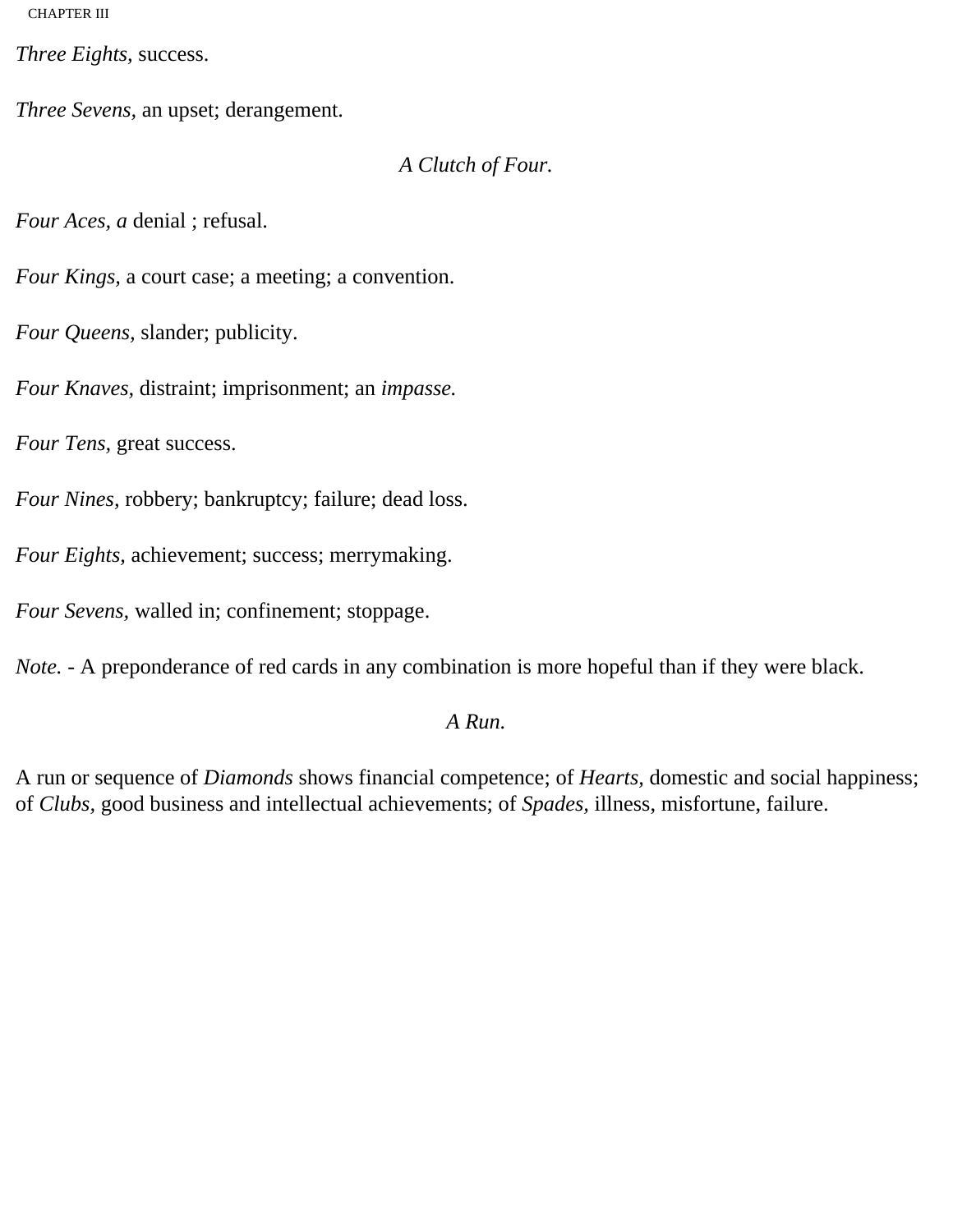### VARIOUS METHODS

### 1. THE WHEEL OF FORTUNE

IN this method the 32 cards only are used. The "positions" correspond to the twelve astrological Houses (which see), and have the same significations. The cards are laid out in the order indicated by the numbers in the following diagram, and the pairs are read in relation to their positions.

The 13th, 14th, 15th and 16th cards are called the *governing* cards. The 17th is the *keg* card. The three cards left over are what goes out of the life.

*Diamonds* belong to the 1st House; *Clubs* to the 10th; *Hearts* to the 7th; and *Spades* to the 4th. The ace of any suit is in its strongest position when occupying its own House. The kings are in best position when they are the *governing* cards of their own angles, *e. g.* the King of Diamonds in the 13th position; the King of Clubs in the 14th; the King of Hearts in the 15th; and the King of Spades in the 16th position.

Each of the Houses can be occupied by one of two cards, which will then be in position of greatest strength; and the angles will have three cards, similarly placed in positions of strength. Thus :-

*1st House* is strengthened by Ace of Diamonds, 7 Hearts, or 10 Spades.

*2nd House,* 8 Hearts, Jack of Spades.

*3rd House,* 9 Hearts, Queen of Spades.

*4th House,* Ace of Spades, 10 Hearts, or 7 Clubs.

*5th House,* Jack of Hearts, 8 Clubs.

*6th House,* Queen of Hearts, 9 Clubs.

*7th House,* 7 Diamonds, Ace of Hearts, 10 Clubs.

*8th House,* Jack of Clubs, 8 Diamonds.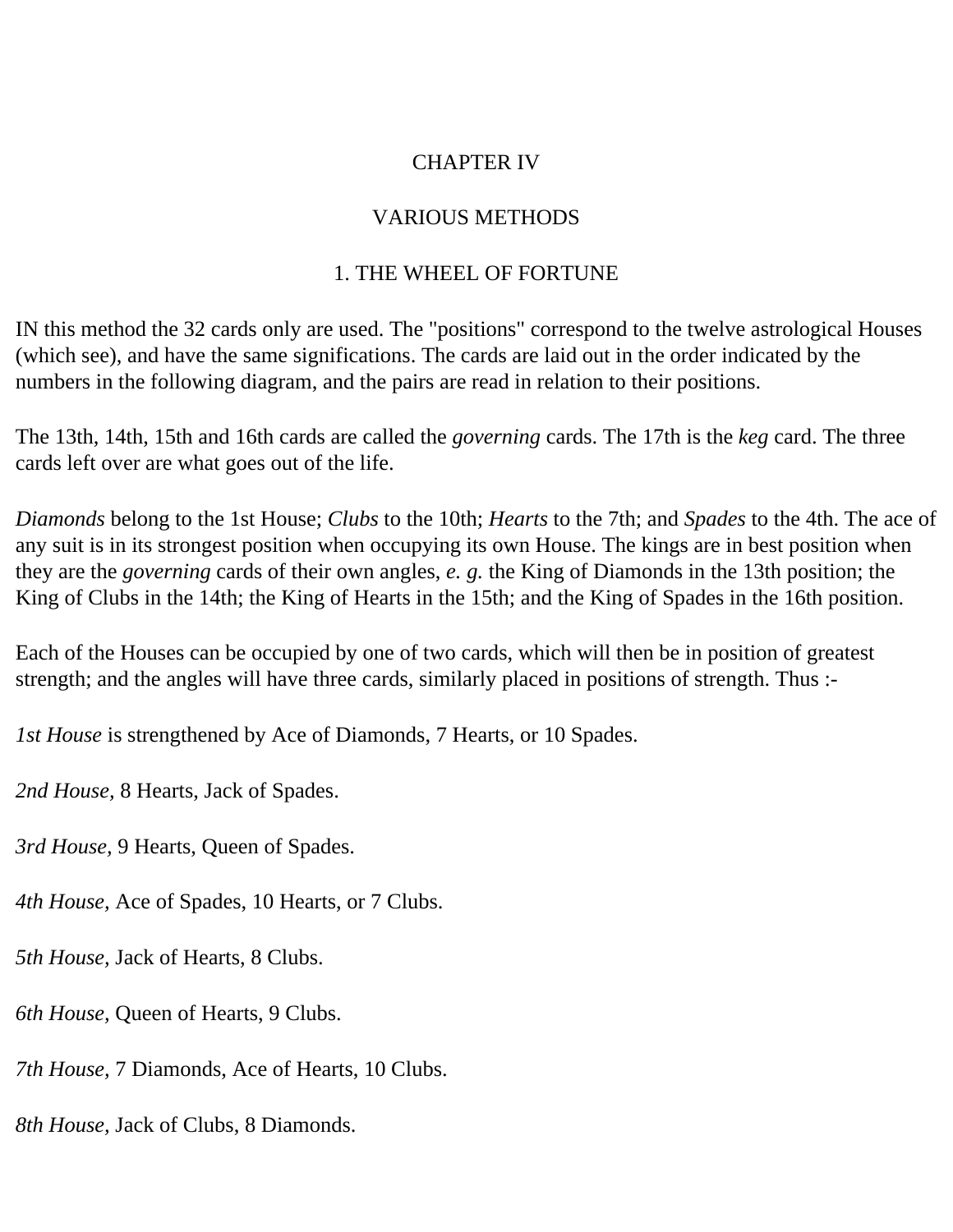*9th House,* Queen of Clubs, 9 Diamonds.

10th *House,* Ace of Clubs, 10 Diamonds, 7 Spades.

11th *House,* Jack of Diamonds, 8 Spades.

12th *House,* Queen of Diamonds, 9 Spades.



The cards being shuffled and cut, they are laid out as shown above. The cartomante will then begin the interpretation, by giving the combined meaning of cards 30, 31, 32, throwing them away as of no further consequence.

The reading of the future begins with 18-1-13; the pair 18-1 being read together in relation to 13, which controls the combination. This pair 18-1 has relation to the Consultant.

Next pair, 19-2, is read in connection with finance. Next pair, 20-3, in regard to letters and relations.

The 12 pairs are finally exhausted in the same way. The *key* card is that which for the time being dominates the life and fortunes, the means by which success or failure will come, and if a Court Card a person of that colouring will dominate everything. It is he or she who can say yes or no, confirming or denying the means.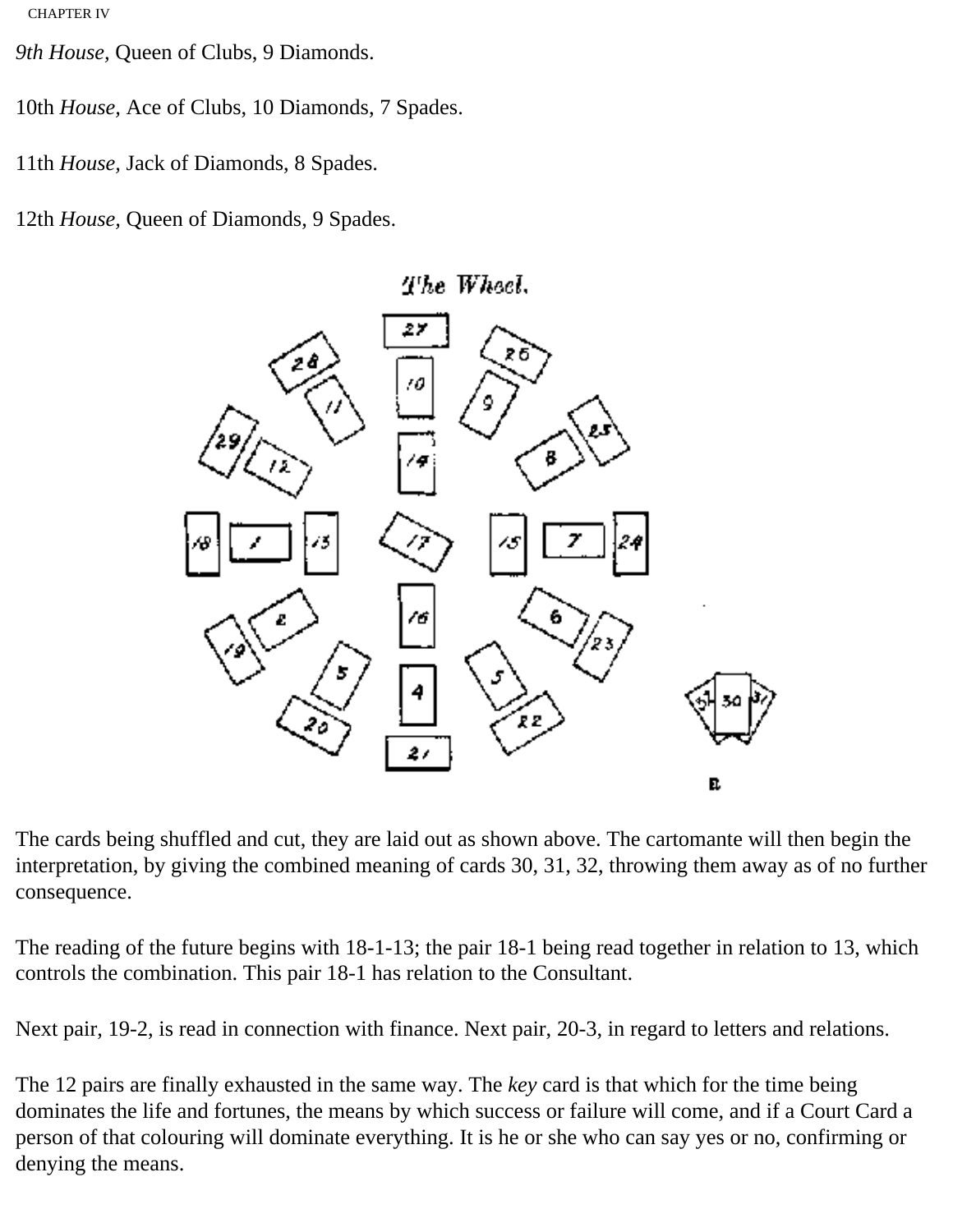If the cards read well in the pairing, and appear to promise good fortune, the key card will show the means by which this good will come, and *vice versa.*

When the angles or cardinal points - the 1st, 10th, 7th and 4th cards - are good, the whole fortune will be greatly enhanced for good. But when evil cards occupy these positions, any good will not be of a permanent or secure nature.

The angular cards, 1, 10, 7 and 4, are to be referred to the governors, numbers 13, 14, 15, 16, respectively, and thence to the key card.

The wheel may be set out thrice at a sitting. Any questions can be answered from the second *tirage* or setting, after the general prognostics have been obtained. In answering to a specific question the cartomante will only consult those sections of the wheel which have relation to the matter preferred. Anything in the nature of a second general reading is to be avoided. It is the first setting of the Wheel only which is to be relied on for a true prognosis.

### 2. THE STAR

The Consultant's card is first taken from the pack and set in the centre of a small round table. This card will answer to the sex and colouring of the Consultant.

The latter then takes the 31 cards remaining and shuffles them thoroughly, desiring to know what is immediately surrounding him or her. The cards are cut.

The cartomante now takes the cards and lays them out as shown in the diagram on page 244, where C is the Consultant. The rest of the cards are then laid aside.

The 13th card is laid upon the top of C. It is the Court of Final Appeal, and if a good card, especially a Heart, it will give a hopeful issue, whatever may be otherwise predicable.

In reading from the Star the 5th and 7th are obstacles and are to be read together, and also in combination with or reference to 9 and 11. They have a bearing upon what is past.

Cards 1 and 3 are read together, and in reference to 9 and 10. These cards will show the aspirations, hopes and intentions of the Consultant.

Cards 2 and 4 are read together, and referred also to 11 and 12; the augury having significance in regard to fortune achieved, the present condition and what lies at the feet of the Consultant as his own.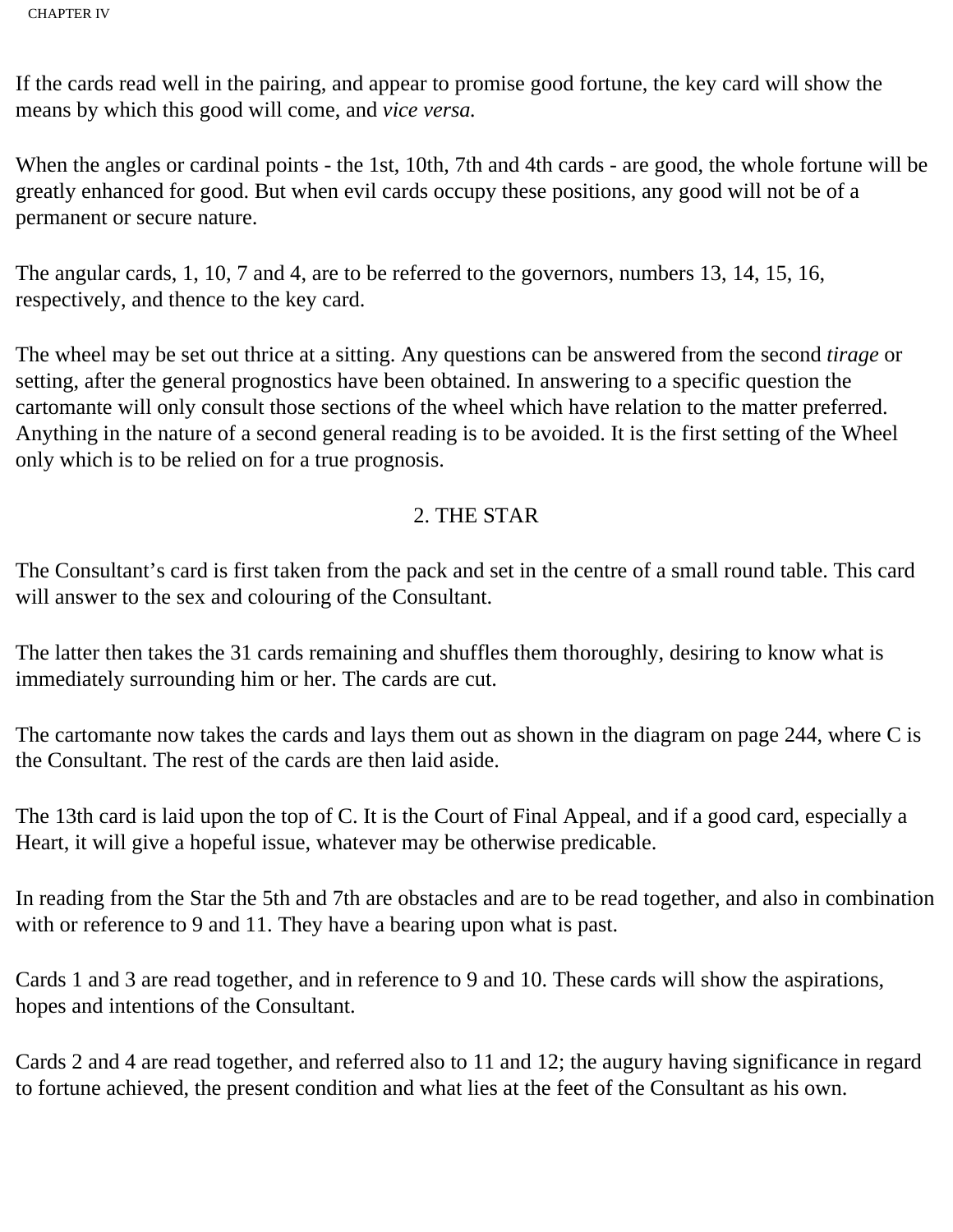



Cards 6 and 8 are read together and in relation to 10 and 12, in reference to what is coming; the future; the result of present action.

After the general reading note the cards touching the Consultant or centre card and also the 13th card; also the general tone of the cards above and to the right. For if the cards above and to the right are *red* or predominantly so, or Clubs touched by Hearts or Diamonds, and especially if the 13th card is a good one, then you may safely promise the attainment of the ambitions and a brilliant future.

When the *tirage* has relation to a specific question, the Nine of Hearts must be present and the Nine of Spades absent, or the wish will fail of fulfilment or be abandoned.

# 3. THE TABLET

The 32 cards are all employed in this method of divination. After shuffling and cutting the cards are laid face upwards in four rows of eight cards each, from left to right, working downwards.

The Consultant being found by the sex and complexion, the count is made from this to the ninth card in every direction, the cards being paired up and read together with those which lie in contact with them.

The cards surrounding the Significator or consultant card must be taken special note of as indicating events near at hand, the environment, etc.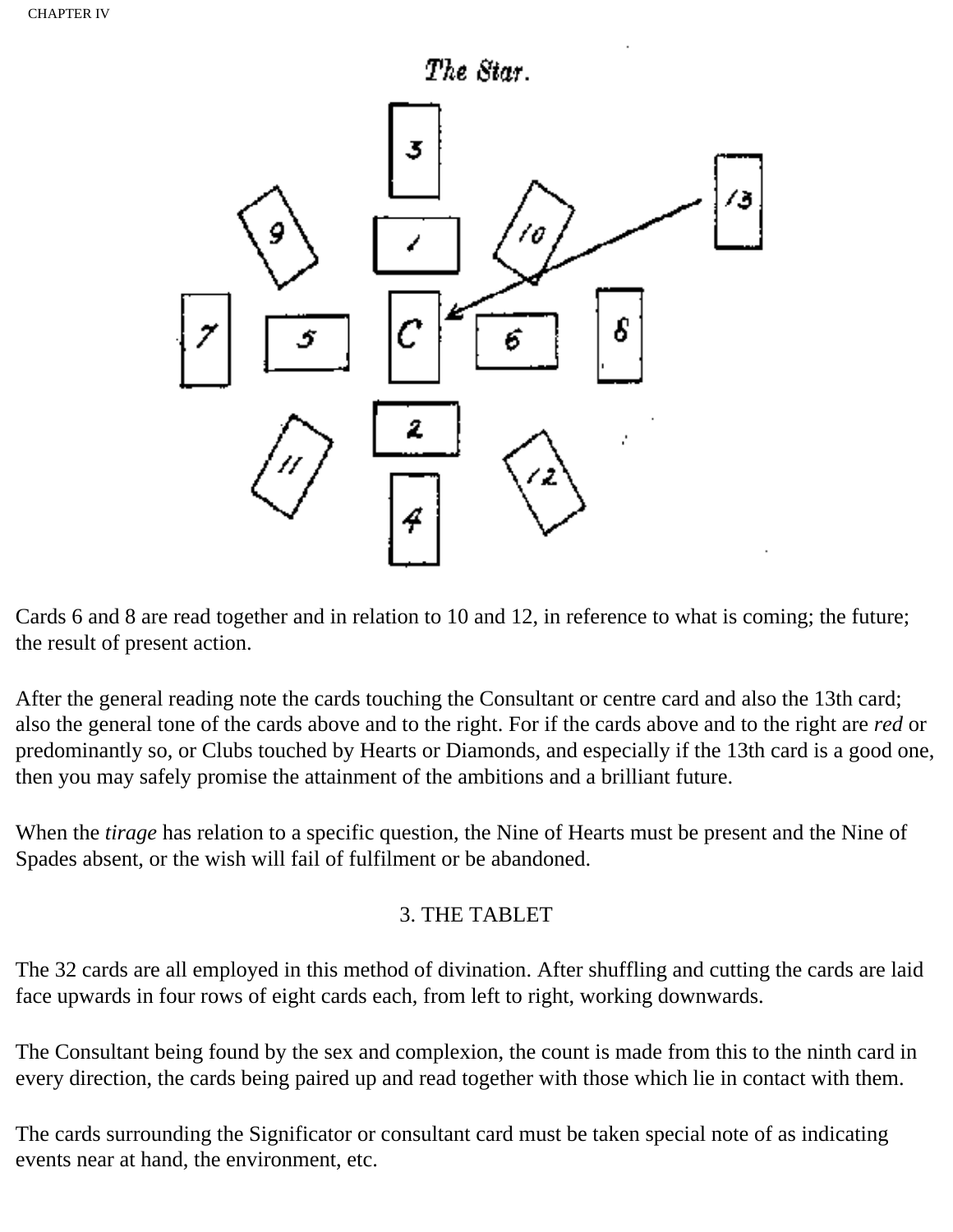The House-card or Ace of Hearts is then taken, and the count made from it in the same way, to find out what fortune attaches to the home. If there is a dominant wish the Nine of Hearts is taken as Significator, and the count made in the same manner as before. If it counts up to the Consultant or the House-card, there will be realization of the hopes and desires.

Count can also be made from the left-hand card in the top row (that which was first laid down). The ninth card in every case, and the ninth from the ninth continuously, are noted and read in connection with those touching them.

Finally, the cards are taken up in pairs, the 1st and 32nd, the 2nd and 31st, and so on, ending with the 16th and 17th. These pairs are read together and prognostics drawn from their combined meanings.

Many other methods of laying out the cards are in vogue, and there is one which has special application to the events which occur from day to day, but I am not privileged to give this in its true form, and must therefore content myself by omitting it entirely. The above methods will, however, serve for all practical purposes, and will be found to contain a complete justification of the use of Cartomancy.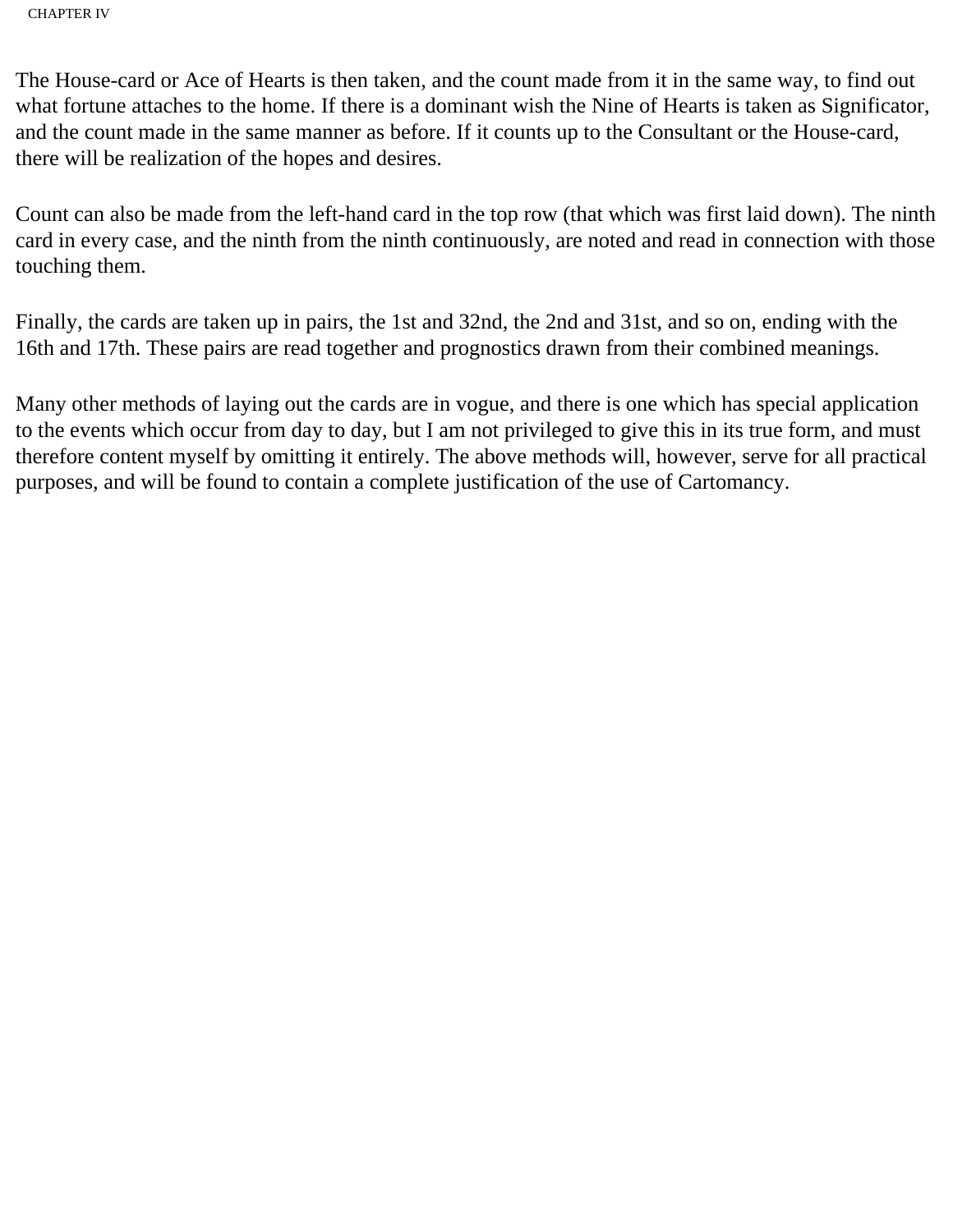### CRYSTAL-GAZING

FORTUNATELY I do not feel called upon to give a scientific explanation of the phenomenon known as Clairvoyance. The facts are numerous; the evidence is unimpeachable; and the exercise of the faculty is too well attested the world over to leave any manner of doubt as to its claim to a place in the category of occult phenomena.

Two facts, however, appear to have been established in regard to it, viz. : (1) The faculty is not normal to the same degree in all persons; (2) in those in whom it is a more or less constantly active faculty it is nevertheless beyond the control of the will.

The function of the brain - which may be regarded as the bulbous root of a nervous plant whose branches grow downwards - is duplex; to affect and to be affected. In its active or positive condition it affects the whole of the nervous and muscular processes in man, finding expression in vital action. In its passive or negative condition it is affected by impressions coming to it through the organs of sense, the results being expressed by nervous and mental action. It is this latter phase of brain function with which we are concerned in the study of clairvoyance, whether natural or induced.

The range of our sense-perceptions puts us continually in relations with the material world, or rather with a certain part of it only. But the gamut of sensation is limited in us. Many insects, birds and quadrupeds have keener sense-organs than we. The photographic plate can register beyond the highest range of our sense of sight. The X-Rays have put us in relations with a new order of impression-records quite beyond normal sense perception. The animalculæ and microbic life, itself microscopic, have yet their own senseorgans related to a world of life beyond our ken. We know most positively that Nature does not cease to exist where we cease to perceive her. Yet there are people foolish enough to require the evidence of the senses in proof of things which cannot normally be perceived and who would scout the idea that visions may be seen in a crystal unless they could be pointed out and perceived by them.

The relation of our sense-organs to the several degrees of matter, to solids, fluids, gases, etc., vary very considerably with different persons. The average wool-sorter would leave many an artist behind in his discrimination of colour-shades. Odours are not only differently sensed by various individuals, but also they affect people differently.

The perception of sound also affords evidence of a wide range of variability in the acoustic sense. Neither is it wholly a matter of quantity. Sounds, colours, odours and flavours have a qualitative value which differs with the individual percipient. Hence arises the variety of "tastes," of likes and dislikes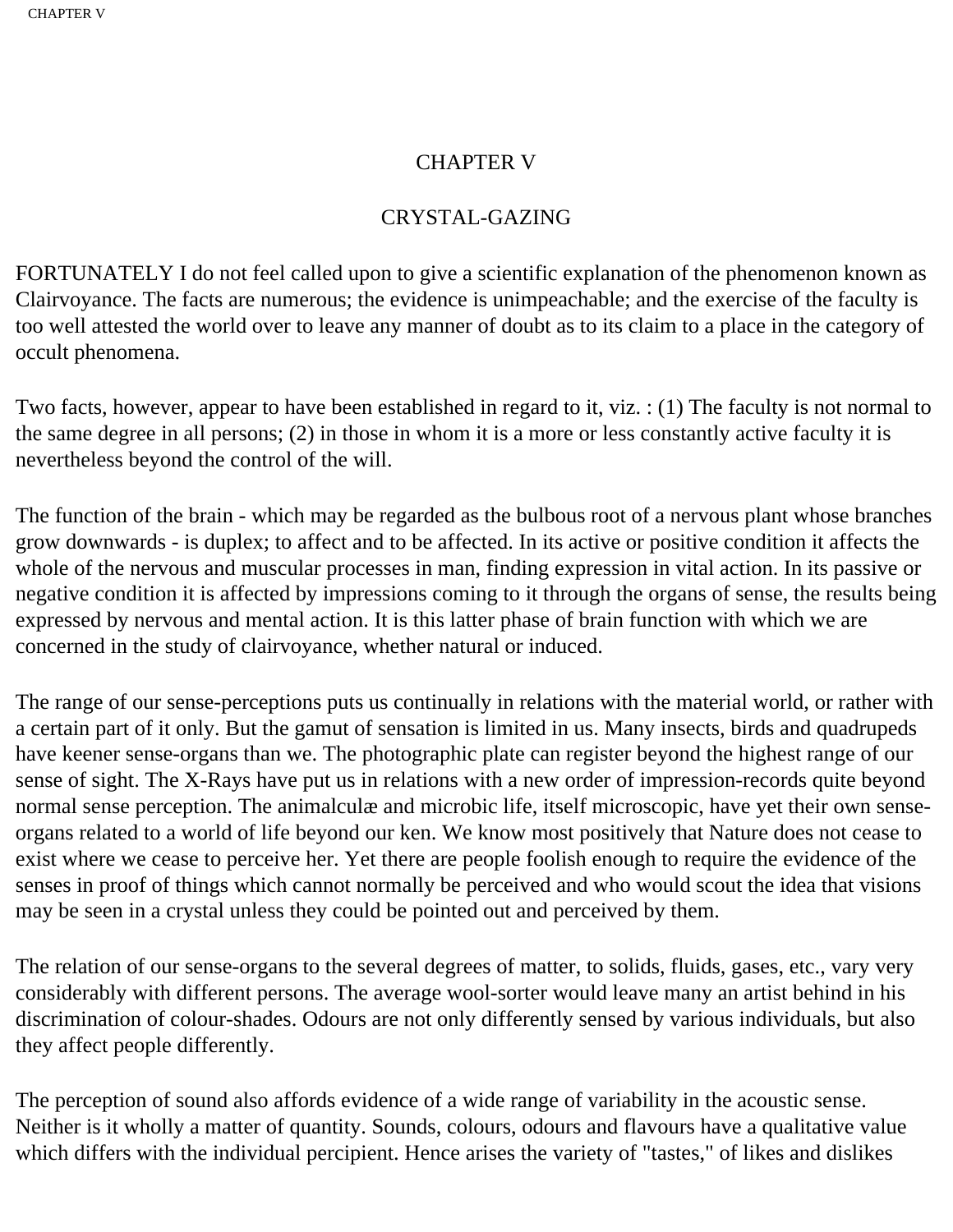observable in a mixed community. The experience is a general one,but the principle involved appears to have escaped recognition simply because it is a psychological and not a material or physical one. But to come to the practical part of our subject, let us examine first of all what we understand by the terms Clairvoyance and Crystal-gazing.

Clairvoyance or Clear Vision may be natural or induced. Natural clairvoyance is more common among certain communities than others. It has been stated that the inhabitants of basalt territory are disposed to natural clairvoyance, which, if true, would certainly lead to the conclusion that the faculty is normal to man and under certain favouring conditions will become active. It is an established fact that certain sensitive persons are nervously affected by the presence of water, and this has been utilized by some for the purpose of finding springs and underground currents. Such persons are known as "Dowsers." If these are affected by the presence of underground water it is quite reasonable to suggest that others may be similarly affected by the presence of basaltic rocks beneath the surface of the land.

Natural clairvoyants, then, may be regarded as those in whom the faculty is more or less persistent. In coming into a locality they will describe things which have already taken place there as if they were presently conscious of them, or as if the events were actually taking place before their eyes. At other times they will describe events which are subsequently enacted. There appears to be no sense of time attaching to the vision.

Induced clairvoyance is, in effect, nothing more than the faculty of natural clairvoyance brought into temporary activity by suitable excitation.

The Crystal is a ready means of developing clairvoyance where a tendency to it is known to exist. It is clear pellucid quartz or beryl, sometimes oval in shape, but more generally spherical. Baron Reichenbach credited it with highly magnetic qualities capable of producing, in a suitable subject, a state analogous to the ordinary waking trance of the hypnotists. Reichenbach has shown, by a series of experiments upon sensitive and hypnotized subjects, that metals and other substances produced marked effects in contact with the human body. The same substance was found to affect different patients in diverse manner. The hypnotic experiments of Dr. Charcot, the well-known French biologist, have also demonstrated the rapport existing between the sensitive and foreign bodies in contact; as, for instance, when a bottle containing poison was taken at random from among a number of others and placed on the back of the patient's neck, the hypnotized subject would at once develop all the symptoms of poisoning by arsenic, strychnine, prussic acid, etc., it being afterwards ascertained that the bottle thus applied actually contained the toxine whose effects had been portrayed by the subject.

It is not, therefore, a matter of surprise that the crystal, which is a highly "magnetic" body in the sense that Reichenbach uses the term "odylic," should produce marked effects upon a certain order of sensitiveS. The fact that it does not act similarly upon all subjects seems to indicate that the difference is not in its action but in the predisposition of the subject. Where the Crystal does not answer it is often found that the black concave mirror is effective. I have prepared a mirror of this nature after the recipe of Sir Richard Burton, and the effects have fully justified the claim that for purposes of clairvoyant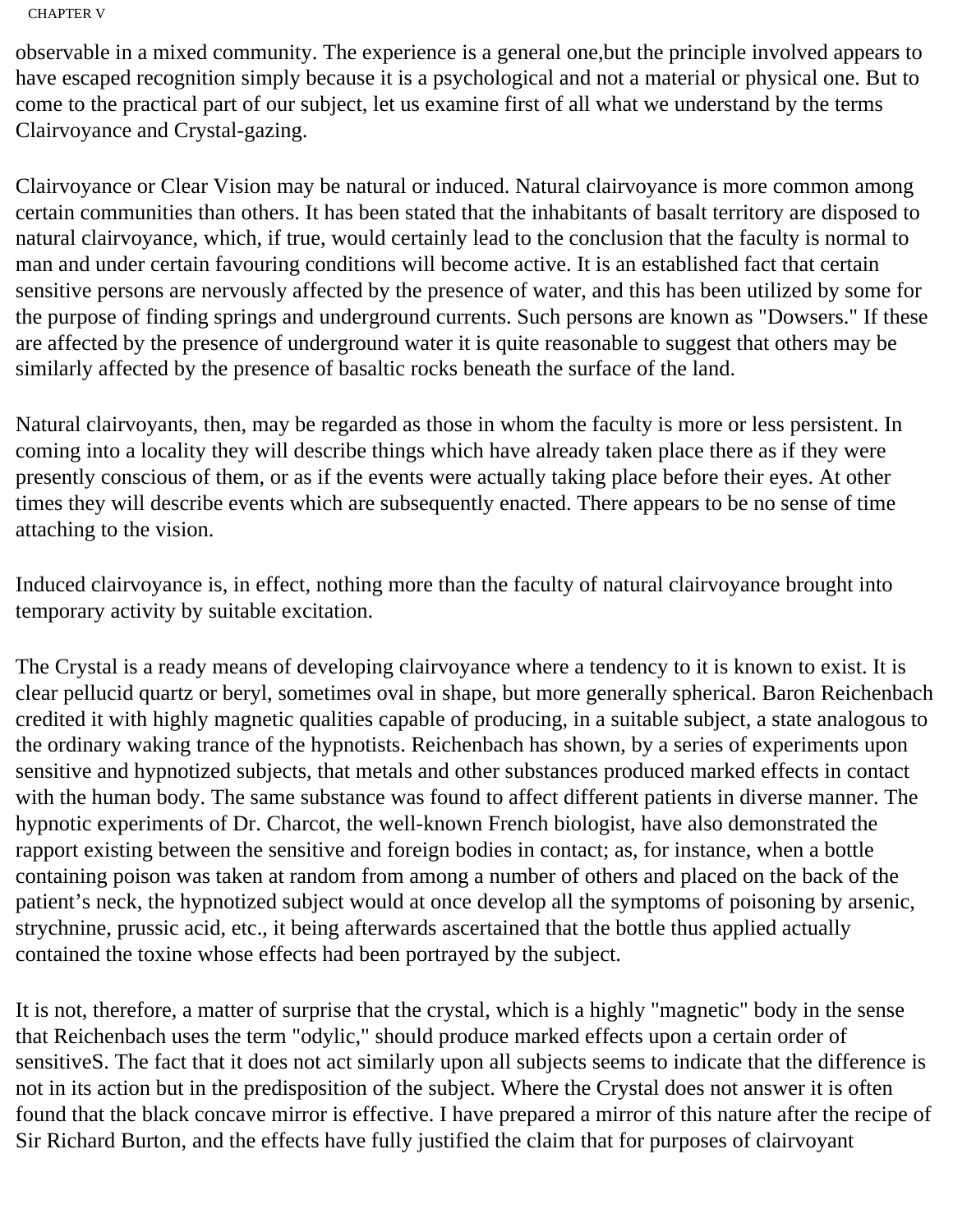development the "Magnetic Mirror" is not to be surpassed. A bowl of water has been found effective as a medium in some cases, and we learn that Jacob Boehme, while engaged in his work as a cobbler, was suddenly entranced by the sight of the sun's rays falling on a vessel containing water. From that time his interior vision was opened, and we have in consequence a number of remarkable works from an unlettered man, including "the Aurora," "the Four Complexions," "the Signatura Rerum," and other works.

As to the medium employed for inducing clairvoyance, it cannot be definitely prescribed. It must remain a matter of experiment for each investigator. The degree of sensibility to stimulus of this kind differs with the subject. There are some in whom the psychic faculties are more active than in others. In some these powers are hereditary, in others they are developed by an innate tendency aided by favouring circumstances. In most persons the natural powers take a more practical turn, making them successful in mundane affairs rather than in those that are psychic and spiritual. All are not constituted alike, and it is well that it is so. The distribution of natural gifts proceeds from the celestial world, and is so ordered that each person born on this planet may take his part in the economy of life. The spiritual needs of mankind are included in this economy, and there are born into the world from time to time those who are specially endowed with the faculty of spiritual interpretation, with psychic gifts such as clairvoyance, telepathy, psychometry, etc., such persons being the natural channels of communication between the superior and inferior, or the internal and external worlds. They are to humanity what a certain order of microbic life is to the body of man - organic interpreters, translating the elements of food into blood, nerve, fibre, tissue, etc., agreeably to the laws of their being, Among any people who are alive to the paramount importance of maintaining the open door between this world and the spiritual universe, such media are cared for and protected and suitable conditions are supplied for the exercise of their faculty. It was so in the case of the Sybils among the Greeks; it is thus also in India to-day.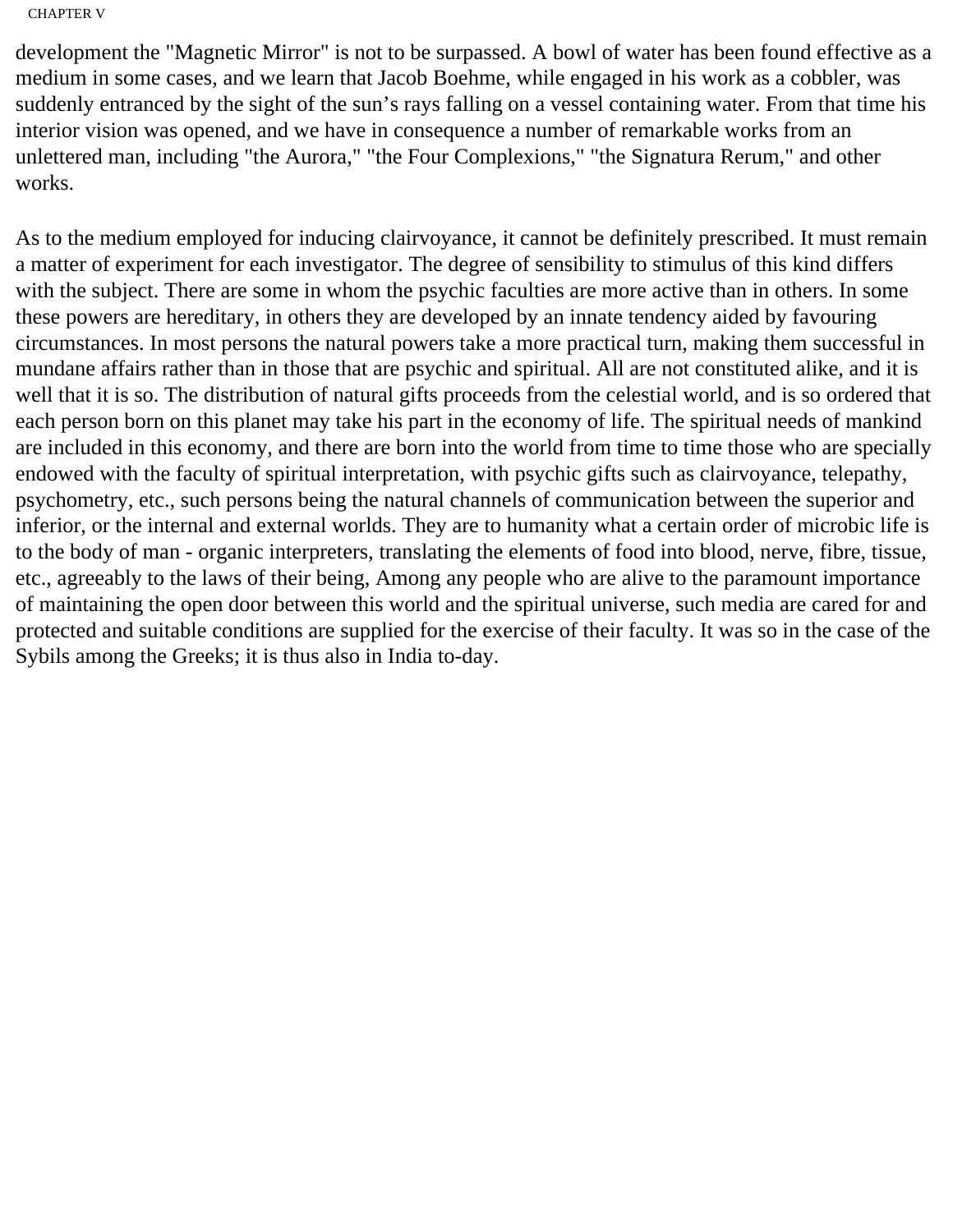# CHAPTER VI

### PRELIMINARIES AND PRACTICE

IN the practice of Clairvoyance by natural means, patience is very necessary. Admitting that the germ of the faculty is there, Nature requires not only suitable conditions, but also adequate time in which to display her powers. Here again we find temperamental differences; and it may be useful in this place to indicate by what means and by what persons seership may most readily be attained.

In regard to the subject, medium or seer, there are two distinct temperaments in which the faculty may be expected to develop very readily. There is the nervous temperament associated with a high muscular development, classified as the "mental motive" temperament. It is characterized by great activity of body and mind, a certain nervous tension and excitability, prominent features, full osseous development, prominent brows, intent gaze, and sallow complexion. Mr. Evan Roberts, who figured so prominently in the Welsh Revival of 1905, is a characteristic example of this class of subjects.

The other class in whom the passive temperament is present and to whom visions come by reflection as images mirrored in a moveless lake, are known by the following characteristics: full and lymphatic habit, pale or delicate complexion, blue eyes, straight fine hair, small, plump and cold hands, and a languid disposition.

There are many variants from these two main types, of course, but they are cited as being very distinctive, and also they obtain their development by quite opposite means.

The positive seer works with effort, throwing out the soul-images by the power of the will, perceiving them with more or less accuracy, and thereafter turning them over in the mind, reasoning and questioning concerning their import and meaning.

The passive seer, on the contrary, works not at all and makes no effort, the visions coming imperceptibly, almost unconsciously, and having generally a literal interpretation or fulfilment.

In the case of the positive seer the visions are symbolical and seldom capable of a literal application, even though they may be found to have a material fulfilment. With the passive seer it is otherwise, the visions being actual visions of what has happened or will thereafter transpire.

Of these two kinds of seership the passive is the more serviceable because more perspicuous, but it has the disadvantage of being largely under the control of external influences, and so frequently incapable of being exercised at all.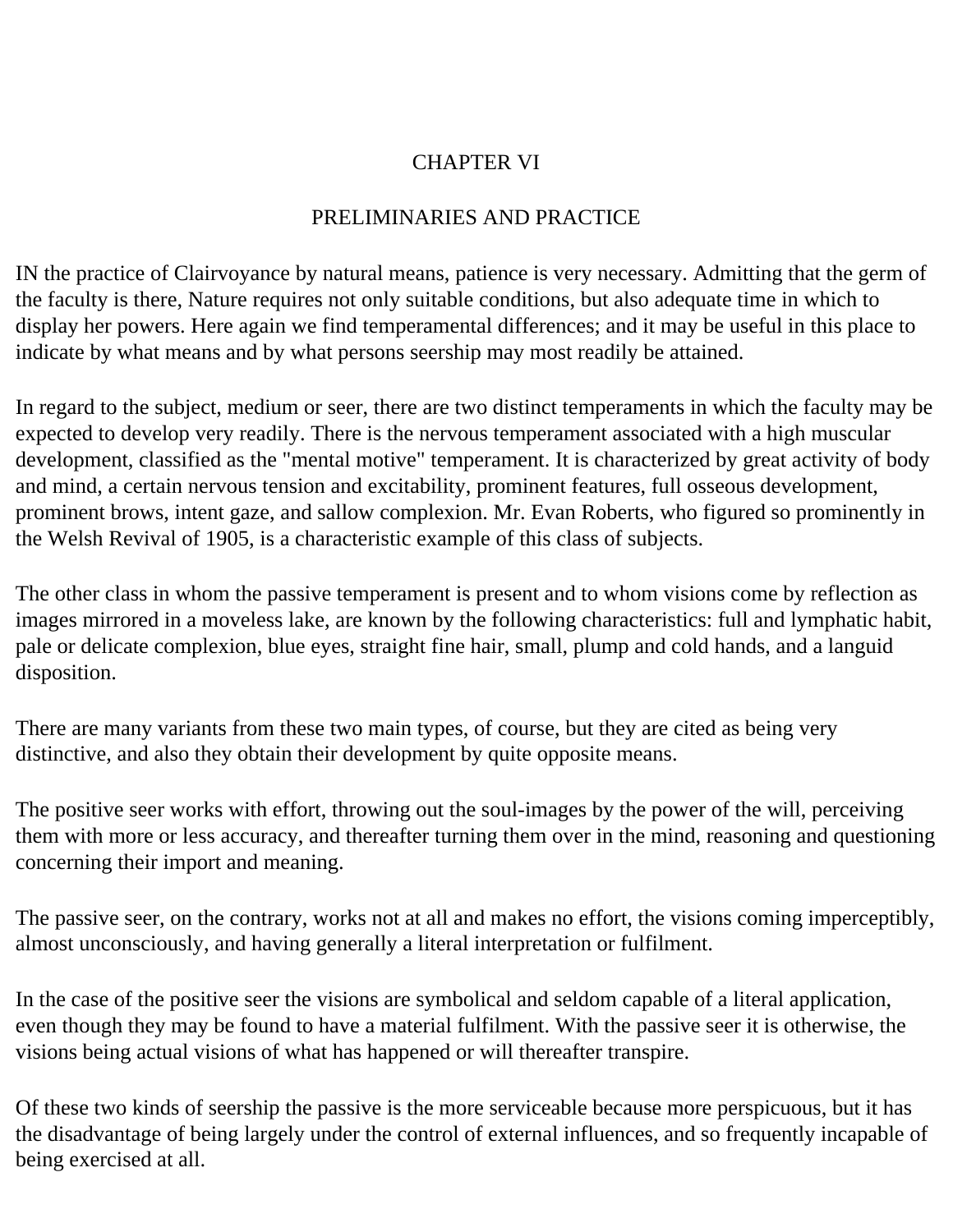The *positive* type of seer exercises an introspective vision, searching inwardly towards the soul-world whence revelation proceeds. The *passive* seer, on the contrary, remains *in statu quo,* open to impressions coming inwards towards the perceptive faculty, but making no effort towards them. The success of each depends upon being allowed the free and uninterrupted exercise of that method which is natural to their respective temperaments.

In practice it is necessary that self-possession and confidence in one's own soul-power should be maintained. Faith is the firm rock upon which all revelation must rest. Let the intention be pure and a desire for Truth constantly present in the mind. Clairvoyance is not an undisputed possession, but a gift of the Spirit, and accepted as such in a spirit of humble recognition it is more capable of proving a real and lasting blessing than that "terror of the soul" it is sometimes seen to be. And if under the best conditions the quest is unsuccessful after a prolonged period of earnest trial, it must be taken as sufficient evidence that the faculty of Clairvoyance is not in the category of one's individual powers. Possibly the same qualifications brought to bear along some other line of psychic development will result in a commensurate degree of success.

So far, then, in regard to the preliminaries. A word or two now as to practice.

Having obtained a good rock crystal (the glass balls sold as such are quite useless) or a black concave mirror with a base of bitumen, the same should be kept out of the Sun's direct rays, and when not in use may be conveniently kept in a black velvet or silk bag, which will not scratch the surface.

It must not be thought that the visions are in the crystal or mirror itself. They are in the subconscious mind or soul of the seer; but the mirror serves as a medium for visualizing the impressions which come up before the mind's eye, and also produce inhibition of the basilar portion of the brain through the optic thalami, thus placing the attentive mind in a passive condition. Etheric perturbation caused by combustion disturbs the odylic substance, and therefore no direct rays of light should be allowed to fall on the mirror. The diffused light just after sunset is the best for purposing and seering, and the position of the seer should be facing west with the direct light on the back of the mirror and only reflected rays upon its surface.

If by artificial light, the gasalier, candle or lamp should be behind the mirror, the latter being between the light and the seer.

The crystal or mirror must be in contact with the sitter, and no other person should be within arm's length.

A person seated behind the seer may act as prompter or director of the séance, and another similarly placed may act as recorder. The positions are then as shown in the diagram.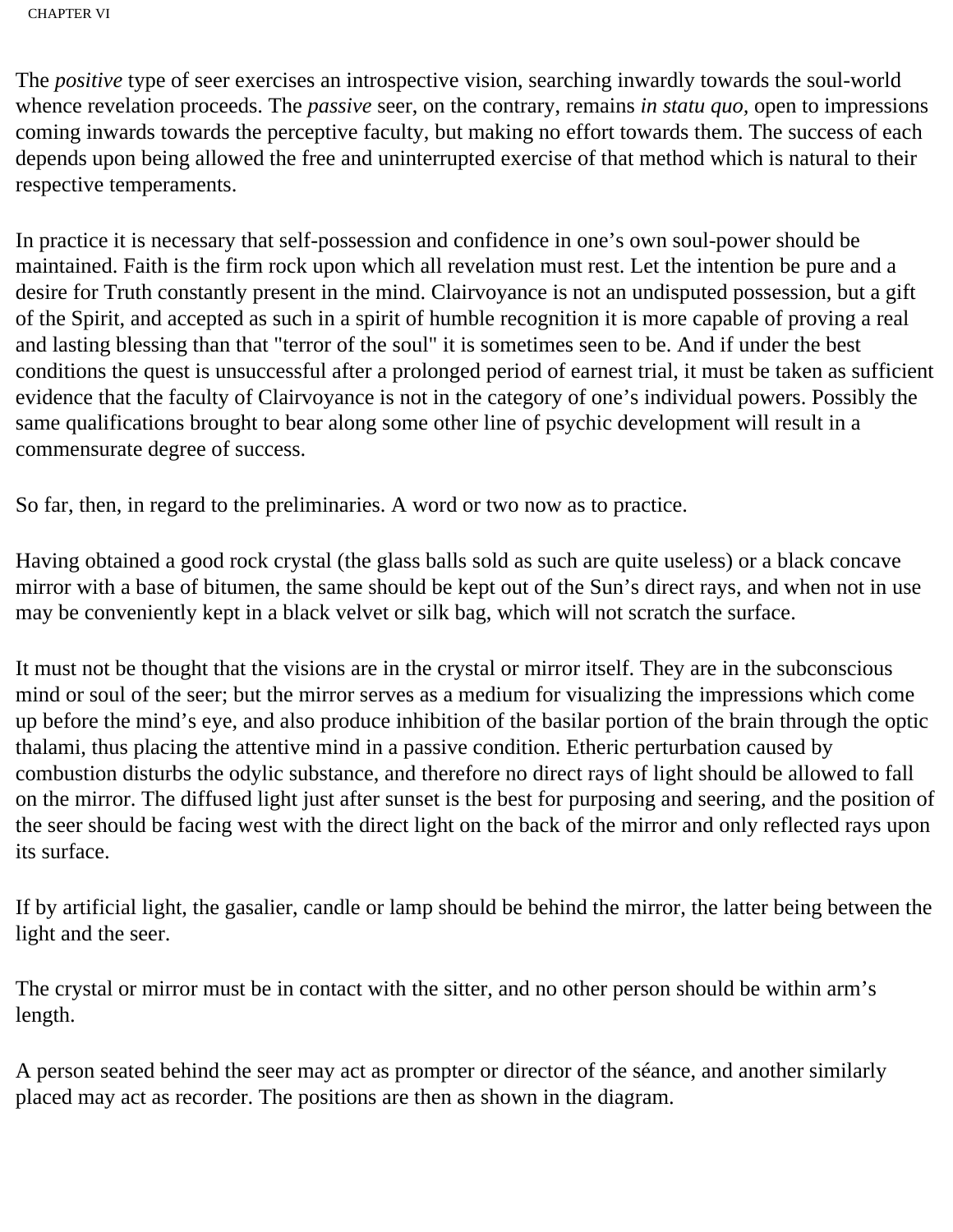

The *Director* will maintain an even and quiet tone, suggesting from time to time what may be looked for. Thus :-

*Director.* There is a house in S. Street; it is No. 17. You will enter by a gate and go along a short pathway to the door, which is of a green colour. You will go through the door and along the vestibule. Turn into the room on the left. Now tell me who and what you see there.

The direction should be made by easy stages, and no step should be taken until the seer confirms the previous direction by saying, "Yes, I am there," or similar form of assent. The director will then know how the seer is progressing. The "push-off" is very necessary in the early stages of development, and the above suggestion will be found extremely useful.

When once the seer is "on the move," so to speak, he can be left to himself and will then either recoil at once to a complete consciousness of his physical surroundings or will go on to the exercise of the clairvoyant faculty.

The *Recorder* will make notes of everything that is said during the séance; and the results should be tested and proved so that imagination may not pass for clairvoyance, as it is apt to do before the faculty is really developed.

At no time during the séance should the director lose psychic touch of the seer, but as soon as a direction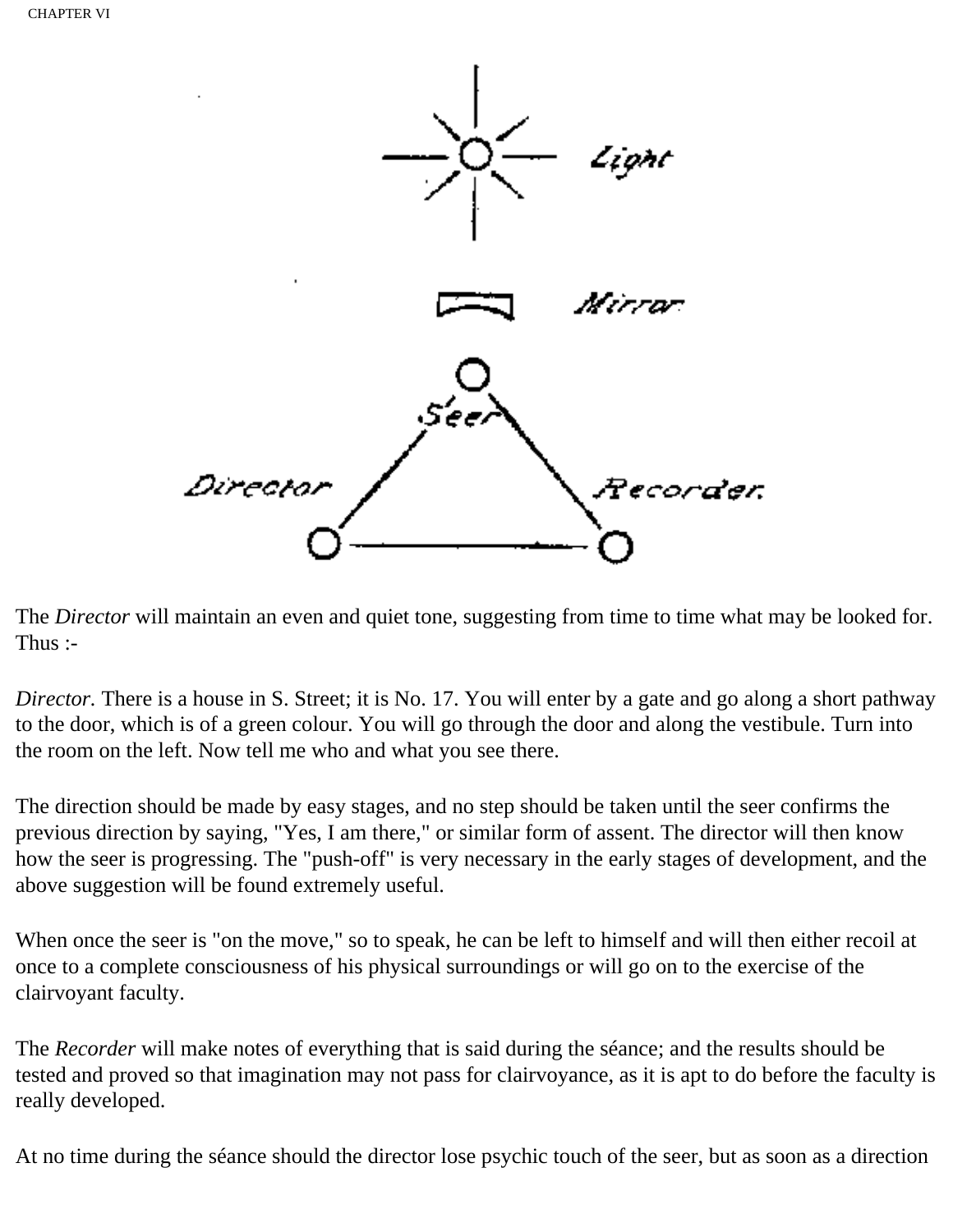CHAPTER VI

is satisfied another should be given with, as far as possible, a connecting link, so that the transitions are rendered natural and not abrupt. Sudden dislocations are apt to break the spell under which the seer is carried away.

No séance should last more than fifteen minutes, and sittings should be made at the same time of day and in the same place repeatedly, so that a cumulative effect is produced. A psychic *habit* is induced by this means, and it is extremely valuable in all functions of an automatic nature.

Visions when fully developed are of two kinds, Direct and Symbolic. In most cases it will be found that answers to detached questions take a symbolic form. Passive seers usually have direct visions, and positive seers favour the symbolic form. The former feels first, and then sees; the latter first sees, and then thinks.

Special attention must be given in the early stages to the important process of direction. During the process of abstraction which precedes every vision, the consciousness is gradually withdrawn from the physical surroundings. The seer forgets that he is in this or that place, or in the presence of this or that person. He forgets that he is gazing into the mirror or crystal. He hears nothing consciously and sees nothing save that which is passing before the eyes of his soul. For the time being he loses sight of his own identity. When, therefore, the soul is suddenly arrested by an apparition which it has not consciously evoked, the reaction is apt to be violent and rapid and frequently carries the seer back to his normal condition.

The process of direction, however, if properly conducted, tends to establish a condition of preparedness in the seer which is decidedly beneficial.

If there is a suspicion of telepathic communication between the seer and the director or recorder, it can be obviated by directing the seer to a point where the knowledge of those present at the séance is equally nil. All independent intelligence communicated by the seer can be subsequently checked and tested.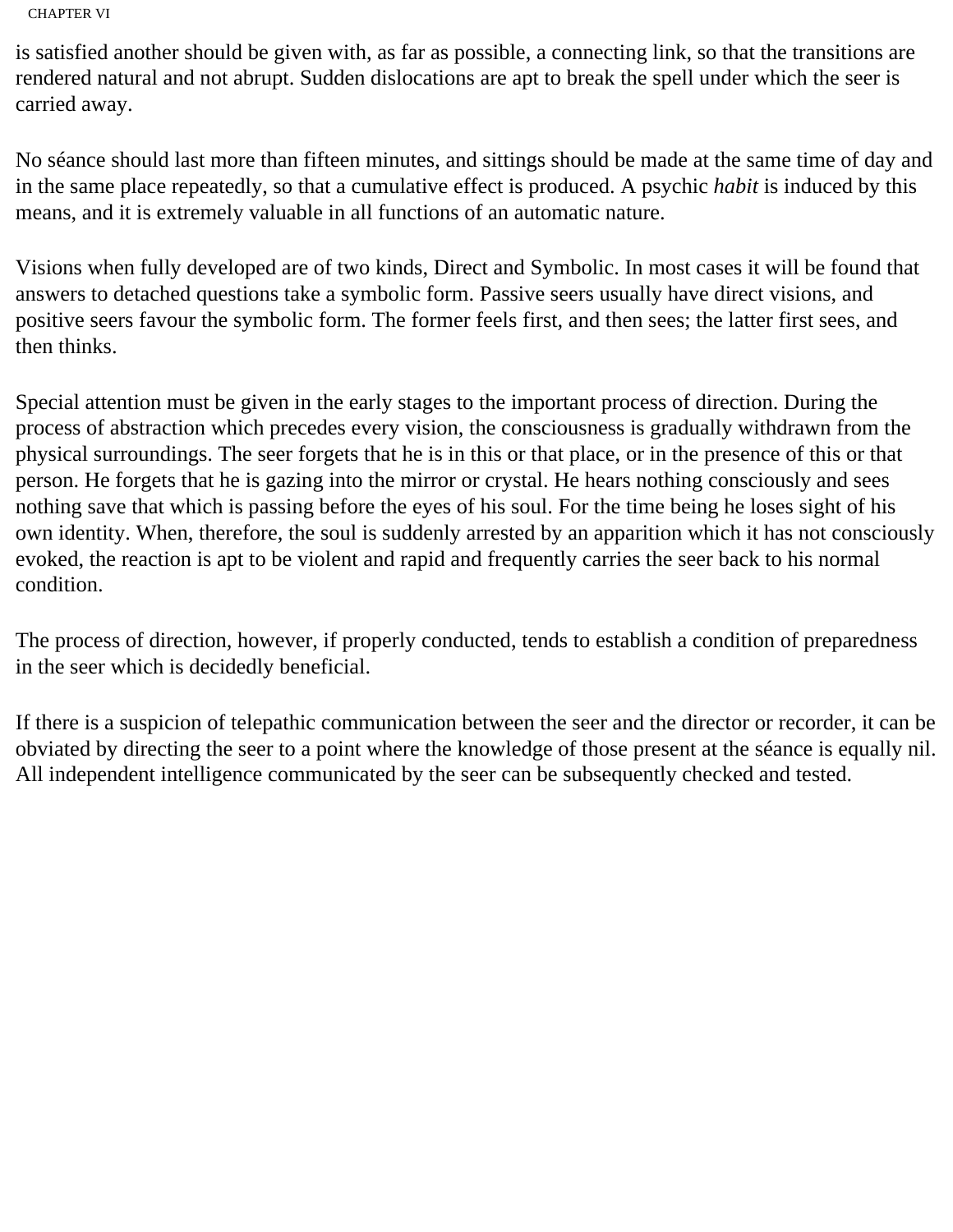# CHAPTER VII

# VISIONS AND INTERPRETATIONS

THE passive or direct vision is presumably a representation of the actual state of things perceived, whether relating to the past, present, or future. The circumstantial account given by the seer is sufficient to indicate that it is a direct vision.

The symbolic vision is, however, fraught with many difficulties for those who are unacquainted with symbolism and the method of interpretation. Something, therefore, may be said on this point.

Symbols are thought-forms which convey, by the association of ideas, a definite meaning to the mind which perceives them. They depend entirely upon the Laws of Thought and the correspondence between the spiritual and material worlds, between the subject and object of our consciousness.

Among the ancients, symbols were the original form of record, of communication, and of writing. The hieroglyphics of the Egyptians, the word pictures of the Mayas of Central America, the ideographic writing of the Chinese are all forms of symbolism derived from natural objects. The Hebrew alphabet is quite symbolical. Any letter speaks to us of the nomadic people who were "dwellers in tents." Such names as ox, tent, tent-door, tent-peg, camel, fish, fish-hook, eye, hand, basket, rope-coil, ox-goad, water, are names of letters which cannot fail to convey an idea of the primitive Semites. They are all names of natural objects, and they are all symbols. Bring together the letters *yod* (hand), *daleth* (tentdoor) and *oin* (eye), and you have the word *yedo.* The hand denotes action, power; the door, an entry, initiation; the eye, sight, perception, - literally, opening the door to see; ideographically, knowledge. Similarly, in Chinese the words for wall, face, and man, when brought together as a symbol, indicate a wall-facing man, by which we understand a prejudiced and bigoted person, one who will not see or enlarge his horizon.

All symbols may be interpreted by their known natures, qualities and uses. Thus an *arm* will signify defence, power, protection; a *mouth* speech, revelation; an *ear* news, information; if distorted, scandal, abuse. The *sun* prosperity, life, honours; the *moon* crescent, prosperity, increase, improvement; when gibbous, loss, decay, decline. The *sun eclipsed,* death of a man; the *moon eclipsed,* death of a woman; *bread,* food, sustenance, knowledge, preservation; and these are all natural interpretations. Every symbol has reference to the Three Worlds, the physical, intellectual, and spiritual, *i. e.* to Nature, Man, and God.

If the question be concerning the material world, a ship as a symbol would show commerce, trade, a voyage, good or bad according to the condition of the ship; as if in full sail under a clear sky, prosperity is signified; if in distress or with flagging sails, an unfortunate condition is signified.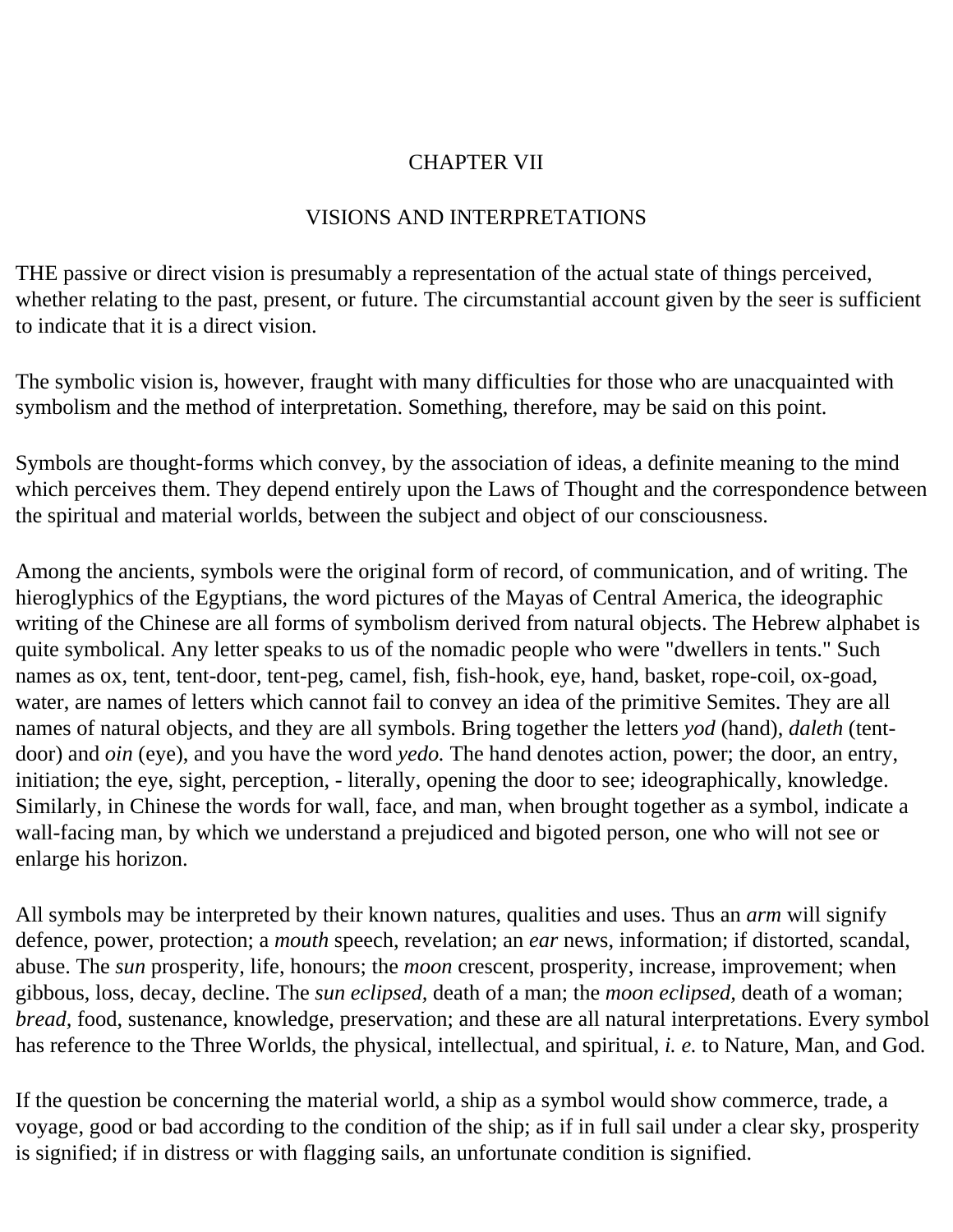CHAPTER VII

If the question has relation to the intellectual world, the same symbol would denote the interchange of ideas, good or bad news, etc.; if to the superior world, the same symbol would denote that communication with the spiritual world is increasing or decreasing, as the symbol may indicate. A pirate ship might thus refer to plunder, slander, infringement of rights, or death.

Symbols are almost infinite in number, and the interpretation of them requires unprejudiced skill, but they are nevertheless an important subject for study, and the use of the Crystal or Mirror by a positive seer can hardly be beneficial without a profound understanding of this subject.

Although every symbol has some general signification in agreement with its natural qualities and uses, yet it obtains a particular meaning in relation to the individual. This is also the case in dreams, where every person is a natural seer. Few, however, pay that attention to dreams which their source and nature warrant. The Crystal is but a means of bringing the normal dreaming faculty into conscious activity.

No definite rule can be laid down as to the interpretation of visions, and the seer or seeress will be found the best interpreter. Yet the differences of meaning, whether in dreaming or visions, of any particular symbol is of common experience. Thus to dream of a naked child imports trouble to some people, while others have a standard dream of wading in water whenever trouble is to be faced. To dream of butcher's meat means financial troubles to some people, while to others it imports gain by speculation.

The controlling factor in this matter is probably to be found in the constitution of the psychic and mental faculties of the seer as expressed in the nativity. A great deal may be said for a system of interpretation that has for its basis the dominion of the signs of the Zodiac at the birth of an individual and also the horary positions of these signs at the time of the visions or dreams as the case may be.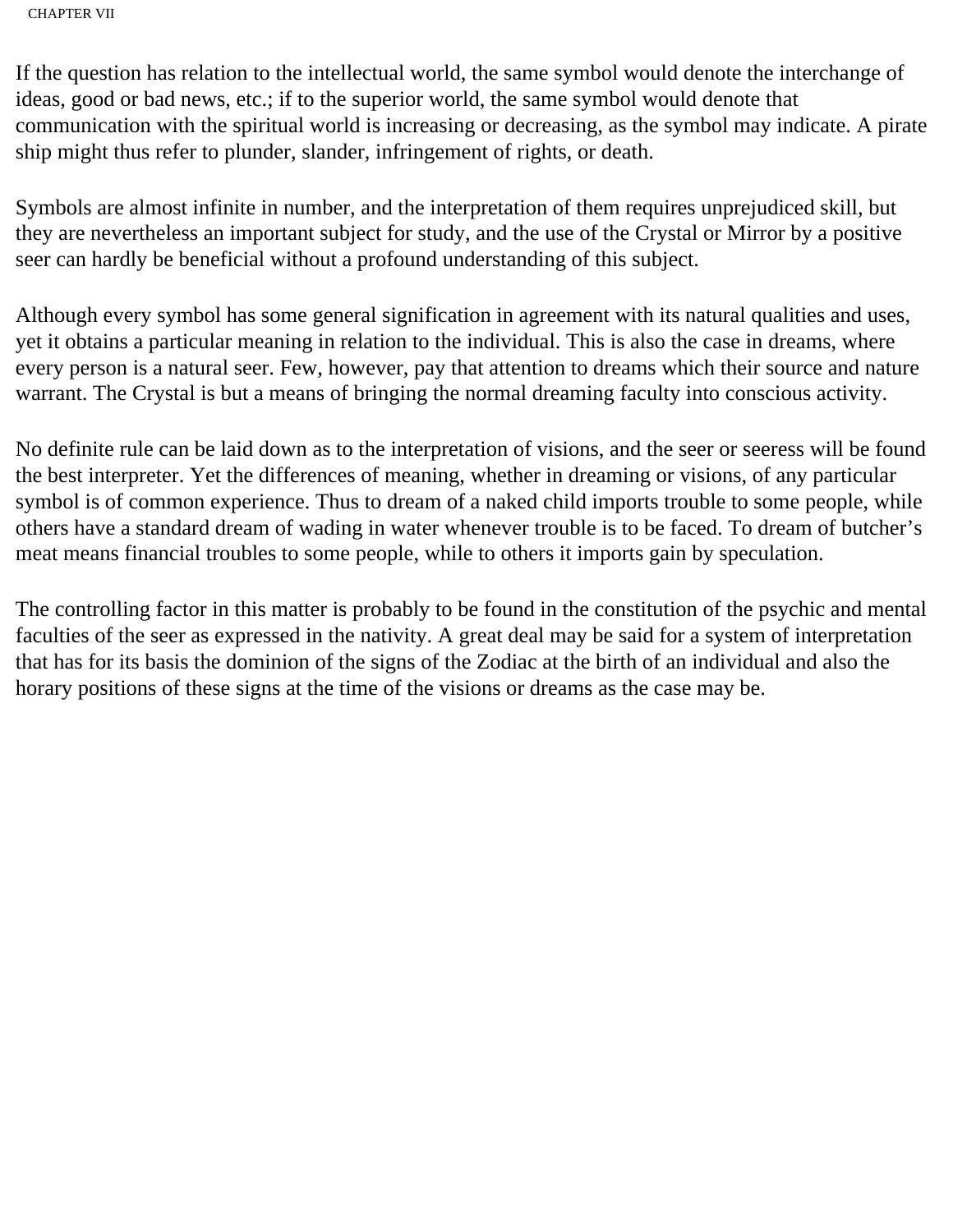# CHAPTER VIII

### SOME EXPERIENCES

IT may serve in some part to illustrate the foregoing remarks if I here recite some experiences which have come within my knowledge and have been either witnessed by me or have been the result of my own exercise of the faculty of induced clairvoyance. Being of a positive type of mind, and not normally clairvoyant, the visions have chiefly been of a symbolic character.

A lady friend came to me in June 1896 and asked me to look at the Crystal for her, as her mind was much exercised on a certain point. In due course she was told that she would hear news from abroad concerning the birth of a child in some hot country; it would be a boy, and would arrive in the month of February of the following year. This was not at all what the lady was inquiring about, although I had no means of knowing what was in her mind as no intimation of any sort had been given to me by her. Nevertheless, she did hear such news, and in February 1897 a boy was born to the lady's sister in India, the late Queen Victoria being godmother to the child.

I next told her that on a certain date, while travelling, she would meet with an accident to the right leg. On that day my friend actually slipped between the platform and footboard while getting into a train and suffered severe abrasion of the shin of the right leg, together with serious muscular strain from which she suffered for several days.

It was further said that this lady would hear some good news concerning her son in connection with papers and a contest. This was to happen in the month of October, and at that time her son passed his examination for the military college with honours.

As an illustration of the direct or passive vision, the following is of interest :-

Mrs. H. the seeress was consulted by a lady of some ability in a special line of literature, though this fact was not within the knowledge of the seeress. The lady was told that she would go up a staircase into a dingy room with a roll of papers under her arm. She would see a dark man who was thick-set and of quiet demeanour. The man would take the roll, and it would be a source of good fortune to her. at a later date.

These circumstances were literally fulfilled by the lady taking a manuscript to a publisher, who accepted and published it. The description of the man was quite accurate, as .1 who know him can testify.

These two cases will serve as illustrations of the two orders of vision, the symbolic and the literal. The symbolism of the former case not being recorded, however, but merely the interpretation and its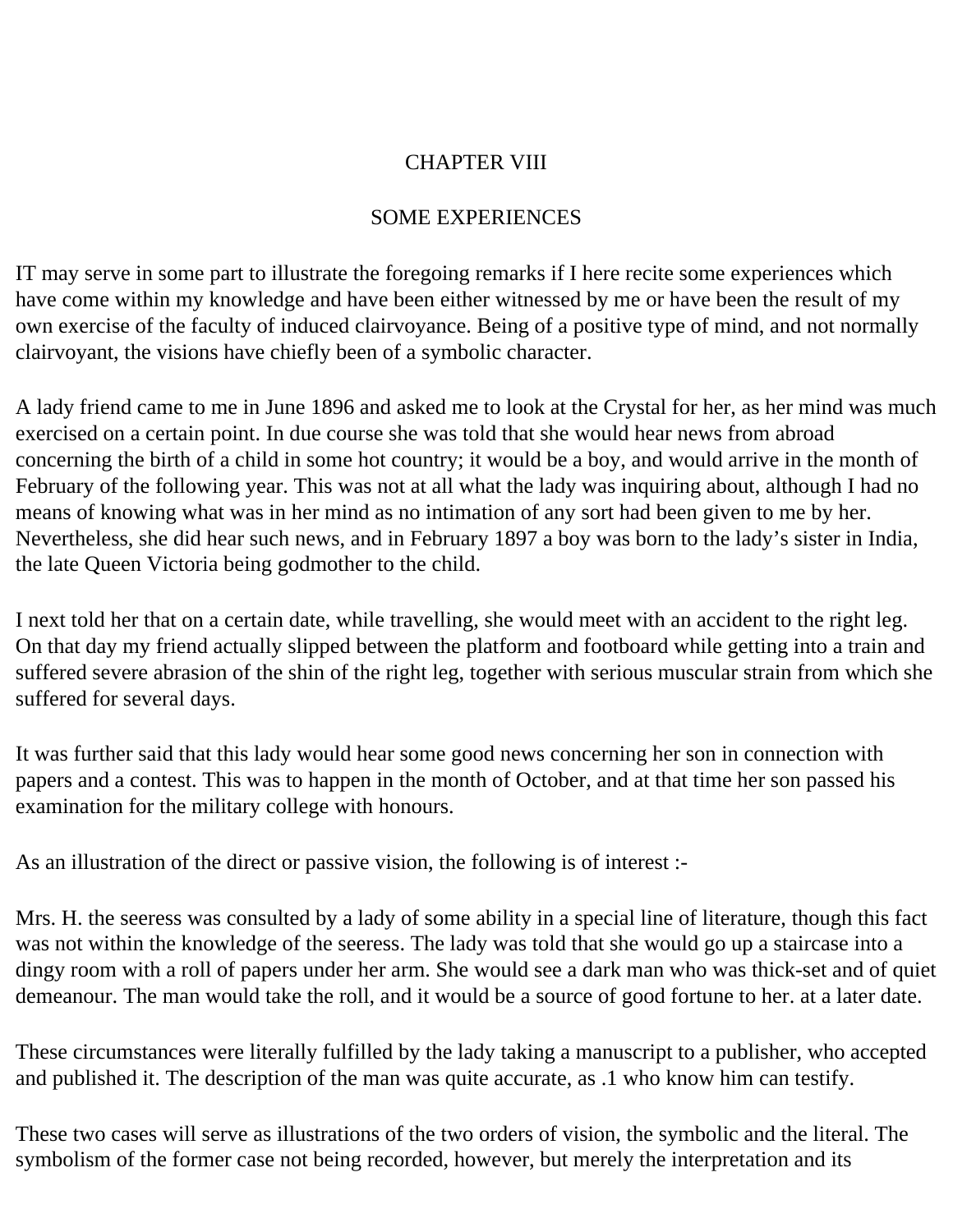CHAPTER VIII

fulfilment, it will be of interest to cite another instance in which the symbolism is preserved:-

*Vision.* - A public square is seen in which was the effigy of a lamb mounted upon a pedestal. A flash of lightning is seen to strike the image, melting off one of its ears. A Catholic priest came along and pointed at the figure.

*Interpretation.* - A member of the community to which the consultant belonged would thereafter be converted to the Roman Church.

*Fulfilment.* - By the next mail the consultant learned that such was the case, an important member of the body having gone over to the Catholics as predicted.

*Vision.* - A man is seen dressed in black, wearing the habit of a judge. He holds some papers which he endeavours to conceal beneath his robe. He appears unsuccessful. The papers are too large. A snake is seen at his feet. It rises up against him.

*Interpretation.* - A certain man who is indicated by his profession will be guilty of obscuring the truth and of misrepresentation. He will be the subject of criticism from a source that is not suspected.

*Fulfilment.* - The man conspicuously indicated. had followed the legal profession. He was convicted of having issued misleading and fraudulent testimonies with intent to deceive. Criticism led to inquiry and conviction.

*Vision.* - The same man is seen lying on a bed. He is *in extremis.*

*Interpretation.* - The man so indicated will be cut off by death three years from this time.

*Fulfilment.* - His death took place by strangulation due to a throat affection exactly three years from that date.

It is not always conspicuous from what source the seer derives his interpretations. We have to remember that the condition in which the seer voices his predictions is a psychological one, whether natural or induced, and in that state natural symbols take on a very different significance to that which they would hold in the normal waking consciousness. It is similarly the case with dreams. They may be perspicuous and natural, or wholly symbolical. The influence they have upon the dreamer while asleep bears no sort of relation to their significance to the waking consciousness. How pregnant with meaning and how important and real they appear in the dreaming, only to dissolve into ridiculous triviality and seeming nonsense the moment our wide-awake reason is brought to bear upon them! It would appear that between the visionary and waking states of consciousness there is a complete hiatus, so that even the laws of thought undergo a change when the centre of consciousness is removed from the inner world of thought and feeling to the outer world of sense and action.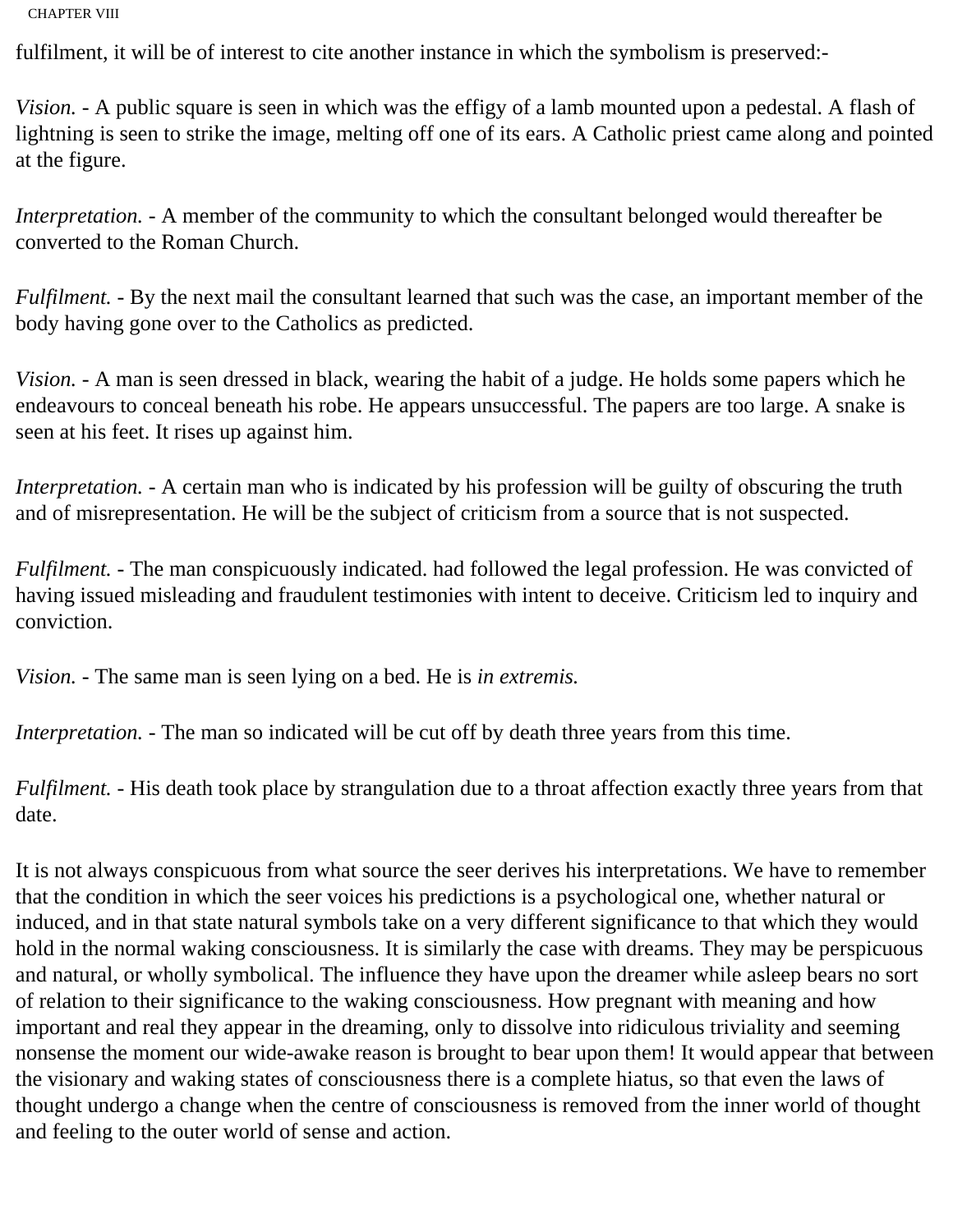#### CHAPTER VIII

Not infrequently the visionary state is induced by excessive emotion. Some persons of peculiarly sensitive nature will fall into the clairvoyant state while engaged in deep thought. This is akin to the "brown study" when "a penny for your thoughts" is likely to prove a good investment if you are a student of psychology. In such cases the thread of thought appears to be broken and a vision, wholly unrelated to the subject but a moment ago in the mind, suddenly appears to usurp the field of consciousness. It is as if the soul of the sensitive, while probing the depths of thought, suddenly comes into contact with the thin partition dividing the outer world of thought from the inner world of knowledge, the domain of doubt and reason from that of intuition and direct perception; and, breaking through this partition, the soul emerges into the field of light beyond. A rapid alternation of the centre of consciousness from the dream or psychic state to the waking or normal state will, if sustained, assuredly bring about the phenomenon known as clairvoyance. Swedenborg claimed to have been-simultaneously conscious in two worlds for days together. But the centre of consciousness cannot be located in two places or states of existence at one and the same time, and it may therefore be said that the alternation was exceedingly rapid and continuous, giving the sensation of being thus divided in consciousness. I have myself experienced this condition both experimentally and naturally, and at such times it would be impossible to say whether I was in this or that of the two bodies, one corporeal and the other ethereal, through which I was conscious of functioning.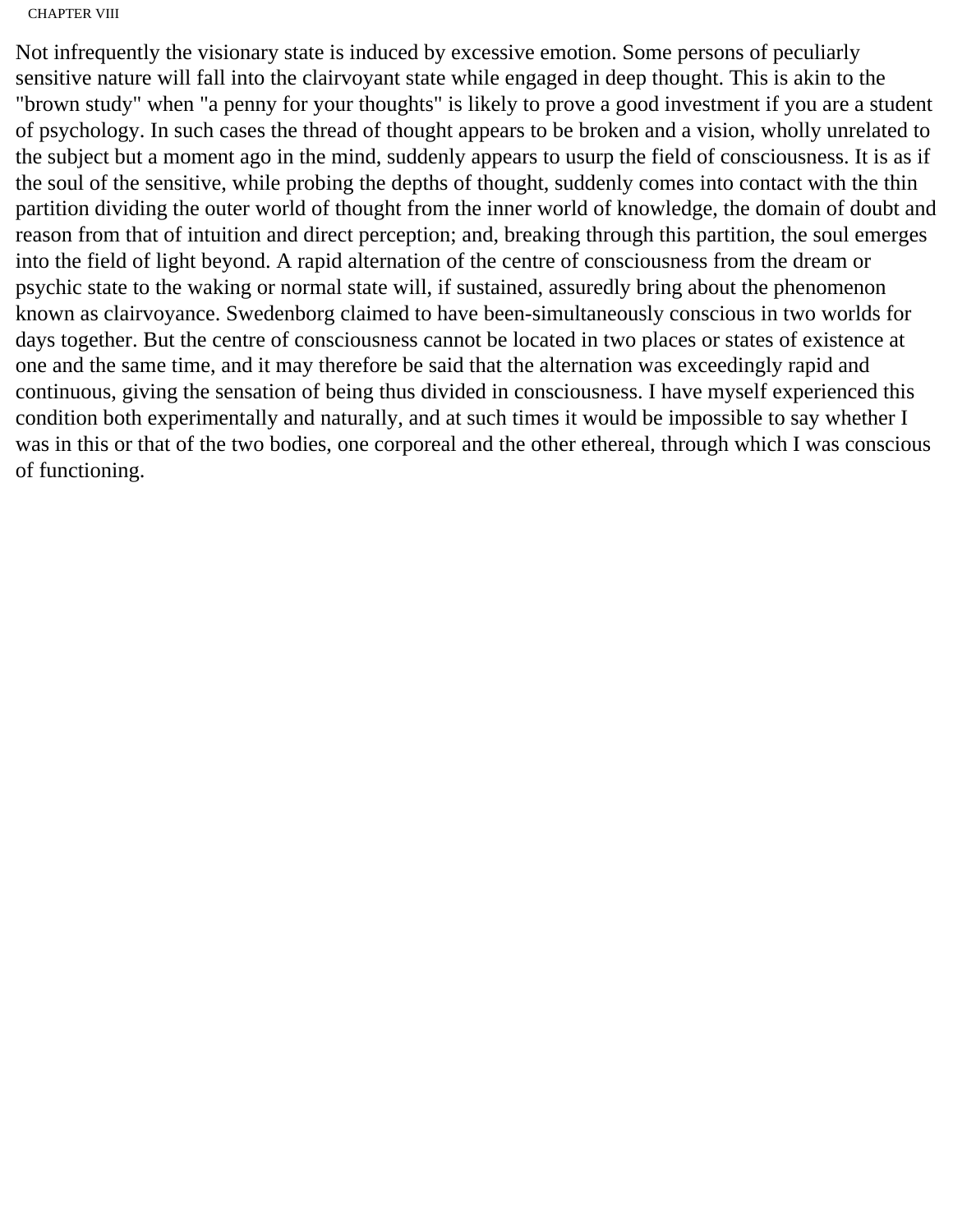# CHAPTER IX

## **GEOMANCY**

#### *Probable Chinese Origin.*

THIs art is of very ancient origin, and is to be found among the earliest literary monuments. The *Yih King,* or Classic of Changes, already mentioned in the course of this work, employs it in the very highest connection. It would appear that a complete system of occult philosophy is founded upon the changes produced by the interplay of two Principles in Nature which they call the Yin and the Yang, or the Light and Dark, active and passive, male and female principles. Thence is derived the "Law of Alternation" figured by the symbol -



There is a statement to the effect that "the One produced the Three, the Three produced the Seven; the Seven produced the Ten; these Ten are all things."

The symbols or *Kwei* employed by the Chinese in their system of Geomancy are based upon the square of three,which in our section on Talismans was shown to be the exact replica of the Hebrew Table of the planet Saturn; a square of 9 cells in which the numbers add to 15 in all directions.

The philosophy of the Yih King does not at the moment concern us, although it is an exceedingly fascinating subject, and I therefore propose to pass at once to a consideration of the divinatory method employed in ancient China in connection with "the Reeds and the Tortoise."

On the back of the Tortoise which stood for the world and humanity, and in a particular sense was symbolical of the Chinese Kingdom and its people, was inscribed the famous Key of the Pa-Tao, thus :-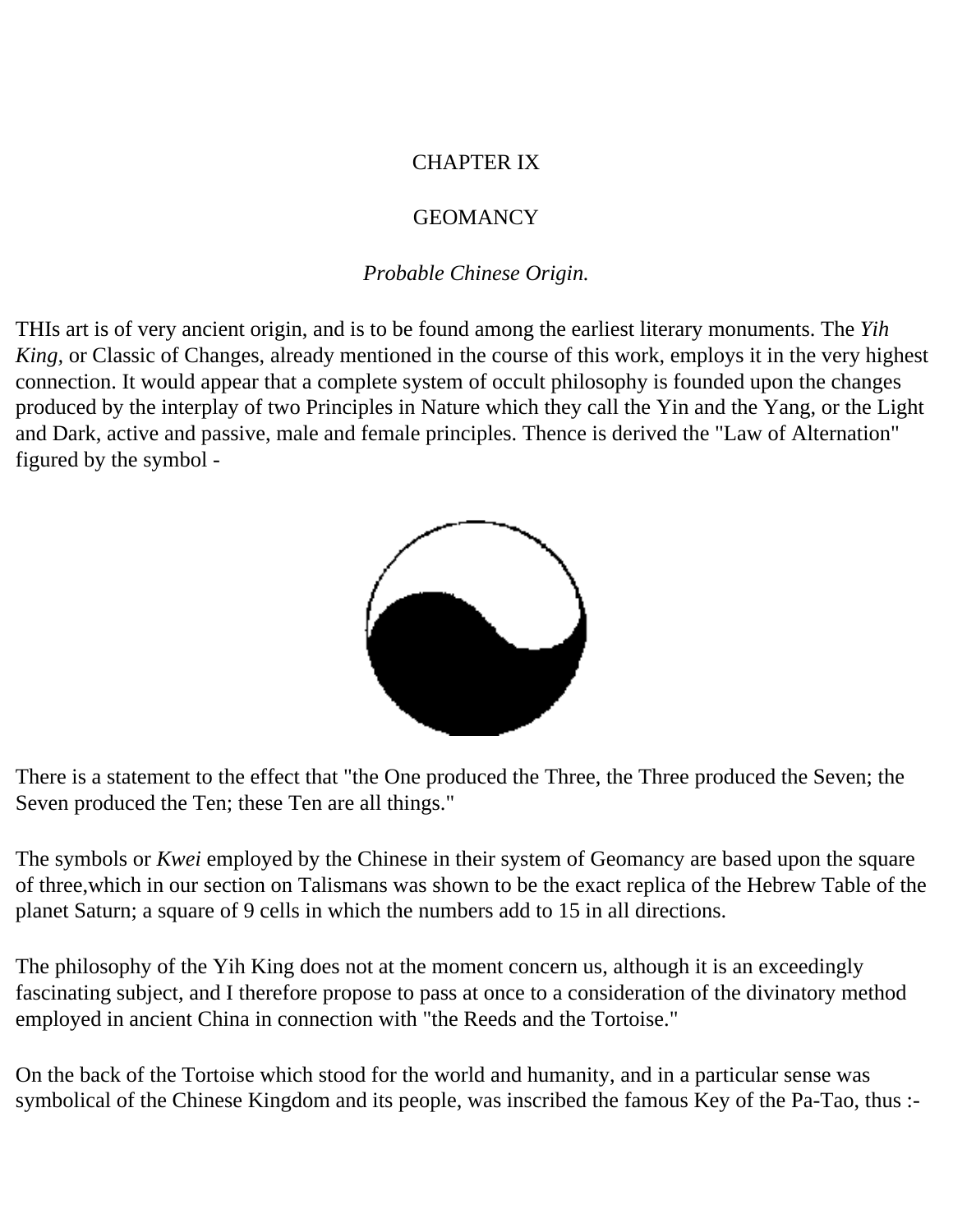

In the centre is the figure 5, which stands for humanity, and the consultant. Around are the numbers 1 2 3 4 6 7 8 9, which represent respectively the *Five Factors,* namely water, fire, wood, metal, and earth, corresponding to the five planets Mercury, Mars, Jupiter, Venus, and Saturn.

*Five Faculties,* shape, speech, sight, hearing, and thinking.

*Eight Regulators,* the controllers of food, of prosperity and public works; the minister of instruction, the sacrificer, the criminal judge, the receiver of guests, and the general of the army.

*Five Disposers,* the Zodiac, the Moon, the Sun, the planetary hour, and the planetary aspects.

*Three Virtues,* impartial justice, rigid rule, and temperate government.

*Examination of Doubts* concerning the five divinations and the two prognostics.

*General Verifications* as to rain, fine weather, heat, cold and wind in their seasons.

*Five Blessings,* long life, wealth; tranquillity; love of virtue; foreknowledge of the end of life; to which are contasted the six extremities.

The Tortoise being set in the midst, reeds to the number of 36, of which 12 are of the full length of a span and 94 of half-a-span each, are taken in hand. The geomantic marks having been made, the corresponding reeds are set around the Tortoise and divination is made according to the positions and forms resulting. An odd number is represented by a long reed and an even number by two short ones. Thus we have the eight primary *Kwei* :-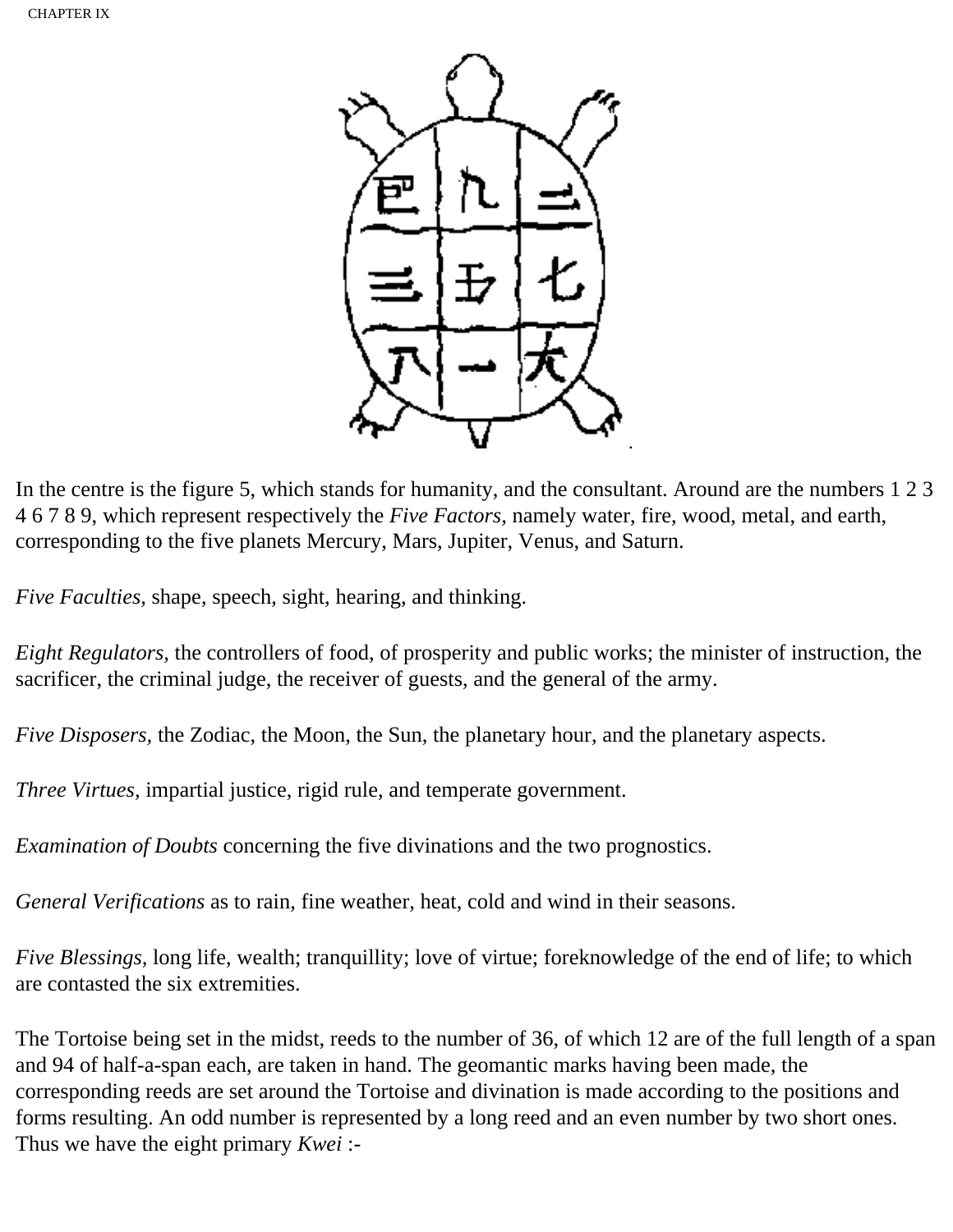CHAPTER IX

| $1 \equiv$        | 5 ==       |
|-------------------|------------|
| $2 \equiv \equiv$ | $6 \equiv$ |
| $3 \equiv$        | $7 =$      |
| 4 $\equiv$        | 8 ≡∃       |

and these constitute the geomantic figures in the most ancient Chinese system. By combining 1 with 2 3 4, etc., successively, 2 with 1 3 4, etc., and so on throughout the entire scale, as well as by doubling each of the primary forms, they obtained 64 distinct *kwei* to each of which a definite meaning and prognostic was attached. By this means they guided their affairs of state and their private matters. Similarly they divided their heavens into eight equal parts and attributed similar meanings to them, judging by the positions of the planets how the various departments of the public service would be conducted. In this scheme the emperor was placed in the centre of the wheel of eight spokes, being the neutral point about which the wheel of the law was said to revolve.

When the Tortoise and the reeds were in agreement, the result was adjudged to be highly goo4, and *vice versa.* The Sun stood for the King, the Moon for the Nobility, the planets for the officers of State, and the stars for the People. The Tortoise represented internal affairs and the reeds external-matters. The Hebrews are also known to have evolved a system of divination by reeds or rods, and the practice of geomancy or its equivalent is. found among all ancient civilizations. It is not, however, my intention to examine these at the present time, and I may at once pass on to an exposition of the system in vogue among Europeans.

#### THE SYMBOLS

There are sixteen geomantic figures, the evolution of which appears to have been lost to us, but there can be little doubt that they are all traceable to the Chinese *kwei* already referred to. In the European system each symbol is derived from four lines of points, one point denoting an odd number in the line and two points an even number. Thus. if I make four lines of points :-

|  |  |  |  |  |  | $\cdots$ 12 points = 0 0   |  |  |
|--|--|--|--|--|--|----------------------------|--|--|
|  |  |  |  |  |  | $\cdots$ 10 $\cdots$ = 0.0 |  |  |
|  |  |  |  |  |  |                            |  |  |
|  |  |  |  |  |  | $\cdots$ $\theta_{n} = 0$  |  |  |

I then derive the symbol of *Fortuna Major,* which is a symbol of the Sun in its strongest degree of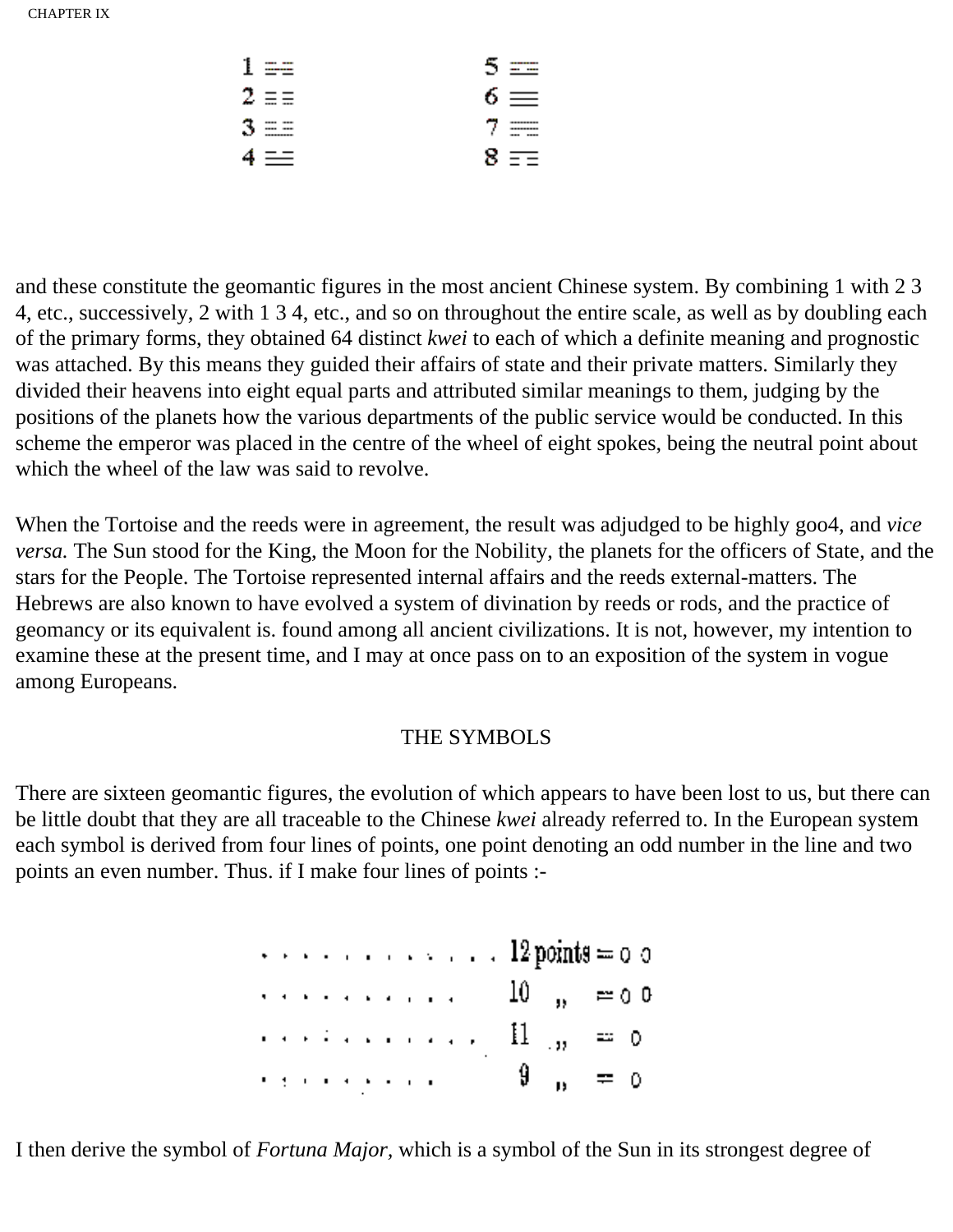CHAPTER IX

influence.

The seven celestial bodies Saturn, Jupiter, Mars, the Sun, Venus, Mercury, and the Moon have each two symbols, one of which is Dexter, or fortunate, and the other Sinister, or unfortunate. The Moon's nodes are also represented by the Dragon's Head and Tail, each of which has a separate symbol.

The geomantic symbols of the planets and the nodes are as follows :-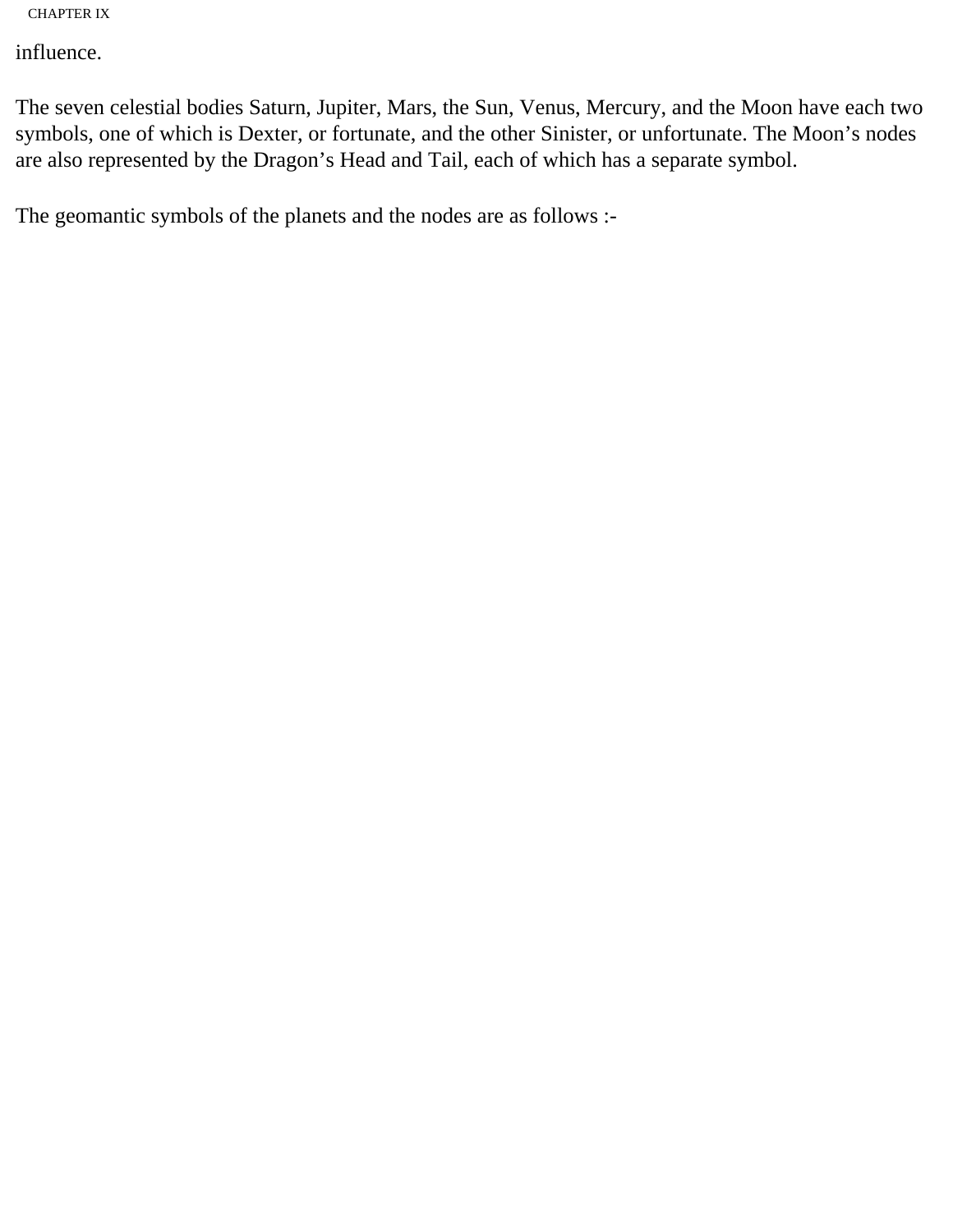**Sinister**  $\emph{Dexter}$  $\circ$  $\circ$ o  $\circ$  $\circ$   $\circ$ о Tristitia Carcer o o Ō O  $\circ$   $\circ$  $\circ$ Ο. О.  $\circ$  $2$  Acquisitio  $0$ 0 o Loetitia Ō O O  $\bullet$ o ٥  $\circ$ O זשי Rubeus О  $\circ$  $\circ \circ$ 0  $\circ$ ठ ठ Ο. ŌО Fortuna  $\rm{O}$ Fortuna Ó (Minor) (Major)  $\begin{smallmatrix}0&0\0&0\end{smallmatrix}$ Ő O  $\circ$ Puella  $\circ$   $\circ$ Amissio O  $\circ$  $\circ \circ$ oо 0. O o o Atbus Conjunctio O  $\circ^{\circ}$ o o o o oooo O О Vid dpułus ŏŏ<br>O O ত ত  $\overline{0}$ Caput O Couda O  $\circ$ 23 О  $\circ$  $\circ$ The Sixteen Geomantic Figures.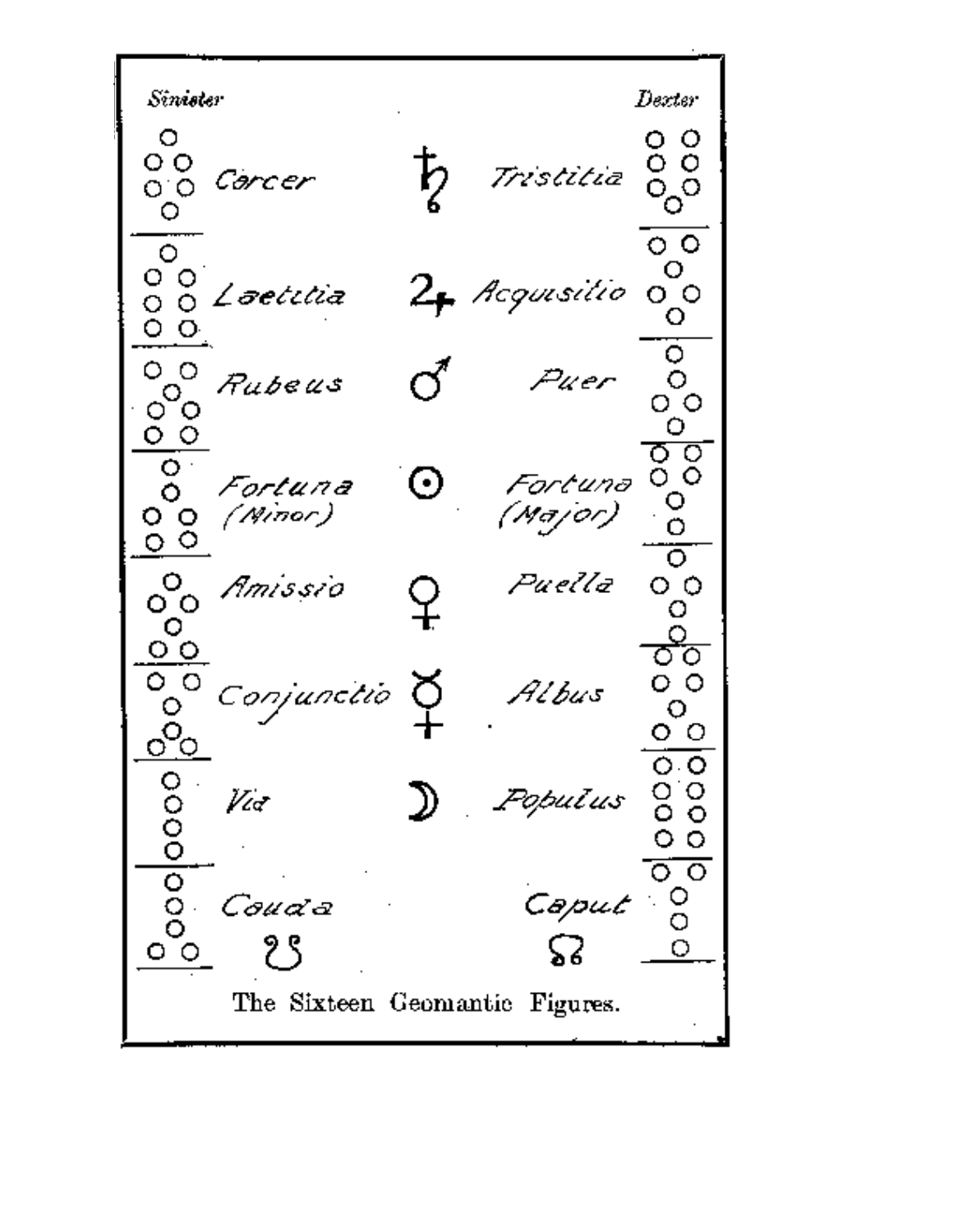#### CASTING THE FIGURE

A GEOMANTIC figure is made for the purpose of divination by making haphazard, in the sand or upon a piece of paper, sixteen lines of punctures or dots. Before making these lines, the mind should be allowed to dwell steadily upon the question to be resolved. While thus immersed in the question, the hand should be allowed automatically to make the lines of points.

When sixteen lines of points have thus been made, the number of points in each line is to be counted. If even, two small circles are made at the end of the line, but if an odd number of points are in the line, one small circle must be set against it. You wifi now divide the sixteen lines into groups of four lines each, and thus will be derived the first four geomantic symbols.

|  |  | v |                |  |           |   |  |                |                        |
|--|--|---|----------------|--|-----------|---|--|----------------|------------------------|
|  |  |   |                |  | Examples. |   |  |                |                        |
|  |  |   |                |  |           |   |  | $12$ even      | $\circ$<br>۰           |
|  |  |   |                |  |           |   |  | 10<br>J)       | $\circ$<br>۰           |
|  |  |   |                |  |           |   |  | $11$ $odd$     | ۰                      |
|  |  |   |                |  |           |   |  | 9<br>,,        | o                      |
|  |  |   |                |  |           |   |  | 12 even        | o o                    |
|  |  |   |                |  |           |   |  | 7 odd          | ο                      |
|  |  |   |                |  |           |   |  | 13<br>12       | 2<br>о                 |
|  |  |   |                |  |           |   |  | 11<br>,,       | $\bullet$              |
|  |  |   |                |  |           |   |  | $12$ even      | ۰<br>o                 |
|  |  |   |                |  |           |   |  | 10<br>,,       | о<br>O <sub>3</sub>    |
|  |  |   |                |  |           |   |  | $13\;\rm odd$  | o                      |
|  |  |   |                |  |           |   |  | 15<br>ä,<br>53 | ۰                      |
|  |  | ٠ | $\blacksquare$ |  |           | ۰ |  | $12$ even      | о<br>۰                 |
|  |  |   |                |  |           |   |  | 12<br>55       | o                      |
|  |  |   |                |  |           |   |  | 13 odd         | $Q_{\mathcal{A}}$<br>о |
|  |  |   |                |  |           |   |  | 10 even        | ο<br>о                 |
|  |  |   |                |  | 275       |   |  | $\blacksquare$ | ጥማ                     |

*Note.* - The whole of the 16 lines of points must be completed before the counting is begun. At the end of each fourth line a geomantic symbol is formed, and this may be separated from the next by a stroke as shown above. These symbols are to be numbered 1 2 3 4 in the order in which they are formed.

The automatic process, on which the divination rests, is completed from the moment that the sixteen lines of points are finished. The rest of the process is an empiricism founded upon ancient practice. It is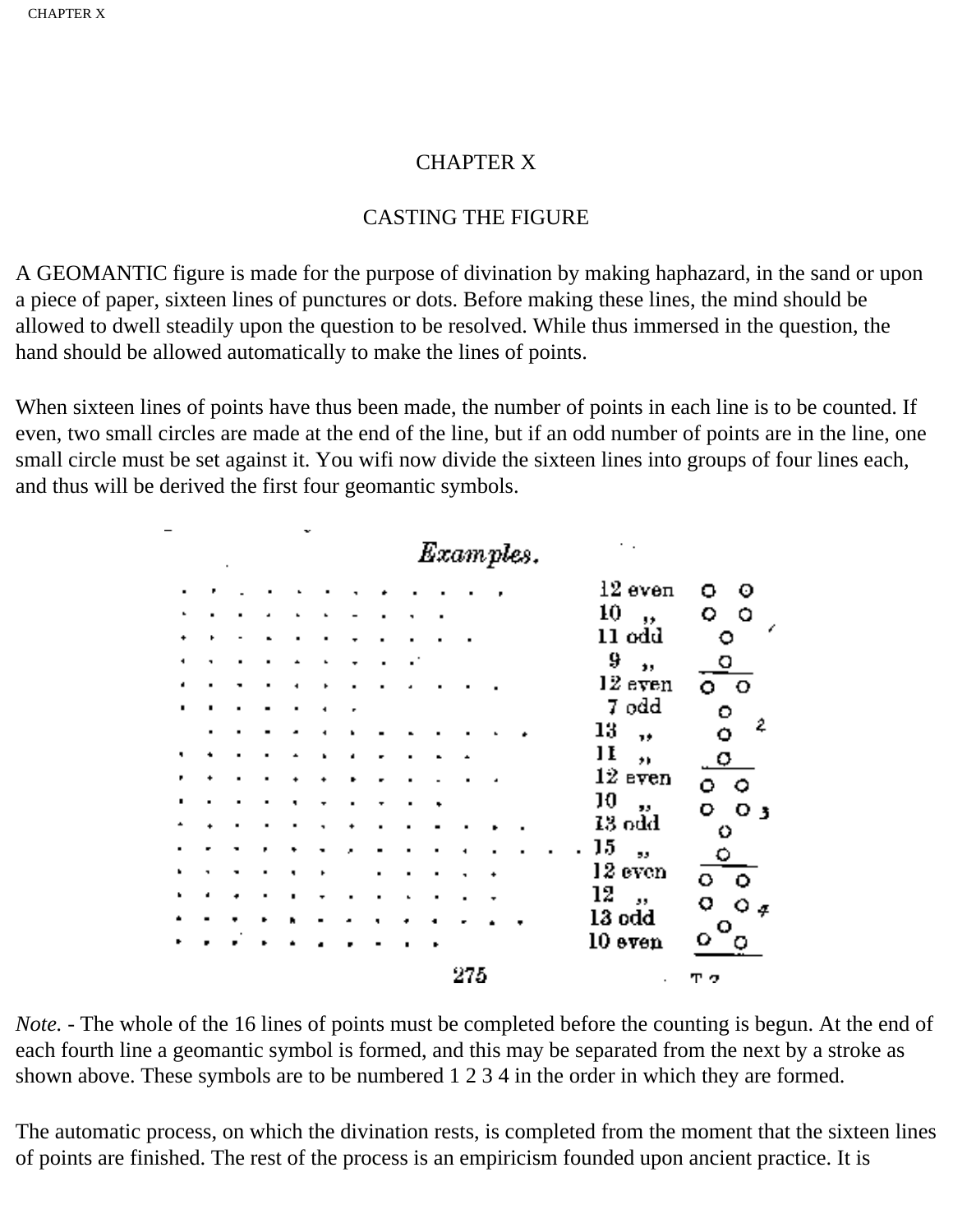necessary to follow the method closely, or the whole scheme will be vitiated.

The next four symbols, Nos. 5, 6, 7, 8, are derived from the combination of the first four. Thus: take the top line in each of the symbols 1 to 4. This will form the 5th symbol. Then take the second line in each of symbols 1 to 4, and this will give the 6th symbol. Next take the third line of the same symbols to form the 7th symbol, and finally take the last line in each of the first four to form the 8th symbol.

Thus from the four symbols already given above we derive symbols 5 to 8 as follows :-

| 5               | 6               | z | 6   |
|-----------------|-----------------|---|-----|
| o o             | $^{\circ}$      | o | ۰   |
| $\circ$         | O               | ۰ | ဲဝ  |
| $\circ$ $\circ$ | o o             | ο | o   |
| $\circ$ $\circ$ | $\circ$ $\circ$ | n | o o |

The next four symbols, Nos. 9 to 12, are derived by reading together symbols 1 and 2, 3 and 4, 5 and 6, *7*  and 8, thus

|              | -31<br>÷.                | E.              |                         | 8                  |  |  |
|--------------|--------------------------|-----------------|-------------------------|--------------------|--|--|
| оο           | o o ilo o lo o lo o i    |                 | $\circ$ $\circ$<br>Ţ.   | O≀<br>۰            |  |  |
| ၁ဝ<br>٥      | ००∥००<br>$\circ$ $\circ$ |                 | ०                       | ٥<br>٥             |  |  |
| $\circ$<br>o | 0                        | ပ ∦ဝဝ           | $\circ$ $\circ$ $\circ$ | o                  |  |  |
| o<br>o       | o                        |                 |                         | jo o∥o o[o o∥o]o o |  |  |
|              | 10                       | 22.             |                         |                    |  |  |
| లిం          | ००                       | $\circ$ $\circ$ |                         | రీం                |  |  |
| $\bullet$    | ००                       | o               |                         | o o                |  |  |
| o o          | oρ                       | o o             |                         | $\circ$ $\circ$    |  |  |
| $\circ\circ$ | o                        | oо              |                         | o                  |  |  |

Reading the first and second across, we find 4 points in the top line, 3 points in the second line, 2 in the third line, and 2 in the fourth line. These give us the 9th symbol. The others are formed on the same plan.

The Two Witnesses are now formed by combining symbols 9 and 10, and 11 and 12, in the same manner, and from the 13th and 14th symbols thus derived, the Judge is finally evolved. These, in the illustration before us, are :-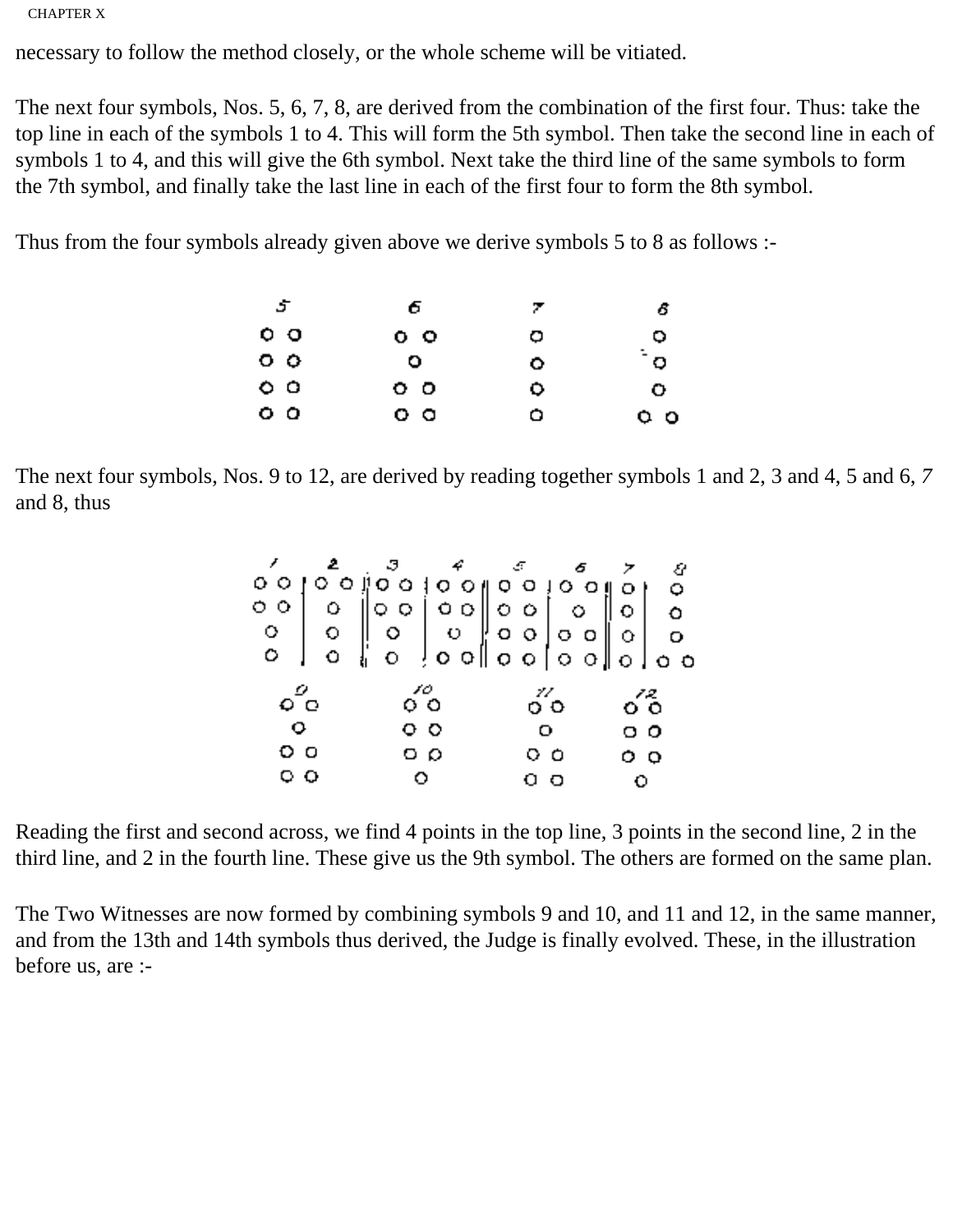

The first 12 symbols may now be set in a horoscopical figure.

The 1st symbol is to be placed in the 1st House, the 2nd symbol in the 10th House, the 3rd in the 7th House, and the 4th in the 4th House, etc., as shown below :-

> *Positions of Symbols.* 1st symbol in the 1st House 2nd symbol in the 10th House 3rd symbol in the 7th House 4th symbol in the 4th House 5th symbol in the 2nd House 6th symbol in the 11th House 7th symbol in the 8th House 8th symbol in the 5th House 9th symbol in the 3rd House 10th symbol in the 12th House 11th symbol in the 9th House 12th symbol in the 6th House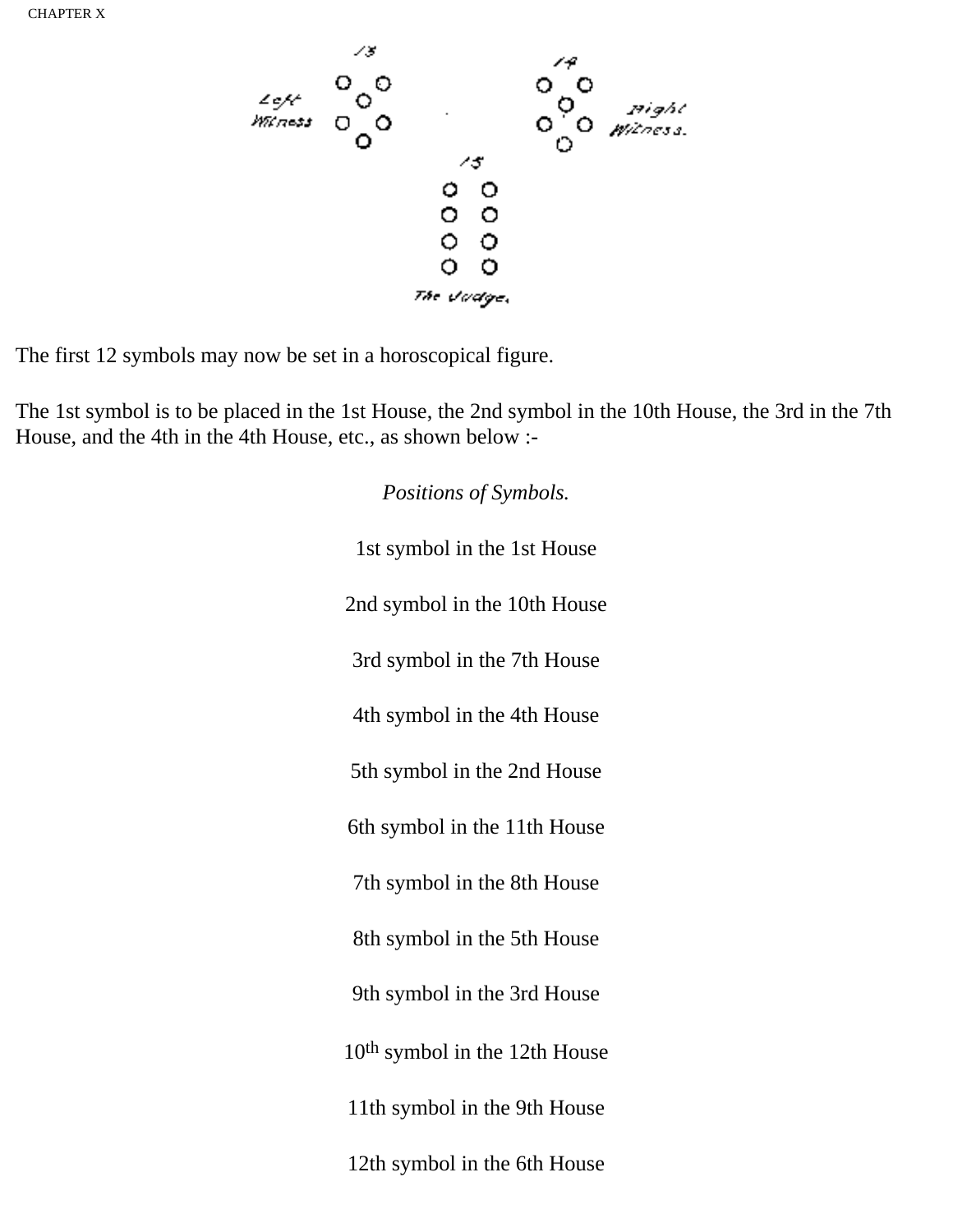The Left Witness, or 13th symbol, is placed on the left of the horoscope in relation to the 1st House; the Right Witness, or 14th figure, to the right of the horoscope in relation to the 7th House; the Judge, over the head of the horoscope in association with the 10th House, and the 16th symbol, or Appeal, at the foot, in association with the 4th House.

You will then have the complete figure as here shown :-



The Arabic figures show the numbers of the symbols as generated. The Roman figures denote the Houses.

# JUDGING THE FIGURE

The status or nature of the person or thing about which inquiry is made must be carefully considered.

The consultant is represented by the 1st House, and the person inquired about is denoted by the 7th House, if unrelated to the consultant. The significators of the Houses follow the same plan as in Astrology (see Part I, section I, chap. vi.).

In a legal suit or criminal case the 1st is the prosecutor and the 7th the defendant. In a match or contest, the challenger is denoted by the 1st House and the acceptor by the  $7<sup>th</sup>$ .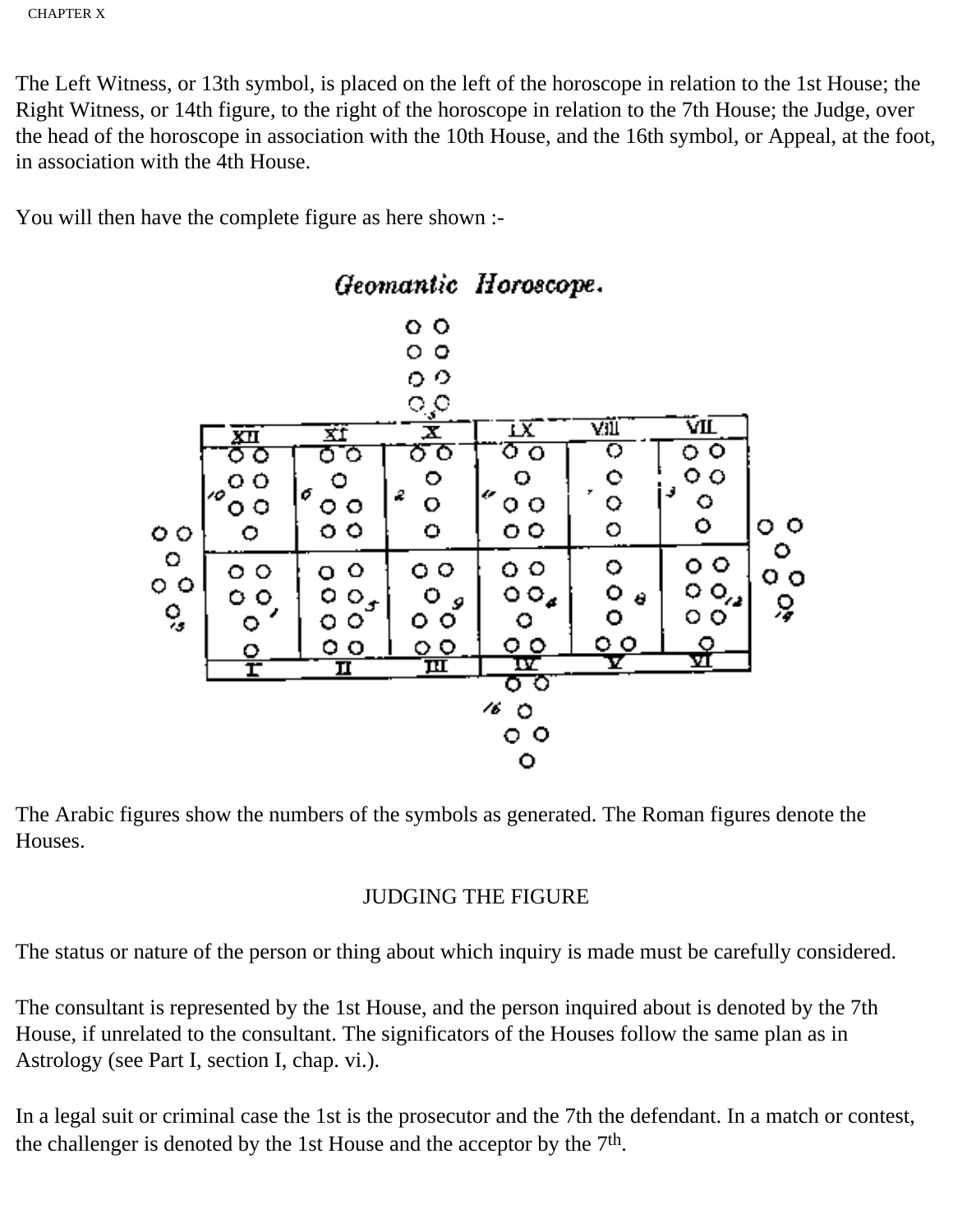If the question concerns gain or loss it must be referred to the 2nd House; and so of the rest, according to the canons of Astrology; for let it be understood that the system of Geomancy was founded upon the accredited influences of the planets, the symbols taking the place of those employed by astronomers, and the method of computing them was designed to replace the anciently complex process of finding the positions of the celestial bodies.

With the specimen figure before us, let it be supposed that the question has reference to a suit at law. Here we find *Fortuna Major* in the 1st and *Caput* in the 2nd, showing good fortune and gain. In the 7th there is *Via* (a malefic indication), denoting that the course of affairs is adverse to the defendant, while *Cauda* in the 8th shows his financial prospects as likely to suffer by this suit.

The witnesses are both of equal strength, being denoted in such case by Acquisitio.

The Judge (symbol 15) is repeated in the 5th House (which is the 11th from the 7th), and this shows the Judge to be favourably disposed to the defence. But nothing can overrule Destiny, and the 16th symbol, derived by combining the 15th and 1st symbols, viz. *Populus* and *Fortuna Major,* must inevitably give the verdict to the Prosecutor.

Had the question been concerning a speculation, then *Populus* in the 5th upheld by the Judge, with the 1st and 2nd Houses well occupied, is sufficient augury of a successful result.

As will be readily seen from this brief exposition of practical Geomancy, the basis is wholly dependent on the exercise of the automatic faculty; but like most of the divinatory processes it is linked on to a system which is entirely judicial. It has the advantage of being free from all complicated or intricate calculations, and where the automatic or divinatory faculty is actively developed it can be safely relied upon to give a true and speedy answer to all questions whatsoever.

Similar in many respects to this geomantic art is the Hebraic method of divination, called Kabalistic Astrology, of which I have already given a complete exposition in a separate volume, so that there is perhaps no need to advert to it in this place.

It may facilitate the process of judging a figure if I here give an interpretation of the effects due to the positions of the various symbols in the several Houses of the horoscope. But it should be remembered that the repetition of a symbol in two or more Houses may materially alter its final significance; while invariably the summation of the figure and the conclusion of the whole matter is in the hands of the Judge; or if there be any element of doubt, the sixteenth figure, which is the *Appeal,* will give a conclusive verdict.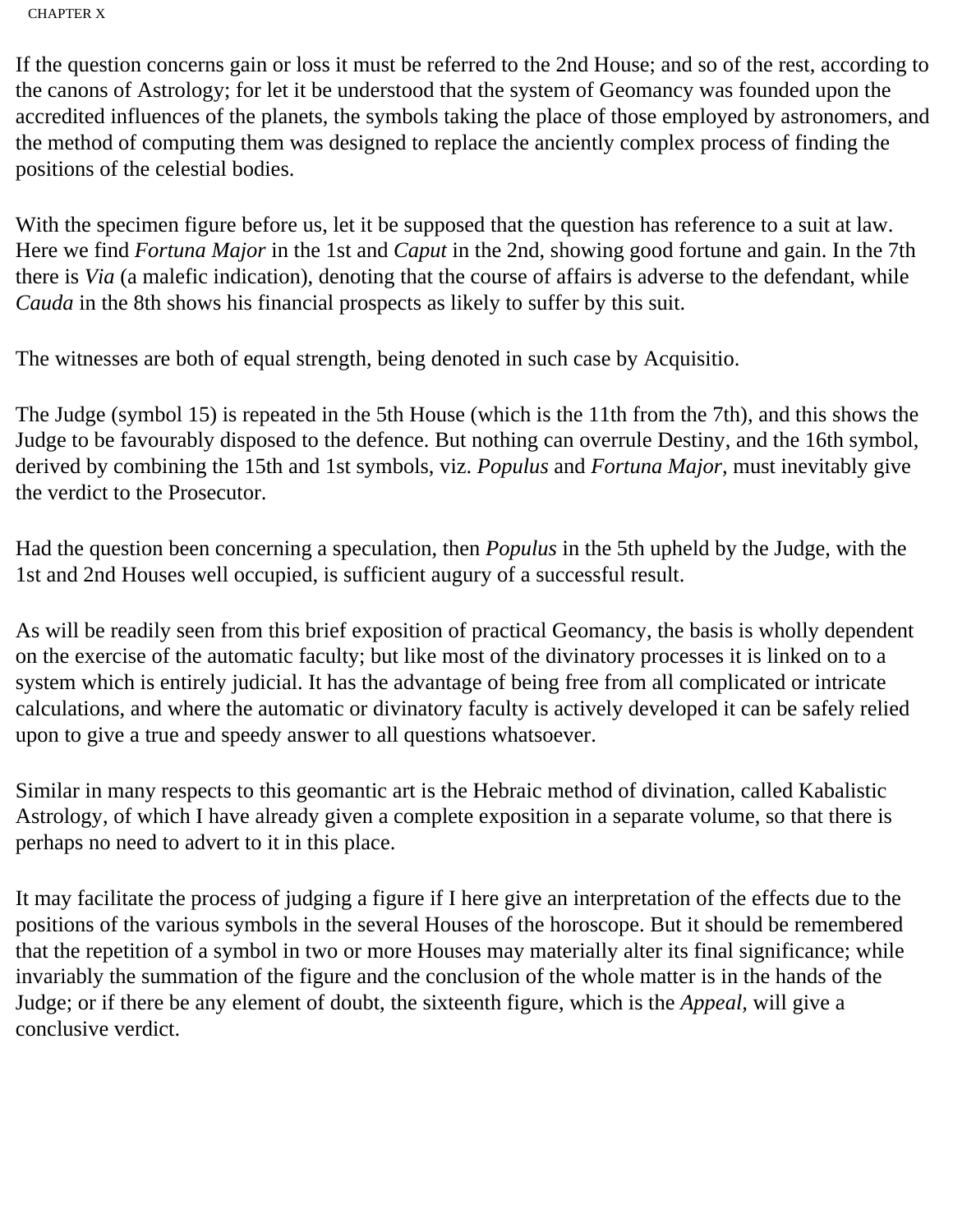# SYMBOLS IN THE TWELVE HOUSES

 $\begin{smallmatrix} \circ & \circ & \circ \\ \circ & \circ & \bullet \\ \circ & \circ & \bullet \end{smallmatrix}$ 

1. IN the 1st House this symbol denotes short life if the question be to that point; but not otherwise. Much vexation, sorrow and disappointment. The mind is melancholy and misanthropic, brooding and taciturn.

2. Acquisitiveness is strong. Money will be acquired by slow, penurious methods. Losses occur through forgetfulness, displacement, and lack of initiative. The stolen goods will not be returned.

3. Relatives are few. The subject will outlive his kindred. His journeys will be unfortunate. Letters will be delayed.

4. The house will prove unfortunate. Mining and real estate investments will cause losses. The parent will not survive except to cause trouble. The end of life will be miserable.

5. Children are denied. Love affairs prove unfortunate. Speculations will cause trouble and loss. There is no patrimony or inheritance.

6. The health is afflicted. Servants are a source of annoyance and trouble, and yet difficult to get rid of. The occupation is not profitable.

7. Marriage is delayed. The wife is of a sickly nature. Contracts are fulfilled after delay only, and generally show a loss. The opponent is not likely to succeed except he takes much time to do so.

8. Death is the result of a protracted illness. There will be no dowry. Legacies, if any, will be the occasion of trouble.

9. The dream is unfortunate, denoting grief and loss. - The voyage will not be successful, and may prove dangerous. Publication will prove successful only after a long time. The lawyer will cause disappointment.

10. The credit will be secure but not large. The position steady. The preferment will not be obtained.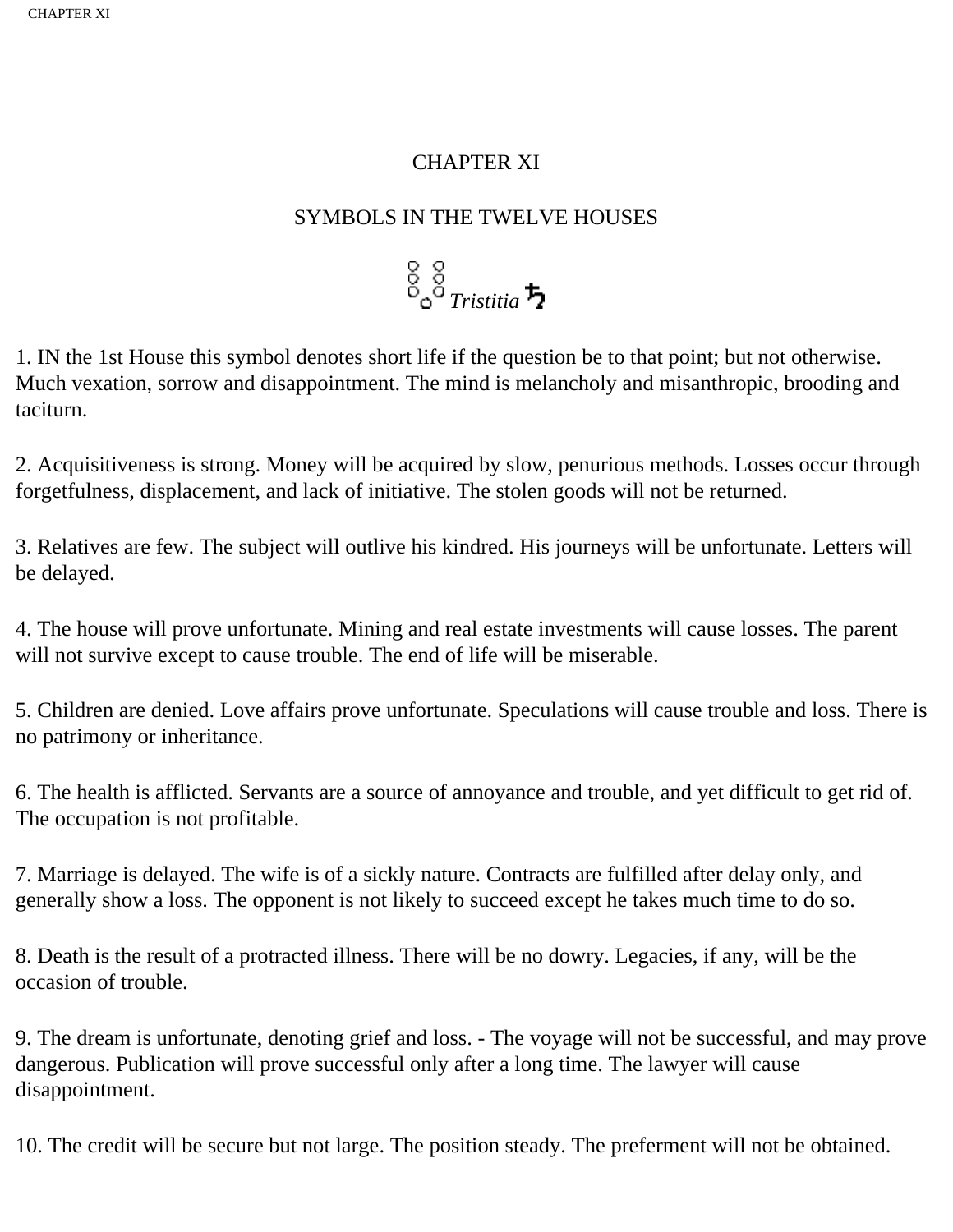Powerful but unpopular.

11. Steadfast friends, but some bereavement. A friend inquired about is unhappy. The wish will not be granted at once, or if obtained will prove disappointing.

12. Enemies are not numerous but persistent. The prisoner will be convicted. The secret will be kept. The confinement will prove unfortunate.

 $\int_{0}^{\infty}$  *Carcer* **ħ** 

1. A short life. A cramped and impoverished nature; selfish and taciturn.

2. Much poverty. The property will be lost, or hidden away. Goods will be confiscated or seized. Anything lost will be locked away.

3. Restraint and even hatred among relations. The journey will be very unfortunate. Letters will be lost or detained.

4. The house will be distrained upon. No value attaches to the estate. Minerals cannot be worked. The end of life will be in an asylum or other place of detention. There will be dissension with the parents.

5. No children or those born will be very unfortunate. Speculations will prove disastrous and may leave the person penniless. Love affairs will be secret and unfortunate.

6. The sickness will be enduring. Servants will cause loss. Creature comforts will be difficult to obtain. The occupation will be sedentary or much confined.

7. There is no love between the partners in marriage. Contracts are broken. The opponent will be withheld or rendered powerless.

8. The wife will have no dowry or it will be tied in trust or chancery. Death takes place obscurely, or by violence and in solitude. There will be no legacy.

9. Exile; the traveller will not return. The voyage will not be fortunate, and the ship may be stranded. The dream is very unfortunate, and denotes privation and suffering. Legal affairs cause loss. Publications will be quite unsuccessful.

10. A bad master. No position, credit or esteem. Separation or estrangement from the parents.

11. A paucity of friends. Loss of those associated. The wish will never be fulfilled. The advice is evil.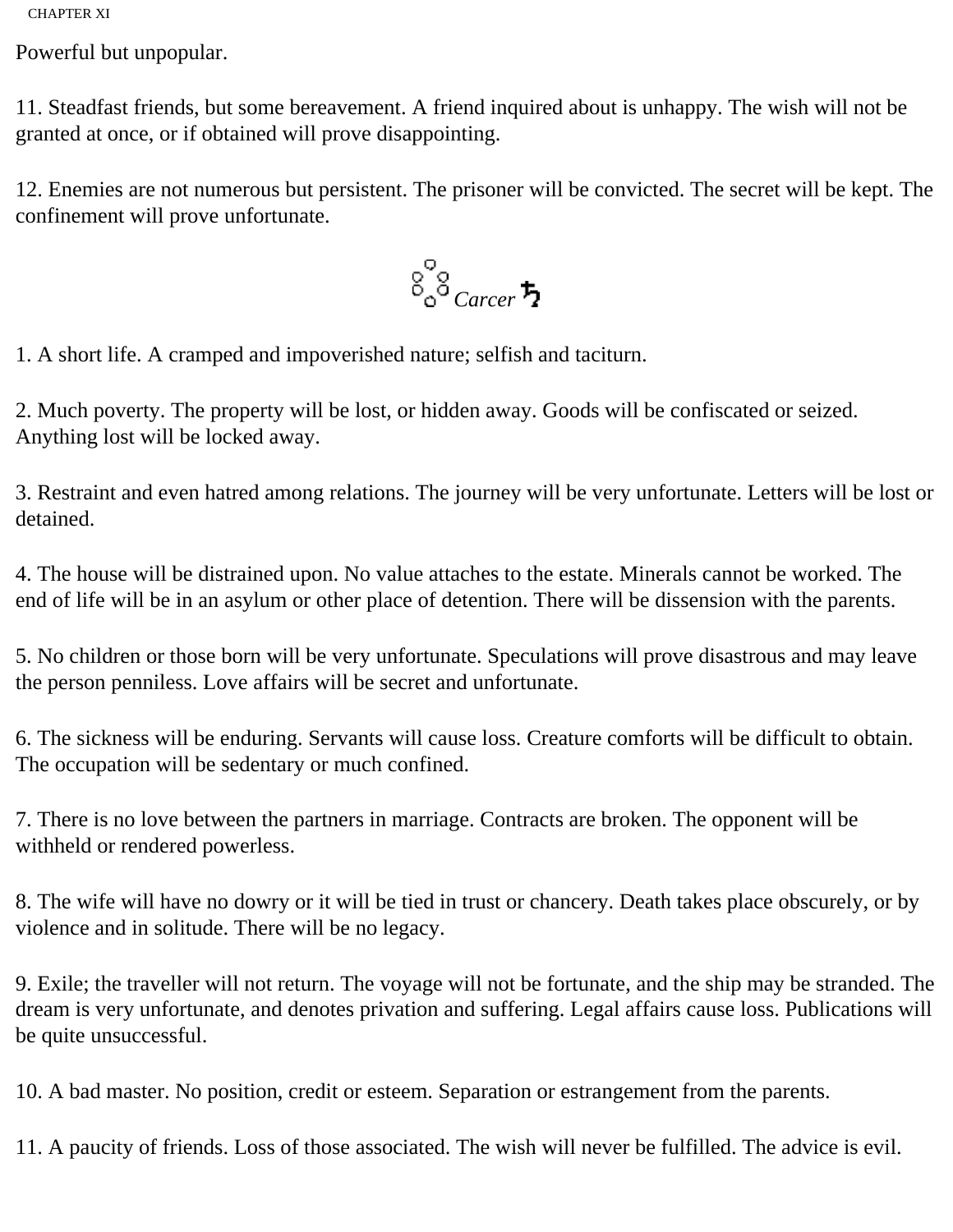12. Many enemies. Prisoners will be detained. The confinement will be dangerous and tedious. Affairs do not improve. There is no way out of difficulty.



1. The health will be good. The person jovial, bright and winsome, pleasant and kind to all. A long life.

2. Financial affairs will be quite satisfactory. But expenses will be heavy. Things lost will be recovered. Prosperity will increase with time.

3. Harmony will abound between relatives, but they will die before the subject and be a source of benefit to him. Journeys will be more pleasant than profitable. The letter will be satisfactory and may cause merriment.

4. The property will give adequate profits. Agreement and affection with the parents. Mining interests and estate investments will be fairly successful, but not without commensurate expense. The end of life will show a competence and much happiness.

5. Children will be bright and happy and distinguished by their good qualities. A son will be born, who will be tall, fair, handsome and prosperous. There will be a moderate inheritance. Speculations will be satisfactory. Love affairs will proceed smoothly. The affection will be returned.

6. Servants will be honest and devoted. The health will be good. The sickness will be soon over. Food and clothing will be adequate. The occupation should be moderately remunerative.

7. A handsome and well-endowed wife is shown. Contracts will be equitable and of profit. The opponent will be well equipped and qualified, and may win.

8. The wife will have money by a legacy. You will have money left to you. The colleague is faithful but needs watching.

9. The voyage will be bright and prosperous. The traveller is well and happy. The lawyer will prove satisfactory. The dream is auspicious and prognosticates joy. Publications will be successful

10. Honours will be attained. The position will be influential, and the credit good. High patronage. Good social standing. The parent lives to a good age and is respected.

11. Many friends. Conviviality. The wish will be fulfilled. Associations more numerous than profitable.

12. The enemy will become a friend. The prisoner will be liberated. The confinement brings happiness.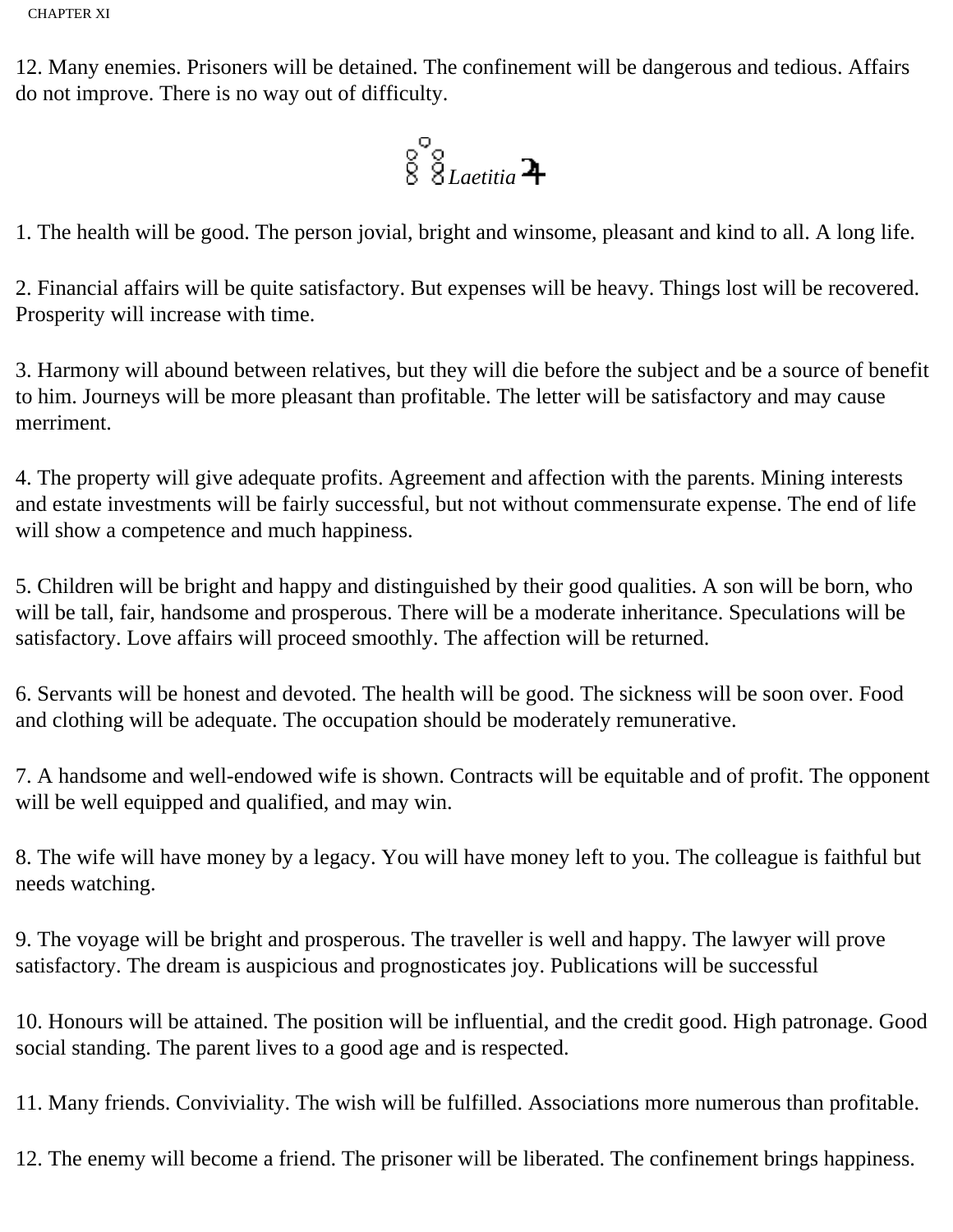Good fortune attends alienation or sequestration.

 $\int_{\alpha}^{\infty}$  *Acquisitio* **4** 

1. The life will be long and flourishing. The person is of full stature and well developed; fair complexion. The person will prevail by influence and means. Well-disposed but mindful of his own interests.

2. Much wealth. You will gain. The goods will be found. Success in dealing with real estate, stocks and shares.

3. Relatives will be well disposed and moderately fortunate. The letter will bring you benefit. The journey will be profitable.

4. The parent will live long and be very prosperous. The property will extend and be very valuable. Mining interests will bring profit. The end of life will be very fortunate and highly prosperous.

5. Few children, but those very fortunate. There will be an inheritance of considerable value. The speculation will be successful and profitable. Love affairs will succeed.

6. The sickness will be a long and difficult one, due to congestion or surfeit. Servants will be a source of benefit. The occupation will be profitable. Creature comforts will be plentiful.

7. A rich wife. Will probably marry again. The opponent will have means to pursue the suit and will gain the victory. Contracts will be highly profitable.

8. A dowry is denoted. Legacies will be received. Colleagues are staunch and faithful.

9. The voyage will be prosperous. The lawyer will be grasping but capable. The dream denotes gain and prosperity. The publication will be highly remunerative.

10. High position; honours. Good credit. The parent will live long. The judge will be severe but just.

11. Many and influential friends who will be a source of benefit. The wish will certainly be obtained. Profitable alliances and good advisers.

12. The prisoner will be detained. The exile will not return. The confinement will be enduring but safe.

္မွာ<br>၀.၀*<sub>Puer</sub> ႐ုိ*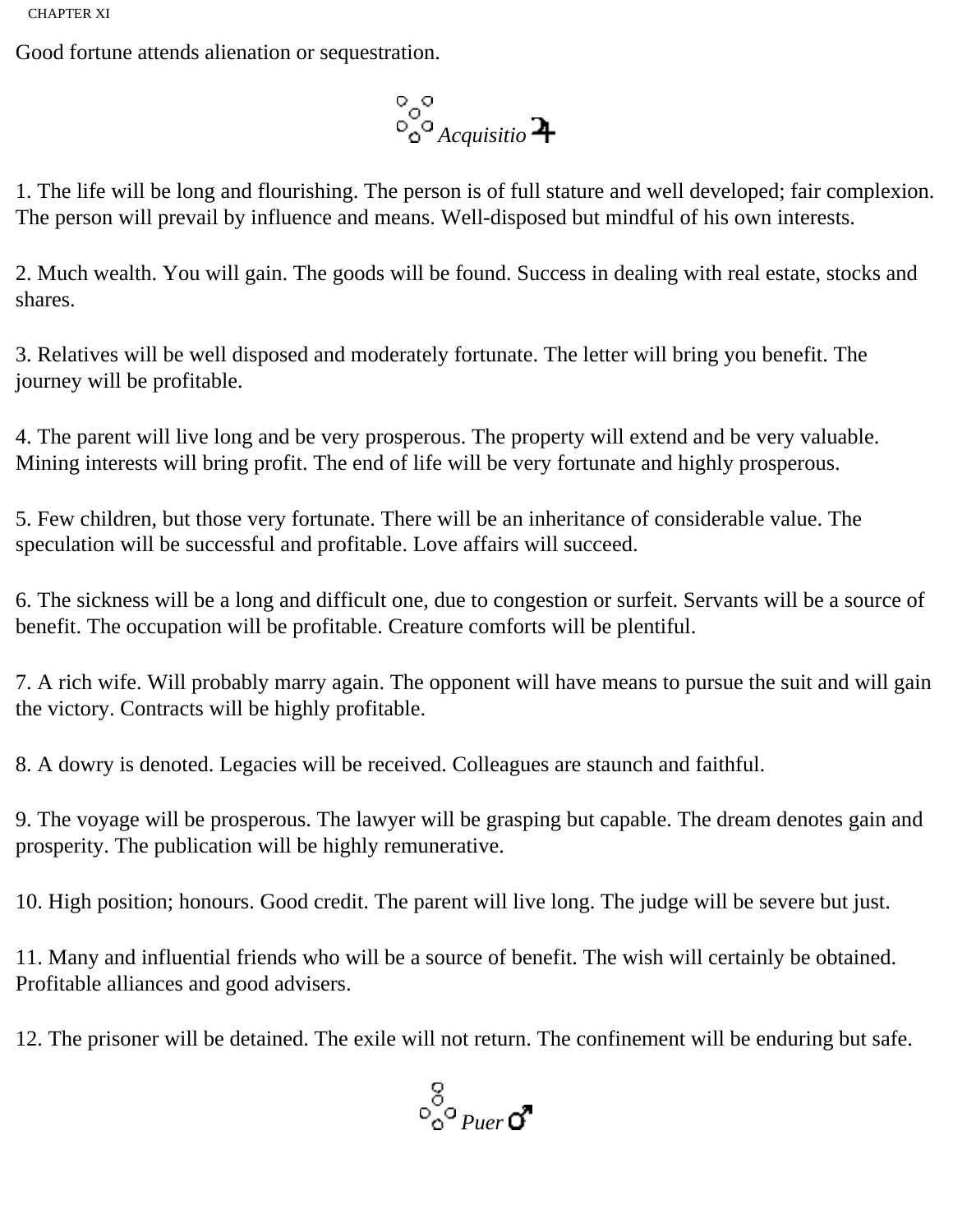1. Life of moderate length. Great energy, frank and open character, strong temper. ' Executive abffity. A good soldier or pioneer. Subject to fevers and wounds.

2. Good earning capacity and always busy, but not able to save money. Speculative and rash. Loss by theft or' fire. The goods will not be recovered. Disputes on financial matters.

3. Dangerous journey. An irritating letter. Quarrels with relatives.

4. Property spoiled by fire or plunder. Mining interests of no profit Disputes with a parent. The end of life unfortunate.

5. No inheritance. Children will be male. Superior achievements among the progeny. Speculations hardly successful. Love affairs unfortunate and disputatious.

6. The health suffers from a fever. Servants will be thievish. Creature comforts difficult to maintain. The occupation is in fire, iron or hardware.

7. An unfortunate and short-lived wife. Disputes in marriage. Contracts only occasion strife and rivalry. The opponent is strenuous but hardly fortunate.

8. Money by marriage; a small legacy. The colleague is too venturesome. The death is due to violence, or poison by acids.

9. Dangerous voyage. A dream denoting strife and loss. The lawyer is alert and active. There is no success abroad.

10. Position attained by own efforts. Some scandal. The parent is fairly long-lived but of contentious mind. Credit good. The judge will show asperity and hastiness.

11. Friends will not be good counsellors. Dissensions occur with associates. The wish will come speedily if at all.

12. The prisoner will be freed. The exile is in danger. The confinement will be hazardous and painful. The distress will be raised with loss.



1. A short life and a dangerous one. Violent disposition, unscrupulous. Brusque and. forceful manner. Ruddy complexion.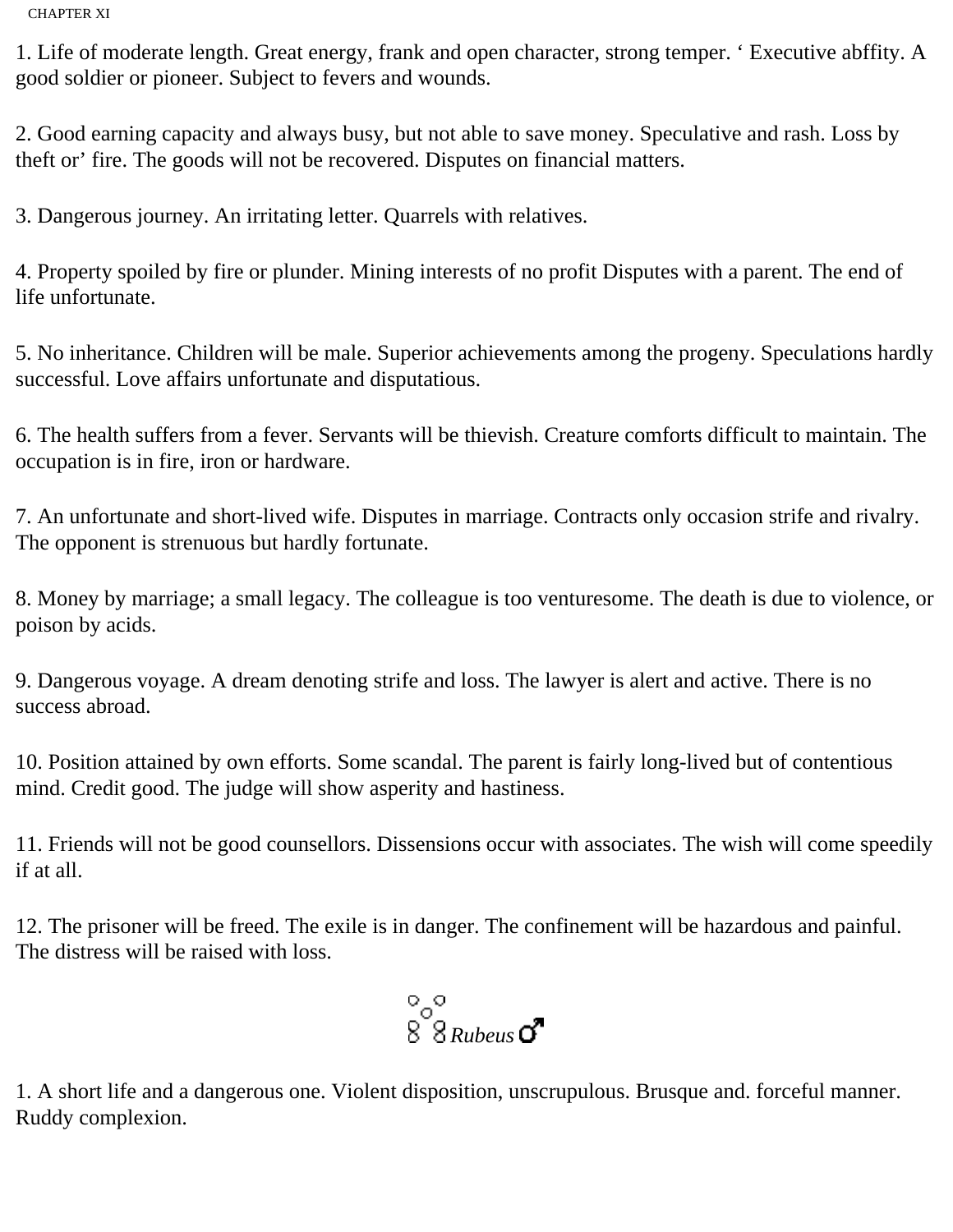2. Loss and difficulty in finance is shown. The goods will not be retrieved. Extravagance will

result in need. The livelihood is precarious.

3. Estrangement from relatives. A dangerous journey and accidental. The letter will be disagreeable and offensive.

4. The parent will not live long, and will be of

ill-disposed nature. Mining interests will fail. The house is in danger of fire or accident. Property will depreciate.

5. Poor and ill-conditioned progeny. Dangerous liaisons or love affairs. Speculations very ruinous. No inheritance.

6. Poor health. Deceitful servants. Needy surroundings. Arduous but ill-paid work.

7. A bad wife of irregular habits. Contracts will not prove remunerative. The opponent will lose his case.

8. There will be no dowry. The death will be-violent and ignominious. No legacy. The colleague is untrustworthy.

9. The voyage will be highly dangerous. The dream is of sinister import. The lawyer is not to be trusted. The publication, will fail.

10. Without hope of a good position. Small credit. The parent is irascible and badly disposed. The judge will prove adverse.

11. Friends are of low degree. Associates not advantageous. The wish will not be granted.

12. Vindictive enemies. The prisoner will be punished. The confinement will be unfortunate and dangerous. The exile will not return.



1. A long life. Open, honest and fearless character. A tall fair person. Very fortunate and well, beloved.

2. The fortunes will be excellent. Riches. The lost goods will be recovered.

3. The journey will be bright and prosperous. Relatives will be attached and noted for high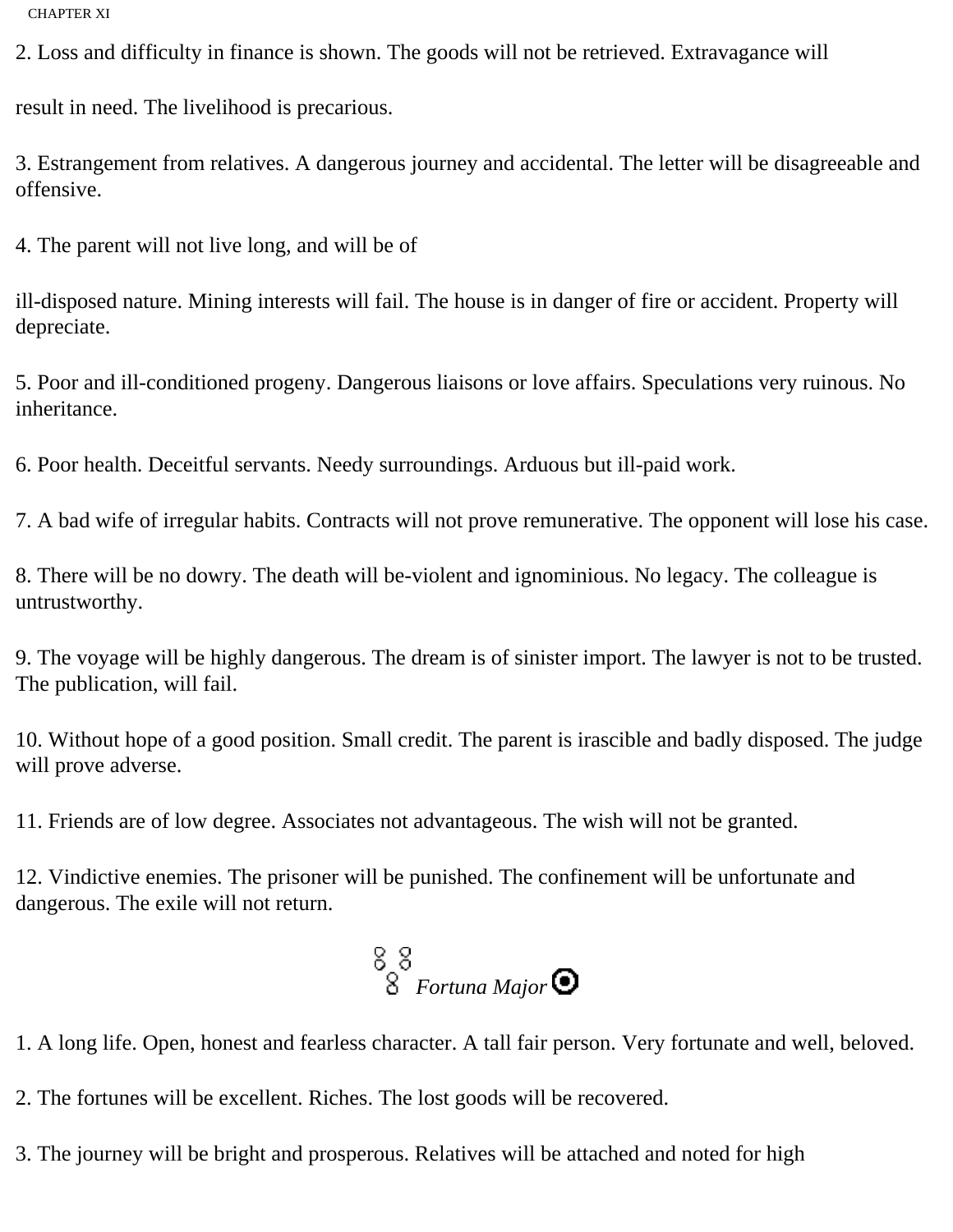accomplishments. The letter will be of pleasant import.

4. The parent will enjoy long life and be distinguished. Property will be increased and will gain in value. There will be gold found. The end of life will be brilliant.

5. A rich inheritance. A son of great promise. Favours and high fortune in love affairs. Domestic and social felicity. Speculations are fortunate.

6. Excellent health. The sick will recover quickly. The servant is loyal and faithful. There will be good fare and fine clothing. The occupation may be artistic, but in any case will be distinctive.

7. A wealthy wife and one who is beautiful, but not very long-lived. The opponent will lose the suit or contest. Contracts will prove moderately profitable.

8. A dowry is shown. A rich legacy. The colleague is faithful but proud.

9. The voyage wifi be abundantly successful.

The dream is most auspicious. The lawyer will be distinguished and capable. Publication will be highly successful.

10. High honours. A title. Patronage of royalty. An excellent position. Sound credit. The parent will live to old age. The judge is perfectly honourable.

11. Friends not very wealthy but sincere and of good position. Advisers not fortunate in their advice. The wish will be granted, but not fully.

12. The prisoner will be released. The exile will return. The enemy will be powerful. The confinement highly successful.



1. Good vitality but some feverish ailments. A person of small stature but proud. Freckled or sunburnt complexion.

2. Moderate means. Prodigality. Things lost will not be recovered.

3. Unfortunate relatives. An unpleasant letter. The journey will not be very fortunate.

4. There is nothing to sustain the value of property The house is not fortunate The parent is of short life.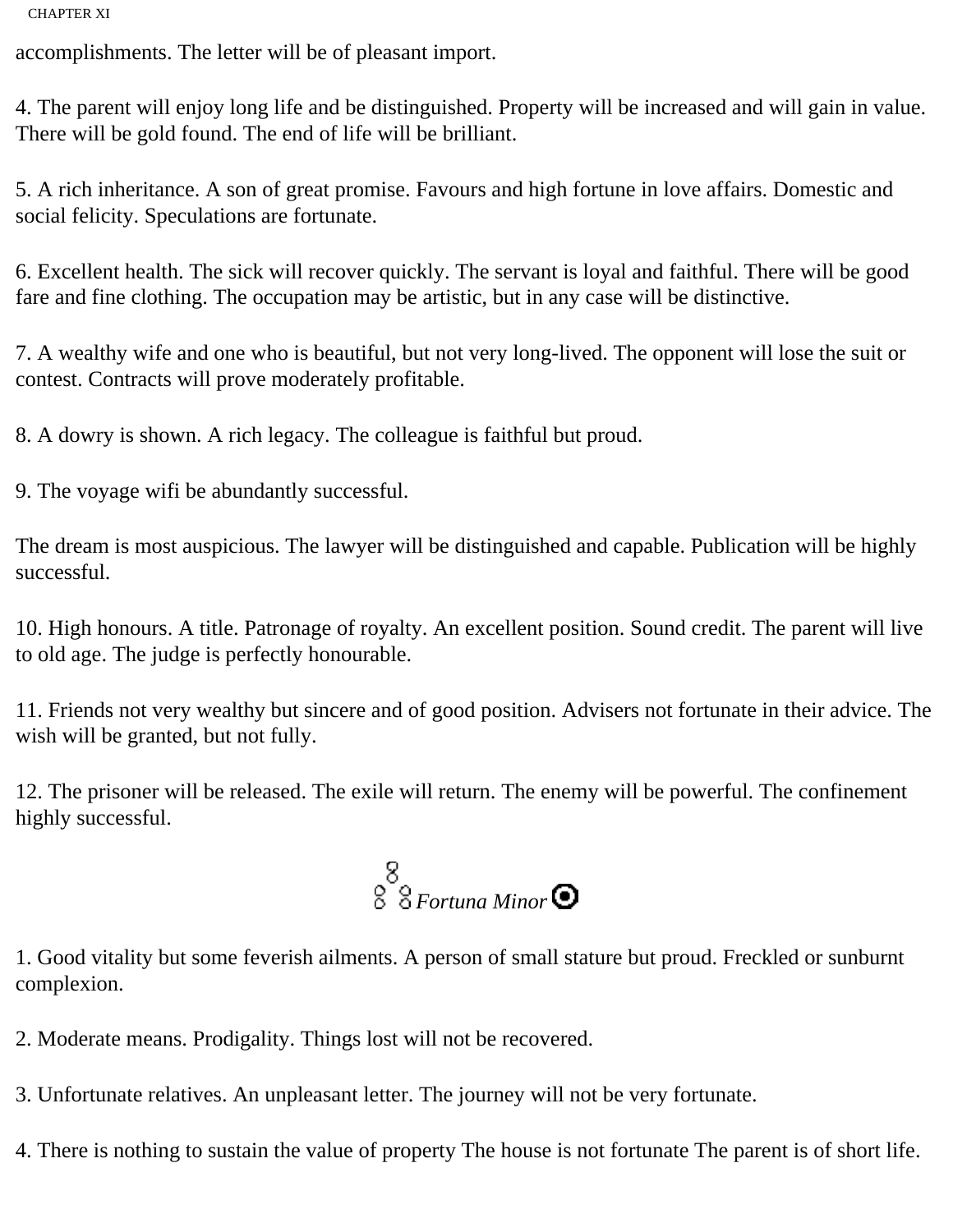Mining interests are slow in development and expensive The end of life will be moderately fortunate.

5 A small family, mostly boys The child to be born will be male Love affairs are not fortunate, but honourable. Speculations will hardly be successful and at best but moderately so There will be a meagre inheritance

6 The sick will continue so awhile The health is indifferently good The servant is honest but lax. Creature comforts will be moderately abundant. The occupation will be fairly remunerative and honourable.

7. A happy marriage but not a rich one. Wife lives to middle years. The opponent is not very influential and the result is doubtful. Contracts will be carried through with difficulty.

8. A small dowry. There will be a small legacy. The colleague is hardly reliable.

9. The voyage is troublesome and not very fortunate. The dream denotes vexation. The lawyer will be of quite moderate ability, but honest. The publication will hardly pay.

10. Honours of minor degree, but position unstable. Credit moderately good. The parent will soon die. The judge will be overbearing and censorious.

11. Friends induce to bad effects. Associates are not profitable. The wish will be denied or very much delayed.

12. The prisoner will continue in custody. The exile will not return. Enemies are numerous, but of low degree. The confinement will hardly be fortunate and will be protracted.

 *Puella* 

1. The life will be happy, peaceful and moderately long. A fair complexion, graceful and slim figure, grey or blue eyes.

2. Wealth will accumulate but much will be spent on pleasure and finery. Lost things will be restored. Gain by women and gaming.

3. Sisters will be genial and kind. The letter will be pleasant and will contain an invitation. The journey will be safe and moderately fortunate.

4. The parent will be beloved, and will live to moderately long years. The mine will contain silver or copper. The house will be advantageous and very pleasant. Property will increase. The end of life is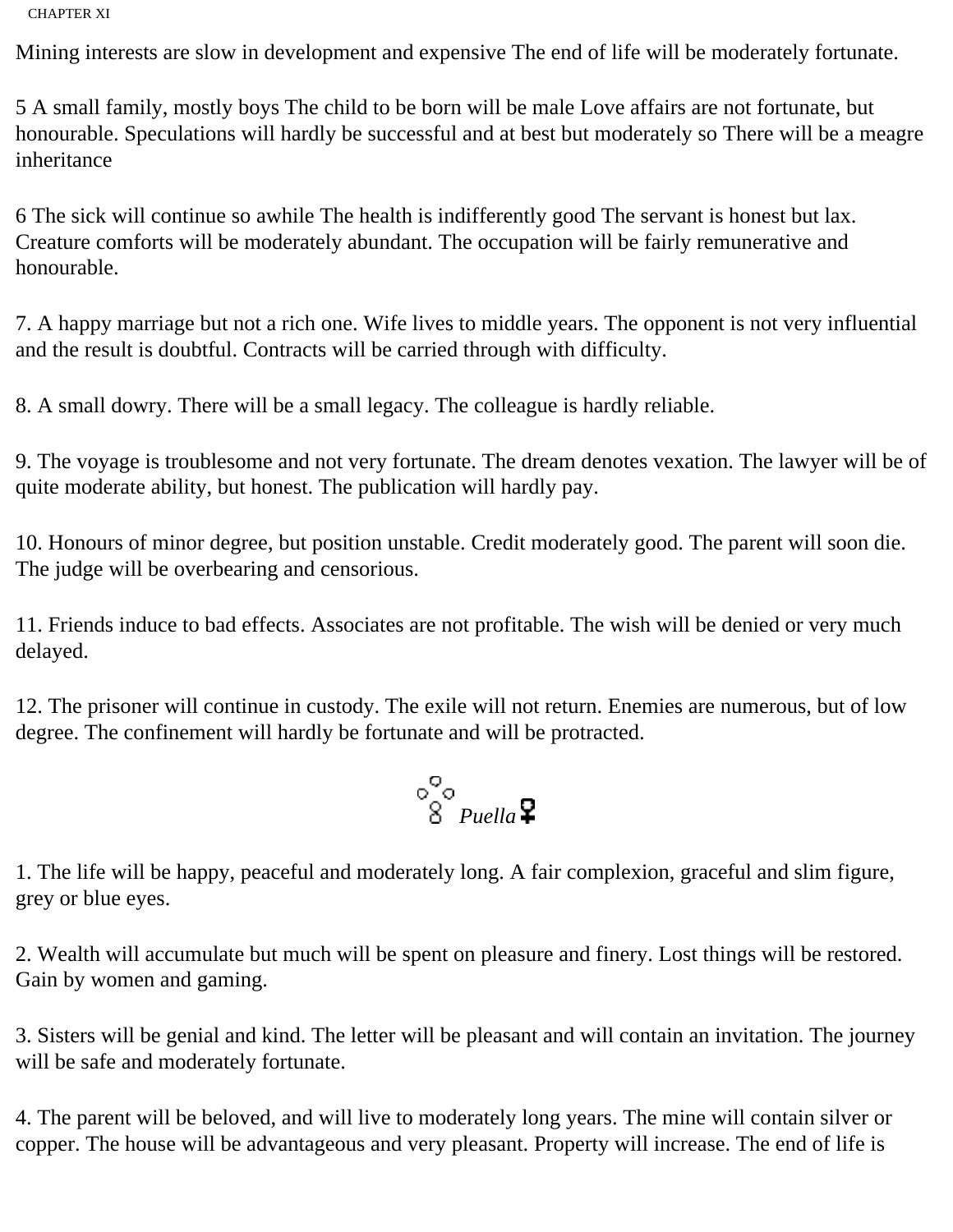happy.

5. A small inheritance. Love affairs numerous and generally of good effect. Domestic happiness. Successful speculations. A girl is born.

6. The health is weak and the patient in a bad way. Servants will be of irregular habits and bad character. Creature comforts adequate, but tending to depreciate and diminish.

7. A beautiful and good wife. Contracts will be very profitable. The opponent is strong and has support from women of position.

8. A small dowry soon expended. No legacy of significance. Death by poison. The colleague should not be trusted.

9. The dream is very auspicious. The voyage. will be bright and fortunate. The lawyer is capable. and will be sincere. Publications will prosper.

10. The position can be improved or ruined by women's influence. The parent is of sordid character. The credit is moderate only.

11. Friends will be numerous and beneficial. The wish will be granted and will give pleasure. The associates are fairly fortunate.

12. The prisoner will be set free. The exile is in great prosperity. The enemy will be a woman who is short and dark. The confinement will result favourably and be quite normal.

 *Amissio* 

1. The person is of short life, ill-favoured in appearance, and distorted in character.

2. There will be loss and squandering of money. Riches will diminish. The lost goods will not be recovered. Gaming and women will be the ruin of this person.

3. Few and uncongenial relatives. The journey will be unfortunate. The letter will speak of loss or be the occasion of loss.

4. The parent has a short life. Property will diminish. The house is unhealthy. Mining interests will be unfortunate and a dead loss. End of life penurious.

5. No inheritance or one that is lost. Love affairs disappointing. Death or separation comes to the loved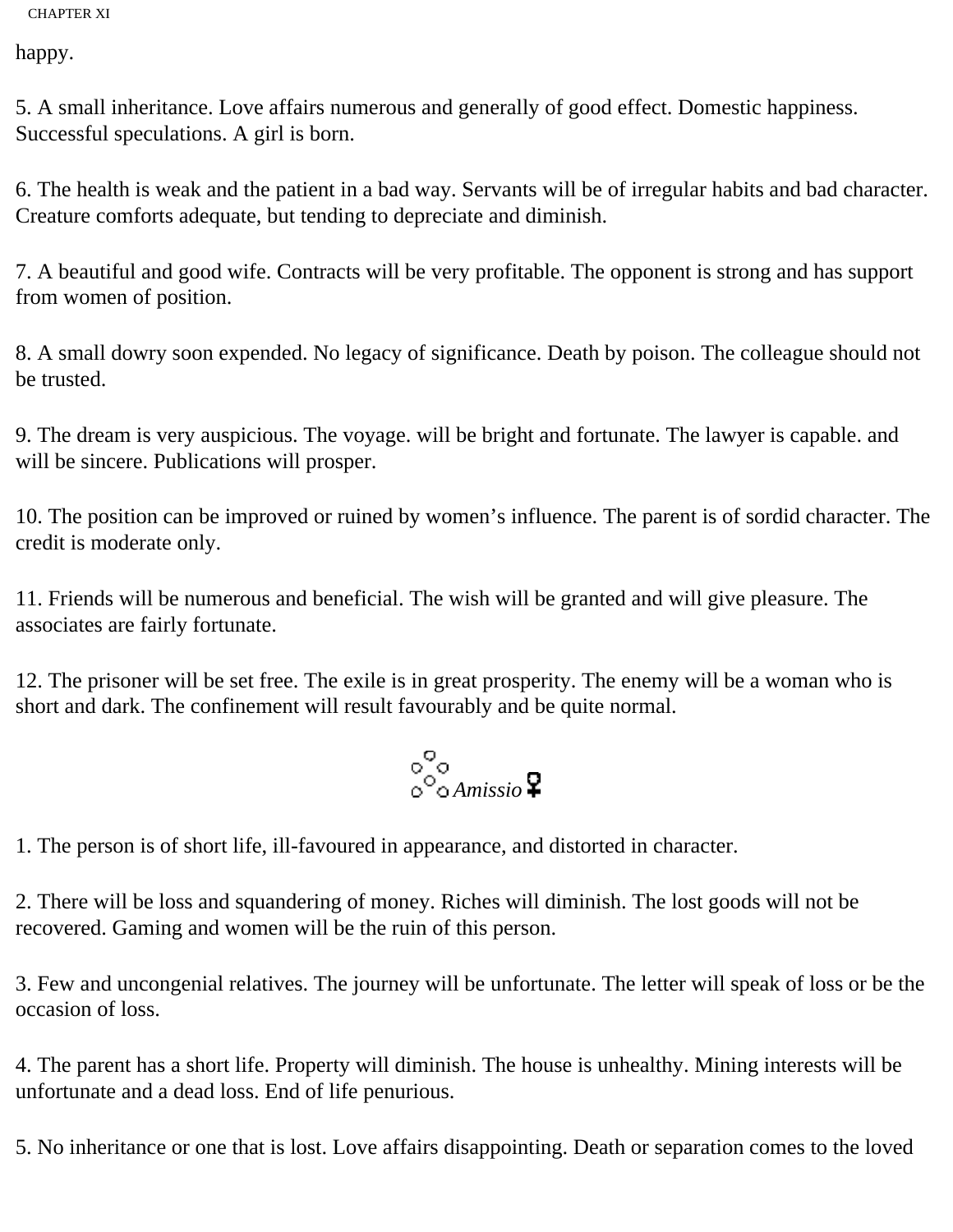one. Speculations will be ruinous. Children, if they live, will be ill-favoured and deformed.

6. The health is bad. The patient will not recover. The servant will cause loss and trouble. There will be a lack of comforts. Occupation mean and unprofitable.

7. The wife will soon die or will abscond. Contracts will cause loss. The opponent lacks means and will lose the case.

8. No legacies, no dowry. A violent death, or by poison in the system. The colleague is despicable.

9. The voyage is unfortunate and will be the cause of loss. The dream is unfortunate and denotes failing health and fortune. The lawyer will be extortionate and untrustworthy.

10. Position of no importance, or ruined by women. No credit. The parent will die early. Dishonour. The judge will be adverse.

11. Friends will be ruinous and dissolute. Advisers and associates of no value. The wish will be denied.

12. The prisoner will perish. The exile is abandoned to his fate. The confinement will be dangerous and disappointing or abortive. The enemy is a low-minded and despicable woman.

$$
\begin{array}{c}\n8 \ 8 \\
0 \ 0 \ \text{Albus}\n\end{array}
$$

1. A sprightly, active and intelligent person, talkative and a busybody. In danger of an accident. Sharpwitted and cunning.

2. Gain by trade or the use of the intellect. The goods lost may be recovered if followed up quickly.

3. Relatives will be numerous but scattered. The journey will be successful but worrying. The letter is about business and will be satisfactory.

4. The parent is weak and irritable. The house is not fortunate and very unsettled. Mining interests are not without prospects if well worked. Quicksilver or silver ore may be found. Property. will be a contentious matter and will hardly increase. The end of life will be restless and unsettled.

5. No inheritance of value. Love affairs unsatisfactory. Progeny intelligent but few. Speculations not very fortunate and causing anxiety.

6. The patient will recover. The health is good. Servants are industrious but inquisitive and talkative. A mercantile or clerical occupation. Commensurate creature comforts, food, clothing, etc.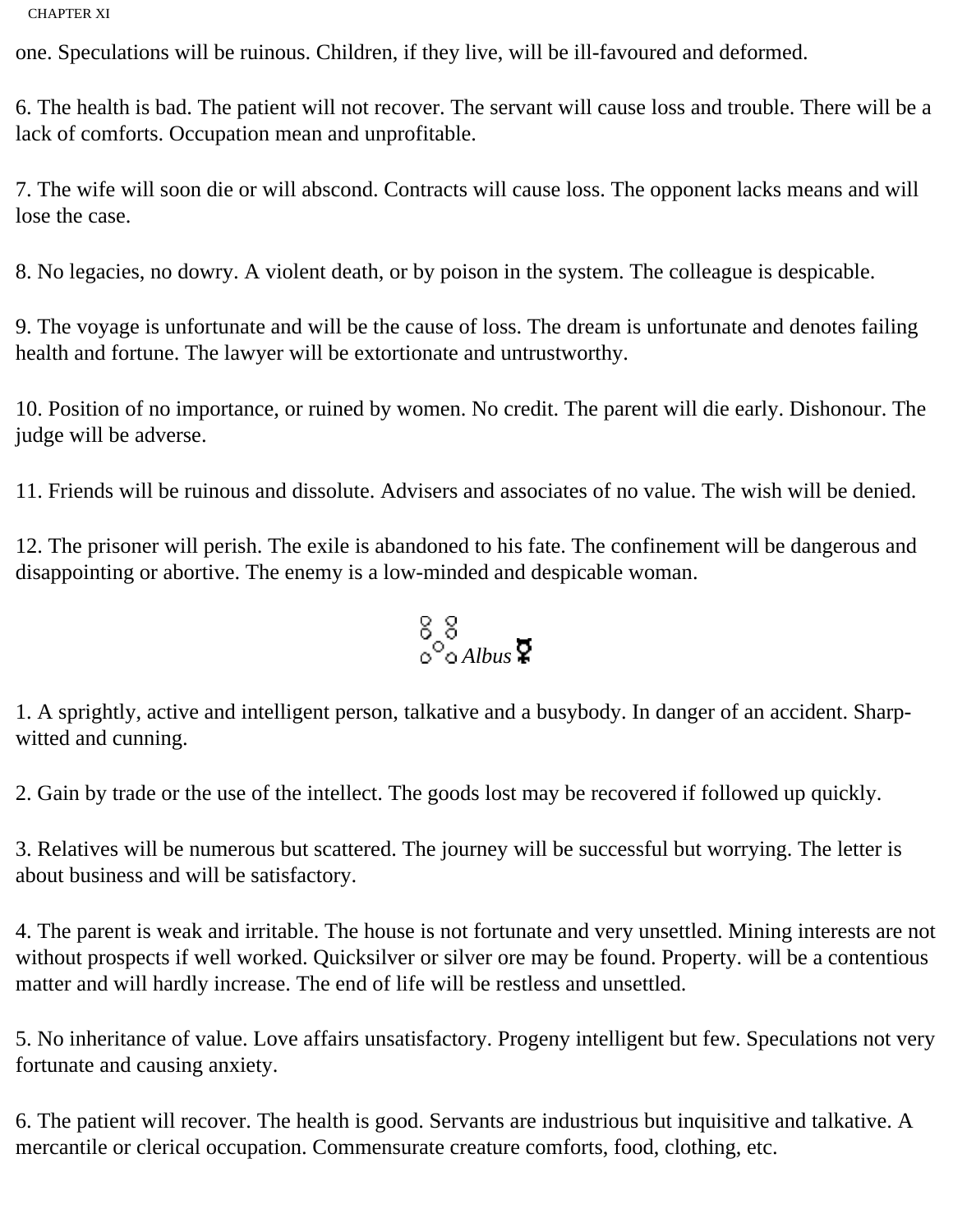7. A good and industrious wife with some artistic faculty. The opponent will hardly sustain his cause. Contracts will prove mainly beneficial, but will require hard work and alacrity.

8. Disputes will occur about legacies. A small dowry, if any, and that soon dissipated. The colleague is very acute and cunning.

9. The voyage will not be fortunate. The dream is contentious and denotes quarrelling. The lawyer is not dependable. The publication will fail.

10. The position is hardly assured. Honours attained with patience and industry. Credit, doubtful. The parent will live long but is very aloof. The judge will be stern and severe.

11. Friends will be numerous and beneficial. The wish will be granted. Associations will lead to business and profit.

12. The prisoner has no hope. The exile will never return. The enemy is a trifler and has no position or influence. The confinement will be unfortunate arid anxious. The distraint will be withdrawn with loss to you.



1. The person is of a subtile and crafty nature, of mean appearance, small sharp features, unfortunate and dishonest.

2. Gain by the sharp use of faculties; but in danger of spurious methods. The goods will not be found or returned. The financial prospects are hazardous and chiefly associated with litigation.

3. Relatives will be inimical. The journey has its dangers but is fairly successful. The letter proposes a meeting or understanding.

4. The parent is of low degree and of short life. The House is unfortunate. Mining prospects are hardly good, bringing disputes and anxiety. The end of life will be full of small troubles and anxieties.

5. The child will be a girl. The progeny are few, well equipped and fairly fortunate. Speculations are not profitable. There will be no inheritance. Love affairs cause anxiety.

6. The health is rather poor. The patient may recover with care and attention. Servants will be deceptive and gossiping. There will be anxiety as to the livelihood.

7. The wife will be well-disposed and, intelligent, but will not live long. The opponent will fail. The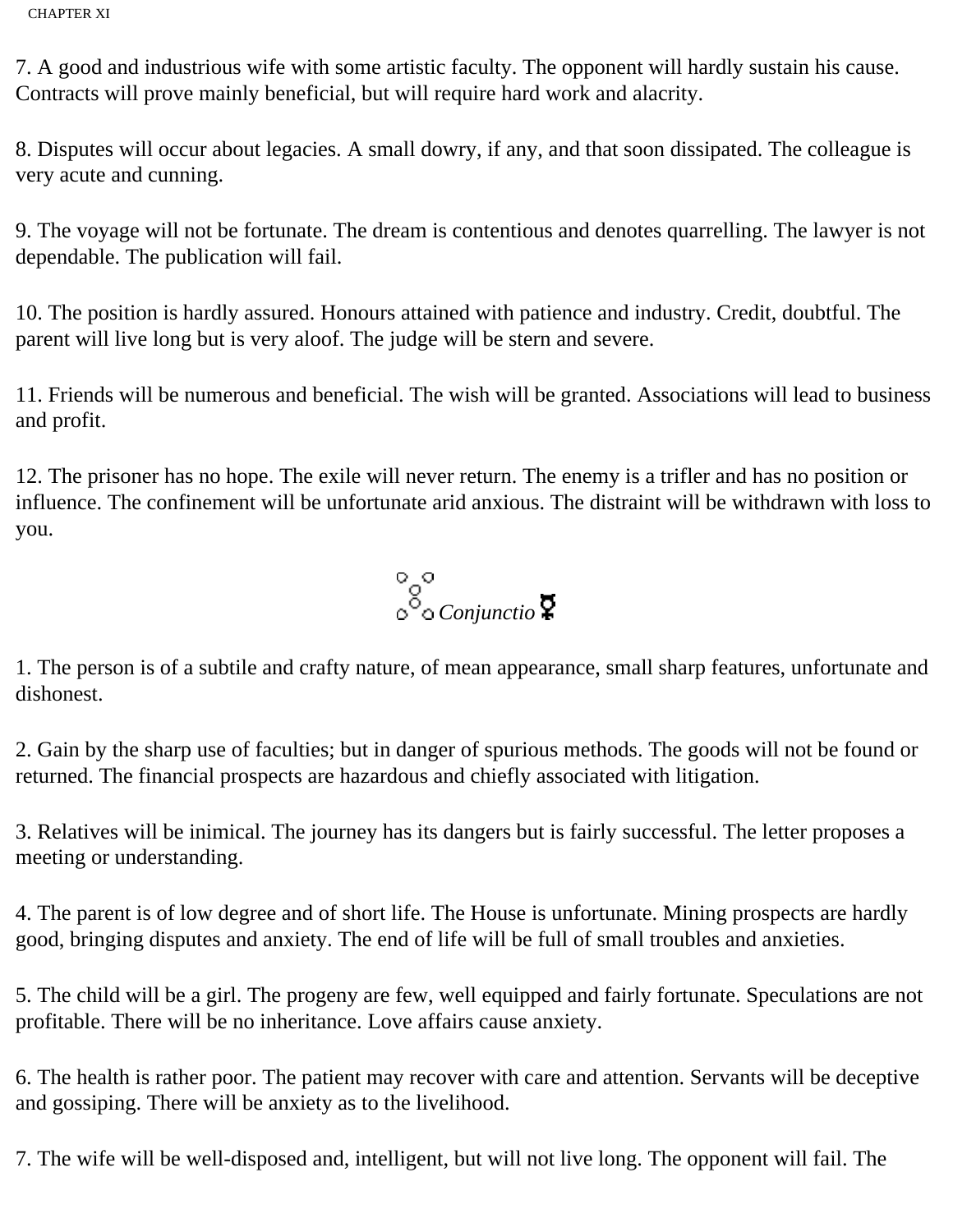contract can hardly be made to pay.

8. There will be no dowry, but disputes arise's about the wife's money. No legacies, but quarrels over the goods of the dead. The colleague is beyond. all trust, being crafty and. d.eceitful.

9. The voyage is very unfortunate. The dream denotes loss, trouble and disputation. The lawyer is not to be relied upon, and will seek to defraud. The publication has no chance of success.

10. The position is sustained by the use of the faculties, but there are no honours. The credit is indifferent and liable to be assailed. The judge is querulous and crotchety. The parent will be a source of trouble.

11. Friends will be of little avail. The wish will not be attained. Associates are not the best advisers; they can well be fewer and better.

12. The prisoner is condemned. The exile will remain in oblivion. The enemy is petty and vindictive. The confinement will be dangerous. Distraint is enforced with loss.

# $\begin{matrix} 0 \\ 0 \\ Via \end{matrix}$

1. The person is tall and slender and has a clear-spoken and direct manner. A long and successful life.

2. Gain by new openings and enterprises. Good fortune. The lost goods will be recovered if followed.

3. The journey will be successful and without delays. Relatives are few, but well disposed. The letter concerns a journey and will be fortunate.

4. The parent is well favoured and will travel much. The house is fairly fortunate. The property will be cut up. Mining is fairly successful. Silver may be found in small quantity. The end. of life will be unsettled and changeful.

5. Love affairs will be moderately favourable. The child will be a male. Progeny few, but gifted. Speculations show small profits. There will be an inheritance for partition.

6. The health is good. The patient will recover. The servant is useful and industrious. The livelihood will be assured. The occupation involves travelling.

7. A good and capable wife. The opponent will lack support but will proceed successfully. Contracts will be carried through.

8. Only a small dowry. A legacy will be secured. The colleague may be relied upon.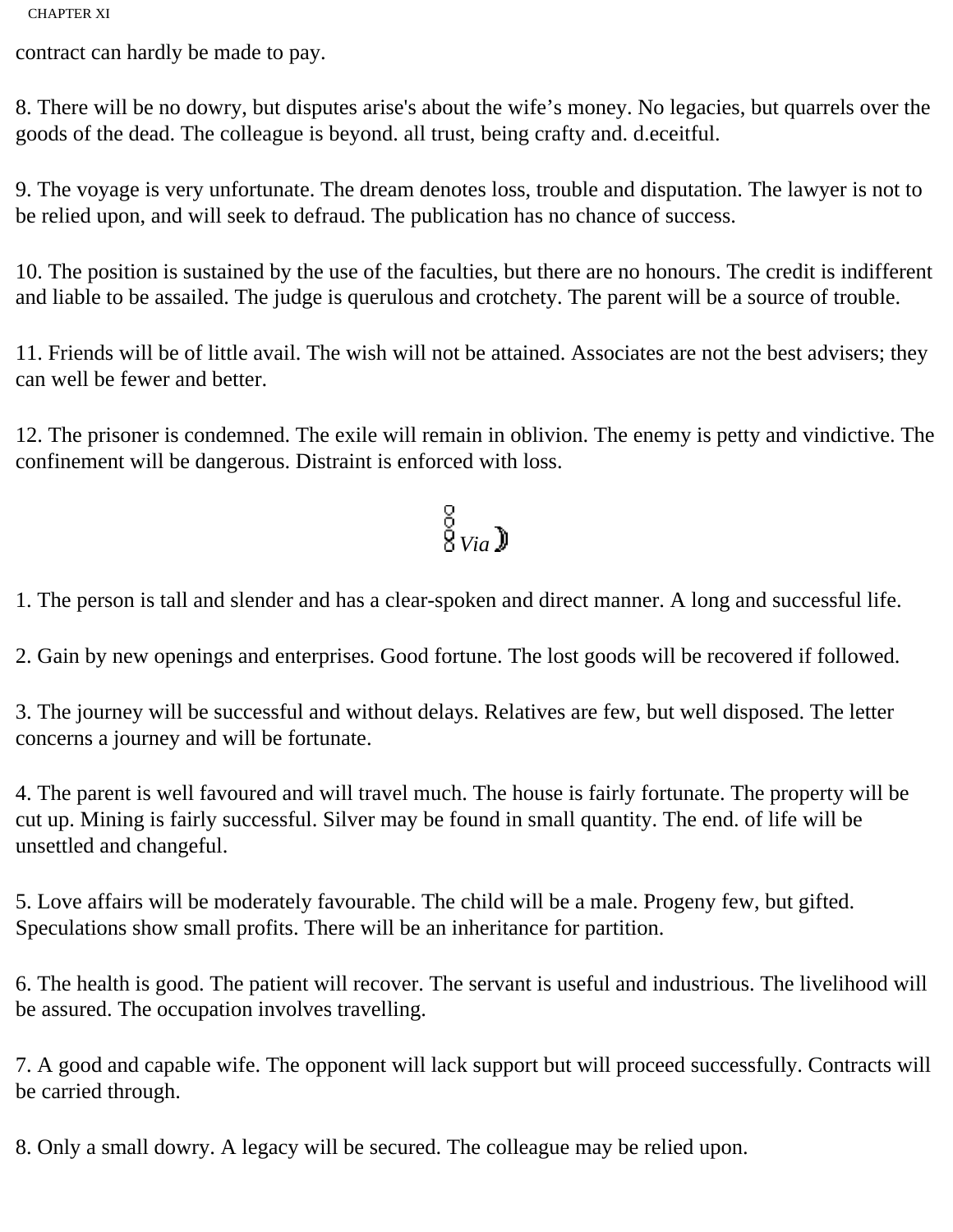9. The voyage is successful and smooth. The dream denotes a journey in store and a way out of difficulties. The lawyer is master of his case. The publication will meet with a ready reception.

10. The parent is unfortunate and of narrow -views and close habits. Honours are attained. The credit is good. The judge will be impartial but impatient.

11. Friends will be fortunate. Associations profitable. The wish will be granted.

12. The exile will return. The prisoner will escape. The confinement will quickly be over. The enemy is a dark, slender woman. The distraint is effected.

 *Populus* 

1. The person is fair, short and of full figure. Moderately long life.

*2.* Changeful but increscent fortunes. Gain by public service or publicity in some capacity. The lost goods will be restored in part.

3. Many relatives, but also many troubles with them. The journey is good. The letter is concerning a public affair, and is of good import.

4. The parent is fortunate, but changeful. There will be gain from property. The house is fortunate. Mining interests will be supported. The end of life will be by the sea or in the midst of an assembly.

5. The child will be female. Love affairs fickle and uncertain. Speculations fairly successful. A small inheritance which will be divided.

6. The health will be uncertain and changeful. A dropsical affection. The patient is in danger of a relapse. The servant is not dependable. The occupation is connected with the public and is precarious. The livelihood is uncertain.

7. The wife will be good looking and pleasant, but fickle. The opponent will have public sympathy, but will hardly succeed. Contracts more numerous than profitable.

8. A legacy is lost, but disputes and falls into Chancery. No dowry. The colleague is vacillating and inconstant. Death by drowning or in a public place.

9. The voyage will be fairly fortunate. The dream denotes publicity and increase. The lawyer is too much occupied and cannot be relied upon. The publication will become popular.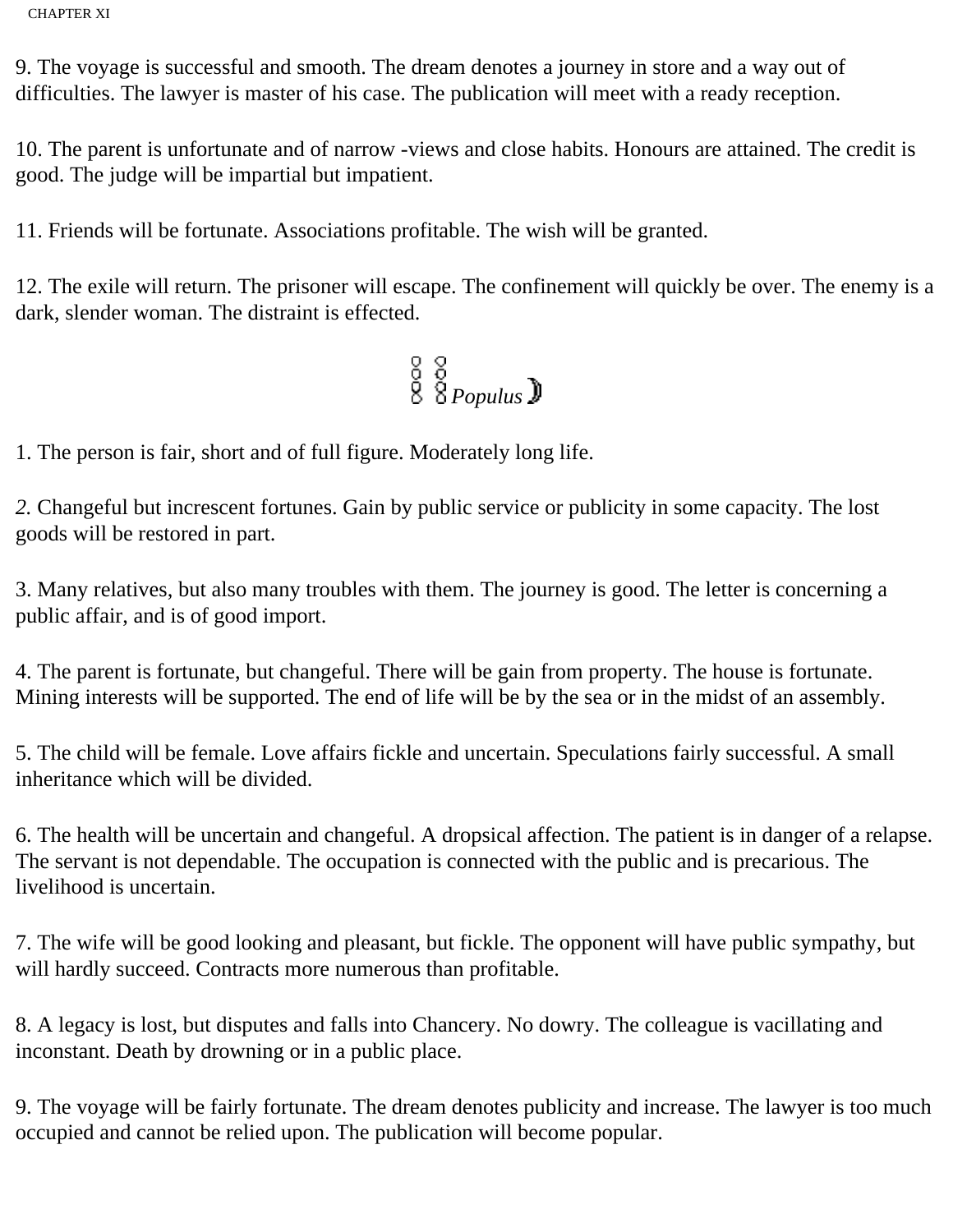10. The position is unstable and the credit doubtful. Honours may be achieved by public aid or recognition. The parent is unfortunate, short-lived and very restless. The judge will be controlled by public opinion.

11. Friends more numerous than useful or dependable. Associates will change with circumstances. The wish will be granted at the full of the moon.

12. The prisoner will be released by petition or not at all. The exile will come back to his country. The distraint will not be effected. The confinement will be difficult but safe. The enemy is a short, stout and fair woman, a great busybody.

 *Caput (ascending node)*

1. The person is tall and fair; of fortunate and honest nature; a good organizer. Long life.

2. Abundant means. Gain by initiative and the use of the faculties. The lost things will be recovered.

3. Fortunate relatives and well-disposed. The journey will be successful. The letter makes a proposal and is of good import.

4. The parent is fortunate and long-lived. The property is good. The house is desirable. The mines will yield well and will be extended. The end of life will be highly fortunate.

5. The child will be a male. Progeny will be highly fortunate. Love affairs will prosper. The speculation is sure to be successful. There will be a rich inheritance.

6. The health is good. The patient will recover quickly. The servant will be faithful and trust-

worthy. Livelihood is well assured and abundant. The occupation may be medical and will be fortunate.

7. A good marriage, but bereavement; and more than one marriage is denoted. The opponent will be powerful and a man to be feared. Contracts will be profitable.

8. A rich dowry. Certain legacies. The colleague is capable and will benefit you. Death by snake or insect bite or poison.

9. The voyage will be highly fortunate. The dream denotes success and a new opening. The lawyer will do himself credit and benefit you. The publication will be well received.

10. Certain honours. High patronage. Good credit. The parent is long-lived but impulsive and headstrong.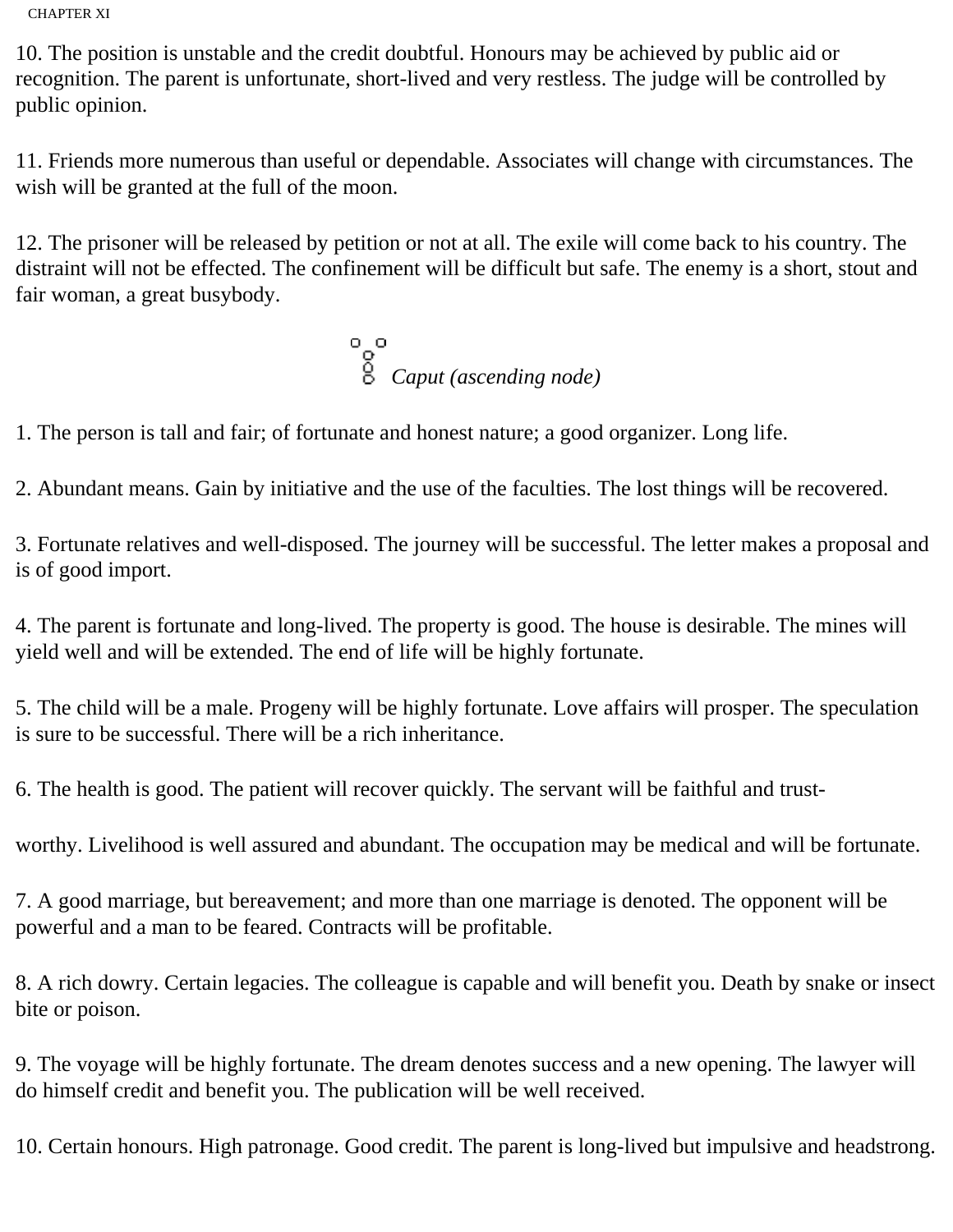The judge will be impartial and just and inclining to a good cause.

11. Faithful and good friends. Honourable associations. The highest wish will be obtained.

12. The prisoner will be pardoned. The exile will return quickly. The confinement will be fortunate and safe. The enemy will be active and persistent.

 *Cauda (descending node)*

1. A short life and a miserable one. The person is of poor aspect and mean disposition, crabbed and vindictive.

2. Poor estate. A competence earned with difficulty. Failing fortunes. The goods will not be recovered.

3. Few relatives and those distant or unsympathetic. The journey will be highly dangerous and may be fatal. The letter concerns a departure and is unfortunate.

4. The parent dies early. The property is of no value. The mine will not yield anything. The house is fateful and may be demolished. The end of life is miserable.

5. The child will die at birth. The progeny will be few and ill-favoured. There will be no inheritance. Speculations will ruin you. The beloved will die or become as dead to you.

6. The health is very bad, the excretory system is imperfect. The patient cannot recover. The servant is wholly undesirable and will be a source of great danger. The livelihood is poor. The occupation is menial and undesirable, or yet nefarious.

7. The wife will be ill-disposed and violent, or there may be no hope of marriage at all. The opponent has no chance of success. Contracts, will never be completed but to your ruin.

8. No dowry but an extravagant wife. Legacies are very remote from you. The death will be a violent one. The colleague is malicious and to be avoided entirely.

9. The voyage will be fatal. The dream portends dire distress and trouble. The lawyer will fail to pursue his case. The publication is a dead failure.

10. The parent is shortlived and of ill repute. Honours are distant and beyond your reach. The credit is assailed and cannot be upheld. The judge will be malicious and will exceed his functions.

11. Friends will prove ruinous and a cause of danger. Associations unprofitable. The wish is denied.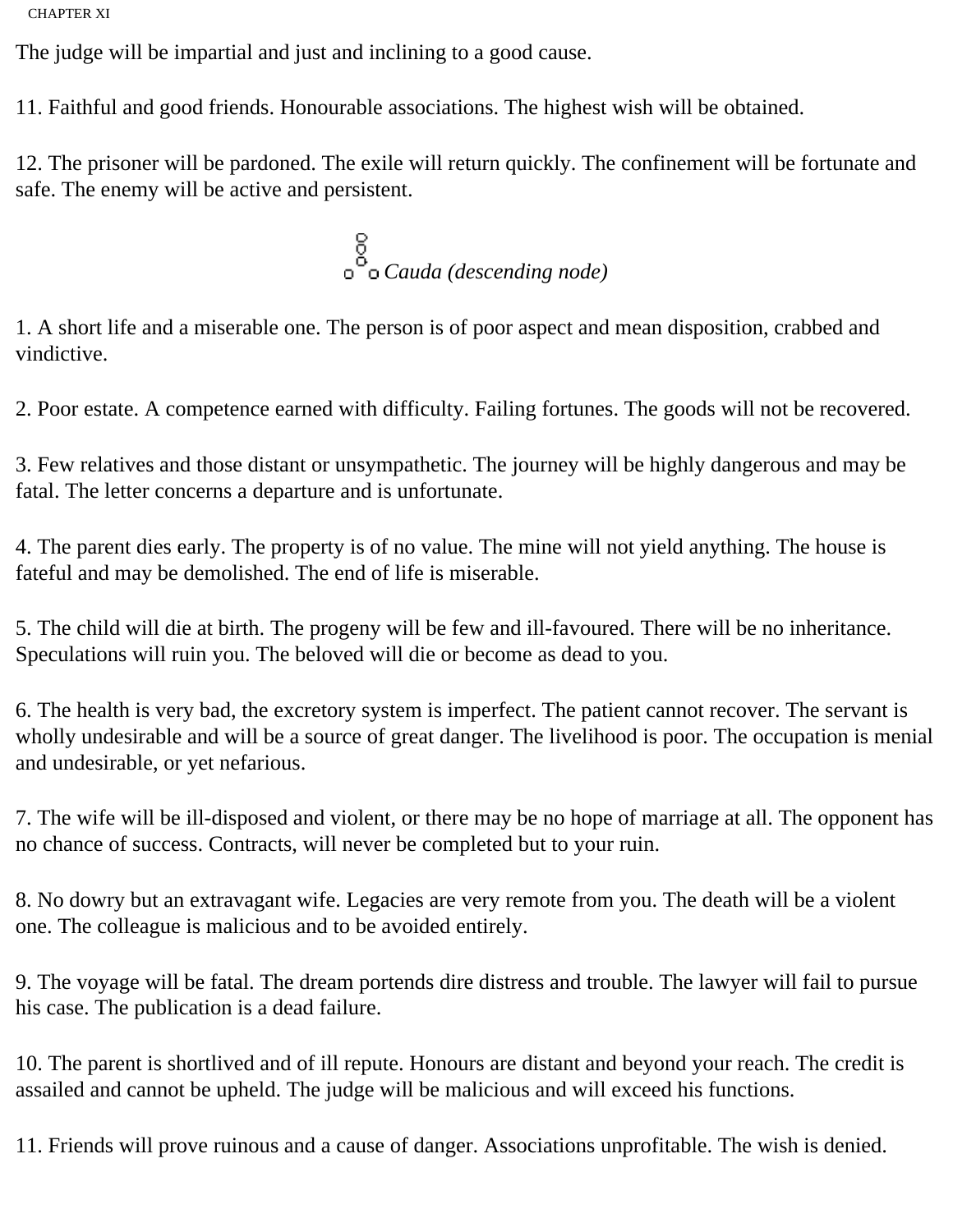12. The prisoner will perish if he does not escape. The exile will never return. The enemy is very malicious. The confinement will be extremely dangerous.

The foregoing interpretations are due to the signification of each of the symbols in the Twelve Houses, and will apply to all questions which are proper to each House. Judgment is not, however, to be made from the single position, but must also take into account the duplicated or repeated positions, the witnesses and the judge. Observe that the 13th symbol is the witness for the inquirer or consultant; the 14th for the opponent; the judge is impartial and is related to the 10th House, while the 16th symbol is the final appeal and is the end of the matter, as denoted by the 4th House to which it is related. Any question can be answered by relating it to its proper House (see "Astrology," Part I), and observing what symbol falls in that House, how it is sustained by the witnesses, or reflected in other parts of the figure, and what the judge may determine.

The Geomantic art is by no means an easy one except to those versed in the nature and signification of the symbols, the Houses, and the planetary affinities.

Some attempt has been made by Agrippa and others to introduce the signs of the Zodiac into the Geomantic scheme, but the evident disagreement between the various methods submitted clearly shows that they form no part of a coherent tradition. It will be found in practice that the signs normal to the Houses can be presumed with satisfactory results; the 1st House and Aries, the 2nd and Taurus, and so on, being the foundation of the true Geomantic figure, the modifications being, of course, due to the symbols which fall into them.

The root nature of the symbols should be known, for many of them are capable of considerable variation of meaning, according to the Houses they fall in, the corresponding signs, and the nature of the question to be resolved.

# *Root Meanings of the Symbols.*

*Carcer.* - A prison. Denotes privation, confinement, restriction, inaction. It corresponds to  $\overline{\mathbf{b}}$ 

*Tristitia.* - Sorrow. Denotes grief, disappointment, bereavement, condemnation. It is of the nature of  $\bar{\mathbf{h}}$ .

*Laetitia.* - Joy. Denotes joviality, success, laughter, good health, and confidence. It corresponds to  $\triangle$ .

*Acquisitio.* - Obtaining. Denotes gain, achievement, success, fulfilment and expansion. It corresponds to ት.

*Puer.* - A boy. Denotes impulse, ardour, zeal, impetuosity and energy. Corresponds to  $\vec{G}$ .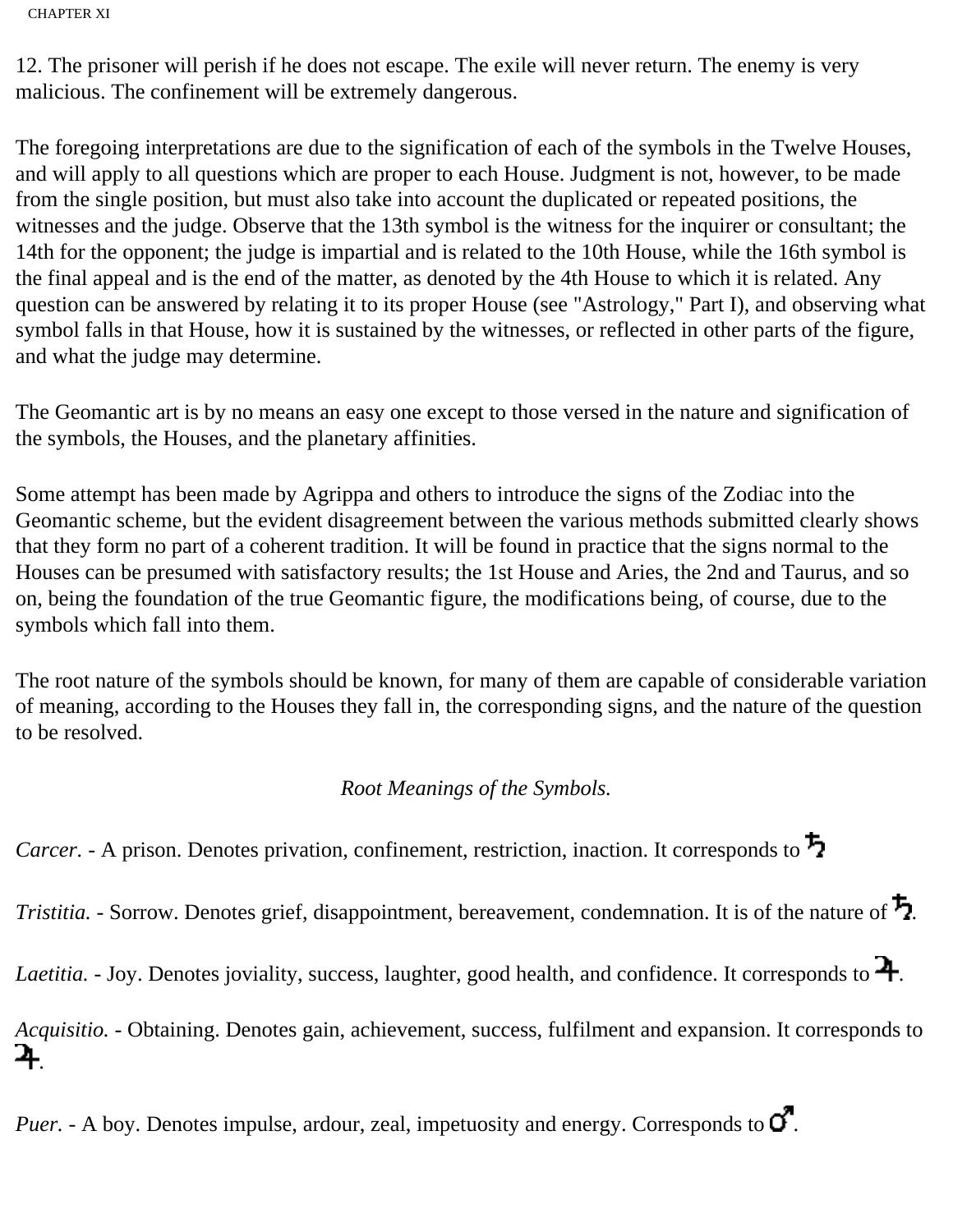*Rubeus.* - Redhead. Denotes a rash, passionate and fiery nature; accidents, violence. It corresponds to  $\vec{G}$ .

*Fortuna Major.* - Great fortune. Denotes success, honours, illumination and protection. It corresponds to .

*Fortuna Minor. -* Lesser fortune. Denotes the above in less degree; benefits conferred rather than attained. Corresponds to  $\bullet$ .

*Puella.* - A girl. Denotes pleasure, gaiety, brightness, things that are pretty and sweet, attractive but elusive schemes, a promise but not a certain fulfilment. It corresponds to  $\mathbf{\mathcal{P}}$ .

*Amissio.* - Loss. Denotes bereavement, reversal, expenditure, loss (whether of faculty, position, money, etc., according to its House), and is unfortunate. It corresponds to  $\ddot{\ddot{+}}$ .

*Albus.* - White head. Denotes intelligence, experience, wisdom, judgment, and is fortunate, of the nature of  $\overline{2}$ .

*Conjunctio.* - Union, Denotes combination, counsel, coming together, support, partnership, marriage. It is good or bad according to the House-sign with which it is associated in the figure. Of the nature  $\overline{P}$ .

*Via.* - A way, or road. Denotes a passage or way through, an entrance and exit, a direct course, a means to an end, connections, singleness, communication. Of the nature of the New Moon.

*Populus.* - People. Denotes a mass, swelling, gathering together, a crowd, plurality, the tide of opinion. It is fortunate and of the nature of the Full Moon.

*Caput.* - The head. Denotes entering in, accession, increase, ascending, acquiring and absorbing. Of the nature of tile Dragon's Head or Moon's Ascending Node.

*Cauda.* - The tail. Denotes going out, recession, decrease, descending, losing and relinquishing. Of the nature of the Dragon's Tail or Moon's Descending Node.

# *The Pairs*

It will be observed that the sixteen symbols are brought into relations as eight pairs of opposites. Thus :

| Acquisitio | and Amissio. |
|------------|--------------|
| Laetitia   | Tristitia.   |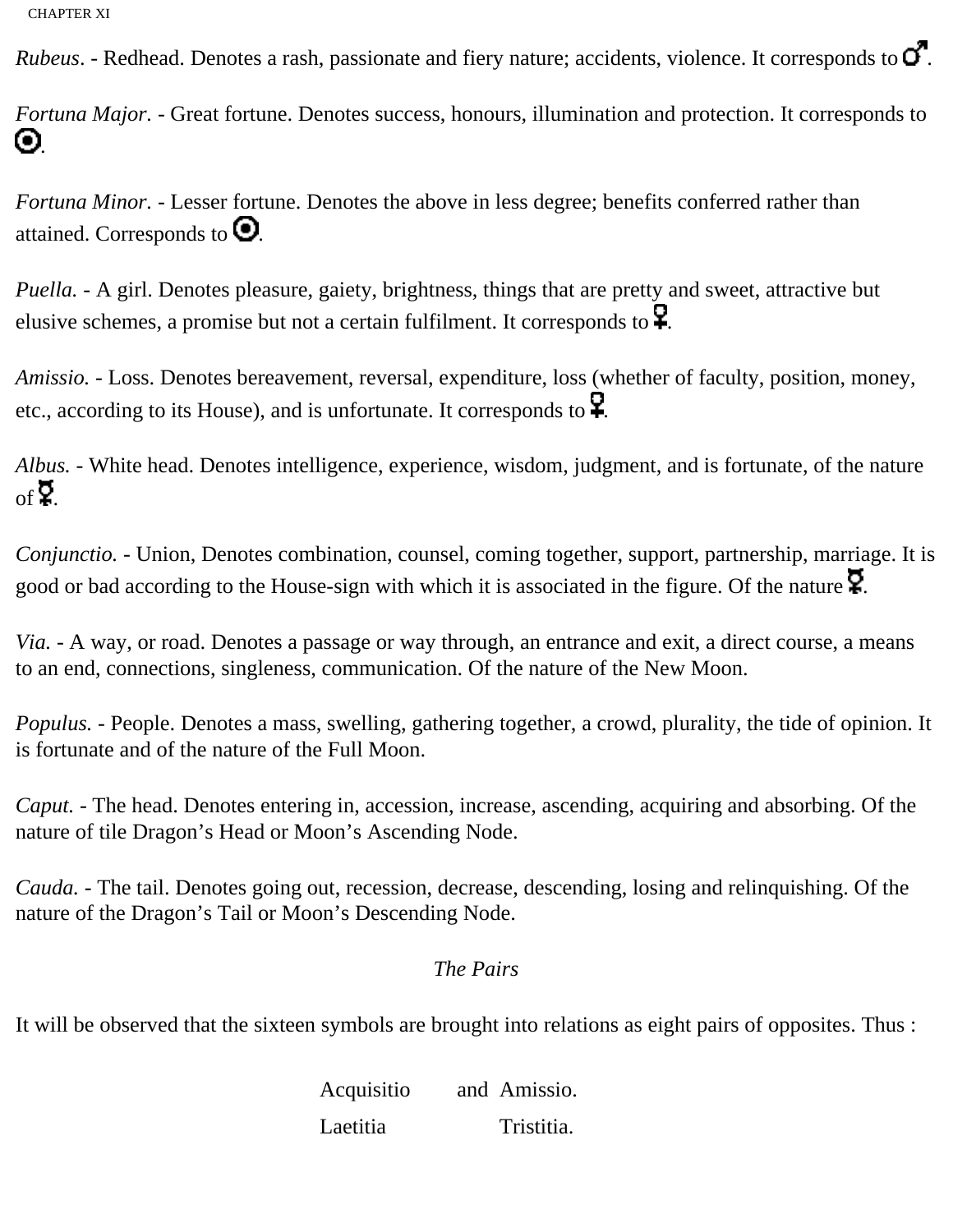| Puer          | Puella.        |
|---------------|----------------|
| Albus         | Rubeus.        |
| Fortuna Major | Fortuna Minor. |
| Caput         | Cauda.         |
| Populus       | Via.           |
| Conjunctio    | Carcer.        |

These "pairs of opposites," which are at the root of the ancient Chinese system of Geomancy, have no relation to the natures of the respective planets involved, or the signs or Houses ruled by them, but -they are founded upon the natural antithesis of certain spiritual principles which begin with the *yin* and the *yang,* the dark and light sides of the manifested universe, and extend to all the relationships of the cosmic elements. Those who would pursue the subject should take in hand the text of the *Yih King* with the commentary by Confucius, who said of this great work that if he lived to one hundred years he would devote thirty to the study of it. What has filtered through to the Occident is a simple but practical system of Geomancy which I have here attempted to display.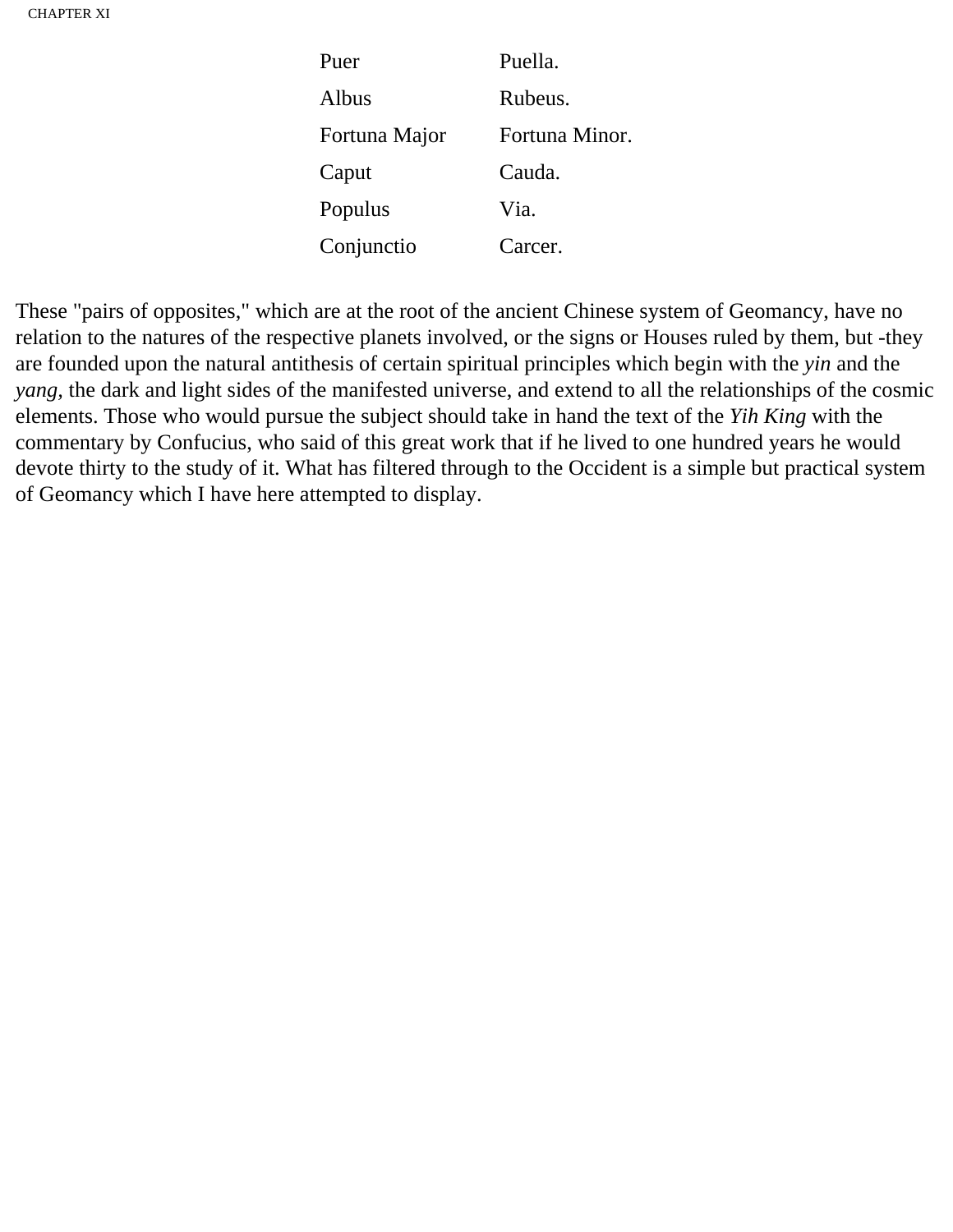#### **PSYCHOMETRY**

THE trained occultist is capable not only of manifesting intense psychic activity under the direction of his will, but also on occasion of maintaining a perfect passivity which enables him to receive and register impressions of a subtile nature from the external world and to give free play to the subconscious side of the mind-sphere.

The psychometric sense is that by which we receive impressions coming to us imperceptibly through the sense-organs. The functions of this sense imply not only the existence of a subtile aura attaching to every material object, but also the ability to perceive the effects produced in ourselves by attention to the auric emanations of such objects.

The occultists affirm the existence of an aura to, every solar system, to every planet of that system, and to every person or thing upon that planet. This aura is a plastic sensitized medium of an etheric nature which interpenetrates and extends beyond every material body. It is the storehouse of every experience attaching to the body it is related to. A piece of rock will thus preserve to us not only the record of the earth of which it is a part, but also the individual record of its detached existence; and this will be the case with every minutest particle, in less degree of intensity, of any body whatsoever. The greater the mass the stronger will be the auric emanation. In the case of the molecule, the aura would seem to correspond with the heat-sphere; but unlike the aura, the size of the heat-sphere will depend on the elasticity of the atoms composing it, and this again on the activity of its electrons.

The aura which surrounds the earth has been called *Alkahest,* "the Astral Light," and the *Memoria Mundi.*  It is the universal library of fact and fiction to which every sensitive, every writer, every inventor, every occultist, has conscious or unconscious access. Not only does it contain the record of all that has happened in the world, but also all the thoughts that have been projected from men's minds, and all the plots and schemes and glorious ideals which have found place in the imaginations of sinners and saints the world over. This recording film, this cinemato-phonograph, is capable of reproducing its records or rather we are capable of perceiving them, wherever the faculty of clairvoyance or clairaudience is developed to a sufficient degree to be able to penetrate beyond the riot of auric emanations by which we are continually and immediately surrounded. But even without either clairvoyant or clairaudient faculty, we may contact this emanation by the Psychometric sense.

It is inferred from the conditions under winch Psychometry is practised that the range of this sense is not comparable with that of either "clear" seeing or hearing. In the exercise of the faculty it is necessary to have some object such as a letter, a lock of hair, a glove, belonging to the person concerning whom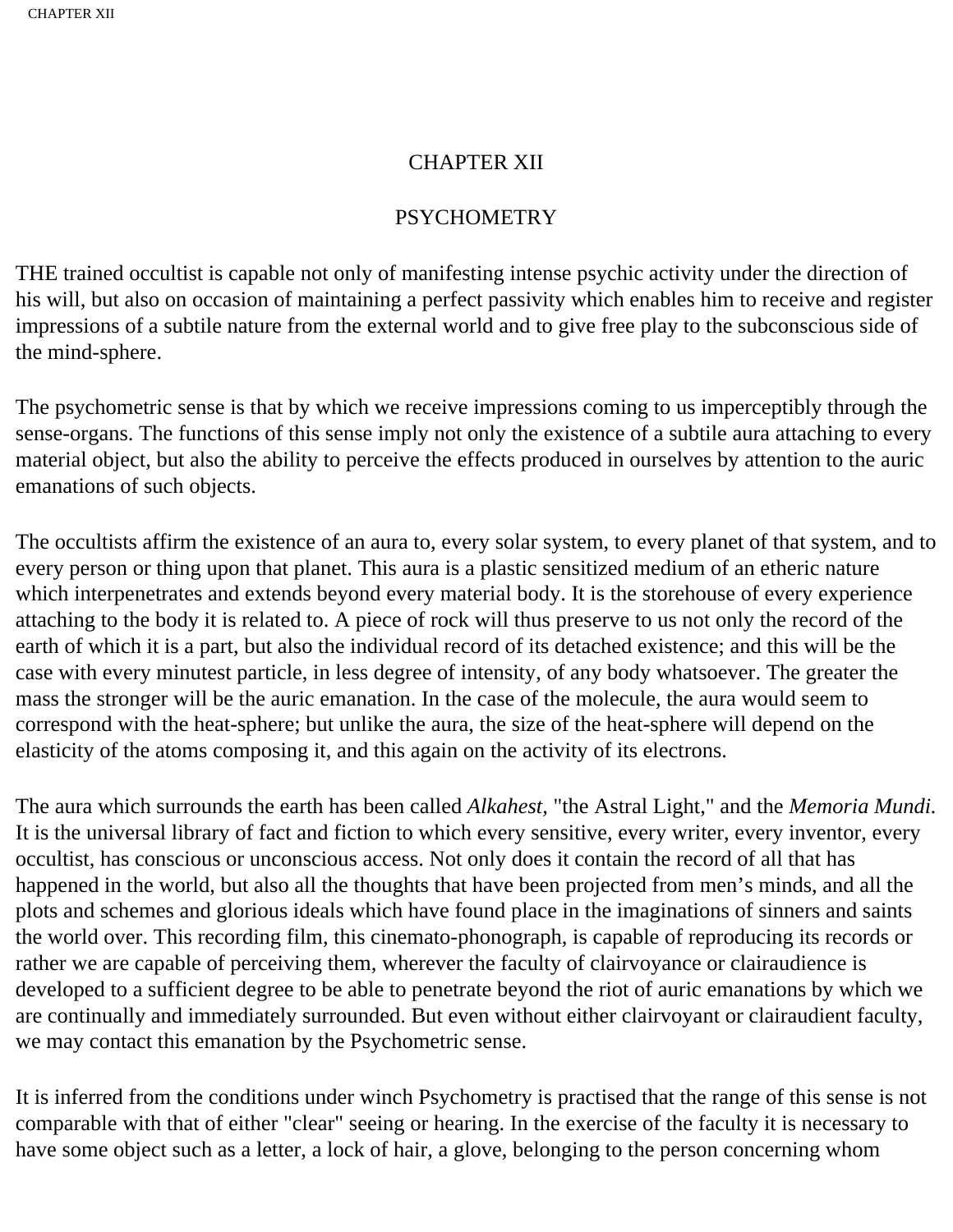inquiry is made.

This object is then held for a short while between the hands of the psychometrist or "Passive" and sometimes it is raised to the level of the forehead and placed between the eyes.

If the Passive is sufficiently sensitive to get *en rapport* with the subject, there will arise before the mind's eye a series of pictures or scenes, or yet only vague apperceptions of form, colour, distance, locality, time, etc. These must nevertheless be at once communicated byword of mouth to a Recorder, however detached and irrelevant they may appear. The mind of the Passive must be kept entirely free from speculation, reasoning or guessing. If the automatic faculty is allowed free play it will inevitably lead to correct impressions after it has been allowed a certain amount of free exercise.

When it is considered how seldom in daily life this subconscious self is allowed to function, it is hardly to be wondered at that a faculty which has lain dormant since childhood should, upon being aroused by the will, take occasion in the first place to stretch its limbs and gather its forces. Give it opportunity and time in which to carry out the behests of the Will, and it undoubtedly will prove itself a faithful servant.

The psychometric sense is in all respects analogous to that exercised by the passive seer in the act of crystal-gazing or "scrying"; only it does not necessarily or generally extend to vision, but rests in a certain apperception or "impression" which takes no definite mental form.

There are, moreover, certain difficulties always to be encountered in the exercise of psychometry. "Clouding" may result from a state of incomplete rapport, which does not always rest in the degree of sensitiveness enjoyed by the Passive. It may well be due to the fact that the glove or article submitted for contact has not sufficiently strong associations with the person to whom it belongs. A letter, for instance, has frequently but slender association with the writer of it, while it is saturated through and through with the magnetism of the recipient owing to its having been long carried about by him.

"Overlapping" may arise from cross-influences, as when an article, long in the possession of one person, is given as a memento or keepsake to another, and then is submitted for contact by the Passive. In such case the whole of the later associations have to be waded through and obliterated from the test before the information sought concerning the original possessor can be arrived at. Meanwhile, the psychometric sense is becoming tired and blunted in its perception, so that little that is to the actual point of inquiry may be elicited at first. In a second or third test from the same article the familiar surface ground will be traversed more speedily and there is then every likelihood of a satisfactory conclusion.

"Obliquity" may very easily result from the error of applying remarks concerning one set of impressions to the wrong person. Thus if I go to a Passive to make an inquiry about a person named A, and take with me an article which was at one time in A's possession, but has some time been held by me, the Passive may very well be voicing some valuable information about myself while I am erroneously trying to apply it to the subject of my inquiry, namely A. Until therefore the Passive has given some unmistakable indication that he or she is on the track of the actual point of inquiry, care must be exercised in the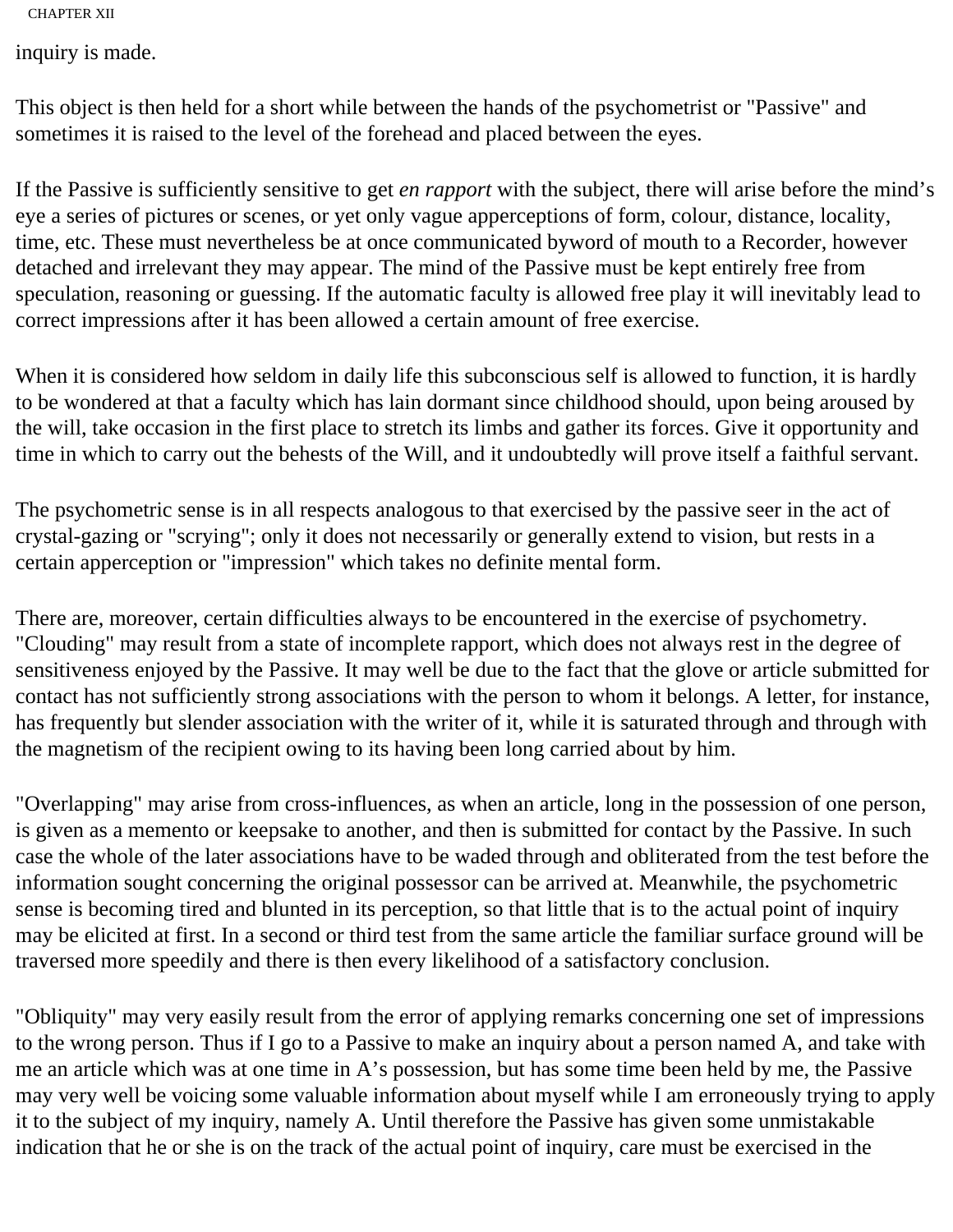interpretation or application of any remarks that may be made.

It is usually found that the best results are obtainable under conditions of complete isolation both physical and mental. If the mind of the Passive is troubled about his own affairs or is labouring under the least degree of physical discomfort, there will be a surface-ripple or superficial disturbance of the mindsphere which will effectually prevent the Passive from getting down to those still, mysterious depths of consciousness in which the secrets of the ages lie hidden.

"Misinterpretation" may occur in cases where the clairvoyant faculty lends itself to the psychometric and evolves a symbolic figure by way of expression.

Thus I was once asked to psychometrize an envelope taken haphazard from a packet of papers then in the possession of Colonel Olcott at Madras. On applying the envelope to my forehead I was presently affected with a sense of distance and some degree of giddiness. The inference was that I was in contact with conditions which implied estrangement, loss or obscuration, and that the position referred to was an elevated one either physically or spiritually. Following on this immediate perception I saw a black vault like an ebon sky in which flamed a comet. This passed away and nothing more, was seen or sensed. I suggested that the comet was a stranger to the system, implying a person of wandering habits, one who had distinctive merits or a certain celebrity - a possible "cynosure for wandering eyes." And then comet from Latin *coma,* the hair - was there any suggestion there? Assuredly there was, for on disclosure I saw that the envelope contained a lock of black hair which I was told was that of Damodar K. Mavalankar, a young student of Occultism, who had been fired with an ambition to go to Tibet and who last was heard of from Darjeeling before crossing into Tibet. Involuntarily there sprang to my mind the words of Tennyson: "And some of them have followed wandering fires, lost in the quagmire." In some few minds there still lingers a belief - or it may be only a hope - that the pilgrim will one day return.

Another instance of a more direct sensing owing to the illumination of the symbolic element, was afforded me by a lady who had an eye to the value of test conditions. This lady handed me a box of some three inches cube, wrapped around with a paper which was tied and sealed. On holding this in my hands I presently perceived a wide flowing landscape of undulating fields on which were cattle grazing. I remarked with interest that they were of milky whiteness. On the neck of one of superior proportions a bell was hanging. I heard this bell ring, and from that point I gathered no other impressions save that the country to which this scene belonged was Greece.

On opening the package at request, I found it to contain the box first mentioned, and within, securely packed and stuffed with soft paper - the identical cow-bell of which I had received both clairvoyant and clairaudient impression!

Providing the student is willing to be perfectly honest with himself and frank with others, there is nothing that should prevent him from acquiring a mass of first-hand evidence of the existence and exercise of this psychometric faculty.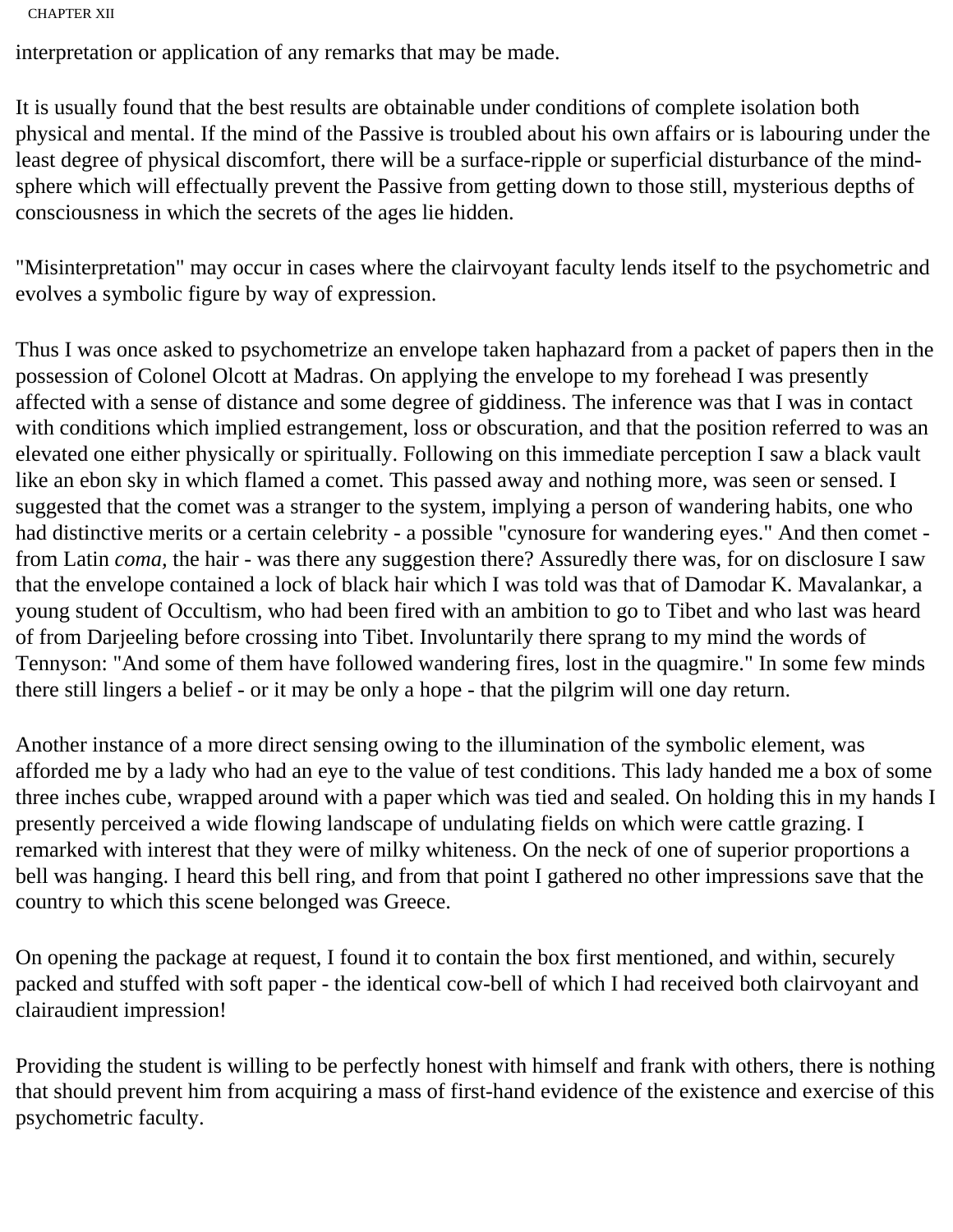I would particularly recommend a reading of Denton's *The Soul of Things* as being one of the earliest and most convincing of the many works extant dealing with this subject.

# DOWSING

The psychometric sense is very clearly displayed in the process of water-finding by means of the hazelrod, called "Dowsing." The following account of some successful experience of this sort will prove of interest.

"A few weeks ago," says the *Westminster Budget* of December 1893, "there took place some operations with the divining-rod by Mr. Stears, of Hull, who was called to Mr. S. Campion's farm at East Hesluton, near Malton, to search for a water supply. At that time he marked two places near the farmhouse where, he said, the. presence of water was indicated by the rod. Since then Mr. E. Halliday, plumber, of Malton, has bored an artesian well at one of the places indicated and found a plentiful supply of water at a depth of 87 feet, after going through sand, clay and a bed of what Mr. Halliday says is quartz and lead ore. Mr. Campion, who was previously without a supply of pure water, is delighted with the results of the visit of the diviner, and has faith in the power of the rod. These and other experiments were conducted in the presence of Julia Lady Middleton, the Hon. Geoffrey and Mrs. Dawnay, Lord Middleton's agent, and others. Mr. Stears also claims to be able to locate minerals as well as water, and affirms that not one person in ten thousand can use the rod successfully."

I do not know how Mr. Stears arrives at his figures, and I do not suppose that one person in ten thousand has ever attempted to employ the faculty. As a fact well within the experience of students of Occultism, and fully illustrated nearly a century ago in a book called *Welton's Rod,* it serves but to enforce the fact that the divinatory faculty extends to all the senses, including that of sight, that of hearing, of smell, of touch, and even, as here, the nervous sense of feeling, which is not the same as touch, but is an *auric*  sense extending over a very wide area.

As yet, however, the majority of people are oblivious of the fact that such psychic faculties exist, and even those who possess them and have them in something like working order are conscious of having but little control over them. The functions of the higher senses are as yet imperfectly understood. Every sense has its octave, but the involuntary functioning of any "sense octave" is apt to be regarded as a sign of insanity by those who have no knowledge of the psychic faculties. Even genius has been related to insanity and Lombroso and Nordau have sought to prove genius is often a form of insanity. It should rather be regarded as an exaltation of faculty which relates -its subject to a plane of consciousness removed from one's normal experience by some degrees. Thus while new centres of activity are being opened up, and are as yet under imperfect control, whole areas of the brain are left in neglect. Hence, to the casual observer, genius is not distinguishable from some incipient forms of insanity. The eccentricity of genius is one of the most significant indications of the functioning of the subconscious part of the mind. In just the same way the opening up of new centres of activity in the psychic nature of man is frequently attended by temporary loss of control over the normal brain functions. Loss of memory (amnesia), hysteria, absent-mindedness, unconscious utterance of one's thoughts, illusions and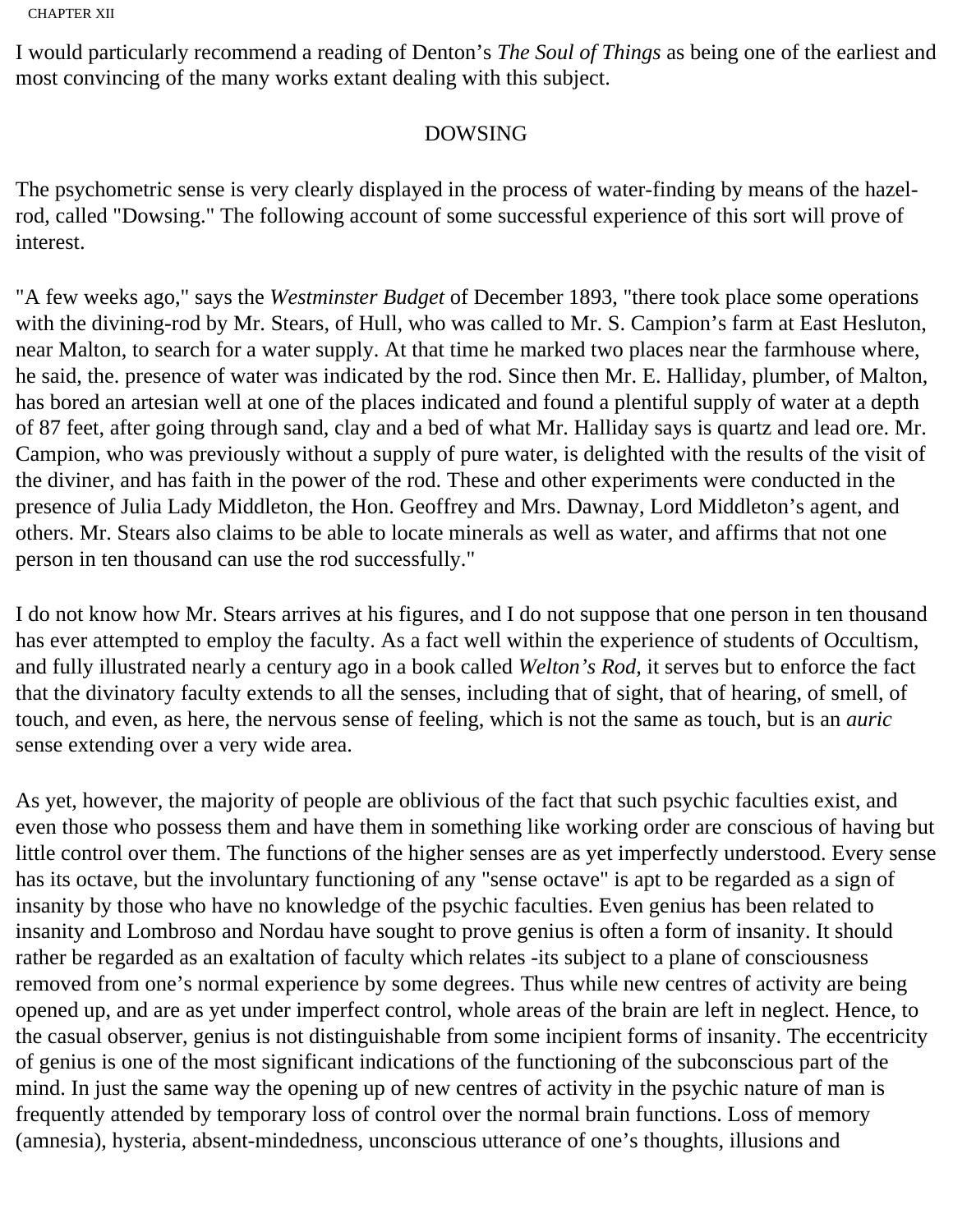hallucinations, irritability, indifference to one's surroundings, spasmodic muscular actions and similar eccentricities, are among the products which signalize the evolution of the newly-acquired psychic faculty. These symptoms will, however, subside as soon as the new faculty has been established. Nature is jealous of her offspring, and all her forces are concentrated in the process of generation. The abnormalities incident to the period of gestation clearly prove this. Once her end is attained, however, she resumes her normal functions. Those who aim at the development of psychic faculties must therefore be prepared to pay toll to Nature, according gladly whatever she demands by way of tribute. "The universe is thine. Take what thou wilt, but pay the price."

And what is the price of seership, of the divinatory faculty, of any of these superior gifts of Nature ? What is it worth to oneself? That is the price we may be expected to pay.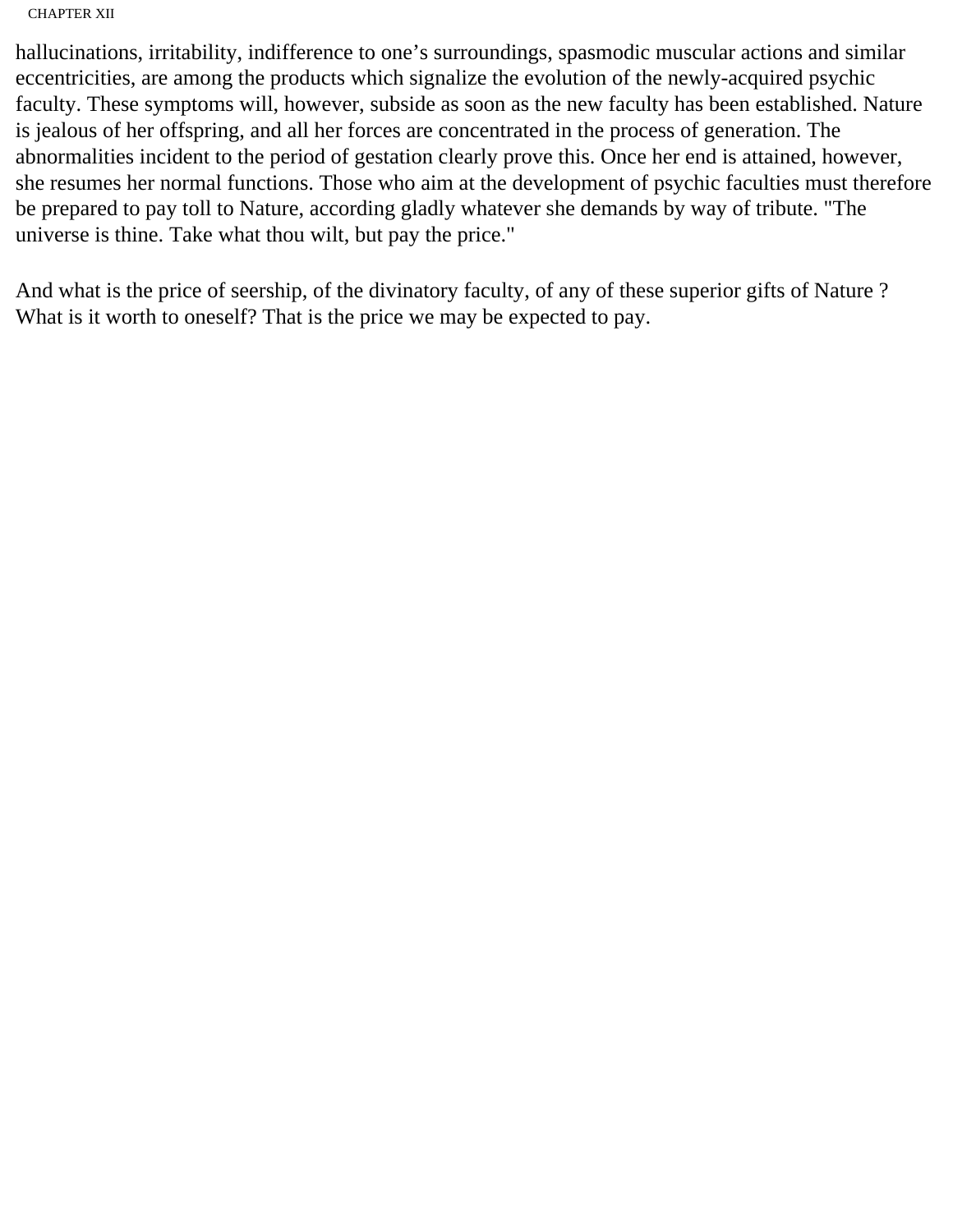### DREAMS

ACCORDING to the Yoga Philosophy of India, the states of consciousness are primarily threefold: -(1) *Jagrata,* or waking consciousness; (2) *Svapna,* or -sleeping consciousness; and (3) *Sushupti,* or spiritual consciousness. That which is normal to the dreamlife is *svapna.* It is convenient to regard the ego or conscious individual as a thread *(sutrâtma,* the thread-soul, as the Hindus call it), upon which is a bead representing the centre of consciousness. If the thread be divided into three coloured sections, we shall then have the three planes of life upon which the centre of consciousness can function. In the present instance we are concerned with the a middle stage or plane, that of dream-life. There is a neutral or nodal point separating each of these stages of consciousness from that above it. As regards the mass of people, the *jagrata,* or waking consciousness, is the norm. But in mystics and visionaries the *svapna,* or dreamconsciousness, is the norm, and just as the ordinary, matter-of-fact person passes in sleep from *jagrata* to *svapna,* so the visionary to whom *svapna* is normal, passes in sleep to *sushupti.*

This being understood as the concomitant result of variety of evolution or individual development as distinguished from mere intellectual accomplishments, we may next consider the nature and cause of sleep and then pass to a study of dreams, their nature and significance.

During the activity of the body during the day every muscular action, every mental effort, is followed by the breaking down of a number of minute cells all of which discharge their vital contents into the system. This vital content of the cell is called in the Yoga philosophy *prâna.* It is like an electrical charge. So long as it remains in the cell it can be used and directed at will in the form of a current of energy, but when the cell is broken up the force is dissipated into the free ether of space, and goes to swell the sum total of latent energy in the world. When this process of breaking down has gone on in the system for some time, the body is flooded with the vital principle, and if this were to go on to any great extent, disease and death would be the inevitable result. Vitality is not to be measured by the amount of the *prâna* in the body, but by the amount of it we have under our control. There is a good deal of life in a putrid carcase, but none of it is co-ordinated or under control.

For the purpose of reabsorbing the vitality and repairing the cellular structure of the exhausted battery, Nature has provided that exhaustion shall be followed by sleep; as day is followed by night and summer by winter. When the powers of recuperation become impaired, when this subtile Archæus passes beyond our power of automatic refreshing, then age and disease begin to assert themselves.

*Ad rem.* - We sleep because we are exhausted; we awake because we are refreshed. When we are asleep we dream, because the immortal soul of us, that which we call the Man *(manas,* or mind.) never sleeps,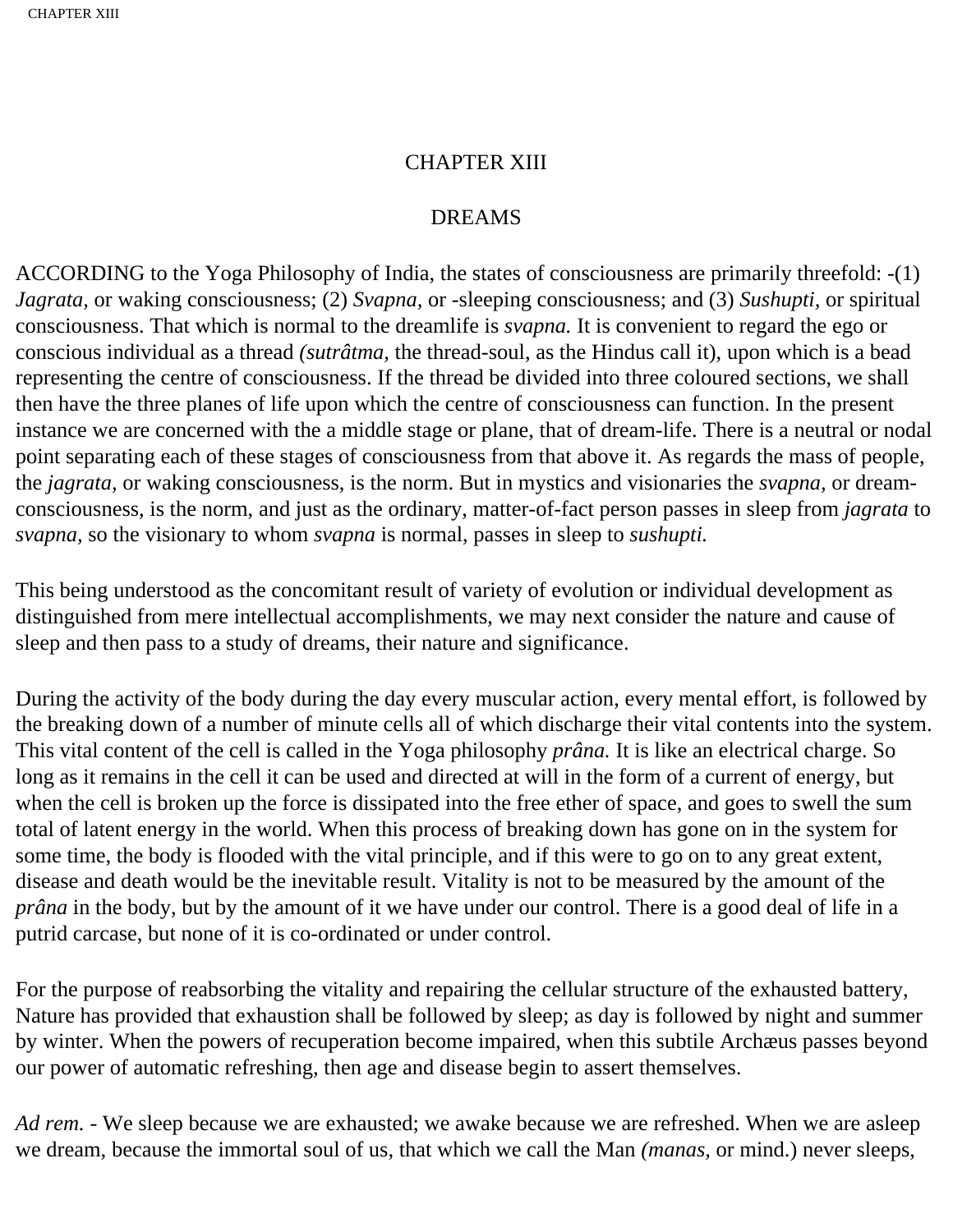since it is never exhausted, and this transference of its activity and of its dual functions to a higher or more interior plane of consciousness is the cause of dreaming.

Of what nature, then, are dreams? Obviously they are only the perceptions of the soul in its middle or twilight state of consciousness. Dreamland is shadow-land, neither darkness nor pure light, but a *chiaroscura* of mingled perceptions. Dreams are primarily of three kinds :-

(1) Those which arise as memories of the waking state of consciousness; (2) those which have their origin in the current changes of thought and feling taking place in the dreaming state; and (3) those which descend as illuminations from the superior plane of spiritual consciousness.

These three kinds of dreams may be called the memory dream, the phantastic dream, and the clear dream. They are related to the physical, psychic and spiritual principles in *man.*

The transition from one stage to another is called mutation, and the sleeping condition is then known as the higher or lower mutative sleep. The following diagram shows the various stages of consciousness :-



Every kind of dream is in some measure illuminative, for even though the dream may consist entirely of our memory-products, it is the selective faculty of the soul which, taking a little here and a little there, fashions the fabric of a dream and builds up the mosaic from the multitude of detached experiences. The dream thus presented to the mind is reflective of a state of existence which is interior to that of the waking perception and to that extent instructive to it. Excessive or indiscreet feeding will cause disturbed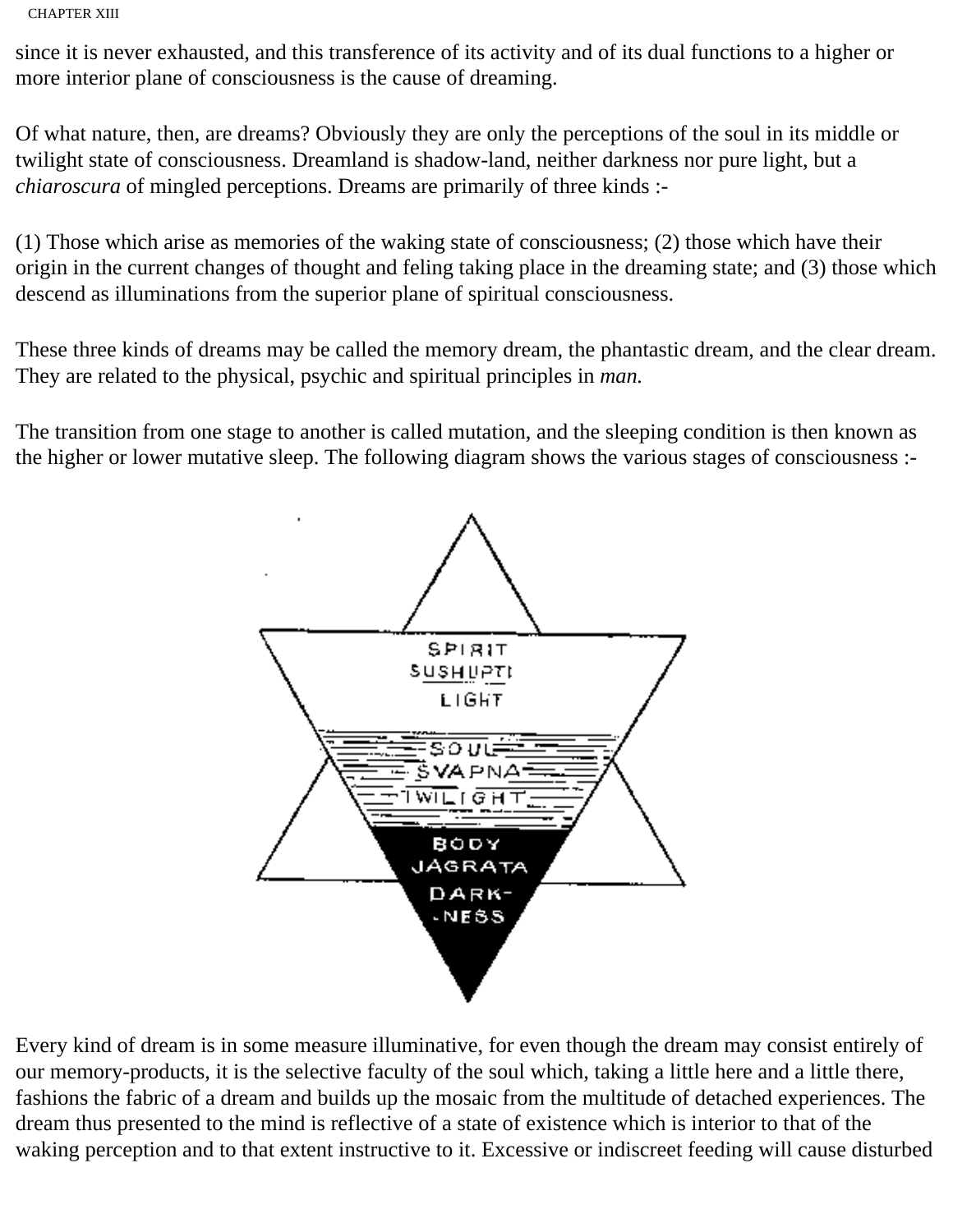dreams, nightmare and a sense of oppression, and this instructs us that even though mind forms matter, it is certain that matter conditions mind, and that undigested or unassimilated food, which would hardly trouble the wakeful mind, becomes a source of impediment to the soul that would willingly spread its wings were it not hindered and restrained by its care for the body. A good tenant cannot go away upon a holiday leaving his house in disorder, for should he do so it would be a constant source of anxiety to him. It is right that he should find it clean-swept and garnished at such time as he would again take possession.

The greater number of dreams are of this psycho-physiological nature and origin, and must chiefly be interpreted in relation to the body or those mundane events which bear upon the immediate personal interests of the dreamer.

Dreams that are disconnected from the physical senses are in the nature of soul images, for the soul thinks in symbols and understands by natural interior perception of their significance. Hence, frequently the allegorical or symbolic dream carries with it to the waking perception a sense of its true significance. All true dreams can be interpreted by natural correspondence, and anybody who is versed in symbology, not as an archaeological science but as a soul-language, can interpret dreams. But in order to apply such interpretations to the individual dreamer it is necessary to know to what order in the sidereal world such individual may belong. In so far as the individual is reflected in the horoscope of birth by means of his physical *persona,* it becomes possible to use the astrological key for the interpretation of dreams.

To many people flowers mean sickness, while to others they signify joy and festivity. A probable explanation of this difference lies in the fact that certain persons are in the habit of being visited with gifts of flowers during illness, and there is hence an associated idea of flowers and sickness; while others not so fortunately placed as to be recipients of floral condolences have only associated flowers with the brightest days of their lives, for flowers belong to the summer days and to the country, where leisure and rest are usually sought.

In similar manner names have a distinct significance when closely associated with events of our waking life. Thus I know a lady to whom any name with the syllable NOR in it is disastrous; and "Normanhurst" was lost by her through an unfortunate financial crisis; "Norma" was the name of a fine pedigree St. Bernard dog that died from pneumonia brought on by careless exposure while the animal was with the veterinary surgeon; "Norsa" was the name of a ship christened by her which went down on its first voyage; "Norland" was the name of a place in which her child was rendered speechless through a fail; and I regard this as

sufficient reason why, without being able to ascribe any reason for her prejudice, the name of Nora puts her on the defensive whenever she meets a person of that name. The soul in the dream-state instinctively surrounds itself with the images of those things, their forms, colours, names, which in waking experience have been associated with happiness whenever its interior state is a happy one; and, on the contrary, when its unclouded perception of the future is fraught with prognostics of evil import, it throws down upon the brain of the sleeping personality the images of such things as, within the experience of that personality, are associated with danger or hurt to mind, body or estate. With such solicitude does the soul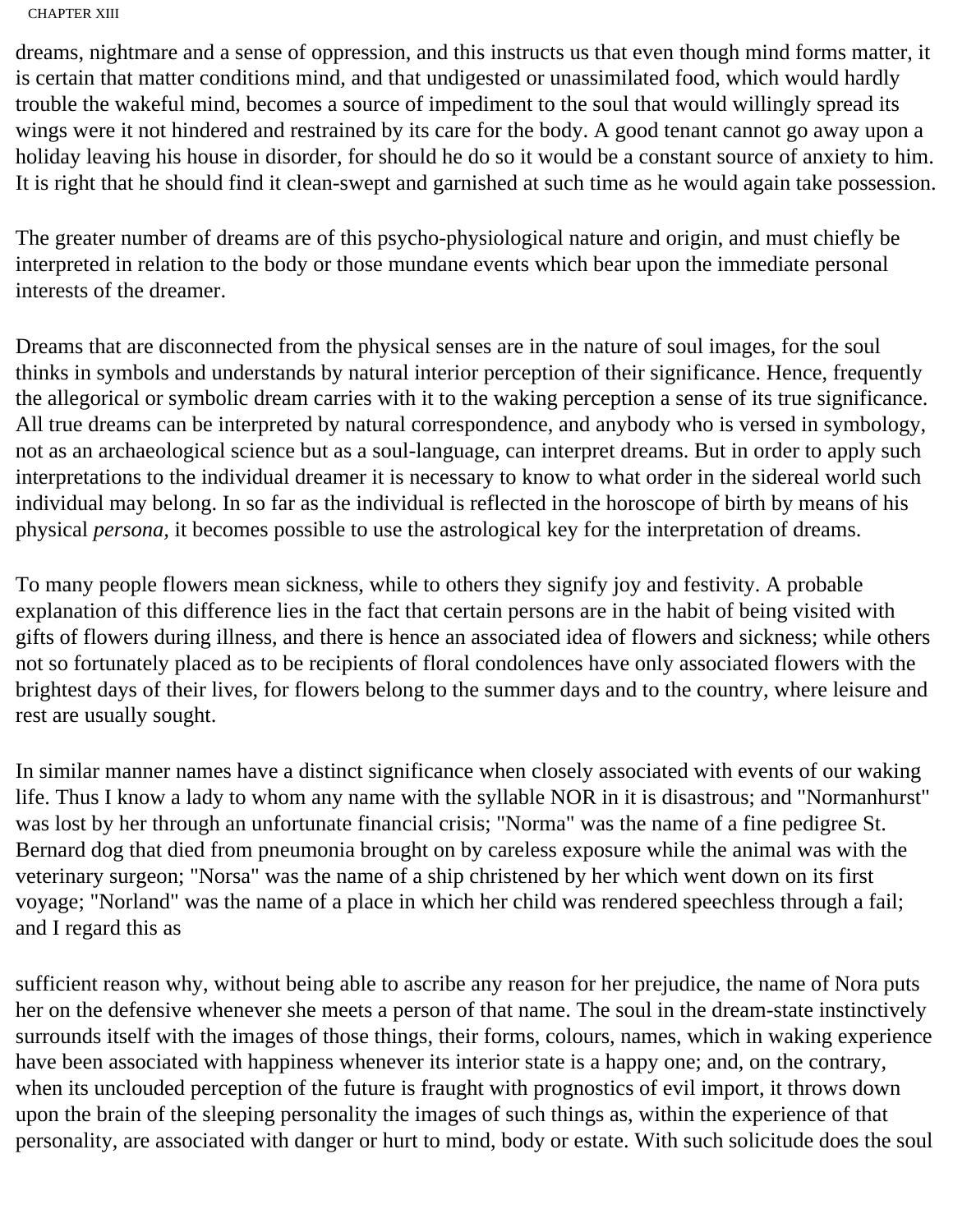watch over its physical instrument that it will forewarn it of any danger that is likely to befall it providing the conditions for conveying and registering such a I message are present.

Similarly the Spirit of Man watches over its Psyche, or female counterpart, and in clear dreaming conveys to it that degree of spiritual instruction or admonition which it is capable of receiving or of which it has present need.

This Spirit has its own imperishable vehicle, the solar body, into which the soul or lunar body is merged after the death of the physical. The solar body is called the "golden bowl," the holy grail; the lunar body or thread-soul is called the "silver cord," and the physical body is called "the pitcher" and the vessel of clay Thus in Ecclesiastes we read: "And desire shall fail, because man goeth to his long home, and the mourners go about the streets : or ever the silver cord be loosed, or the golden bowl be broken, or the pitcher be broken at the fountain."

These things are necessary to be known before we can attempt to regulate our knowledge concerning the nature and origin of dreams.

The symbolism of dreams has therefore a threefold application: a material, a psychic, and a

spiritual or mental. We call that spiritual which arises in the mind from the illumination of the spirit, that psychic which arises from the emotions, and that physical which has its origin in material experiences. The spiritual dream is distinguished from the psychic by its being unattended by any degree of emotion as doubt, anxiety, trouble or fear; but only a sense of great beatitude, the mind being detached from the vision and regarding it as a magnificent spectacle. The psychic dream, on the contrary, is attended by a distinct emotional disturbance, and if the dreamer does not actually take an active part in the scene as one of the *dramatis personæ,* it at least identifies itself sympathetically with one of the actors and experiences by repercussion just as much as if it were taking an active part. What a mother feels for her child in joy or sorrow, in pleasure or in pain, the Psyche feels for the images of its creation, for they are indeed its children. It is a rare, but nevertheless certain, fact that men

experience in their physical bodies that which they have been dreaming. Thus I have recently read of a man who dreamed that he was lying upon the sands exposed to a burning sun, and on awaking he continued to experience the burning sensation in his face, and going to the mirror discovered to his vast astonishment that his face was actually and most thoroughly sunburnt. This phenomenon is known as astral repercussion.

I once saw the wraith of a living person walk into the room where I was sitting in company with others, and it was observed that the wraith, which appeared in all respects a figure of flesh and blood and properly clothed, knocked his head against the projecting corner of a wardrobe and instantly disappeared in thin air. The next morning the person whose wraith we had seen appeared with his eye bandaged up and explained that he had a bruised swelling and must have been stung in the night by a mosquito. We, however, told him a different story.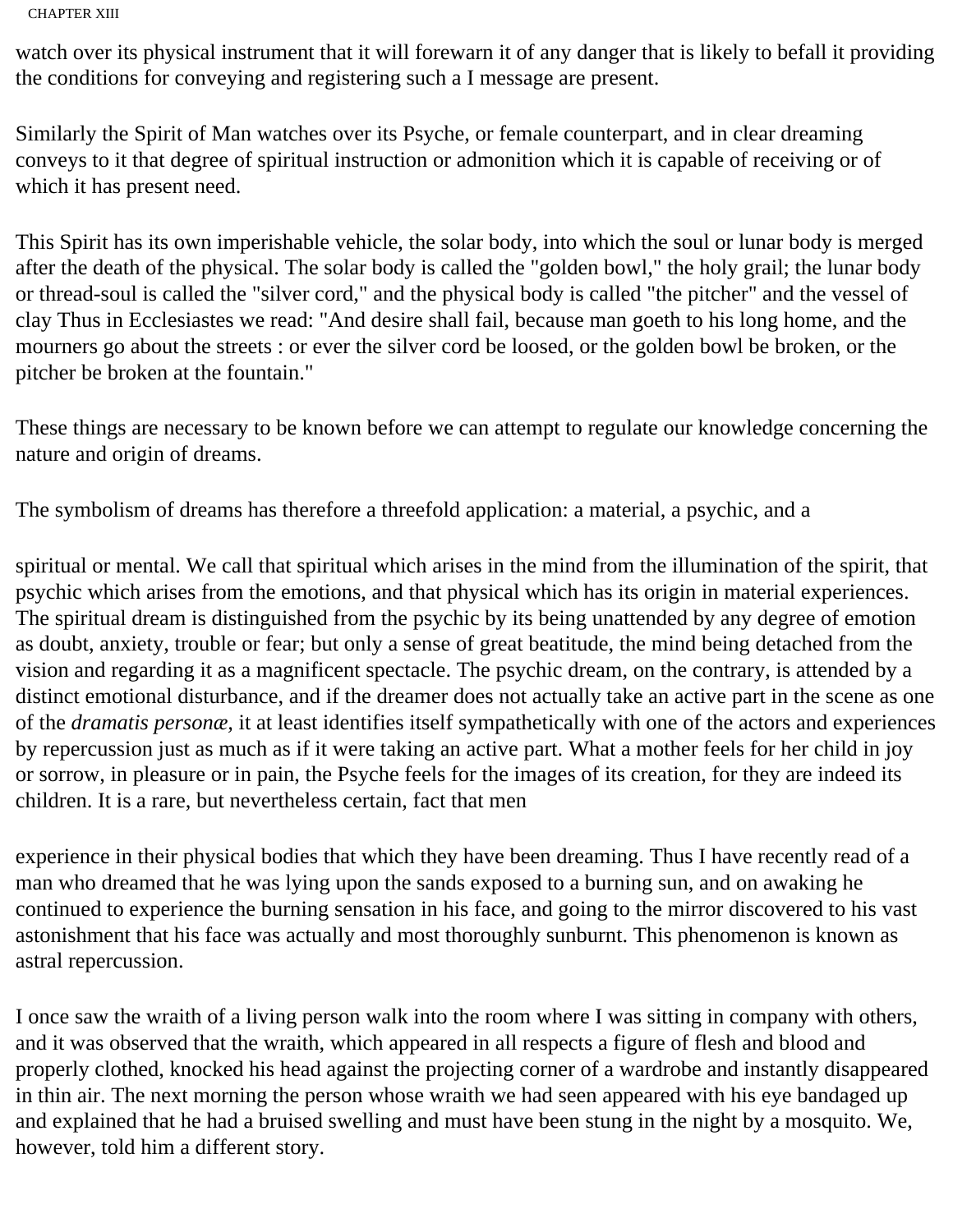Paracelsus says: "Artists and students have frequently obtained instruction in their dreams regarding things which they desired to learn. The imagination was thus free and commenced to work its wonders. It attracted to it the *Evestra* of some philosophers, and they communicated their knowledge to them.

"Such occurrences frequently take place, but it often happens that part of that which is communicated is forgotten on awaking to the outer world. In such case it is necessary to observe strict silence, not to speak to anybody, nor to leave the room, nor take any note of things ; but to eat nothing and remain still; and after a while we shall remember the dream."

I have found that if, on awaking from a dream part of which is obscure or forgotten, I continue in the same position, keeping my eyes closed to all external things, and then go over the dream in my imagination, the missing part is generally restored, as if I had dreamed the dream all over again. Every one knows how readily a disturbing dream may be dispelled by changing the position of the body. It is sometimes more convenient to change the position of the mind.

"The astral life," says a well-known occultist, "is most active in man during his sleep. The sidereal (solar) man is then awake and acts through the *evestrum* (or astral body), causing occasionally prophetic dreams, which the person will remember on awaking. But there are also elusive dreams, caused by other influences, and man must therefore use his reason and discrimination to distinguish the true from the false."

But, according to Paracelsus, "There may be more reliance placed in dreams than in the revelations of the necromantic art; because the latter are usually false and deceptive, and although the elementals which use the astral bodies of the dead on such occasions will give correct answers to questions and often confirm their assertions with oaths, yet no implicit confidence can be placed in what they say because they do not wish to speak the truth nor are they able to speak it.

"Therefore the patriarchs, prophets and saints preferred visions and dreams to any other method of divination. . . . Supernatural dreams take place at times among the present generation, but only the wise pay any attention to them. Others treat them with contempt, although such dreams are true and do not deceive.

"There are some people whose natures are so spiritual and their souls so exalted that they can approach the highest spiritual sphere when their bodies are asleep. . . . Dreams, visions and omens are gifts of the sidereal man, and not of the elementary body. . . . The elementary body has no spiritual gifts, but the sidereal body possesses them all. Whenever the elementary body is at rest, the sidereal body is awake and active, because the latter needs neither rest nor sleep; but whenever the elementary body is fully awake and active, the activity of the sidereal body is then restrained, and its free movements are impeded or hindered like those of a man who is buried alive in a tomb."

A man who is content with the rushlight of his own reason will hardly welcome the effulgent rays of the universal sun. What benefit can such people derive from the most perspicuous dream?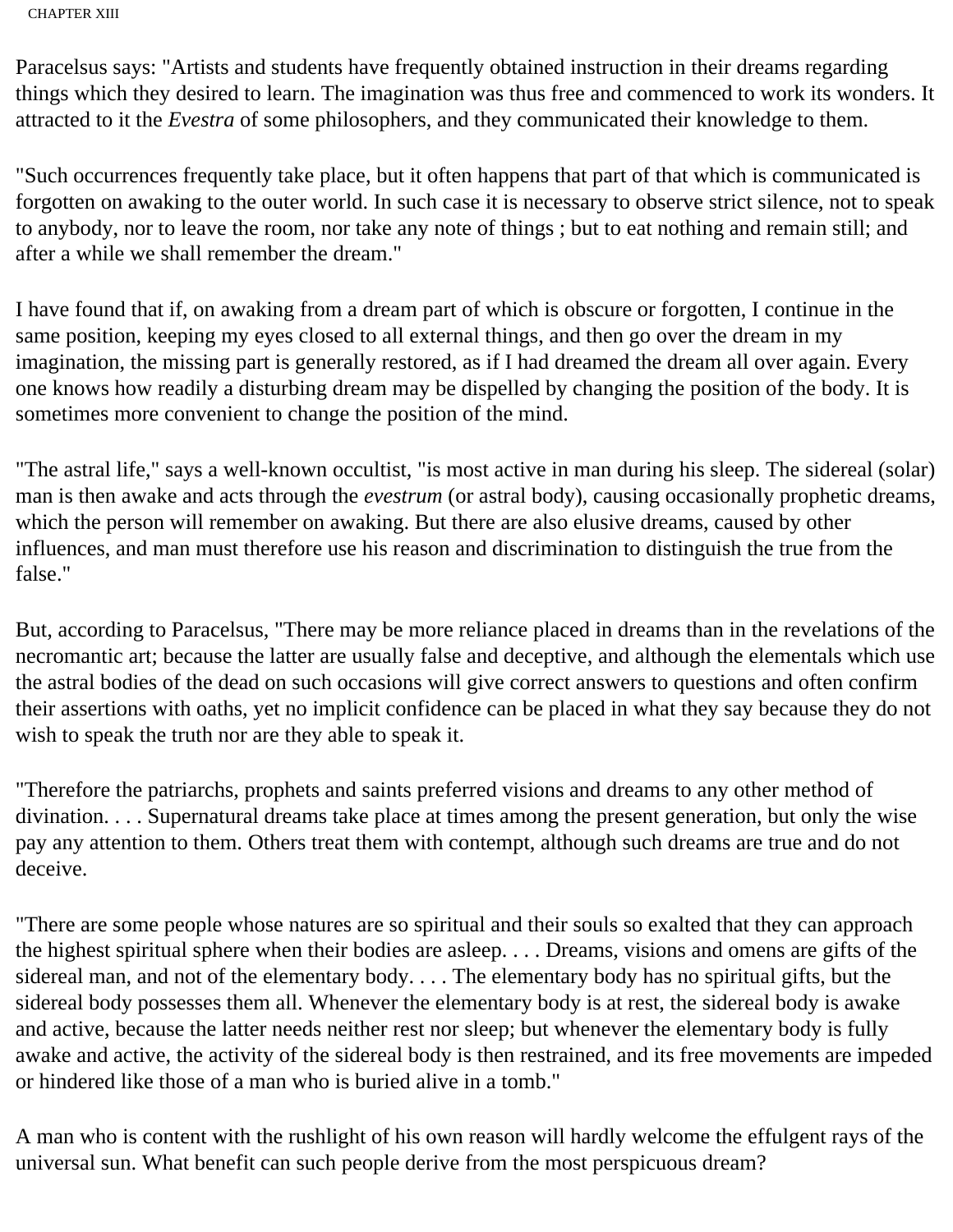Localization of dreams is a very remarkable phenomenon. Yet almost all persons have some select spot, some haunt to which they repair from time to time in their dreams. It is always the same place and thoroughly well known to the dreamer, though quite outside all waking recognition. At such places one meets the same persons, and the dream is continuous of that which preceded it. For many years I had such a place where I met and discussed with one whose name I afterwards saw in an old Italian book of biographies, and since then I have not been able to revive the experience in my dreams. But I know that in some cases these localizations are retrospective and are reminiscent of a former life, while in others they are prospective and have reference to a place and environment which will eventually be known in experience (See the *Occult Review,* August 1910, in which many remarkable cases are given).

"The interpretation of dreams," says Paracelsus, "is an art that is known to the wise." Many books proposing to interpret dreams have appeared from time to time, but from their contents it is readily seen that they are designed to impress the ignorant reader or to express the ignorant author, for by no rule of art or understanding of universal symbolism (which is the only language known to the soul of man) can the interpretations be justified. A very valuable initiatory work has been delivered to us by Emanuel Swedenborg, the Swedish seer, in his *Hieroglyphic Key to Natural and Spiritual Mysteries.* I consider it a misfortune that the enlightened author did not see fit to extend his work, but so much as appears is of the utmost value, especially when the sense is extended beyond the ordinary limit of the mere word.

The present work does not permit of a thorough exposition of the symbolism of dreams, and it is not therefore thought advisable to attempt the task of formulating a system of interpretation. Such a system, however, does exist and has been reflected in all the scriptures of all peoples from time immemorial. The universe and man are consentaneous. There is an universal symbolism, an universal language, and - if you please - an universal Dream-book. But this same book needs reading.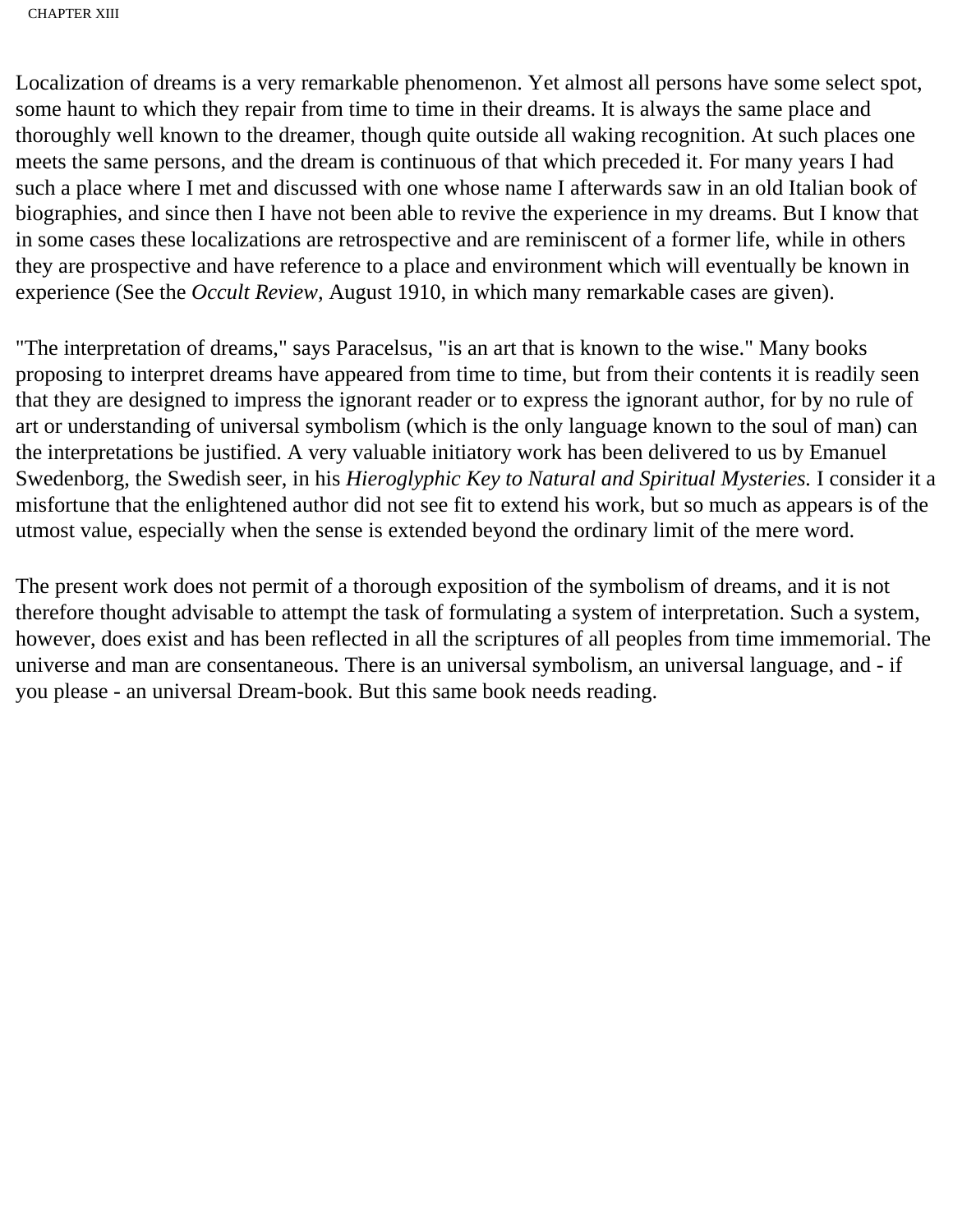# CHAPTER XIV

## SORTILEGES

AMONG all the methods of divination which have found favour in the eyes of the uninitiated, none has received greater recognition than that of sortileges or "drawing lots." Admitting the sanctity which attaches to any body of scripture to be acknowledged by the consultant, what method of obtaining a knowledge of the will of Heaven could be more facile or more dependable than to take haphazard a text from the revealed Word?

The Bible among Christians, the Koran among Mohammedans, and the religious books among various nations have been consistently used for purposes of divination by sortilege. Various of the religious books of India are consulted in the same manner, and like ourselves they have books constructed for purposes of divination. In all sortileges drawn from holy writ the direct action of the divinatory faculty is relied upon, and the lot drawn is accepted as the expressed will of Heaven in regard to the matter about which the inquiry is made; the belief in such a divination being that the Spirit not only directs the mind to this means of resolving its doubts, but also guides the hand to an appropriate and true selection.

In the case of books constructed specially for the purpose of divination, of which there are a great number, the automatic or divinatory faculty is by means of numbers, geomantic points and other intermediaries, so t-hat in effect the diviner is guided to a sortilege or oracular sentence which is designedly in apposition to the question and presumed to satisfy it, being favourable or otherwise according to the lot or number involved.

The usual method of making such books of divination is to formulate a certain number of questions, from which the diviner may choose such as answer nearest to the matter in hand, and then to arrange a codex by which each question is related to a variety of answers, so that at some point or other in the process the automatic faculty may avail itself of the element of "chance." Thus, while there is a great variety of methods, the principal factor in all cases is the exercise of the automatic or divinatory faculty.

And if we rightly consider the matter there is no reason why such sortileges should not be true and effective, for it is constantly under observation that problems which cannot be solved by the voluntary exercise of the faculties will be speedily and successfully surmounted by the automatic or involuntary action of the brain. Such cases are on record in connection with the experience of somnambulism or sleepwalking, from which it appears that a person may retire to sleep with the mind in a state of anxiety concerning some problem of study, some article lost, some circumstance forgotten, and during sleep the person will rise from his bed and go about without harm or danger to himself and accomplish with great ease that which had been upon his mind before falling asleep. The morning finds the problem solved, the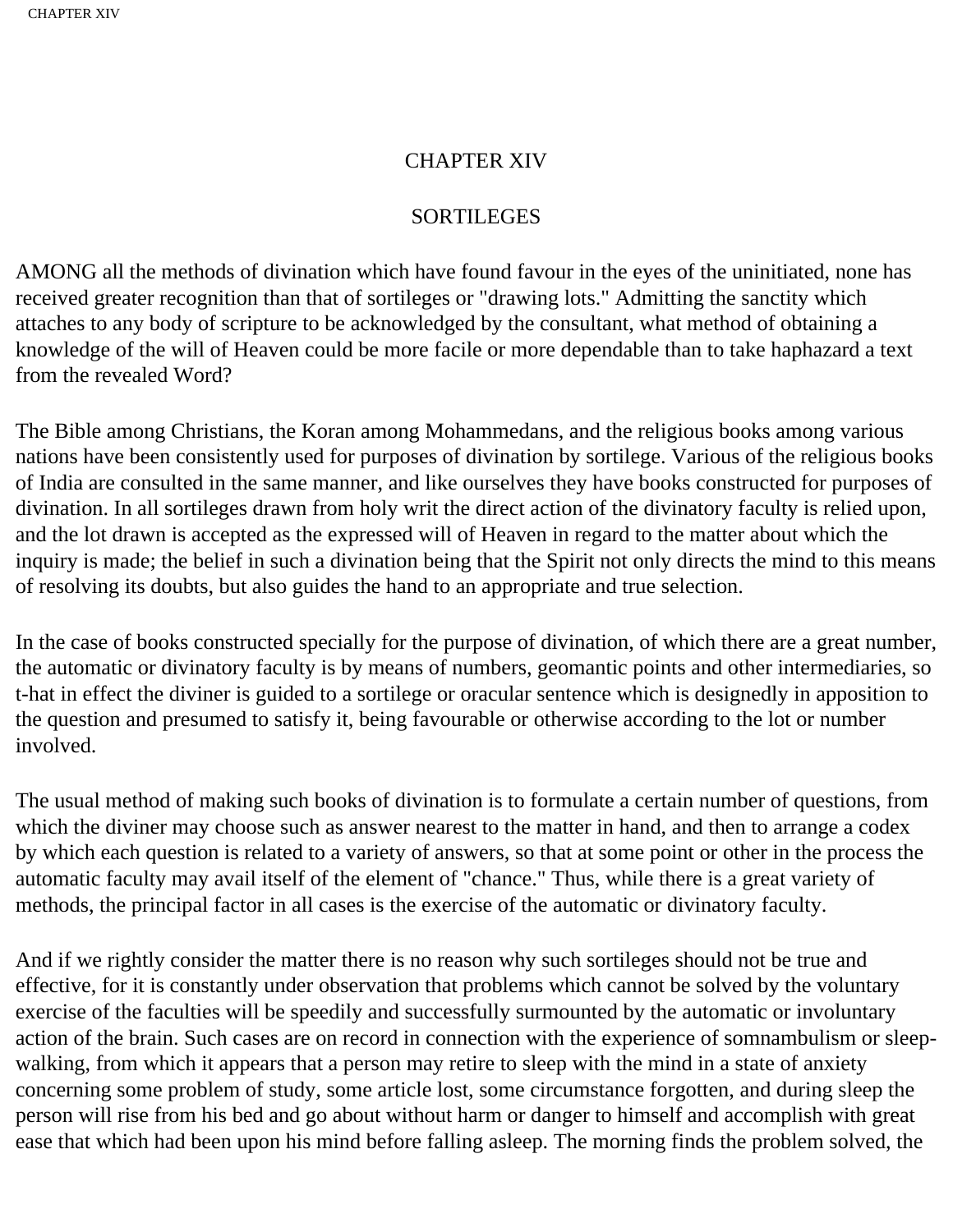#### CHAPTER XIV

lost article restored, the forgotten incident carefully set down in writing. These facts prove two things: (1) that the soul of man knows more than it can impress upon a tired or disturbed brain; and (2) that all action is followed by reaction. Concerning the first of these, it is well known that intuitive knowledge transcends reason and that instinct surpasses the highest use of the senses. What intuition is to the mind of man, instinct is to the animal soul. Both are in the nature of direct and unerring knowledge, but the one is related to the imponderable and the other to the material world. When the brain is at rest, and when Reason, the great Doubter, has done its best and failed, then the soul is able to throw down the images of its thought upon the clear and unruffled surface of the mind, as if it should say, "Be still and know that I am the lord!"

As to the second deduction from experience, one may quote Scripture to the same effect: "Ask and ye shall receive; seek and ye shall find; knock and it shall be opened unto you." But it is also possible, and to the ordinary mind may be more acceptable to cite a common experience of everyday life. A name is forgotten which it is important should be recollected; we worry over it, we twist and turn about in the storehouse of the memory to find that particular name; we go through the alphabet in the hope of getting a lead-off in the right direction from the initial letter; we make various futile attempts at a combination of sounds; but all to no purpose. We give it up and turn for distraction to some other theme. No sooner has the attention become entirely diverted than, spontaneously and perfectly, the much-sought name springs to the brain, the eye, the tongue on the instant.

The moral of this is: When you have ploughed and sown, leave the harvest to Nature; or, as I have heard it otherwise put: "When you can't crack a nut, give it to a monkey," which means, I take it, that Nature is allsufficient and that what she can make she can break, by one means or another. And this is the faith of the devout; for, having tried by all rightful means to compass an end, and finding the task beyond his powers, a man does well to leave the issue in higher hands. By doing so he affirms his faith in the beneficent power of his Creator.

An instance of the kind of sortileges referred to as "indirect," may be found in the "Wheel of Pythagoras," though it is difficult to trace any connection between this and the philosopher of Croton. A person desires an answer to a question. Such answer may be propitious or adverse, of immediate fulfilment, or delayed, according to the quarter of the heavens to which the divination refers.

The letters of the alphabet are valued for this purpose as follows: -

| 2Y      | $11$ I J N      | 21 G |  |  |
|---------|-----------------|------|--|--|
| 3Z      | 12 E L R P 26 C |      |  |  |
| 4 A F S | 13 C            |      |  |  |
| 6 B T   | 16K             |      |  |  |
| 8 Q     | 18 D W          |      |  |  |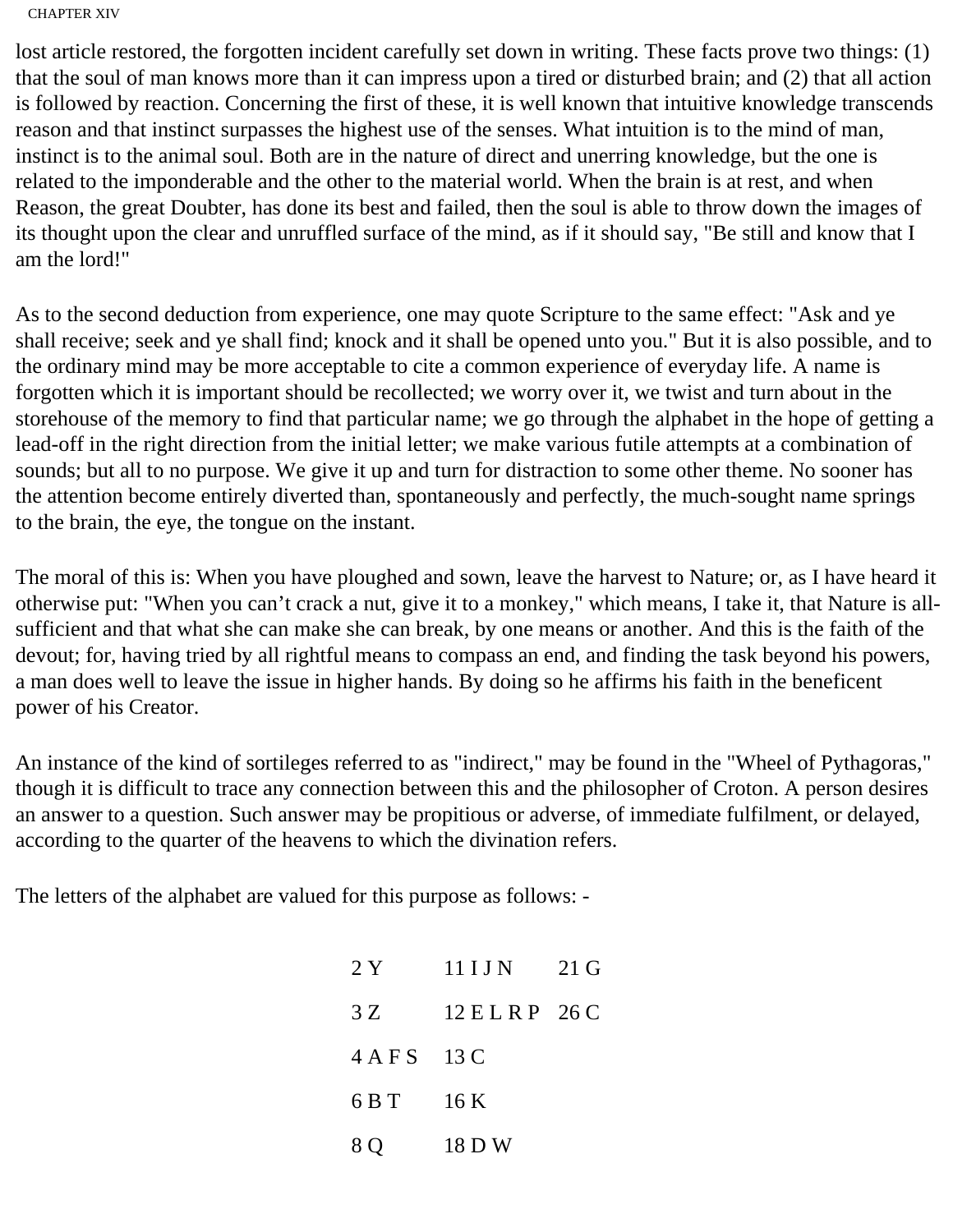The days of the week, with their corresponding numbers and the planets governing them, together with their numbers, are contained in the following Table :-

| Sun |    |    |     | Mon   Tues   Wed   Thurs   Fri   Sat |                 |    |
|-----|----|----|-----|--------------------------------------|-----------------|----|
| 106 | 52 | 52 | 102 | 31                                   | 68 <sup>°</sup> | 45 |
| 34  | 45 | 39 | 114 | 78                                   | 45              | 55 |

In order to effect the divination, it is first of all necessary that the diviner should think of a number, and set it down. To this must be successively added:

1. The initial of the Christian name.

- 2. The number of the day of the week.
- 3. The number of the planet answering to the day.

The sum of these four numbers is then to be divided by 30, and with what remains the diviner must refer to the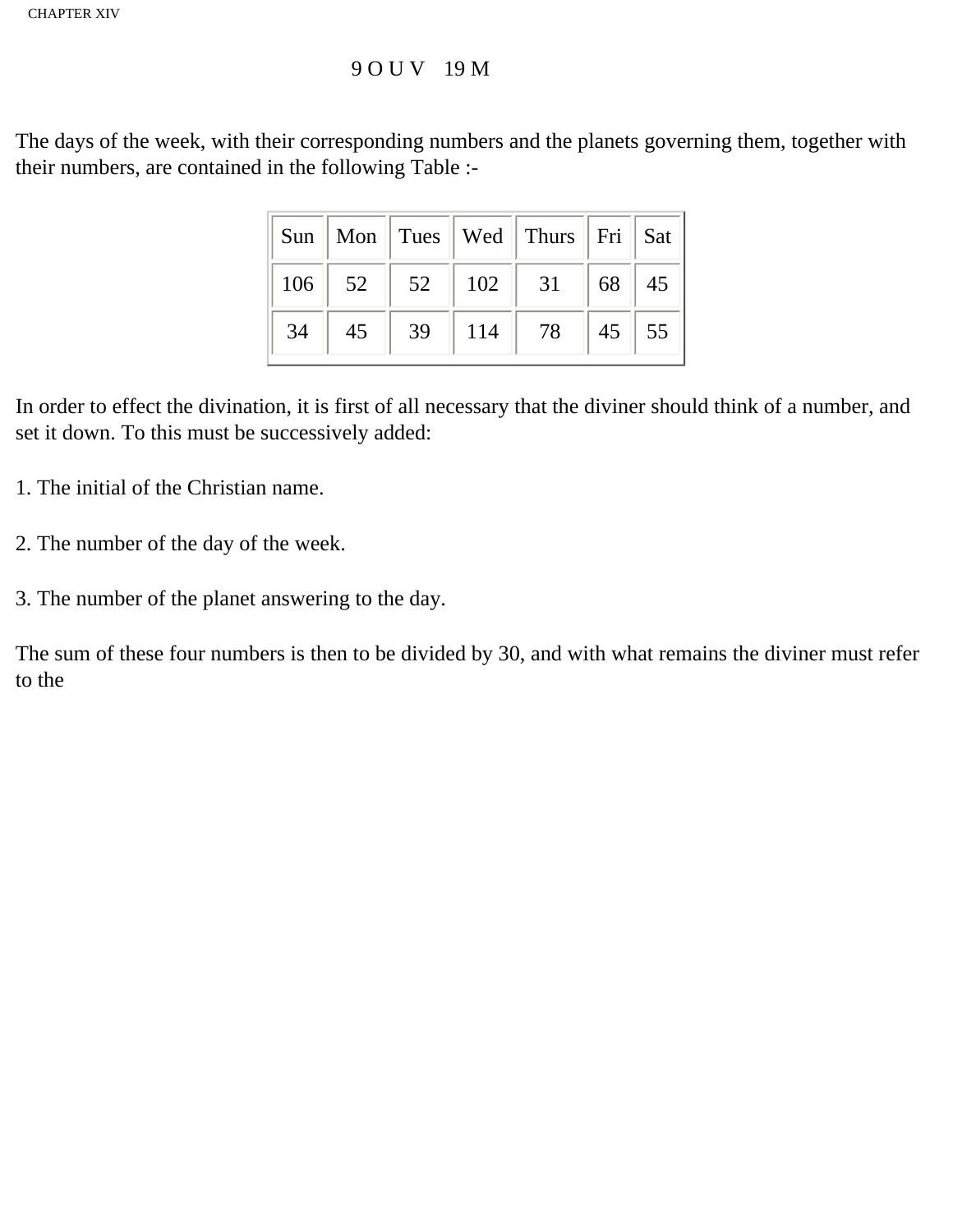

If the number is found in the 1st quarter of the Heavens, *success* will come *speedily.*

If in the 2nd quarter, *success* will be *delayed.* 

If in the 3rd quarter, *failure* will be met *speedily.*

If in the 4th quarter, *failure* will attend in the end, and after *delay.*

Moreover, the four quarters correspond to seasons, I Spring, II Summer, IV Autumn, Winter.

Also to the four physical types, I - tall and fair, II - short and fair, III - short and dark, IV - tall and dark.

If the question be in regard to time of day, its Spring corresponds to the morning, the Summer *to* the afternoon, the Autumn to the evening, and the Winter to the night.

Here it will be seen that the divination is regulated from the commencement of the *number thought of* in connection with the subject of inquiry.

When in India I learned a system of *arudha,* i. e. the undiscovered, which is based entirely on this occult law of the geometrical relations of thought. By means of this I have constantly been able to find things that were lost and to give circumstantial answers to questions propounded, to define the nature of a person's thoughts and perform many other apparently marvellous feats. But the only marvellous thing in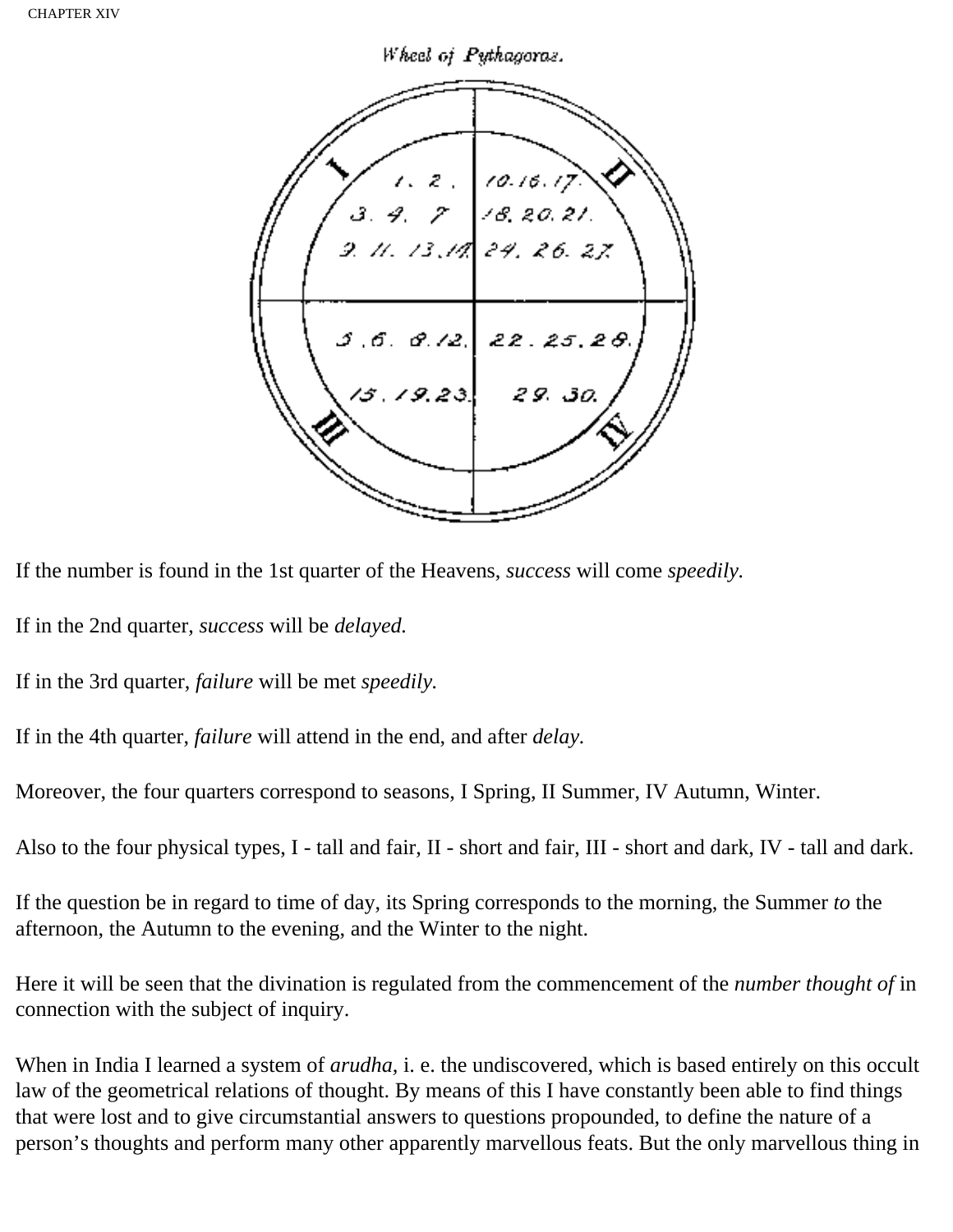CHAPTER XIV

the whole matter is the aforesaid correspondence, which exists between a person's thoughts and the number which spontaneously springs into his mind in association with such thoughts. An instance or two will suffice to show the method followed.

On taking our places at table one evening, my *viv-à-vis* suddenly discovered that her coral necklace with pendants in gold had disappeared. I at once engaged to find it for her. After dwelling intently on the image of the thing in her mind she gave me the number 43. I then said she had been a short Journey and that the necklace was lost at a place where there was an iron fencing, and that she would know the spot by the fact that a horse was standing close to it. I assured her she would recover the articles, and on learning that she had only been for a short walk of a mile or two along the riverside, I elected to go in search of the thing myself, which I did without delay, fearing that the conditions which then obtained would presently alter. Walking quickly in the direction indicated, I found the footpath by the river flanked by continuous hedges and trees, beyond which were fields. But at last I came to a place where the hedgerow was broken and some old iron rails had been set to fill the gap, and there also was the horse with his head over the railings. It was now quite dusk, and I had to strike several matches in succession to obtain light enough. But almost the first thing I saw was the broken necklace, not much scattered, upon the ground; and I returned with it in complete satisfaction.

Speaking of this system to a gathering of occult students on a recent occasion, I was asked to give them an illustration of it. I therefore asked my hostess to think of any event in her past life, as, for example, marriage, and then give me the first number that came into her mind. But I warned her *not* to think of her marriage, as I had suggested it. Presently she gave me the number 25. I was surprised, and my first comment was that she had thought of something connected with her marriage On admitting that this was the case, I said it concerned a short journey, a removal from the house, and a jewel which was a gold ring set with a blue stone, most probably a turquoise.

In confirming this divination, the lady informed us that she had set out for a drive with her husband, *starting from home,* and had met with an accident, in which she lost a *gold ring set with a turquoise,* and that was the subject of her thought. The ring had been a *wedding present.*

Another kind of sortilege or divination akin to it, but somewhat in the nature of a *Kabala,* is contained in a manuscript by Born written in old Italian. The method is as follows :- A question of any sort being written down, the number of words in the sentence are noted and successively the number of the letters in each of the words. These numbers are set in a row, and are then added by pairs from right to left, the nines being excluded and the remainders set down in a second row. The same process is followed out continuously until, at length only two numbers remain to be added together, and the sum of them gives the final number, which may be 1, 3, 5, 7, or 9 on the one hand, or on the other 2, 4, 6, or 8. If the number be odd, the result is adverse; but if even, the augury is good.

An example will serve for all cases. Let the question be - Will my operation be successful? The number of the words is 5, and the number of letters in the words successively are 4, 2, 9, 2, 1. The word successful has ten letters, but rejecting the nine, 1 is left. These figures are then set out in order from left to right: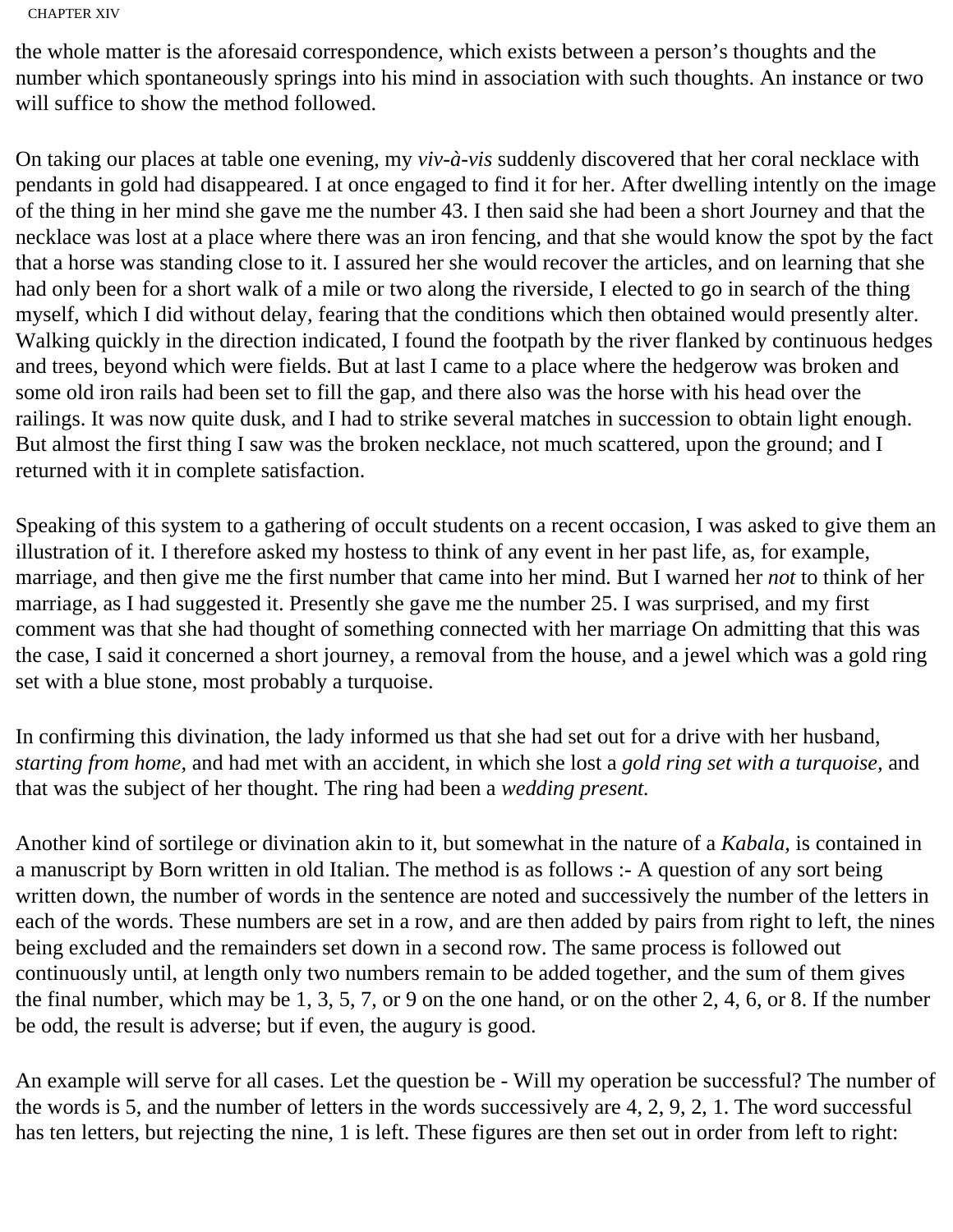

and added together in pairs, rejecting the nines when the sum of any two exceeds that number. As a final result we have the figure 2, which shows that the operation will be successful, and that speedily, for the smaller the number the quicker will be the realization of the good or evil thus prognosticated.

From a similar configuration Cagliostro, following the methods of the Illuminati, would have foretold that the winning number of the next lottery would be 22,246; but his method was more complex and involved the extraction of a series of numbers The divination in the above example rests upon the unpremeditated and spontaneous use of words which are employed to express the question in mind. It is perhaps needless to add that the forcing of a sentence by studied art is not in the nature of an appeal to the automatic or subconscious part of one's nature, and no reliance can be placed upon an answer thus obtained. Neither is it possible to successfully engage the divinatory faculty upon all and trivial occasions. The use, as distinguished from the abuse of the faculty, consists in its employment only upon serious occasions and concerning issues which cannot be otherwise known.

There is in Nature a conspiracy between the volitional faculty and the rational faculty, and another between the automatic faculty and the intuitive faculty, and these alliances are set in opposition to each other, so that the ascendency of the one means the subjugation of the other. This being understood, and also that the Rational Soul and the Psyche are opposed to one another by nature and constitution and method, the one being as it were the man and the other the woman within us, there remains to us the choice of either. But in the Adept, who has brought his nature into equilibrium and has celebrated the Nuptials of the Soul, these two act as one to the production of the most perfect results.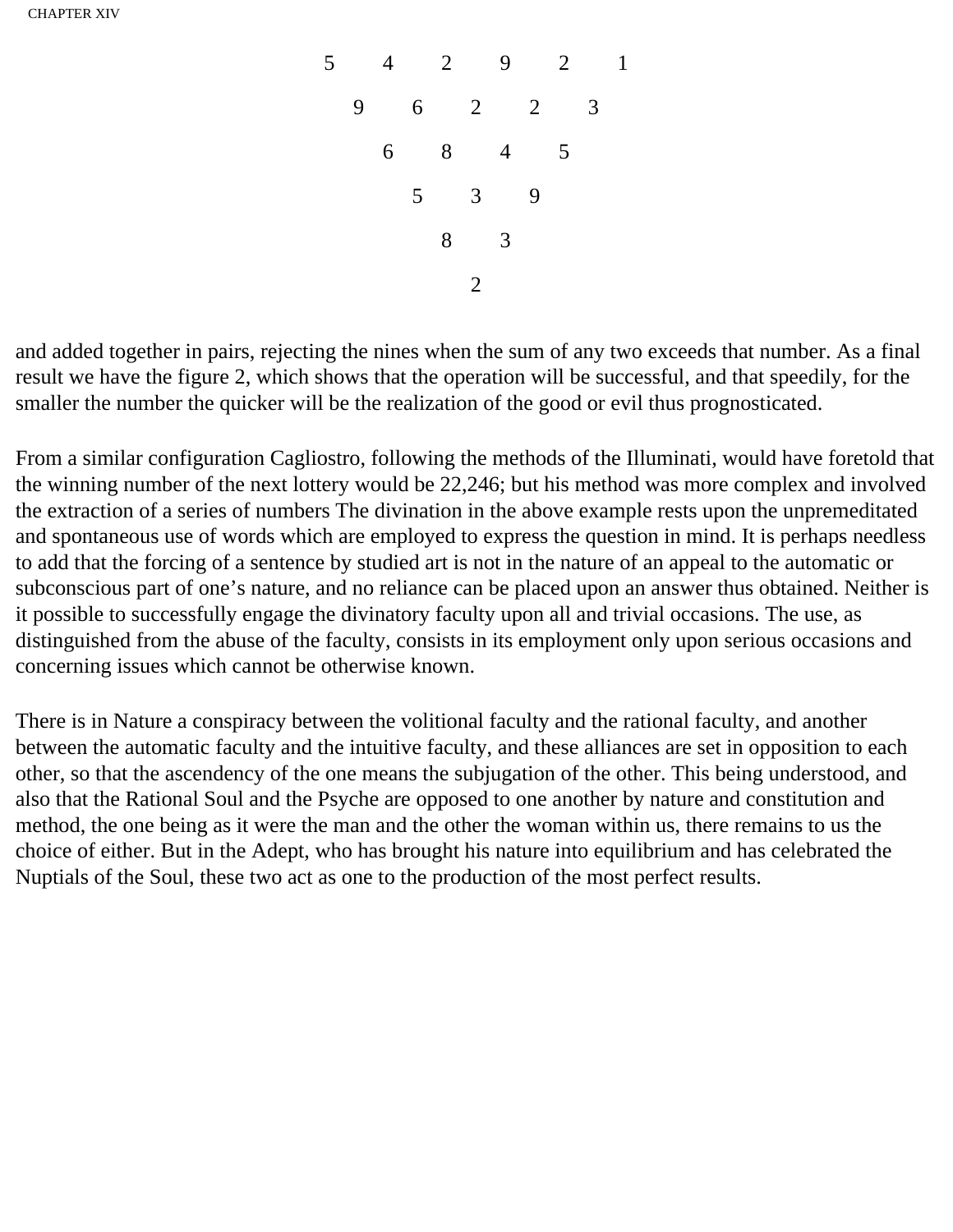# **ALCHEMY**

IT has always been within the scope of practical magic to attempt the *Magnum Opus,* which consists in the production of the *Elixir Vitæ* and the *Lapis Philosophorum.* Those who have failed in the great work have consoled themselves with the belief that there is an alchemy of the soul of greater consequence to immortal man than the mere transmutation of gross metals. Hence we have the two schools, everywhere in evidence in the literature of this subject, the Alchemists who claimed that all metals sprang originally from a single menstruum - and are convertible by art; and the Higher Alchemists or Mystics, who saw in the principles and prescriptions of the spagyric art nothing but a sublime system of spiritual philosophy having direct reference to the spiritual regeneration of man.

The Alchemists affirmed that the *ens* of gold or silver could be extracted and a subtile tincture made by which all the gross metals such as copper, lead, etc., could be impregnated and changed to the pure gold or silver, copper lending itself more agreeably to the tincture of gold and lead to that of silver.

They affirmed, moreover, that this *ens* of gold could be fixed and rendered as a red "powder of projection" which, being applied alchemically to Mercury, would change it into gold. "All metals in the earth are generated from Mercury," says one writer, "and thus Mercury is the first matter or *prima materia* of all metals."

Avicenna illustrates thig dictum, to which he gives consent, when he says: "As ice, which by heat is dissolved into water, is clearly generated out of water, so all metals may be resolved into Mercury, whence it is clear that they are generated out of it."

Bernard of Trevisa is quoted to the same effect:-

"Similarly quicksilver is the substance of all metals: it is as a water by reason of the homogeneity which it possesses with vegetables and animals, and it receives the virtues of those things which adhere to it in decoction." And he further says: "Gold is nothing but quicksilver congealed by its sulphur."

Elsewhere he says: "The solvent differs from the soluble only in proportion and degree of digestion, but not in matter, since Nature has formed the one out of the other without any addition, even as by a process equally simple and wonderful she evolves gold out of quicksilver."

Now, in the name of Occultism I affirm that the conclusions of Bernard Trevisan are as fully entitled to credence among the scientific as that of Sir William Crookes, whose Protyle or Mother-substance lies at the base of all modifications of matter, and is responsible for the genesis of the elements. The same daring thinker has been credited with the statement, though I have not myself seen it, that it is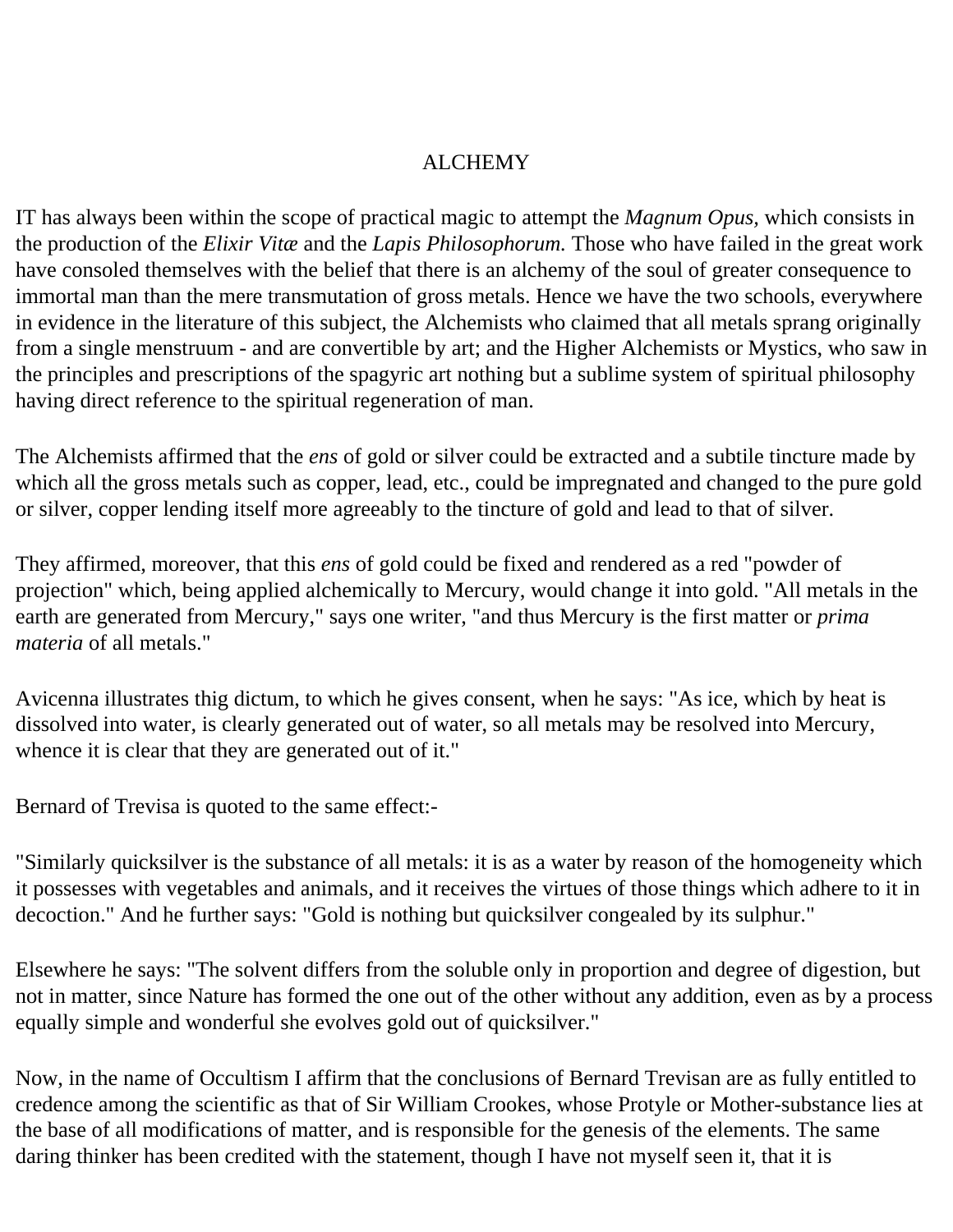scientifically conceivable that we may take copper or any other metal and, having resolved it into that prime element from which it is a differentiation, thereafter shunt it on to the lines which make for gold.

The alchemical idea is that all metals are generated from, and are indeed only modifications of, a *primum ens* or original matter, and that they are mutually convertible; the medium in all cases being Mercury, which is the coagulated menstruum of this Mother-substance.

Again: "The sages have it that gold is nothing but quicksilver perfectly digested in the bowels of the earth, and they have signified that this is brought about by sulphur, which coagulates the Mercury and digests it by its own heat. Hence the sages have said that gold is *nothing but mature quicksilver."* (*The Aichemical Writings of Edward Kelly,* by A. E. Waite. London: Wm. Rider and Son, Ltd.).

Certainly it does not seem improbable that chemical science should be able to bring about in a short time that which Nature produces in the course of years or even ages. And the alchemists may be right in their assertion that all metals have a common base in Mercury, and that this Mercury is the menstruum of all metals, and itself the coagulate of the *Prima Materia.* We do not know certainly what these metals are, nor by what process they are delivered to us by Nature, but we know that primarily they all come from the same homogeneous and universal substance, which some call ether, others protyle, the elementum, akâsa, primum ens; meaning, in effect, one and the same thing.

The honour of having revived the principles of Alchemy is accorded to Hermes the Thrice Great, and hence it is called the Hermetic Art. According to Bernard of Trevisa, Hermes found seven tablets of stone at the foot of Mount Hebron, on which the principles of the seven liberal arts had been inscribed before the flood. From Hebron the arts penetrated to Persia, Chaldæa, and Egypt; and were variously called by them Magia, Kabala, and Sophia.

The principles of Alchemy have a dual application, the spiritual and the terrestrial; and these are represented by the Triangle and the Square, or the Pyramid and the Cube, or again the square pyramid, *i. e.* a pyramid with a square base, the area of which base is equal to the area of a circle whose radius is the perpendicular axis of the pyramid. Such a pyramid is that which was completed by Khufu or Cheops under the superintendence of one of the Hyksoi. "The One emaned the Three, the Three evolved the Seven," as expressed in the symbol on page 348. (Webmaster's Note - the next image)

When reversed we find the Mason's Apron, part of the insignia of the craft, but the fact that the thing is worn upside down need not trouble us, for we know that the Little Man or Microcosmos is but the inverted reflection of the Grand Man or Macrocosmos.

Alchemy teaches us also that the elements are mutually convertible, and how one comes to predominate over others and whence the substance of metals is generated. The Four Elements were figuratively spoken of as Fire, Air, Water and Earth, and their qualities are fourfold, hot, cold, moist and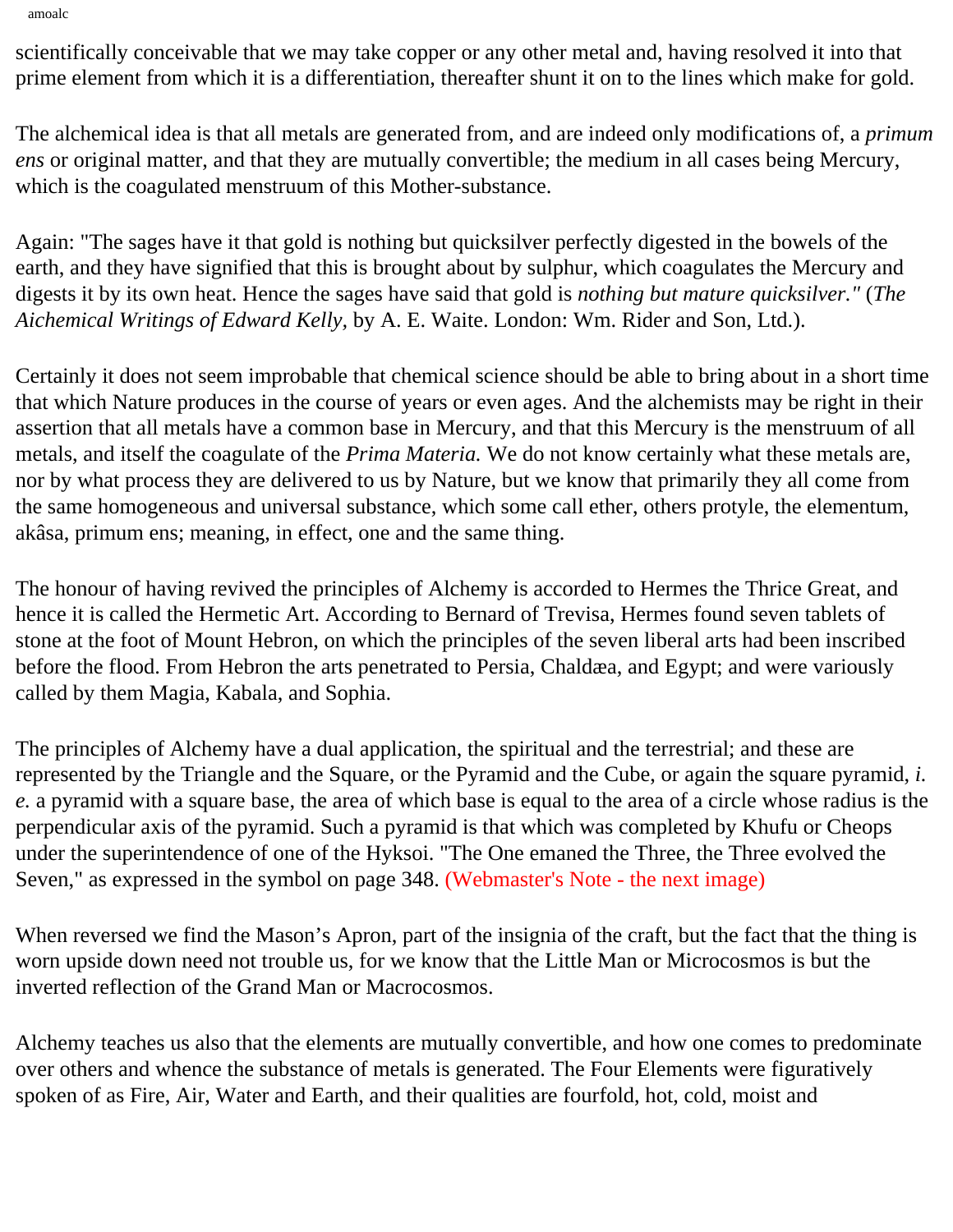

Dry. Two are imponderable and two heavy. The substance of all metals is the living Mercury, as distinguished from quicksilver. To this Nature added sulphur and also salt, and these three things digested together and coagulated.

"The mineral principles are living Mercury and sulphur. From these are generated all metals and' minerals, of which there are many species, possessing diverse natures."

"Gold is a perfect body, of pure, clear red Mercury, and pure, fixed, red, incombustible sulphur."

*Primum Ens*

Sulphur-Mercury-Salt

## *Gold*

With what perfect facility the writings of the ancient Alchemists lend themselves to the higher interpretation may be illustrated by an extract, which formed part of the treatise written for the edification of King Rudolf of Hungary by Edward Kelly :- "When the soul of gold has been separated from its body, or when the body, in other words, has been dissolved, the body of the Moon should be watered by its proper menstruum and reverberated, the operation being repeated as often as is necessary, *i. e.* until the body (of the Moon) becomes supple, broken up, pure, dissolved, coagulated. This is done, not with common fire, but with that of the Sages, and at last you must see clearly that nothing remains undissolved. For unless the Moon or Earth is properly prepared and entirely emptied of its soul, it will not be fit to receive the Solar seed; but the more thoroughly the Earth is cleansed of its impurity and earthiness, the more vigorous it will be in the fixation of its ferment. This earth or Moon of the Sages is the trunk upon which the solar branch of the Sages is engrafted. This earth with its water, putrefies and is cleansed; for heat, acting on a dry substance, causes whiteness. Azoth and fire wash Laton, or earth, and remove its opacity."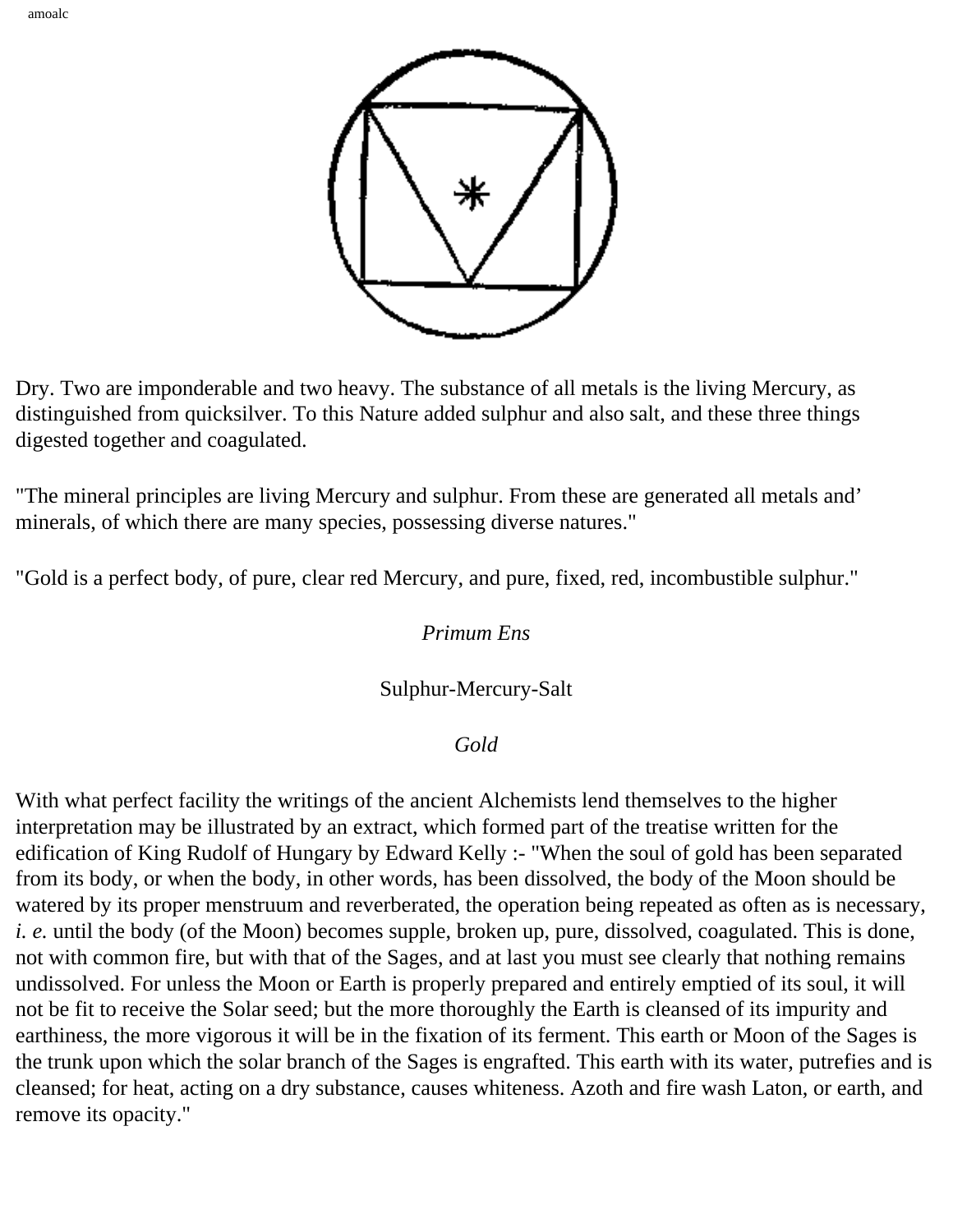Obviously, the Mystic, who has no sense of the greed of gold in him, who regards values as in relation only to their ultimate products, and finds the virtue of all things to consist only in their uses, may be justified in his Higher Alchemy. He reads the. above quotation, not literally, but allegorically, and paraphrases in accord with his perceptions, somewhat as follows :-

When the spiritual Soul is freed by death from the body, the animal soul reverts to its own sphere and is afterwards reincarnated, the operation taking place as often as is necessary, in fact, until it has become so highly evolved as to constitute an apt matrix for the implanted germ of the solar body. And this is to be effected, not by means of the terrestrial, but the celestial fire, which is the Fire of the Holy Spirit; and at length it will come to pass, after many incarnations, that the Lunar Body or astral soul will be purged of all impurities. For unless the astral, and the physical by means of the astral, is entirely emptied of its soul which is the brute or passional nature, and the cupidity of the lower mind, it will not be fit to receive the spiritual seed. But the more completely the lower nature is purged, the more perfect will be the union of the spiritual soul with its Psyche. This Psyche is the stock upon which is engrafted the spiritual branch bearing seed fruit, whose seed is in itself, a tree springing up as a Tree of Life. The body, with its astral or fluidic counterpart, putrefies and is cleansed; for the fire of the Spirit, acting on the dry substance of the dead body of Adam, produces in it a whiteness and purity and renders it crystalline by the removal of its gross elements. Thus the whole body becomes full of light, spiritualized and free from corruption, and the Psyche partakes of the immortality of the Solar Man.

The key to this interpretation is as here shown in the glyph of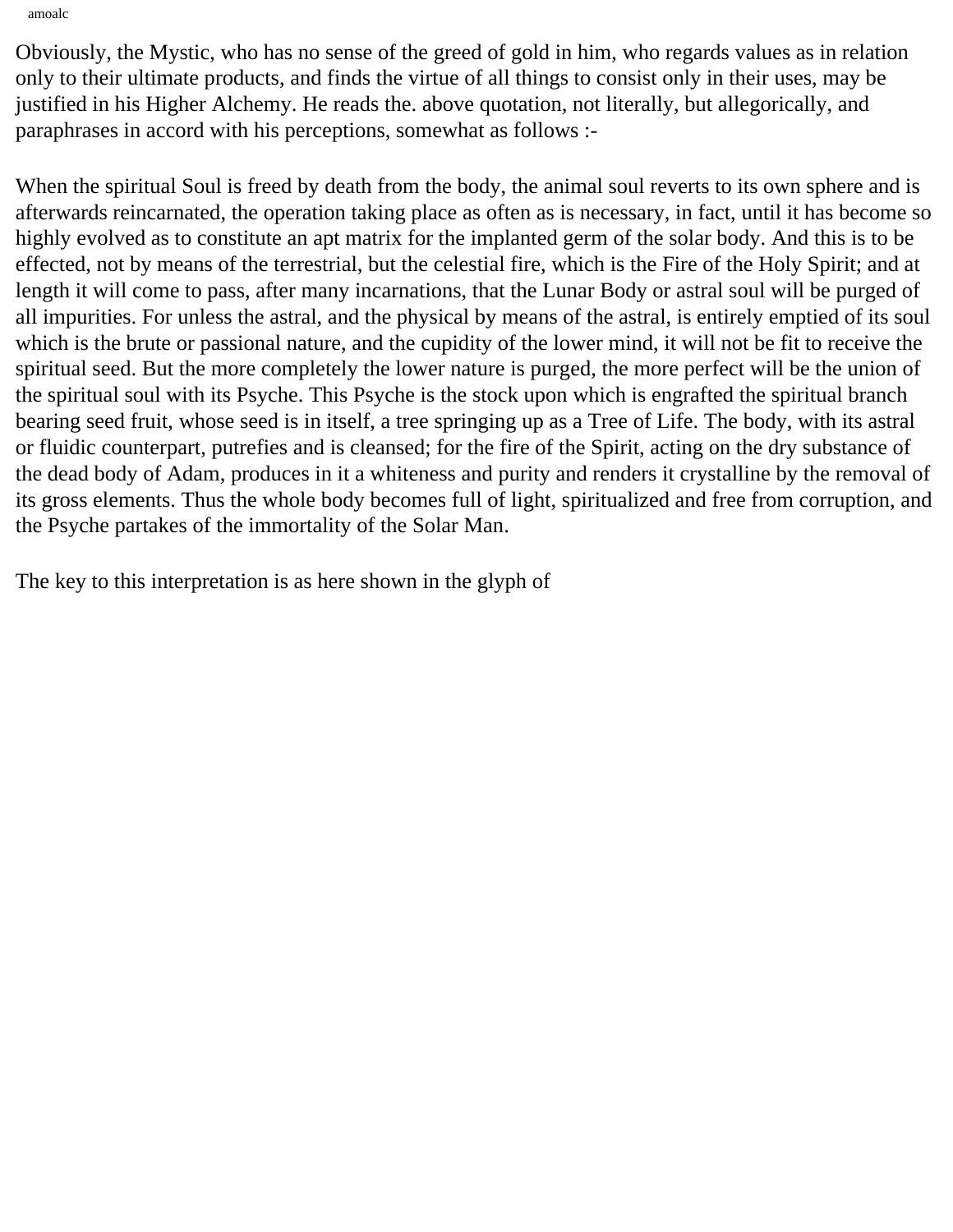



- Animal Soul or Lunar Body.
- $\oplus$  Terrestrial Soul or Earth Body.
- $\tilde{\varphi}$  The Human Soul or Intelligence Principle.

Yet it would be altogether foolish to presume the Higher Alchemy of the Mystic to be the only possible application of the Arcana. The spiritual interpretation infers the material in this world of relativity. The one is based upon the other. They are in apposition. The salting of the earth is the work of the Initiates of all ages. They themselves have effected the Higher Alchemy of the Soul, or they possess the key to the lower or chemical art, for they know the correspondence of things spiritual and natural. If the Abbot of Glastonbury essayed the Magnum Opus before he was himself prepared, he had only himself to blame that his vessels were overturned by the elemental forces he invoked without understanding; for one inversion is followed by another, and the material can never take precedence of the spiritual without incurring great risk of hurt. Hence, the admonition: Seek ye first the Kingdom of God and all these things shall be added unto you.

But what was found by the despoilers included only a manuscript and two small ivory vessels, one containing a red powder and the other a white powder; and these, for the sum of one guinea, passed into the possession of Edward Kelly, who afterwards allied himself to Dr. Dee. Then later on we find these two colleagues engaged, under the patronage of King Rudolph, in making transmutation, for which work Kelly obtained the distinctions of a Marshal. That Kelly was no Alchemist, but only a usurper and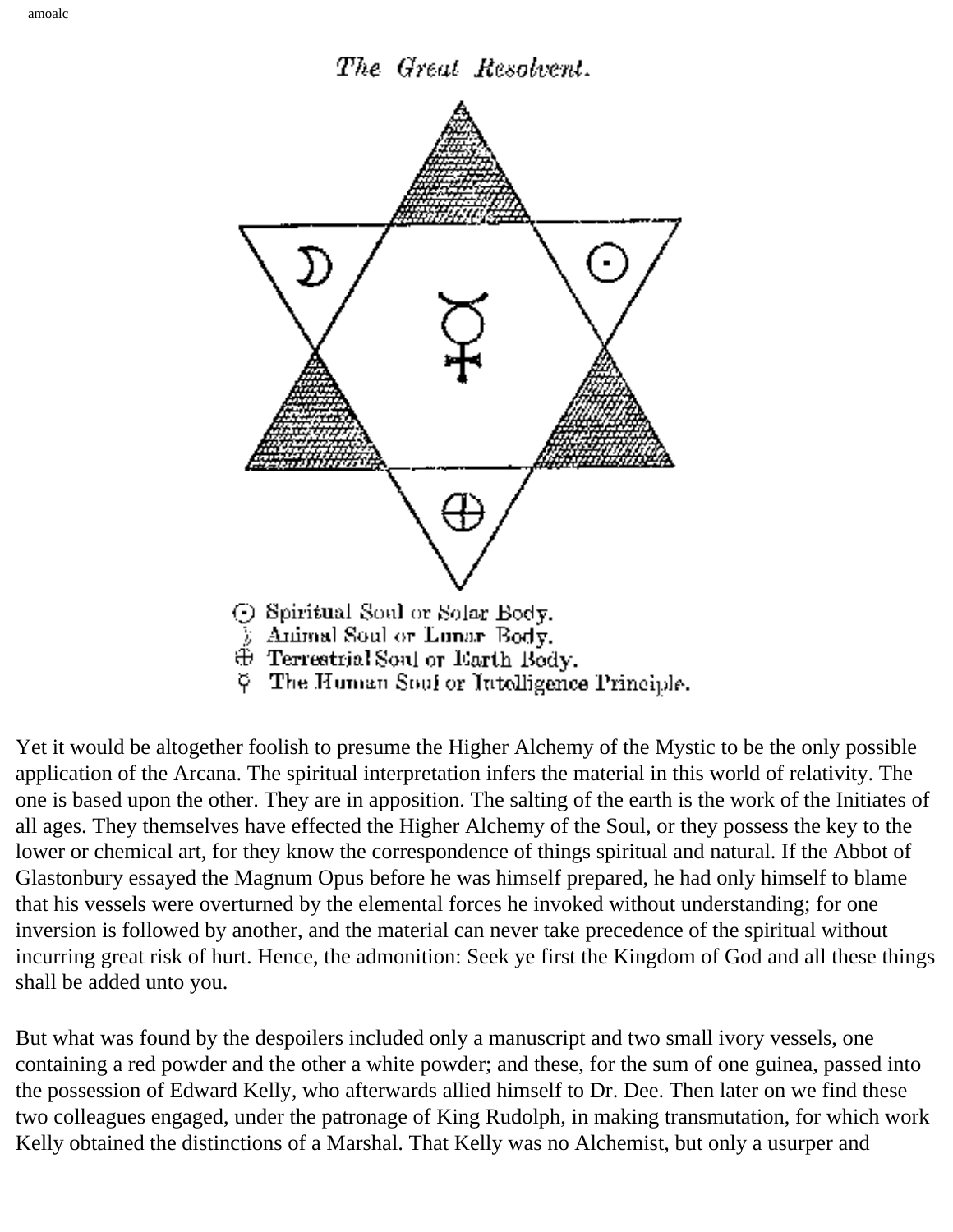profligate user of the treasure trove of Glastonbury, appears from the fact that "the powder, diminished by excessive projection, became exhausted; it was squandered still further in futile attempts to increase it; and when the Emperor (Rudolph) commanded his guests to produce it in becoming quantity, all experiments proved failures.

The impotence of the exhausted Alchemist was attributed to obstinacy, and the guest was changed into a prisoner . . . confined in a dungeon of Zobeslau. To regain his liberty he promised to manufacture the stone, on condition that he was permitted to return to Prague and take counsel with Dr. Dee. To that city he was permitted to go back, but his house was guarded, and as fresh experiments in the composition of the transmuting powder were abortive as ever, the alchemist, seized with rage, made a futile attempt to escape, which ended in the murder of one of his guards." (*'Edward Kelly: Alchemy and the Alchemists,*  by Louis Figuier.)

This incident resulted in a second imprisonment, and although at the instance of Dr. Dee, Queen Elizabeth was pleased to claim Kelly as her subject, the King of Hungary would not release him, but held him on the grounds of the murder of one of his own subjects. From this second incarceration Kelly attempted to escape by means of a rope, but falling from a height he sustained injuries which led to his death at the age of forty-two. Sir Edward Kelly was born at Worcester on the 1st August (O.S.), 1555, at about four o'clock in the afternoon, and those who care to examine his horoscope will observe that the conjunction of Mars, Uranus and Jupiter in the Midheaven is in singular conformity with his strange and eventful career, promising as it does a rich windfall fraught with the danger of the Sword in the Balance! Nor is it possible to overlook the significance of the planet Neptune in opposition from the lower meridian, with its sinister indication of plots and schemes directed against his person and reputation; in which even one sees that this exploiter of treasure trove and usurper of the supreme title of Adeptus came by some of his own in the final settling of accounts. That he was actually possessed of the Powder of Projection and the method of Projection, there seems no reason to doubt, for else he had not been able to satisfy the numerous demands of his royal patron and newly-made friends at Prague. But that he was not master of the art and had no knowledge or means of increasing the Powder of Projection or making more, even when it would have saved his life, not to mention the satisfaction of his own cupidity, is also a matter beyond all question. His writings on the alchemical art are chiefly valuable on account of their reference to the writings of others. There is, however, the great probability that the *Book 0f St. Dunstan,*  as it is called, and so mentioned by Dr. Dee, in connection with "the powder found at the digging in England," is the original manuscript of the Glastonbury sage, or at least founded upon it, and so of much value to the purpose of this inquiry. There seems to be some warrant for the belief that Kelly did, so far as his knowledge extended, seek to satisfy the demands of King Rudolph, inasmuch as he hoped thereby to regain his liberty. The King, however, was not to be appeased by obscure discourses on the Hermetic Art. He wanted the plain rules of procedure for the making of gold, and this Kelly could not give him. Yet for all that there is reason to think that he probably gave him of his best.

Beside the art of the Transmutation of Metals, the Alchemic Art is applied to the production of certain powerful medicines, including the *Elixir Vitæ.* Paracelsus has stated that there is a gold which can be rendered permanently fluid - an *aurum potabile,* and he speaks also of the production of *Tinctura Physica* in a work of that name. He has left us a prescription for the making of the magic *Electrum,* a